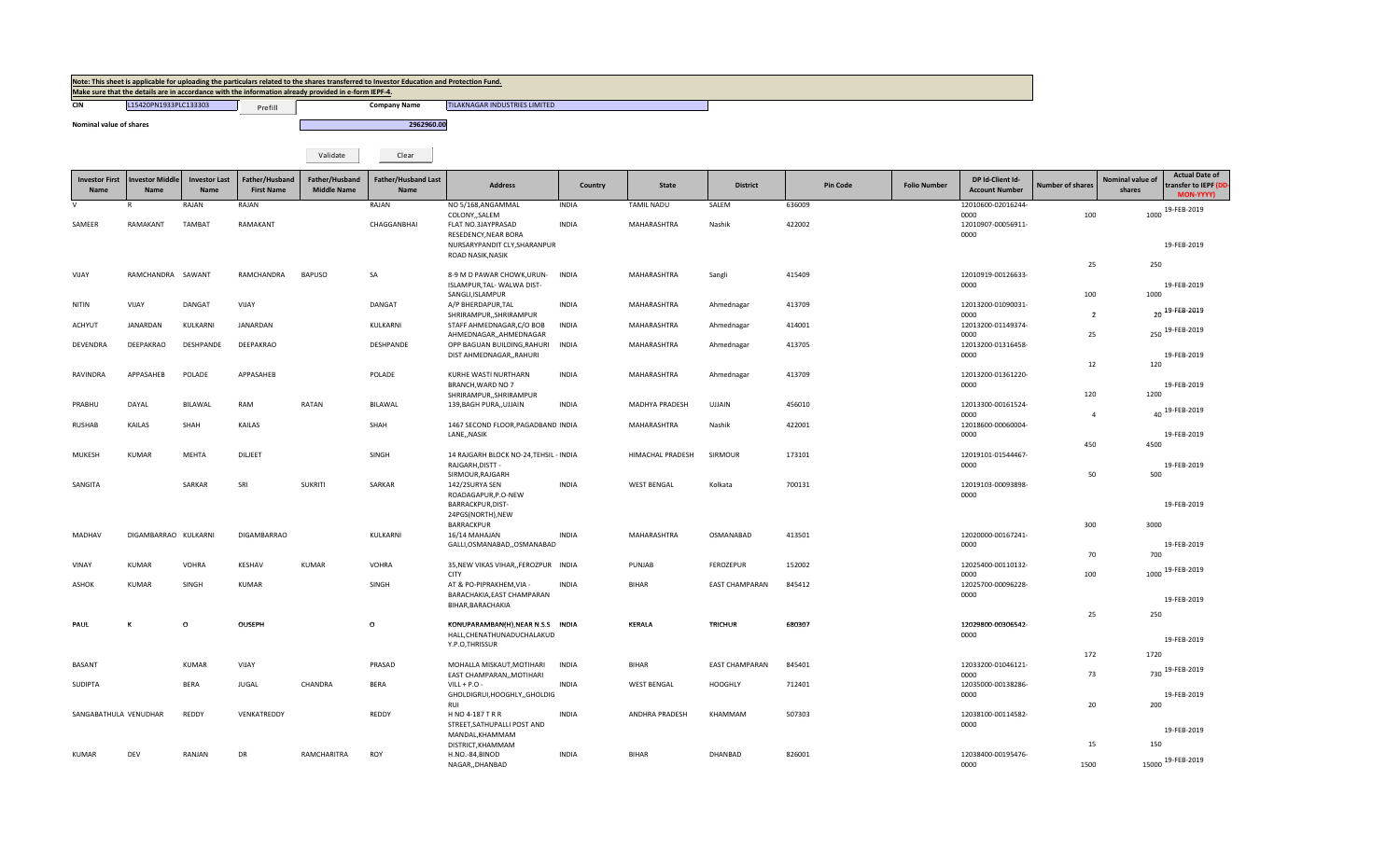| SARIKA                |                                 | AGARWAL            | MAHENDRA       |               | AGARWAL        | PODDAR PARA MORE, CHILDREN<br>PARK MORE, DHANBAD, JHARIA                              | <b>INDIA</b> | <b>BIHAR</b>         | DHANBAD              | 828111 |         | 12038400-00518457-<br>0000 |              | 19-FEB-2019          |
|-----------------------|---------------------------------|--------------------|----------------|---------------|----------------|---------------------------------------------------------------------------------------|--------------|----------------------|----------------------|--------|---------|----------------------------|--------------|----------------------|
|                       |                                 |                    |                |               |                |                                                                                       |              |                      |                      |        |         |                            | $\mathbf{q}$ | 90                   |
| SWARUPA               | RANI                            | М                  | M              |               | SRINIVASARAO   | H NO 40-37-13-3U/S, NEAR JHONY INDIA<br>COMPLEX, BELLARY<br>ROAD, KURNOOL             |              | ANDHRA PRADESH       | KURNOOL              | 518001 |         | 12044700-00655241-<br>0000 | 6            | 19-FEB-2019<br>60    |
| <b>SHINI</b>          |                                 | CHANDRABABU MR     |                |               | CHANDRABABU    | 85 HARI KRUPA HSG<br>SCTY, ANDADA, ANKLESHWAR, ANK                                    | <b>INDIA</b> | <b>GUJARAT</b>       | BHARUCH              | 393010 |         | 12044700-00708527-<br>0000 |              | 19-FEB-2019          |
| GVN                   |                                 | RAO                | GSATYANARAYANA |               | GAGUL          | LESHWAR<br>V KAPAVALAM, PO GOGUBAKA, MD INDIA                                         |              | ANDHRA PRADESH       | KHAMMAM              | 507129 |         | 12044700-01998685-         | 30           | 300                  |
| RATAN                 | PALSINGH                        | SUMAN              | BIHARI         |               | LAL            | BHADRACHALAM, KHAMMAM<br>HOSPITAL CAMPUS H NO                                         | <b>INDIA</b> | <b>UTTAR PRADESH</b> | Moradabad            | 244001 |         | 0000<br>12044700-04594966- | 234          | 19-FEB-2019<br>2340  |
|                       |                                 |                    |                |               |                | 4/16, DISTT<br>HOSPITAL,, MORADABAD                                                   |              |                      |                      |        |         | 0000                       | 350          | 19-FEB-2019<br>3500  |
| SYED                  | HASSAN                          | <b>IMAM</b>        | SYED           | <b>MOHSIN</b> | <b>IMAM</b>    | 504 AMAN APARTMENTS, NEW<br>HALL ROAD, BEHIND KARTIKA<br>SCHOOL KURLA W, MUMBAI       | <b>INDIA</b> | MAHARASHTRA          | <b>MUMBAI</b>        | 400070 |         | 12044700-05219048-<br>0000 | 58           | 19-FEB-2019<br>580   |
| RAMAGIRI              |                                 | NARENDHAR          | GANGARAM       |               | RAMAGIRI       | $7 - 1$<br>VARSHAKONDA, IBRAHIMPATNAM<br>"KARIM NAGAR                                 | <b>INDIA</b> | ANDHRA PRADESH       | KARIMNAGAR           | 505450 |         | 12044700-05300458-<br>0000 | 250          | 19-FEB-2019<br>2500  |
| REJOY                 |                                 | R                  | RAJAGOPAL      |               | R              | H NO 4/159 RAKKATH<br>HOUSE, KORANKAD, KODUMBU<br>POST, PALAKKAD                      | <b>INDIA</b> | KERALA               | PALGHAT              | 678551 |         | 12047600-00231360-<br>0000 | -5           | 19-FEB-2019<br>50    |
| SATHYA                | MOHANNARAYA PILLAI<br><b>NA</b> |                    | NARAYANA       |               | PILLAI         | INDIRA NIVAS, TB<br>ROAD,, PERUMBAVOOR                                                | <b>INDIA</b> | KERALA               | ERNAKULAM            | 683542 |         | 12056700-00085383-<br>0000 | 50           | 500 19-FEB-2019      |
| VIJAYAKUMAR           | G                               | D                  | DAMODARAKURU   |               | D              | LALITHA<br>BHAVAN, PANAYAMCHERRY, ANCH                                                | <b>INDIA</b> | KERALA               | QUILON               | 691306 |         | 12056700-00181702-<br>0000 |              | 19-FEB-2019<br>1000  |
| AJIT                  | <b>KUMAR</b>                    | SHYAMSUKHA PUKHRAJ |                |               | JAIN           | AL P O, ANCHAL<br>C/O YASH TOYS, 15-8-450 -<br>GROUND FLOOR, K K COMPLEX -            | <b>INDIA</b> | ANDHRA PRADESH       | HYDERABAD            | 500012 |         | 13017600-00424931-<br>0000 | 100          | 19-FEB-2019          |
| MADHUP                |                                 | KAUSHAL            | PRAKASH        | CHANDRA       | KAUS           | FEEL KHANA, HYDERABAD<br><b>INFRONT OF</b><br>NANNUMAL, DHARAMSHALA 1443              | <b>INDIA</b> | <b>UTTAR PRADESH</b> | ALIGARH              | 204101 |         | 13041400-00225262-<br>0000 | 50           | 500<br>19-FEB-2019   |
|                       |                                 |                    |                |               |                | CIRCULAR, ROAD, HATHRAS                                                               |              | <b>BIHAR</b>         |                      |        |         |                            | 55           | 550                  |
| DHANANJAY             |                                 | PRASAD             | RAMBALAK       |               | MALLAH         | S O RAMBALAK MALLAH, NEAR<br>MIDDLE SCHOOL, PATHERDIH<br>JHARIAZ, DHANBAD             | <b>INDIA</b> |                      | DHANBAD              | 828119 |         | 13041400-04615141-<br>0000 | 80           | 19-FEB-2019<br>800   |
|                       | LSATYAVATHI                     | <b>BOLLOJU</b>     | JAYARAM        |               | <b>BOLLOJU</b> | NO 5 3 BLOCK<br>5, TATIPAKA,, EASTGODAVARI                                            | INDIA        | ANDHRA PRADESH       | <b>EAST GODAVARI</b> | 533249 |         | 13041400-06525221-<br>0000 | 50           | 500 19-FEB-2019      |
| ABDULHUSEN            |                                 | ALIBHAI            | ALIBHAI        |               | ALIBHAI        | PAKMORIA STREET, CROSS YAKUB INDIA<br>GALLI, SHOP NO 40<br>NULBAZAR, MUMBAI           |              | MAHARASHTRA          | <b>MUMBAI</b>        | 400003 | A000001 |                            | 72           | 19-FEB-2019<br>720   |
| <b>ISMAIL</b>         | MULLA                           | ABBASBHAI          | MULLA          |               | ABBASBHAI      | C/O MULLA ABBASBHAI<br>KHANBHAI, BURHANI BLDG                                         | <b>INDIA</b> | RAJASTHAN            | KOTA                 | 326518 | A000002 |                            |              | 19-FEB-2019          |
| KAILASH               | <b>NATH</b>                     | <b>ACHARYA</b>     | <b>NATH</b>    |               | ACHARYA        | BURHANI MOHOLLA, CHECHAT<br>KOTAH RAJASTHAN,<br>99/5 SHRI NATH                        | <b>INDIA</b> | MAHARASHTRA          | <b>MUMBAI</b>        | 400055 | A000018 |                            | 189          | 1890                 |
|                       |                                 |                    |                |               |                | SOCIETY, PRABHAT<br>COLONY, SANTACRUZ<br>EAST, MUMBAI                                 |              |                      |                      |        |         |                            | 36           | 19-FEB-2019<br>360   |
| VINODCHANDRA BAPALAL  |                                 | ADHWARYU           | <b>BAPALAL</b> |               | ADHWARYU       | 5 ADARSH<br>SOCIETY, NAVRANGPURA, AHMEDA                                              | <b>INDIA</b> | <b>GUJARAT</b>       | AHMEDABAD            | 380009 | A000020 |                            |              | 19-FEB-2019          |
| URMILA                | RAMESHWARDA AGRAWAL<br>S        |                    | RAMESHWARDAS   |               | CHANSUK        | BAD,<br>44 SEA QUEEN, JUHU TARA<br>ROAD, SANTACRUZ WEST                               | <b>INDIA</b> | MAHARASHTRA          | <b>MUMBAI</b>        | 400049 | A000028 |                            | 72           | 720<br>19-FEB-2019   |
| GANGAPRASAD KESHERDEO |                                 | AGARWALA           | KESHERDEO      |               | AGARWALA       | <b>MUMBAI</b><br>C/O RADHESYAM<br>SEKSARIA, BHAWANI BHAWAN                            | <b>INDIA</b> | MAHARASHTRA          | <b>MUMBAI</b>        | 400006 | A000031 |                            | 48           | 480                  |
|                       |                                 |                    |                |               |                | DARABSHAW STREET, NEPEAN SEA<br>ROAD, MUMBAI                                          |              |                      |                      |        |         |                            | 1304         | 19-FEB-2019<br>13040 |
| SULOCHANADEV          |                                 | AGRAWAL            | MR             |               | AGRAWAL        | C/O K M NEMAN, SHARE & STOCK INDIA<br>BROKER, 32 APOLLO<br>STREET, MUMBAI             |              | MAHARASHTRA          | MUMBAI               | 400023 | A000040 |                            | 36           | 19-FEB-2019<br>360   |
| MANOJKUMAR            |                                 | AGARWAL            | DAMODARPRASAD  |               | AGARWAL        | C-387 ALBERT SQUARE, GOLE<br>MARKET, NEW DELHI,                                       | <b>INDIA</b> | DELHI                | DELHI                | 110001 | A000043 |                            | 108          | 19-FEB-2019<br>1080  |
| PAWAN                 |                                 | AGARWAL            | RAMDHAN        |               | AGARWAL        | GUPTA CHAMBERS 2ND FLOOR, B- INDIA<br>7 NIMRI SHOPPING<br>CENTRE, BHARAT NAGAR DELHI, |              | DELHI                | DELHI                | 110052 | A000044 |                            | 108          | 19-FEB-2019<br>1080  |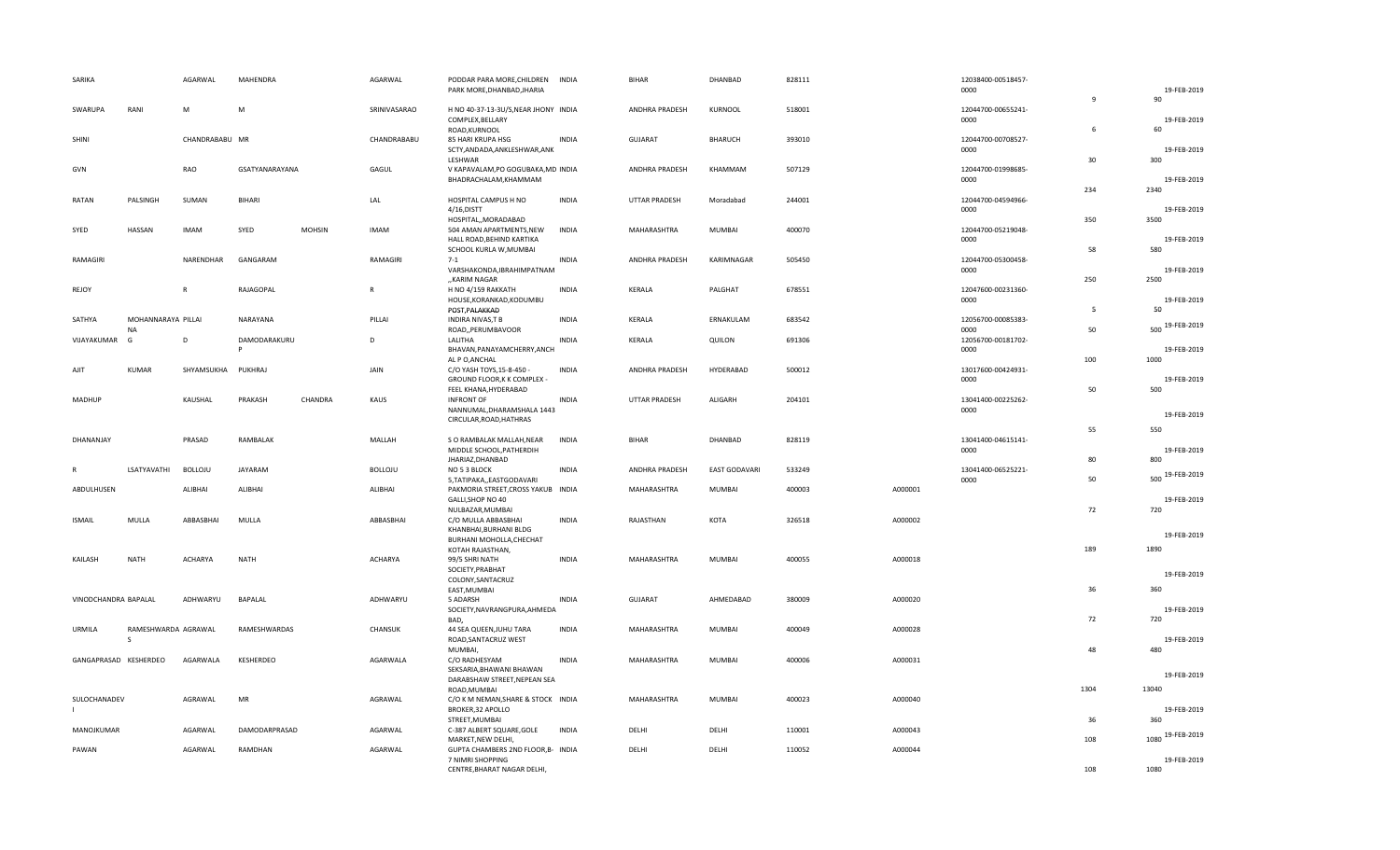| <b>GIRDHARI</b>           | CHATRUMAL                          | AHUJA          | CHATRUMAL                     | <b>MENGHRAJ</b> | $\overline{A}$  | C/O C M AHUJA & CO, BEHIND<br>RAJA MARKET, BANGALORE,                               | <b>INDIA</b>                 | KARNATAKA              | BANGALORE          | 560002           | A000047            | 48           | 480 19-FEB-2019                 |
|---------------------------|------------------------------------|----------------|-------------------------------|-----------------|-----------------|-------------------------------------------------------------------------------------|------------------------------|------------------------|--------------------|------------------|--------------------|--------------|---------------------------------|
| MARIAMBIBI                | HAJEEGULAMM AJAM<br>OHAMED         |                | GULAM                         |                 | MAHOMED         | C/O E H MOOLLA, 4/151 TAIWADA INDIA<br>STREET, RANDER SURAT,                        |                              | <b>GUJARAT</b>         | SURAT              | 395005           | A000063            | 54           | 19-FEB-2019<br>540              |
| VASUDEO                   | VISHNU                             | AKHAVE         | VISHNU                        |                 | AKHAVE          | 33/19 PRABHAT ROAD, LANE NO 4 INDIA<br>DECCAN GYMKHANA, POONA,                      |                              | MAHARASHTRA            | Pune               | 411004           | A000067            |              | 19-FEB-2019                     |
| GANPAT                    | KRISHNAJI                          | ALSHI          | KRISHNAJI                     |                 | RAGHUNATH       | 265 WANI AALI, BHIWANDI, DIST INDIA<br>THANE,                                       |                              | MAHARASHTRA            | Thane              | 421302           | A000078            | 102<br>204   | 1020<br>2040 19-FEB-2019        |
| VIMAL                     | VASANT                             | ALEKAR         | VASANT                        |                 | ALEKAR          | C/O V S KOCHARGAONKAR, AKHIL INDIA<br>CO OP HSG SOCY LTD, BLDG 3 FLAT               |                              | MAHARASHTRA            | Pune               | 411038           | A000081            |              |                                 |
|                           |                                    |                |                               |                 |                 | 7,179 KARVE ROAD, PUNE,                                                             |                              |                        |                    |                  |                    | 12           | 19-FEB-2019<br>120              |
| <b>JOSEPH</b><br>VASUMATI | <b>ANTHONY</b><br>CHANDRAKANT AMIN | <b>ALVARES</b> | <b>ANTHONY</b><br>CHANDRAKANT |                 | ALVARES<br>AMIN | ANN NIKETAN, CHARAI, THANE,<br>AMBICA BHUVAN<br>KANGALPURI, NILKANTH ROAD           | <b>INDIA</b><br><b>INDIA</b> | MAHARASHTRA<br>GUJARAT | Thane<br>AHMEDABAD | 400601<br>380022 | A000083<br>A000106 | 200          | 2000 19-FEB-2019<br>19-FEB-2019 |
| RATNA                     | SHIRISH                            | AMIN           | SHIRISH                       |                 | AMIN            | KANKARIA, AHMEDABAD,<br>50/4 KUNJ                                                   | <b>INDIA</b>                 | <b>GUJARAT</b>         | VADODARA           | 390005           | A000110            | 450          | 4500                            |
| SUNITA                    | JAGANNATH                          | AMBARDEKAR     | JAGANNATH                     |                 | AMBARDEKAR      | SOCIETY, ALKAPURI, BARODA,<br>64/4 B A R C COLONY, POST TAPS INDIA                  |                              | MAHARASHTRA            | Thane              | 401504           | A000111            | 99           | 990 19-FEB-2019                 |
| <b>BANOO</b>              | <b>NOSHIR</b>                      | AMROLIA        | <b>NOSHIR</b>                 |                 | AMROLIA         | DIST THANA, TARAPUR,<br>BELA COURT NO 2, FLAT NO 31 3RD INDIA                       |                              | MAHARASHTRA            | <b>MUMBAI</b>      | 400005           | A000115            | 186          | 1860 19-FEB-2019                |
| BOMANSHAW                 | FRAMROZE                           | ANKLESARIA     | FRAMROZE                      |                 | ANKLESARIA      | FLOOR, COLABA MAIN<br>ROAD, MUMBAI<br>D/13 RUSTOM BAUG, VICTORIA                    | <b>INDIA</b>                 | MAHARASHTRA            | MUMBAI             | 400027           | A000129            | $\mathbf{q}$ | 19-FEB-2019<br>90               |
|                           |                                    |                |                               |                 |                 | ROAD, SANT SAWATA<br>MARG, MUMBAI                                                   |                              |                        |                    |                  |                    | 54           | 19-FEB-2019<br>540              |
| <b>USHA</b>               | MAHADEO                            | APHALE         | MAHADEO                       |                 | APHALE          | 3 MANDARPUSHPA CO OP HOU<br>SOCY, SANT DYNANESHWAR<br>ROAD, MULUND EAST, MUMBAI     | <b>INDIA</b>                 | MAHARASHTRA            | MUMBAI             | 400081           | A000145            | 36           | 19-FEB-2019<br>360              |
| SHEELA                    | MADHAV                             | APTE           | MADHAV                        |                 | APTE            | C/O APTE AMALGAMATIONS<br>LTD, UNIT NO.4, SUMER                                     | <b>INDIA</b>                 | MAHARASHTRA            | MUMBAI             | 400018           | A000149            |              |                                 |
|                           |                                    |                |                               |                 |                 | KENDRA, PANDURANG BUDHKAR<br>MARG, WORLI, MUMBAI                                    |                              |                        |                    |                  |                    |              | 19-FEB-2019                     |
| SHANTI                    | DEVI                               | ARORA          | <b>POKHARDAS</b>              |                 | ARORA           | A 4 MALAVIYA NAGAR, AISH                                                            | <b>INDIA</b>                 | <b>UTTAR PRADESH</b>   | LUCKNOW            | 226004           | A000152            | 1330         | 13300<br>720 19-FEB-2019        |
| DHARAMSENGH GIANSINGH     |                                    | ARNEJA         | GIANSINGH                     |                 | ARNEJA          | BAUG,LUCKNOW,<br>EVERSWEET APARTMENT, FLAT B- INDIA<br>20, FOUR BUNGLOW J P ROA,    |                              | MAHARASHTRA            | MUMBAI             | 400058           | A000154            | 72           | 19-FEB-2019                     |
| MALATI                    | <b>MARUTI</b>                      | ARGADE         | MARUTI                        |                 | ARGADE          | ANDHERI W, MUMBAI,,<br>BLOCK NO 7 4TH FLOOR, RAJAS<br>APTS CO OP HSG SOCY LTD,336/A | <b>INDIA</b>                 | MAHARASHTRA            | Pune               | 411030           | A000158            | 48           | 480                             |
|                           |                                    |                |                               |                 |                 | NAVI PETH, HARIDAS PAHILWAN<br>ROAD, NEAR GANJAWE CHOWK,<br>PUNE                    |                              |                        |                    |                  |                    |              | 19-FEB-2019                     |
| VALLABHDAS                | <b>JAMNADAS</b>                    | ASHAR          | JAMNADAS                      |                 | ASHAR           | A/9 INDRALOK, R.B. MEHTA                                                            | <b>INDIA</b>                 | MAHARASHTRA            | MUMBAI             | 400077           | A000160            | 72           | 720                             |
| ASHOKA                    |                                    | MORARJI        | <b>MORARJI</b>                |                 | MORARJI         | MARG, GHATKOPAR E, MUMBAI<br>13/14 HAKOBA HOUSE, NEAR                               | <b>INDIA</b>                 | MAHARASHTRA            | <b>MUMBAI</b>      | 400066           | A000165            | 30           | 300 19-FEB-2019                 |
| VALLABHDAS                | <b>JAMNADAS</b>                    | ASHAR          |                               |                 |                 | SHRIKRISHNA NAGAR P O, BORIVLI<br><b>EAST MUMBAI</b>                                |                              |                        |                    |                  |                    | 36           | 19-FEB-2019<br>360              |
|                           |                                    |                | JAMNADAS                      |                 | ASHAR           | A-9 INDRALOK, R B MEHTA<br>NAGAR, GHATKOPER<br>EAST, MUMBAI                         | <b>INDIA</b>                 | MAHARASHTRA            | MUMBAI             | 400077           | A000170            | 6            | 19-FEB-2019<br>60               |
| ASHOK                     |                                    | MORARJI        | MORARJI                       |                 | MORARJI         | 105 GOKUL VIEW 1ST FLOOR B<br>WING, OPP GOKUL TOWER                                 | <b>INDIA</b>                 | MAHARASHTRA            | MUMBAI             | 400101           | A000209            |              | 19-FEB-2019                     |
|                           |                                    |                |                               |                 |                 | THAKUR COMPLEX, KANDIVALI E<br>MUMBAI,                                              |                              |                        |                    |                  |                    | 48           | 480                             |
| AVINASH                   | BHAGWAN                            | SUTAWANE       | BHAGWAN                       |                 | SUTAWANE        | SANDOZ INDIA LTD SANDOZ<br>HOUSE, DYES & CHEMICAL<br>DIVISION, WORLI MUMBAI,        | <b>INDIA</b>                 | MAHARASHTRA            | MUMBAI             | 400018           | A000256            | 27           | 19-FEB-2019<br>270              |
| ASHOK                     |                                    | MORARJI        | MORARJI                       |                 | MORARJI         | 13/14 HAKOBA HOUSE, NEAR<br>SHRIKRISHNA NAGAR P O, BORIVLI                          | <b>INDIA</b>                 | MAHARASHTRA            | MUMBAI             | 400066           | A000275            | 18           | 19-FEB-2019                     |
| ASHRAJ                    | RAOJI                              | DEOKAR         | RAOJI                         |                 | <b>DEOKAR</b>   | EAST MUMBAI,<br>AT & POST KHANDALA, DIST<br>AHMEDNAGAR MAHARASHTRA,,                | <b>INDIA</b>                 | MAHARASHTRA            | Ahmednagar         | 410301           | A000277            |              | 180<br>19-FEB-2019              |
|                           |                                    |                |                               |                 |                 |                                                                                     |                              |                        |                    |                  |                    | 189          | 1890                            |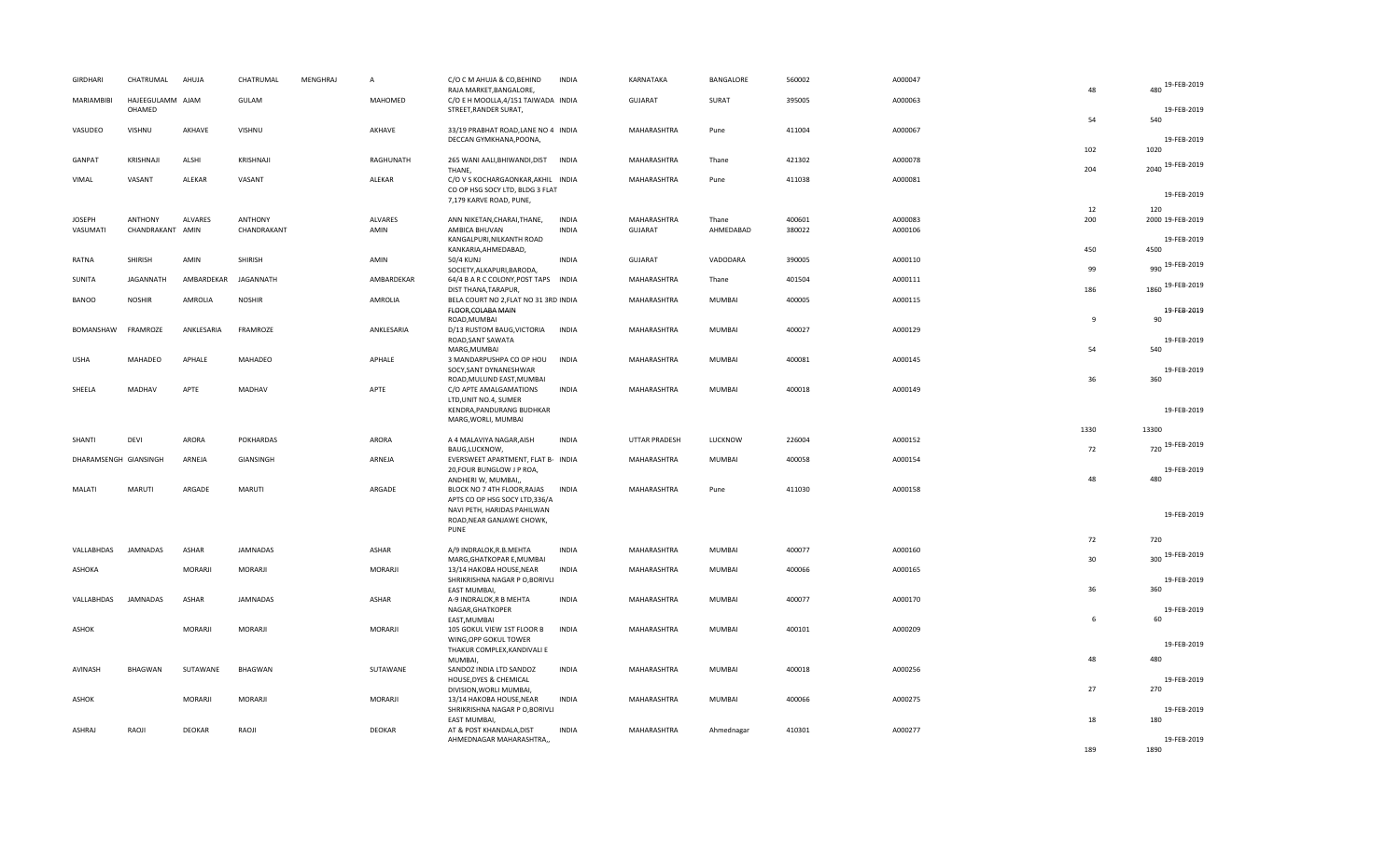| ARVIND       |                    | SINGH          | <b>MR</b>      |               | SINGH          | M/S IMPERIAL                         | <b>INDIA</b> | RAJASTHAN          | <b>UDAIPUR</b> | 313001 | A000279 |      |                  |
|--------------|--------------------|----------------|----------------|---------------|----------------|--------------------------------------|--------------|--------------------|----------------|--------|---------|------|------------------|
|              |                    |                |                |               |                | LIQUOR, DISTRIBUTORS, OPP            |              |                    |                |        |         |      | 19-FEB-2019      |
|              |                    |                |                |               |                | APSARA HOTEL, STATION ROAD           |              |                    |                |        |         |      |                  |
|              |                    |                |                |               |                | <b>UDAIPUR RAJASTHAN</b>             |              |                    |                |        |         | 2700 | 27000            |
| ABILIO       | DACONCEICAOE SOUSA |                | LUIS           | JOSEDE        | SOUSA          | CHURCH SQUARE, QUEPEM, GOA, INDIA    |              | GOA                | QUPEM          | 403705 | A000298 |      |                  |
|              |                    |                |                |               |                |                                      |              |                    |                |        |         | 450  | 4500 19-FEB-2019 |
|              |                    |                |                |               |                |                                      |              |                    |                |        |         |      |                  |
| AHMED        | MOHAMED            | MAMSA          | MOHAMED        | <b>ISMAIL</b> | <b>MAMSA</b>   | 302 HIMGIRI, ABOVE BANK OF           | <b>INDIA</b> | MAHARASHTRA        | MUMBAI         | 400016 | A000299 |      |                  |
|              |                    |                |                |               |                | MAHARASHTRA, 105-A TAKANDAS          |              |                    |                |        |         |      | 19-FEB-2019      |
|              |                    |                |                |               |                | KATARIA ROAD, MATUNGA W              |              |                    |                |        |         |      |                  |
|              |                    |                |                |               |                | <b>MUMBAI</b>                        |              |                    |                |        |         | 1614 | 16140            |
| AJEET        |                    | PAREKH         | BHOPATRAY      |               | PAREKH         | C/O DEVI HERBAL CORPN, 274/76 INDIA  |              | MAHARASHTRA        | MUMBAI         | 400009 | A000307 |      |                  |
|              |                    |                |                |               |                | BHATT BAZAR 2/18 CHEDDA              |              |                    |                |        |         |      |                  |
|              |                    |                |                |               |                |                                      |              |                    |                |        |         |      | 19-FEB-2019      |
|              |                    |                |                |               |                | MANSION, MUMBAI,                     |              |                    |                |        |         |      |                  |
|              |                    |                |                |               |                |                                      |              |                    |                |        |         | 400  | 4000             |
| ALBERTO      | DE                 | SOUSA          | ABILIO         | DACE          | SOUSA          | CHURCH SQUARE, QUEPEM, GOA, INDIA    |              | GOA                | QUPEM          | 403705 | A000311 |      |                  |
|              |                    |                |                |               |                |                                      |              |                    |                |        |         | 450  | 4500 19-FEB-2019 |
| ANAGHA       | <b>ASHOK</b>       | TENDULKAR      | ASHOK          |               | HARITENDULKAR  | VISHWA KUTIR VAIDYA WADI             | <b>INDIA</b> | MAHARASHTRA        | MUMBAI         | 400028 | A000322 |      |                  |
|              |                    |                |                |               |                | PLOT NO892, SHANKAR GHANEKAR         |              |                    |                |        |         |      |                  |
|              |                    |                |                |               |                |                                      |              |                    |                |        |         |      | 19-FEB-2019      |
|              |                    |                |                |               |                | ROAD DADAR, GOKHALE ROAD             |              |                    |                |        |         |      |                  |
|              |                    |                |                |               |                | MUMBAI,                              |              |                    |                |        |         |      |                  |
|              |                    |                |                |               |                |                                      |              |                    |                |        |         | 450  | 4500             |
| ARVIND       |                    | JANI           | RAMNLAL        |               | JANI           | KISAN GRAHA, GORDHANWADI             | <b>INDIA</b> | <b>GUJARAT</b>     | AHMEDABAD      | 380022 | A000354 |      |                  |
|              |                    |                |                |               |                | TEKRO, KANKARIA, AHMEDABAD           |              |                    |                |        |         |      | 19-FEB-2019      |
|              |                    |                |                |               |                |                                      |              |                    |                |        |         | 675  | 6750             |
|              |                    |                |                |               |                |                                      |              |                    |                |        |         |      |                  |
| ARVIND       | KASHMIRILAL        | PANJABI        | KASHMIRTLAL    |               | SAJJANDA       | 523/1/1 C D CLOTH                    | <b>INDIA</b> | GUJARAT            | AHMEDABAD      | 380002 | A000355 |      |                  |
|              |                    |                |                |               |                | MARKET, PANCHKUVA, AHMEDABA          |              |                    |                |        |         |      | 19-FEB-2019      |
|              |                    |                |                |               |                | D.                                   |              |                    |                |        |         | 600  | 6000             |
| А            | LGOPALA            | KRISHNA        | А              | LAKSHMI       | NARASIMHAI     | 1560 17TH MAIN ROAD, MAGADI INDIA    |              | KARNATAKA          | BANGALORE      | 560040 | A000389 |      |                  |
|              |                    |                |                |               |                | <b>CHORD ROAD</b>                    |              |                    |                |        |         |      |                  |
|              |                    |                |                |               |                |                                      |              |                    |                |        |         |      | 19-FEB-2019      |
|              |                    |                |                |               |                | EXTN, VIJAYANAGAR, BANGALORE         |              |                    |                |        |         |      |                  |
|              |                    |                |                |               |                |                                      |              |                    |                |        |         | 1032 | 10320            |
| ASHOK        | NAVNITLAL          | CHOKSHI        | NAVNITLAL      |               | CHOKSHI        | <b>B 4 SEA FACE PARK, B DESAI</b>    | <b>INDIA</b> | MAHARASHTRA        | MUMBAI         | 400026 | A000395 |      |                  |
|              |                    |                |                |               |                | ROAD, MUMBAI,                        |              |                    |                |        |         | 136  | 1360 19-FEB-2019 |
|              | NATVARLAL          | <b>BUDHDEO</b> | NATVARLAL      |               | <b>BUDHDEO</b> | BHAGYODAY APPARTMENT, FLAT INDIA     |              | MAHARASHTRA        | <b>MUMBAI</b>  | 400056 | A000397 |      |                  |
|              |                    |                |                |               |                |                                      |              |                    |                |        |         |      |                  |
| AARTI        |                    |                |                |               |                |                                      |              |                    |                |        |         |      |                  |
|              |                    |                |                |               |                | NO 202 203 2ND FLOOR, ST MARRY       |              |                    |                |        |         |      |                  |
|              |                    |                |                |               |                | ROAD, VILE PARLE WEST MUMBAI         |              |                    |                |        |         |      | 19-FEB-2019      |
|              |                    |                |                |               |                |                                      |              |                    |                |        |         |      |                  |
|              |                    |                |                |               |                |                                      |              |                    |                |        |         | 1512 | 15120            |
|              | $\overline{A}$     |                | $\overline{A}$ |               |                |                                      | <b>INDIA</b> |                    |                |        |         |      |                  |
| ANURADHA     |                    | DESHPANDE      |                |               | DESHPANDE      | $C/O$ R M                            |              | MAHARASHTRA        | Pune           | 411030 | A000402 |      |                  |
|              |                    |                |                |               |                | KAVATHEKAR, CHIMANBAUG, 1566         |              |                    |                |        |         |      | 19-FEB-2019      |
|              |                    |                |                |               |                | SADASHIV PETH PUNE CITY,             |              |                    |                |        |         | 126  | 1260             |
| <b>ASHOK</b> | <b>KUMAR</b>       | SANGHI         | $\overline{B}$ | D             | SANGHI         | C/O SANGHI CORPORATE                 | <b>INDIA</b> | MAHARASHTRA        | MUMBAI         | 400023 | A000482 |      |                  |
|              |                    |                |                |               |                | SERVICES LTD, 4TH FLR FOUNTAIN       |              |                    |                |        |         |      |                  |
|              |                    |                |                |               |                | CHAMBERS NANABHAI                    |              |                    |                |        |         |      | 19-FEB-2019      |
|              |                    |                |                |               |                |                                      |              |                    |                |        |         |      |                  |
|              |                    |                |                |               |                | LANE, MUMBAI,                        |              |                    |                |        |         | 600  | 6000             |
| APARNA       | M                  | KANHERE        | MADHUKAR       |               | KANHERE        | B/29 NEW ASARA CO.                   | <b>INDIA</b> | MAHARASHTRA        | Thane          | 421201 | A000517 |      |                  |
|              |                    |                |                |               |                | HSC., SOC. GURU MANDIR               |              |                    |                |        |         |      |                  |
|              |                    |                |                |               |                | ROAD, SARASWAT                       |              |                    |                |        |         |      | 19-FEB-2019      |
|              |                    |                |                |               |                | COLONEY, DOMBIVLI (EAST)             |              |                    |                |        |         | 450  | 4500             |
| ANANT        | P                  | MASURKEAR      | PARSHURAM      |               | MASURKAR       | SHREE SADAN V B PHADKA               | <b>INDIA</b> | MAHARASHTRA        | MUMBAI         | 400081 | A000534 |      |                  |
|              |                    |                |                |               |                |                                      |              |                    |                |        |         |      |                  |
|              |                    |                |                |               |                | MARG, 90 FT RD SANE GURUJI           |              |                    |                |        |         |      | 19-FEB-2019      |
|              |                    |                |                |               |                | NAGAR, MULUND EAST MUMBAI,           |              |                    |                |        |         |      |                  |
|              |                    |                |                |               |                |                                      |              |                    |                |        |         | 1350 | 13500            |
| ARVIND       | MANGALDAS          | <b>MEHTA</b>   | MANGALDAS      |               | MEHTA          | 303 WALLACE APARTMENT                | <b>INDIA</b> | MAHARASHTRA        | MUMBAI         | 400007 | A000575 |      |                  |
|              |                    |                |                |               |                | II, NAUSHIR BHARUCHA                 |              |                    |                |        |         |      | 19-FEB-2019      |
|              |                    |                |                |               |                | MARG, MUMBAI,                        |              |                    |                |        |         | 99   | 990              |
| ANIL         |                    | PARAKH         | ${\sf M}$      | $\perp$       | PARAKH         | <b>INVESTMENT POINT SHARES &amp;</b> | <b>INDIA</b> | MADHYA PRADESH     | RAIPUR         | 492001 | A000758 |      |                  |
|              |                    |                |                |               |                |                                      |              |                    |                |        |         |      |                  |
|              |                    |                |                |               |                | STOCK BROKER, 29 ASHIRWAD            |              |                    |                |        |         |      | 19-FEB-2019      |
|              |                    |                |                |               |                | TOWERS NEAR RAJ TALKIES, G E         |              |                    |                |        |         |      |                  |
|              |                    |                |                |               |                | ROAD RAIPUR,                         |              |                    |                |        |         | 1    | 10               |
| ASHA         | DEVI               | AGARWAL        | L              | К             | AGARWAL        | C/O LALIT KUMAR AGARWAL, 7 SRI INDIA |              | <b>WEST BENGAL</b> | <b>HOWRAH</b>  | 711106 | A000766 |      |                  |
|              |                    |                |                |               |                | ARBIND ROAD PO                       |              |                    |                |        |         |      |                  |
|              |                    |                |                |               |                |                                      |              |                    |                |        |         |      | 19-FEB-2019      |
|              |                    |                |                |               |                | SALKIA, BANDHAGHAT HOWRAH,           |              |                    |                |        |         | 6    |                  |
|              |                    |                |                |               |                |                                      |              |                    |                |        |         |      | 60               |
| ARUNA        | RAMESH             | CHOGLE         | RAMESH         |               | CHOGLE         | 372 GIRGAON ROAD, MUMBAI,,           | <b>INDIA</b> | MAHARASHTRA        | MUMBAI         | 400002 | A000784 | 234  | 2340 19-FEB-2019 |
| A            | к                  | SAXENA         | S              | c             | SAXENA         | 667/5 MEHRAULI, NEW DELHI,,          | <b>INDIA</b> | DELHI              | DELHI          | 110030 | A000788 | 900  | 9000 19-FEB-2019 |
| ANISHA       | <b>JAYANT</b>      | DALAL          | JAYANT         |               | DALAL          | PANCHSHIL 3RD                        | <b>INDIA</b> | MAHARASHTRA        | MUMBAI         | 400006 | A000791 |      |                  |
|              |                    |                |                |               |                | FLOOR, WALKESHWAR                    |              |                    |                |        |         | 54   | 19-FEB-2019      |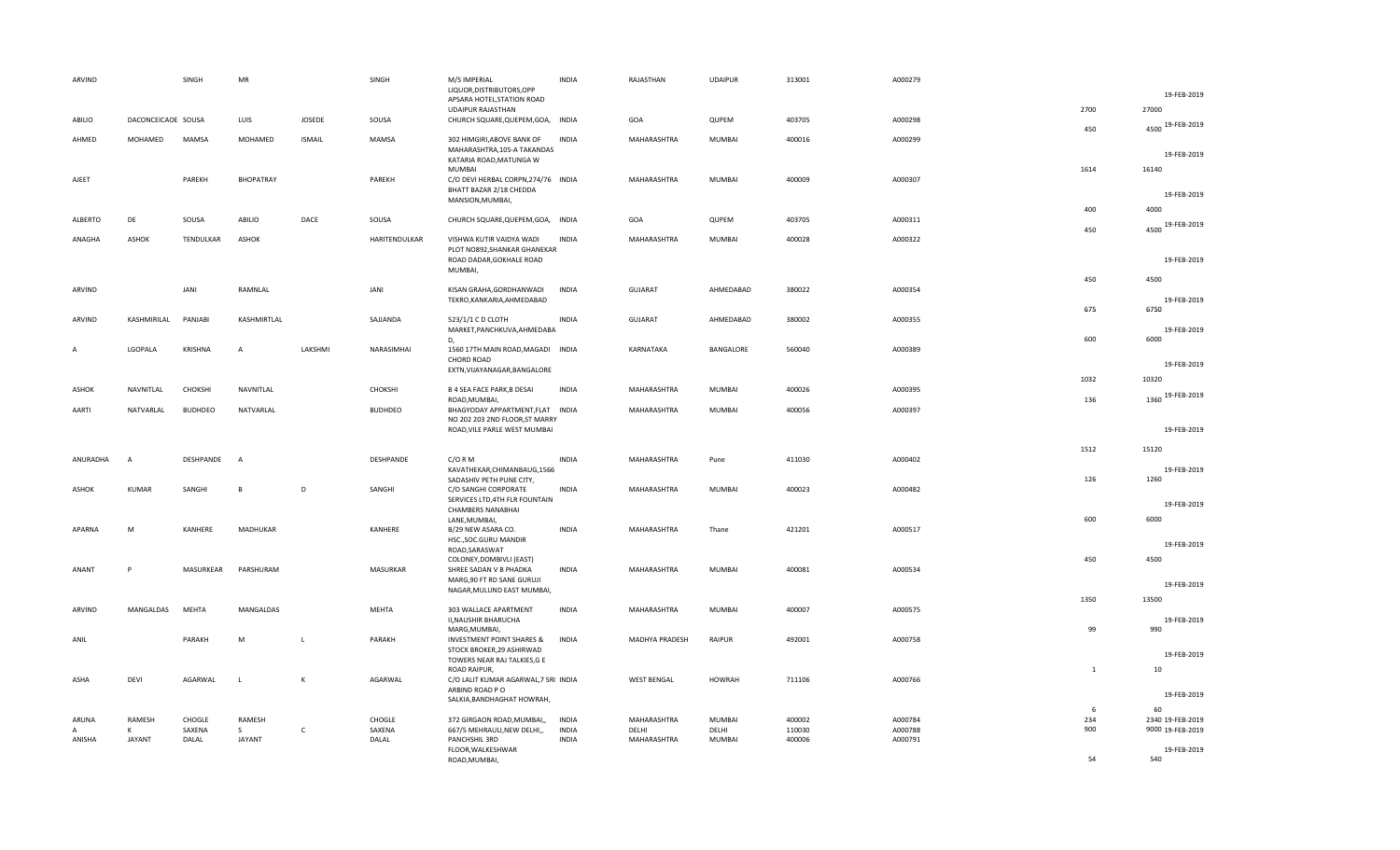| ANANT           | RAJARAM                | <b>MONDKAR</b>                       | RAJARAM     |             | MONDKAR          | ALANKAR, TEJPAL SCHEME 5TH<br>ROAD, VILE PARLE EAST MUMBAI,      | INDIA        | MAHARASHTRA        | MUMBAI        | 400057 | A000793 |              | 19-FEB-2019             |
|-----------------|------------------------|--------------------------------------|-------------|-------------|------------------|------------------------------------------------------------------|--------------|--------------------|---------------|--------|---------|--------------|-------------------------|
|                 |                        |                                      |             |             |                  |                                                                  |              |                    |               |        |         | 400          | 4000                    |
| AKASHDEEP       |                        | SASARU                               | PABITRA     | KR          | SASARU           | POST VILL BANITALA, PS<br>ULUBERIA, DIST HOWRAH,                 | <b>INDIA</b> | <b>WEST BENGAL</b> | <b>HOWRAH</b> | 711316 | A000840 | 900          | 9000 19-FEB-2019        |
| ARNAB           |                        | GHOSH                                | BISWANATH   |             | GHOSH            | VILL KOTAL GHATA,P O<br>KUSHBERIA, DIST HOWRAH,                  | <b>INDIA</b> | <b>WEST BENGAL</b> | <b>HOWRAH</b> | 711316 | A000883 | 240          | 2400 19-FEB-2019        |
| AMY             | MARZBAN                | <b>MEHTA</b>                         | MARZBAN     |             | MEHTA            | SETHNA BHABHA BUILDING, 3RD INDIA<br>FLOOR DR B JAYKAR           |              | MAHARASHTRA        | MUMBAI        | 400002 | A000889 |              | 19-FEB-2019             |
|                 |                        |                                      |             |             |                  | MARG, MUMBAI,                                                    |              |                    |               |        |         | 72           | 720                     |
| ANAND           | SHESHGIRI              | KAIKINI                              | SHESHGIRI   |             | KAIKINI          | ROW HOUSE 1 CHINTAMANI, 135 INDIA<br>MAYUR COLONY, KOTHRUD, PUNE |              | MAHARASHTRA        | Pune          | 411038 | A001018 |              | 19-FEB-2019             |
| CASSAM          | AHMED                  | <b>BAPORIA</b>                       | AHMED       |             | <b>BAPORIA</b>   | BALAPIR ROAD, RANDER DIST                                        | <b>INDIA</b> | <b>GUJARAT</b>     | SURAT         | 395005 | B000009 | 90           | 900                     |
| ONKARNATH       |                        | BAJPAI                               | SHARADADUTT |             | BAJPAI           | SURAT,<br>VASANT VIHAR, 32 PASCHIMI                              | INDIA        | DELHI              | DELHI         | 110057 | B000010 | 72           | 720 19-FEB-2019         |
|                 |                        |                                      |             |             |                  | MARG, NEW DELHI,                                                 |              |                    |               |        |         | 108          | 1080 19-FEB-2019        |
| MEHRA           | DHUNJISHAW             | <b>BARIA</b>                         | DHUNJISHAW  |             | <b>BARIA</b>     | C/O R D BALSARA, 5/6 KHAN<br>ESTATE, MAHIM, MUMBAI               | <b>INDIA</b> | MAHARASHTRA        | MUMBAI        | 400016 | B000017 | 72           | 720 19-FEB-2019         |
| EBRAHIM         | HASANALI               | BAGSHARAWAL HASANALI<br>$\mathsf{A}$ |             |             | <b>ESMAILJEE</b> | EBRAHIM MANZIL IST FLOOR,5<br>NEBIULLA ROAD BHENDI               | <b>INDIA</b> | MAHARASHTRA        | MUMBAI        | 400003 | B000022 |              | 19-FEB-2019             |
| <b>JEHANGIR</b> | CURSETJI               | BAGLI                                | CURSETJI    |             | NOWROJI          | BAZAR, MUMBAI,<br>600 JAME JAMSHED                               | INDIA        | MAHARASHTRA        | MUMBAI        | 400019 | B000024 | 210          | 2100                    |
| <b>HEMANT</b>   | RAMCHANDRA BAPAT       |                                      | RAMCHANDRA  |             | <b>BAPAT</b>     | ROAD, MATUNGA MUMBAI,,<br>SURVEY NO 88/4, MUMBAI AGRA INDIA      |              | MAHARASHTRA        | Thane         | 421601 | B000029 | 136          | 1360 19-FEB-2019        |
|                 |                        |                                      |             |             |                  | ROAD, AT POST VASIND, TAL                                        |              |                    |               |        |         |              | 19-FEB-2019             |
| PRANLAL         | NAGJI                  | <b>BAVISI</b>                        | NAGJI       |             | <b>BAVISI</b>    | SHAHAPUR, DIST THANA,,<br>BHUTA BHUVAN ROOM NO                   | <b>INDIA</b> | MAHARASHTRA        | MUMBAI        | 400084 | B000034 | 72           | 720                     |
|                 |                        |                                      |             |             |                  | 1, NAOROJI LANE<br>GHATKOPAR, MUMBAI,                            |              |                    |               |        |         | $\mathbf{q}$ | 19-FEB-2019<br>90       |
| DAMODAR         | VISHNU                 | <b>BAPAT</b>                         | VISHNU      |             | <b>BAPAT</b>     | BHADSAVALE BUILDING 1ST<br>FLOOR, AGARKAR ROAD, AT & POST        | <b>INDIA</b> | MAHARASHTRA        | Thane         | 421203 | B000035 |              |                         |
|                 |                        |                                      |             |             |                  | DOMBIVLI EAST, DIST THANA                                        |              |                    |               |        |         |              | 19-FEB-2019             |
| DATTATRAYA      | VAMAN                  | <b>BAPAT</b>                         | VAMAN       |             | <b>BAPAT</b>     | A6/187 PARANJPE NAGAR,P O                                        | <b>INDIA</b> | MAHARASHTRA        | Thane         | 401301 | B000040 | 54           | 540<br>1860 19-FEB-2019 |
| KRISHNA         | SADASHIV               | <b>BARVE</b>                         | SADASHIV    |             | <b>BARVE</b>     | AGASHI, DIST THANE, VIRAR<br>D/12 MODEL HOUSE, PROCTOR           | INDIA        | MAHARASHTRA        | MUMBAI        | 400004 | B000041 | 186          |                         |
| DHUN            | DADY                   | BATLIWALLA                           | DADY        | NUSSERWANJI | BAT              | ROAD, MUMBAI,<br>NEW KHAREGHAT COLONY, BLDG A INDIA              |              | MAHARASHTRA        | MUMBAI        | 400007 | B000048 | $\mathbf{q}$ | 90 19-FEB-2019          |
|                 |                        |                                      |             |             |                  | 2 FLAT NO 14, HUGHES<br>ROAD, MUMBAI                             |              |                    |               |        |         | 54           | 19-FEB-2019<br>540      |
| PARIN           | JEHANGIRJI             | BAGLI                                | JEHANGIRJI  |             | BAGLI            | BACHA MANOR,600 JAME                                             | <b>INDIA</b> | MAHARASHTRA        | MUMBAI        | 400019 | B000053 |              |                         |
|                 |                        |                                      |             |             |                  | JAMSHED ROAD, MATUNGA<br>MUMBAI,                                 |              |                    |               |        |         | 45           | 19-FEB-2019<br>450      |
| RUSTOMJI        | SORABJI                | <b>BARIA</b>                         | SORABJI     |             | BARIA            | AVA MANSION 4TH FLOOR, 230<br>TARDEO ROAD, MUMBAI,               | <b>INDIA</b> | MAHARASHTRA        | MUMBAI        | 400007 | B000067 | 372          | 3720 19-FEB-2019        |
| DADIBA          | SAPURSHA               | BAMJI                                | SAPURSHA    |             | BAMJI            | BOYS ORPHANAGE, SHAH<br>PORE, SURAT,                             | <b>INDIA</b> | <b>GUJARAT</b>     | SURAT         | 395003 | B000083 | 186          | 1860 19-FEB-2019        |
| SRINIVASA       |                        | BANGERA                              | MR          |             | BANGERA          | C/204 KAUSTUBHA                                                  | <b>INDIA</b> | MAHARASHTRA        | MUMBAI        | 400064 | B000084 |              |                         |
|                 |                        |                                      |             |             |                  | NAGAR, RAMCHANDRA LANE<br>EXTN, MID CHOWKY MALAD                 |              |                    |               |        |         |              | 19-FEB-2019             |
| <b>JAMNA</b>    |                        | BAJAJ                                | MR          |             | BAJAJ            | WEST, MUMBAI<br>16 SANGAM BLDG, FLAT NO 3 2ND INDIA              |              | MAHARASHTRA        | MUMBAI        | 400006 | B000096 | 186          | 1860                    |
|                 |                        |                                      |             |             |                  | FLOOR, LITTLE GIBBS ROAD,<br>HANGING GARDEN, MUMBAI,             |              |                    |               |        |         |              | 19-FEB-2019             |
| <b>KHUSROO</b>  | JEHANGIR               | BANAJI                               | JEHANGIR    |             | BANAJI           | 542 HIRJI SETH BLDG, CHIRA                                       | <b>INDIA</b> | MAHARASHTRA        | MUMBAI        | 400002 | B000112 | 36           | 360                     |
|                 |                        |                                      |             |             |                  | BAZAR, MUMBAI,                                                   |              |                    |               |        |         | 99           | 990 19-FEB-2019         |
| DADY            | NUSSERWANJI BATLIWALLA |                                      | NUSSERWANJI |             | BATLIWALLA       | A/2 BUILDING FLAT NO 14, NEW<br>KHAREGHAT COLONY, BABULNATH      | <b>INDIA</b> | MAHARASHTRA        | <b>MUMBAI</b> | 400007 | B000113 |              | 19-FEB-2019             |
|                 |                        |                                      |             |             |                  | ROAD, MUMBAI                                                     |              |                    |               |        |         | 54           | 540                     |
| PRADIP          | <b>DAMODAR</b>         | BANE                                 | DAMODAR     |             | BANE             | 46/47 ASHOKNAGAR, RAMBAG<br>2, KALYAN,                           | <b>INDIA</b> | MAHARASHTRA        | Thane         | 421304 | B000116 | 72           | 720 19-FEB-2019         |
| s               |                        | BALAMBAL                             | NAGRATHNAM  |             | BALAMBAL         | 5 KRISHNA KUNJ GR<br>FLOOR, TAMBE NAGAR                          | <b>INDIA</b> | MAHARASHTRA        | MUMBAI        | 400080 | B000117 |              |                         |
|                 |                        |                                      |             |             |                  | SAROJINIDEVI ROAD, MULUND                                        |              |                    |               |        |         |              | 19-FEB-2019             |
| RUSTOMJI        | SORABJI                | <b>BARIA</b>                         | SORABJI     |             | BARIA            | WEST, MUMBAI<br>AVA MANSION 4TH FLOOR, 230                       | INDIA        | MAHARASHTRA        | MUMBAI        | 400007 | B000121 | 18           | 180<br>3720 19-FEB-2019 |
|                 |                        |                                      |             |             |                  | TARDEO ROAD, MUMBAI,                                             |              |                    |               |        |         | 372          |                         |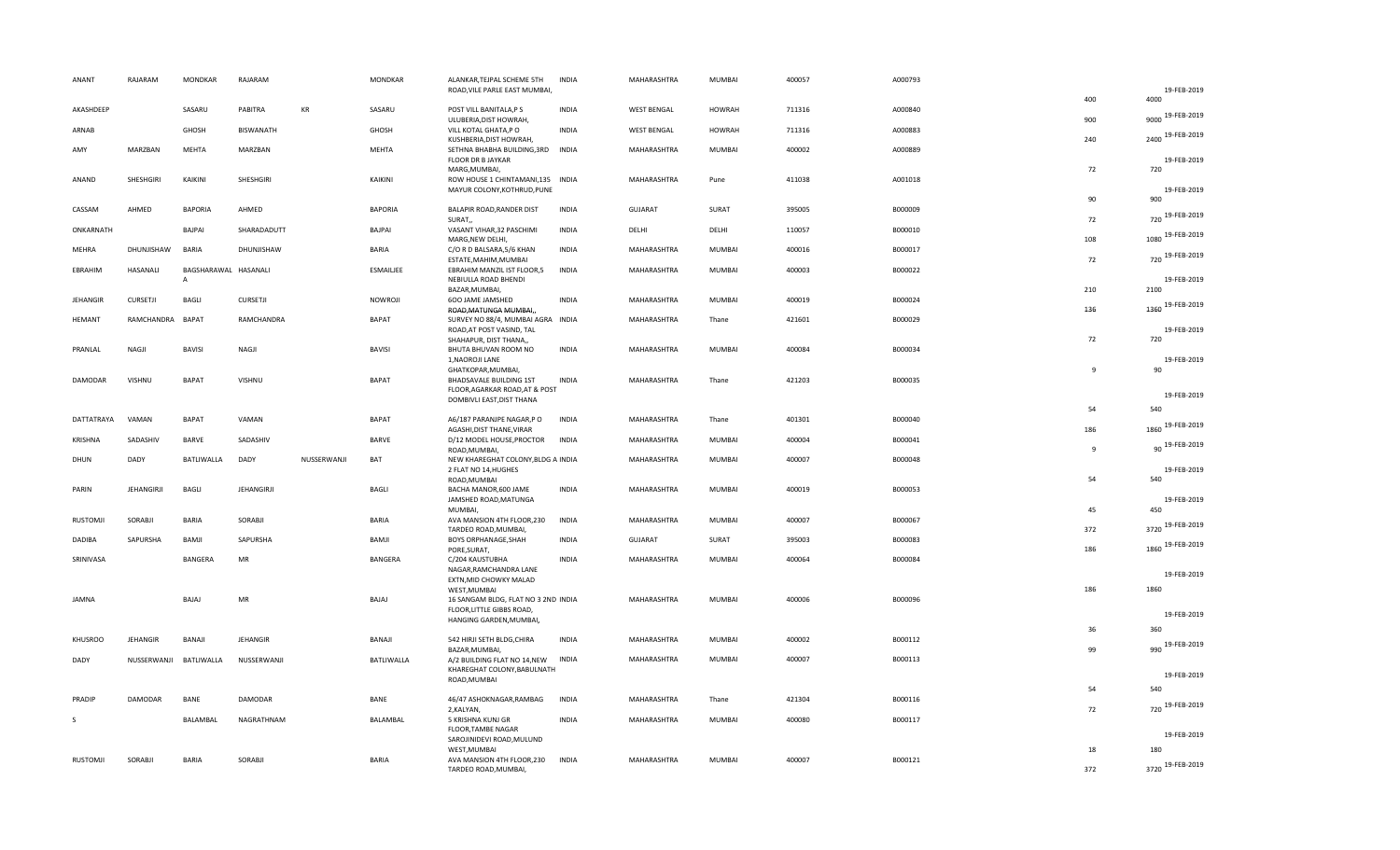| RAMCHANDRA WAMAN |                                         | BAL                                   | WAMAN                               |                 | BAL              | 301 MADHU<br>APARTMENTS, PRARTHANA SAMAJ                                        | <b>INDIA</b> | MAHARASHTRA        | MUMBAI        | 400057 | B000123 |                | 19-FEB-2019                 |
|------------------|-----------------------------------------|---------------------------------------|-------------------------------------|-----------------|------------------|---------------------------------------------------------------------------------|--------------|--------------------|---------------|--------|---------|----------------|-----------------------------|
|                  |                                         |                                       |                                     |                 |                  | ROAD, VILE PARLE EAST, MUMBAI                                                   |              |                    |               |        |         | 36             | 360                         |
| <b>BELAPUR</b>   | SUGARANDALLIE LTD<br><b>DINDUSTRIES</b> |                                       | SUGARANDALLIEDI<br><b>NDUSTRIES</b> |                 | LTD              | BRADY HOUSE 12/14, VEER<br>NARIMAN ROAD, FORT MUMBAI,                           | <b>INDIA</b> | MAHARASHTRA        | MUMBAI        | 400001 | B000147 |                | 19-FEB-2019                 |
| <b>BENA</b>      |                                         | <b>DILIPSINH</b>                      | <b>DILIPSINH</b>                    |                 | <b>DILIPSINH</b> | 4 PICKET ROAD 3RD FLOOR, ROOM INDIA<br>NO 83, MUMBAI                            |              | MAHARASHTRA        | MUMBAI        | 400002 | B000148 | 162<br>93      | 1620<br>930 19-FEB-2019     |
| PARIJAT          |                                         | BELLIAPPA                             | $\mathsf D$                         | M               | <b>BELLIAPPA</b> | C/O GENL A S VAIDYA, AROHI, 47/3 INDIA<br>KOREGAON PARK, PUNE                   |              | MAHARASHTRA        | Pune          | 411001 | B000154 |                | 19-FEB-2019                 |
| NIRMALA          | PRATAPSINH                              | BHATIA                                | PRATAPSINH                          | G               | <b>BHATIA</b>    | C/O V DWARKADAS,38<br><b>BORABAZAR STREET 4TH</b>                               | <b>INDIA</b> | MAHARASHTRA        | MUMBAI        | 400001 | B000165 | 108            | 1080<br>19-FEB-2019<br>1080 |
| LILABAI          | SHRIKRISHNA                             | BHAVE                                 | SHRIKRISHNA                         |                 | <b>BHAVE</b>     | FLOOR, FORT MUMBAI,<br>C/4 NEELAM, SITALADEVI TEMPLE INDIA<br>RD, MAHIM MUMBAI, |              | MAHARASHTRA        | <b>MUMBAI</b> | 400016 | B000169 | 108<br>184     | 1840 19-FEB-2019            |
| PADMA            |                                         | <b>BHADURI</b>                        | PRAKASH                             | CHANDRA         | BHAD             | C/O SHRI P C BHADURI, P 7/302<br>BLOCK B,P O KALYANI DIST<br>NADIA, WEST BENGAL | <b>INDIA</b> | <b>WEST BENGAL</b> | <b>NADIA</b>  | 741235 | B000177 | 108            | 19-FEB-2019<br>1080         |
| JAMSHED          | FRAMJI                                  | BHAMGARA                              | FRAMJI                              |                 | BHAMGARA         | 89 KHORSHED VILLA, MALCOM<br>BAUG JOGESHWARI, MUMBAI,                           | <b>INDIA</b> | MAHARASHTRA        | MUMBAI        | 400060 | B000199 | 66             | 660 19-FEB-2019             |
| SUMATI           | NARAYAN                                 | <b>BHIDE</b>                          | <b>NARAYAN</b>                      |                 | BHIDE            | 1187/2 SHIVAJINAGAR, POONA,,                                                    | <b>INDIA</b> | MAHARASHTRA        | Pune          | 411005 | B000201 | 66             | 660 19-FEB-2019             |
| JAMSHED          | FRAMJI                                  | BHAMGARA                              | FRAMJI                              | <b>RUSTOMJI</b> | BHAM             | 89 MALCOLM BAUG, JOGESHWARI INDIA<br>MUMBAI 60 NB,,                             |              | MAHARASHTRA        | MUMBAI        | 400102 | B000202 | $\mathbf{q}$   | 19-FEB-2019<br>90           |
| PRABHAKAR        | KESHAO                                  | <b>BHAT</b>                           | KESHAO                              |                 | <b>BHAT</b>      | UDAY CO OP HOUSING SOCIETY INDIA<br>LTD, 3RD FLOOR ROOM NO                      |              | MAHARASHTRA        | <b>MUMBAI</b> | 400062 | B000207 |                |                             |
|                  |                                         |                                       |                                     |                 |                  | 84, AAREY ROAD OPP AMBABAI<br>TEMPLE, GOREGAON WEST,<br><b>MUMBAI</b>           |              |                    |               |        |         | $\overline{9}$ | 19-FEB-2019<br>90           |
| SUNANDA          | MADHAV                                  | BHAVE                                 | MADHAV                              |                 | <b>BHAVE</b>     | SMITA LALLUBHAI PARK, ANDHERI INDIA<br>WEST MUMBAI,,                            |              | MAHARASHTRA        | MUMBAI        | 400058 | B000210 | 12             | 19-FEB-2019<br>120          |
| <b>RUKI</b>      | HASMATRAI                               | <b>BHAVNANI</b>                       | <b>HASMATRAI</b>                    |                 | BHAVNANI         | C/O PREMIER SALES<br>CORPORATION, 1 1 10 NAVJIVAN                               | <b>INDIA</b> | MAHARASHTRA        | <b>MUMBAI</b> | 400008 | B000211 |                |                             |
|                  |                                         |                                       |                                     |                 |                  | SOCIETY, LAMINGTON<br>ROAD, MUMBAI                                              |              |                    |               |        |         | 3900           | 19-FEB-2019<br>39000        |
| VINITA           |                                         | <b>BHATIA</b>                         | MR                                  |                 | BHATIA           | 93/3 PARK STREET, CALCUTTA,,                                                    | <b>INDIA</b> | <b>WEST BENGAL</b> | Kolkata       | 700016 | B000212 | 162            | 1620 19-FEB-2019            |
| RAGHUNATH        | JANARDHAN                               | BHAGWAT                               | JANARDHAN                           |                 | <b>BHAGWAT</b>   | SHENDE CHAWL 1ST<br>FLOOR, BANAM HALL LANE<br>GIRGAUM, MUMBAI,                  | <b>INDIA</b> | MAHARASHTRA        | MUMBAI        | 400004 | B000213 | $\overline{9}$ | 19-FEB-2019<br>90           |
| BHARAT           | GAURISHANKER BHATT                      |                                       | GAURISHANKER                        |                 | <b>BHATT</b>     | 330 A/B MAHATMA GANDHI<br>ROAD, SHANTI NIVAS, GHATKOPAR                         | <b>INDIA</b> | MAHARASHTRA        | MUMBAI        | 400075 | B000217 |                | 19-FEB-2019                 |
| VITHALDAS        | CHANDRASEN                              | BHANSALI                              | CHANDRASEN                          |                 | BHANSALI         | MUMBAI,<br>35/36 DHARSI JIWAN                                                   | <b>INDIA</b> | MAHARASHTRA        | Solapur       | 413401 | B000222 | 36             | 360                         |
|                  |                                         |                                       | VISHNU                              |                 | BHATKHANDE       | CHAWL, BARSI TOWN, DIST<br>SHOLAPUR,<br>24 MUMBAI MUTUAL                        | <b>INDIA</b> | MAHARASHTRA        | MUMBAI        | 400023 | B000235 | $\overline{3}$ | 19-FEB-2019<br>30           |
| PRAKASH          | VISHNU                                  | BHATKHANDE                            |                                     |                 |                  | CHAMBERS, 19/21 AMBALAL<br>DOSHI MARG, MUMBAI,                                  |              |                    |               |        |         | $\overline{9}$ | 19-FEB-2019<br>90           |
| VALLABHDAS       | DAYALAL                                 | BHADRESHWAR DAYALAL<br>$\overline{A}$ |                                     |                 | BHADRESHWARA     | OFF MATHURADAS<br>ROAD, LAXMICHAND CHAWL R NO                                   | <b>INDIA</b> | MAHARASHTRA        | <b>MUMBAI</b> | 400067 | B000237 |                | 19-FEB-2019                 |
| ARUN             | GAJANAN                                 | <b>BHUTKAR</b>                        | GAJANAN                             |                 | <b>BHUTKAR</b>   | 8, KANDIVALI WEST, MUMBAI<br>SHREE NAGAR COLONY, PLOT NO INDIA                  |              | MAHARASHTRA        | <b>MUMBAI</b> | 400062 | B000239 | 48             | 480                         |
|                  |                                         |                                       |                                     |                 |                  | 59/60, MAHATMA GANDHI<br>ROAD, JANKI NIWAS GOREGAON                             |              |                    |               |        |         |                | 19-FEB-2019                 |
| SUNIL            | GAJANAN                                 | <b>BHUTKAR</b>                        | GAJANAN                             |                 | <b>BHUTKAR</b>   | WEST, MUMBAI<br>SHREE NAGAR COLONY, PLOT NO INDIA                               |              | MAHARASHTRA        | MUMBAI        | 400062 | B000240 | $\overline{9}$ | 90                          |
|                  |                                         |                                       |                                     |                 |                  | 59/60, MAHATMA GANDHI<br>ROAD, JANKI NIWAS GOREGAON<br>WEST, MUMBAI,            |              |                    |               |        |         | $\overline{9}$ | 19-FEB-2019<br>90           |
| MARIANA          | JEHANGIR                                | BHARUCHA                              | <b>JEHANGIR</b>                     |                 | BHARUCHA         | NESS BAUG ANNEXE 3 FLAT<br>6, NANA CHOWK, MUMBAI,                               | <b>INDIA</b> | MAHARASHTRA        | MUMBAI        | 400007 | B000243 | 36             | 360 19-FEB-2019             |
| SHAKUL           | SURESH                                  | BHATKAL                               | SURESH                              |                 | <b>BHATKAL</b>   | E 10 SARASWAT CO OP<br>BLDGS,LABURNM ROAD<br>GAMDEVI, MUMBAI,                   | <b>INDIA</b> | MAHARASHTRA        | MUMBAI        | 400007 | B000250 | 36             | 19-FEB-2019<br>360          |
|                  |                                         |                                       |                                     |                 |                  |                                                                                 |              |                    |               |        |         |                |                             |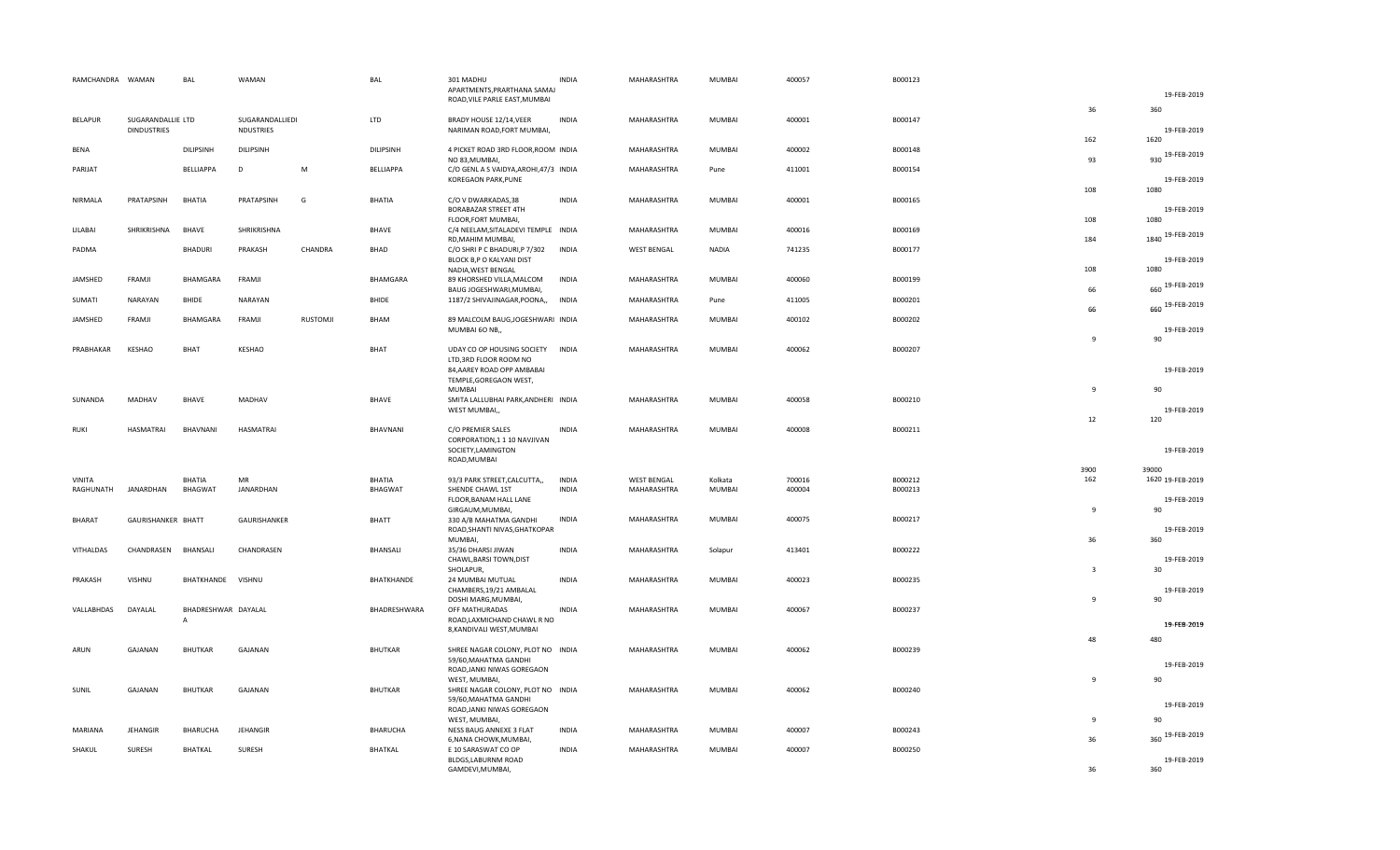| SURESH          | GANESHRAO          | BHATKAL         | GANESHRAO        | <b>BHATKAL</b>  | E 10 SARASWAT CO OP                                                             | <b>INDIA</b> | MAHARASHTRA       | MUMBAI        | 400007 | B000251 |                    |                        |
|-----------------|--------------------|-----------------|------------------|-----------------|---------------------------------------------------------------------------------|--------------|-------------------|---------------|--------|---------|--------------------|------------------------|
|                 |                    |                 |                  |                 | BLDG,LABURNUM ROAD,GAMDEVI<br>MUMBAI,                                           |              |                   |               |        |         | 186                | 19-FEB-2019<br>1860    |
| <b>BHARAT</b>   | KANAIYALAL         | <b>BHATT</b>    | KANAIYALAL       | BHATT           | 9/50 B D D CHAWL, WORLI<br>MUMBAI,,                                             | <b>INDIA</b> | MAHARASHTRA       | MUMBAI        | 400018 | B000252 | 9                  | 90 19-FEB-2019         |
| MALATI          | <b>KRISHNA</b>     | <b>BHIDE</b>    | KRISHNA          | <b>BHIDE</b>    | 6 USHA BUILDING, COLLEGE<br>STREET, DADAR MUMBAI,                               | <b>INDIA</b> | MAHARASHTRA       | MUMBAI        | 400028 | B000268 | 36                 | 360 19-FEB-2019        |
| KRISHNA         | <b>JAGANNATH</b>   | <b>BHIDE</b>    | <b>JAGANNATH</b> | <b>BHIDE</b>    | 6 USHA BUILDING, COLLEGE<br>STREET, DADAR MUMBAI,                               | <b>INDIA</b> | MAHARASHTRA       | <b>MUMBAI</b> | 400028 | B000269 | 36                 | 360 19-FEB-2019        |
| VEENA           | VASUDEO            | <b>BHAGWAT</b>  | VASUDEO          | <b>BHAGWAT</b>  | 176E PARSHARAM<br>WADI, GIRGAON, MUMBAI,                                        | <b>INDIA</b> | MAHARASHTRA       | <b>MUMBAI</b> | 400004 | B000274 | 45                 | 450 19-FEB-2019        |
| BHANUMATI       |                    | EASHWARAN       | MR               | EASHWARAN       | SADHANA, VADOWLI<br>SECTION, AMBERNATH,                                         | <b>INDIA</b> | MAHARASHTRA       | Thane         | 421501 | B000276 | -6                 | 60 19-FEB-2019         |
| KHORSHED        | <b>NARIMAN</b>     | <b>BHAGALIA</b> | NARIMAN          | <b>BHAGALIA</b> | 13 DEEPALI, ST CYRLE<br>ROAD, BANDRA MUMBAI,                                    | <b>INDIA</b> | MAHARASHTRA       | MUMBAI        | 400050 | B000280 | 48                 | 480 19-FEB-2019        |
| RITA            | RAJENDRA           | <b>BHATT</b>    | RAJENDRA         | <b>BHATT</b>    | 306, VICTORIA 3RD FLOOR "B-24, INDIA<br>SHASTRI NAGAR,, ANDHERI                 |              | MAHARASHTRA       | MUMBAI        | 400053 | B000287 |                    | 19-FEB-2019            |
| MALATI          | BABUBHAI           | BHANSALI        | BABUBHAI         | BHANSALI        | WEST, MUMBAI<br>C9 INDRADEEP SOCIETY, 171 L B                                   | <b>INDIA</b> | MAHARASHTRA       | MUMBAI        | 400086 | B000291 | 48                 | 480<br>360 19-FEB-2019 |
| KISHAN          | PURSHOTTAM         | <b>BHATT</b>    | PURUSHOTTAM      | BHATT           | SHASTRI MARG, MUMBAI,<br>HARIVIJAY CHOGLE CHAWL,L T                             | INDIA        | MAHARASHTRA       | MUMBAI        | 400092 | B000296 | 36                 | 480 19-FEB-2019        |
| MAHESH          | <b>NENSI</b>       | <b>BHAKTA</b>   | <b>NENSI</b>     | <b>BHAKTA</b>   | ROAD, BORIVLI WEST, MUMBAI<br>9/13 PICKET CROSS                                 | <b>INDIA</b> | MAHARASHTRA       | MUMBAI        | 400002 | B000297 | 48<br>$\mathbf{q}$ | 90 19-FEB-2019         |
| AMRISH          | KISHANLAL          | BHAYANI         | KISHANLAL        | BHAYANI         | ROAD, MUMBAI,,<br>3A/10 BAJ APARTMENTS, SAIBABA INDIA                           |              | MAHARASHTRA       | MUMBAI        | 400092 | B000301 |                    |                        |
|                 |                    |                 |                  |                 | NAGAR BORIVLI WEST, MUMBAI,                                                     |              |                   |               |        | B000302 | 24                 | 19-FEB-2019<br>240     |
| ARUNA           | KISHANLAL          | BHAYANI         | KISHANLAL        | BHAYANI         | 3A/10 BAJ APARTMENTS, SAIBABA INDIA<br>NAGAR, BORIVLI WEST MUMBAI,              |              | MAHARASHTRA       | MUMBAI        | 400092 |         |                    | 19-FEB-2019            |
|                 |                    |                 |                  |                 |                                                                                 |              |                   |               |        |         | 24                 | 240                    |
| <b>JAGRUTI</b>  | <b>NAVIN</b>       | <b>BHATT</b>    | <b>NAVIN</b>     | BHATT           | 12 SHRI KRISHNA NIVAS, 422<br>SHRADHANAND                                       | <b>INDIA</b> | Maharashtra       | Mumbai City   | 400019 | B000320 |                    | 19-FEB-2019            |
| FRAMROZE        | MANCHERSHAH BHADHA |                 | MANCHERSHAH      | BHADHA          | ROAD, MATUNGA, MUMBAI<br>92/94 ENGINEER HOUSE 2ND                               | <b>INDIA</b> | MAHARASHTRA       | MUMBAI        | 400004 | B000358 | 54                 | 540                    |
|                 |                    |                 |                  |                 | FLOOR, ARDESHIR DADI<br>STREET, KHETWADI MUMBAI,                                |              |                   |               |        |         | 186                | 19-FEB-2019<br>1860    |
| SURESH          | KUMAR              | <b>BHAIYA</b>   | KUMAR            | BHAIYA          | NO 74 MARSHALL<br>ROAD, EGMORE, MADRAS,                                         | <b>INDIA</b> | <b>TAMIL NADU</b> | CHENNAI       | 600008 | B000414 | 8                  | 19-FEB-2019<br>80      |
| ARVIND          | DWARKANATH         | <b>BHGWAT</b>   | DWARKANTH        | <b>BHGWAT</b>   | 7 VARSHA, 5TH LANE, PRABHAT<br>ROAD, PUNE                                       | <b>INDIA</b> | MAHARASHTRA       | Pune          | 411004 | B000419 | 276                | 2760 19-FEB-2019       |
| <b>JERBANOO</b> | PESHOTAN           | BHADHA          | PESHOTAN         | BHADHA          | MERWAN BUILDING, 1ST FLOOR<br>URANWALA STREET, GRANT<br>ROAD, MUMBAI            | <b>INDIA</b> | MAHARASHTRA       | <b>MUMBAI</b> | 400007 | B000422 | 36                 | 19-FEB-2019<br>360     |
| PESHOTAN        | MANEKJI            | <b>BHADHA</b>   | MANEKJI          | BHADHA          | MERWAN BUILDING, 1ST FLOOR<br>URANWALA STREET, GRANT                            | <b>INDIA</b> | MAHARASHTRA       | MUMBAI        | 400007 | B000423 |                    | 19-FEB-2019            |
|                 |                    |                 |                  |                 | ROAD, MUMBAI                                                                    |              |                   |               |        |         | 54                 | 540                    |
| H               | KRISHNANANDA BHAT  |                 | KRISHNANANDA     | BHAT            | SRI SUDHINDRA<br>INVESTMENT, POST BOX NO                                        | <b>INDIA</b> | KARNATAKA         | KARKALA       | 574104 | B000425 | 390                | 19-FEB-2019            |
| RAJANI          | RAGHUNATH          | BILWASKAR       | RAGHUNATH        | BILWASKAR       | 21, CAR STREET KARKALA,<br>DUDHWALA BUILDING NO<br>16, ROOM NO 6 1ST FLOOR, OPP | <b>INDIA</b> | MAHARASHTRA       | MUMBAI        | 400004 | B000447 |                    | 3900                   |
|                 |                    |                 |                  |                 | SARASWAT BANK, NIKADWARI                                                        |              |                   |               |        |         | 18                 | 19-FEB-2019<br>180     |
| CHAMPAVATI      | CHIMANLAL          | <b>BISRA</b>    | CHIMANLAL        | <b>BISRA</b>    | LANE GIRGAUM, MUMBAI,<br>MOTI BUILDING, 2ND FLOOR                               | <b>INDIA</b> | MAHARASHTRA       | MUMBAI        | 400002 | B000450 |                    |                        |
| KAMAL           | SINGH              | <b>BOHARA</b>   | SUBHKARAN        | <b>BOHRA</b>    | ROOM NO 36,2ND<br>FANASWADI, MUMBAI                                             | <b>INDIA</b> | <b>GUJARAT</b>    | AHMEDABAD     | 380027 | B000487 | 54                 | 19-FEB-2019<br>540     |
|                 |                    |                 |                  |                 | C/3 SAMTA SOCIETY<br>KESHAVNAGAR, SUBHASH<br>BRIDGE, AHMEDABAD,                 |              |                   |               |        |         | 248                | 19-FEB-2019<br>2480    |
| DADI            | MEHERABAD          | BOYWALLA        | MEHERABAD        | BOYWALLA        | 51 NEW CONTRACTOR BLDG FLAT INDIA<br>NO 9, VICTORIA                             |              | MAHARASHTRA       | MUMBAI        | 400027 | B000491 |                    | 19-FEB-2019            |
|                 |                    |                 |                  |                 | GARDENS, MUMBAI,                                                                |              |                   |               |        |         | 153                | 1530                   |
| ANANDILAL       | SHIVDAYAL          | <b>BUBNA</b>    | SHIVDAYAL        | <b>BUBNA</b>    | 23 SUJATA BHAVAN 3RD<br>FLOOR, QUARRY ROAD                                      | <b>INDIA</b> | MAHARASHTRA       | MUMBAI        | 400064 | B000497 |                    | 19-FEB-2019            |
| LALIT           | JAYSHANKAR         | <b>BUDIYA</b>   | JAYSHANKAR       | <b>BUDIYA</b>   | EAST, MUMBAI,<br>5 NAVI WADI R NO 1, DADYSETH INDIA                             |              | MAHARASHTRA       | MUMBAI        | 400002 | B000508 | 78                 | 780<br>90 19-FEB-2019  |
|                 |                    |                 |                  |                 | AGIARY LANE.MUMBAI.                                                             |              |                   |               |        |         | -9                 |                        |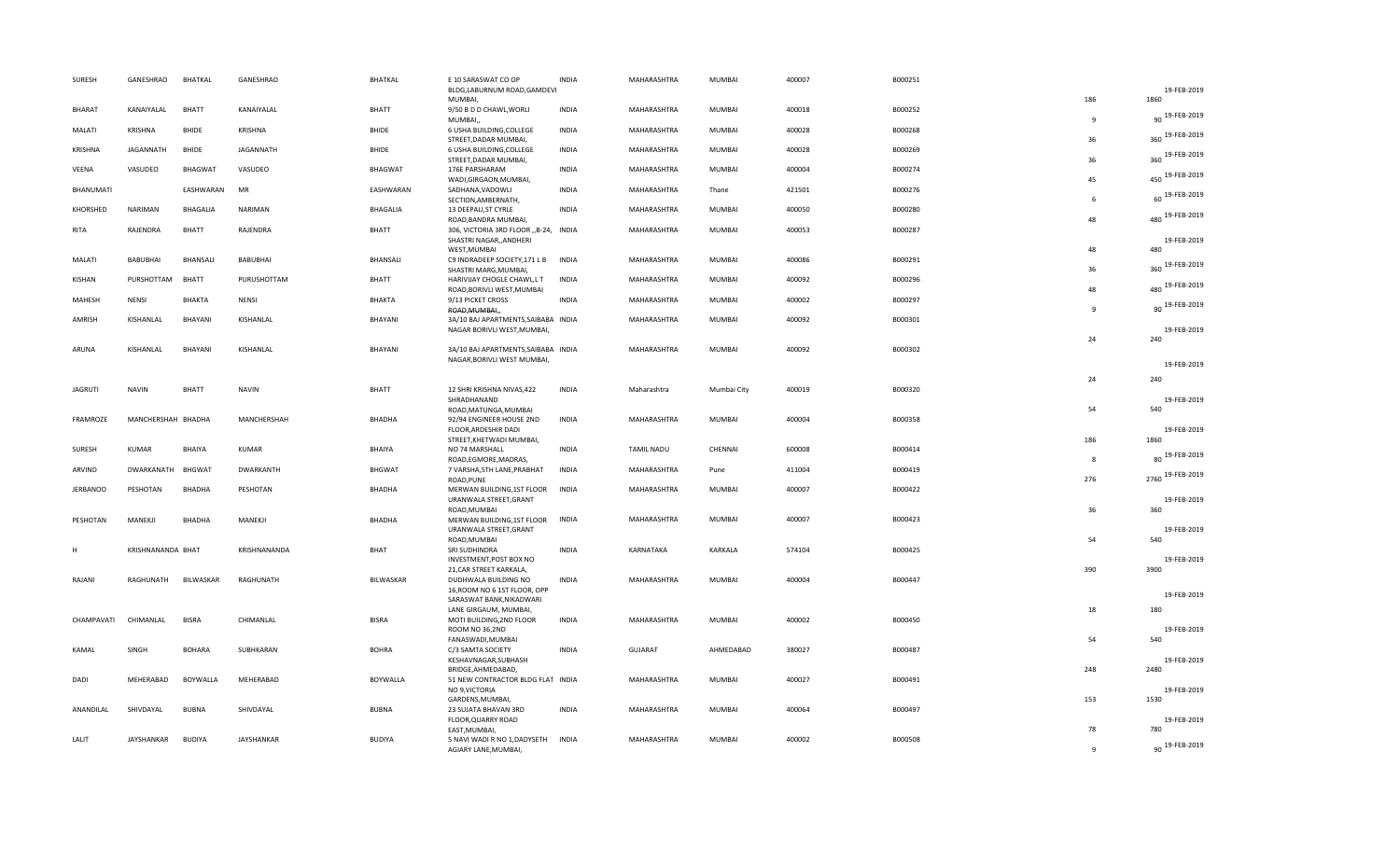| <b>MAMTA</b>         | JAYSHANKAR                       | <b>BUDIYA</b>         | JAYSHANKAR                          | <b>BUDIYA</b>  | 5 NAVI WADI ROOM NO                                        | <b>INDIA</b> | MAHARASHTRA    | MUMBAI        | 400002 | B000509 |              |                     |
|----------------------|----------------------------------|-----------------------|-------------------------------------|----------------|------------------------------------------------------------|--------------|----------------|---------------|--------|---------|--------------|---------------------|
|                      |                                  |                       |                                     |                | 1, DADYSETH AGIARY                                         |              |                |               |        |         |              | 19-FEB-2019         |
|                      |                                  |                       |                                     |                | LANE, MUMBAI,                                              |              |                |               |        |         | 9            | 90                  |
| DEVYANI              | JAYSHANKAR                       | <b>BUDIYA</b>         | JAYSHANKAR                          | <b>BUDIYA</b>  | 5 NAVI WADI ROOM NO                                        | <b>INDIA</b> | MAHARASHTRA    | <b>MUMBAI</b> | 400002 | B000510 |              |                     |
|                      |                                  |                       |                                     |                | 1, DADYSETH AGIARY                                         |              |                |               |        |         | $\mathbf{q}$ | 19-FEB-2019<br>90   |
| JEETENDRA            | JAYSHANKAR                       | <b>BUDIYA</b>         | <b>JAYSHANKAR</b>                   | <b>BUDIYA</b>  | LANE, MUMBAI,<br>5 NAVI WADI ROOM NO                       | <b>INDIA</b> | MAHARASHTRA    | <b>MUMBAI</b> | 400002 | B000511 |              |                     |
|                      |                                  |                       |                                     |                | 1, DADYSETH AGIARY                                         |              |                |               |        |         |              | 19-FEB-2019         |
|                      |                                  |                       |                                     |                | LANE, MUMBAI,                                              |              |                |               |        |         | 9            | 90                  |
| LALIT                | JAYSHANKAR                       | <b>BUDIYA</b>         | <b>JAYSHANKAR</b>                   | <b>BUDIYA</b>  | 5 NAVI WADI R NO 1, DADYSETH                               | <b>INDIA</b> | MAHARASHTRA    | <b>MUMBAI</b> | 400002 | B000519 |              | 90 19-FEB-2019      |
|                      |                                  |                       |                                     |                | AGIARY LANE, MUMBAI,                                       |              |                |               |        |         | $\mathbf{q}$ |                     |
| BHALCHANDRA YESHWANT |                                  | SAMEL                 | YESHWANT                            | SAMEL          | C/O MRS A C KALUSKAR, 303 RAJ                              | <b>INDIA</b> | MAHARASHTRA    | <b>MUMBAI</b> | 400068 | B000537 |              |                     |
|                      |                                  |                       |                                     |                | TOWER WESTERN EXPRESS<br>HIGHWAY, GHARTANPADA NO 2         |              |                |               |        |         |              | 19-FEB-2019         |
|                      |                                  |                       |                                     |                | DAHISAR EAST MUMBAI,                                       |              |                |               |        |         | 84           | 840                 |
| <b>BEHRAM</b>        | JAMSHEDJI                        | VAGHAIWALLA JAMSHEDJI |                                     | VAGHAIWALLA    | NANABHOY CHAMBERS, GUNBOW INDIA                            |              | MAHARASHTRA    | <b>MUMBAI</b> | 400001 | B000542 |              |                     |
|                      |                                  |                       |                                     |                | STREET, FORT MUMBAI,                                       |              |                |               |        |         |              | 19-FEB-2019         |
|                      |                                  |                       |                                     |                |                                                            |              |                |               |        |         | 27           | 270                 |
|                      | BAMANSHAW RUSTAMBAMAN VAKIL      |                       | RUSTAMBAMANSH                       | VAKIL          | 1/2 & 3 ROXANA 2ND FLOOR, 109 INDIA                        |              | MAHARASHTRA    | <b>MUMBAI</b> | 400020 | B000549 |              |                     |
|                      | SHAW                             |                       | AW                                  |                | MAHARSHI KARVE ROAD, FORT<br>MUMBAI,                       |              |                |               |        |         | 126          | 19-FEB-2019<br>1260 |
| BALKRISHNA           | YESHWANT                         | RAJADHYAX             | YESHWANT                            | RAJADHYAX      | YOGESHWARA,E 236/3 TARBAI                                  | <b>INDIA</b> | MAHARASHTRA    | Kolhapur      | 416003 | B000552 |              |                     |
|                      |                                  |                       |                                     |                | PARK, KOLHAPUR,                                            |              |                |               |        |         | 240          | 19-FEB-2019<br>2400 |
| BANA                 | ERACH                            | <b>MISTRY</b>         | ERACH                               | <b>MISTRY</b>  | C/O D N DEBOO, SETHNA                                      | INDIA        | MAHARASHTRA    | <b>MUMBAI</b> | 400004 | B000555 |              |                     |
|                      |                                  |                       |                                     |                | MANSION, KHETWADI 10TH                                     |              |                |               |        |         |              | 19-FEB-2019         |
|                      |                                  |                       |                                     |                | LANE, MUMBAI                                               |              |                |               |        |         | 126          | 1260                |
| <b>BELAPUR</b>       | SUGARANDALLIE LTD<br><b>DIND</b> |                       | SUGARANDALLIEDI<br><b>NDUSTRIES</b> | LTD            | BRANDY HOUSE 12/14 VEER<br>NARIMAN ROAD, FORT, MUMBAI,     | <b>INDIA</b> | MAHARASHTRA    | <b>MUMBAI</b> | 400001 | B000559 |              | 19-FEB-2019         |
|                      |                                  |                       |                                     |                |                                                            |              |                |               |        |         | 288          | 2880                |
| BALKRISHNA           | KESHAV                           | SONAR                 | KESHAV                              | SONAR          | SHANKAR SETT HOUSE, NANA                                   | <b>INDIA</b> | MAHARASHTRA    | <b>MUMBAI</b> | 400007 | B000562 |              |                     |
|                      |                                  |                       |                                     |                | CHOWK, MUMBAI,                                             |              |                |               |        |         | 270          | 2700 19-FEB-2019    |
| <b>BANK</b>          | OF                               | BARODA                | OF                                  | BARODA         | P BOX NO 225A JEEJEEBHOY                                   | <b>INDIA</b> | MAHARASHTRA    | MUMBAI        | 400023 | B000563 |              |                     |
|                      |                                  |                       |                                     |                | TOWERS, NEW STOCK EXCHANGE                                 |              |                |               |        |         |              | 19-FEB-2019         |
|                      |                                  |                       |                                     |                | BLDG DALAL STREET, FORT                                    |              |                |               |        |         |              |                     |
| BATUKLAL             | <b>OGHADBHAI</b>                 | SHAH                  | <b>OGHADBHAI</b>                    | SHAH           | MUMBAI,<br>206/D ZALAWAD NAGAR JUHU                        | <b>INDIA</b> | MAHARASHTRA    | MUMBAI        | 400058 | B000568 | 1200         | 12000               |
|                      |                                  |                       |                                     |                | LANE, S V ROAD ANDHERI                                     |              |                |               |        |         |              | 19-FEB-2019         |
|                      |                                  |                       |                                     |                | WEST, MUMBAI,                                              |              |                |               |        |         | 72           | 720                 |
| BANSILAL             | MOHANLAL                         | SIKACHI               | MOHANLAL                            | SIKACHI        | AT&POST BELAPUR, TALUKA                                    | <b>INDIA</b> | MAHARASHTRA    | Ahmednagar    | 413715 | B000574 |              |                     |
|                      |                                  |                       |                                     |                | SHRIRAMPUR, AHMEDNAGAR,                                    |              |                |               |        |         | 27           | 270 19-FEB-2019     |
| BECHARLAL            | TULSHIBHAI                       | PATEL                 | TULSHIBHAI                          | PATEL          | 7 PARASKUNJ SOCIETY DVN NO                                 | <b>INDIA</b> | <b>GUJARAT</b> | AHMEDABAD     | 380015 | B000601 |              |                     |
|                      |                                  |                       |                                     |                | 1, SATELLITE ROAD                                          |              |                |               |        |         |              | 19-FEB-2019         |
|                      |                                  |                       |                                     |                | AMBAWADI, AHMEDABAD<br>GUJARAT,                            |              |                |               |        |         | 450          | 4500                |
| BELTHANGADI          | VIVEKANAND                       | RAO                   | BELTHANGADI                         | CHIDANAN       | C-909 USHA NAGAR CO OP HSG                                 | <b>INDIA</b> | MAHARASHTRA    | MUMBAI        | 400078 | B000603 |              |                     |
|                      |                                  |                       |                                     |                | SOCIETY, KHANDELWAL                                        |              |                |               |        |         |              | 19-FEB-2019         |
|                      |                                  |                       |                                     |                | MARG, BHANDUP MUMBAI,                                      |              |                |               |        |         | 900          | 9000                |
| <b>BHAILAL</b>       | MULCHAND                         | SHAH                  | MULCHAND                            | KURMCHAND      | C/O RAMESH B JHEEL, 2078                                   | <b>INDIA</b> | <b>GUJARAT</b> | AHMEDABAD     | 380001 | B000612 |              |                     |
|                      |                                  |                       |                                     |                | MUNDVIS POLE NAGJIBHUDERS                                  |              |                |               |        |         |              | 19-FEB-2019         |
| BHAVNABEN            | D                                | PATEL                 | <b>DINESH</b><br>P                  | PATEL          | POLE, AHMEDABAD,<br>10 A PUNIT SOCIETY, O/S SHAHPUR INDIA  |              | <b>GUJARAT</b> | AHMEDABAD     | 380004 | B000635 | 774          | 7740                |
|                      |                                  |                       |                                     |                | GATE, AHMEDABAD,                                           |              |                |               |        |         | 600          | 6000 19-FEB-2019    |
| BHAVNABEN            | RAMANLAL                         | SHAH                  | RAMANLAL                            | SHAH           | 468 SHANTINATH'S POLE, HAJA                                | INDIA        | GUJARAT        | AHMEDABAD     | 380001 | B000636 |              |                     |
|                      |                                  |                       |                                     |                | PATEL'S POLE, AHMEDABAD,                                   |              |                |               |        |         | 108          | 19-FEB-2019<br>1080 |
| BHAVNA               |                                  | PANDYA                | KULVANTRAY                          | PANDYA         | FACTORY LANE CORNER, TILAK                                 | <b>INDIA</b> | MAHARASHTRA    | MUMBAI        | 400092 | B000637 |              | 320 19-FEB-2019     |
|                      |                                  |                       |                                     |                | ROAD BORIVLI WEST, MUMBAI,                                 |              |                |               |        |         | 32           |                     |
| <b>BAHADUR</b>       | RATANSHA                         | <b>DASTOOR</b>        | RATANSHA                            | <b>DASTOOR</b> | JAL-KIRAN, 13TH FLOOR, CUFFE                               | <b>INDIA</b> | MAHARASHTRA    | <b>MUMBAI</b> | 400005 | B000685 | 2400         | 24000 19-FEB-2019   |
| BAMANSHAW            | RUSTOMBAMAN VAKIL                |                       | RUSTOM                              | VAKIL          | PARADE COLABA, MUMBAI<br>ROXANA 2ND FLOOR, MAHARISHI INDIA |              | MAHARASHTRA    | MUMBAI        | 400020 | B000688 |              |                     |
|                      | SHAW                             |                       |                                     |                | KARVE ROAD, FORT MUMBAI,                                   |              |                |               |        |         |              | 19-FEB-2019         |
|                      |                                  |                       |                                     |                |                                                            |              |                |               |        |         | 9            | 90                  |
| BAMANSHAW            | RUSTOMBAMAN VAKIL                |                       | RUSTOM                              | VAKIL          | ROXANA 2ND FLOOR, MAHARISHI INDIA                          |              | MAHARASHTRA    | <b>MUMBAI</b> | 400020 | B000690 |              |                     |
|                      | SHAW                             |                       |                                     |                | KARVE ROAD, FORT MUMBAI,                                   |              |                |               |        |         |              | 19-FEB-2019         |
|                      |                                  |                       |                                     |                |                                                            |              |                |               |        |         | $\mathbf{q}$ | 90                  |
| <b>BANK</b>          | OF                               | <b>BARODA</b>         | OF                                  | BARODA         | SECURITIES DEPT 1ST<br>FLR, JEEJEEBHOY TOWER DALAL         | <b>INDIA</b> | MAHARASHTRA    | <b>MUMBAI</b> | 400023 | B000737 |              | 19-FEB-2019         |
|                      |                                  |                       |                                     |                |                                                            |              |                |               |        |         |              |                     |
|                      |                                  |                       |                                     |                |                                                            |              |                |               |        |         | 296          | 2960                |
| BHAGWANDAS R         |                                  | BHARWANI              | RUGHUMAL                            | BHARWANI       | STREET, FORT MUMBAI,<br>MIG 6/5 BHAVE                      | <b>INDIA</b> | MAHARASHTRA    | MUMBAI        | 400070 | B000741 |              | 6000 19-FEB-2019    |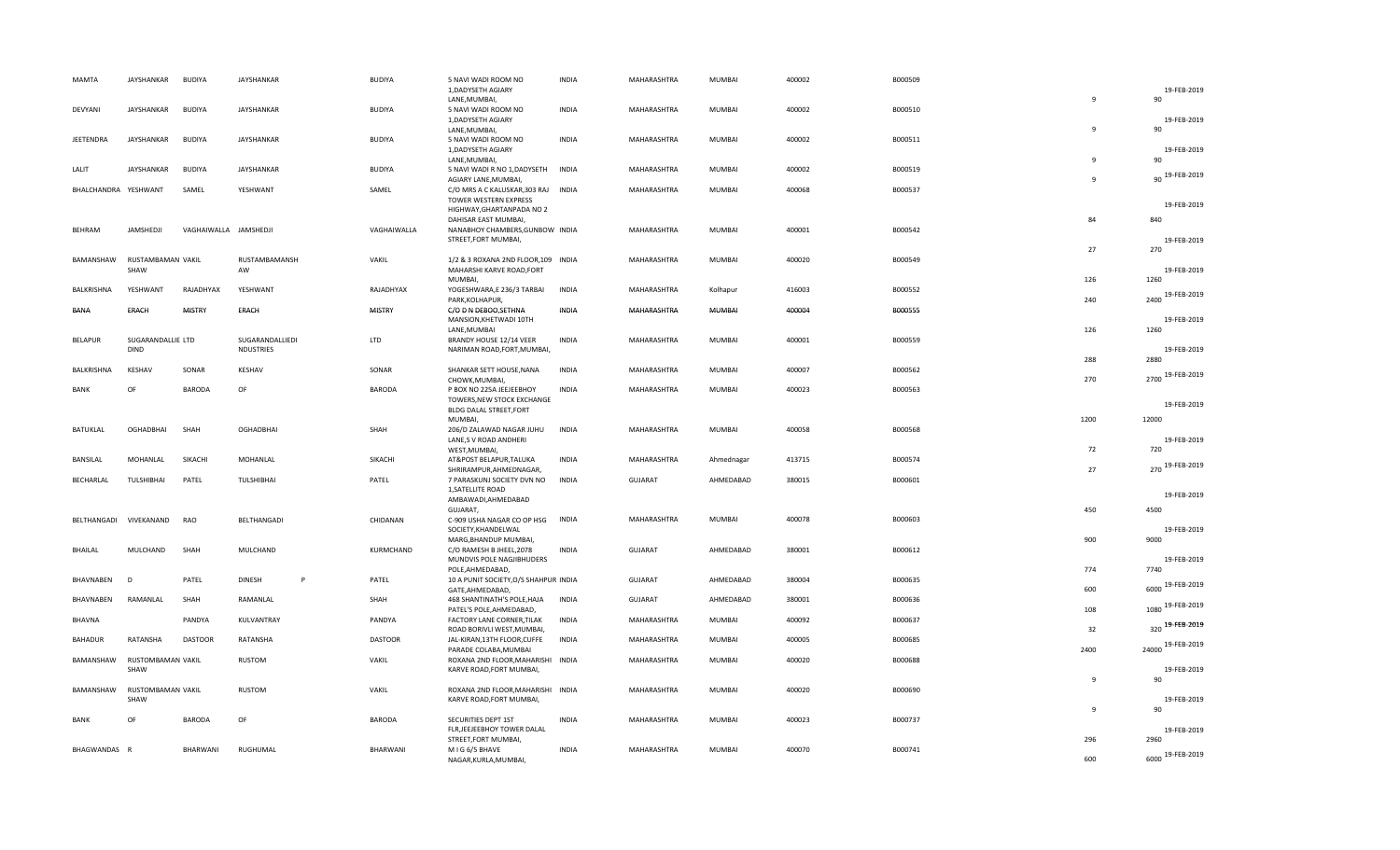|                  | BAKULCHANDRA BALUBHAI          | PATEL                  | BALUBHAI                |               | PATEL        | KANAKA PARK II C/213, THAKUR<br>COMPLEX HIGH WAY, KANDIVLI E     | INDIA        | MAHARASHTRA        | MUMBAI         | 400101 | B000749 |                | 19-FEB-2019         |
|------------------|--------------------------------|------------------------|-------------------------|---------------|--------------|------------------------------------------------------------------|--------------|--------------------|----------------|--------|---------|----------------|---------------------|
|                  |                                |                        |                         |               |              | MUMBAI,                                                          |              |                    |                |        |         | 279            | 2790                |
| BANOOBAI         | BYRAMJI                        | MODY                   | BYRAMJI                 |               | MODY         | 15/4 RUSTOM BAUG, VICTORIA<br>ROAD BYCULLA, MUMBAI,              | <b>INDIA</b> | MAHARASHTRA        | MUMBAI         | 400027 | B000751 | 630            | 6300 19-FEB-2019    |
| BEHRAM           | JAMSHEDJI                      | VAGHAIWALA             | JAMSHEDJI               |               | VAGHAIWALA   | NANABHAI CHAMBERS, GUNBOW INDIA                                  |              | MAHARASHTRA        | MUMBAI         | 400001 | B000775 |                |                     |
|                  |                                |                        |                         |               |              | STREET FORT, MUMBAI,                                             |              |                    |                |        |         |                | 19-FEB-2019         |
|                  |                                |                        |                         |               |              |                                                                  |              |                    |                |        |         | 18             | 180                 |
| BACHA            | RUSTOMBOMA WADIA<br><b>NJI</b> |                        | RUSTOMBOMANJI           |               | <b>WADIA</b> | SEA LAND, NEW CUFFE<br>PARADE, COLABA MUMBAI,                    | INDIA        | MAHARASHTRA        | MUMBAI         | 400005 | B000776 | 45             | 450 19-FEB-2019     |
| <b>BIPIN</b>     | B                              | SHAH                   | BHIKHABHAI              |               | SHAH         | F/12 SUGAM FLATS, B/H VASNA                                      | <b>INDIA</b> | <b>GUJARAT</b>     | AHMEDABAD      | 380007 | B000947 |                |                     |
|                  |                                |                        |                         |               |              | BUS STOP, VASNA AHMEDABAD,                                       |              |                    |                |        |         |                | 19-FEB-2019         |
|                  |                                |                        |                         |               |              |                                                                  |              |                    |                |        |         | $\overline{9}$ | 90                  |
| <b>BHANUMATI</b> | P                              | SHAH                   | PRAVIN                  | $\mathbf{I}$  | SHAH         | 174 18 PRATIMA                                                   | <b>INDIA</b> | MAHARASHTRA        | MUMBAI         | 400067 | B001482 |                |                     |
|                  |                                |                        |                         |               |              | SOCIETY, CHARKOP, KANDIVALI                                      |              |                    |                |        |         |                | 19-FEB-2019         |
| SABERA           | TAHERBHAI                      | CASSOOBHOY             | TAHERBHAI               | ABDUL         | TAYE         | WEST, MUMBAI<br>121 SARANG STREET, MUMBAI,,                      | <b>INDIA</b> | MAHARASHTRA        | <b>MUMBAI</b>  | 400003 | C000002 | 54<br>48       | 480 19-FEB-2019     |
| OSWALD           | <b>JUDE</b>                    | CARVALHO               | <b>JUDE</b>             |               | CARVALHO     | 204/A RAMCHANDRA APTS,OM                                         | <b>INDIA</b> | MAHARASHTRA        | Thane          | 401202 | C000005 |                |                     |
|                  |                                |                        |                         |               |              | NAGAR AMBADI ROAD, VASAI                                         |              |                    |                |        |         |                | 19-FEB-2019         |
|                  |                                |                        |                         |               |              | WEST, THANE                                                      |              |                    |                |        |         | 372            | 3720                |
| PRITILATA        |                                | CHAUDHURI              | H                       | C             | CHAUDHURI    | A-1 AMAR TOWER, WANOWARI                                         | <b>INDIA</b> | MAHARASHTRA        | Pune           | 411013 | C000017 |                | 7320 19-FEB-2019    |
|                  |                                |                        |                         |               |              | VAIRABINALA, PUNE,                                               |              |                    |                |        |         | 732            |                     |
| NAYANA           | NAGJIBHAI                      | CHUNAWALA              | NAGJIBHAI               |               | MANEKLAL     | WADAPADA ROAD, BROACH W<br>RLY,                                  | <b>INDIA</b> | <b>GUJARAT</b>     | <b>BHARUCH</b> | 392001 | C000025 | 18             | 180 19-FEB-2019     |
| CHANDULAL        |                                |                        | DALSUKHBHAI DALSUKHBHAI |               | NAGINDAS     | SUBANDHU SOCIETY, ST XAVIERS INDIA                               |              | <b>GUJARAT</b>     | AHMEDABAD      | 380014 | C000026 |                |                     |
|                  |                                |                        |                         |               |              | HIGH SCHOOL                                                      |              |                    |                |        |         |                | 19-FEB-2019         |
|                  |                                |                        |                         |               |              | ROAD, NAVJIVAN, AHMEDABAD                                        |              |                    |                |        |         | 102            | 1020                |
| SHANTABAI        | $\overline{A}$                 | CHINCHANKAR ATMARAM    |                         | <b>KESHAV</b> | CHINC        | 4 SHRI SHEETALA APARTMENT, 146 INDIA                             |              | MAHARASHTRA        | MUMBAI         | 400016 | C000027 |                |                     |
|                  |                                |                        |                         |               |              | LT DILIP GUPTE MARG, MAHIM                                       |              |                    |                |        |         |                | 19-FEB-2019         |
|                  |                                |                        |                         |               |              | MUMBAI,                                                          |              |                    |                |        |         | 1470           | 14700               |
| PRIYAVADAN       | KANTILAL                       | CHUDAWALA              | KANTILAL                |               | CHUDAWALA    | 40 WALCHAND TERRACE, OPP AIR INDIA<br>CONDITIONED MARKET, TARDEO |              | MAHARASHTRA        | MUMBAI         | 400034 | C000028 |                | 19-FEB-2019         |
|                  |                                |                        |                         |               |              | <b>MUMBAI</b>                                                    |              |                    |                |        |         | 18             | 180                 |
| JAYANTILAL       | KESHAVLAL                      | CHITLIA                | KESHAVLAL               |               | CHITLIA      | VARMA VILLA                                                      | <b>INDIA</b> | MAHARASHTRA        | MUMBAI         | 400056 | C000030 |                |                     |
|                  |                                |                        |                         |               |              | MAGANWADI, VITHALBHAI                                            |              |                    |                |        |         |                | 19-FEB-2019         |
|                  |                                |                        |                         |               |              | ROAD, VILE PARLE WEST, MUMBAI                                    |              |                    |                |        |         |                |                     |
|                  |                                |                        |                         |               |              | 56                                                               |              |                    |                |        |         | 9              | 90                  |
| SHIRIN           | FAKHRUDDIN                     | CHHATRIWALA FAKHRUDDIN |                         |               | ALIBHAI      | MOHAMMEDI HOUSE 3RD<br>FLOOR, 79 MOHAMMEDALI                     | <b>INDIA</b> | MAHARASHTRA        | MUMBAI         | 400003 | C000036 |                | 19-FEB-2019         |
|                  |                                |                        |                         |               |              | ROAD, MUMBAI,                                                    |              |                    |                |        |         | 153            | 1530                |
| CHINKO           |                                | BAI                    | ATMARAM                 |               | BAI          | 10A/155 GUPTA COLONY, DELHI,, INDIA                              |              | DELHI              | DELHI          | 110009 | C000037 |                | 990 19-FEB-2019     |
|                  |                                |                        |                         |               |              |                                                                  |              |                    |                |        |         |                |                     |
| CHANDRA          |                                |                        |                         |               |              |                                                                  |              |                    |                |        |         | 99             |                     |
|                  |                                | SHANKARAN              | NARANAMMAL              | PURAM         | MAH          | 5 HASMUKH                                                        | <b>INDIA</b> | MAHARASHTRA        | MUMBAI         | 400019 | C000040 |                |                     |
|                  |                                |                        |                         |               |              | VILLA, CHANDAVARKAR                                              |              |                    |                |        |         |                | 19-FEB-2019         |
|                  |                                |                        |                         |               |              | ROAD, MATUNGA C R MUMBAI,                                        |              |                    |                |        |         | 180            | 1800                |
| SHANTABAI        | ATMARAM                        | CHINCHANKAR ATMARAM    |                         | <b>KESHAO</b> | CHINC        | 4 SHRI SHEETALA APARTMENT, 146 INDIA                             |              | MAHARASHTRA        | MUMBAI         | 400016 | C000047 |                |                     |
|                  |                                |                        |                         |               |              | LT DILIP GUPTE MARG, MAHIM<br>MUMBAI,                            |              |                    |                |        |         | 366            | 19-FEB-2019<br>3660 |
| ANAND            | KASHINATH                      | CHINCHANKAR KASHINATH  |                         |               | CHINCHANKAR  | ANAND PARK, AUNDH, PUNE,                                         | <b>INDIA</b> | MAHARASHTRA        | Pune           | 411007 | C000052 | 2100           | 21000 19-FEB-2019   |
| AVABAI           | BEHRAM                         | CHINOY                 | BEHRAM                  |               | CHINOY       | DHUN VILLA, 64 SARDAR PATEL                                      | <b>INDIA</b> | ANDHRA PRADESH     | HYDERABAD      | 500003 | C000061 |                |                     |
|                  |                                |                        |                         |               |              | ROAD, SECUNDERABAD,                                              |              |                    |                |        |         | 96             | 960 19-FEB-2019     |
| CHHOGALAL        |                                | PRITHVIRAJ             | PRITHVIRAJ              |               | PRITHVIRAJ   | DARIYA MAHAL, 3RD FLOOR R NO INDIA                               |              | MAHARASHTRA        | MUMBAI         | 400002 | C000070 |                |                     |
|                  |                                |                        |                         |               |              | 14,204 KALBADEVI ROAD, MUMBAI                                    |              |                    |                |        |         | $\overline{9}$ | 19-FEB-2019<br>90   |
| KASHINATH        | KRISHNAJI                      | CHAVAN                 | KRISHNAJI               |               | CHAVAN       |                                                                  | <b>INDIA</b> | MAHARASHTRA        | MUMBAI         | 400060 | C000080 |                |                     |
|                  |                                |                        |                         |               |              | M B KURESHI CHAWL, SAINATH<br>NAGAR MAJASWADI, JOGESHWARI        |              |                    |                |        |         |                |                     |
|                  |                                |                        |                         |               |              | EAST, MUMBAI                                                     |              |                    |                |        |         |                | 19-FEB-2019         |
|                  |                                |                        |                         |               |              |                                                                  |              |                    |                |        |         | 54             | 540                 |
| RAGHUNATH        | KRISHNAJI                      | CHAVAN                 | KRISHNAJI               |               | CHAVAN       | M B KURESHI CHAWL, SAINATH                                       | <b>INDIA</b> | MAHARASHTRA        | MUMBAI         | 400060 | C000081 |                |                     |
|                  |                                |                        |                         |               |              | NAGAR MAJASWADI, JOGESHWARI                                      |              |                    |                |        |         |                | 19-FEB-2019         |
|                  |                                |                        |                         |               |              | EAST, MUMBAI                                                     |              |                    |                |        |         | 36             | 360                 |
| LUTFULLAH        | ABDULRAHIM                     | CHORGHAY               | ABDUL                   |               | RAHIM        | 192 KAMBEKAR STREET 1ST                                          | <b>INDIA</b> | <b>MAHARASHTRA</b> | <b>MUMBAI</b>  | 400003 | C000084 |                |                     |
|                  |                                |                        |                         |               |              | FLOOR, MUMBAI,                                                   |              |                    |                |        |         | 72             | 720 19-FEB-2019     |
| VEENA            |                                | CHAINANI               | <b>HARISH</b>           |               | CHAINANI     | 10/312 SHASTRI<br>NAGAR, GOREGAON                                | <b>INDIA</b> | MAHARASHTRA        | MUMBAI         | 400062 | C000107 |                | 19-FEB-2019         |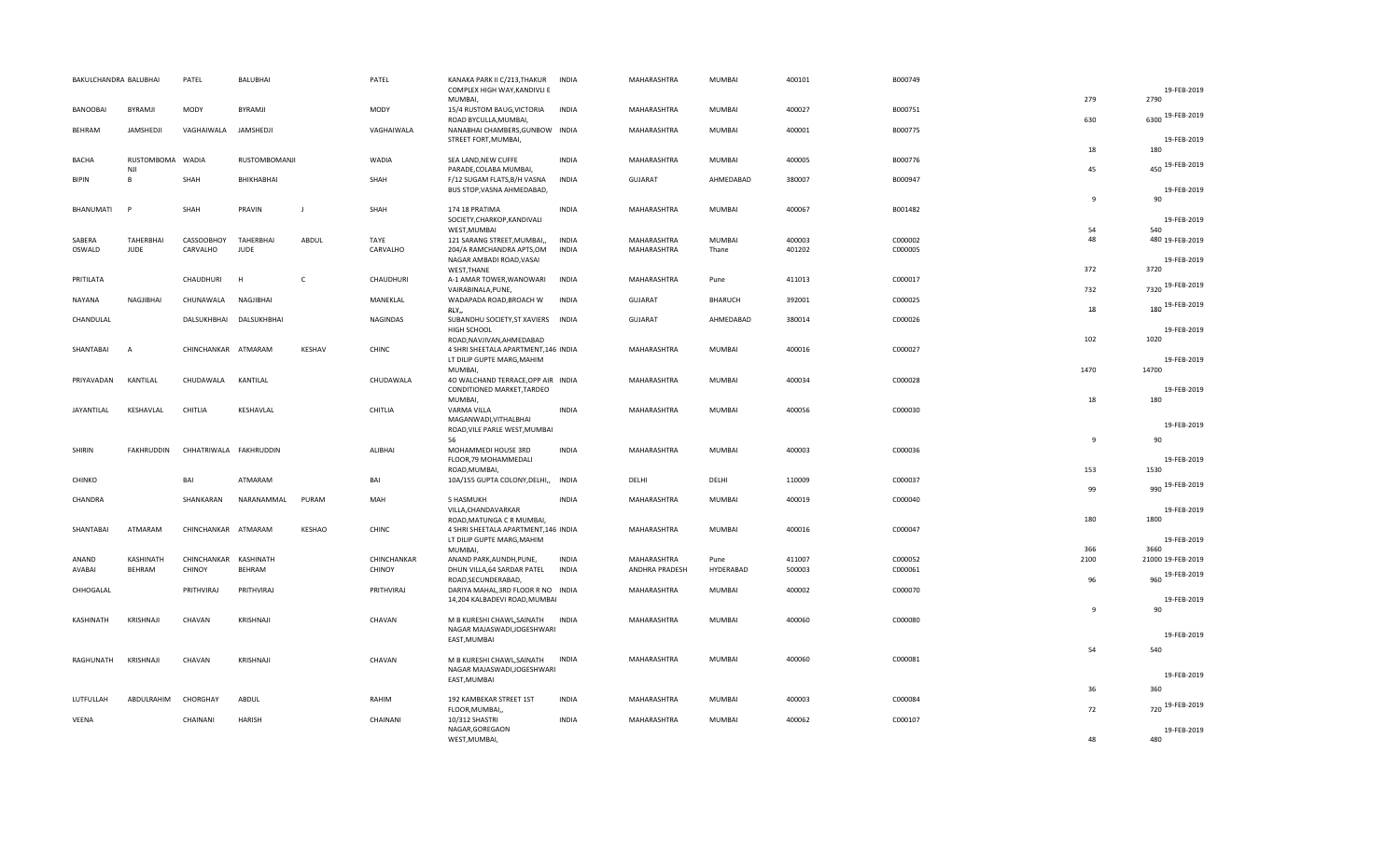| SANDHYADEVI VISHWANATH CHAUGULE |                 |                       | VISHWANATH   |              | CHAUGULE     | BLOCK NO C 1/11/14 2ND<br>FLOOR, SHREE RANG CO OP HSG                          | <b>INDIA</b> | MAHARASHTRA    | Thane         | 400607 | C000114 |                              |                                     |
|---------------------------------|-----------------|-----------------------|--------------|--------------|--------------|--------------------------------------------------------------------------------|--------------|----------------|---------------|--------|---------|------------------------------|-------------------------------------|
|                                 |                 |                       |              |              |              | SOCY LTD, OPP CASTLE<br>MILLS, THANE WEST                                      |              |                |               |        |         | 54                           | 19-FEB-2019<br>540                  |
| VEENA                           |                 | CHENANI               | MR           |              | CHENANI      | 10/312 SHASTRI<br>NAGAR, GOREGAON<br>WEST, MUMBAI,                             | <b>INDIA</b> | MAHARASHTRA    | MUMBAI        | 400104 | C000124 | 48                           | 19-FEB-2019<br>480                  |
| RUKKYABIBI                      | $\zeta$         | CHAUS                 | SHABBIRHUSEN |              | CHAUS        | 35 SHARANI KUMDAR<br>SOCIETY, SARKHEJ                                          | <b>INDIA</b> | <b>GUJARAT</b> | AHMEDABAD     | 380055 | C000125 | 99                           | 19-FEB-2019<br>990                  |
| VEENA                           | <b>HARISH</b>   | CHAINANI              | HARISH       |              | CHAINANI     | ROAD, AHMEDABAD,<br>10/312 SHASTRI<br>NAGAR, GOREGAON                          | <b>INDIA</b> | MAHARASHTRA    | <b>MUMBAI</b> | 400062 | C000126 |                              | 19-FEB-2019                         |
| <b>ZOHRABIBI</b>                | ABDULKADAR      | CHAUS                 | ABDULKADAR   |              | CHAUS        | WEST, MUMBAI,<br>VOHORAWAD, PANJRA POLE, KADI INDIA<br>N G, DIST MEHASANA      |              | GUJARAT        | MEHSANA       | 382715 | C000129 | 48                           | 480<br>19-FEB-2019                  |
| MANISHA                         | VIJAY           | CHAMANKAR             | VIJAY        |              | CHAMANKAR    | 8 LA TERRESSA, FOUR BUNGALOW INDIA<br>ROAD, ANDHERI, MUMBAI                    |              | MAHARASHTRA    | MUMBAI        | 400058 | C000153 | 108                          | 1080<br>19-FEB-2019                 |
| PUSHPAVATI                      |                 | CHOPRA                | RAMNATH      |              | CHOPRA       | 203 CUMBALLA CREST, PEDDER                                                     | <b>INDIA</b> | MAHARASHTRA    | MUMBAI        | 400026 | C000155 | $\mathbf{q}$<br>$\mathbf{q}$ | 90<br>90 19-FEB-2019                |
| PILOO                           | <b>RUSTOM</b>   | COOPER                | RUSTOM       |              | COOPER       | ROAD, MUMBAI,<br>SEA SCAPE 42 WARDEN                                           | <b>INDIA</b> | MAHARASHTRA    | MUMBAI        | 400026 | C000197 | $\mathbf{q}$                 | 90 19-FEB-2019                      |
| SHERAN                          | PHIROZE         | COOPERE               | PHIROZE      |              | COOPERE      | ROAD, MUMBAI,<br>C/O BERJIS J MAKIDALAL, 23-B,<br><b>BANDSTAND BLDG., KANE</b> | <b>INDIA</b> | MAHARASHTRA    | MUMBAI        | 400050 | C000202 |                              | 19-FEB-2019                         |
|                                 |                 |                       |              |              |              | ROAD, BANDSTAND,<br>BANDRA, MUMBAI                                             |              |                |               |        |         | 160                          | 1600                                |
| JASUBEN                         | CHAMPAKLAL      | CONTRACTOR            | CHAMPAKLAL   |              | CONTRACTOR   | 81 RAJU VILLA, BRAHMANWADA<br>ROAD MATUNGA, MUMBAI,                            | <b>INDIA</b> | MAHARASHTRA    | MUMBAI        | 400019 | C000213 | $\mathbf{q}$                 | 19-FEB-2019<br>90                   |
| CHETANA                         | CHAMPAKLAL      | CONTRACTOR            | CHAMPAKLAL   |              | CONTRACTOR   | 81 RAJU VILLA, BRAHMAN WADA INDIA<br>ROAD, MATUNGA C R MUMBAI,                 |              | MAHARASHTRA    | MUMBAI        | 400019 | C000214 | $\overline{9}$               | 19-FEB-2019                         |
| CHAMPAKLAL                      | MANILAL         | CONTRACTOR            | MANILAL      |              | CONTRACTOR   | 81 RAJU VILLA, BRAHMAN WADA INDIA<br>ROAD, MATUNGA C R MUMBAI,                 |              | MAHARASHTRA    | MUMBAI        | 400019 | C000215 |                              | 90<br>19-FEB-2019                   |
| RANJAN                          | CHAMPAKLAL      | CONTRACTOR            | CHAMPAKLAL   |              | CONTRACTOR   | 81 RAJU VILLA, BRAHMAN WADA INDIA<br>ROAD, MATUNGA C R MUMBAI,                 |              | MAHARASHTRA    | MUMBAI        | 400019 | C000216 | q                            | 90<br>19-FEB-2019                   |
| ASHOK                           | CHAMPAKLAL      | CONTRACTOR            | CHAMPAKLAL   |              | CONTRACTOR   | 81 RAJU VILLA, BRAHMAN WADA INDIA<br>ROAD, MATUNGA C R MUMBAI,                 |              | MAHARASHTRA    | MUMBAI        | 400019 | C000217 | $\overline{9}$               | 90<br>19-FEB-2019                   |
| SHEROO                          | WILLIE          | CONTRACTOR WILLIE     |              |              | CONTRACTOR   | MUNSHI CHAMBERS, 3RD PASTA INDIA                                               |              | MAHARASHTRA    | MUMBAI        | 400005 | C000229 | 9                            | 90                                  |
| HOMI                            | <b>MINOCHER</b> | COMMISSARIAT MINOCHER |              |              | COMMISSARIAT | LANE, COLABA MUMBAI,<br>35 HOMI HOUSE, POLICE COURT INDIA                      |              | MAHARASHTRA    | MUMBAI        | 400001 | C000232 | 81                           | 810 19-FEB-2019<br>2250 19-FEB-2019 |
| HILLA                           | JAMSHED         | CONTRACTOR            | JAMSHED      |              | CONTRACTOR   | LANE, FORT MUMBAI,<br>NO 2 EDEN HALL 14TH<br>FLOOR, ANNIE BESANT               | <b>INDIA</b> | MAHARASHTRA    | MUMBAI        | 400018 | C000233 | 225                          | 19-FEB-2019                         |
| <b>MEHROO</b>                   | <b>BOMAN</b>    | <b>CURSETJI</b>       | <b>BOMAN</b> |              | CURSETJI     | ROAD, WORLI MUMBAI,<br>29 KARELWADI 1ST                                        | <b>INDIA</b> | MAHARASHTRA    | MUMBAI        | 400002 | C000258 | 18                           | 180                                 |
|                                 |                 |                       |              |              |              | FLOOR, THAKURDWAR, MUMBAI,                                                     |              |                |               |        |         | 54                           | 19-FEB-2019<br>540                  |
| CHAMPAKLAL                      | NAGINDAS        | MEL                   | NAGINDAS     |              | MEL          | 5/965 1ST<br>FLOOR, JADAKHADI, MAHIDAPURA<br>R,SURAT                           | <b>INDIA</b> | GUJARAT        | SURAT         | 395003 | C000280 | 27                           | 19-FEB-2019<br>270                  |
| CHANDER                         | PARKASH         | SAPRA                 | KHEM         | CHAND        | SAPRA        | C 40 RAJ GARH COLONY, GALI NO 6 INDIA<br>GANDHI NAGAR, DELHI,                  |              | DELHI          | DELHI         | 110031 | C000290 | 675                          | 19-FEB-2019<br>6750                 |
| CHANDRIKABEN KIRITKUMAR         |                 | SHAH                  | KIRITKUMAR   | $\mathsf{C}$ | SHAH         | 12A UMIYAVIJAY<br>SOCIETY, CHANDODIA ROAD<br>NAWA WADY, AHMEDABAD,             | <b>INDIA</b> | GUJARAT        | AHMEDABAD     | 380013 | C000313 | 672                          | 19-FEB-2019<br>6720                 |
| CHANDRU                         | GOBINDRAM       | HIRA                  | GONBINDRAM   |              | PESSUHAL     | 33 BELLE VIEW 85 WARDEN<br>ROAD, MUMBAI,                                       | <b>INDIA</b> | MAHARASHTRA    | MUMBAI        | 400036 | C000314 | 600                          | 19-FEB-2019<br>6000                 |
| COOMIJAL                        |                 | PARDIWALA             | JAL          | NADIRSHA     | PARDIWA      | C/O JASI JAL PARDIWALLA, GODREJ INDIA<br>BAUG BLDG MO M FLAT NO 7,1ST          |              | MAHARASHTRA    | MUMBAI        | 400026 | C000355 |                              |                                     |
|                                 |                 |                       |              |              |              | FLOOR OPP NEPEANSEA<br>ROAD, MUMBAI                                            |              |                |               |        |         |                              | 19-FEB-2019                         |
| CHANDRASHEKA NAIK               |                 | K                     | H            | T            | <b>NAIK</b>  | JAI RAM MANDIR, PO                                                             | <b>INDIA</b> | KARNATAKA      | HAREKALA      | 574181 | C000373 | 522                          | 5220                                |
| R                               |                 |                       |              |              |              | HAREKALA, MANGALORE,                                                           |              |                |               |        |         | 600                          | 6000 19-FEB-2019                    |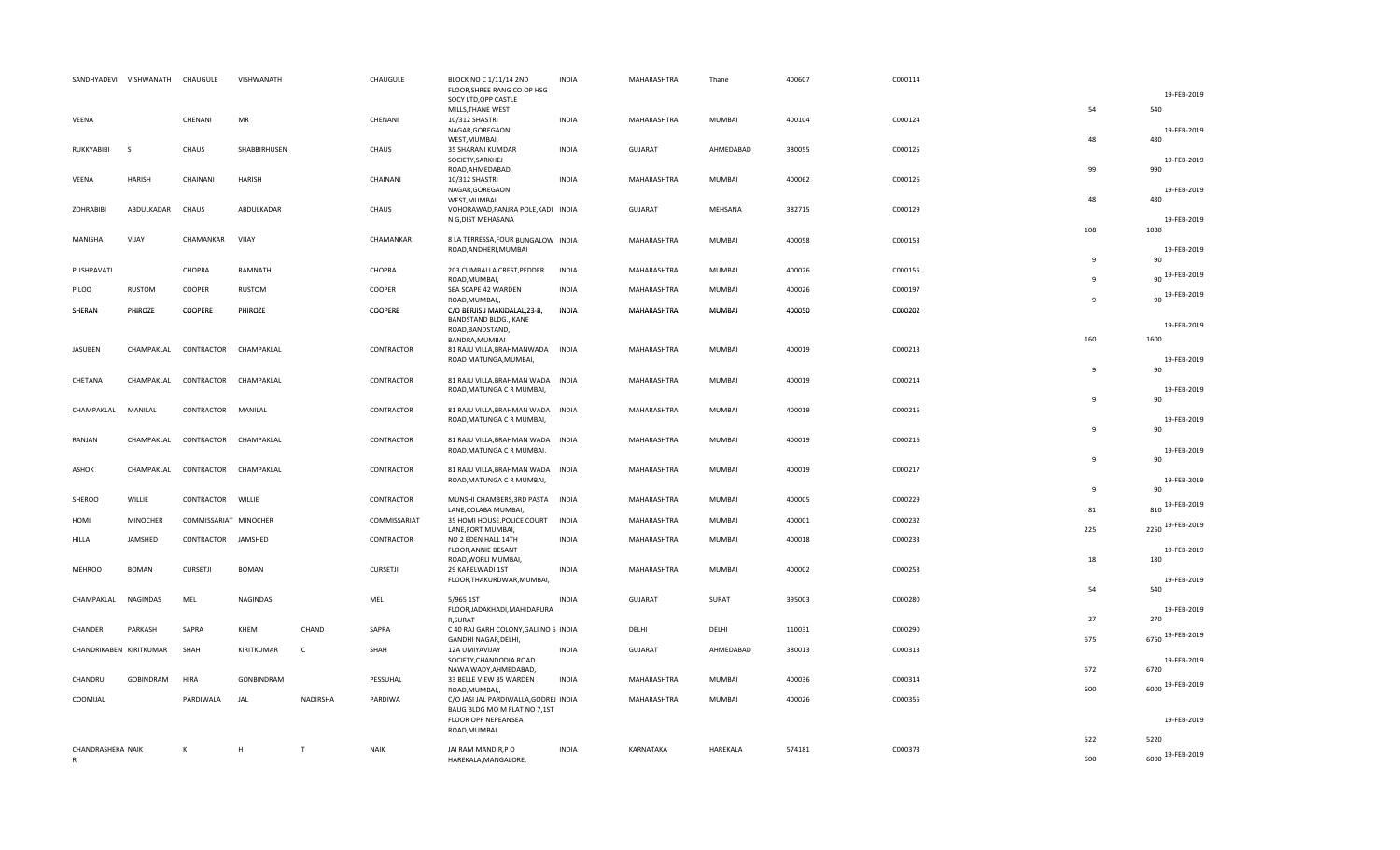| KANTILAL        | CHHOTALAL          | DANI             | CHHOTALAL       | H            | DANI           | 98 VADALA BLOCK NO 9 2ND<br>FLR, MUMBAI,,                                         | <b>INDIA</b> | MAHARASHTRA    | MUMBAI           | 400031 | D000007 | 132            | 1320 19-FEB-2019      |
|-----------------|--------------------|------------------|-----------------|--------------|----------------|-----------------------------------------------------------------------------------|--------------|----------------|------------------|--------|---------|----------------|-----------------------|
| <b>NALINI</b>   | $\mathsf{V}$       | <b>DABHOLKAR</b> | VISHWANATH      | $\mathsf{K}$ | <b>DABHOLK</b> | C/O N V DABHOLKAR, SNEHA<br>NAGAR, A/2, JUDGE'S                                   | <b>INDIA</b> | MAHARASHTRA    | Aurangabad       | 431005 | D000014 |                | 19-FEB-2019           |
| MANI            | <b>JEHANGIR</b>    | DARUWALLA        | <b>JEHANGIR</b> | M            | DARUWALLA      | QUARTER, AURANGABAD<br>ATMARAM BLDG 1ST FLOOR, OPP INDIA<br>CAMA BAUG NEW CHARNI  |              | MAHARASHTRA    | MUMBAI           | 400004 | D000038 | 99             | 990<br>19-FEB-2019    |
| HARILAXMI       | MANUBHAI           | DAVE             | <b>MANUBHAI</b> |              | PRANSHANKAR    | ROAD, MUMBAI,<br>C/O SHRI MANUBHAI                                                | <b>INDIA</b> | <b>GUJARAT</b> | Ahmedabad        | 380017 | D000040 | 72             | 720                   |
|                 |                    |                  |                 |              |                | PRANSHANKER DAVE, 9 KALPANA<br>COLONY, BHAIRAVNATH<br>ROAD, BEHIND JAI HIND SOCY, |              |                |                  |        |         |                | 19-FEB-2019           |
| DALAL           | SNEHLATA           | RAMNIKLAL        | <b>RAMNIK</b>   | CHHAGANLAL   | DA             | AHMEDABAD,<br>JEEVAN PARAG, OPP MUNICIPAL INDIA                                   |              | MAHARASHTRA    | MUMBAI           | 400055 | D000042 | 234            | 2340                  |
|                 |                    |                  |                 |              |                | WARD OFFICE, ROAD NO 2<br>PRABHAT COLONY, SANTACRUZ<br>EAST, MUMBAI,              |              |                |                  |        |         |                | 19-FEB-2019           |
| <b>KIRAN</b>    | SHANTARAM          | DAHANUKAR        | SHANTARAM       |              | DAHANUKAR      | <b>INDUSTRIAL ASSURANCE</b>                                                       | <b>INDIA</b> | MAHARASHTRA    | MUMBAI           | 400020 | D000060 | 45             | 450                   |
| JAG             | DEV                | DATTA            | DEV             |              | <b>DATTA</b>   | BLDG, CHURCHGATE MUMBAI,<br>FLAT NO 2227, SECTOR C POCKET INDIA                   |              | Delhi          | South West Delhi | 110070 | D000063 | $\mathbf{1}$   | 10 19-FEB-2019        |
|                 |                    |                  |                 |              |                | 2, VASANT KUNJ NEW DELHI,                                                         |              |                |                  |        |         | 72             | 19-FEB-2019<br>720    |
| <b>USHA</b>     | KRISHNALAL         | DALAL            | KRISHNALAL      |              | DALAL          | GANGARAM BUWA INDULKAR<br>MARG, VIRESHWAR DARSHAN, 1ST                            | INDIA        | MAHARASHTRA    | MUMBAI           | 400057 | D000086 |                |                       |
|                 |                    |                  |                 |              |                | FLOOR R NO 5, VILE PARLE EAST,                                                    |              |                |                  |        |         | 27             | 19-FEB-2019           |
| RAMANLAL        | VARJIVANDAS        | DALAL            | VARJIVANDAS     |              | DALAL          | MUMBAI,<br>63 D 1ST FANASWADI CROSS                                               | <b>INDIA</b> | MAHARASHTRA    | MUMBAI           | 400002 | D000095 |                | 270<br>90 19-FEB-2019 |
| <b>BHOGILAL</b> | <b>BHAIDAS</b>     | DALAL            | <b>BHAIDAS</b>  |              | DALAL          | LANE, 3RD FLOOR, MUMBAI,<br>PANCHSHILA 3RD FLOOR,82/84<br>WALKESHWAR, NEAR WHITE  | <b>INDIA</b> | MAHARASHTRA    | MUMBAI           | 400006 | D000116 | $\mathbf{q}$   | 19-FEB-2019           |
| KIRAN           | AMEET              | DALAL            | AMEET           |              | DALAL          | HOUSE, MUMBAI<br>C/O JAYANTILAL MANSUKHLAL                                        | <b>INDIA</b> | MAHARASHTRA    | MUMBAI           | 400007 | D000121 | 296            | 2960                  |
|                 |                    |                  |                 |              |                | DALAL, BEACH VIEW 4TH FLOOR,<br>CHOUPATY SEA FACE, OPP TILAK                      |              |                |                  |        |         |                | 19-FEB-2019           |
|                 |                    |                  |                 |              |                | STATUE, MUMBAI,                                                                   |              |                |                  |        |         | 6              | 60                    |
| RAMILA          | <b>BHOGILAL</b>    | DALAL            | <b>BHOGILAL</b> |              | DALAL          | PANCH SHILA 3RD FLOOR, 82/84 INDIA<br>WALKESHWAR, NEAR WHITE<br>HOUSE, MUMBAI     |              | MAHARASHTRA    | MUMBAI           | 400006 | D000131 | 54             | 19-FEB-2019<br>540    |
| <b>BHOGILAL</b> | <b>BHAIDAS</b>     | DALAL            | <b>BHAIDAS</b>  |              | DALAL          | PANCHSHILA 3RD FLOOR,82/84<br>WALKESHWAR, NEAR WHITE<br>HOUSE, MUMBAI             | <b>INDIA</b> | MAHARASHTRA    | MUMBAI           | 400006 | D000143 | 54             | 19-FEB-2019<br>540    |
| <b>BHOGILAL</b> | <b>BHAIDAS</b>     | DALAL            | <b>BHAIDAS</b>  |              | DALAL          | PANCHSHILA 3RD FLOOR,82/84<br>WALKESHWAR, NEAR WHITE                              | <b>INDIA</b> | MAHARASHTRA    | MUMBAI           | 400006 | D000144 |                | 19-FEB-2019           |
| SUNANDA         | SHRIDHAR           | DAMLE            | SHRIDHAR        |              | DAMLE          | HOUSE, MUMBAI<br>163 SAKHARAM BHUVAN,T H                                          | <b>INDIA</b> | MAHARASHTRA    | MUMBAI           | 400016 | D000147 | 54             | 540                   |
|                 |                    |                  |                 |              |                | KATARIA MARG, MAHIM MUMBAI,                                                       |              |                |                  |        |         | 54             | 19-FEB-2019<br>540    |
| SHRIDHAR        | NARAYAN            | DAMLE            | NARAYAN         |              | DAMLE          | 163 SAKHARAM BHUVAN, TH<br>KATARIA MARG, MAHIM MUMBAI,                            | <b>INDIA</b> | MAHARASHTRA    | MUMBAI           | 400016 | D000148 |                | 19-FEB-2019           |
| RAMAN           | VARJIVANDAS        | DALAL            | VARJIVANDAS     |              | DALAL          | 63 D 3RD FLOOR, 1ST FANASWADI INDIA<br>CROSS LANE, MUMBAI,                        |              | MAHARASHTRA    | MUMBAI           | 400002 | D000159 | 54             | 540<br>19-FEB-2019    |
| NEELU           | RAMAN              | DALAL            | RAMAN           |              | DALAL          | 63 D 3RD FLOOR, 1ST FANASWADI INDIA                                               |              | MAHARASHTRA    | MUMBAI           | 400002 | D000160 | $\overline{9}$ | 90                    |
|                 |                    |                  |                 |              |                | CROSS LANE, MUMBAI,                                                               |              |                |                  |        |         | 9              | 19-FEB-2019<br>90     |
| MADHURI         | NANALAL            | DALAL            | NANALAL         |              | DALAL          | 3 HILL VIEW, 15 RIDGE<br>ROAD, MUMBAI,                                            | <b>INDIA</b> | MAHARASHTRA    | MUMBAI           | 400006 | D000181 | 54             | 540 19-FEB-2019       |
| NANALAL         | PRANJIVANDAS DALAL |                  | PRANJIVANDAS    |              | DALAL          | 3 HILL VIEW, 15 RIDGE<br>ROAD, MUMBAI,                                            | <b>INDIA</b> | MAHARASHTRA    | MUMBAI           | 400006 | D000182 | 54             | 540 19-FEB-2019       |
| DAHIBAI         |                    | MORARJI          | <b>MORARJI</b>  |              | MORARJI        | 45 NARAYAN NIWAS, 3RD FLOOR R INDIA<br>NO 25, CAVEL X LANE NO                     |              | MAHARASHTRA    | MUMBAI           | 400002 | D000193 |                | 19-FEB-2019           |
| RAMILA          | <b>BHOGILAL</b>    | DALAL            | <b>BHOGILAL</b> |              | DALAL          | 3, MUMBAI<br>PANCHSHILA 3RD FLOOR,82/84<br>WALKESHWAR, NEAR WHITE                 | <b>INDIA</b> | MAHARASHTRA    | MUMBAI           | 400006 | D000195 | 54             | 540<br>19-FEB-2019    |
|                 |                    |                  |                 |              |                | HOUSE, MUMBAI                                                                     |              |                |                  |        |         | 248            | 2480                  |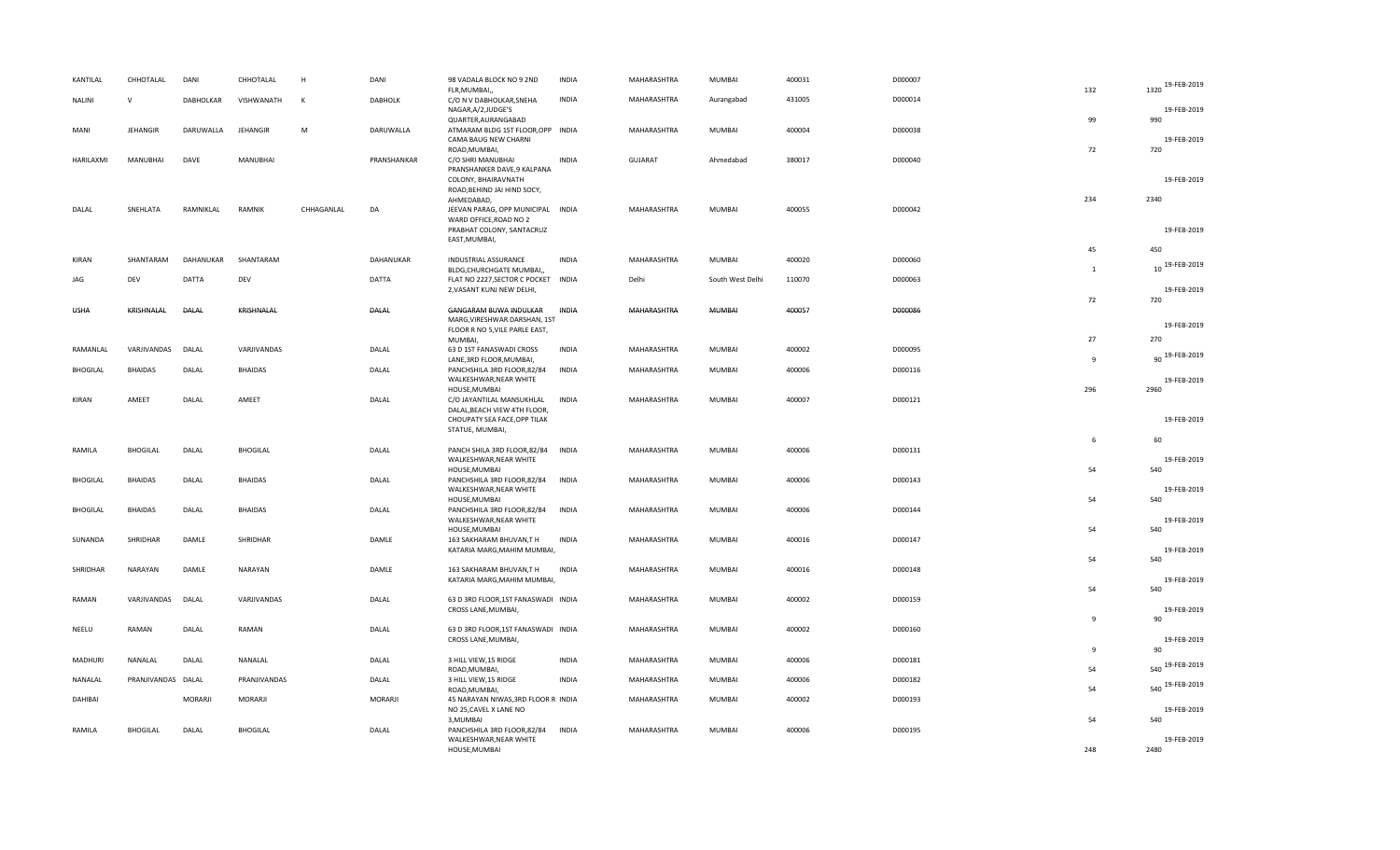| RAMILA         | <b>BHOGILAL</b>    | DALAL          | <b>BHOGILAL</b> |         | DALAL          | PANCHSHILA 3RD FLOOR, 82/84<br>WALKESHWAR, NEAR WHITE   | <b>INDIA</b> | MAHARASHTRA    | <b>MUMBAI</b> | 400006 | D000196 |              | 19-FEB-2019        |
|----------------|--------------------|----------------|-----------------|---------|----------------|---------------------------------------------------------|--------------|----------------|---------------|--------|---------|--------------|--------------------|
|                |                    |                |                 |         |                | HOUSE, MUMBAI                                           |              |                |               |        |         | 54           | 540                |
| RAMILA         | <b>BHOGILAL</b>    | DALAL          | <b>BHOGILAL</b> |         | DALAL          | PANCHSHILA 3RD FLOOR,82/84<br>WALKESHWAR, NEAR WHITE    | <b>INDIA</b> | MAHARASHTRA    | <b>MUMBAI</b> | 400006 | D000198 | 54           | 19-FEB-2019<br>540 |
| AMILA          | <b>BHOGILAL</b>    | DALAL          | <b>BHOGILAL</b> |         | DALAL          | HOUSE, MUMBAI<br>PANCHSHILA 3RD FLOOR, 84-84            | <b>INDIA</b> | MAHARASHTRA    | <b>MUMBAI</b> | 400006 | D000213 |              |                    |
|                |                    |                |                 |         |                | WALKESHWAR, NEAR WHITE                                  |              |                |               |        |         |              | 19-FEB-2019        |
| KANTILAL       | CHHAGANLAL         | DALAL          | CHHAGANLAL      |         | DALAL          | HOUSE MUMBAI,<br>44/62 ARDESHAR DADI STREET,10 INDIA    |              | MAHARASHTRA    | <b>MUMBAI</b> | 400004 | D000214 | 54           | 540                |
|                |                    |                |                 |         |                | LAD NIVAS, 1ST FLOOR, MUMBAI                            |              |                |               |        |         |              | 19-FEB-2019        |
| <b>HARSHA</b>  | $\mathsf{V}$       | DAXINI         | VASANTKUMAR     |         | DAXINI         | 15 MANGAL SOCIETY, 76 R A                               | <b>INDIA</b> | MAHARASHTRA    | MUMBAI        | 400019 | D000221 | 54           | 540                |
|                |                    |                |                 |         |                | KIDWAI ROAD, KING                                       |              |                |               |        |         | 36           | 19-FEB-2019        |
| MEHER          | <b>BOMY</b>        | DANTRA         | BOMY            |         | <b>DANTRA</b>  | CIRCLE, MUMBAI<br>BEHRAM KAPADIA, 16-A GILDER           | INDIA        | MAHARASHTRA    | MUMBAI        | 400008 | D000224 |              | 360                |
|                |                    |                |                 |         |                | LANE, PAWOOLLA BLOCKS,                                  |              |                |               |        |         |              | 19-FEB-2019        |
|                |                    |                |                 |         |                | MARZBAN COLONY, MUMBAI,                                 |              |                |               |        |         | 297          | 2970               |
| SEEMANTINI     | SUMANT             | DALVI          | SUMANT          |         | DALVI          | 204 JAI ANNAPURNA C H S<br>LTD, DOMBIVLI KALYAN         | <b>INDIA</b> | MAHARASHTRA    | Thane         | 421301 | D000229 |              |                    |
|                |                    |                |                 |         |                | ROAD, DOMBIVLI EAST, DIST THANE                         |              |                |               |        |         |              | 19-FEB-2019        |
| SUMANT         | NARAYAN            | <b>DALVI</b>   | NARAYAN         |         | DALVI          | 204 JAI ANNAPURNA C H S                                 | INDIA        | MAHARASHTRA    | Thane         | 421301 | D000230 | 54           | 540                |
|                |                    |                |                 |         |                | LTD, DOMBIVLI KALYAN                                    |              |                |               |        |         |              | 19-FEB-2019        |
|                |                    |                |                 |         |                | ROAD, DOMBIVLI EAST, DIST THANE                         |              |                |               |        |         | 54           | 540                |
| DEEPAK         | VARJIVANDAS        | DALAL          | VARJIVANDAS     |         | DALAL          | 63D 1ST FANASWADI CROSS                                 | <b>INDIA</b> | MAHARASHTRA    | MUMBAI        | 400002 | D000234 |              | 19-FEB-2019        |
| KAMAL          | BANSILAL           | DALAL          | BANSILAL        |         | DALAL          | LANE, 3RD FLOOR, MUMBAI,<br>3/4 2ND KHATTAR             | <b>INDIA</b> | MAHARASHTRA    | MUMBAI        | 400002 | D000256 | 54           | 540                |
|                |                    |                |                 |         |                | GALI, THAKURDWAR                                        |              |                |               |        |         |              | 19-FEB-2019        |
| <b>JAYABEN</b> | KANTILAL           | DAVE           | KANTILAL        |         | DAVE           | ROAD, MUMBAI,<br>2 ANAND BHUVAN, LJ ROAD, OPP INDIA     |              | MAHARASHTRA    | <b>MUMBAI</b> | 400016 | D000257 | 54           | 540                |
|                |                    |                |                 |         |                | CITYLIGHT CINEMA, MAHIM<br><b>MUMBAI</b>                |              |                |               |        |         | 36           | 19-FEB-2019<br>360 |
| BAHADUR        | RATANSHA           | <b>DASTOOR</b> | RATANSHA        |         | <b>DASTOOR</b> | JAL KIRAN 13TH FLOOR FLAT NO INDIA                      |              | MAHARASHTRA    | <b>MUMBAI</b> | 400005 | D000261 |              |                    |
|                |                    |                |                 |         |                | 52, CUFFEE PARADE, MUMBAI,                              |              |                |               |        |         | 27           | 19-FEB-2019<br>270 |
| MAHENDRA       | $\mathsf{C}$       | DAMANIA        | CHANDRASEN      |         | DAMANIA        | NAVJIVAN BLDG NO 3,4TH FLOOR INDIA                      |              | MAHARASHTRA    | MUMBAI        | 400008 | D000273 |              |                    |
|                |                    |                |                 |         |                | ROOM NO 4, LAMINGTON<br>ROAD, MUMBAI                    |              |                |               |        |         | 36           | 19-FEB-2019<br>360 |
| KINA           | KIRITKUMAR         | DAMANIA        | KIRITKUMAR      |         | DAMANIA        | C/O MOHANLAL U SHAH,20                                  | <b>INDIA</b> | MAHARASHTRA    | <b>MUMBAI</b> | 400019 | D000286 |              |                    |
|                |                    |                |                 |         |                | RASHMI VIHAR 3RD FLOOR, K A S<br>ROAD, MATUNGA, MUMBAI, |              |                |               |        |         | 36           | 19-FEB-2019<br>360 |
| BAHADUR        | RATANSHA           | <b>DASTOOR</b> | RATANSHA        |         | <b>DASTOOR</b> | JAL KIRAN, 13TH FLOOR, CUFFE<br>PARADE, MUMBAI          | <b>INDIA</b> | MAHARASHTRA    | <b>MUMBAI</b> | 400005 | D000292 | 144          | 1440 19-FEB-2019   |
| FALL           | BARJORJI           | DARUWALA       | BARJORJI        |         | DARUWALA       | 15 ARDESHIR DADDY CROSS                                 | <b>INDIA</b> | MAHARASHTRA    | <b>MUMBAI</b> | 400004 | D000322 |              |                    |
|                |                    |                |                 |         |                | LANE, 1ST FLOOR<br>KHETWADI, MUMBAI,                    |              |                |               |        |         | 54           | 19-FEB-2019<br>540 |
| SATISH         | VITHAL             | DESAI          | VITHAL          |         | DESAI          | KISHORI VIHAR, SHIVAJI PARK                             | <b>INDIA</b> | MAHARASHTRA    | MUMBAI        | 400028 | D000324 |              | 3660 19-FEB-2019   |
| ASHRAJI        | RAOJI              | DEOKAR         | RAOJI           |         | DEOKAR         | ROAD 2, MUMBAI,<br>AT & POST KHANDALA, TAL              | <b>INDIA</b> | MAHARASHTRA    | Ahmednagar    | 413709 | D000329 | 366          |                    |
|                |                    |                |                 |         |                | SHRIRAMPUR, DIST                                        |              |                |               |        |         |              | 19-FEB-2019        |
| MANDAKINI      | VISHNU             | DEO            | <b>VISHNU</b>   | VASUDEO | DEO            | AHMEDNAGAR,<br>C/O V V DEO BSC AGR, AT POST             | <b>INDIA</b> | MAHARASHTRA    | Ahmednagar    | 413705 | D000331 | 99           | 990                |
|                |                    |                |                 |         |                | DEOLALI PRAVARA, TAL                                    |              |                |               |        |         |              | 19-FEB-2019        |
| THAKORLAL      | MULCHANDBHA DESAI  |                | MULCHANDBHAI    |         | CHUNILA        | RAHURI, DIST AHMEDNAGAR<br>3-A MALAY SOCIETY, OPP SUMEL | <b>INDIA</b> | GUJARAT        | AHMEDABAD     | 380015 | D000337 | 99           | 990                |
|                |                    |                |                 |         |                | FLATS, BHUDERPURA, AHMEDABAD                            |              |                |               |        |         |              | 19-FEB-2019        |
|                |                    |                |                 |         |                |                                                         |              |                |               |        |         | 45           | 450                |
| SHANTABEN      | AMRITLAL           | <b>DESAI</b>   | AMRITLAL        |         | DESAI          | 10/1142 HAVADIA<br>CHAKLA, SURAT,,                      | <b>INDIA</b> | GUJARAT        | SURAT         | 395002 | D000341 | 9            | 90 19-FEB-2019     |
| SHANTABEN      | AMRITLAL           | DESAI          | AMRITLAL        |         | DESAI          | 10/1142 HAVADIA                                         | <b>INDIA</b> | <b>GUJARAT</b> | SURAT         | 395002 | D000342 |              | 90 19-FEB-2019     |
| NILAM          | KRISHNAPRASA DESAI |                | KRISHNAPRASAD   |         | СННОТА         | CHAKLA, SURAT,,<br>C/O ATUL M SETALVAD, NIRANT          | <b>INDIA</b> | MAHARASHTRA    | MUMBAI        | 400049 | D000344 | $\mathbf{q}$ |                    |
|                | D                  |                |                 |         |                | <b>BUNGALOW JUHU TARA</b>                               |              |                |               |        |         |              | 19-FEB-2019        |
| DAYALJI        | LALLUBHAI          | <b>DESAI</b>   | LALLUBHAI       | MURARJI | DE             | ROAD, MUMBAI,<br>SMRUTI ASHANAGAR, NAVSARI,,            | <b>INDIA</b> | <b>GUJARAT</b> | NAVSARI       | 396445 | D000345 | 366          | 3660               |
|                |                    |                |                 |         |                |                                                         |              |                |               |        |         | 864          | 8640 19-FEB-2019   |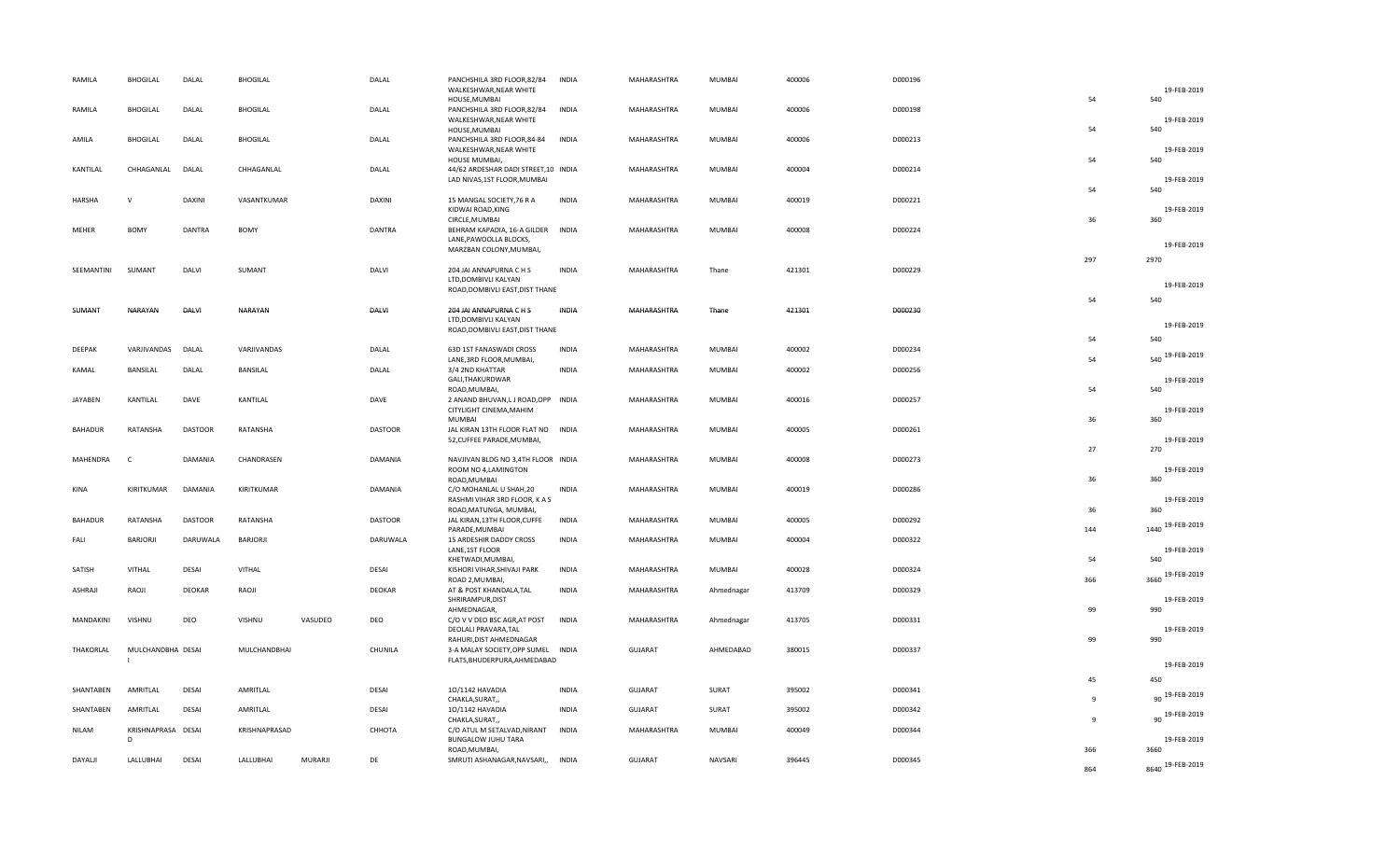| KUMUD                  | SHARADCHAND DESAI<br>RA |              | SHARADCHANDRA     | <b>KRISHN</b> | TEMPLE VIEW, 11 OWEN DUNN<br>ROAD, NEW GAMDEVI MUMBAI,                                                              | <b>INDIA</b> | MAHARASHTRA    | MUMBAI        | 400007 | D000346 |                | 19-FEB-2019           |
|------------------------|-------------------------|--------------|-------------------|---------------|---------------------------------------------------------------------------------------------------------------------|--------------|----------------|---------------|--------|---------|----------------|-----------------------|
| SHARMISTABEN KANTILAL  |                         | DESAI        | KANTILAL          | DESAI         | 19 AHMEDABAD DISTRICT BANK INDIA<br>STAFF SOCIETY, NEAR ANKUR                                                       |              | <b>GUJARAT</b> | AHMEDABAD     | 380013 | D000368 | 240            | 2400                  |
|                        |                         |              |                   |               | SOCIETY, NARAYANPURA, AHMEDA<br>BAD                                                                                 |              |                |               |        |         | 54             | 19-FEB-2019<br>540    |
| KAPILA                 | KANTILAL                | DESAI        | KANTILAL          | DESAI         | 24 PAREKH BLDG, SADASHIV<br>LANE, MUMBAI,                                                                           | <b>INDIA</b> | MAHARASHTRA    | MUMBAI        | 400004 | D000371 | 54             | 540 19-FEB-2019       |
| SHOBHA                 | KANTILAL                | DESAI        | KANTILAL          | DESAI         | 9 ADARSH<br>SOCIETY, NAVRANGPURA, AHMEDA<br>BAD,                                                                    | <b>INDIA</b> | <b>GUJARAT</b> | AHMEDABAD     | 380009 | D000373 | 108            | 19-FEB-2019<br>1080   |
| VASANT                 | SADASHIV                | DESHPANDE    | SADASHIV          | DESHPANDE     | MANGESH BHUVAN, D L VAIDYA INDIA<br>ROAD, DADAR MUMBAI,                                                             |              | MAHARASHTRA    | MUMBAI        | 400028 | D000378 | 300            | 3000 19-FEB-2019      |
| SHARADCHAND<br>RA      |                         | DESAI        | MR                | DESAI         | TEMPLE VIEW,11 OWENDUNN<br>ROAD, NEW GAMDEVI, MUMBAI                                                                | <b>INDIA</b> | MAHARASHTRA    | MUMBAI        | 400007 | D000412 | 54             | 540 19-FEB-2019       |
| <b>INDUMATI</b>        | <b>BALVANTRAI</b>       | DESAI        | BALVANTRAI        | DESAI         | 88/92 VEER VITHALDAS CHANDAN INDIA<br>ST,1ST FLOOR ROOM NO<br>5, VADGADI, MUMBAI                                    |              | MAHARASHTRA    | <b>MUMBAI</b> | 400003 | D000419 |                | 19-FEB-2019           |
| BALVANTRAI             | VRAJLAI                 | DESAI        | VRAJLAL           | DESAI         | 88/92 VEER VITHALDAS CHANDAN INDIA<br>ST,1ST FLOOR ROOM NO                                                          |              | MAHARASHTRA    | MUMBAI        | 400003 | D000420 | 36             | 360                   |
|                        |                         |              |                   |               | 5, VADGADI, MUMBAI                                                                                                  |              |                |               |        |         | 36             | 19-FEB-2019<br>360    |
| GAJRABEN               | KHANDUBHAI              | <b>DESAI</b> | KHANDUBHAI        | DESAI         | RAMESHWAR PREMISES CO OP<br>HSG SOCY, FLAT NO A/14 1ST<br>FLOOR, OPP KHIRA NAGAR,S V                                | INDIA        | MAHARASHTRA    | MUMBAI        | 400054 | D000422 |                | 19-FEB-2019           |
| <b>VIRUBEN</b>         | BIPINBHAI               | DESAI        | BIPINBHAI         | DESAI         | ROAD, SANTACRUZ MUMBAI,<br>RAMESHWAR PREMISES CO OP<br>HSG SOCY, FLAT NO A/14 1ST<br>FLOOR, OPP KHIRA NAGAR,S V     | <b>INDIA</b> | MAHARASHTRA    | MUMBAI        | 400054 | D000423 | 9              | 90<br>19-FEB-2019     |
| MANJULABEN             | BIPINBHAI               | DESAI        | BIPINBHAI         | DESAI         | ROAD, SANTACRUZ MUMBAI,<br>RAMESHWAR PREMISES CO OP<br>HSG SOCY, FLAT NO A/14 1ST                                   | <b>INDIA</b> | MAHARASHTRA    | MUMBAI        | 400054 | D000424 | 9              | 90<br>19-FEB-2019     |
| BIPINCHANDRA RANJITRAI |                         | DESAI        | RANJITRAI         | DESAI         | FLOOR, OPP KHIRA NAGAR,S V<br>ROAD, SANTACRUZ MUMBAI,<br>VILLER VILLA 1ST FLOOR,S V<br>ROAD, SANTACRUZ WEST, MUMBAI | <b>INDIA</b> | MAHARASHTRA    | MUMBAI        | 400054 | D000425 | 9              | 90<br>19-FEB-2019     |
| ASHA                   | THAKORBHAI              | DESAI        | <b>THAKORBHAI</b> | DESAI         | RAMESHWAR PREMISES CO OP<br>HSG SOCY, FLAT NO A/14 1ST<br>FLOOR, OPP KHIRA NAGAR SV                                 | INDIA        | MAHARASHTRA    | MUMBAI        | 400054 | D000426 | $\overline{9}$ | 90<br>19-FEB-2019     |
| <b>JYOTI</b>           | <b>THAKORDAS</b>        | DESAI        | <b>THAKORDAS</b>  | DESAI         | ROAD, SANTACRUZ MUMBAI<br>RAMESHWAR PREMISES CO OP<br>HSG SOCY, FLAT NO A/14 1ST<br>FLOOR, OPP KHIRA NAGAR,S V      | <b>INDIA</b> | MAHARASHTRA    | MUMBAI        | 400054 | D000427 | 9              | 90<br>19-FEB-2019     |
| N                      | B                       | DESAI        | $\sf{B}$          | DESAI         | ROAD, SANTACRUZ MUMBAI,<br>MEGHDOOT B/39, SAHAR<br>ROAD, KOLDONGRI, ANDHERI EAST                                    | <b>INDIA</b> | MAHARASHTRA    | MUMBAI        | 400069 | D000429 | 9              | 90<br>19-FEB-2019     |
| <b>NAYANA</b>          | VANRAJ                  | DESAI        | VANRAJ            | DESAI         | MUMBAI<br>RAMESHWAR PREMISES CO OP<br>HSG SOCY, FLAT NO A/14 1ST<br>FLOOR, OPP KHIRA NAGAR,S V                      | <b>INDIA</b> | MAHARASHTRA    | MUMBAI        | 400054 | D000430 | 48             | 480<br>19-FEB-2019    |
| BHANUMATI              | <b>BAHADUR</b>          | DESAI        | BAHADUR           | DESAI         | ROAD, SANTACRUZ MUMBAI,<br>AARTI C 14 OLD NAGARDAS<br>ROAD, ANDHERI E MUMBAI,,                                      | <b>INDIA</b> | MAHARASHTRA    | MUMBAI        | 400069 | D000435 | 9<br>48        | ٩n<br>480 19-FEB-2019 |
| <b>BAHADUR</b>         | MOHANLAL                | <b>DESAI</b> | MOHANLAL          | DESAI         | AARTI C 14, OLD NAGARDAS<br>ROAD, ANDHERI E, MUMBAI                                                                 | <b>INDIA</b> | MAHARASHTRA    | <b>MUMBAI</b> | 400069 | D000436 | 48             | 480 19-FEB-2019       |
| ANJANA                 | SUBODHCHAND DESAI<br>RA |              | SUBODHCHANDRA     | DESAI         | C4 10 JEEVAN<br>PARIVAR, TIMALIAWAD, SURAT,                                                                         | <b>INDIA</b> | <b>GUJARAT</b> | SURAT         | 395001 | D000438 | 186            | 1860 19-FEB-2019      |
| MINAL                  | MOHAN                   | DESHPANDE    | MOHAN             | DESHPANDE     | SAMADHAN G IV, SWAMI<br>NITYANAND MARG, ANDHERI<br>EAST, MUMBAI                                                     | <b>INDIA</b> | MAHARASHTRA    | MUMBAI        | 400069 | D000442 | 48             | 19-FEB-2019<br>480    |
| SHARAD                 | LAXMAN                  | DESHPANDE    | LAXMAN            | DESHPANDE     | 14/A 15 GOVT QUARTERS, HAJI<br>ALI, MUMBAI,                                                                         | <b>INDIA</b> | MAHARASHTRA    | MUMBAI        | 400034 | D000456 | 96             | 960 19-FEB-2019       |
| <b>JAYAGAURI</b>       | MADHAVLAL               | <b>DESAI</b> | MADHAVLAL         | <b>DESAI</b>  | SHREEJI DARSHAN, 2ND<br>FLOOR, 6, ST. XAVIERS R, OAD, VILE<br>PARLE(W).MUMBAI-                                      | <b>INDIA</b> | MAHARASHTRA    | MUMBAI        | 400056 | D000467 |                | 19-FEB-2019           |
|                        |                         |              |                   |               | 400056,,MUMBAI                                                                                                      |              |                |               |        |         | 36             | 360                   |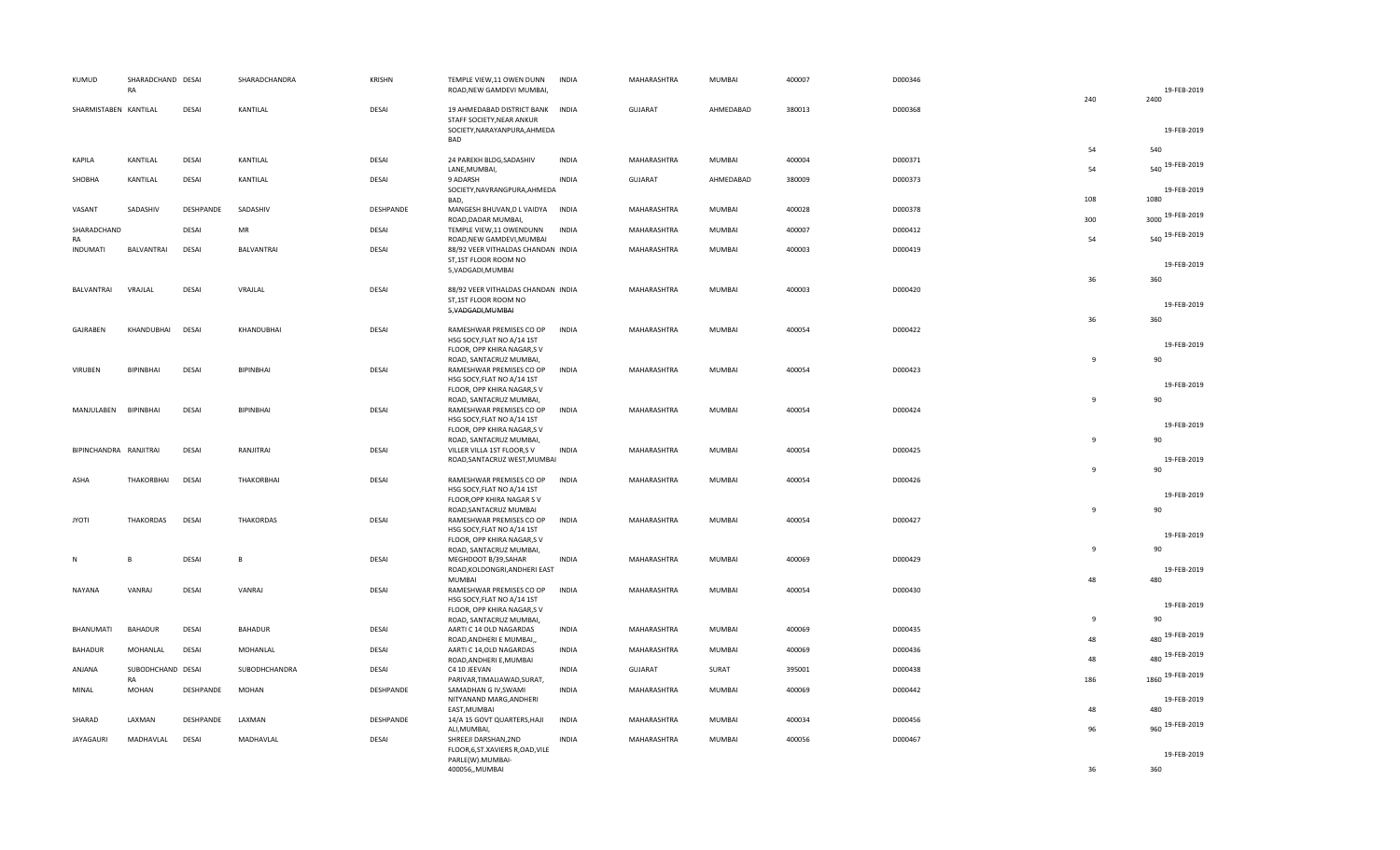| HEMA         | MOHAN               | DESAI          | <b>MOHAN</b> | <b>DESAI</b>   | KAHATRAKUNJ, FLAT NO 9 PLOT<br>NO 11,2ND FLOOR SECTOR 4                                           | <b>INDIA</b> | MAHARASHTRA       | Thane         | 400703 | D000474 |                     | 19-FEB-2019              |
|--------------|---------------------|----------------|--------------|----------------|---------------------------------------------------------------------------------------------------|--------------|-------------------|---------------|--------|---------|---------------------|--------------------------|
| URMILA       | LAXMAN              | DESHPANDE      | LAXMAN       | DESHPANDE      | VASHI, NEW MUMBAI<br>39 AMAR NIWAS, PRARTHANA<br>SAMAJ, MUMBAI,                                   | <b>INDIA</b> | MAHARASHTRA       | <b>MUMBAI</b> | 400004 | D000479 | 128<br>102          | 1280<br>1020 19-FEB-2019 |
| CHANDRAHAS   | LAXMAN              | DESHPANDE      | LAXMAN       | DESHPANDE      | 39 AMAR NIWAS, PRARTHANA<br>SAMAJ, MUMBAI,                                                        | <b>INDIA</b> | MAHARASHTRA       | <b>MUMBAI</b> | 400004 | D000481 | 102                 | 1020 19-FEB-2019         |
| MEDHA        | SANJIV              | DESHMUKH       | SANJIV       | DESHMUKH       | FLAT NO 102 MISTRY APARTMENT INDIA<br>B, PARASI PANCHAYAT ROAD,                                   |              | MAHARASHTRA       | <b>MUMBAI</b> | 400069 | D000486 |                     |                          |
|              |                     |                |              |                | PUMP HOUSE, ANDHERI EAST,<br>MUMBAI,                                                              |              |                   |               |        |         |                     | 19-FEB-2019              |
| PUSHPABEN    | MANUBHAI            | DESAI          | MANUBHAI     | DESAI          | 5 ARJUN NAGAR, CHAKANGADH<br>ROAD, AMRELI SAURASHTRA,                                             | <b>INDIA</b> | GUJARAT           | AMRELI        | 365601 | D000492 | 48<br>54            | 480<br>540 19-FEB-2019   |
| AUTA         | GERSONDE            | SOUZA          | FA           | DESOUZA        | C/O MRS MARIA HELENA DE<br>SOUZA, C-4 HARRINTON COURT, 99                                         | <b>INDIA</b> | <b>TAMIL NADU</b> | CHENNAI       | 600031 | D000501 |                     | 19-FEB-2019              |
|              |                     |                |              |                | HARRINGTON ROAD, CHETPET<br><b>MADRAS</b>                                                         |              |                   |               |        |         | 184                 | 1840                     |
| MADHAV       | RAGHUNATH           | <b>DESAI</b>   | RAGHUNATH    | DESAI          | SOLAPUR IRRIGATION<br>COLONY, OPP SOLAPUR                                                         | <b>INDIA</b> | MAHARASHTRA       | Solapur       | 413001 | D000530 | 300                 | 19-FEB-2019<br>3000      |
| DHUNMAI      | SHAVAKSHA           | DHALLA         | SHAVAKSHA    | DHALLA         | CLUB, SOLAPUR,<br>RUSI VILLA, 55 PEDDAR<br>ROAD, MUMBAI,                                          | <b>INDIA</b> | MAHARASHTRA       | <b>MUMBAI</b> | 400026 | D000549 | 54                  | 540 19-FEB-2019          |
| EKNATH       | SHANKAR             | DHOKCHAVLE     | SHANKAR      | DHOKCHAVLE     | VILLAGE RANJANKHOL,P O<br>TILAKNAGAR, DIST AHMEDNAGAR,                                            | INDIA        | MAHARASHTRA       | Ahmednagar    | 413720 | D000553 |                     | 19-FEB-2019              |
|              |                     |                |              |                |                                                                                                   |              |                   |               |        |         | 108                 | 1080                     |
| DARABSHA     | SHAVAKSHA           | DHALLA         | SHAVAKSHA    | DHALLA         | 55 PEDDAR ROAD, MUMBAI,,                                                                          | <b>INDIA</b> | MAHARASHTRA       | <b>MUMBAI</b> | 400026 | D000560 | 9                   | 90 19-FEB-2019           |
| SANDHYA      | VINODCHANDRA DHRUVA |                | VINODCHANDRA | DHRUVA         | 125/1 MAHAVIR COTTAGE GR<br>FLOOR, GARODIA NAGAR<br>GHATKOPAR EAST, MUMBAI,                       | <b>INDIA</b> | MAHARASHTRA       | MUMBAI        | 400077 | D000571 | 72                  | 19-FEB-2019<br>720       |
| SUNIL        | SHANKAR             | DHUME          | SHANKAR      | <b>DHUME</b>   | 12/93 UNNAD NAGAR 3, OPP M G INDIA<br>ROAD, GOREGAON W, MUMBAI                                    |              | MAHARASHTRA       | MUMBAI        | 400062 | D000574 |                     | 19-FEB-2019              |
| NARAYAN      | <b>JAYRAM</b>       | DHOND          | JAYRAM       | DHOND          | D/11 SANKALP 2ND FLOOR, NEW INDIA<br>LIBERTY CO OP HOUS                                           |              | MAHARASHTRA       | MUMBAI        | 400064 | D000588 | 48                  | 480                      |
|              |                     |                |              |                | SOCY, GARDEN X ROAD, NO 4<br>BHANDARWADA, MALAD WEST,                                             |              |                   |               |        |         |                     | 19-FEB-2019              |
|              |                     |                |              |                | MUMBAI                                                                                            |              |                   |               |        |         | 72                  | 720                      |
| SHANTABAI    | <b>JAYRAM</b>       | DHOND          | JAYRAM       | DHOND          | C/O SHRI P R KHATKHATE, D/11 INDIA<br>SANKALP, NEW LIBERTY CO OP HSG<br>SOCY LTD 2ND FLR, LIBERTY |              | MAHARASHTRA       | MUMBAI        | 400064 | D000589 |                     | 19-FEB-2019              |
|              |                     |                |              |                | GARDEN X ROAD NO<br>4, BHANDARWADA MALAD WEST,<br><b>MUMBAI</b>                                   |              |                   |               |        |         | 72                  | 720                      |
| <b>DOSA</b>  | RUSTOMJI            | DHAPLA         | RUSTOMJI     | DHAPLA         | SHAPUR BAUG A BLOCK NO 9 3RD INDIA<br>FLOOR, V P ROAD, MUMBAI,                                    |              | MAHARASHTRA       | <b>MUMBAI</b> | 400004 | D000592 |                     | 19-FEB-2019              |
| SULABHA      |                     | DHOND          | NARAYAN      | DHOND          | D/11 SANKALP, NEW LIBERTY CO INDIA                                                                |              | MAHARASHTRA       | <b>MUMBAI</b> | 400064 | D000593 | 54                  | 540                      |
|              |                     |                |              |                | OP HSG SOCY, LIBERTY GARDEN<br>CROSS ROAD NO 4, MALAD WEST,                                       |              |                   |               |        |         |                     | 19-FEB-2019              |
| ATMARAM      | ISHWERLAL           | <b>DIXIT</b>   | ISHWERLAL    | <b>DIXIT</b>   | MUMBAI,<br>ARYA BHAVAN 1ST FLOOR, 459 S V INDIA<br>P ROAD, MUMBAI,                                |              | MAHARASHTRA       | MUMBAI        | 400004 | D000606 | 150<br>$\mathbf{q}$ | 1500<br>90 19-FEB-2019   |
| PARAG        | <b>HAMIR</b>        | DIVECHA        | HAMIR        | <b>DIVECHA</b> | SONAWALA BLDG 8/B 3RD<br>FLOOR, SLEATER ROAD, TARDEO                                              | <b>INDIA</b> | MAHARASHTRA       | MUMBAI        | 400007 | D000617 |                     | 19-FEB-2019              |
| SORAB        | KAIKHUSHROO DIVECHA |                | KAIKHUSHROO  | <b>DIVECHA</b> | MUMBAI,<br>903 CUMBALLA CREST, 42 PEDDER INDIA                                                    |              | MAHARASHTRA       | <b>MUMBAI</b> | 400026 | D000629 | 54                  | 540<br>180 19-FEB-2019   |
| TUSHNAMAITI  | SORAB               | <b>DIVECHA</b> | SORAB        | <b>DIVECHA</b> | ROAD, MUMBAI,<br>903 CUMBALLA CREST, 42 PEDDER INDIA<br>ROAD, MUMBAI,                             |              | MAHARASHTRA       | <b>MUMBAI</b> | 400026 | D000632 | 18<br>18            | 180 19-FEB-2019          |
| TUSHNAMAITI  | SORAB               | <b>DIVECHA</b> | SORAB        | DIVECHA        | 903 CUMBALLA CREST, 42 PEDDER INDIA<br>ROAD, MUMBAI,                                              |              | MAHARASHTRA       | MUMBAI        | 400026 | D000633 | 18                  | 180 19-FEB-2019          |
| TUSHNAMAITI  | SORAB               | <b>DIVECHA</b> | SORAB        | DIVECHA        | 903 CUMBALLA CREST, 42 PEDDER INDIA<br>ROAD, MUMBAI,                                              |              | MAHARASHTRA       | <b>MUMBAI</b> | 400026 | D000634 | 18                  | 180 19-FEB-2019          |
| TUSHNAMAITI  | SORAB               | <b>DIVECHA</b> | SORAB        | <b>DIVECHA</b> | 903 CUMBALLA CREST, 42 PEDDER INDIA<br>ROAD, MUMBAI,                                              |              | MAHARASHTRA       | MUMBAI        | 400026 | D000635 | 18                  | 180 19-FEB-2019          |
| SORAB        | KAIKHUSHROO DIVECHA |                | KAIKHUSHROO  | <b>DIVECHA</b> | 903 CUMBALLA CREST, 42 PEDDER INDIA<br>ROAD, MUMBAI,                                              |              | MAHARASHTRA       | <b>MUMBAI</b> | 400026 | D000636 | 18                  | 180 19-FEB-2019          |
| <b>HILLA</b> | SORAB               | <b>DIVECHA</b> | SORAB        | <b>DIVECHA</b> | OCEAN VIEW, BHULABHAI DESAI INDIA<br>ROAD, MUMBAI,                                                |              | MAHARASHTRA       | MUMBAI        | 400036 | D000637 | 54                  | 540 19-FEB-2019          |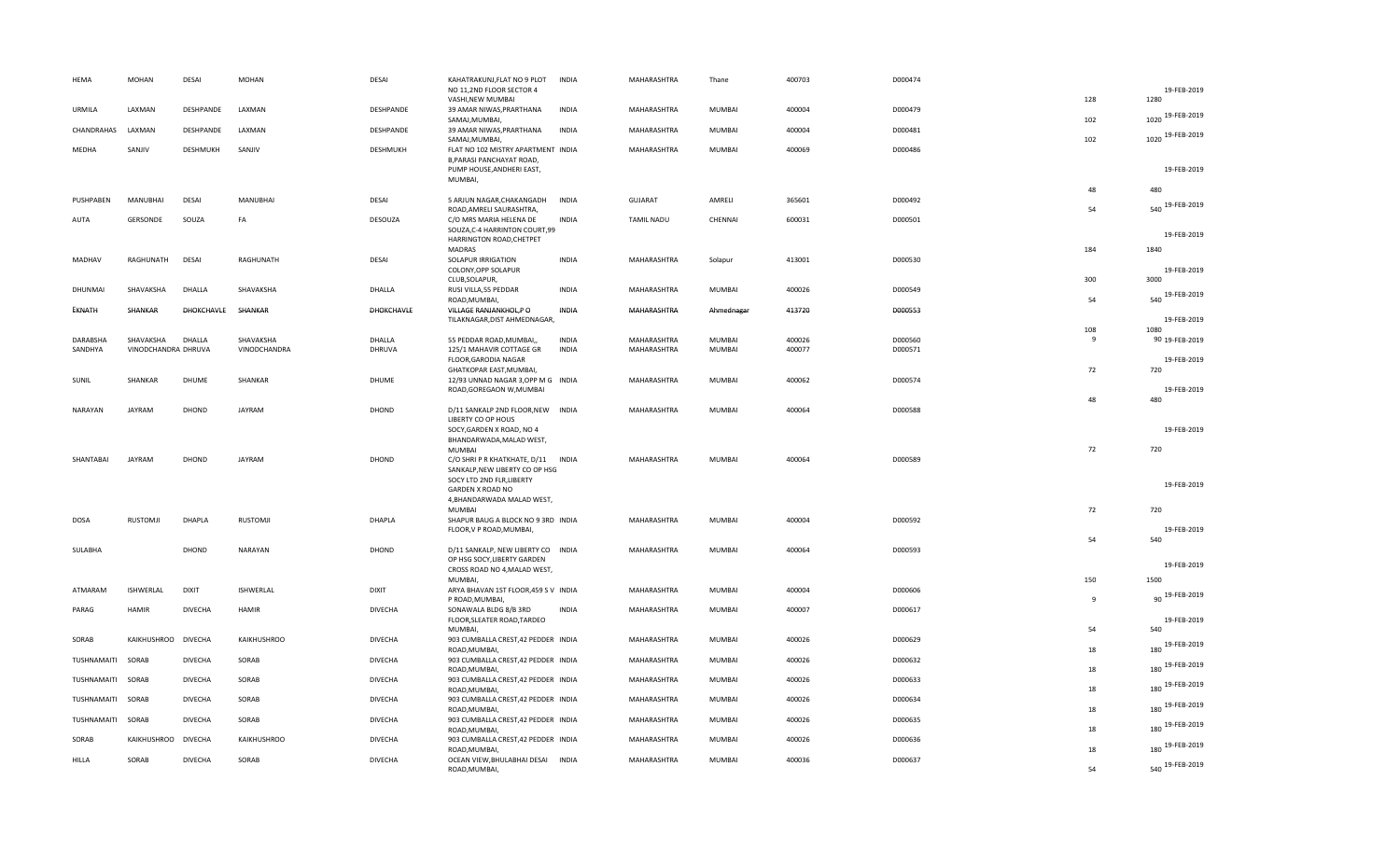| SORAB                                   | KAIKHUSHROO DIVECHA                  |                 | KAIKHUSHROO             |               | <b>DIVECHA</b>  | 903 CUMBALLA CREST, 42 PEDDER INDIA<br>ROAD, MUMBAI,                |              | MAHARASHTRA | MUMBAI             | 400026 | D000638 | 18             | 180 19-FEB-2019     |
|-----------------------------------------|--------------------------------------|-----------------|-------------------------|---------------|-----------------|---------------------------------------------------------------------|--------------|-------------|--------------------|--------|---------|----------------|---------------------|
| <b>DINSHAW</b>                          | <b>COOVERJI</b>                      | <b>DINSHAW</b>  | COOVERJI                |               | <b>DINSHAW</b>  | 903 CUMBALLA CREST, 42 PEDDER INDIA<br>ROAD, MUMBAI,                |              | MAHARASHTRA | MUMBAI             | 400026 | D000639 | 750            | 7500 19-FEB-2019    |
| PIROJA                                  | FRAMJI                               | <b>DOCTOR</b>   | FRAMJI                  | $\mathsf{C}$  | <b>DOCTOR</b>   | C/O HILLA FRAMJI DOCTOR, POLICE INDIA<br>COURT LANE FORT, MUMBAI,   |              | MAHARASHTRA | MUMBAI             | 400001 | D000646 |                | 19-FEB-2019         |
| SUSHILA                                 | KASTURCHAND DOSHI                    |                 | KASTURCHAND             |               | <b>DOSHI</b>    | A/4 RIDGE APARTMENT, RIDGE                                          | <b>INDIA</b> | MAHARASHTRA | MUMBAI             | 400006 | D000649 | 344            | 3440                |
| ACHARATLAL                              | UTTAMCHAND DOSHI                     |                 | <b>UTTAMCHAND</b>       |               | <b>DOSHI</b>    | ROAD, MALABAR HILL MUMBAI,<br>YUSUF BLDG 3RD FLOOR R NO             | <b>INDIA</b> | MAHARASHTRA | MUMBAI             | 400003 | D000665 | 66             | 660 19-FEB-2019     |
|                                         |                                      |                 |                         |               |                 | 51, PYDHONI, 9 ABDUL REHMAN<br>STREET, MUMBAI                       |              |             |                    |        |         | $\mathbf{q}$   | 19-FEB-2019<br>90   |
| CHANDRAKANT AVENINDRA                   |                                      | <b>DOSHI</b>    | AVENINDRA               |               | <b>DOSHI</b>    | GOPAL PURI 502, DOULATNAGAR S INDIA<br>V ROAD, BORIVLI EAST, MUMBAI |              | MAHARASHTRA | MUMBAI             | 400092 | D000670 |                | 19-FEB-2019         |
| ANJANA                                  | CHANDRAKANT DOSHI                    |                 | CHANDRAKANT             |               | DOSHI           | GOPAL PURI 502, DOULATNAGAR S INDIA                                 |              | MAHARASHTRA | MUMBAI             | 400092 | D000671 | 6              | 60                  |
|                                         |                                      |                 |                         |               |                 | V ROAD, BORIVLI EAST, MUMBAI                                        |              |             |                    |        |         | 6              | 19-FEB-2019<br>60   |
| PRAVINCHANDR DAHYALAL<br>$\overline{A}$ |                                      | <b>DOSHI</b>    | DAHYALAL                |               | <b>DOSHI</b>    | 15/23 GANESHWADI, ZAVERI<br>BAZAR, M J BLDG 3RD FLOOR               | <b>INDIA</b> | MAHARASHTRA | MUMBAI             | 400002 | D000672 |                | 19-FEB-2019         |
| <b>HASUMATI</b>                         | PRAVINCHANDR DOSHI                   |                 | PRAVINCHANDRA           |               | <b>DOSHI</b>    | ROOM NO 37, MUMBAI<br>15/23 GANESHWADI, ZAVERI                      | <b>INDIA</b> | MAHARASHTRA | MUMBAI             | 400002 | D000673 | $\mathbf{q}$   | 90                  |
|                                         | $\overline{A}$                       |                 |                         |               |                 | BAZAR, M J BLDG 3RD FLOOR<br>ROOM NO 37, MUMBAI                     |              |             |                    |        |         | $\overline{9}$ | 19-FEB-2019<br>90   |
| <b>JASWANTI</b>                         | NITINKUMAR                           | <b>DOSHI</b>    | NITINKUMAR              |               | <b>DOSHI</b>    | 551 ADENWALA ROAD, VALIA<br>BHUWAN BLOCK 1, MATUNGA C               | <b>INDIA</b> | MAHARASHTRA | MUMBAI             | 400019 | D000708 |                | 19-FEB-2019         |
| JASWANTLAL                              | VALJI                                | <b>DOSHI</b>    | VALJI                   |               | <b>DOSHI</b>    | RLY, MUMBAI<br>303 B AMAR DEEP 3RD                                  | <b>INDIA</b> | MAHARASHTRA | MUMBAI             | 400092 | D000710 | 279            | 2790                |
|                                         |                                      |                 |                         |               |                 | FLOOR, SODAWALLA LANE,<br>GOVIND NAGAR, BORIVLI WEST,               |              |             |                    |        |         |                | 19-FEB-2019         |
| MANI                                    | CAWASJI                              | <b>DOCTOR</b>   | CAWASJI                 |               | <b>DOCTOR</b>   | MUMBAI,<br>C/O PERIN J NANJI, THE REWARD INDIA                      |              | MAHARASHTRA | MUMBAI             | 400007 | D000712 | 48             | 480                 |
|                                         |                                      |                 |                         |               |                 | 1ST FLOOR, 220 TARDEO, MUMBAI                                       |              |             |                    |        |         | 66             | 19-FEB-2019<br>660  |
| CHERAG                                  | <b>DINSHAW</b>                       | <b>DOODHMAL</b> | <b>DINSHAW</b>          |               | <b>DOODHMAL</b> | EMPIRE TERRACE A BLOCK 4TH<br>FLOOR, LAMINGTON ROAD GRANT           | <b>INDIA</b> | MAHARASHTRA | <b>MUMBAI</b>      | 400007 | D000722 |                | 19-FEB-2019         |
| D                                       | MD                                   | SOUZA           | PASCOAL                 | MD            | SOUZA           | ROAD, MUMBAI,<br>CHICALIM SOUZA VADDO,P O                           | <b>INDIA</b> | Goa         | North Goa          | 403513 | D000733 | 150            | 1500                |
| FRANKY                                  | MARIYND                              | SOUZA           | <b>JOHN</b>             | ANTHONYD      | SOUZA           | COLVALE, BARDEZ GOA,<br>ABDUL REHMAN BUILDING, 22 D INDIA           |              | MAHARASHTRA | MUMBAI             | 400050 | D000737 | 99             | 990 19-FEB-2019     |
|                                         |                                      |                 |                         |               |                 | NAVAPADA BANDRA<br>EAST, MUMBAI,                                    |              |             |                    |        |         | 12             | 19-FEB-2019<br>120  |
| <b>JOSEPH</b>                           | <b>IGNATIUSJOHND SOUZA</b><br>EDEUSD |                 | IGNATIUSJOHNDE<br>DEUSD |               | SOUZA           | PARADISE APARTMENTS, A WING INDIA<br>1ST FLOOR FLAT NO 4,JAI        |              | MAHARASHTRA | MUMBAI             | 400058 | D000740 |                |                     |
|                                         |                                      |                 |                         |               |                 | BHAWANI MATA ROAD, AMBOLI<br>ANDHERI WEST, MUMBAI                   |              |             |                    |        |         |                | 19-FEB-2019         |
| <b>MARIA</b>                            | SOPHIEROSARIC SOUZA                  |                 | SOPHIEROSARICAU         |               | SOUZA           | PARADISE APARTMENTS, A WING INDIA                                   |              | MAHARASHTRA | <b>MUMBAI</b>      | 400058 | D000743 | 36             | 360                 |
|                                         | AUBALDAD                             |                 | BALDAD                  |               |                 | 1ST FLOOR FLAT 4, JAI BHAWANI<br>MATA ROAD, AMBOLI ANDHERI          |              |             |                    |        |         |                | 19-FEB-2019         |
|                                         |                                      |                 |                         |               |                 | WEST, MUMBAI                                                        |              |             |                    |        |         | 36             | 360                 |
| LOURDES                                 | JOSEPHINED                           | SOUZA           | <b>JOSEPHINED</b>       |               | SOUZA           | 11 HAVEN, 6TH CHRIST CHURCH<br>LANE, BYCULLA MUMBAI,                | <b>INDIA</b> | MAHARASHTRA | MUMBAI             | 400008 | D000745 | 150            | 1500 19-FEB-2019    |
| RAMABAI                                 | s                                    | <b>DURVAS</b>   | SHRINIVAS               |               | <b>DURVAS</b>   | THE MAHARASHTRA SUGAR MILLS INDIA<br>LTD,P O TILAKNAGAR, DIST       |              | MAHARASHTRA | Ahmednagar         | 413720 | D000765 |                |                     |
|                                         |                                      |                 |                         |               |                 | AHMEDNAGAR,                                                         |              |             |                    |        |         | 225            | 19-FEB-2019<br>2250 |
| SHRIRAM                                 | VINAYAK                              | <b>DUBLAY</b>   | VINAYAK                 | <b>DHONDO</b> | <b>DUBLE</b>    | 106 SADASHIV PETH,LAXMI<br>ROAD, POONA,                             | <b>INDIA</b> | MAHARASHTRA | Pune               | 411002 | D000767 | 66             | 660 19-FEB-2019     |
| <b>RUSTOMJI</b>                         | SHAPURJI                             | DUMASIA         | SHAPURJI                | MANEKJI       | <b>DUM</b>      | C/O FIROZ B VAZIFDAR, THE STATE INDIA<br>BANK OF INDIA EMPLOYEES CO |              | MAHARASHTRA | MUMBAI             | 400054 | D000768 |                |                     |
|                                         |                                      |                 |                         |               |                 | OP, HOUS SOC LTD PLOT NO 42 T P<br>S IV FLAT 10, SANTA CRUZ WEST,   |              |             |                    |        |         |                | 19-FEB-2019         |
|                                         |                                      |                 |                         |               |                 | <b>MUMBAI</b>                                                       |              |             |                    |        |         | 66             | 660                 |
| JAL                                     | KAVASJI                              | <b>DUBASH</b>   | KAVASJI                 |               | <b>DUBASH</b>   | `E' #503, SAI KRUPA CHS<br>LTD.,, PLOT NO. 100, SECTOR              | <b>INDIA</b> | MAHARASHTRA | <b>NAVI MUMBAI</b> | 400706 | D000780 |                | 19-FEB-2019         |
|                                         |                                      |                 |                         |               |                 | 27,,NERUL NAVI MUMBAI,                                              |              |             |                    |        |         | 144            | 1440                |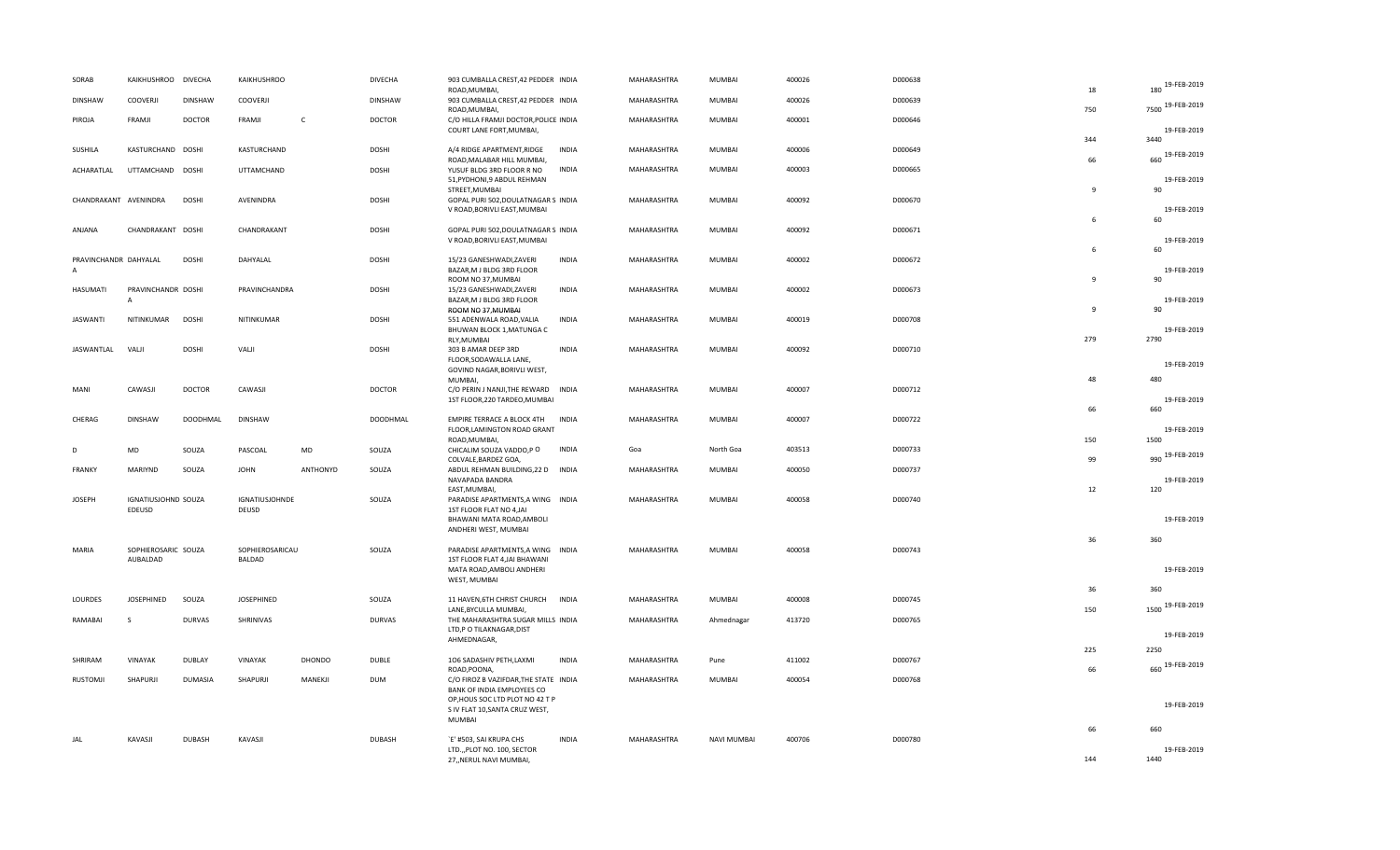|   | DALAL            | SNEHLATA                     | RAMNIKLAL             | RAMNIK                  |                 | RAMNIKLAL       | JEEVAN PARAG, OPP MUNICIPAL INDIA<br>WARD OFFICE ROAD NO                                 |              | MAHARASHTRA    | <b>MUMBAI</b> | 400055 | D000804 |                |                         |
|---|------------------|------------------------------|-----------------------|-------------------------|-----------------|-----------------|------------------------------------------------------------------------------------------|--------------|----------------|---------------|--------|---------|----------------|-------------------------|
|   |                  |                              |                       |                         |                 |                 | 2, PRABHAT COLONY SANTACRUZ<br>EAST, MUMBAI                                              |              |                |               |        |         | 104            | 19-FEB-2019<br>1040     |
|   | DHANSUKHLAL      |                              | <b>JIVANDAS</b>       | <b>JIVANDAS</b>         |                 | <b>JIVANDAS</b> | BHULESHWAR MARKET, SHOP NO INDIA<br>142, MUMBAI,                                         |              | MAHARASHTRA    | MUMBAI        | 400002 | D000806 | 150            | 1500 19-FEB-2019        |
|   | DAKSHA           |                              |                       | HARSHADBHAI HARSHADBHAI |                 | HARSHADBHAI     | KRISHNA KUNJ, RACE COURSE<br>ROAD, BARODA,                                               | <b>INDIA</b> | <b>GUJARAT</b> | VADODARA      | 390005 | D000809 | 27             | 270 19-FEB-2019         |
|   | DATTATRAY        | J                            | YANDE                 | J                       |                 | YANDE           | SWABHIMAN, 64/18<br>ERANDWANE, PUNE,                                                     | <b>INDIA</b> | MAHARASHTRA    | Pune          | 411004 | D000813 | 372            | 3720 19-FEB-2019        |
|   | <b>DINKAR</b>    | SHANTARAM                    | KOPPALKAR             | SHANTARAM               |                 | KOPPALKAR       | 1765/E SILVER ARCH BLOCK NO<br>206,1ST FLR RAJARAM PURI 3RD<br>LANE, KOLHAPUR,           | <b>INDIA</b> | MAHARASHTRA    | Kolhapur      | 416008 | D000814 | 1800           | 19-FEB-2019<br>18000    |
|   | DAYALJI          | LALLUBHAI                    | DESAI                 | LALLUBHAI               |                 | DESAI           | SMRUTI, ASHANAGAR, NAVSARI,                                                              | <b>INDIA</b> | <b>GUJARAT</b> | NAVSARI       | 396445 | D000815 | 1647           | 16470 19-FEB-2019       |
|   | <b>DINA</b>      | BEHRAMSHA                    | KHUMBATTA             | BEHRAMSHA               |                 | KHUMBATTA       | CHANDRAKANT MANSION 4TH<br>FLOOR, URANWALLA STREET<br>GRANT ROAD, MUMBAI,                | <b>INDIA</b> | MAHARASHTRA    | <b>MUMBAI</b> | 400007 | D000817 | 1792           | 19-FEB-2019<br>17920    |
|   | DAVID            |                              | SAMUEL                | MR                      |                 | SAMUEL          | AMINA MANZIL 1ST FLOOR, 148 A INDIA<br>CADELL ROAD, MAHIM, MUMBAI                        |              | MAHARASHTRA    | MUMBAI        | 400016 | D000829 | 105            | 19-FEB-2019<br>1050     |
|   | DEORAM           | <b>BHAU</b>                  | KHARAT                | BHAU                    |                 | KHARAT          | M S MILLS LTD, PO<br>TILAKNAGAR, KRISHNAWADI<br>DISTT, AHMEDNAGAR                        | <b>INDIA</b> | MAHARASHTRA    | Ahmednagar    | 413720 | D000840 | 27             | 19-FEB-2019<br>270      |
|   | DHANJIBHAI       | ARAJANBHAI                   | PORIA                 | ARJANBHAI               | G               | PORIA           | B/5 PAVAN APARTMENTS, OPP<br><b>JUDGES</b><br>BUNGLOW, BODAKDEV, AHMEDAB                 | <b>INDIA</b> | <b>GUJARAT</b> | AHMEDABAD     | 380054 | D000881 |                | 19-FEB-2019             |
|   | <b>DINESH</b>    | P                            | PATEL                 | PURSHOTTAMDAS           |                 | PATEL           | AD<br>10 A PUNIT SOCIETY, O/S SHAHPUR INDIA                                              |              | <b>GUJARAT</b> | AHMEDABAD     | 380004 | D000896 | 2016           | 20160                   |
|   | <b>DIPA</b>      | KANTILAL                     | GANDHI                | KANTILAL                | $\mathsf{R}$    | GANDHI          | GATE, AHMEDABAD,<br>B/403 ASHUTOSH                                                       | <b>INDIA</b> | <b>GUJARAT</b> | AHMEDABAD     | 380013 | D000905 | 600            | 6000 19-FEB-2019        |
|   |                  |                              |                       |                         |                 |                 | AVENUE, LOYOTO HALL<br>ROAD, OPP. VASUPUJYA TOWER<br>NARANPURA, AHMEDABAD                |              |                |               |        |         | 333            | 19-FEB-2019<br>3330     |
|   | <b>DIPAK</b>     | ISHVARLAL                    | <b>BAROT</b>          | <b>ISHVARLAL</b>        |                 | KARSHANDAS      | AT & PO UWARSAD, TQ & DIST                                                               | <b>INDIA</b> | <b>GUJARAT</b> | GANDHINAGAR   | 382424 | D000906 |                | 4500 19-FEB-2019        |
|   | <b>DIXITA</b>    | D                            | <b>BROKER</b>         | DINKERBHAI              |                 | <b>BROKER</b>   | GANDHINAGAR,,<br>601 D ANAND NAGAR, FORJETT                                              | <b>INDIA</b> | MAHARASHTRA    | MUMBAI        | 400036 | D000917 | 450<br>600     | 6000 19-FEB-2019        |
|   | DAULAT           | JAMSEDJI                     | TALATI                | JAMSEDJI                |                 | <b>TALATI</b>   | STREET, MUMBAI,<br>A2/55 MAYURI<br>APARTMENTS, BLOCK A2 FLAT NO<br>55, MAYURI MARG, PO   | <b>INDIA</b> | ANDHRA PRADESH | HYDERABAD     | 500016 | D000924 |                | 19-FEB-2019             |
|   |                  |                              |                       |                         |                 |                 | BAGUMPET, HYDERABAD A P PIN,                                                             |              |                |               |        |         |                |                         |
|   | <b>DWARKABAI</b> | MOTILAL                      | LAHOTI                | MOTILAL                 |                 | LAHOTI          | 54 R S ROAD, CHENDANI, THANE, INDIA                                                      |              | MAHARASHTRA    | Thane         | 400601 | D000964 | 900<br>96      | 9000<br>960 19-FEB-2019 |
|   | DADY             | <b>DORAB</b>                 | MODY                  | <b>DORAB</b>            | <b>BOMANJEE</b> | <b>MODY</b>     | FLAT NO 6 2ND FLOOR, NO 2<br>SAKINA MANZIL, NEXT TO ALBLESS                              | <b>INDIA</b> | MAHARASHTRA    | <b>MUMBAI</b> | 400004 | D000967 |                |                         |
|   |                  |                              |                       |                         |                 |                 | BAUG, CHARNI ROAD MUMBAI                                                                 |              |                |               |        |         | 9              | 19-FEB-2019<br>90       |
|   | <b>DIPESH</b>    | $\mathbf{I}$                 | GANDHI                | JAGMOHANDAS M           |                 | GANDHI          | C/O PARAS R SHAH, 62-B UMA<br>SOCIETY WACCHODIA<br>ROAD, BARODA,                         | <b>INDIA</b> | <b>GUJARAT</b> | VADODARA      | 390019 | D000974 | 222            | 19-FEB-2019<br>2220     |
|   | DARA             |                              | MUNCHERSHA OLPADWALLA | MUNCHERSHA              |                 | OLPADWALLA      | 168 BAZAR GATE STREET, FORT<br>MUMBAI,                                                   | <b>INDIA</b> | MAHARASHTRA    | MUMBAI        | 400001 | D000988 | 216            | 2160 19-FEB-2019        |
|   |                  | DINESHKUMAR MADHUSUDAN JOSHI |                       | MADHUSUDAN              |                 | <b>JOSHI</b>    | 44/A SUVAS COLONY, NEAR<br>CONVENT SCHOOL, FATEGUNJ<br>BARODA,                           | <b>INDIA</b> | <b>GUJARAT</b> | VADODARA      | 390002 | D001014 | 216            | 19-FEB-2019<br>2160     |
| D |                  | D                            | KINI                  | DADU                    |                 | KINI            | D/10 JANARDAN<br>APARTMENTS, SHANKAR<br>GHANEKAR MARG, DADAR                             | <b>INDIA</b> | MAHARASHTRA    | MUMBAI        | 400028 | D001031 |                | 19-FEB-2019             |
|   | DHUN             | KHURSHED                     | SANGA                 | KHURSHED                |                 | SANGA           | MUMBAI,<br>NOSHIRWAN MANSION, II FLOOR INDIA                                             |              | MAHARASHTRA    | MUMBAI        | 400039 | D001044 | 1200           | 12000                   |
|   |                  |                              |                       |                         |                 |                 | HENRY ROAD, OPP ELECTRIC<br>HOUSE, MUMBAI                                                |              |                |               |        |         | 297            | 19-FEB-2019<br>2970     |
|   | <b>DINABEN</b>   | MAYUR                        | <b>KUMAR</b>          | MAYUR                   |                 | <b>KUMAR</b>    | 7 CHIMANLAL PARK SOCIETY<br>OPP, CADILA LABORATORIES<br>GHODASAR, AHMEDABAD-50,          | <b>INDIA</b> | <b>GUJARAT</b> | AHMEDABAD     | 380050 | D001225 | $\overline{9}$ | 19-FEB-2019<br>90       |
|   | DHANPAL          |                              | RANAWAT               | FULERMAL                |                 | RANAWAT         | C/O ANIL NEMANI SHARE & STOCK INDIA<br>SERVICES, 107 BHAVANI PETH<br>GROUND FLOOR, PUNE, |              | MAHARASHTRA    | Pune          | 411042 | D001257 | -6             | 19-FEB-2019<br>60       |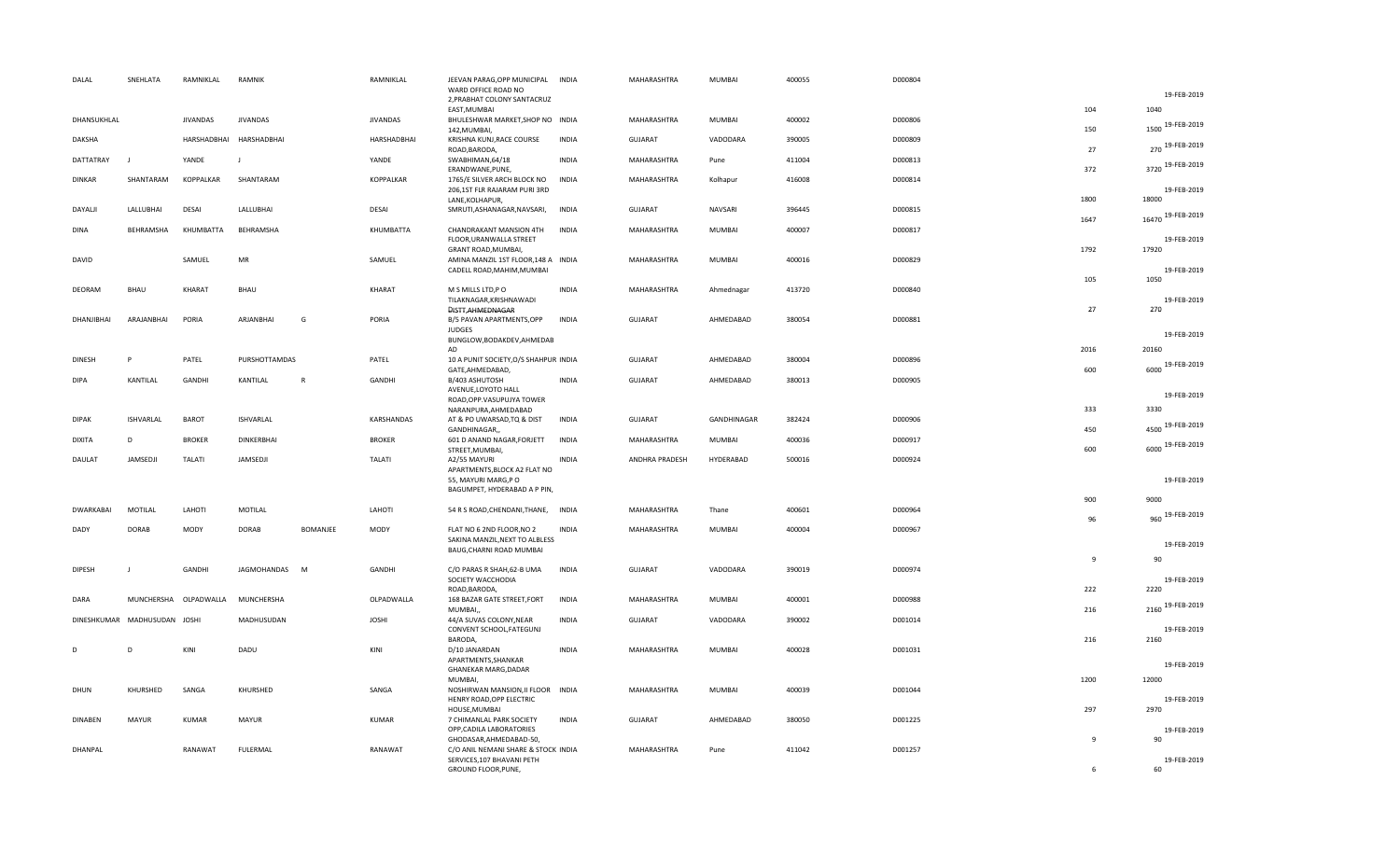| <b>DIPIKA</b>     | JAYANT          | WAGHWALA      | <b>JAYANT</b>     |                | WAGHWALA         | MAHARAJ MASION 4TH                                                | <b>INDIA</b> | MAHARASHTRA       | MUMBAI        | 400004 | D001264 |              |                    |
|-------------------|-----------------|---------------|-------------------|----------------|------------------|-------------------------------------------------------------------|--------------|-------------------|---------------|--------|---------|--------------|--------------------|
|                   |                 |               |                   |                |                  | FLOOR, 298 SARDAR VALLABHAI<br>PATEL ROAD, MUMBAI,                |              |                   |               |        |         | 10           | 19-FEB-2019<br>100 |
| <b>DISHA</b>      | A               | SHUKLA        | ASHOK             |                | SHUKLA           | B-1-59, KAILASH<br>NAGAR, SAGRAMPURA, SURAT,                      | <b>INDIA</b> | <b>GUJARAT</b>    | SURAT         | 395002 | D001312 | 156          | 1560 19-FEB-2019   |
| PHIROZE           | SHAPOORJI       | SADRI         | SHAPOORJI         |                | SADRI            | SEA LORD A, 15TH FLOOR FLAT NO INDIA<br>153, CUFFE PARADE, MUMBAI |              | MAHARASHTRA       | MUMBAI        | 400005 | D001497 |              | 19-FEB-2019        |
|                   |                 |               |                   |                |                  |                                                                   |              |                   |               |        |         | 60           | 600                |
| EKNATH            | GANGARAM        | KHILARI       | GANGARAM          |                | KHILARI          | M S MILLS LTD, PO<br>TILAKNAGAR, DIST AHMEDNAGAR,                 | <b>INDIA</b> | MAHARASHTRA       | Ahmednagar    | 413720 | E000034 |              | 19-FEB-2019        |
|                   |                 |               |                   |                |                  |                                                                   |              |                   |               |        |         | 27           | 270                |
| EKNATH            | SHANKAR         | DHOKCHAVLE    | SHANKAR           |                | DHOKCHAVLE       | VILLAGE RANJANKHOL,P O<br>TILAKNAGAR, DIST AHMEDNAGAR,            | <b>INDIA</b> | MAHARASHTRA       | Ahmednagar    | 413720 | E000035 |              | 19-FEB-2019        |
| KONGETTIRA        | <b>MUDDAPPA</b> | CHENGAPPA     | К                 | $\overline{B}$ | <b>MUDDAPPA</b>  | 2B ALSA TERRACES, 26 LANE FORD INDIA                              |              | KARNATAKA         | BANGALORE     | 560025 | E000042 | 207          | 2070               |
|                   |                 |               |                   |                |                  | GARDENS, BANGALORE,                                               |              |                   |               |        |         | 300          | 3000 19-FEB-2019   |
| ERIEN             | DHUNJISHA       | MEHTA         | DHUNJISHA         |                | MEHTA            | BOTTAWALLA BUILDING, 2ND<br>FLOOR 239-A TARDEO                    | <b>INDIA</b> | MAHARASHTRA       | MUMBAI        | 400007 | E000109 |              | 19-FEB-2019        |
| ERIEN             | DHUNJISHA       | MEHTA         | DHUNJISHA         |                | MEHTA            | ROAD, MUMBAI,<br>BOTTAWALA BUILDING 2ND                           | <b>INDIA</b> | MAHARASHTRA       | MUMBAI        | 400007 | E000110 | 66           | 660                |
|                   |                 |               |                   |                |                  | FLOOR, 239-A TARDEO                                               |              |                   |               |        |         |              | 19-FEB-2019        |
| <b>FAKIRCHAND</b> |                 | CHHOTUBHAI    | <b>CHHOTUBHAI</b> |                | CHHOTUBHAI       | ROAD, MUMBAI,<br>5/501 RIVERS TOWER, NR SARDAR INDIA              |              | <b>GUJARAT</b>    | SURAT         | 395009 | F000001 | 36           | 360                |
|                   |                 |               |                   |                |                  | BRIDGE LALJI NAGAR, ADAJAN                                        |              |                   |               |        |         |              | 19-FEB-2019        |
| FATEMA            |                 | AAISAHEBAH    | H                 | HSYEDNA        | TAHERSAIF        | PATIA SURAT,<br>SAIFI MAHAL PAWAI                                 | <b>INDIA</b> | MAHARASHTRA       | MUMBAI        | 400006 | F000002 | 99           | 990                |
|                   |                 |               |                   |                |                  | ROAD, MALABAR HILL MUMBAI,                                        |              |                   |               |        |         | 36           | 19-FEB-2019<br>360 |
| ZAIBUNNISA        | AZIZ            | FATEHI        | AZIZ              |                | FATEHI           | C/O MUFFADDAL A FATEHI, 1ST                                       | <b>INDIA</b> | MAHARASHTRA       | <b>MUMBAI</b> | 400005 | F000008 |              |                    |
|                   |                 |               |                   |                |                  | FLOOR ROOM NO 28,B WING<br>GLAMOUR COLABA, MUMBAI                 |              |                   |               |        |         | 96           | 19-FEB-2019<br>960 |
| VEDA              | <b>BRUNO</b>    | FERNANDES     | <b>BRUNO</b>      |                | COSMES           | KARANI NIVAS 3RD FLOOR, 2ND<br>VICTORIA CROSS LANE, BYCULLA       | <b>INDIA</b> | MAHARASHTRA       | <b>MUMBAI</b> | 400027 | F000017 |              | 19-FEB-2019        |
|                   |                 |               |                   |                |                  | MUMBAI,                                                           |              |                   |               |        |         | 36           | 360                |
| ADELAIDE          | $\mathbf{J}$    | FERNANDES     |                   |                | FERNANDES        | CASA MARIA, GOKHALE ROAD, N<br>DADAR MUMBAI,                      | <b>INDIA</b> | MAHARASHTRA       | MUMBAI        | 400028 | F000020 | 102          | 1020 19-FEB-2019   |
| LOUIS             | <b>RUDALPH</b>  | <b>FIALHO</b> | RADALPH           |                | <b>FIALHO</b>    | LOUISANDRA 1ST PINTO<br>VILLA, GOKHALE RD, MUMBAI,                | <b>INDIA</b> | MAHARASHTRA       | <b>MUMBAI</b> | 400028 | F000022 | 18           | 180 19-FEB-2019    |
| MANI              | <b>MINOO</b>    | FRASER        | <b>MINOO</b>      |                | FRASER           | T/4 CUSROW BAUG                                                   | <b>INDIA</b> | MAHARASHTRA       | <b>MUMBAI</b> | 400039 | F000027 |              | 90 19-FEB-2019     |
| MANI              | <b>MINOO</b>    | FRASER        | <b>MINOO</b>      |                | FRASER           | FORT, MUMBAI,,<br>T/4 CUSROW BAUG, SHAHID                         | <b>INDIA</b> | MAHARASHTRA       | MUMBAI        | 400039 | F000028 | $\mathbf{q}$ |                    |
| FALI              | <b>BURJORJI</b> | DARUWALA      | <b>BURJORJI</b>   |                | DARUWALA         | BHAGATSINGH ROAD, MUMBAI,<br>15 ARDESIR DADY CROSS                | <b>INDIA</b> | MAHARASHTRA       | <b>MUMBAI</b> | 400004 | F000079 | 9            | 90 19-FEB-2019     |
|                   |                 |               |                   |                |                  | LANE, GRIGAUM, MUMBAI,                                            |              |                   |               |        |         | 48           | 480 19-FEB-2019    |
| FARHAT            |                 | GANESAN       | <b>MR</b>         |                | GANESAN          | 10 SEETHANAMAL EXTN,1ST<br>CROSS                                  | <b>INDIA</b> | <b>TAMIL NADU</b> | CHENNAI       | 600018 | F000243 |              | 19-FEB-2019        |
| G                 | S               | GANAPATI      | G                 | $\mathsf{R}$   | <b>SUBBIER</b>   | STREET, TEYAMPET, CHENNAI<br>C-303 GOLDEN                         | <b>INDIA</b> | MAHARASHTRA       | MUMBAI        | 400076 | G000001 | 630          | 6300               |
|                   |                 |               |                   |                |                  | OAK, HIRANANDANI GARDENS                                          |              |                   |               |        |         |              | 19-FEB-2019        |
| LAKSHMI           |                 | GANAPATHI     | G                 | $\mathsf{S}$   | GANAPATHI        | POWAI, MUMBAI,<br>C-303 GOLDEN                                    | <b>INDIA</b> | MAHARASHTRA       | MUMBAI        | 400076 | G000002 | 366          | 3660               |
|                   |                 |               |                   |                |                  | OAK, HIRANANDANI GARDENS                                          |              |                   |               |        |         |              | 19-FEB-2019        |
| PANDURANG         | NARAYAN         | <b>GADGIL</b> | NARAYAN           | GOVIND         | GADGI            | POWAI, MUMBAI,<br>67 ISMAIL BLDG, VINCENT                         | <b>INDIA</b> | MAHARASHTRA       | <b>MUMBAI</b> | 400014 | G000004 | 438          | 4380               |
| PRAKASH           | NAGARDAS        | GANDHI        | NAGARDAS          |                | GANDHI           | ROAD, DADAR MUMBAI,<br>PRABHAT B ROAD FLAT NO                     | <b>INDIA</b> | MAHARASHTRA       | MUMBAI        | 400001 | G000005 | 18           | 180 19-FEB-2019    |
|                   |                 |               |                   |                |                  | 13, CHURCHGATE MUMBAI,                                            |              |                   |               |        |         | 54           | 540 19-FEB-2019    |
| LAXMIBAI          | VITHALDAS       | GAJARIA       | VITHALDAS         |                | GAJARIA          | BHAVESHWAR MAYA, BLOCK 7 1ST INDIA<br>FLOOR, 7TH RAJAWADI         |              | MAHARASHTRA       | <b>MUMBAI</b> | 400077 | G000019 |              | 19-FEB-2019        |
| GANDHI            | ISHWARLAL       | VRIJLAL       | VRIJLAL           |                | VRIJLAL          | ROAD, GHATKOPAR MUMBAI<br>C/O GHANASHYAMDAS                       | <b>INDIA</b> | MAHARASHTRA       | Pune          | 411002 | G000020 | 72           | 720                |
|                   |                 |               |                   |                |                  | GOPALDAS, NEW 1658                                                |              |                   |               |        |         |              |                    |
|                   |                 |               |                   |                |                  | SHUKRAWAR PETH, NEAR<br>SUBHANSHU BUNGALOW, POONA                 |              |                   |               |        |         |              | 19-FEB-2019        |
| LAKSHMI           |                 | GANAPATHI     | G                 | <sub>S</sub>   | <b>GANAPATHI</b> | C-303 GOLDEN                                                      | <b>INDIA</b> | MAHARASHTRA       | MUMBAI        | 400076 | G000021 | 90           | 900                |
|                   |                 |               |                   |                |                  | OAK, HIRANANDANI GARDENS                                          |              |                   |               |        |         |              | 19-FEB-2019        |
|                   |                 |               |                   |                |                  | POWAI.MUMBAI.                                                     |              |                   |               |        |         | 1050         | 10500              |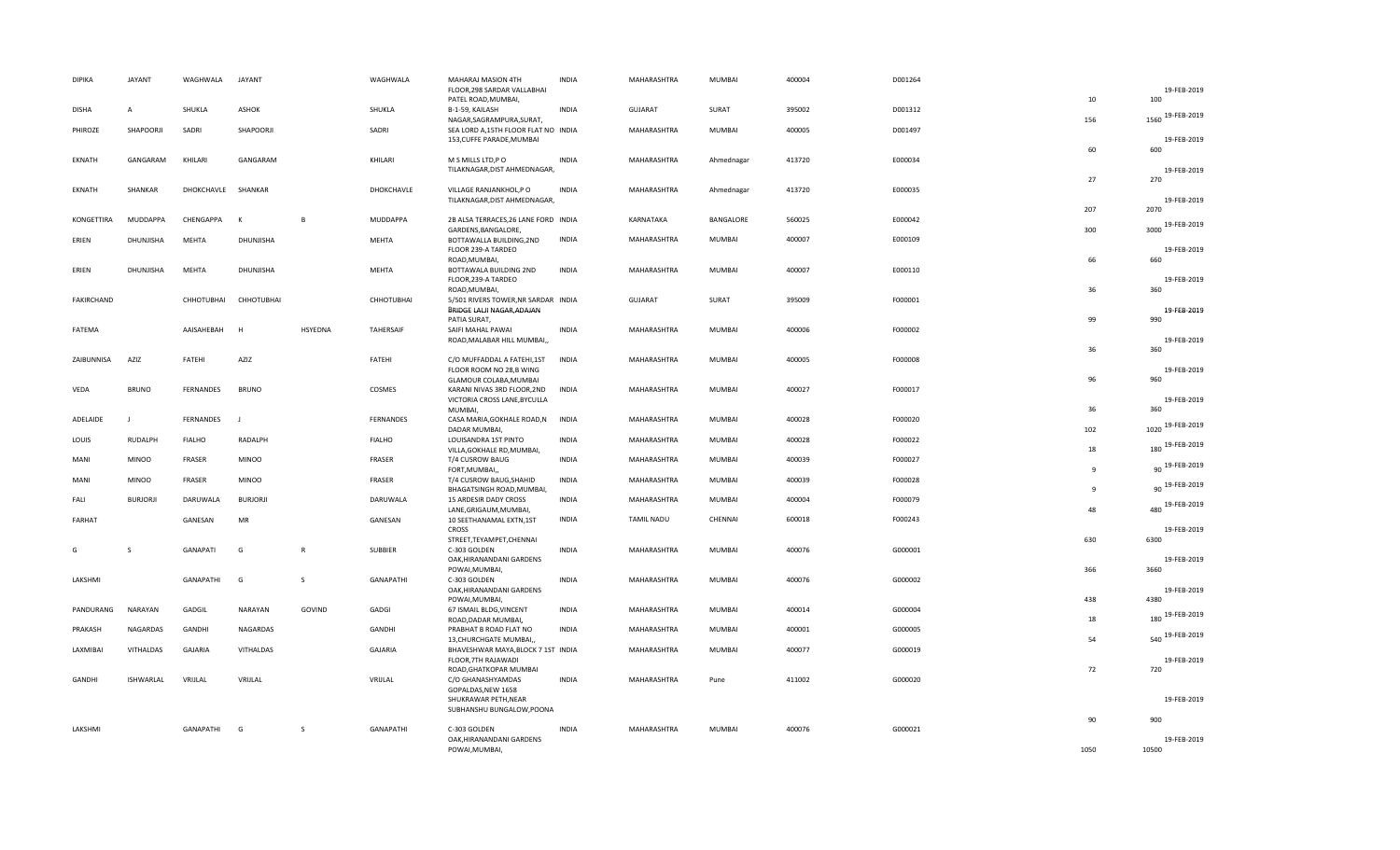| YASHREKHA       | MANUBHAI       | GANDHI          | MANUBHAI                          | C          | GANDHI           | 22 SHARDA BHUVAN, NANDA<br>PATKAR ROAD, VILE PARLE<br>EAST, MUMBAI                                             | <b>INDIA</b> | MAHARASHTRA        | MUMBAI        | 400057 | G000026 | $\overline{9}$ | 19-FEB-2019<br>90          |
|-----------------|----------------|-----------------|-----------------------------------|------------|------------------|----------------------------------------------------------------------------------------------------------------|--------------|--------------------|---------------|--------|---------|----------------|----------------------------|
| RASIKLAL        | CHHABILDAS     | GANDHI          | CHHABILDAS                        |            | GANDHI           | 47 N G PIPALA CHAWL, 1ST FLOOR INDIA<br>R NO 10,3RD BHOIWADA, MUMBAI                                           |              | MAHARASHTRA        | MUMBAI        | 400002 | G000042 | 9              | 19-FEB-2019<br>90          |
| NARENDRA        | VADILAL        | GANDHI          | VADILAL                           |            | GANDHI           | JASHU KUNJ 2ND FLOOR,T P S 1ST INDIA<br>ROAD, VILE PARLE, MUMBAI                                               |              | MAHARASHTRA        | MUMBAI        | 400057 | G000050 | $\mathbf{q}$   | 90 19-FEB-2019             |
| VADILAL         | RAMCHAND       | GANDHI          | RAMCHAND                          |            | GANDHI           | JASU KUNJ 2ND FLOOR,T P S 1ST INDIA<br>ROAD, VILE PARLE, MUMBAI                                                |              | MAHARASHTRA        | MUMBAI        | 400057 | G000051 | 18             | 180 19-FEB-2019            |
| PERVIZ          | NEVILLE        | GANDHI          | NEVILLE                           |            | GANDHI           | AVANBAI MANSION, 788 JAME<br>JAMSHED ROAD, PARSI COLONY<br>DADAR, MUMBAI                                       | <b>INDIA</b> | MAHARASHTRA        | MUMBAI        | 400014 | G000053 | 120            | 19-FEB-2019<br>1200        |
| VIJAYA          | <b>VIVEK</b>   | GANGULI         | <b>VIVEK</b>                      |            | GANGULI          | MADHURI BUNGALOW,20<br>REVENUE COLONY, COLLEGE<br>ROAD, SHRIRAMPUR                                             | <b>INDIA</b> | MAHARASHTRA        | Ahmednagar    | 413709 | G000078 | 72             | 19-FEB-2019<br>720         |
| ARUN            |                | GAUBA           | JAGDEVCHAND                       |            | GAUBA            | PRERANA CO OP HSG SOC, 105 B INDIA<br>1ST FLOOR, BEHIND SHIMPOLI<br>VILLAGE, BORIVLI WEST, MUMBAI,             |              | MAHARASHTRA        | MUMBAI        | 400092 | G000099 |                | 19-FEB-2019                |
| PRADNYA         | VITTHAL        | GAWADE          | VITTHAL                           |            | GAWADE           | YASHAWANT NIWAS R NO 2, VIJAY INDIA<br>NAGAR, NEAR AYRE<br>GRAMPANCHAYAT, DOMBIVLI                             |              | MAHARASHTRA        | Thane         | 421201 | G000107 | 6              | 60<br>19-FEB-2019          |
| CHOTUBHAI       | <b>BHAIDAS</b> | <b>GANDHI</b>   | <b>BHAIDAS</b>                    |            | GANDHI           | EAST,<br>44 62 LAD NIWAS 2ND FLOOR R                                                                           | <b>INDIA</b> | MAHARASHTRA        | MUMBAI        | 400004 | G000110 | 6              | 60                         |
|                 |                |                 |                                   |            |                  | NO 24, ARDESHIR DADY<br>STREET, MUMBAI,                                                                        |              |                    |               |        |         | 27             | 19-FEB-2019<br>270         |
| DHIRAJLAL       | MONJI          | <b>GADHIA</b>   | MONJI                             |            | GADHIA           | PREMJI M PATEL<br>BLDG, RAMCHANDRA<br>LANE, MALAD WEST MUMBAI,                                                 | <b>INDIA</b> | MAHARASHTRA        | MUMBAI        | 400064 | G000164 | 36             | 19-FEB-2019<br>360         |
| VINODINI        | DHIRAJLAL      | <b>GADHIA</b>   | DHIRAJLAL                         |            | <b>GADHIA</b>    | PREMJI M PATEL<br>BLDG, RAMCHANDRA<br>LANE, MALAD WEST MUMBAI,                                                 | <b>INDIA</b> | MAHARASHTRA        | MUMBAI        | 400064 | G000165 | 36             | 19-FEB-2019<br>360         |
| GEETA           |                | <b>NIAN</b>     | SHIVASUBRAMA SHIVASUBRAMANI<br>AN |            | SHIVASUBRAMANIAN | 3/389 KRISHNA KUTI,TELANG<br>CROSS ROAD NO 3, MATUNGA<br>MUMBAI,                                               | <b>INDIA</b> | MAHARASHTRA        | MUMBAI        | 400019 | G000183 | 248            | 19-FEB-2019<br>2480        |
| SUDHA           | ANAND          | <b>GERSAPPA</b> | ANAND                             |            | GERSAPPA         | LAXMI NIWAS, PARK ROAD, VILE<br>PARLE EAST, MUMBAI                                                             | INDIA        | MAHARASHTRA        | MUMBAI        | 400057 | G000184 | 48             | 480 19-FEB-2019            |
| KANTA           |                | <b>GHULATI</b>  | MR                                |            | GHULATI          | E-335 EAST OF KAILASH, NEW<br>DELHI,                                                                           | <b>INDIA</b> | DELHI              | DELHI         | 110065 | G000195 | $\mathbf{q}$   | 90 19-FEB-2019             |
| <b>BEHRAM</b>   | S              | GHEESTA         | SAMMY                             |            | GHEESTA          | 84/A SLEATER ROAD, NAWAB<br>BLDG, GRANT ROAD, MUMBAI                                                           | <b>INDIA</b> | MAHARASHTRA        | MUMBAI        | 400007 | G000209 | 36             | 360 19-FEB-2019            |
| <b>NITIN</b>    | EKNATH         | GHARAT          | EKNATH                            |            | GHARAT           | 24 SARVODAYA<br>BAMANWADA, VILE PARLE                                                                          | <b>INDIA</b> | MAHARASHTRA        | MUMBAI        | 400057 | G000211 |                | 19-FEB-2019                |
| GOPAL           | NARAYAN        | GHADI           | NARAYAN                           |            | <b>GHADI</b>     | EAST, MUMBAI,<br>GANGARAM NIVAS, 2ND FLOOR<br>ROOM NO 18,N M JOSHI                                             | <b>INDIA</b> | MAHARASHTRA        | MUMBAI        | 400027 | G000215 | 72             | 720<br>19-FEB-2019         |
| MANGALA         | SHANKAR        | GHANEKAR        | SHANKAR                           | DATTATRAYA | G                | MARG, BYCULLA MUMBAI<br>11/188 PARLESHWAR<br>SOCIETY, VILE PARLE                                               | <b>INDIA</b> | MAHARASHTRA        | <b>MUMBAI</b> | 400057 | G000217 | 36             | 360<br>19-FEB-2019         |
| <b>GOKALDAS</b> |                | HANSRAJ         | HANSRAJ                           |            | HANSRAJ          | EAST, MUMBAI,<br>MANGAL FLAT 6/7 2ND<br>FLOOR, 76/C RAFI AHMED KIDWAI                                          | <b>INDIA</b> | MAHARASHTRA        | MUMBAI        | 400019 | G000235 | 36             | 360<br>19-FEB-2019         |
|                 |                |                 |                                   |            |                  | ROAD, KINGS CIRCLE MUMBAI,                                                                                     |              |                    |               |        |         | 68             | 680                        |
| <b>HUBERT</b>   | LESLIE         | GONSALVIS       | LESLIE                            |            | FRANCIS          | 35 GONSALVIS STREET, VILE PARLE INDIA<br>EAST MUMBAI.                                                          |              | MAHARASHTRA        | MUMBAI        | 400057 | G000243 | 48             | 480 19-FEB-2019            |
| KAMALABAI       | SHANKAR        | GORHE           | SHANKAR                           |            | GORHE            | C/O SHRI M S GORHE, 20 B P T<br>OFFICERS QRTS, BEHIND<br>ANDERSON HOUSE, NAWAB TANK<br>BRIDGE, MAZAGAON MUMBAI | <b>INDIA</b> | MAHARASHTRA        | MUMBAI        | 400010 | G000244 |                | 19-FEB-2019                |
| KAMLABAI        | SHANKAR        | GORHE           | SHANKAR                           |            | GORHE            | C/O SHRI M S GORHE, 20 B P T<br>OFFICERS QRTS, BEHIND                                                          | <b>INDIA</b> | MAHARASHTRA        | MUMBAI        | 400010 | G000246 | 117            | 1170                       |
|                 |                |                 |                                   |            |                  | ANDERSON HOUSE, NAWAB TANK<br>BRIDGE, MAZGAON MUMBAI                                                           |              |                    |               |        |         |                | 19-FEB-2019                |
| SADANAND        | YESHWANT       | GOLE            | YESHWANT                          |            | GOLE             | INDUSTRIAL ASSURANCE BLDG<br>3RD<br>FLOOR, CHURCHGATE, MUMBAI,                                                 | <b>INDIA</b> | <b>MAHARASHTRA</b> | <b>MUMBAI</b> | 400020 | G000248 | 153<br>72      | 1530<br>19-FEB-2019<br>720 |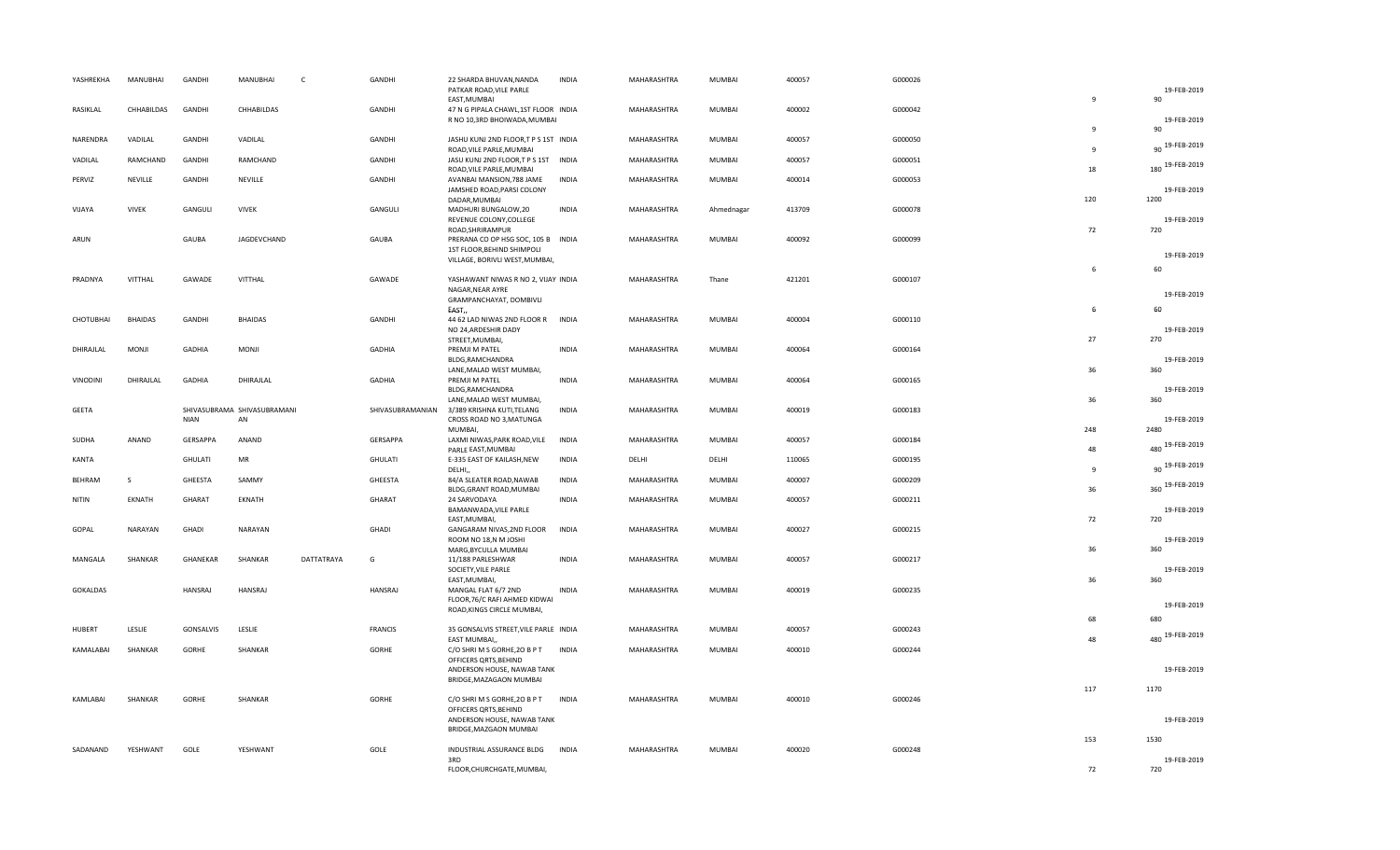| PURUSHOTTAM DATTATRAYA       |                          | GORE             | <b>DATTATRAYA</b> | GORE             | RUKHMINI BHUVAN 3RD<br>FLOOR, KHADILKAR ROAD                                                    | <b>INDIA</b> | MAHARASHTRA    | MUMBAI        | 400004 | G000259 |              | 19-FEB-2019               |
|------------------------------|--------------------------|------------------|-------------------|------------------|-------------------------------------------------------------------------------------------------|--------------|----------------|---------------|--------|---------|--------------|---------------------------|
| MAHESHCHAND JAYASHANKER GOR  |                          |                  | JAYASHANKAR       | GOR              | GIRGAUM, MUMBAI,<br>C/603 VISHAL<br>APARTMENT, PRAKASH STUDIO                                   | <b>INDIA</b> | MAHARASHTRA    | MUMBAI        | 400069 | G000265 | 27           | 270                       |
| RA                           |                          |                  |                   |                  | COMPOUND, SIR M V ROAD<br>ANDHERI, MUMBAI                                                       |              |                |               |        |         | 36           | 19-FEB-2019<br>360        |
| SULOCHANABEN MAHESHCHAND GOR | RA                       |                  | MAHESHCHANDRA     | GOR              | C/603 VISHAL<br>APARTMENT, PRAKASH STUDIO                                                       | <b>INDIA</b> | MAHARASHTRA    | <b>MUMBAI</b> | 400069 | G000266 |              |                           |
|                              |                          |                  |                   |                  | COMPOUND, SIR M V ROAD                                                                          |              |                |               |        |         | 36           | 19-FEB-2019<br>360        |
| KRISHNAJI                    | <b>VISHNU</b>            | <b>GOKHALE</b>   | VISHNU            | <b>GOKHALE</b>   | ANDHERI, MUMBAI<br>RAM MANDIR ROAD, BHAYANDER INDIA<br>WEST,                                    |              | MAHARASHTRA    | Thane         | 401101 | G000269 | 225          | 2250 19-FEB-2019          |
| PURUSHOTTAM DATTATRAYA       |                          | GORE             | DATTATRAYA        | GORE             | RUKHMINI BHUVAN 3RD<br>FLOOR, KHADILKAR                                                         | <b>INDIA</b> | MAHARASHTRA    | <b>MUMBAI</b> | 400004 | G000270 |              | 19-FEB-2019               |
| <b>DILIP</b>                 | SADASHIV                 | GORE             | SADASHIV          | GORE             | ROAD, GIRGAUM, MUMBAI<br>9 OMKARESHWAR HSG<br>SOCY, SAHAKAR NAGAR NO<br>1, PUNE,                | <b>INDIA</b> | MAHARASHTRA    | Pune          | 411009 | G000271 | 90<br>96     | 900<br>19-FEB-2019<br>960 |
| GAJANAN                      | RANCHHOD                 | <b>GOWARIKAR</b> | RANCHHOD          | <b>GOWARIKAR</b> | INDUSTRIAL ASSURANCE BLDG<br>3RD FLR, CHURCHGATE MUMBAI,                                        | <b>INDIA</b> | MAHARASHTRA    | <b>MUMBAI</b> | 400020 | G000276 |              | 19-FEB-2019               |
| ANANT                        | YASHWANT                 | <b>GOKHALE</b>   | YESHWANT          | <b>GOKHALE</b>   | 73/C JANAK NIKETAN, RANADE<br>ROAD, DADAR MUMBAI,                                               | <b>INDIA</b> | MAHARASHTRA    | MUMBAI        | 400028 | G000284 | 408<br>36    | 4080<br>360 19-FEB-2019   |
| SHRIKANT                     | KRISHNAJI                | GODBOLE          | KRISHNAJI         | GODBOLE          | 14/230 3RD FLOOR, M H B<br>RAJENDRA NAGAR, BORIVALI                                             | <b>INDIA</b> | MAHARASHTRA    | <b>MUMBAI</b> | 400066 | G000286 |              | 19-FEB-2019               |
| KRISHNA                      | VANTI                    | <b>GROVER</b>    | KIDARNATH         | <b>GROVER</b>    | EAST, MUMBAI<br>PLOT NO 255 VINOD<br>KUNJ, GROUND FLOOR, WADALA                                 | <b>INDIA</b> | MAHARASHTRA    | MUMBAI        | 400031 | G000297 | $\mathbf{q}$ | 90<br>19-FEB-2019         |
| RAJ                          | RANIHARBANSL GUPTA<br>AL |                  | HARBANSLAL        | <b>BANSIDHAR</b> | MUMBAI,<br>SUDHIR KUNJ, PLOT 20 18, ROAD INDIA<br>NO 37, NEAR AMBEDKAR                          |              | MAHARASHTRA    | <b>MUMBAI</b> | 400031 | G000300 | 48           | 480<br>19-FEB-2019        |
| NIRMALA                      | VAMAN                    | <b>GUPTE</b>     | VAMAN             | <b>GUPTE</b>     | COLLEGE, WADALA MUMBAI,<br>43/T BLOCK NO K 2, RAILWAY<br>COLONY, MUMBAI                         | <b>INDIA</b> | MAHARASHTRA    | MUMBAI        | 400008 | G000308 | 54           | 540<br>19-FEB-2019        |
| <b>BHAGWAT</b>               | DAYALRAMNAT GUPTA        |                  | RAMNATH           | <b>GUPTA</b>     | CENTRAL, MUMBAI<br>36 TUKARAM JAVJI                                                             | <b>INDIA</b> | MAHARASHTRA    | <b>MUMBAI</b> | 400007 | G000313 | 36           | 360<br>540 19-FEB-2019    |
| <b>GUNDERIA</b>              | <b>HEMANT</b>            | KANCHANLAL       | HEMANT            | KANCHANLAL       | ROAD, MUMBAI,,<br>502/A VEENA NAGAR, OPP STATE INDIA<br>BANK OF INDIA,S V ROAD MALAD            |              | MAHARASHTRA    | MUMBAI        | 400064 | G000316 | 54           | 19-FEB-2019               |
| SHUBHANGI                    | CHANDRAKANT GUPTE        |                  | CHANDRAKANT       | <b>GUPTE</b>     | WEST, MUMBAI<br>NATARAJ APARTMENTS BLDG<br><b>B,BLOCK NO 7, PESTOM SAGAR</b>                    | <b>INDIA</b> | MAHARASHTRA    | MUMBAI        | 400089 | G000321 | 36<br>36     | 360<br>19-FEB-2019<br>360 |
| <b>JYOTI</b>                 | VIROOMAL                 | <b>GURNANI</b>   | VIROOMAL          | GURNANI          | ROAD 6, CHEMBUR MUMBAI<br>A 13 VAIBHAV APARTMENTS, NEAR INDIA<br>PRIYA HOTEL, ATHWA LINE, SURAT |              | <b>GUJARAT</b> | SURAT         | 395001 | G000322 |              | 19-FEB-2019               |
| SAROJ                        | KANCHANLAL               | <b>GUNDERIA</b>  | KANCHANLAL        | <b>GUNDERIA</b>  | 502/A VEENA NAGAR, OPP STATE INDIA<br><b>BANK OF INDIA,SV</b>                                   |              | MAHARASHTRA    | MUMBAI        | 400064 | G000323 | 54           | 540<br>19-FEB-2019        |
| <b>JUTHALAL</b>              | PUNJABHAI                | <b>GUDKA</b>     | PUNJABHAI         | <b>GUDKA</b>     | ROAD, MUMBAI<br>1ST FLOOR FLAT NO<br>4, MAHESHWAR NIKETAN, 5 B<br>PEDDAR ROAD, MUMBAI           | <b>INDIA</b> | MAHARASHTRA    | MUMBAI        | 400026 | G000335 | 36<br>54     | 360<br>19-FEB-2019<br>540 |
| JUTHALAL                     | PUNJABHAI                | GUDKA            | PUNJABHAI         | <b>GUDKA</b>     | 1ST FLOOR FLAT NO<br>4, MAHESHWAR NIKETAN, 5 B                                                  | INDIA        | MAHARASHTRA    | <b>MUMBAI</b> | 400026 | G000336 |              | 19-FEB-2019               |
| <b>JUTHALAL</b>              | PUNJABHAI                | <b>GUDKA</b>     | PUNJABHAI         | <b>GUDKA</b>     | PEDDAR ROAD, MUMBAI<br>1ST FLOOR FLAT NO<br>4, MAHESHWAR NIKETAN, 5 B<br>PEDDAR ROAD, MUMBAI    | <b>INDIA</b> | MAHARASHTRA    | MUMBAI        | 400026 | G000337 | 54<br>54     | 540<br>19-FEB-2019<br>540 |
| G                            | S                        | <b>GANPATI</b>   | S                 | <b>GANPATI</b>   | C-303 GOLDEN<br>OAK, HIRANANDANI GARDENS                                                        | <b>INDIA</b> | MAHARASHTRA    | MUMBAI        | 400076 | G000366 |              | 19-FEB-2019               |
| GOVIND                       | VASUDEO                  | PATIL            | VASUDEO           | PATIL            | POWAI, MUMBAI,<br>P O PADHEGAON, VILL<br>BODHEGAON TQ RAHURI, DIST                              | <b>INDIA</b> | MAHARASHTRA    | Ahmednagar    | 413721 | G000368 | 702          | 7020<br>19-FEB-2019       |
| GIRDHARILAL                  |                          | <b>NANGIA</b>    | MR                | <b>NANGIA</b>    | AHMEDNAGAR,<br>KOTHI 81 ROAD 7, PUNJABI<br>BAUG, DELHI,                                         | <b>INDIA</b> | DELHI          | DELHI         | 110026 | G000370 | 135<br>135   | 1350<br>1350 19-FEB-2019  |
| GANPAT                       | KRISHNAJI                | ALSHI            | KRISHNAJI         | ALSHI            | C/O SHANLAL LALCHAND &<br>CO, BHIWANDI, DIST THANA,                                             | <b>INDIA</b> | MAHARASHTRA    | Thane         | 421308 | G000372 | 594          | 5940 19-FEB-2019          |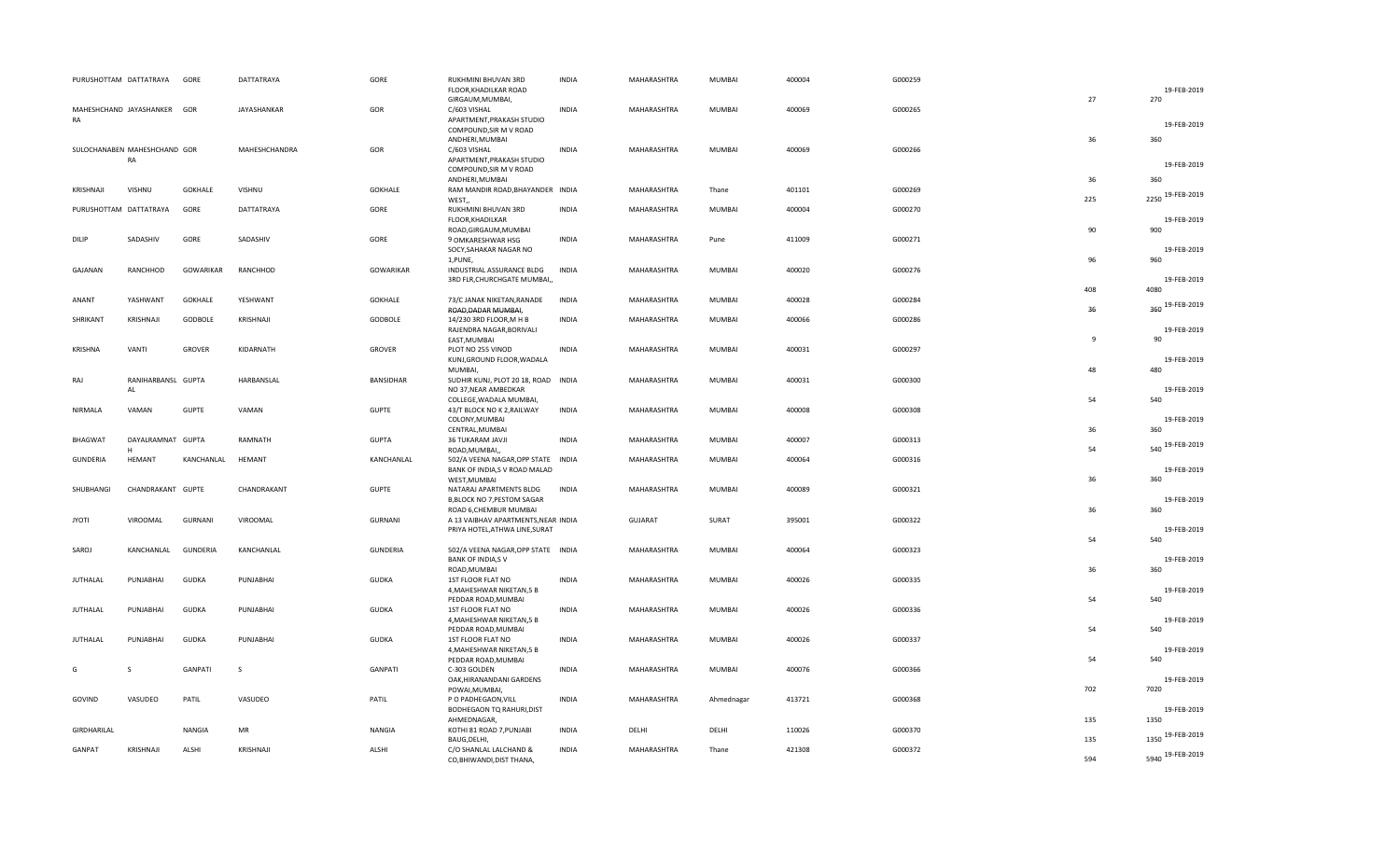| GANGADHAR             | <b>NARHAR</b>              | <b>CHITNIS</b>  | NARHAR          |                | <b>CHITNIS</b>  | AT BORGAON PO<br>BORGAON, TALUKA VALVE, DIST                          | <b>INDIA</b> | MAHARASHTRA          | Sangli          | 415409 | G000375 |              | 19-FEB-2019              |
|-----------------------|----------------------------|-----------------|-----------------|----------------|-----------------|-----------------------------------------------------------------------|--------------|----------------------|-----------------|--------|---------|--------------|--------------------------|
| G                     |                            | MOKASHI         | RAMACHANDRA     |                | MOKASHI         | SANGLI VIA URAN, ISLAMPUR<br>MERCHANT,PO                              | <b>INDIA</b> | MAHARASHTRA          | Ahmednagar      | 413709 | G000386 | 27           | 270                      |
|                       |                            |                 |                 |                |                 | SHRIRAMPUR, DIST<br>AHMEDNAGAR,                                       |              |                      |                 |        |         | 1404         | 19-FEB-2019<br>14040     |
| GANGA                 |                            | <b>KHALSA</b>   | TRILOCHANSINGH  |                | KHALSA          | 26 PUNITNAGAR 3, B/H                                                  | <b>INDIA</b> | GUJARAT              | AHMEDABAD       | 380015 | G000398 |              |                          |
|                       |                            |                 |                 |                |                 | PARASKUNJ POST<br>POLYTECHNIC, SATELLITE ROAD                         |              |                      |                 |        |         |              | 19-FEB-2019              |
|                       | CHANDRA                    | MISRA           | $\overline{A}$  | D              | <b>MISRA</b>    | AHMEDABAD,                                                            | <b>INDIA</b> |                      |                 |        | G000413 | 198          | 1980                     |
| <b>GIRISH</b>         |                            |                 |                 |                |                 | 127/370 W BLOCK, KASHAV<br>NAGAR, KANPUR,                             |              | <b>UTTAR PRADESH</b> | <b>KANPUR</b>   | 208014 |         | 243          | 2430 19-FEB-2019         |
| GIRISHKUMAR           | BABULAL                    | SHAH            | BABULAL         | <b>DOSALAL</b> | SHAH            | I/5 GANESH APARTMENT, NR<br>SUTAR KARKHANA                            | <b>INDIA</b> | <b>GUJARAT</b>       | AHMEDABAD       | 382325 | G000416 | 660          | 19-FEB-2019              |
| GOBINDRAM             | PESSUMAL                   | HIRA            | PESSUMAL        | HARDASHAL      | H               | NARODA, AHMEDABAD,<br>33 BELLE VIEW 85 WARDEN<br>ROAD, MUMBAI,        | <b>INDIA</b> | MAHARASHTRA          | MUMBAI          | 400036 | G000419 | 896          | 6600<br>8960 19-FEB-2019 |
| <b>GOPALSINGH</b>     | HANAMANTSIN RAJPUT         |                 | HANAMANTSING N  |                | RAJPU           | C/O V H RAJPUT PIRAMITAR                                              | <b>INDIA</b> | GUJARAT              | VADODARA        | 390001 | G000420 |              |                          |
|                       | GH                         |                 |                 |                |                 | ROAD, DANDIA BAZAR, BARODA<br><b>GUJARAT STATE,</b>                   |              |                      |                 |        |         | 450          | 19-FEB-2019<br>4500      |
| <b>GURDEV</b>         |                            | <b>KUMAR</b>    | RAMNATH         |                | <b>KUMAR</b>    | Y 17 GREEN PARK, NEW DELHI,,                                          | <b>INDIA</b> | DELHI                | DELHI           | 110016 | G000435 | 774          | 7740 19-FEB-2019         |
| GOBINDRAM             | PESSUMAL                   | HIRA            | PESSUMAL        |                | <b>HIRA</b>     | 33 BELLE VIEW,85 WARDEN<br>ROAD, MUMBAI,                              | <b>INDIA</b> | MAHARASHTRA          | MUMBAI          | 400036 | G000454 | 296          | 2960 19-FEB-2019         |
| <b>GOBINDRAM</b>      | PESSUMAL                   | <b>HIRA</b>     | PESSUMAL        |                | <b>HIRA</b>     | 33 BILLE VIEW,85 WARDEN<br>ROAD, MUMBAI,                              | <b>INDIA</b> | MAHARASHTRA          | <b>MUMBAI</b>   | 400036 | G000455 | 296          | 2960 19-FEB-2019         |
| GOKALDAS              |                            | <b>HANSRAJ</b>  | MR              |                | <b>HANSRAJ</b>  | G-7 MANGAL, 76 C R A KIDWAI<br>ROAD KING'S CIRCLE, MUMBAI,            | <b>INDIA</b> | MAHARASHTRA          | MUMBAI          | 400019 | G000467 | 360          | 3600 19-FEB-2019         |
| GAUTAM                | $\mathsf{C}$               | SHAH            | CHAMPAKLAL      |                | SHAH            | II MALABAR VIEW, 1ST FLOOR                                            | <b>INDIA</b> | MAHARASHTRA          | MUMBAI          | 400007 | G000607 |              |                          |
|                       |                            |                 |                 |                |                 | MORVI LANE, CHOWPATTY SEA<br>FACE,                                    |              |                      |                 |        |         | $\mathbf{q}$ | 19-FEB-2019<br>90        |
| <b>GIRISH</b>         | CHANDRA                    | AMBANI          | AMICHAND        |                | AMBANI          | C/O TRIVDI TRADERS, 9 CHANDU<br>BHAI COMPLEX, GOKUL GALLI,            | INDIA        | MAHARASHTRA          | BHANDARA        | 442402 | G000642 |              |                          |
|                       |                            |                 |                 |                |                 | P.O. CHANDRAPUR, CHANDRAPUR                                           |              |                      |                 |        |         | 6            | 19-FEB-2019<br>60        |
| GAUTAM                | CHAND                      | CHORADIA        | PARASMAL        |                | CHORADIA        | NO 22/1 2ND LANE, APPU STREET INDIA                                   |              | <b>TAMIL NADU</b>    | CHENNAI         | 600004 | G000647 |              |                          |
| GOPAL                 | KUMAR                      | AGARWAL         | GIRDHARILAL     |                | AGARWAL         | MYLAPORE, MADRAS,<br>VASUDHA APPARTMENT BLOCK INDIA                   |              | <b>WEST BENGAL</b>   | Kolkata         | 700059 | G000651 | 6            | 60 19-FEB-2019           |
|                       |                            |                 |                 |                |                 | C1F,P O DESH BANDHU<br>NAGAR, CALCUTTA,                               |              |                      |                 |        |         | 12           | 19-FEB-2019<br>120       |
| GEETA                 |                            | CHNDRA          | MR              |                | CHNDRA          | A-51, STADIUM VILLA CO-OP                                             | <b>INDIA</b> | GUJARAT              | AHMEDABAD       | 380005 | G000660 |              |                          |
|                       |                            |                 |                 |                |                 | HOUSING SOC., MOTERA ROAD,<br>SABARMATI, AHMEDABAD,                   |              |                      |                 |        |         | 600          | 19-FEB-2019<br>6000      |
| SALEH                 | MOHMEDHAJIM HASAN<br>OHMFD |                 | HAJI            |                | MOHMED          | 75 NARAYAN DHRU STREET, B                                             | <b>INDIA</b> | MAHARASHTRA          | MUMBAI          | 400003 | H000002 | 54           | 540 19-FEB-2019          |
| MAHASUKHRAY SHANTILAL |                            | HATHI           | SHANTILAL       |                | <b>HATHI</b>    | BLOCK, MUMBAI,<br>YESVANT NAGAR BLOCK NO                              | <b>INDIA</b> | MAHARASHTRA          | MUMBAI          | 400058 | H000003 |              |                          |
|                       |                            |                 |                 |                |                 | 4,SWAMI VIVEKANAND<br>ROAD, ANDHERI WEST MUMBAI,                      |              |                      |                 |        |         |              | 19-FEB-2019              |
|                       |                            |                 |                 |                |                 |                                                                       |              |                      |                 |        |         | 150          | 1500                     |
| MARYAMBAI             | ABDULLABHAI                | HAKIMUDIN       | ABDULLABHAI     |                | HAKIMUDIN       | 925 DEVDI STREET, SURAT<br>GUJARAT,                                   | <b>INDIA</b> | <b>GUJARAT</b>       | SURAT           | 395003 | H000007 | 45           | 450 19-FEB-2019          |
| WAMAN                 | SAKHARAM                   | <b>HARDIKAR</b> | SAKHARAM        |                | <b>HARDIKAR</b> | RAKHI CO-OP HSG SOC BLOCK NO INDIA                                    |              | MAHARASHTRA          | Pune            | 411038 | H000022 |              |                          |
|                       |                            |                 |                 |                |                 | 8,2ND FLR 31 RAMBAUG<br>COLONY, PAUD ROAD PUNE,                       |              |                      |                 |        |         | 36           | 19-FEB-2019<br>360       |
| SAVITRI               | GAJANAN                    | HEGDE           | GAJANAN         | RAMA           | HEGDE           | SAVITRI NO 322, WEST OF CHORD INDIA<br>ROAD EXTN, III STAGE IV BLOCK, |              | Karnataka            | Bangalore Urban | 560079 | H000045 |              |                          |
|                       |                            |                 |                 |                |                 | HOSAHALLY P O, BANGALORE,                                             |              |                      |                 |        |         | 192          | 19-FEB-2019              |
| HIRABAI               |                            | <b>GOKALDAS</b> | <b>GOKALDAS</b> |                | <b>HANSRAJ</b>  | FLAT 1001 SOMNATH, R2-B5 7TH INDIA                                    |              | MAHARASHTRA          | MUMBAI          | 400077 | H000055 |              | 1920<br>360 19-FEB-2019  |
| KASHINATH             | LAXMAN                     | HINDLEKER       | LAXMAN          |                | HINDLEKER       | ROAD, GHATKOPAR E BOMBAY,<br>52/3 DR RANGNEKAR                        | <b>INDIA</b> | MAHARASHTRA          | MUMBAI          | 400024 | H000056 | 36           |                          |
|                       |                            |                 |                 |                |                 | SOCIETY, GROUND FLOOR SHIV                                            |              |                      |                 |        |         | 9            | 19-FEB-2019              |
| HIRABAI               |                            | RAMDAS          | RAMDAS          |                | RAMDAS          | SHRUSTI, KURLA EAST, MUMBAI<br>KHANDWALA CHAWL, 1ST FLOOR INDIA       |              | MAHARASHTRA          | MUMBAI          | 400064 | H000060 |              | 90                       |
|                       |                            |                 |                 |                |                 | R NO 22, DAFTARI ROAD, MALAD<br>EAST, MUMBAI,,                        |              |                      |                 |        |         | 9            | 19-FEB-2019<br>90        |
| PUSHPA                | <b>KISHORE</b>             | HINDUJA         | KISHORE         |                | HINDUJA         | FLAT NO 3 408/C FORWARD                                               | <b>INDIA</b> | MAHARASHTRA          | MUMBAI          | 400071 | H000061 |              |                          |
|                       |                            |                 |                 |                |                 | HOUSE,S T ROAD, CHEMBUR<br>MUMBAI,                                    |              |                      |                 |        |         | 30           | 19-FEB-2019<br>300       |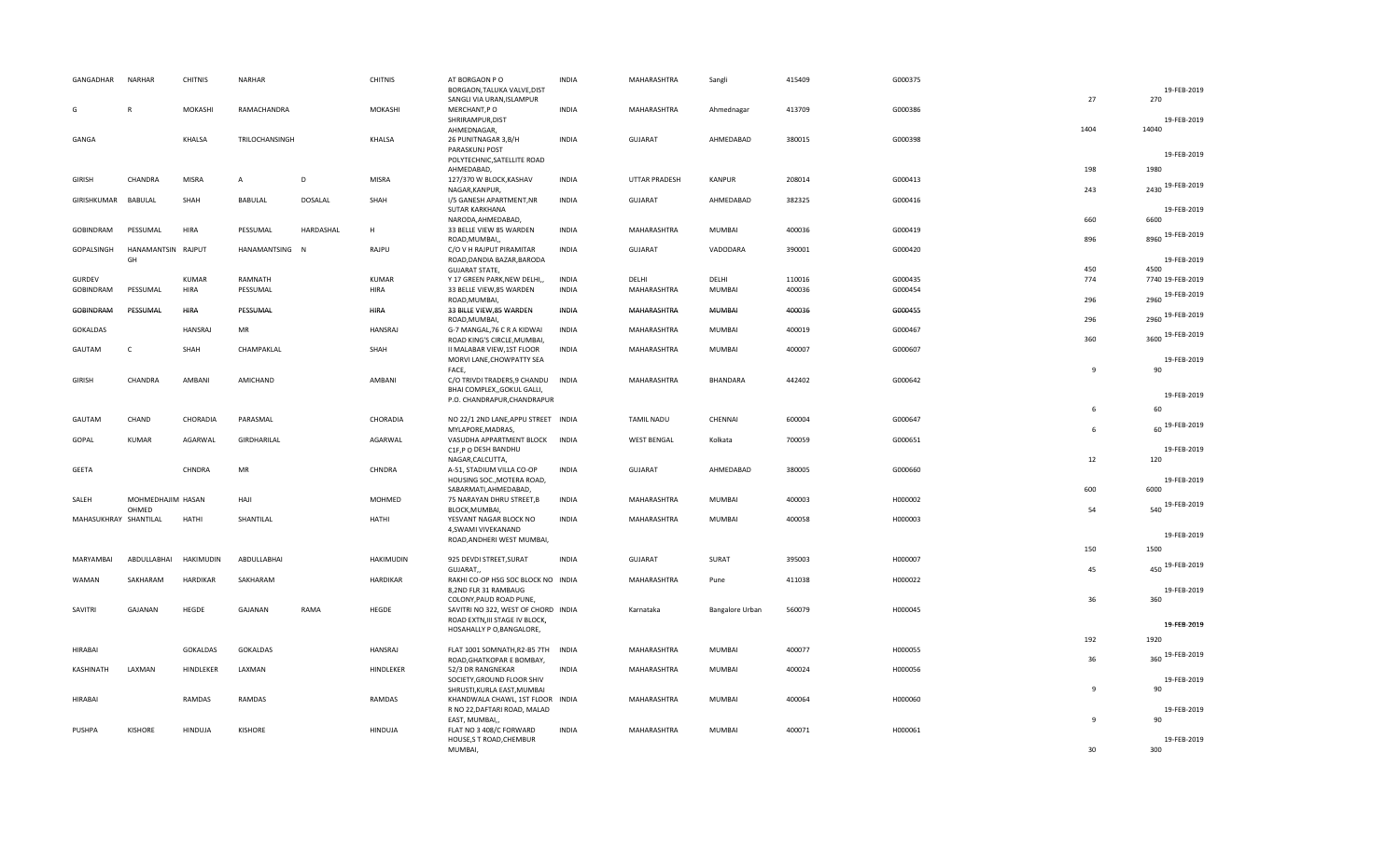| ASHA  |                  | KASHINATH              | HINDLEKAR                   | KASHINATH                |           | HINDLEKAR                   | 52/3 DR RANGNEKAR<br>SOCIETY, GROUND FLOOR SHIV<br>SHRUSTI, KURLA EAST, MUMBAI | <b>INDIA</b> | MAHARASHTRA                | MUMBAI           | 400024           | H000063            | $\overline{9}$ | 19-FEB-2019<br>90   |
|-------|------------------|------------------------|-----------------------------|--------------------------|-----------|-----------------------------|--------------------------------------------------------------------------------|--------------|----------------------------|------------------|------------------|--------------------|----------------|---------------------|
|       | HOTCHAND         |                        | S                           | PARSHOTAMDA PURSHOTAMDAS |           | PARSHOTAMDAS                | DHARAMBAI NIVAS, HOUSE NO 8 INDIA<br>PLOT NO 290/A, KOLWADA SION               |              | MAHARASHTRA                | <b>MUMBAI</b>    | 400022           | H000069            |                | 19-FEB-2019         |
| RATU  |                  | <b>JIMMY</b>           | MEHERHOMJI                  | <b>JIMMY</b>             |           | MEHERHOMJI                  | MUMBAI,<br>FLAT NO 1B SHREE VALLABH, 11/2 INDIA<br>BOAT CLUB ROAD, POONA,      |              | MAHARASHTRA                | Pune             | 411001           | H000075            | 48             | 480<br>19-FEB-2019  |
|       | <b>HUKMATRAI</b> |                        | KEVALRAM                    | KEVALRAM                 |           | KEVALRAM                    | C/O M/S HUKMATRAI<br>KEVALRAM, 406/24 SUKHASAGAR                               | <b>INDIA</b> | MAHARASHTRA                | Pune             | 411002           | H000079            | 207            | 2070<br>19-FEB-2019 |
|       |                  |                        |                             |                          |           |                             | BUILDING, NEAR QUARTER<br>GATE, POONA                                          |              |                            |                  |                  |                    | 62             | 620                 |
|       | HARSHAD          |                        | <b>ISHVARLAL</b>            | <b>ISHVARLAL</b>         |           | ISHVARLAL                   | KRISHNA KUNJ, RACE COURSE<br>RD, BARODA,                                       | <b>INDIA</b> | <b>GUJARAT</b>             | VADODARA         | 390005           | H000098            | 189            | 1890 19-FEB-2019    |
|       | HUBERT           | LESLIE                 | GONSALVIS                   | LESLIE                   |           | GONSALVIS                   | 35 GONSALVIS STREET, VILE PARLE INDIA<br>EAST, MUMBAI,                         |              | MAHARASHTRA                | MUMBAI           | 400057           | H000099            | 90             | 900 19-FEB-2019     |
|       | <b>HARIRAM</b>   | NIHCHALDAS             | RAMCHANDANI NIHOHALDAS      |                          |           | RAMCHANDANI                 | DEEPALI, ST CYRIL ROAD, BANDRA INDIA<br>MUMBAI,                                |              | MAHARASHTRA                | MUMBAI           | 400050           | H000102            | 756            | 7560 19-FEB-2019    |
|       | HARSHAD          | HARAKHACHAN MEHTA<br>D |                             | HARAKHACHAND             |           | <b>MEHTA</b>                | KAKAD NIKETAN FLAT NO<br>C/15, DERASAR LANE<br>GHATKOPAR, MUMBAI,              | <b>INDIA</b> | MAHARASHTRA                | MUMBAI           | 400077           | H000110            | 90             | 19-FEB-2019<br>900  |
| HITEN |                  | C                      | SHAH                        | CHINUBHAE                | M         | SHAH                        | 39/41 DHANJI STREET 2ND                                                        | <b>INDIA</b> | MAHARASHTRA                | MUMBAI           | 400003           | H000179            |                | 8000 19-FEB-2019    |
| HINA  |                  | MANHARLAL              | SHAH                        | MANHARLAL                | DANMAL    | SHA                         | FLOOR, ROOM NO 20, MUMBAI,<br>BLOCK NO G 40 3RD                                | <b>INDIA</b> | MAHARASHTRA                | MUMBAI           | 400004           | H000195            | 800            |                     |
|       |                  |                        |                             |                          |           |                             | FLR, SARVODAYA<br>NAGAR, PANJRAPOLE                                            |              |                            |                  |                  |                    |                | 19-FEB-2019         |
| н     |                  | D                      | <b>DESHPANDE</b>            | D                        |           | DESHPANDE                   | ROAD, MUMBAI<br>SHIVPRASAD, SHRI SARASWATI CO INDIA                            |              | MAHARASHTRA                | Pune             | 411005           | H000198            | 216            | 2160                |
|       |                  |                        |                             |                          |           |                             | OP HSG SOC LTD, 30/2<br>SHIVAJINAGAR, PUNE                                     |              |                            |                  |                  |                    | 288            | 19-FEB-2019<br>2880 |
|       | HARSHAD          | CHUNILAL               | SHAH                        | CHUNILAL                 |           | SHAH                        | 67 RANNA PARK SOCIETY<br>II, GHATLODIA AHMEDABAD,,                             | <b>INDIA</b> | <b>GUJARAT</b>             | AHMEDABAD        | 380061           | H000220            | 600            | 6000 19-FEB-2019    |
|       | HARSHAD          | CHUNILAL               | SHAH                        | CHUNILAL                 | D         | SHAH                        | 67 RANNA PARK SOCIETY<br>II, GHATTODIA, AHMEDABAD,                             | <b>INDIA</b> | GUJARAT                    | Ahmedabad        | 380067           | H000230            | 819            | 8190 19-FEB-2019    |
|       | <b>HEMLATA</b>   | GANPATBHAI             | DAVE                        | <b>GANPATBHAI</b>        |           | KANJIBHAI                   | BHARADIA<br>NIWAS, KHANPUR, AHMEDABAD,                                         | <b>INDIA</b> | <b>GUJARAT</b>             | AHMEDABAD        | 380001           | H000235            |                | 19-FEB-2019         |
| н     |                  | <b>NSHESH</b>          | <b>KUMAR</b>                | H                        | SNAGARAJA | SETTY                       | 113 NEELMAHAL OUT                                                              | <b>INDIA</b> | KARNATAKA                  | BANGALORE        | 560004           | H000243            | 450            | 4500                |
|       |                  |                        |                             |                          |           |                             | HOUSE, SURVEYOR STREET<br>BASAVANAGUDI, BANGALORE,                             |              |                            |                  |                  |                    | 900            | 19-FEB-2019<br>9000 |
|       | HANAMANT         | $\mathbf{L}$           | <b>MOHITE</b>               | LAXMAN                   | K         | <b>MOHITE</b>               | MAHAVIR BLDG 314/54,G KADAM INDIA<br>ROAD LOWER PAREL, MUMBAI,                 |              | MAHARASHTRA                | MUMBAI           | 400013           | H000259            |                | 19-FEB-2019         |
|       | HASMUKH          | M                      | SHAH                        | MANGALDAS                | D         | SHAH                        | 8, DARSHAN PARK SOCI.-2, VIP                                                   | <b>INDIA</b> | <b>GUJARAT</b>             | VADODARA         | 390018           | H000270            | 150            | 1500                |
|       |                  |                        |                             |                          |           |                             | ROAD, KARELI BAUG, VADODARA                                                    |              |                            |                  |                  |                    | 264            | 19-FEB-2019<br>2640 |
| RAM   |                  |                        | RAJ                         | MR                       |           | RAJ                         | 23-6-868 SHA-ALI-<br>BANDA, HYDERABAD,                                         | <b>INDIA</b> | ANDHRA PRADESH             | HYDERABAD        | 500065           | H000463            | 6              | 60 19-FEB-2019      |
|       | <b>HORILAL</b>   |                        | PATWA                       | NENHALAL                 |           | PATWA                       | NEAR GANNA OFFICE CIVIL<br>LINES, PATEL NAGAR, BUDAUN U P,                     | <b>INDIA</b> | <b>UTTAR PRADESH</b>       | <b>BADAUN</b>    | 243601           | H000470            |                | 19-FEB-2019         |
|       | SUMATI           | CHAMPAKLAL             | <b>BHAGAT</b>               | CHAMPAKLAL               |           | ISHWARLAL                   | 1391 SALVI-NO-KHANCHO, DHANA INDIA                                             |              | <b>GUJARAT</b>             | AHMEDABAD        | 380001           | H000488            | 1200           | 12000               |
|       |                  |                        |                             |                          |           |                             | SUTAR'S POLE, KALUPUR<br>AHMEDABAD,                                            |              |                            |                  |                  |                    | 124            | 19-FEB-2019<br>1240 |
|       | HARSHAD          | H                      | GANDHI                      | HIRALAL                  |           | GANDHI                      | 7B COOPER BLDG 3RD FLOOR,N M INDIA<br>ROAD FORT, MUMBAI,                       |              | MAHARASHTRA                | MUMBAI           | 400001           | H000492            | 300            | 3000 19-FEB-2019    |
| KALLY | SHIRINBAI        | KHURSHED<br>DADABHAI   | <b>ICEWALLA</b><br>ICEWALLA | KHURSHED<br>DADABHAI     |           | SHAPURJI<br><b>ICEWALLA</b> | 422 A GRANT ROAD, MUMBAI,,<br>103 WALKESHWAR ROAD, MALBAR INDIA                | <b>INDIA</b> | MAHARASHTRA<br>MAHARASHTRA | MUMBAI<br>MUMBAI | 400007<br>400006 | 1000001<br>1000005 | 48             | 480 19-FEB-2019     |
|       |                  |                        |                             |                          |           |                             | HILL, MUMBAI,                                                                  |              |                            |                  |                  |                    | 150            | 1500 19-FEB-2019    |
|       | GARSHASP         | <b>AFLATOON</b>        | <b>IRANI</b>                | <b>AFLATOON</b>          |           | <b>IRANI</b>                | X083/14 GODREJ STATION SIDE<br>COLONY, PIROJSHAW                               | <b>INDIA</b> | MAHARASHTRA                | MUMBAI           | 400079           | 1000019            |                | 19-FEB-2019         |
|       |                  |                        |                             |                          |           |                             | NAGAR, VIKHROLI EAST, MUMBAI                                                   |              |                            |                  |                  |                    | 48             | 480                 |
|       | GARSHASP         | <b>AFLATOON</b>        | <b>IRANI</b>                | <b>AFLATOON</b>          |           | <b>IRANI</b>                | X-83/14 GODREJ STATION SIDE                                                    | <b>INDIA</b> | MAHARASHTRA                | <b>MUMBAI</b>    | 400079           | 1000022            |                | 19-FEB-2019         |
|       |                  |                        |                             |                          |           |                             | COLONY, PIROJSHAW<br>NAGAR, VIKHROLI E, MUMBAI                                 |              |                            |                  |                  |                    | 48             | 480                 |
|       | GARSHASP         | <b>AFLATOON</b>        | <b>IRANI</b>                | <b>AFLATOON</b>          |           | <b>IRANI</b>                | X-83/14 GODREJ STATION SIDE<br>COLONY, PIROJSHAW                               | <b>INDIA</b> | MAHARASHTRA                | <b>MUMBAI</b>    | 400079           | 1000023            |                | 19-FEB-2019         |
|       |                  |                        |                             |                          |           |                             | NAGAR, VIKHROLI E, MUMBAI                                                      |              |                            |                  |                  |                    | 48             | 480                 |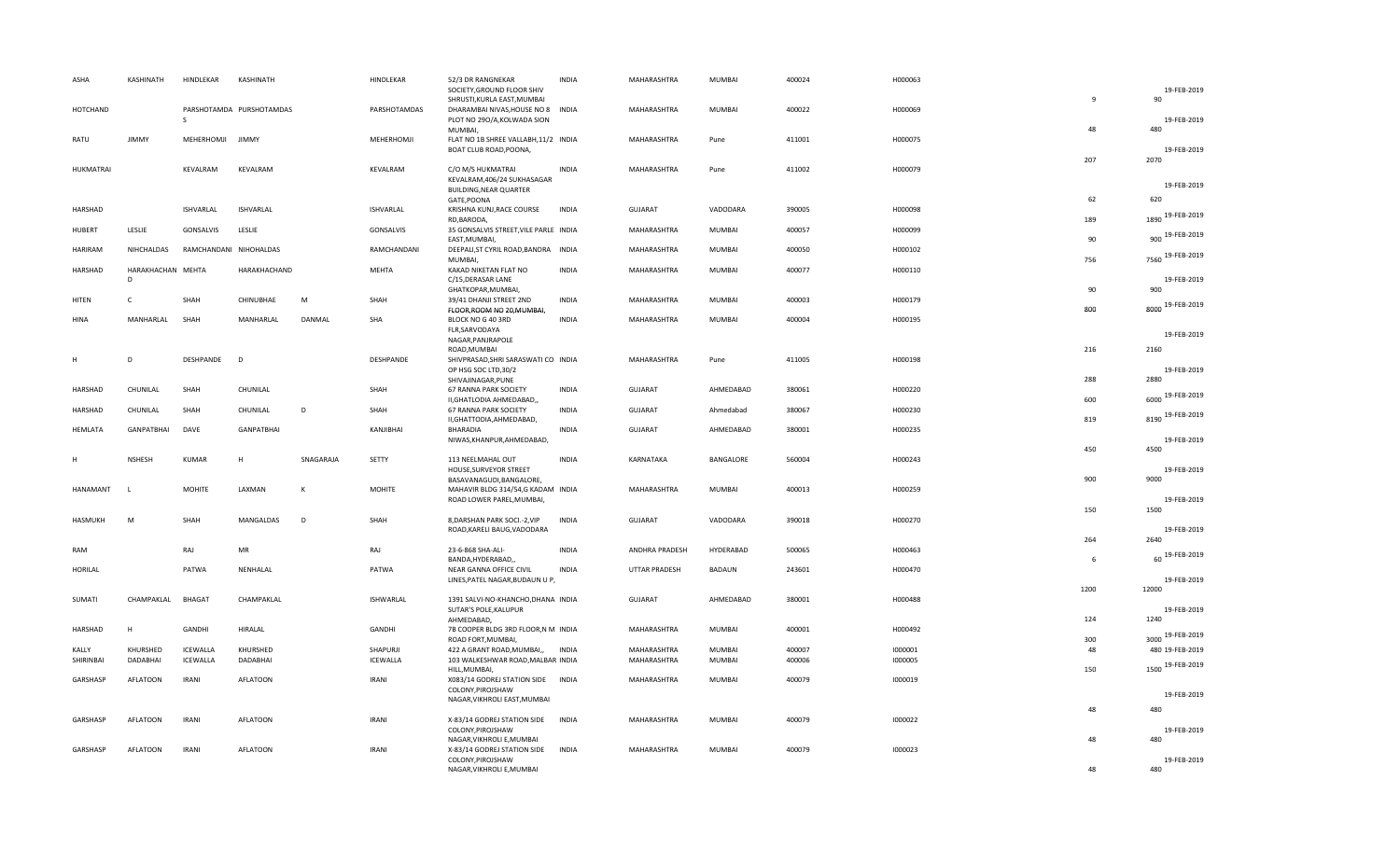| HOMAI          | <b>RUSTOM</b>                   | <b>IRANI</b>   | RUSTOM               |                 | <b>IRANI</b>     | E 14 RUSTOM BAUG, VICTORIA<br>ROAD, BYCULLA, MUMBAI           | <b>INDIA</b>                          | MAHARASHTRA          | <b>MUMBAI</b>       | 400008 | 1000028 |                            | 60             | 19-FEB-2019<br>600  |
|----------------|---------------------------------|----------------|----------------------|-----------------|------------------|---------------------------------------------------------------|---------------------------------------|----------------------|---------------------|--------|---------|----------------------------|----------------|---------------------|
| KASHMIRA       | NEVILLE                         | <b>IRANI</b>   | NEVILLE              |                 | <b>IRANI</b>     | 155 MODY STREET, VICTORIA<br>BAKERY, FORT MUMBAI,             | <b>INDIA</b>                          | MAHARASHTRA          | <b>MUMBAI</b>       | 400001 | 1000032 |                            | 54             | 540 19-FEB-2019     |
| <b>BANOO</b>   | MONDEGAR                        | <b>IRANI</b>   | MONDEGAR             |                 | IRANI            | MISHRA BHUGAN, 2ND FLOOR,<br>WADIA STREET, TARDEO,            | <b>INDIA</b>                          | MAHARASHTRA          | <b>MUMBAI</b>       | 400034 | 1000036 |                            |                | 19-FEB-2019         |
|                | TANMANISHAN ITCHHASHANKE SHUKLA |                | <b>ITCHHASHANKAR</b> |                 | SHUKLA           | MUMBAI,<br>C/O AMIN DESAI                                     | <b>INDIA</b>                          | MAHARASHTRA          | MUMBAI              | 400001 | 1000041 |                            | 186            | 1860                |
| KER            | $\mathbb{R}$                    |                |                      |                 |                  | SOLICITORS, HAMAM HOUSE, FORT                                 |                                       |                      |                     |        |         |                            |                | 19-FEB-2019         |
| T              | RAMASWAMI                       | <b>IYENGAR</b> | RAMASWAMI            |                 | <b>IYENGAR</b>   | MUMBAI,<br>A/75 VII                                           | <b>INDIA</b>                          | KARNATAKA            | BANGALORE           | 560082 | 1000046 |                            | 18             | 180                 |
|                |                                 |                |                      |                 |                  | BLOCK, JAYANAGAR, BANGALORE,                                  |                                       |                      |                     |        |         |                            | 36             | 19-FEB-2019<br>360  |
| ILABEN         | $\overline{A}$                  | SHAH           | ARVINDKUMAR          |                 | SHAH             | C/O ARVINDKUMAR C SHAH,49<br>JAWAHAR NAGAR 6TH                | <b>INDIA</b>                          | MAHARASHTRA          | MUMBAI              | 400062 | 1000091 |                            |                | 19-FEB-2019         |
| ILABEN         | $\overline{A}$                  | SHAH           | ARVINDKUMAR          |                 | SHAH             | ROAD, GOREGAON W MUMBAI,<br>49 JAWAHAR NAGAR ROAD, NO-6 INDIA |                                       | MAHARASHTRA          | MUMBAI              | 400062 | 1000113 |                            | 222            | 2220                |
|                |                                 |                |                      |                 |                  | VIPUL NIVAR 2ND FLOOR<br>GOREGAON W, MUMBAI                   |                                       |                      |                     |        |         |                            | 240            | 19-FEB-2019<br>2400 |
| VIJAYA         |                                 | N              | NALLAMUTHU           |                 | $\mathbf N$      | SELVANAGAR, CHINNADHARAPUR INDIA                              |                                       | <b>TAMIL NADU</b>    | PERIYAR             | 639202 |         | IN300175-10152044-         | 100            | 1000 19-FEB-2019    |
| ARUN           | KUMAR                           | KEJRIWAL       | PRABHU               | DAYAL           | KEJRIWA          | AM,,<br>AT AND PO                                             | <b>INDIA</b>                          | <b>BIHAR</b>         | DHANBAD             | 828202 |         | 0000<br>IN300214-13967516- |                |                     |
|                |                                 |                |                      |                 |                  | CHIRKUNDA,,,DHANBAD<br>JHARKHAND                              |                                       |                      |                     |        |         | 0000                       | 100            | 19-FEB-2019<br>1000 |
| LIJU           |                                 | MATHEW         | P                    | <b>THOMAS</b>   | MATHEW           | PO BOX 3838, ABUDHABI, UAE,                                   | <b>UNITED ARAB</b><br><b>EMIRATES</b> | <b>NA</b>            | <b>NA</b>           | 999999 |         | IN300239-10853748-<br>0000 | 200            | 2000 19-FEB-2019    |
| VENKAT         | RAJANP                          | S              | P                    | <b>GSAMPATH</b> | CHETTIAR         | 20 KUMARASAMI KOIL<br>STREET, TIRUPATTUR, , VELLORE           | <b>INDIA</b>                          | <b>TAMIL NADU</b>    | <b>NORTH ARCOT</b>  | 635601 |         | IN300394-11766354-<br>0000 |                | 19-FEB-2019         |
| AMRITA         |                                 | TIWARI         | PREM                 | NARAYAN         | TIWARI           | <b>DIST</b><br>MOHALLA, PURABTOLA, , BALRAMP INDIA            |                                       | <b>UTTAR PRADESH</b> | GONDA               | 271201 |         | IN300394-17765332-         | 50             | 500                 |
|                |                                 |                | <b>MR</b>            |                 |                  | UR                                                            | <b>INDIA</b>                          |                      |                     |        |         | 0000                       | 200            | 2000 19-FEB-2019    |
| JEAN           |                                 | MARCELINE      |                      |                 | MARCELINE        | VASANT PARIJAT CHS, VASANT<br>VIHAR, B 1/602 II POKHRAN       |                                       | MAHARASHTRA          | Thane               | 400601 |         | IN300476-41180429-<br>0000 |                | 19-FEB-2019         |
| PRASHANT       | $\mathsf{R}$                    | <b>KUBADE</b>  | RAMCHANDRA           |                 | <b>BALKRISHN</b> | ROAD, THANE WEST<br>AT SONAR ALI WAD                          | <b>INDIA</b>                          | MAHARASHTRA          | Ratnagiri           | 415605 |         | IN300484-13828520-         | $\mathbf{1}$   | 10                  |
|                |                                 |                |                      |                 |                  | NAKA, CHIPLUN, DIST<br>RATNAGIRI, CHIPLUN                     |                                       |                      |                     |        |         | 0000                       | 25             | 19-FEB-2019<br>250  |
| GORE           | SUHAS                           | SHANKAR        | SHANKAR              | DATTATRAY       | GO               | 4/64 TILAK ROAD,,,ICHALKARANJI INDIA<br>MAHARASHTRA           |                                       | MAHARASHTRA          | Kolhapur            | 416115 |         | IN300513-18603073-<br>0000 |                | 19-FEB-2019         |
| ANNAPPAYYA     |                                 | SHENOY         | G                    | $\mathsf{C}$    | SHENOY           | NO 10, 8TH MAIN, VASANTH                                      | <b>INDIA</b>                          | KARNATAKA            | BANGALORE           | 560052 |         | IN300610-10116561-         | 1              | 10                  |
|                |                                 |                |                      |                 |                  | NAGAR,, BANGALORE                                             |                                       |                      |                     |        |         | 0000                       | 150            | 19-FEB-2019<br>1500 |
| JASWINDER      | SINGH                           | CHUHAN         | <b>TIRLOK</b>        | SINGH           | CHUHAN           | B-24/2681, SHIV MANDIR<br>GALI, JAGAT NAGAR, NEAR BASTI       | <b>INDIA</b>                          | PUNJAB               | Ludhiana            | 141001 |         | IN300708-10596979-<br>0000 |                | 19-FEB-2019         |
| KAMLESH        | GAURISHANKER PANDYA             |                | GAURISHANKER         |                 | PANDYA           | JODHAWAL,LUDHIANA<br>PLOT NO-6,, ANKUR                        | INDIA                                 | <b>GUJARAT</b>       | <b>BHUJ KUCHCHH</b> | 370001 |         | IN300974-10286358-         | 20             | 200                 |
|                |                                 |                |                      |                 |                  | SOCIETY,, SANSKAR NAGAR,, BHUJ-<br>KUTCH.                     |                                       |                      |                     |        |         | 0000                       | $\overline{7}$ | 19-FEB-2019<br>70   |
| MANOJ          | SINGH                           | ADHIKARI       | SHIVRAJ              | SINGH           | <b>ADHIKA</b>    | TAKANA GRAM,,,PITHORAGARH                                     | <b>INDIA</b>                          | <b>UTTAR PRADESH</b> | PITHORAGARH         | 262501 |         | IN301186-20102797-<br>0000 | 50             | 19-FEB-2019<br>500  |
| SUBHRA         |                                 | SINHA          | MR                   |                 | SINHA            | VILL PO NASIBPUR, PS<br>SINGUR, DIST HOOGHLY                  | INDIA                                 | <b>WEST BENGAL</b>   | <b>HOOGHLY</b>      | 712223 |         | IN301250-28023942-<br>0000 | 400            | 4000 19-FEB-2019    |
| KAMAL          | <b>KISHORE</b>                  | AGRAWAL        | LAXMI                | NARAYAN         | <b>AGRAWA</b>    | BARDANA WALE, ROAD NO                                         | <b>INDIA</b>                          | ORISSA               | <b>BOLANGIR</b>     | 767039 |         | IN301330-19288619-         |                |                     |
|                |                                 |                |                      |                 |                  | 5,, KANTABANJI DISTT BOLANGIR<br>(ORISSA)                     |                                       |                      |                     |        |         | 0000                       | $\mathbf{q}$   | 19-FEB-2019<br>90   |
| JANARDAN       | PRASAD                          | CHOUDHARY      | SRI                  | DEONANDAN       | PRASAD           | <b>GANGA BIHAR</b><br>COLONY, (SARASWATI SHISHU               | <b>INDIA</b>                          | BIHAR                | <b>MONGHYR</b>      | 811201 |         | IN301330-20152219-<br>0000 |                | 19-FEB-2019         |
|                |                                 |                |                      |                 |                  | MANDIR SCHOOL), LALLU<br>POKHAR, MUNGER (BIHAR)               |                                       |                      |                     |        |         |                            | 5              | 50                  |
| <b>BRAJESH</b> | KUMAR                           | <b>NAMA</b>    | SHAMBHU              | DAYAL           | <b>NAMA</b>      | WARD NO. 7, SHANKAR<br>COLONY, KESHO RAI PATAN, DISTT         | <b>INDIA</b>                          | RAJASTHAN            | <b>BUNDI</b>        | 323601 |         | IN301330-20567281-<br>0000 |                | 19-FEB-2019         |
|                |                                 |                | <b>NARINDER</b>      |                 |                  | <b>BUNDI (RAJ.)</b>                                           |                                       |                      | <b>KANPUR</b>       |        |         |                            | $\overline{7}$ | 70                  |
| JASWINDER      |                                 | <b>KAUR</b>    |                      | PAL             | SINGH            | 6/3, INDUSTRIAL COLONY, GOVIND INDIA<br>NAGAR,, KANPUR        |                                       | <b>UTTAR PRADESH</b> |                     | 208006 |         | IN301557-21566076-<br>0000 |                | 19-FEB-2019         |
| PRABHAKARABA   |                                 | C              | BASANNA              |                 | C                | HOUSE NO 1/1640/1A, GANDHI                                    | <b>INDIA</b>                          | ANDHRA PRADESH       | KURNOOL             | 518360 |         | IN301696-10714469-         | 50             | 500                 |
| BU             |                                 |                |                      |                 |                  | NAGAR, YEMMIGANUR, KURNOOL<br><b>DIST</b>                     |                                       |                      |                     |        |         | 0000                       | 35             | 19-FEB-2019<br>350  |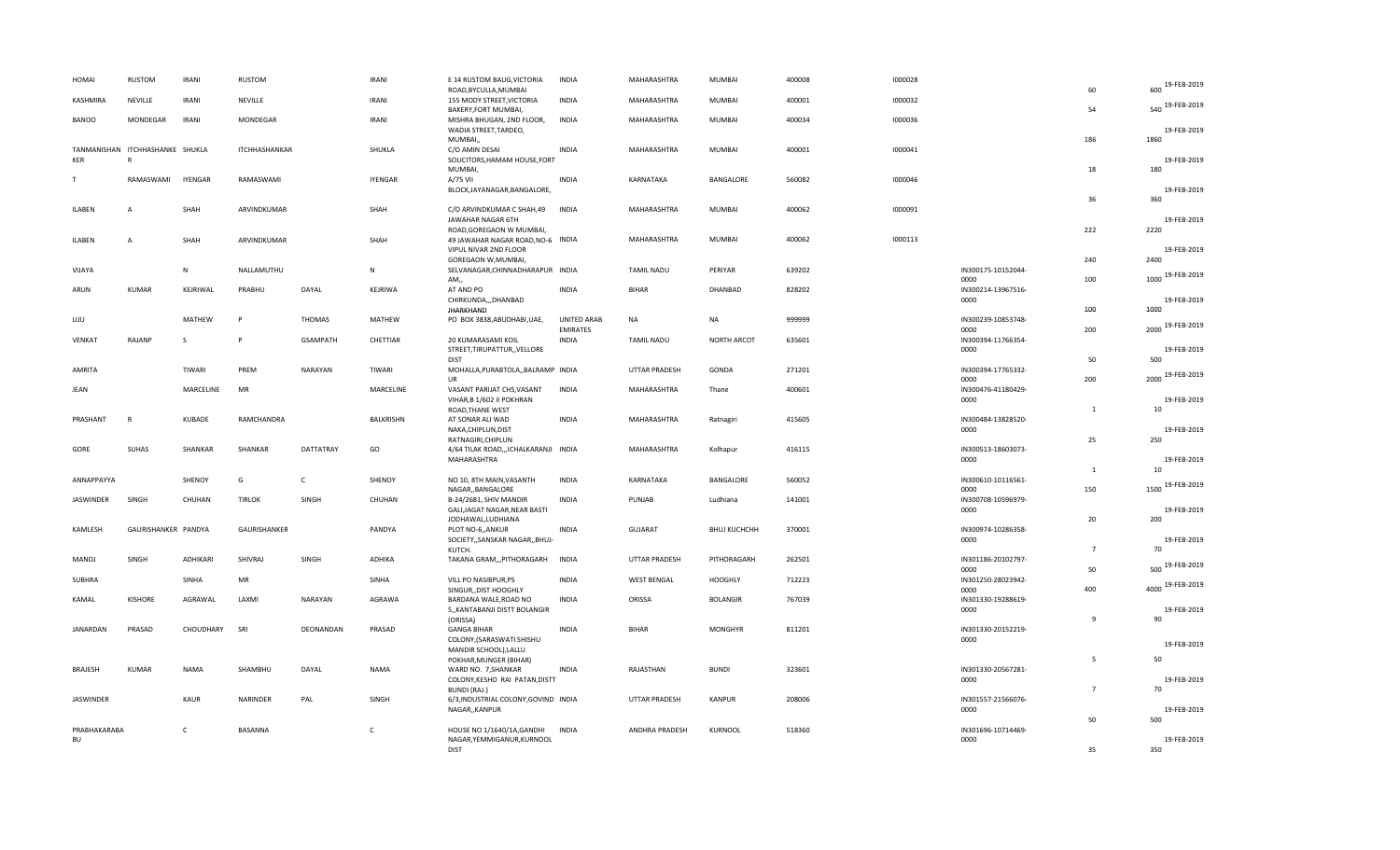| BHUJANGA            |                              | SHETTY          | SHEENAPPA             |         | SHETTY          | LECTURER, PRAKRATHI<br>JANUVARUKATTE, MANDARTHY                                      | <b>INDIA</b> | KARNATAKA          | <b>UDUPI</b>         | 576223 |         | IN301696-11065362-<br>0000 |              |                     |
|---------------------|------------------------------|-----------------|-----------------------|---------|-----------------|--------------------------------------------------------------------------------------|--------------|--------------------|----------------------|--------|---------|----------------------------|--------------|---------------------|
|                     |                              |                 |                       |         |                 | VILLAGE, UDUPI DIST KARNATAKA                                                        |              |                    |                      |        |         |                            | 100          | 19-FEB-2019<br>1000 |
| <b>UMA</b>          | MAHESWARARA SISTA<br>$\circ$ |                 | VISWANATHAM           |         | SISTA           | D NO 4 2 68 24 201, BHUPAYYA<br>AGHRAHARAM, VENKATA SAI                              | <b>INDIA</b> | ANDHRA PRADESH     | <b>EAST GODAVARI</b> | 533201 |         | IN301696-11619015-<br>0000 |              | 19-FEB-2019         |
| SREELATHA           |                              | S               | SADULA                |         | NARAYANA        | ENCLAVE, AMALAPURAM<br>12/10/587/50/17/B,NO 2<br>SITHAPHAL MANDI,, HYDERABAD         | <b>INDIA</b> | ANDHRA PRADESH     | SECUNDERABAD         | 500061 |         | IN301696-12001030-<br>0000 | 20           | 200<br>19-FEB-2019  |
| SIVALINGAM          |                              | $\overline{A}$  | APPASI                |         | $\overline{A}$  | MEENAKSHI ILLAM, BEHIND<br>AYYAPPA TEMPLE, VIVEK NAGAR                               | <b>INDIA</b> | KARNATAKA          | KOLAR                | 563122 |         | IN301774-10753399-<br>0000 | 170          | 1700<br>19-FEB-2019 |
| SAUMITRA            |                              | <b>BERA</b>     | JUGAL                 | CHANDRA | <b>BERA</b>     | ROBERTSON PET, K G F<br>VILL AND PO                                                  | <b>INDIA</b> | <b>WEST BENGAL</b> | <b>HOOGHLY</b>       | 712401 |         | IN301774-15174869-         | 10           | 100                 |
|                     |                              |                 |                       |         |                 | GHOLDIGRUI, PURSURAH,, HOOGH<br>LY                                                   |              |                    |                      |        |         | 0000                       | 20           | 19-FEB-2019<br>200  |
| CHETAN              |                              | NANDWANA        | MANOHAR               |         | LAL             | NALAKA,,,BARAN                                                                       | <b>INDIA</b> | RAJASTHAN          | KOTA                 | 325205 |         | IN301774-16565481-<br>0000 | 10           | 100 19-FEB-2019     |
| CH                  | RAVI                         | BABU            | CH                    | KRISHNA | <b>MURTHY</b>   | 105/9, LIG-III PHASE,, NEAR DURGA INDIA<br>TEMPLE,, KPHB<br>COLONY,, HYDERABAD.      |              | ANDHRA PRADESH     | HYDERABAD            | 500072 |         | IN301820-10030552-<br>0000 | 25           | 19-FEB-2019<br>250  |
| <b>JOLLY</b>        |                              | OUSEPH          | OUSEPH                | p       | K               | PORATHUR HOUSE, THANDILAM, INDIA<br><b>VELLATTANJUR P</b><br>O,KUNNAMKULAM,THRISSUR, |              | KERALA             | PALGHAT              | 680601 |         | IN301895-10426122-<br>0000 |              | 19-FEB-2019         |
|                     |                              |                 |                       |         |                 | KERALA                                                                               |              |                    |                      |        |         |                            | 30           | 300                 |
| ANISA               |                              | <b>KHATOON</b>  | SADAKAT               |         | <b>HUSSAIN</b>  | H NO 3 VILL MOHALLA<br><b>BADA, SHAHSAFA TEHSIL</b>                                  | INDIA        | UTTAR PRADESH      | Moradabad            | 244001 |         | IN302236-11239120-<br>0000 |              | 19-FEB-2019         |
| G                   | SWARUPA                      | RANI            | YESUDAS               |         | RANI            | MORADABAD, MORADABAD, UTTA<br>R PRADESH<br>H NO 3-2-201, VIDYA                       | <b>INDIA</b> | ANDHRA PRADESH     | KHAMMAM              | 507101 |         | IN302863-10214360-         | $\mathbf{1}$ | 10                  |
|                     |                              |                 |                       |         |                 | NAGAR, CHUNCHUPALLE, KOTHAG<br><b>UDEM KHAMMAM</b>                                   |              |                    |                      |        |         | 0000                       | 50           | 19-FEB-2019<br>500  |
| <b>VIKASH</b>       |                              | RAJAK           | RAMJI                 |         | RAJAK           | 1B/4,KUSTIA<br>ROAD, KOLKATA, KOLKATA                                                | <b>INDIA</b> | <b>WEST BENGAL</b> | Kolkata              | 700039 |         | IN303116-10619163-<br>0000 | 30           | 300 19-FEB-2019     |
| SARASWATHI          |                              | MOORTHY         | PURA                  |         | RAMACHANDRAPPA  | W/O B RAMAMOORTHY,C/O<br>HARIALVA MAN, NEAR<br>MUKAMBIKA GAS                         | <b>INDIA</b> | KARNATAKA          | PUTTUR               | 574201 |         | IN303116-10666334-<br>0000 |              | 19-FEB-2019         |
|                     |                              |                 |                       |         |                 | HARADI, PUTTUR                                                                       |              |                    |                      |        |         |                            | 5            | 50                  |
| GOVIND              | <b>GURUNATH</b>              | JADHAV          | <b>GURUNATH</b>       |         | JADHAV          | 1685 SHUKRAWAR PETH, POONA,, INDIA                                                   |              | MAHARASHTRA        | Pune                 | 411002 | J000001 |                            | 207          | 2070 19-FEB-2019    |
| APPAJI              | MANAJI                       | JAGDHANE        | MANAJI                |         | JAGDHANE        | VILL & P O UKKALGAON, TALUKA INDIA<br>SHRIRAMPUR, DIST<br>AHMEDNAGAR,                |              | MAHARASHTRA        | Ahmednagar           | 413709 | J000005 |                            |              | 19-FEB-2019         |
|                     |                              |                 |                       |         |                 |                                                                                      |              |                    |                      |        |         |                            | 72           | 720                 |
| RADHEYSHYAM NANDLAL |                              | <b>JAKHOTIA</b> | NANDLAL               |         | <b>JAKHOTIA</b> | C/O NADHURAM BALABUX<br>MAWAWALA,44 BHULESHWAR<br>ROAD, MUMBAI,                      | <b>INDIA</b> | MAHARASHTRA        | MUMBAI               | 400002 | J000009 |                            | 102          | 19-FEB-2019<br>1020 |
| <b>JAMNADAS</b>     |                              | MOHANLAL        | MOHANLAL              |         | VELJI           | C/O P J GADHIA VANDRAVAN<br>RESTARENT, FATEHPURA MAIN                                | <b>INDIA</b> | GUJARAT            | VADODARA             | 390006 | J000010 |                            |              | 19-FEB-2019         |
| <b>JADAVBAI</b>     |                              |                 | MANEKCHAND MANEKCHAND |         | MANEKCHAND      | ROAD OLD BELL<br>BAZAR, VADODARA,<br>C/O LAXMIDAS<br>DEVKARAN, HUNSRAJ DAMODAR       | <b>INDIA</b> | MAHARASHTRA        | MUMBAI               | 400001 | J000012 |                            | 300          | 3000                |
|                     |                              |                 |                       |         |                 | HOUSE 2ND FLOOR, 277 FRERE RD<br>FORT MUMBAI,                                        |              |                    |                      |        |         |                            |              | 19-FEB-2019         |
| <b>JAMNADAS</b>     |                              | KANJI           | KANJI                 |         | KANJI           | C/O M N MOHTA, 12-A STOCK<br>EXCHANGE BUILDING, APOLLO                               | <b>INDIA</b> | MAHARASHTRA        | MUMBAI               | 400001 | J000015 |                            | 18           | 180<br>19-FEB-2019  |
| <b>JASHVANTRAI</b>  |                              | VRAJLAL         | VRAJLAL               |         | VRAJLAL         | STREET, MUMBAI<br>JESTHARAM CHAMPSHI<br>CHAWL, NARSING LANE OPP N L                  | <b>INDIA</b> | MAHARASHTRA        | MUMBAI               | 400064 | J000019 |                            | 18           | 180                 |
|                     |                              |                 |                       |         |                 | HIGH SCHOOL, MALAD WEST<br>MUMBAI,                                                   |              |                    |                      |        |         |                            | 54           | 19-FEB-2019<br>540  |
| PHEROZE             | JEHANGIRJI                   | JAVERI          | JEHANGIRJI            |         | JAVERI          | KARANJIA BUILDING GRANT<br>ROAD, MUMBAI,                                             | <b>INDIA</b> | MAHARASHTRA        | <b>MUMBAI</b>        | 400007 | J000021 |                            | 54           | 540 19-FEB-2019     |
| AMINA               | EBRAHIMMOHM JADWET<br>ED     |                 | EBRAHIM               |         | MOHMED          | NEAR MIYA MASJID, MIYABHAI<br>FALIA, KATHOR DIST SURAT,                              | <b>INDIA</b> | <b>GUJARAT</b>     | SURAT                | 394150 | J000024 |                            | 54           | 540 19-FEB-2019     |
| FRAMROZE            | JEHANGIRJI                   | <b>JAVERI</b>   | JEHANGIRJI            |         | <b>JAVERI</b>   | KARANJIA BLDG, GRANT<br>ROAD.MUMBAI.                                                 | <b>INDIA</b> | MAHARASHTRA        | MUMBAI               | 400007 | J000025 |                            | 54           | 540 19-FEB-2019     |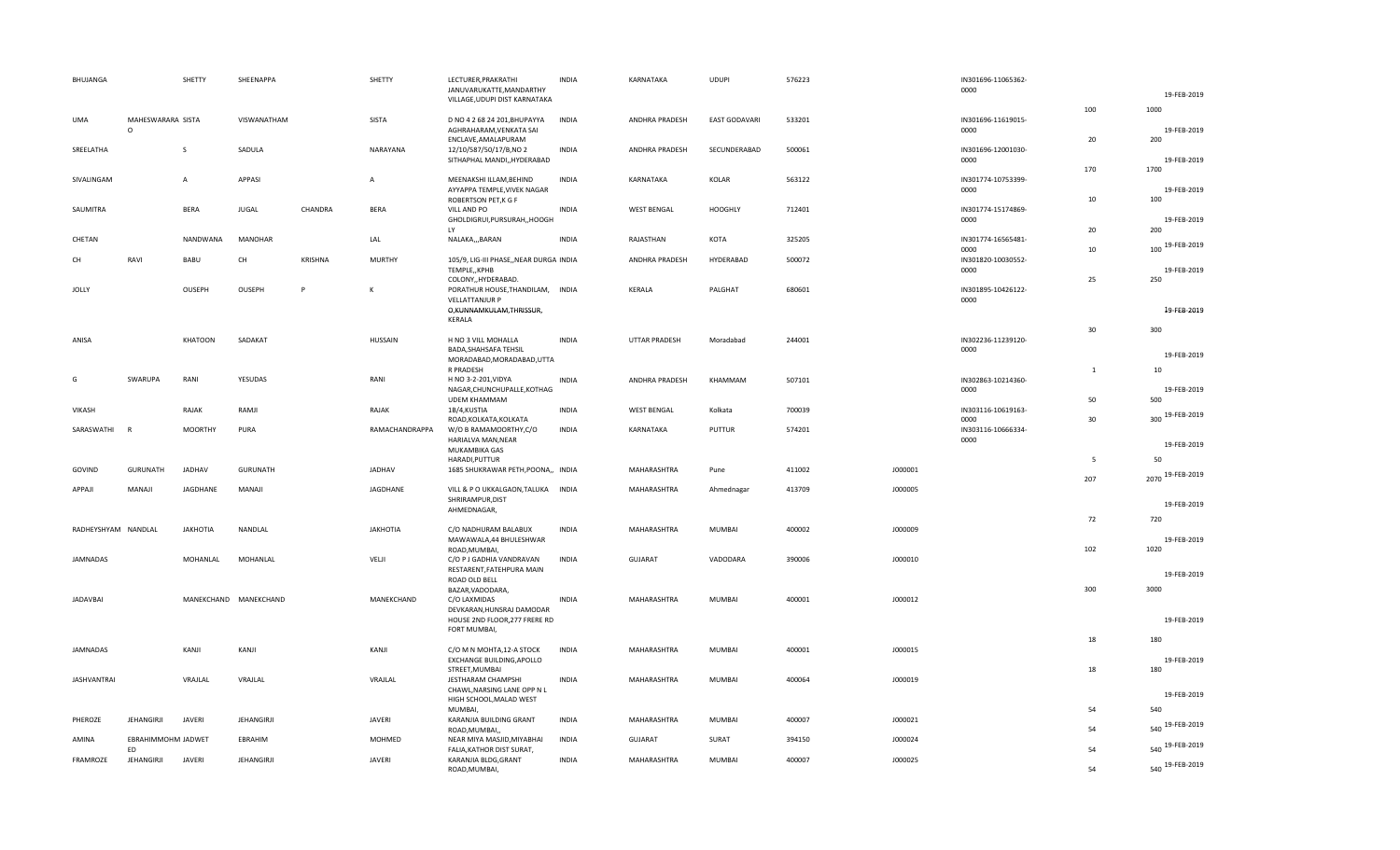| RATNAPRABHA          |                                | JAGANNATH      | JAGANNATH                 | JAGANNATH      | JAY VILLA BLOCK B 3, LINKING<br>ROAD, SANTACRUZ WEST, MUMBAI                                    | <b>INDIA</b> | MAHARASHTRA    | MUMBAI        | 400054 | J000044 |                | 19-FEB-2019             |
|----------------------|--------------------------------|----------------|---------------------------|----------------|-------------------------------------------------------------------------------------------------|--------------|----------------|---------------|--------|---------|----------------|-------------------------|
| JASMIN               |                                |                | VINAYCHANDRA VINAYCHANDRA | VINAYCHANDRA   | C/O NARBHERAM<br>HARAKHCHAND, SHARE & STOCK<br>BROKERS, BHUPEN CHAMBERS<br>DALAL STREET, MUMBAI | <b>INDIA</b> | MAHARASHTRA    | MUMBAI        | 400023 | J000046 | 36             | 360<br>19-FEB-2019      |
| MANJULA              | RAMESH                         | JAIN           | RAMESH                    | JAIN           | PUNRAJIVAN BLDG R NO 42 2ND INDIA                                                               |              | MAHARASHTRA    | MUMBAI        | 400008 | J000078 | 36             | 360                     |
|                      |                                |                |                           |                | FLR, KAMATIPURA 5TH<br>LANE, MUMBAI,                                                            |              |                |               |        |         | 36             | 19-FEB-2019<br>360      |
| KANTILAL             | <sub>S</sub>                   | JAIN           | <sub>S</sub>              | JAIN           | KAMATHIPURA 10TH LANE, 1ST<br>FLOOR R NO 37, MUMBAI,                                            | <b>INDIA</b> | MAHARASHTRA    | MUMBAI        | 400008 | J000079 | 54             | 540 19-FEB-2019         |
| UTTAMDEVI            | GOUTAM                         | JAIN           | GAUTAM                    | JAIN           | C/O PAWAN INDUSTRIES<br>CORP,80/82 KANYALAL<br>BUILDING,1ST                                     | INDIA        | MAHARASHTRA    | MUMBAI        | 400004 | J000081 |                | 19-FEB-2019             |
| <b>JEHANGIR</b>      | <b>CURSETJI</b>                | JASSAVALA      | CURSETJI                  | JASSAVALA      | KHETWADI, MUMBAI<br>FLAT NO 19 TAJ BLDG,C BLOCK                                                 | <b>INDIA</b> | MAHARASHTRA    | MUMBAI        | 400036 | J000087 | 54             | 540                     |
|                      |                                |                |                           |                | 2ND FLOOR, GOWALIA TANK<br>ROAD, MUMBAI                                                         |              |                |               |        |         | 12             | 19-FEB-2019<br>120      |
| DARSHANA             | PARITOSH                       | JANI           | PARITOSH                  | JANI           | F-428 E/2 HIGHWAY<br>PARK, THAKUR COMPLEX, KANDIVLI                                             | <b>INDIA</b> | MAHARASHTRA    | MUMBAI        | 400101 | J000115 |                | 19-FEB-2019             |
|                      |                                |                |                           |                | E, MUMBAI                                                                                       |              |                |               |        |         | 36             | 360                     |
| KAPINJALA            | VIJAYKUMAR                     | JANI           | VIJAYKUMAR                | JANI           | F-428 E/2 HIGHWAY<br>PARK, THAKUR COMPLEX, KANDIVLI<br>E, MUMBAI                                | INDIA        | MAHARASHTRA    | MUMBAI        | 400101 | J000116 | 36             | 19-FEB-2019<br>360      |
| <b>DINESH</b>        | H                              | JANI           | HARGOVIND                 | JANI           | 32/3 HIRANYA, N S ROAD NO 5<br>JUHU SCHEME, VILE PARLE                                          | <b>INDIA</b> | MAHARASHTRA    | MUMBAI        | 400056 | J000125 |                | 19-FEB-2019             |
|                      |                                |                |                           |                | WEST, MUMBAI                                                                                    |              |                |               |        |         | 344            | 3440                    |
| JAYABAI              |                                | KHIMJI         | KHIMJI                    | KHIMJI         | 167/171 4TH FLOOR, DR VIEGAS<br>STREET, MUMBAI,                                                 | <b>INDIA</b> | MAHARASHTRA    | MUMBAI        | 400002 | J000129 | 54             | 540 19-FEB-2019         |
| RAMA                 |                                | JAIN           | PADAMCHAND                | JAIN           | 34 VISHNU MAHAL, D ROAD 5TH<br>FLOOR, CHURCHGATE, MUMBAI                                        | <b>INDIA</b> | MAHARASHTRA    | MUMBAI        | 400020 | J000133 | 36             | 360 19-FEB-2019         |
| VEENA                | KRISHNAVADAN JETLY             |                | KRISHNAVADAN              | JETLY          | FLAT NO 82 NAVRANG, NEW<br>NARANG CO OP HOUSING                                                 | <b>INDIA</b> | MAHARASHTRA    | MUMBAI        | 400026 | J000160 |                |                         |
|                      |                                |                |                           |                | SOCIETY, PEDDAR ROAD, MUMBAI                                                                    |              |                |               |        |         | 11             | 19-FEB-2019             |
| AMINA                | AMOD                           | JEENAH         | AMOD                      | JEENAH         | AT & POST KHOLVAD, DIST SURAT,, INDIA                                                           |              | <b>GUJARAT</b> | SURAT         | 394190 | J000164 | 153            | 110<br>1530 19-FEB-2019 |
| CHANDAN              | JAYANTILAL                     | <b>JHAVERI</b> | JAYANTILAL                | CHUNILAL       | 13 WARDEN COURT 2ND<br>FLOOR, AUGUST KRANTI<br>MARG, GOWALIA TANK, MUMBAI                       | <b>INDIA</b> | MAHARASHTRA    | <b>MUMBAI</b> | 400036 | J000182 |                | 19-FEB-2019             |
| JAYANTILAL           | CHUNILAL                       | <b>JHAVERI</b> | CHUNILAL                  | <b>JHAVERI</b> | 13 WARDEN COURT 2ND                                                                             | <b>INDIA</b> | MAHARASHTRA    | MUMBAI        | 400036 | J000183 | $\overline{9}$ | 90                      |
|                      |                                |                |                           |                | FLOOR, AUGUST KRANTI<br>MARG, GOWALIA TANK                                                      |              |                |               |        |         |                | 19-FEB-2019             |
| VASUMATI             | GULABCHAND                     | <b>JHAVERI</b> | GULABCHAND                | <b>JHAVERI</b> | ROAD, MUMBAI<br>84/86 DHANJI STREET 5TH                                                         | <b>INDIA</b> | MAHARASHTRA    | MUMBAI        | 400003 | J000195 | 88             | 880                     |
| CHANDRAKALAB PUNDRIK |                                | <b>JHAVERI</b> | <b>PUNDRIK</b>            | <b>JHAVERI</b> | FLOOR, MUMBAI,<br>FLAT NO 4 VRAJ VIHAR 9TH                                                      | <b>INDIA</b> | MAHARASHTRA    | MUMBAI        | 400066 | J000200 | 72             | 720 19-FEB-2019         |
| EN                   |                                |                |                           |                | ROAD, DAULAT NAGAR BORIVALI<br>EAST, MUMBAI,                                                    |              |                |               |        |         | 72             | 19-FEB-2019<br>720      |
| <b>PUNDRIK</b>       | PANACHAND                      | <b>JHAVERI</b> | PANACHAND                 | <b>JHAVERI</b> | FLAT NO 4 VRAJ VIHAR 9TH<br>ROAD, DAULAT NAGAR BORIVALI<br>EAST, MUMBAI,                        | <b>INDIA</b> | MAHARASHTRA    | MUMBAI        | 400066 | J000201 | 72             | 19-FEB-2019<br>720      |
| BHANUMATI            | KESHRICHAND                    | <b>JHAVERI</b> | KESHRICHAND               | <b>JHAVERI</b> | 5 CHOWPATY ROAD, MUMBAI,,                                                                       | <b>INDIA</b> | MAHARASHTRA    | MUMBAI        | 400007 | J000204 | 102            | 1020 19-FEB-2019        |
|                      | DINESHCHAND PREMCHAND          | <b>JHAVERI</b> | PREMCHAND                 | <b>JHAVERI</b> | NATHU GOVA BLDG 3RD<br>FLOOR, 136/140 VEER VITHALDAS                                            | <b>INDIA</b> | MAHARASHTRA    | MUMBAI        | 400003 | J000207 |                |                         |
|                      |                                |                |                           |                | CHANDAN STREET, MUMBAI,                                                                         |              |                |               |        |         | 162            | 19-FEB-2019<br>1620     |
|                      | DINESHCHAND PREMCHAND          | <b>JHAVERI</b> | PREMCHAND                 | <b>JHAVERI</b> | NATHU GOVA BUILDING 3RD                                                                         | <b>INDIA</b> | MAHARASHTRA    | MUMBAI        | 400003 | J000208 |                |                         |
|                      |                                |                |                           |                | FLOOR,136/140 VEER VITHALDAS<br>CHANDAN STREET, MUMBAI,                                         |              |                |               |        |         |                | 19-FEB-2019             |
|                      | PRAVINCHAND CHAMPAKLAL JHAVERI |                | CHAMPAKLAL                | <b>JHAVERI</b> | C/O JAYANTILAL DHARAMDATT                                                                       | <b>INDIA</b> | MAHARASHTRA    | <b>MUMBAI</b> | 400064 | J000209 | 144            | 1440                    |
|                      |                                |                |                           |                | OZA, VIRJI PATEL CHAWL ROOM                                                                     |              |                |               |        |         |                | 19-FEB-2019             |
|                      |                                |                |                           |                | NO 3, QUARRY ROAD DHANJI<br>WADI, MALAD EAST MUMBAI                                             |              |                |               |        |         | 36             | 360                     |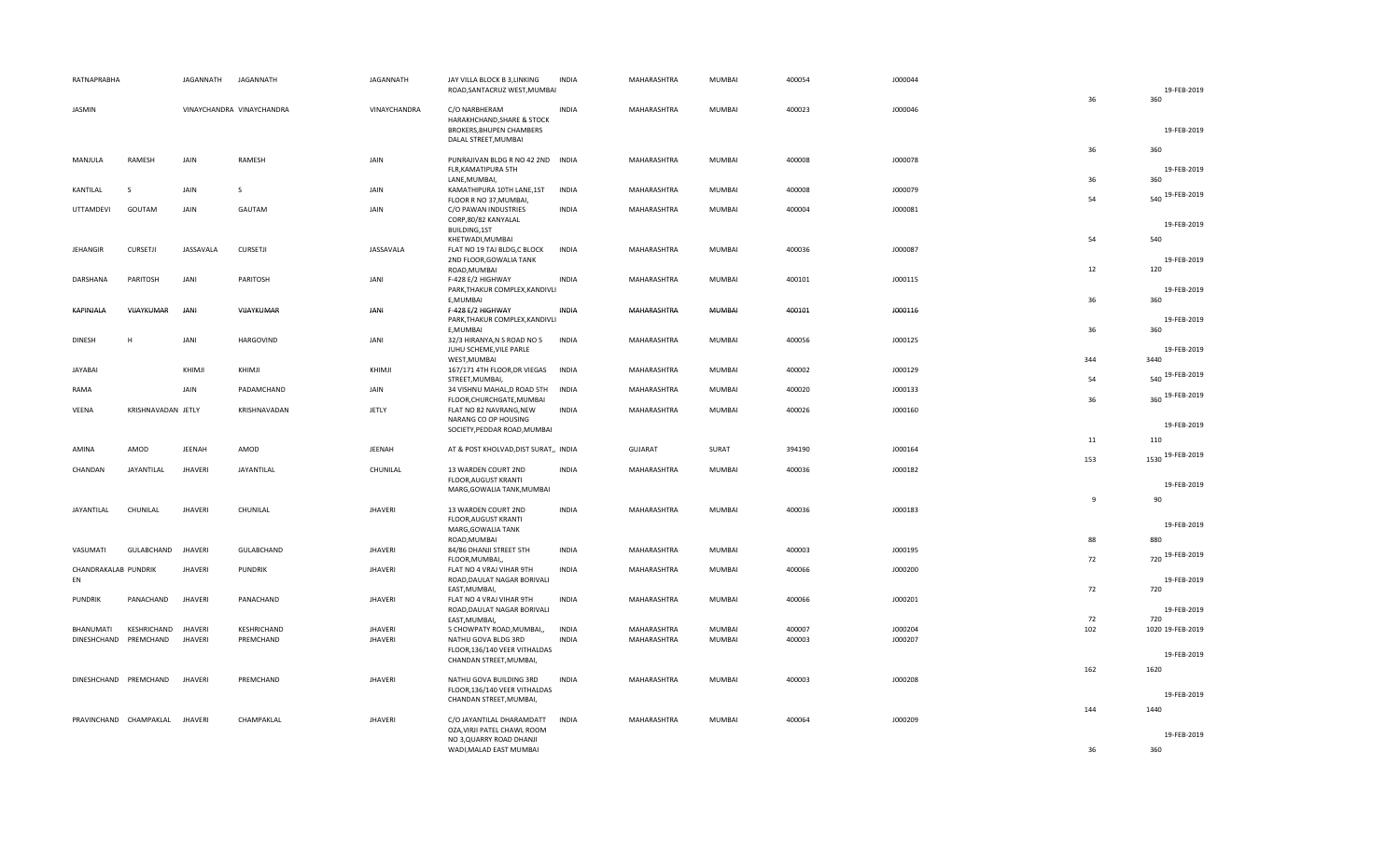| RASILA               | DINESHCHAND JHAVERI |                 | DINESHCHAND       | <b>JHAVERI</b>  | NATHU GOVA BLDG 3RD<br>FLOOR,136/140 VEER VITHALDAS<br>CHANDAN ST, MUMBAI,                               | <b>INDIA</b> | MAHARASHTRA | MUMBAI        | 400003 | J000210 |              | 19-FEB-2019              |
|----------------------|---------------------|-----------------|-------------------|-----------------|----------------------------------------------------------------------------------------------------------|--------------|-------------|---------------|--------|---------|--------------|--------------------------|
| FRENY                | KAVASHAW            | <b>JHABVALA</b> | KAVASHAW          | <b>JHABVALA</b> | KHURSHED HOUSE,604 D LADY                                                                                | INDIA        | MAHARASHTRA | <b>MUMBAI</b> | 400014 | J000212 | 144          | 1440                     |
|                      |                     |                 |                   |                 | JEHANGIR ROAD, DADAR MUMBAI,                                                                             |              |             |               |        |         | 36           | 19-FEB-2019<br>360       |
| <b>NAVIN</b>         | VITHALDAS           | <b>JHAVERI</b>  | VITHALDAS         | <b>JHAVERI</b>  | 36 2ND KHATTAR<br>GALI, THAKURDWAR<br>ROAD, MUMBAI,                                                      | <b>INDIA</b> | MAHARASHTRA | MUMBAI        | 400002 | J000233 | 54           | 19-FEB-2019<br>540       |
| MADHUSUDAN VITHALDAS |                     | <b>JHAVERI</b>  | VITHALDAS         | <b>JHAVERI</b>  | A/23 INDRA SUKH, CONVENT<br><b>AVENUE FOUR</b><br>BUNGLOWS, ANDHERI                                      | <b>INDIA</b> | MAHARASHTRA | MUMBAI        | 400058 | J000236 |              | 19-FEB-2019              |
| VEENA                | JASHWANTLAL JOLIA   |                 | JASHWANTLAL       | <b>JOLIA</b>    | WEST, MUMBAI<br>502 KIRTI MANOR, PLOT NO 3<br>SWAMI VIVEKANAND ROAD, NEAR<br>AKBARALLY STORES, SANTACRUZ | <b>INDIA</b> | MAHARASHTRA | MUMBAI        | 400056 | J000262 | 54           | 540<br>19-FEB-2019       |
|                      |                     |                 |                   |                 | WEST MUMBAI                                                                                              |              |             |               |        |         | 372          | 3720                     |
| SHRINIVAS            | HANMANTRAO JOSHI    |                 | <b>HANMANTRAO</b> | <b>JOSHI</b>    | 30 DALMIA BLDG 3RD FLOOR,T A INDIA<br>KATARIA ROAD MAHIM, MUMBAI,                                        |              | MAHARASHTRA | MUMBAI        | 400016 | J000267 | 36           | 19-FEB-2019              |
| RAMCHANDRA ANANT     |                     | <b>JOGLEKAR</b> | ANANT             | <b>JOGLEKAR</b> | 12 SHRI BHUVAN 1ST<br>FLOOR, DHOBI WADI BABASAHEB<br>JAIKAR MARG, THAKURDWAR                             | <b>INDIA</b> | MAHARASHTRA | <b>MUMBAI</b> | 400002 | J000270 |              | 360<br>19-FEB-2019       |
|                      |                     |                 |                   |                 | ROAD, MUMBAI                                                                                             |              |             |               |        |         | $\mathbf{q}$ | 90                       |
| DATTATRAYA           | LAXMAN              | <b>JOSHI</b>    | LAXMAN            | <b>JOSHI</b>    | 3 INDRAYANI, NAUPADA, THANA, INDIA                                                                       |              | MAHARASHTRA | Thane         | 400602 | J000272 | $\mathbf{g}$ | 80 19-FEB-2019           |
| VIDYADHAR            | VINAYAK             | <b>JOSHI</b>    | VINAYAK           | <b>JOSHI</b>    | SARAH LODGE, 48 SHIVAJI<br>PARK, KELUSKAR ROAD, MUMBAI                                                   | <b>INDIA</b> | MAHARASHTRA | <b>MUMBAI</b> | 400028 | J000282 | 96           | 19-FEB-2019<br>960       |
| SUNIL                | MADHUKAR            | <b>JOSHI</b>    | MADHUKAR          | <b>JOSHI</b>    | SHRAM SAFALYA, SHRI GANESH<br>NAGAR, NANDIVLI<br>ROAD, DOMBIVLI EAST                                     | <b>INDIA</b> | MAHARASHTRA | Thane         | 421201 | J000285 | 36           | 19-FEB-2019<br>360       |
| RAMCHANDRA KRISHNA   |                     | <b>JOSHI</b>    | KRISHNA           | <b>JOSHI</b>    | BLOCK NO 15 3RD FLOOR, LOUKIK INDIA<br>CO OP HSG SOCY LTD,78 DADAR<br>CROSS LANE DADAR EAST              |              | MAHARASHTRA | MUMBAI        | 400014 | J000287 |              | 19-FEB-2019              |
| SARITA               | <b>VISHWAS</b>      | <b>JOSHI</b>    | VISHWAS           | <b>JOSHI</b>    | MUMBAI,<br>SAI VIHAR APTS (II), FLAT NO C-4 INDIA<br>KARVE NAGAR,, P.O NAV<br>SAHYADRI,, PUNE            |              | MAHARASHTRA | Pune          | 411052 | J000293 | 1<br>36      | 10<br>19-FEB-2019<br>360 |
| PRABHA               | SHRIKRISHNA         | <b>JOSHI</b>    | SHRIKRISHNA       | <b>JOSHI</b>    | C/O SHRI S Y JOSHI, GANGADHAM INDIA<br>53 H, MOGAL LANE, MAHIM<br>MUMBAI                                 |              | MAHARASHTRA | <b>MUMBAI</b> | 400016 | J000296 |              | 19-FEB-2019              |
| PRABHA               | SHRIKRISHNA         | <b>JOSHI</b>    | SHRIKRISHNA       | <b>JOSHI</b>    | C/O SHRISY JOSHI, GANGADHAM INDIA                                                                        |              | MAHARASHTRA | <b>MUMBAI</b> | 400016 | J000297 | 54           | 540                      |
|                      |                     |                 |                   |                 | 53 H, MOGAL LANE, MAHIM<br><b>MUMBAI</b>                                                                 |              |             |               |        |         | 54           | 19-FEB-2019<br>540       |
| RAMDAS               | TULSIDAS            | <b>JOSHI</b>    | TULSIDAS          | <b>JOSHI</b>    | KHANDWALA CHAWL, 1ST FLOOR INDIA<br>R NO 22, DAFTARI ROAD, MALAD<br>EAST, MUMBAI,,                       |              | MAHARASHTRA | MUMBAI        | 400064 | J000298 | $\mathbf{q}$ | 19-FEB-2019<br>90        |
| NEENA                | SHAILESH            | <b>JOSHI</b>    | SHAILESH          | <b>JOSHI</b>    | KHANDWALA CHAWL, 1ST FLOOR INDIA<br>ROOM NO 22, DAFTARI ROAD,                                            |              | MAHARASHTRA | MUMBAI        | 400064 | J000299 | 9            | 19-FEB-2019<br>90        |
| SHAILESH             | RAMDAS              | <b>JOSHI</b>    | RAMDAS            | <b>JOSHI</b>    | MALAD EAST, MUMBAI,,<br>KHANDWALA CHAWL, 1ST FLOOR INDIA<br>R NO 22, DAFTARI ROAD, MALAD                 |              | MAHARASHTRA | MUMBAI        | 400064 | J000300 | $\mathbf{q}$ | 19-FEB-2019              |
| <b>RUPA</b>          | SHRIKANT            | <b>JOSHI</b>    | SHRIKANT          | <b>JOSHI</b>    | EAST, MUMBAI,,<br>13 KANTI MAHAL, OPP HOTEL<br>IMPERIAL PALACE, TELLY                                    | <b>INDIA</b> | MAHARASHTRA | MUMBAI        | 400069 | J000316 |              | 90<br>19-FEB-2019        |
| SHRIKANT             | DATTATRAY           | <b>JOSHI</b>    | DATTATRAY         | <b>JOSHI</b>    | GALLI, MUMBAI<br>13 KANTI MAHAL, OPP IMPERIAL INDIA<br>PALACE HOTEL, TELLY                               |              | MAHARASHTRA | MUMBAI        | 400069 | J000317 | 36           | 360<br>19-FEB-2019       |
| VIKRANT              | PRAJABANDHU JOSHI   |                 | PRAJABANDHU       | <b>JOSHI</b>    | GALLI, MUMBAI<br>RAMZARUKHA SOCIETY FLAT NO INDIA<br>2, TOWER 1 1ST FLOOR, SV                            |              | MAHARASHTRA | MUMBAI        | 400058 | J000318 | 36           | 360<br>19-FEB-2019       |
|                      |                     |                 |                   |                 | ROAD, ANDHERI WEST, MUMBAI,                                                                              |              |             |               |        |         | 36           | 360                      |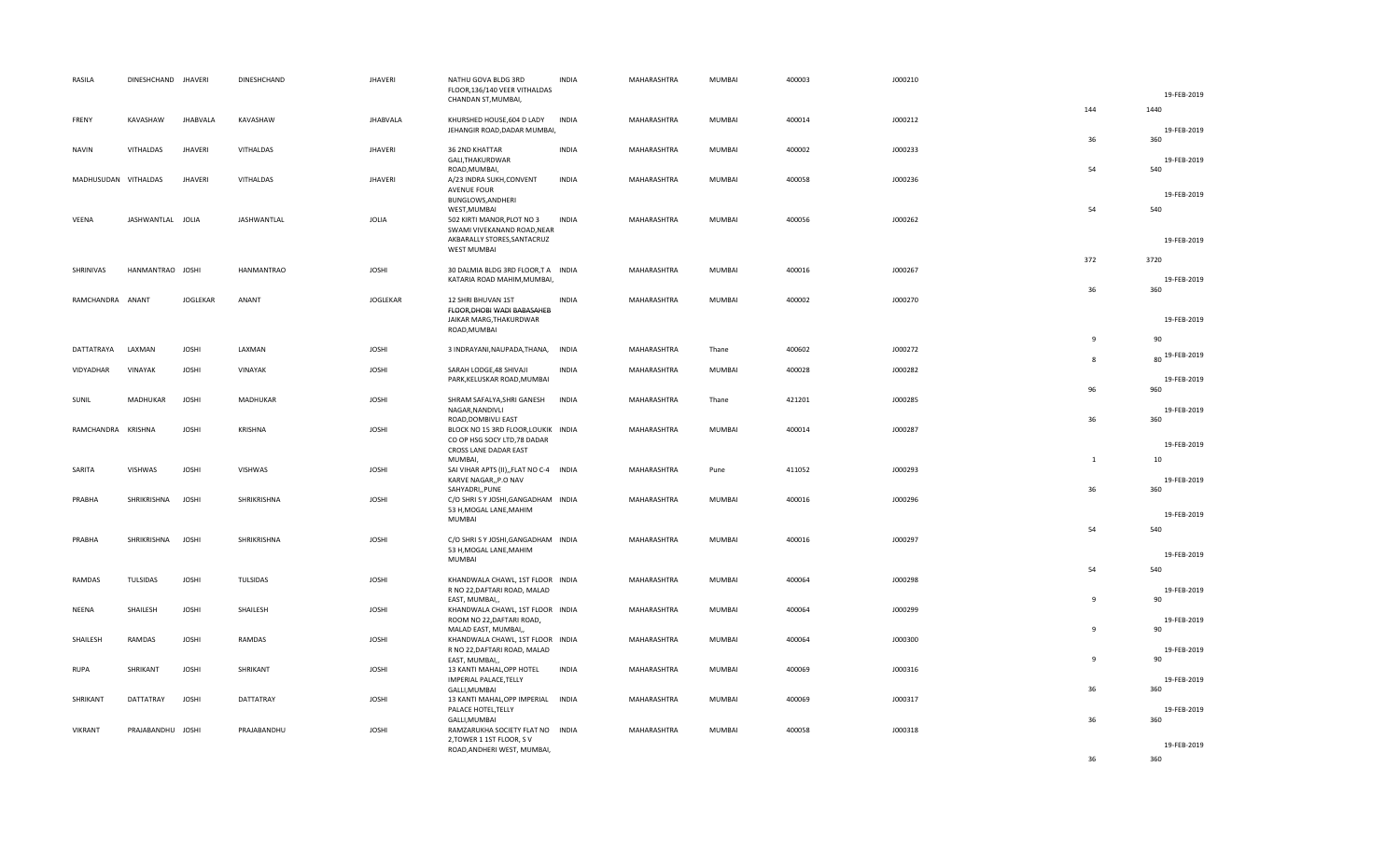| RANJANA           | BHARATKUMAR JOGI             |                 | BHARATKUMAR     |              | <b>JOGI</b>     | 493 ARTHUR ROAD GHASWALA                                         | <b>INDIA</b> | MAHARASHTRA       | MUMBAI        | 400034 | J000326 |      |                    |
|-------------------|------------------------------|-----------------|-----------------|--------------|-----------------|------------------------------------------------------------------|--------------|-------------------|---------------|--------|---------|------|--------------------|
|                   |                              |                 |                 |              |                 | ESTATE, BLDG NO 3 4TH FLOOR R<br>NO 38, TARDEO, MUMBAI           |              |                   |               |        |         | 36   | 19-FEB-2019<br>360 |
| VIJAYABEN         | PADMAKAR                     | <b>JOSHI</b>    | PADMAKAR        |              | <b>JOSHI</b>    | 19 GORDHANDAS BLDG, 1ST                                          | <b>INDIA</b> | MAHARASHTRA       | MUMBAI        | 400004 | J000339 |      |                    |
|                   |                              |                 |                 |              |                 | FLOOR, OPP GIRGAUM CHURCH,                                       |              |                   |               |        |         |      | 19-FEB-2019        |
|                   | DINESHKUMAR MADHUSUDAN JOSHI |                 | MADHUSUDAN      |              | <b>JOSHI</b>    | GIRGAUM, MUMBAI,,<br>44/A SUVAS COLONY, NEAR                     | <b>INDIA</b> | <b>GUJARAT</b>    | VADODARA      | 390002 | J000340 | 48   | 480                |
|                   |                              |                 |                 |              |                 | CONVENT SCHOOL, FATEHGUNJ                                        |              |                   |               |        |         |      | 19-FEB-2019        |
|                   |                              |                 |                 |              |                 | BARODA,                                                          |              |                   |               |        |         | 108  | 1080               |
| JAMSHED           | NOWROJI                      | MARAWALA        | NOWROJI         |              | MARAWALA        | SHIRIN MANSURI 2ND<br>FLOOR, SLEATER ROAD, MUMBAI,               | <b>INDIA</b> | MAHARASHTRA       | MUMBAI        | 400007 | J000376 |      | 19-FEB-2019        |
|                   |                              |                 |                 |              |                 |                                                                  |              |                   |               |        |         | 312  | 3120               |
| <b>JAYANTILAL</b> | KESHAVLAL                    | CHITLIA         | KESHAVLAL       |              | CHITLIA         | VARMA VILLA<br>MAGANWADI, VITHALBHAI PATEL                       | <b>INDIA</b> | MAHARASHTRA       | <b>MUMBAI</b> | 400056 | J000382 |      |                    |
|                   |                              |                 |                 |              |                 | ROAD, VILE PARLE WEST, MUMBAI                                    |              |                   |               |        |         |      | 19-FEB-2019        |
| JAYESH            |                              | GANDHI          | KATILAL         |              | GANDHI          | 522 GANGA GHIYA POLE, MANEK INDIA                                |              | GUJARAT           | AHMEDABAD     | 380001 | J000427 | 18   | 180                |
|                   |                              |                 |                 |              |                 | <b>CHOWK SANKDI</b>                                              |              |                   |               |        |         |      | 19-FEB-2019        |
|                   |                              |                 |                 |              |                 | SHERI, AHMEDABAD,                                                |              |                   |               |        |         | 450  | 4500               |
| <b>JITENDRA</b>   | LALBHAI                      | <b>NAGORI</b>   | LALBHAI         |              | GIRADHARLAL     | 10 SHREEKUNJ<br>SOCIETY, NAGARSHETH'S VANDA                      | <b>INDIA</b> | <b>GUJARAT</b>    | AHMEDABAD     | 380001 | J000436 |      |                    |
|                   |                              |                 |                 |              |                 | GHEEKANTA ROAD, AHMEDABAD,                                       |              |                   |               |        |         |      | 19-FEB-2019        |
| <b>JOYSTNA</b>    | RAMESH                       | SHAH            | RAMESH          |              | BHAILAL         | C/O R B SHAH, 2078 MANDVIS                                       | <b>INDIA</b> | GUJARAT           | AHMEDABAD     | 380001 | J000444 | 600  | 6000               |
|                   |                              |                 |                 |              |                 | POLE, NAGJIHHYDERS                                               |              |                   |               |        |         |      | 19-FEB-2019        |
|                   |                              |                 |                 |              |                 | POLE, AHMEDABAD                                                  |              |                   |               |        |         | 774  | 7740               |
| <b>JYOTI</b>      | YOGESH                       | GANDHI          | YOGESH          | $\mathsf{K}$ | GANDHI          | 8/A VASUDHA KAMDURGA<br>SOCIETY NO                               | <b>INDIA</b> | <b>GUJARAT</b>    | AHMEDABAD     | 380013 | J000450 |      | 19-FEB-2019        |
|                   |                              |                 |                 |              |                 | 2, NARANPURA, AHMEDABAD,                                         |              |                   |               |        |         | 222  | 2220               |
| <b>JYOTPRASAD</b> | <b>R</b>                     | <b>GUPTA</b>    | BAIJNATH        |              | <b>GUPTA</b>    | C/O PAVAN INTERNATIONAL                                          | <b>INDIA</b> | MAHARASHTRA       | <b>MUMBAI</b> | 400002 | J000452 |      | 19-FEB-2019        |
|                   |                              |                 |                 |              |                 | CORPN, 3RD FLOOR 395<br>KABADEVIROAD, MUMBAI,                    |              |                   |               |        |         | 450  | 4500               |
| <b>JAYAGAURI</b>  | MADHAVLAL                    | DESAI           | MADHAVLAL       | $\mathsf{C}$ | DESAI           | C/O DR B M DESAI MANGALA                                         | <b>INDIA</b> | MAHARASHTRA       | MUMBAI        | 400056 | J000459 |      |                    |
|                   |                              |                 |                 |              |                 | BHAVAN, 6 ST XAVIERS ROAD VILE<br>PARLE WEST, MUMBAI,            |              |                   |               |        |         | 36   | 19-FEB-2019<br>360 |
| <b>JASWANTI</b>   | HARENDRA                     | <b>KAPADIA</b>  | HARENDRA        |              | KAPADIA         | 220/A DR AMBEDKAR MARG,R NO INDIA                                |              | MAHARASHTRA       | MUMBAI        | 400014 | J000499 |      |                    |
|                   |                              |                 |                 |              |                 | 55, SHINDE WADI DADAR C<br>R, MUMBAI                             |              |                   |               |        |         | 54   | 19-FEB-2019<br>540 |
| <b>JIVRAJ</b>     | D                            | SHAH            | DEVANADHA       |              | SHAH            | 12 WEST MADA CHURCH STREET R INDIA                               |              | <b>TAMIL NADU</b> | CHENNAI       | 600013 | J000544 |      |                    |
|                   |                              |                 |                 |              |                 | C C TRUST, ROOM NO 6                                             |              |                   |               |        |         |      | 19-FEB-2019        |
| JAYANTILAL        | BHIMGIBHAI                   | THAKKAR         | BHIMGIBHAI      |              | THAKKAR         | ROYAPURAM, MADRAS,<br>H/5 SUSHMITA APARTMENT, OPP INDIA          |              | <b>GUJARAT</b>    | AHMEDABAD     | 380007 | J000545 | 6    | 60                 |
|                   |                              |                 |                 |              |                 | ANJLI CINEMA VASNA                                               |              |                   |               |        |         |      | 19-FEB-2019        |
|                   |                              |                 |                 |              |                 | ROAD, AHMEDABAD,                                                 |              |                   |               |        |         | 1548 | 15480              |
| JAYSHREE          |                              | KULKARNI        | SHANKAR         |              | KULKARNI        | C/O PROGRESSIVE                                                  | <b>INDIA</b> | MAHARASHTRA       | Nashik        | 422001 | J000551 |      |                    |
|                   |                              |                 |                 |              |                 | INVESTMENT, BESEMENT DATAR                                       |              |                   |               |        |         |      | 19-FEB-2019        |
| JAYASINH          |                              | MATHURADAS MR   |                 |              | MATHURADAS      | APT, VAKILWADI NASIK,<br>3/176 ABHYUDAY NAGAR HSG                | <b>INDIA</b> | MAHARASHTRA       | MUMBAI        | 400033 | J000564 | 18   | 180                |
|                   |                              |                 |                 |              |                 | BOARD COLONY, KALA                                               |              |                   |               |        |         |      | 19-FEB-2019        |
| JAMSETJEE         | <b>BURJORJI</b>              | DARUWALA        | <b>BURJORJI</b> |              | DARUWALA        | CHOWKY, MUMBAI,<br>YUSUF MANSION B BLOCK, 4TH                    | <b>INDIA</b> | MAHARASHTRA       | <b>MUMBAI</b> | 400004 | J000580 | 54   | 540                |
|                   |                              |                 |                 |              |                 | FLOOR 204 KHETWADI BACK                                          |              |                   |               |        |         |      | 19-FEB-2019        |
|                   |                              |                 | <b>NAVIN</b>    |              |                 | ROAD, MUMBAI                                                     |              | MAHARASHTRA       | <b>MUMBAI</b> |        |         | 150  | 1500               |
| <b>JAGRUTI</b>    | <b>NAVIN</b>                 | <b>BHATT</b>    |                 |              | <b>BHATT</b>    | 12 SHRI KRISHNA NIVAS, 422<br>SHRADHANAND ROAD, MATUNGA          | <b>INDIA</b> |                   |               | 400019 | J000582 |      | 19-FEB-2019        |
|                   |                              |                 |                 |              |                 | MUMBAI,                                                          |              |                   |               |        |         | 54   | 540                |
| J.                | SRINIVAS                     | RAO             | $\mathbf{I}$    | NARSING      | RAO             | PLOT 11 CHAINNANNATHOTA OLD INDIA<br>ALWAL, SECUNDERABAD, ANDHRA |              | ANDHRA PRADESH    | HYDERABAD     | 500010 | J000587 |      |                    |
|                   |                              |                 |                 |              |                 | PRADESH,                                                         |              |                   |               |        |         |      | 19-FEB-2019        |
| <b>JAYA</b>       | ${\sf N}$                    | ASHAR           | NARANDAS        | D            | ASHAR           | 45 KAVEL CROSS LANE NO                                           | <b>INDIA</b> | MAHARASHTRA       | MUMBAI        | 400002 | J000590 | 6    | 60                 |
|                   |                              |                 |                 |              |                 | 3, NARAYAN NIVAS 2ND FLOOR R                                     |              |                   |               |        |         |      | 19-FEB-2019        |
|                   |                              |                 |                 |              |                 | NO 1624, MUMBAI,                                                 |              |                   |               |        |         | 54   | 540                |
| <b>JAYA</b>       | N                            | ASHAR           | AJIT            | N            | ASHAR           | 45 CAVEL CROSS LANE NO<br>3, NARAYANIVAS 2ND FLOOR               | <b>INDIA</b> | MAHARASHTRA       | MUMBAI        | 400002 | J000734 |      | 19-FEB-2019        |
|                   |                              |                 |                 |              |                 | ROOM NO 16 24, MUMBAI,                                           |              |                   |               |        |         | 54   | 540                |
| JER               | M                            | <b>BOYWALLA</b> | MEHERABAD       |              | <b>BOYWALLA</b> | 51 NEW CONTRACTOR BLDG, FLAT INDIA<br>NO 9, VICTORIA GARDEN,     |              | MAHARASHTRA       | MUMBAI        | 400027 | J000744 |      | 19-FEB-2019        |
|                   |                              |                 |                 |              |                 |                                                                  |              |                   |               |        |         | 102  | 1020               |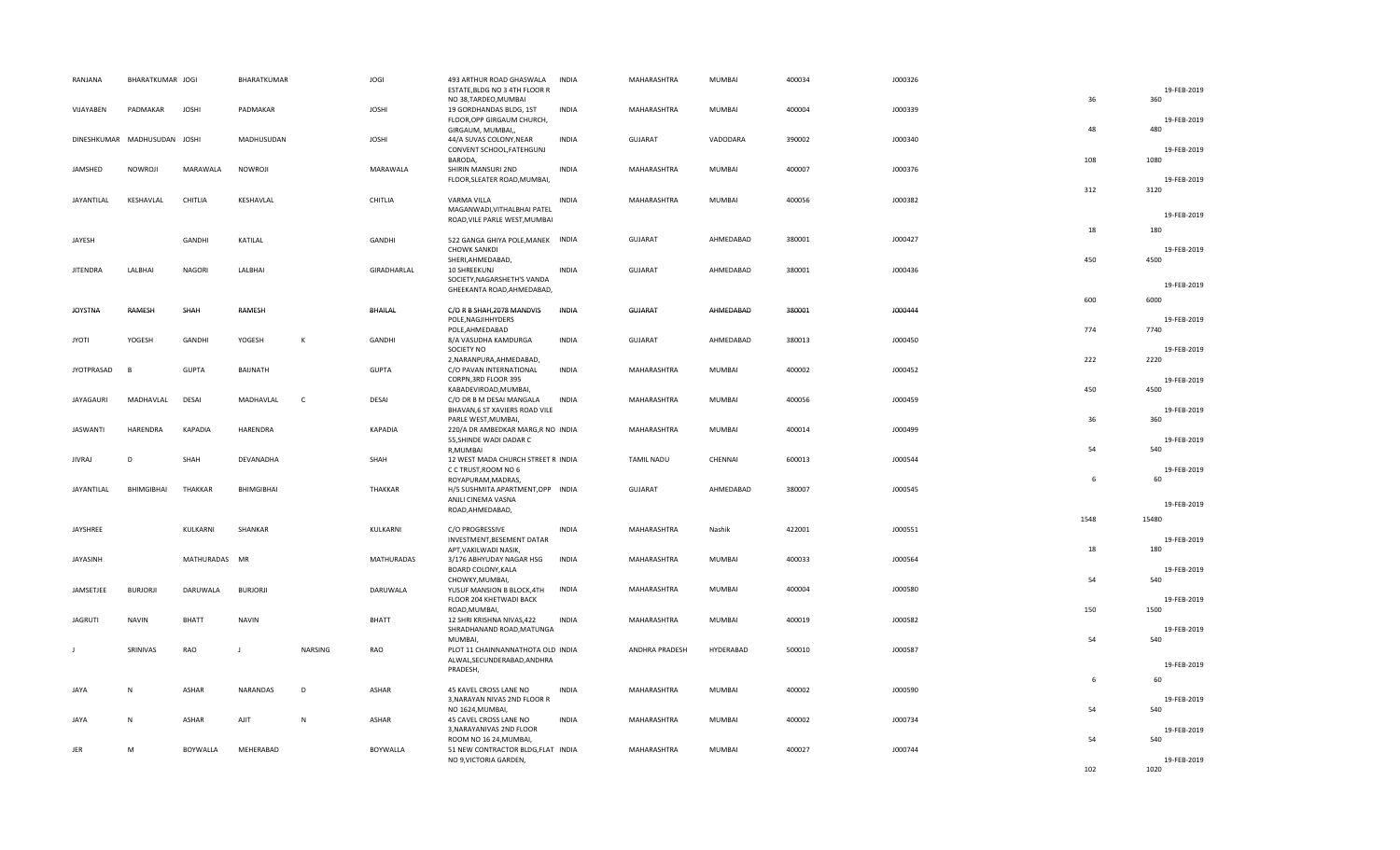| <b>JITENDRA</b> | LALBHAI             | NAGORI         | LALBHAI       |          | <b>NAGORI</b>  | 10 SHREEKUNJ SOCEITY NAGA<br>SHETH, VARDA GHEEKATH<br>RAOD, AHMEDABAD-1,                         | <b>INDIA</b> | GUJARAT        | AHMEDABAD     | 380001 | J000748 | 600  | 19-FEB-2019<br>6000     |
|-----------------|---------------------|----------------|---------------|----------|----------------|--------------------------------------------------------------------------------------------------|--------------|----------------|---------------|--------|---------|------|-------------------------|
| <b>JYOTIKA</b>  |                     | RATNAM         | S.            | N        | BARANWAL       | 42 GRAND SQUARE, DANAPUR                                                                         | INDIA        | BIHAR          | PATNA         | 801503 | J000766 | 1800 | 18000 19-FEB-2019       |
| JYOTI           | MADHUKAR            | SALI           | MADHUKAR      | TOTARAM  | SAL            | CANTT, PATNA,<br>N-32/N-5/40/06,SV NAGAR NEW INDIA<br>CIDCO, NASIK,                              |              | MAHARASHTRA    | Nashik        | 422009 | J000768 | 600  | 6000 19-FEB-2019        |
| JASVINDER       |                     | KAUR           | M             | s        | ARORA          | 75/13 GOKULDHAM, GOREGAON INDIA<br>EAST, MUMBAI,                                                 |              | MAHARASHTRA    | MUMBAI        | 400063 | J000784 |      | 19-FEB-2019             |
|                 |                     |                | J             |          |                |                                                                                                  |              |                |               |        |         | 400  | 4000                    |
| J               |                     | SWARNA         |               | SRINIVAS | RAO            | PLOT 11 CHINNANNA THOTA, OLD INDIA<br>ALWAL, SECUNDERABAD,                                       |              | ANDHRA PRADESH | HYDERABAD     | 500010 | J000789 | 6    | 19-FEB-2019<br>60       |
| J               | SRINIVAS            | RAO            | $\mathbf{J}$  | NARSING  | <b>RAO</b>     | PLOT 11 CHINNANNA THOTA, OLD INDIA<br>ALWAL, SECUNDERABAD,                                       |              | ANDHRA PRADESH | HYDERABAD     | 500010 | J000790 | 6    | 19-FEB-2019<br>60       |
| J.              |                     | ARAVIND        | $\perp$       | SRINIVAS | RAO            | PLOT 11 CHINNANNA THOTA, OLD INDIA<br>ALWAL, SECUNDERABAD,                                       |              | ANDHRA PRADESH | HYDERABAD     | 500010 | J000791 | 6    | 19-FEB-2019<br>60       |
| <b>JITENDRA</b> |                     | SHAH           | JETHALAL      |          | SHAH           | C/O SUBHASH V SHAH, SHARE & INDIA<br>STOCK BORKER 32/B KHATAU                                    |              | MAHARASHTRA    | MUMBAI        | 400023 | J000797 |      | 19-FEB-2019             |
| J               |                     | ARAVIND        | J             | SRINIVAS | RAO            | BLDG,8/10 A D MODY MARG FORT<br>MUMBAI,<br><b>FLAT NO. 201 3RD</b><br>FLOOR, SRINARAYANA HEAVENS | INDIA        | ANDHRA PRADESH | HYDERABAD     | 500010 | J000802 | 120  | 1200                    |
|                 |                     |                |               |          |                | OPP NARAYA COLLEGE,F B NAGAR                                                                     |              |                |               |        |         |      | 19-FEB-2019             |
| J               |                     | SWARNA         | J             | SRINIVAS | RAO            | OLD ALWAL, SECUNDERABAD<br>PLOT 11 CHINNANNATHOTA, OLD INDIA                                     |              | ANDHRA PRADESH | HYDERABAD     | 500010 | J000803 | 6    | 60                      |
|                 |                     |                |               |          |                | ALWAL, SECUNDERABAD AP,                                                                          |              |                |               |        |         | 6    | 19-FEB-2019<br>60       |
| J               |                     | SWARNA         | $\mathbf{J}$  | SRINIVAS | RAO            | PLOT 11 CHINNANNATHOTA, OLD INDIA<br>ALWAL, SECUNDERABAD,                                        |              | ANDHRA PRADESH | HYDERABAD     | 500010 | J000804 |      | 19-FEB-2019             |
| J.              | SRINIVAS            | RAO            | J             | NARSING  | RAO            | PLOT 11 CHINNANNATHOTA, OLD INDIA                                                                |              | ANDHRA PRADESH | HYDERABAD     | 500010 | J000805 | 6    | 60                      |
|                 |                     |                |               |          |                | ALWAL, SECUNDERABAD,                                                                             |              |                |               |        |         | 6    | 19-FEB-2019<br>60       |
| J               |                     | SWARNA         | $\mathbf{J}$  | SRINIVAS | RAO            | PLOT 11 CHINNANNATHOTA, OLD INDIA<br>ALWAL, SECUNDERABAD,                                        |              | ANDHRA PRADESH | HYDERABAD     | 500010 | J000806 | 6    | 19-FEB-2019<br>60       |
| J               |                     | ARAVIND        | $\mathbf{J}$  | SRINIVAS | RAO            | PLOT 11 CHINNANNATHOTA, OLD INDIA<br>ALWAL, SECUNDERABAD,                                        |              | ANDHRA PRADESH | HYDERABAD     | 500010 | J000807 |      | 19-FEB-2019             |
| VAIJANATH       | MUKUND              | <b>KARVE</b>   | <b>MUKUND</b> |          | KARVE          | C 4 SOMAN BUILDING, KENNEDY INDIA                                                                |              | MAHARASHTRA    | MUMBAI        | 400004 | K000003 | 6    | 60                      |
|                 |                     |                |               |          |                | BRIDGE, GIRGAUM MUMBAI,                                                                          |              |                |               |        |         | 200  | 19-FEB-2019<br>2000     |
| RAMESH          | JAGMOHANDAS KAPADIA |                | JAGMOHANDAS   |          | KAPADIA        | UNION BANK BUILDING, DALAL<br>STREET, FORT MUMBAI,                                               | <b>INDIA</b> | MAHARASHTRA    | MUMBAI        | 400001 | K000007 | 54   | 540 19-FEB-2019         |
| <b>HUKUM</b>    |                     | KAUR           | MR            |          | KAUR           | C/O BHARAT SINGH, BARAHI<br>ROAD, BAHADUR GARH, DIST<br><b>ROHATAK</b>                           | <b>INDIA</b> | HARYANA        | <b>ROHTAK</b> | 124308 | K000012 | 900  | 19-FEB-2019<br>9000     |
| JAYANTILAL      | <b>KAPOOR</b>       | CHANDJI        | KAPURCHANDJI  |          | CHANDJI        | C/O KAPOOR CHANDJI K<br>JAIN, 214/7 JAGGIR NIWAS, OPP                                            | <b>INDIA</b> | MAHARASHTRA    | MUMBAI        | 400022 | K000016 |      | 19-FEB-2019             |
| KANHAIYALAL     | M                   | KANDOI         | MANALAL       |          | KANDOI         | SION HOSPITAL, SION MUMBAI<br>VRINDAVAN, 61 D'SOUZA COLONY INDIA                                 |              | MAHARASHTRA    | Nashik        | 422005 | K000018 | 30   | 300<br>4500 19-FEB-2019 |
| KHUSHROO        | HOMI                | KASAD          | HOMI          |          | KASAD          | GANGAPUR RD, NASIK,<br>154 BAZARGATE STREET, FORT                                                | <b>INDIA</b> | MAHARASHTRA    | MUMBAI        | 400001 | K000019 | 450  | 3330 19-FEB-2019        |
| <b>DINESH</b>   | CHANDULAL           | KAJI           | CHANDULAL     |          | KAJI           | MUMBAI,<br>JEEVAN ASHA 3RD FLOOR,6O A                                                            | <b>INDIA</b> | MAHARASHTRA    | MUMBAI        | 400026 | K000022 | 333  |                         |
|                 |                     |                |               |          |                | PEDDAR ROAD, BEHIND ALPANA<br>MUMBAI,                                                            |              |                |               |        |         | 88   | 19-FEB-2019<br>880      |
| VIRMATI         | <b>JAMNADAS</b>     | <b>KAPADIA</b> | JAMNADAS      |          | <b>KAPADIA</b> | MAIMOON APARTMENTS B, FLAT INDIA<br>NO 33 3RD FLOOR, PALKI                                       |              | MAHARASHTRA    | MUMBAI        | 400025 | K000042 |      | 19-FEB-2019             |
|                 |                     |                |               |          |                | GALLI, CADELL ROAD, MUMBAI,                                                                      |              |                |               |        |         | 9    | 90                      |
| PANDURANG       | VENKTESH            | KAMAT          | VENKTESH      |          | KAMAT          | SHANTI NIVAS, FRENCH<br>BRIDGE, MUMBAI,                                                          | <b>INDIA</b> | MAHARASHTRA    | MUMBAI        | 400007 | K000064 | 27   | 270 19-FEB-2019         |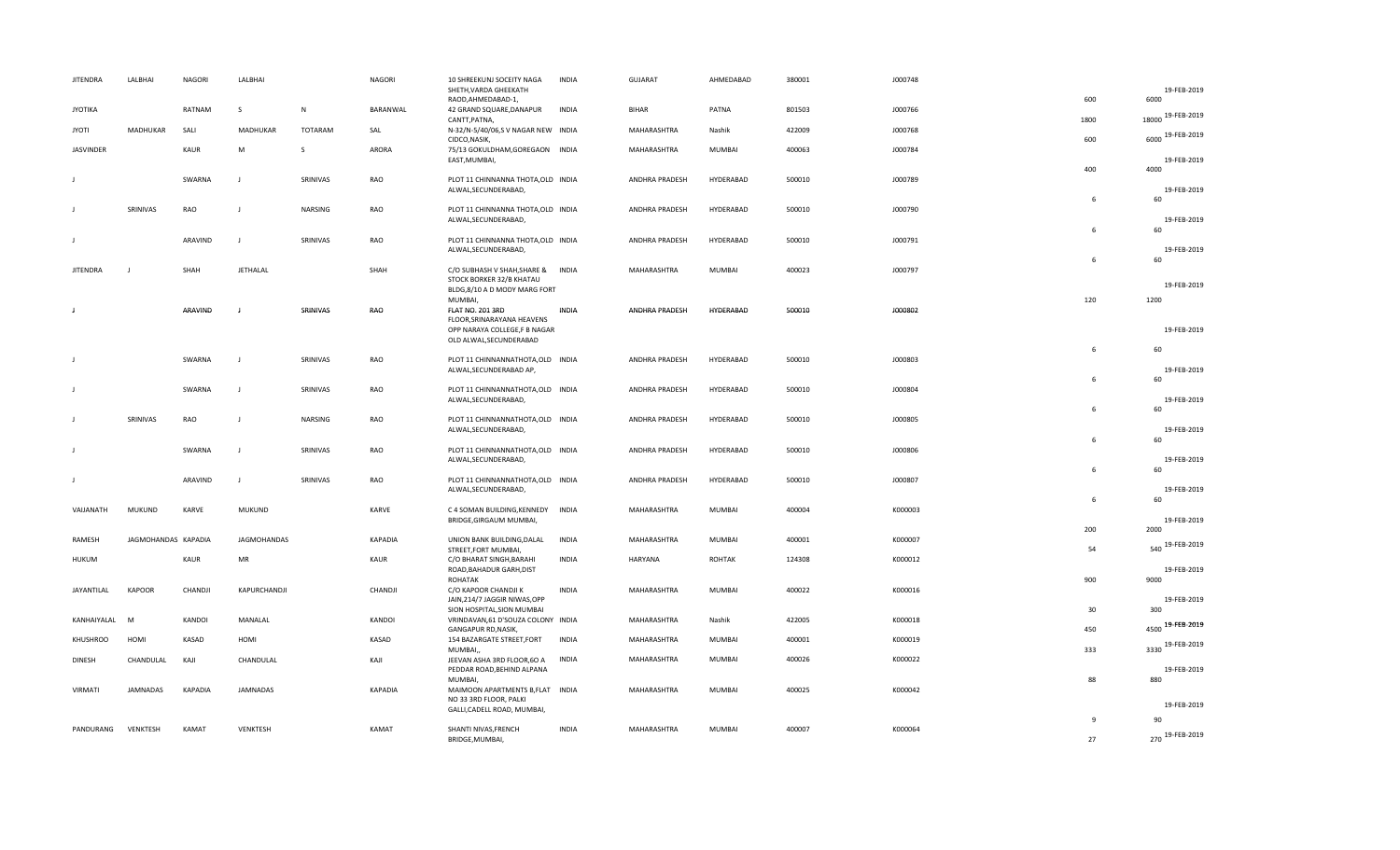| NARIMAN                | PHIROZSHA                             | <b>KAPADIA</b>       | PHIROZSHA          | <b>KAPADIA</b>       | VIKAS FINLAY TOWERS, 7TH FLOOR INDIA<br>FLAT NO 71/A, G D AMBEKAR<br>MARG, PAREL TANK ROAD, |              | MAHARASHTRA            | MUMBAI          | 400033           | K000075            |              | 19-FEB-2019            |
|------------------------|---------------------------------------|----------------------|--------------------|----------------------|---------------------------------------------------------------------------------------------|--------------|------------------------|-----------------|------------------|--------------------|--------------|------------------------|
| KAMAL                  | SONU                                  | KAMAT                | SONU               | KAMAT                | MUMBAI,<br>E/426 GIRIJA NIVAS, SANTA                                                        | <b>INDIA</b> | GOA                    | PANAJI          | 403001           | K000079            | 372          | 3720                   |
| LAXMIBAI               | RAGHUNATH                             | KALE                 | RAGHUNATH          | KALE                 | INES, PANAJI GOA,<br>SHINGNE BUILDING, PAPER MILL INDIA                                     |              | MAHARASHTRA            | MUMBAI          | 400004           | K000089            | 108          | 1080 19-FEB-2019       |
|                        |                                       |                      |                    |                      | LANE, VITHALBHAI PATEL<br>ROAD, MUMBAI                                                      |              |                        |                 |                  |                    | 96           | 19-FEB-2019<br>960     |
| RAGHUNATH              | PARSHURAM                             | KALE                 | PARSHURAM          | KALE                 | SHINGNE BUILDING, PAPER MILL<br>LANE, VITHALBHAI PATEL<br>ROAD, MUMBAI                      | <b>INDIA</b> | MAHARASHTRA            | MUMBAI          | 400004           | K000099            | $\mathbf{q}$ | 19-FEB-2019<br>90      |
| <b>KASTURBAI</b>       |                                       | LAXMIDAS             | LAXMIDAS           | LAXMIDAS             | FIONIKA 3RD FLOOR,59 B<br>WALKESHWAR ROAD, MUMBAI,                                          | <b>INDIA</b> | MAHARASHTRA            | MUMBAI          | 400006           | K000107            | 342          | 3420 19-FEB-2019       |
| MADHUKAR               | HARISHCHANDR KAMBLI<br>$\overline{A}$ |                      | HARISHCHANDRA      | KAMBLI               | ANNAPURNA HETKAR<br>ALLEY, BASSEIN, DIST THANE W RLY,                                       | <b>INDIA</b> | MAHARASHTRA            | Thane           | 401201           | K000109            |              | 19-FEB-2019            |
| SHIRIN                 | <b>NOORUDDIN</b>                      | KAGALWALA            | <b>NOORUDDIN</b>   | KAGALWALA            | C/O NOORUDDIN ABDULHUSEIN & INDIA<br>SONS, NO 66 SUTAR                                      |              | MAHARASHTRA            | <b>MUMBAI</b>   | 400002           | K000116            | -9           | 90<br>19-FEB-2019      |
| <b>TARABAI</b>         | <b>NARHAR</b>                         | <b>KANITKAR</b>      | NARHAR             | KANITKAR             | CHAWL, MUMBAI,<br>124/12 A                                                                  | <b>INDIA</b> | MAHARASHTRA            | Pune            | 411004           | K000123            | 54           | 540                    |
|                        |                                       |                      |                    |                      | DHRUVATARA, ERANDAVANA, PUN<br>Ε,                                                           |              |                        |                 |                  |                    | 42           | 19-FEB-2019<br>420     |
| KARUNAVATI<br>AMITA    | NATVERLAL                             | RANJITLAL<br>KADAKIA | MR<br>NATVERLAL    | RANJITLAL<br>KADAKIA | GOPIPURA SANGADIA, SURAT,,<br>2/22 KUMAR VILAS, MANGALWADI INDIA                            | INDIA        | GUJARAT<br>MAHARASHTRA | SURAT<br>MUMBAI | 395003<br>400004 | K000124<br>K000133 | 90           | 900 19-FEB-2019        |
|                        |                                       |                      |                    |                      | GIRGAUM ROAD, MUMBAI,                                                                       |              |                        |                 |                  |                    | 1350         | 19-FEB-2019<br>13500   |
| NATVERLAL              | CHUNILAL                              | KAPADIA              | CHUNILAL           | <b>KAPADIA</b>       | 48/2 NEW MUMBADEVI BLDG, 2ND INDIA<br>FLOOR R NO 12, KAKADWADI                              |              | MAHARASHTRA            | <b>MUMBAI</b>   | 400004           | K000148            |              | 19-FEB-2019            |
| PRAMILA                | NATVERLAL                             | <b>KAPADIA</b>       | NATVERLAL          | <b>KAPADIA</b>       | KHADILKAR ROAD, MUMBAI<br>48/2 NEW MUMBADEVI BLDG, 2ND INDIA                                |              | MAHARASHTRA            | MUMBAI          | 400004           | K000149            | 54           | 540                    |
|                        |                                       |                      |                    |                      | FLOOR R NO 12, KAKADWADI<br>KHADILKAR ROAD, AY                                              |              |                        |                 |                  |                    |              | 19-FEB-2019            |
| RAVINDRA               | SHRIPAD                               | KAMAT                | SHRIPAD            | KAMAT                | 3/68 OLD HANUMAN BLDG, KILN INDIA                                                           |              | MAHARASHTRA            | MUMBAI          | 400007           | K000163            | 54           | 540<br>960 19-FEB-2019 |
| NARAYAN                | <b>BHAU</b>                           | KALUSHTE             | BHAU               | KALUSHTE             | LANE, MUMBAI,<br>B 12 SHRI OJAS SOCIETY, D<br>KANHOJI ANGRE                                 | <b>INDIA</b> | MAHARASHTRA            | MUMBAI          | 400069           | K000169            | 96           |                        |
|                        |                                       |                      |                    |                      | MARG, KOLDONGRI, ANDHERI EAST<br><b>MUMBAI</b>                                              |              |                        |                 |                  |                    | 180          | 19-FEB-2019<br>1800    |
| ANANT                  | SHIVRAM                               | KARANJKAR            | SHIVRAM            | KARANJKAR            | CONTRACTOR BLDG NO 2, ROOM INDIA<br>NO 28 3RD FLOOR, PRARTHANA<br>SAMAJ, MUMBAI             |              | MAHARASHTRA            | MUMBAI          | 400004           | K000206            |              | 19-FEB-2019            |
|                        |                                       | KAMARAJ              | <b>NADAR</b>       | T                    | 3/165 M H B COLONY, SION                                                                    | <b>INDIA</b> | MAHARASHTRA            | MUMBAI          | 400022           | K000215            | 54           | 540                    |
| KARSANDAS              |                                       | <b>JIVANDAS</b>      | <b>JIVANDAS</b>    | <b>JIVANDAS</b>      | KOLIWADA, MUMBAI,<br>KHAJURIA BUNGALOW,155                                                  | <b>INDIA</b> | MAHARASHTRA            | MUMBAI          | 400067           | K000216            | 54           | 19-FEB-2019<br>540     |
|                        |                                       |                      |                    |                      | KHAJURIA ROAD, KANDIVALI<br>WEST, MUMBAI                                                    |              |                        |                 |                  |                    | 6            | 19-FEB-2019<br>60      |
| MANSUKHLAL             | $\mathbf{T}$                          | KAMDAR               | TARACHAND          | KAMDAR               | 81-83 BHULABHAI DESAI ROAD,3 INDIA<br>SAGAR DARSHAN, MUMBAI,                                |              | MAHARASHTRA            | <b>MUMBAI</b>   | 400036           | K000224            | 36           | 19-FEB-2019<br>360     |
| SUNDER                 | к                                     | KARMARAN             | к                  | KARMARAN             | <b>60 CLARE ROAD</b><br>BYCULLA, MUMBAI,                                                    | <b>INDIA</b> | MAHARASHTRA            | MUMBAI          | 400008           | K000235            | 54           | 540 19-FEB-2019        |
| RAMAKANT               | VITHAL                                | KAMAT                | VITHAL             | KAMAT                | PANKAJ C-11-104 ASHOKVAN, SHIV INDIA<br>VALLABH ROAD BORIVALI                               |              | MAHARASHTRA            | MUMBAI          | 400066           | K000236            |              | 19-FEB-2019            |
| <b>KIRAN</b>           | <b>JUGESH</b>                         | <b>KAPOOR</b>        | <b>JUGESH</b>      | <b>KAPOOR</b>        | EAST, MUMBAI,<br>K/5 104 KISHORE DARSHAN, FOUR INDIA                                        |              | MAHARASHTRA            | MUMBAI          | 400058           | K000238            | 36           | 360                    |
| KAITAUNE               | BEHRAMJI                              | <b>KATRAK</b>        | BEHRAMJI           | <b>KATRAK</b>        | BUNGALOWS ROAD, ANDHERI<br>WEST, MUMBAI<br>CENTRAL STUDIO                                   | <b>INDIA</b> | MAHARASHTRA            | MUMBAI          | 400034           | K000254            | 36           | 19-FEB-2019<br>360     |
|                        |                                       |                      |                    |                      | BUILDING, TARDEO ROAD<br>TARDEO, MUMBAI,                                                    |              |                        |                 |                  |                    | 54           | 19-FEB-2019<br>540     |
| <b>RUSI</b>            | <b>HORMUSJI</b>                       | KABIR                | <b>HORMUSJI</b>    | KABIR                | 25 KHAMBATTA<br>LANE, BYCULLA, MUMBAI,                                                      | <b>INDIA</b> | MAHARASHTRA            | MUMBAI          | 400027           | K000276            | 36           | 360 19-FEB-2019        |
| KRUSHNADAS UJAMSHIBHAI |                                       | <b>KAPADIA</b>       | <b>UJAMSHIBHAI</b> | <b>KAPADIA</b>       | BLOCK NO G53/630, SHIVAM<br>APARTMENTS, NEAR<br>VADAJ.AHMEDABAD                             | <b>INDIA</b> | GUJARAT                | AHMEDABAD       | 380013           | K000293            | $\mathbf{q}$ | 19-FEB-2019<br>90      |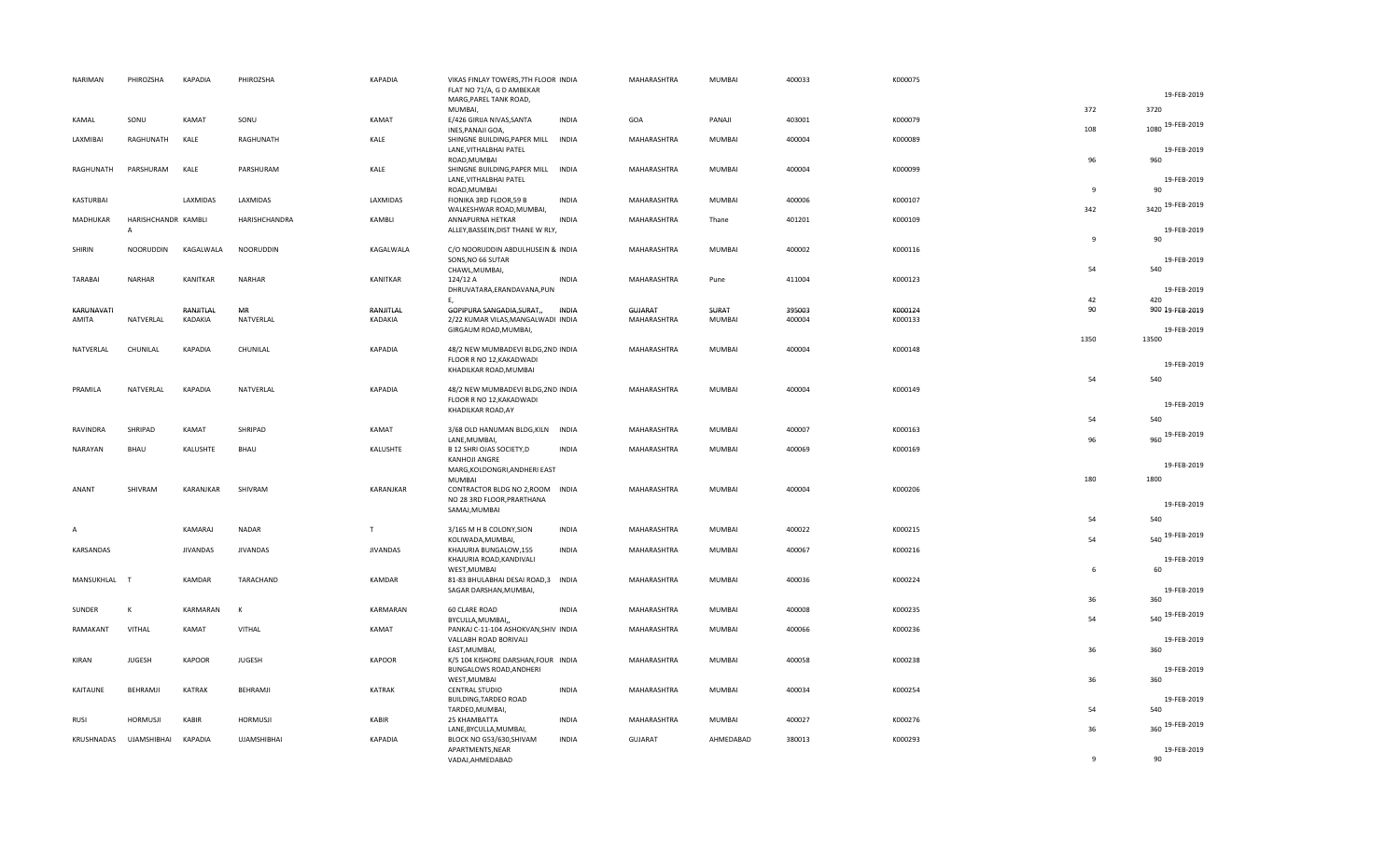| KHORSHED             | PHIROZE                | KALAPESI       | PHIROZE                | <b>KALAPESI</b>    | 17E/46 RUSTOM<br>BAUG, BYCULLA, MUMBAI,                                                | <b>INDIA</b> | MAHARASHTRA                | <b>MUMBAI</b>           | 400027           | K000294            | 96                    | 960 19-FEB-2019         |
|----------------------|------------------------|----------------|------------------------|--------------------|----------------------------------------------------------------------------------------|--------------|----------------------------|-------------------------|------------------|--------------------|-----------------------|-------------------------|
| VISPY                | <b>NADER</b>           | KAPADIA        | <b>NADER</b>           | <b>KAPADIA</b>     | 267 THAKURDWAR ROAD, 5TH<br>FLOOR, MUMBAI,                                             | <b>INDIA</b> | MAHARASHTRA                | <b>MUMBAI</b>           | 400002           | K000301            | 72                    | 720 19-FEB-2019         |
| JAYANTILAL           |                        | KAPADIA        | VITHALDAS              | <b>KAPADIA</b>     | RANI TALAO, MAIN ROAD, SURAT, INDIA                                                    |              | <b>GUJARAT</b>             | SURAT                   | 395003           | K000335            | 54                    | 540 19-FEB-2019         |
| <b>DINESH</b>        |                        | KAPADIA        | KANTILAL               | KAPADIA            | RANI TALAO, MAIN ROAD, SURAT, INDIA                                                    |              | GUJARAT                    | SURAT                   | 395003           | K000339            | 54                    | 540 19-FEB-2019         |
| <b>DINESH</b>        |                        | KAPADIA        | KANTILAL               | KAPADIA            | RANI TALAO, MAIN ROAD, SURAT, INDIA                                                    |              | <b>GUJARAT</b>             | SURAT                   | 395003           | K000340            | 54                    | 540 19-FEB-2019         |
| KAMAL                | SHRINIVAS              | KARVE          | SHRINIVAS              | KARVE              | 101 SWAMI KRIPA, KRANTIVEER INDIA<br>RAJGURU MARG, JS<br>ROAD, MUMBAI                  |              | MAHARASHTRA                | MUMBAI                  | 400004           | K000365            | 54                    | 19-FEB-2019<br>540      |
| VIRMATI              | JAMNADAS               | KAPADIA        | JAMNADAS               | <b>KAPADIA</b>     | B-33 MAIMOON APARTMENT,119 INDIA<br>PALKI GULLY, OFF CADEL<br>ROAD, MUMBAI             |              | MAHARASHTRA                | MUMBAI                  | 400025           | K000368            |                       | 19-FEB-2019             |
|                      |                        |                |                        |                    |                                                                                        |              |                            |                         |                  |                    | 9                     | 90                      |
| <b>JASWANTI</b>      | HARENDRA               | <b>KAPADIA</b> | HARENDRA               | <b>KAPADIA</b>     | C/O PLASTICHEMIX INDUSTRIES, P INDIA<br>B NO 2030, FATEHGUNJ, BARODA                   |              | <b>GUJARAT</b>             | VADODARA                | 390002           | K000369            |                       | 19-FEB-2019             |
| <b>KARTHY</b>        |                        | NARAYANAN      | MR                     | NARAYANAN          | 18 PALACE COURT, 1 KYD<br>STREET, CALCUTTA,                                            | <b>INDIA</b> | <b>WEST BENGAL</b>         | Kolkata                 | 700016           | K000371            | 54<br>138             | 540<br>1380 19-FEB-2019 |
| <b>VIRMATI</b>       | $\mathbf{I}$           | <b>KAPADIA</b> | $\mathbf{I}$           | <b>KAPADIA</b>     | <b>B33 MAIMOON</b>                                                                     | <b>INDIA</b> | MAHARASHTRA                | MUMBAI                  | 400025           | K000392            |                       |                         |
|                      |                        |                |                        |                    | APARTMENT, PALKI GULLY, OPP<br>CADELL ROAD, PRABHADEVI                                 |              |                            |                         |                  |                    |                       | 19-FEB-2019             |
| YAZDI                | PHIROZE                | KITPITIA       | PHIROZE                | KITPITIA           | <b>MUMBAI</b><br>16B SLEATER ROAD, MUMBAI,,                                            | <b>INDIA</b> | MAHARASHTRA                | MUMBAI                  | 400007           | K000393            | $\overline{9}$<br>108 | 90<br>1080 19-FEB-2019  |
| KESARBAI             |                        | KANJI          | KANJI                  | KANJI              | ANAND C-252,17 JUHU                                                                    | <b>INDIA</b> | MAHARASHTRA                | MUMBAI                  | 400058           | K000402            |                       |                         |
|                      |                        | KEVAT          |                        |                    | LANE, ANDHERI WEST, MUMBAI                                                             | <b>INDIA</b> |                            |                         |                  |                    | 207                   | 2070 19-FEB-2019        |
| BABUBHAI<br>AMY      | CHHABILDAS<br>SAVAKSHA | KHUMBATTA      | CHHABILDAS<br>SAVAKSHA | KEVAT<br>KHUMBATTA | CARONA SAHU CO LTD, ACCTT<br>DEPTT, 221 D N ROAD, MUMBAI<br>C/O MR K S CONTRACTOR, 276 | <b>INDIA</b> | MAHARASHTRA<br>MAHARASHTRA | MUMBAI<br><b>MUMBAI</b> | 400001<br>400002 | K000408<br>K000432 | 54                    | 540 19-FEB-2019         |
|                      |                        |                |                        |                    | PRINCESS STREET, MUMBAI,                                                               |              |                            |                         |                  |                    | 72                    | 720 19-FEB-2019         |
| <b>DINA</b>          | BEHRAMSHA              | KHUMBATTA      | BEHRAMSHAH             | KHUMBATTA          | CHANDRAKANT MANSION 4TH<br>FLOOR, URANWALLA                                            | <b>INDIA</b> | MAHARASHTRA                | <b>MUMBAI</b>           | 400007           | K000441            |                       | 19-FEB-2019             |
| PALLAVI              | RAMIT                  | KHANDWALA      | RAMIT                  | KHANDWALA          | STREET, GRANT ROAD MUMBAI,<br>59 VAKDA PIPE LINE                                       | <b>INDIA</b> | MAHARASHTRA                | <b>MUMBAI</b>           | 400055           | K000442            | 126                   | 1260                    |
|                      |                        |                |                        |                    | KHANDWALLA                                                                             |              |                            |                         |                  |                    |                       | 19-FEB-2019             |
|                      |                        |                |                        |                    | <b>BUNGALOW, TULSIPIPE ROAD</b>                                                        |              |                            |                         |                  |                    | 64                    | 640                     |
| VIJAYSING            | LALJI                  | <b>KHONA</b>   | LALJI                  | KHONA              | SANTACRUZ EAST, MUMBAI,<br>LAXMI NIVAS NAINANAND                                       | <b>INDIA</b> | MAHARASHTRA                | Pune                    | 411051           | K000445            |                       |                         |
|                      |                        |                |                        |                    | SOCIETY, ANAND                                                                         |              |                            |                         |                  |                    |                       | 19-FEB-2019             |
|                      |                        |                |                        |                    | NAGAR, SENHAGAD ROAD, PUNE                                                             |              |                            |                         |                  |                    | 48                    | 480                     |
| KOKILA               | <b>KARAN</b>           | KHANSAHEB      | <b>KARAN</b>           | KHANSAHEB          | SONAWALA BUILDING 8/B 3RD                                                              | <b>INDIA</b> | MAHARASHTRA                | <b>MUMBAI</b>           | 400007           | K000458            |                       |                         |
|                      |                        |                |                        |                    | FLOOR, SLEATER ROAD<br>TARDEO, MUMBAI,                                                 |              |                            |                         |                  |                    | 54                    | 19-FEB-2019<br>540      |
| DHUN                 | <b>MINOO</b>           | KHARAS         | <b>MINOO</b>           | KHARAS             | 315 VALIJI MANSION, FRERE                                                              | <b>INDIA</b> | MAHARASHTRA                | <b>MUMBAI</b>           | 400001           | K000464            |                       |                         |
|                      |                        |                |                        |                    | ROAD, OPP FORT<br>MARKET, MUMBAI                                                       |              |                            |                         |                  |                    | 54                    | 19-FEB-2019<br>540      |
| ARMAITY              | NUSSERWANJI            | KHAN           | NUSSERWANJI            | KHAN               | 103 WALKESHWAR                                                                         | <b>INDIA</b> | MAHARASHTRA                | <b>MUMBAI</b>           | 400006           | K000495            |                       | 540 19-FEB-2019         |
| BEHRAMSHAH           | <b>COOVERJI</b>        | KHUMBATTA      | COOVERJI               | KHUMBATTA          | ROAD, MALABAR HILL, MUMBAI,<br>CHANDRAKANT MANSION 4TH                                 | <b>INDIA</b> | MAHARASHTRA                | <b>MUMBAI</b>           | 400007           | K000503            | 54                    |                         |
|                      |                        |                |                        |                    | FLOOR, URANWALA STREET, GRANT                                                          |              |                            |                         |                  |                    |                       | 19-FEB-2019             |
| VIJAY                | YESHWANT               | KHAMKAR        | YESHWANT               | KHAMKAR            | ROAD, MUMBAI<br><b>B/4 SHALIBHADRA</b>                                                 | <b>INDIA</b> | MAHARASHTRA                | <b>MUMBAI</b>           | 400064           | K000504            | 18                    | 180                     |
|                      |                        |                |                        |                    | APARTMENT, DATTA MANDIR                                                                |              |                            |                         |                  |                    |                       | 19-FEB-2019             |
|                      |                        |                |                        |                    | ROAD, MALAD EAST, MUMBAI                                                               |              |                            |                         |                  |                    | 36                    | 360                     |
| SUNITA               | VIJAY                  | KHAMKAR        | VIJAY                  | KHAMKAR            | B/4 SHALIBHADRA<br>APARTMENT, DATTA MANDIR                                             | INDIA        | MAHARASHTRA                | MUMBAI                  | 400064           | K000505            |                       | 19-FEB-2019             |
|                      |                        |                |                        |                    | ROAD, MALAD EAST, MUMBAI                                                               |              |                            |                         |                  |                    | 36                    | 360                     |
| <b>INDUMATI</b>      | BALWANT                | KHER           | BALWANT                | KHER               | D 14 BEACH CANDY<br>APARTMENT, BHULABHAI DESAI                                         | <b>INDIA</b> | MAHARASHTRA                | MUMBAI                  | 400026           | K000514            |                       | 19-FEB-2019             |
|                      |                        |                |                        |                    | ROAD, MUMBAI,                                                                          |              |                            |                         |                  |                    | 488                   | 4880                    |
| PREMALATA            | SHANTAPRASAD KOWSHIK   |                | SHANTAPRASAD           | <b>KOWSHIK</b>     | 23 HARESH BHUWAN, 30TH ROAD INDIA                                                      |              | MAHARASHTRA                | <b>MUMBAI</b>           | 400050           | K000541            |                       |                         |
|                      |                        |                |                        |                    | NEAR BANDRA TALKIES, BANDRA<br>MUMBAI,                                                 |              |                            |                         |                  |                    | 9                     | 19-FEB-2019<br>90       |
| SHANTAPRASAD DEVIDAS |                        | <b>KOWSHIK</b> | DEVIDAS                | <b>KOWSHIK</b>     | 23 HARESH BHUWAN, 30TH ROAD INDIA                                                      |              | MAHARASHTRA                | <b>MUMBAI</b>           | 400050           | K000542            |                       |                         |
|                      |                        |                |                        |                    | NEAR BANDRA TALKIES, BANDRA<br>MUMBAI,                                                 |              |                            |                         |                  |                    | $\overline{AB}$       | 19-FEB-2019<br>480      |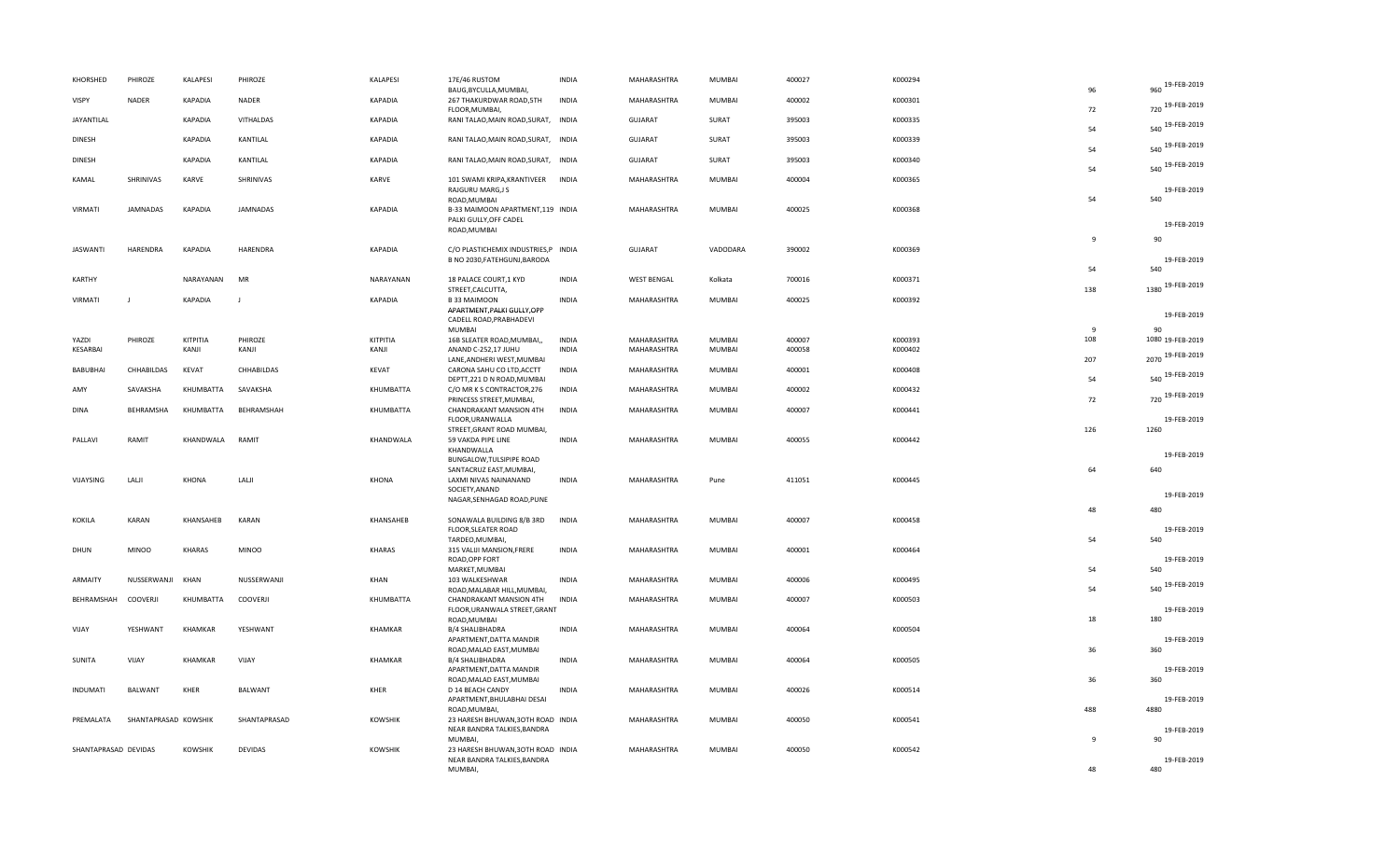| PUNAMCHAND DIPCHAND |                      | KOTHARI                | DIPCHAND         |        | KOTHARI         | YASHASHVI SANMITRA<br>COLONY, WARD NO<br>7, SHRIRAMPUR, DIST                                                                     | <b>INDIA</b> | MAHARASHTRA    | Ahmednagar    | 413709 | K000543 |                     | 19-FEB-2019                           |
|---------------------|----------------------|------------------------|------------------|--------|-----------------|----------------------------------------------------------------------------------------------------------------------------------|--------------|----------------|---------------|--------|---------|---------------------|---------------------------------------|
| ASHALATA            | BALAKRISHNA          | KORGAONKAR             | BALAKRISHNA      |        | KORGAONKAR      | AHMEDNAGAR<br>C/O R B VAS C A, KOTHARI<br>MANSION 2ND FLOOR R NO 3 &<br>4, OPP G P O WALCHAND                                    | <b>INDIA</b> | MAHARASHTRA    | MUMBAI        | 400001 | K000553 | 378                 | 3780<br>19-FEB-2019                   |
| VIRENDRA            | CHHOTALAL            | KOTAK                  | CHHOTALAL        |        | KOTAK           | HIRACHAND MARG, MUMBAI<br>KANBAI S CHAWL, 33/B KHADILKAR INDIA                                                                   |              | MAHARASHTRA    | MUMBAI        | 400004 | K000574 | 108<br>$\mathbf{1}$ | 1080<br>10 19-FEB-2019                |
| KASTURI             | RAJNIKANT            | KOTHARI                | RAJNIKANT        |        | KOTHARI         | ROAD, MUMBAI,<br>LILADHAR RATANSI BLDG R NO INDIA<br>14/15,13 LAXMI NARAYAN                                                      |              | MAHARASHTRA    | MUMBAI        | 400019 | K000575 |                     | 19-FEB-2019                           |
| OCHIRAM             | LILARAM              | KOTWANI                | LILARAM          |        | KOTWANI         | LANE, MATUNGA C R, MUMBAI<br>FLAT NO 14 1ST FLOOR, NIRMAL INDIA<br>ANAND CO OP HSG SOCY, PLOT NO<br>107/C J P ROAD, ANDHERI WEST |              | MAHARASHTRA    | MUMBAI        | 400058 | K000576 | 36                  | 360<br>19-FEB-2019                    |
| KUNDOTH             | KUNJAN               | KRISHNAN               | KUNDOTH          | KUNJAN | KRISH           | <b>MUMBAI</b><br>INCOME TAX OFFICER, CENTRAL INDIA<br>REVENUES BLDG, QUEENS                                                      |              | KARNATAKA      | BANGALORE     | 560001 | K000601 | 36                  | 360<br>19-FEB-2019                    |
| RAMASWAMI           |                      | KRISHNASWAMI RAMASWAMI |                  |        | KRISHNASWAMI    | ROAD, BANGALORE<br>FLAT 8 SUPRIYA PLOT 549 C,11TH INDIA<br>ROAD CHEMBUR, MUMBAI,                                                 |              | MAHARASHTRA    | MUMBAI        | 400071 | K000607 | 64                  | 640<br>19-FEB-2019                    |
| KUSUM               |                      | KANTILAL               | KANTILAL         |        | KANTILAL        | C/O SHRIKK<br>THANAWALA, SANYOG 2ND                                                                                              | INDIA        | MAHARASHTRA    | Thane         | 400602 | K000613 | 104                 | 1040<br>19-FEB-2019                   |
| VASANT              | GUNDOPANT            | KULKARNI               | <b>GUNDOPANT</b> |        | DATTATRAYA      | FLOOR, GHANTALI ROAD, THANA C<br>RLY<br>BROOKBOND INDIA LTD, POST BAG INDIA                                                      |              | <b>GUJARAT</b> | JAMNAGAR      | 361008 | K000616 | 414                 | 4140                                  |
|                     |                      |                        |                  |        |                 | NO 512, PANDIT NEHRU<br>MARG, JAMNAGAR                                                                                           |              |                |               |        |         | 99                  | 19-FEB-2019<br>990                    |
| <b>MARUTI</b>       | NARAYAN              | KUMTAKAR               | NARAYAN          |        | KUMTAKAR        | 4 B ANAND, GURU SEVA CO OP<br>HOUG SOCY<br>LTD, PANDURANGWADI, MUMBAI                                                            | <b>INDIA</b> | MAHARASHTRA    | MUMBAI        | 400063 | K000620 |                     | 19-FEB-2019                           |
| NARAYAN             | KRISHNAJI            | KUDAV                  | KRISHNAJI        |        | KUDAV           | BELASIS ROAD, B I T BLOCK NO 1 R INDIA<br>NO 78 THIRD FLOOR, POST                                                                |              | MAHARASHTRA    | MUMBAI        | 400008 | K000624 | 36                  | 360<br>19-FEB-2019                    |
| RAMESH              | BHAGWAN              | KUDAV                  | BHAGWAN          |        | KUDAV           | BYCULLA MUMBAI,<br>B IT BLOCK NO 1, ROOM NO 71 INDIA<br>3RD FLOOR, BELLASIS                                                      |              | MAHARASHTRA    | MUMBAI        | 400008 | K000625 | 36                  | 360<br>19-FEB-2019                    |
| <b>GIRIJA</b>       |                      | KUNNATH                | T                | P      | VENUGOPALAN     | ROAD, BYCULLA MUMBAI<br>A 14 MADHAVI PLOT NO 10,OPP INDIA<br>BANK OF RAJASTHAN, SWAMI<br>SAMARTHA NAGAR, ANDHERI<br>WEST, MUMBAI |              | MAHARASHTRA    | MUMBAI        | 400058 | K000641 | 18                  | 180<br>19-FEB-2019                    |
| RAGHUNATH           | RAMCHANDRA KURDUKAR  |                        | RAMCHANDRA       |        | KURDUKAR        | ZUNJARRAO WADA, DATTAR ALI                                                                                                       | <b>INDIA</b> | MAHARASHTRA    | Thane         | 421301 | K000643 | $\mathbf{q}$        | 90                                    |
| PRAMILA             | RAGHUNATH            | KURDUKAR               | RAGHUNATH        |        | <b>KURDUKAR</b> | TILAK CHOWK, KALYAN CR,<br>ZUNJARRAO WADA, DATTA                                                                                 | <b>INDIA</b> | MAHARASHTRA    | Thane         | 421301 | K000644 | 36                  | 19-FEB-2019<br>360<br>360 19-FEB-2019 |
| MEMUNABAI           | ALIBHAI              | <b>KURWA</b>           | ALIBHAI          |        | KURWA           | ALI, TILAK CHOWK, KALYAN CR<br>179 A A R STREET, 2ND FLOOR R<br>NO 25, MUMBAI,                                                   | <b>INDIA</b> | MAHARASHTRA    | <b>MUMBAI</b> | 400003 | K000652 | 36<br>150           | 1500 19-FEB-2019                      |
| DEEPAK              | <b>DEVIDAS</b>       | KULKARNI               | <b>DEVIDAS</b>   |        | KULKARNI        | 518 DARSHANA APARTMENT,90<br>FEET ROAD SANE GURUJI<br>NAGAR, MULUND EAST, MUMBAI                                                 | <b>INDIA</b> | MAHARASHTRA    | MUMBAI        | 400081 | K000653 |                     | 19-FEB-2019                           |
| SHAILAJA            | <b>DEVIDAS</b>       | KULKARNI               | DEVIDAS          |        | KULKARNI        | 518 DARSHANA APTS, 90 FEET<br>ROAD SANE GURUJI<br>NAGAR, MULUND EAST, MUMBAI                                                     | <b>INDIA</b> | MAHARASHTRA    | MUMBAI        | 400081 | K000654 | 6                   | 60<br>19-FEB-2019                     |
| SUMAN               | BHALCHANDRA KULKARNI |                        | BHALCHANDRA      |        | KULKARNI        | APT NO 2 KSHITIJ, PRABHAT                                                                                                        | <b>INDIA</b> | MAHARASHTRA    | Pune          | 411004 | K000666 | 6                   | 60                                    |
| KUMUDINIBAI         |                      | <b>MUDUR</b>           | MR               |        | <b>MUDUR</b>    | ROAD, LANE NO 7 PUNE,<br>C/O DR A N MUDUR, 1/4                                                                                   | <b>INDIA</b> | MAHARASHTRA    | MUMBAI        | 400025 | K000693 | 108                 | 1080 19-FEB-2019                      |
|                     |                      |                        |                  |        |                 | GURUDEO COOP HSG<br>SOC, PRABHADEVI SEA BEACH<br>MUMBAI,                                                                         |              |                |               |        |         | 144                 | 19-FEB-2019<br>1440                   |
| KRISHNAKANT         | VARJIVANDAS          | <b>SHROFF</b>          | VARJIVANDAS      |        | <b>SHROFF</b>   | ISHWAR NIWAS SICCA NAGAR, A6 INDIA<br>V P ROAD, MUMBAI,                                                                          |              | MAHARASHTRA    | MUMBAI        | 400004 | K000694 | 126                 | 1260 19-FEB-2019                      |
| К                   |                      | MEENAKSHAM MR<br>MA    |                  |        | MEENAKSHAMMA    | C/O SMT R SURYAKANTHAM, 6 1 INDIA<br>289/2, PADMARAONAGAR, SECUN<br>DERABAD A P PIN                                              |              | ANDHRA PRADESH | SECUNDERABAD  | 500025 | K000697 | 198                 | 19-FEB-2019<br>1980                   |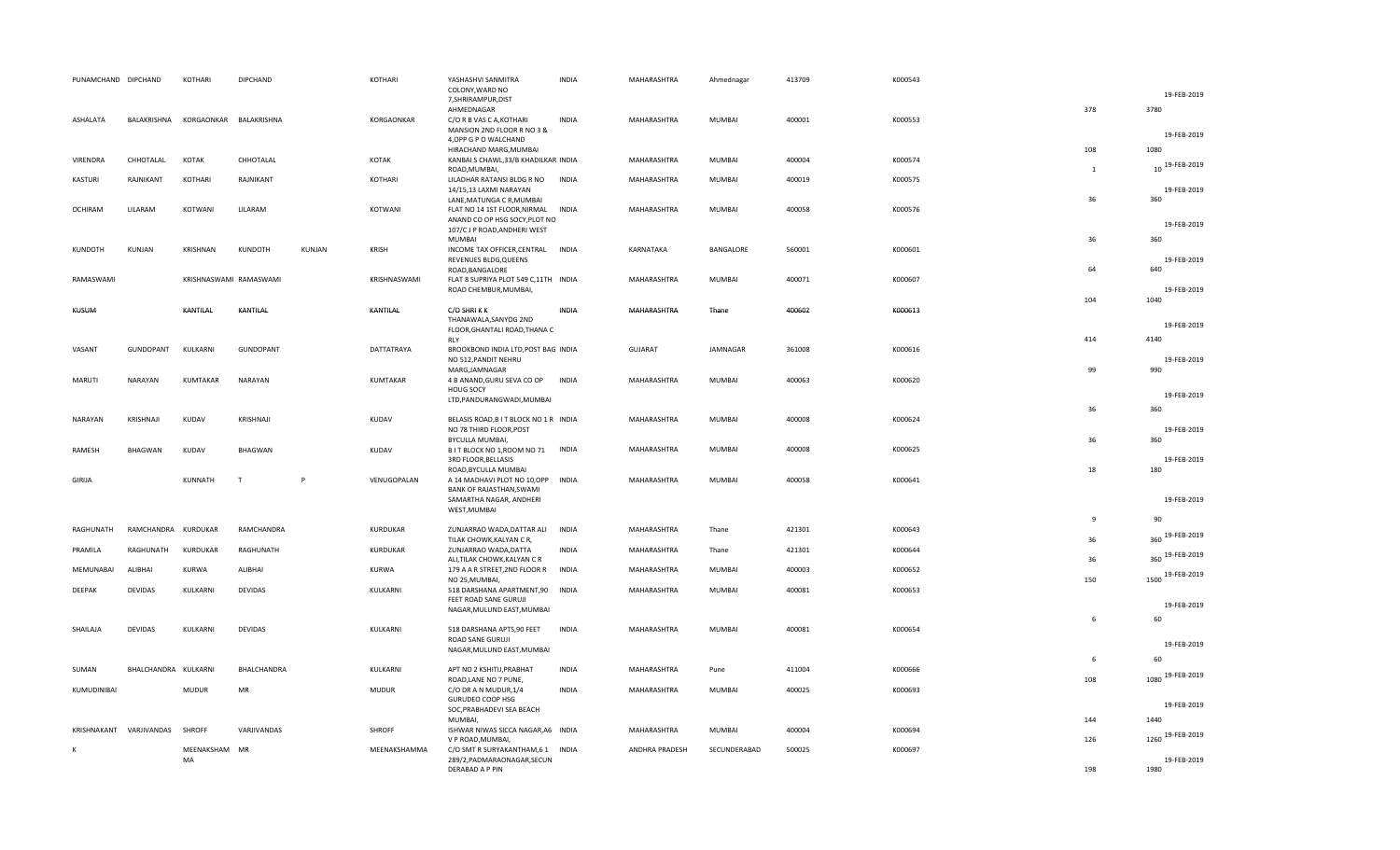| KOKILA            | <b>BATUKRAI</b>        | NATHWANI       | <b>BATUKRAI</b> |              | NATHWANI      | GIRI KUNJ GRD FLOOR FLAT NO                                                              | <b>INDIA</b> | MAHARASHTRA        | MUMBAI        | 400020 | K000699 |              |                            |
|-------------------|------------------------|----------------|-----------------|--------------|---------------|------------------------------------------------------------------------------------------|--------------|--------------------|---------------|--------|---------|--------------|----------------------------|
|                   |                        |                |                 |              |               | 2,71 MARINE DRIVE, MUMBAI,                                                               |              |                    |               |        |         | 114          | 1140 19-FEB-2019           |
| KAMAL             | VISHNU                 | <b>PURANIK</b> | VISHNU          |              | PURANIK       | 635/86 VIJAYNAGAR<br>COLONY, POONA 30,,                                                  | <b>INDIA</b> | MAHARASHTRA        | Pune          | 411030 | K000721 | 837          | 8370 19-FEB-2019           |
| KANTILAL          | CHHOTALAL              | DANI           | CHHOTALAL       |              | DANI          | 98 VADALA BLOCK NO 9,2ND<br>FLOOR, MUMBAI,                                               | <b>INDIA</b> | MAHARASHTRA        | MUMBAI        | 400031 | K000723 | 468          | 4680 19-FEB-2019           |
| KASHINATH         | LAXMAN                 | HINDLEKAR      | LAXMAN          |              | HINDLEKAR     | 52/3 DR RANGNEKAR SOCIETY,<br>GROUND FLOOR, SHIV SRUSHTI,<br>KURLA EAST, MUMBAI,,        | <b>INDIA</b> | MAHARASHTRA        | MUMBAI        | 400024 | K000730 | 36           | 19-FEB-2019<br>360         |
| KALPANA           | HASMUKH                | SHAH           | HASMUKH         | SUMATILAL    | SH            | 31 KURLA ROAD 9 MADHAV<br>BAUG, ANDHERI EAST, MUMBAI,                                    | <b>INDIA</b> | MAHARASHTRA        | MUMBAI        | 400069 | K000751 | 450          | 4500 19-FEB-2019           |
| KANTILAL          | SHAKERLAL              | <b>DHARIA</b>  | SAKERLAL        | RAMESHHOD    | D             | C/O PANKAJ M MUDY, 132-A YRMI INDIA<br><b>BUILDING 4TH</b>                               |              | MAHARASHTRA        | MUMBAI        | 400006 | K000780 |              |                            |
|                   |                        |                |                 |              |               | FLOOR, WALKESHWAR MUMBAI,                                                                |              |                    |               |        |         | 450          | 19-FEB-2019<br>4500        |
| KUMUDBEN          | VITTHALBHAI            | PATEL          | VITTHAL         | BHAI         | <sub>S</sub>  | NR SWAMINARAYAN TEMPLE, AT INDIA<br>PO DABHAN TQ NADIAD DT<br>KAIRA, GUJ STATE,          |              | <b>GUJARAT</b>     | KHEDA         | 387320 | K000832 | 225          | 19-FEB-2019<br>2250        |
| KISAN             | GAURISHANKAR KAREKATTI |                | GAURISHANKAR    |              | KAREKATTI     | <b>INDRAYANI PRATAP</b><br>COLONY, STATION ROAD, MIRAJ,                                  | <b>INDIA</b> | MAHARASHTRA        | Sangli        | 416410 | K000883 | 1161         | 19-FEB-2019<br>11610       |
| KAVITA            | A                      | SHAH           | ARVINDKUMAR     |              | SHAH          | 49 JAWAHAR NAGAR ROAD NO<br>6, VIPUL NIVAS 2ND FLOOR<br>GOREGAON W, MUMBAI,              | <b>INDIA</b> | MAHARASHTRA        | MUMBAI        | 400062 | K000989 | 18           | 19-FEB-2019<br>180         |
| KANTA             |                        | MEHRA          | MR              |              | MEHRA         | FLAT NO 203,42A PEDDAR<br>ROAD, MUMBAI,                                                  | <b>INDIA</b> | MAHARASHTRA        | MUMBAI        | 400026 | K001033 | 18           | 180 19-FEB-2019            |
| KIRTIKANT         | VRAJLAL                | SHAH           | VRAJLAL         |              | SHAH          | 3/9 VITRAG SOCIETY, 3RD FLOOR, P INDIA<br>THAKKAR COLLEGE ROAD, PALDI                    |              | <b>GUJARAT</b>     | AHMEDABAD     | 380007 | K001034 |              | 19-FEB-2019                |
| KESHAO            | <b>MADHAO</b>          | DESHPANDE      | <b>MADHAO</b>   | RAJESHWAR    | <b>DES</b>    | AHMEDABAD<br>MOUKTIKA, VIDYA WARDHINI<br>HOUSING SOCIETY, SAKRI ROAD,                    | <b>INDIA</b> | MAHARASHTRA        | Dhule         | 424001 | K001232 | 108          | 1080<br>19-FEB-2019        |
| <b>KUMAR</b>      |                        | SHETTY         | MANKHANA        |              | SHETTY        | 301 GOUR KRUPA, HOLY CROSS I C INDIA                                                     |              | MAHARASHTRA        | MUMBAI        | 400103 | K001247 | 3072         | 30720<br>23580 19-FEB-2019 |
| к                 |                        | PRAKASH        | P               | $\mathsf{R}$ | KRISHNAIAH    | COLONY, BORIVILI (W),<br>57-S 2ND A MAIN 2ND CROSS, IST INDIA                            |              | KARNATAKA          | BANGALORE     | 560040 | K001266 | 2358         |                            |
|                   |                        |                |                 |              |               | STAGE IIND PHASE, CHANDRA<br>LAYOUT BANGALORE,                                           |              |                    |               |        |         |              | 19-FEB-2019                |
| KAVITA            |                        | GANGWANI       | RAMESH          |              | GANGWANI      | 3 WHITE ROSE 4 PERRY<br>ROAD, NEAR HONG KONG                                             | INDIA        | MAHARASHTRA        | MUMBAI        | 400050 | K001307 | 8            | 80<br>19-FEB-2019          |
| KUNAL             |                        | PAN            | AKSHAY          | <b>KUMAR</b> | PAN           | BANK, BANDRA WEST MUMBAI,<br>21-5 RUBY PARK                                              | <b>INDIA</b> | <b>WEST BENGAL</b> | Kolkata       | 700078 | K001314 | 400          | 4000                       |
| KAILASH           |                        | <b>MANTRY</b>  | SHANKARLAL      |              | <b>MANTRY</b> | EAST, HALTU, CALCUTTA,<br>48-B HANUMAN BLDG, 308 PERIN INDIA                             |              | MAHARASHTRA        | MUMBAI        | 400001 | K001319 | 600          | 6000 19-FEB-2019           |
|                   |                        |                |                 |              |               | NARIMAN ST OPP CENTRAL<br>LIBRARY, FORT MUMBAI,                                          |              |                    |               |        |         |              | 19-FEB-2019                |
| KAMALA            |                        | <b>BALAJI</b>  | MR              |              | BALAJI        | D-15 ONGC TOWNSHIP PHASE-                                                                | <b>INDIA</b> | MAHARASHTRA        | Raigad        | 410221 | K001346 | 90           | 900<br>12800 19-FEB-2019   |
| KEKI              | ARDESHIR               | <b>TATA</b>    | ARDESHIR        |              | <b>TATA</b>   | I, PANVEL M S,,<br>2-A, KARAI ESTATE, 248, JAWJI                                         | <b>INDIA</b> | MAHARASHTRA        | MUMBAI        | 400007 | K001393 | 1280         | 4800 19-FEB-2019           |
| KIRAN             |                        | PATEL          | NARHARI         |              | PATEL         | DADAJI MARG, MUMBAI,<br>407, BLDG NO.A-1 SHRUTI<br>PARK, DHOKALI NAKA, KAPUR             | INDIA        | MAHARASHTRA        | Thane         | 400607 | K001395 | 480          |                            |
|                   |                        |                |                 |              |               | BAVDI, KOLSHET ROAD, THANE W,                                                            |              |                    |               |        |         | 96           | 19-FEB-2019<br>960         |
| KUMARPAL          | $\mathsf{V}$           | SHAH           | VADILAL         |              | SHAH          | B-403, BHIMA CO-OP HSG<br>SOC.LTD, SHANTIVAN COMPLEX,<br>NEAR NATIONAL PARK, BORIVALI E, | <b>INDIA</b> | MAHARASHTRA        | MUMBAI        | 400066 | K001407 |              | 19-FEB-2019                |
| <b>KAUSHIK</b>    | M                      | SHAH           | MURLIDHAR       |              | SHAH          | MUMBAI,<br>36/3 VRINDAVAN                                                                | INDIA        | MAHARASHTRA        | Pune          | 411037 | K001509 | 248          | 2480                       |
|                   |                        |                |                 |              |               | SOCIETY, SHAHKARSHETH<br>ROAD,, PUNE                                                     |              |                    |               |        |         | 12           | 19-FEB-2019<br>120         |
| <b>MINOCHER</b>   | MANEKJI                | LAHEVALA       | MANEKJI         |              | LAHEVALA      | PATUCK S BUNGALOW 2ND<br>FLOOR, 161/163 LAMINGTON                                        | <b>INDIA</b> | MAHARASHTRA        | MUMBAI        | 400007 | L000002 |              | 19-FEB-2019                |
|                   |                        |                |                 |              |               | ROAD, KHATRI ESTATE MUMBAI,                                                              |              |                    |               |        |         | 288          | 2880                       |
| MADHUSUDAN GANESH |                        | LAWATE         | GANESH          |              | LAWATE        | 1204/15 VITHAL NIVAS, GHOLE                                                              | INDIA        | MAHARASHTRA        | Pune          | 411004 | L000015 |              | 2520 19-FEB-2019           |
| SAM               | <b>FRAMROJ</b>         | LALA           | <b>FRAMROJ</b>  |              | LALA          | ROAD SHIVAJINAGAR, POONA,<br>ADER BAD FLAT NO 122,34 N S                                 | <b>INDIA</b> | MAHARASHTRA        | <b>MUMBAI</b> | 400007 | L000023 | 252          | 90 19-FEB-2019             |
|                   |                        |                |                 |              |               | PATKAR MARG, MUMBAI,                                                                     |              |                    |               |        |         | $\mathbf{q}$ |                            |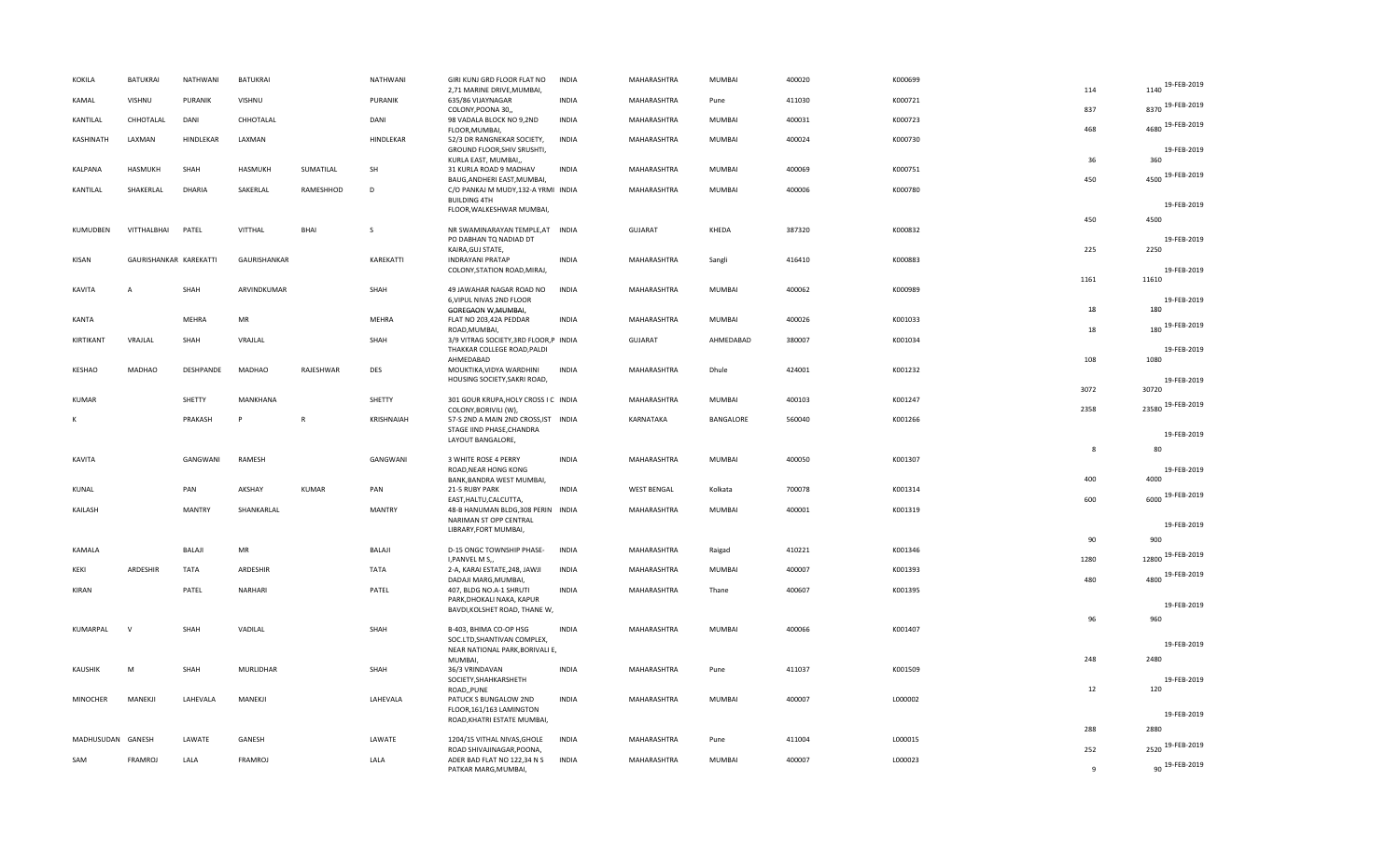| FRAM              | <b>HORMUSJI</b>             | LALA         | <b>HORMUSJI</b>       | LALA         |                  | ADER BAD FLAT NO 122,34 N S<br>PATKAR MARG, MUMBAI,                                       | <b>INDIA</b> | MAHARASHTRA    | MUMBAI           | 400007 | L000024 | 9              | 90 19-FEB-2019             |
|-------------------|-----------------------------|--------------|-----------------------|--------------|------------------|-------------------------------------------------------------------------------------------|--------------|----------------|------------------|--------|---------|----------------|----------------------------|
| COOMI             |                             | LALA         | <b>HORMUSJI</b>       | LALA         |                  | ADERBAD FLAT 122,34 N S PATKAR INDIA<br>MARG, MUMBAI,                                     |              | MAHARASHTRA    | <b>MUMBAI</b>    | 400007 | L000027 | 42             | 420 19-FEB-2019            |
| FRAM              | H                           | LALA         | H                     | LALA         |                  | ADARBAD FLAT NO 122,34 N S<br>PATKAR MARG, MUMBAI,                                        | INDIA        | MAHARASHTRA    | MUMBAI           | 400007 | L000035 | 36             | 360 19-FEB-2019            |
| COOMI             | H                           | LALA         | <b>HORMUSJI</b>       | LALA         |                  | ADARBAD FLAT NO 122,34 N S<br>PATKAR MARG, MUMBAI,                                        | INDIA        | MAHARASHTRA    | MUMBAI           | 400007 | L000039 | 36             | 360 19-FEB-2019            |
| COOMI             | H                           | LALA         | н                     | LALA         |                  | ADERBAD FLAT 122,34 N S PATKAR INDIA<br>MARG, MUMBAI,                                     |              | MAHARASHTRA    | <b>MUMBAI</b>    | 400007 | L000040 | 36             | 360 19-FEB-2019            |
| LAXMIDAS          |                             | KHIMJI       | KHIMJI                | KHIMJI       |                  | 167/171 4TH FLOOR, DR VIGAS<br>STREET, KALBADEVI<br>ROAD, MUMBAI                          | <b>INDIA</b> | MAHARASHTRA    | MUMBAI           | 400002 | L000041 | 54             | 19-FEB-2019<br>540         |
| SHAMAL            | RAMANAND                    | LAD          | RAMANAND              | LAD          |                  | 3/35 NAVALKAR BLDG, KENNEDY INDIA<br>BRIDGE, GIRGAUM MUMBAI,                              |              | MAHARASHTRA    | <b>MUMBAI</b>    | 400004 | L000043 | 54             | 19-FEB-2019<br>540         |
| <b>DWARKABAI</b>  | MOTILAL                     | LAHOTI       | MOTILAL               | LAHOTI       |                  | 54 R S ROAD, CHENDANI, THANE,                                                             | <b>INDIA</b> | MAHARASHTRA    | Thane            | 400601 | L000050 | 72             | 720 19-FEB-2019            |
| <b>JOHN</b>       | IGNATIUSSALVA LEWIS<br>DORE |              | $\mathsf{C}$<br>PETER | LEWIS        |                  | P O TENKABETTU, K G ROAD, S<br>KANARA,                                                    | <b>INDIA</b> | Karnataka      | Dakshina Kannada | 576142 | L000062 | 300            | 3000 19-FEB-2019           |
| <b>UMESH</b>      | SADASHIV                    | LELE         | SADASHIV              | LELE         |                  | 324 KHATRI BUILDING, V P<br>ROAD, GIRGAUM MUMBAI,                                         | <b>INDIA</b> | MAHARASHTRA    | MUMBAI           | 400004 | L000065 | 54             | 540 19-FEB-2019            |
| VISHWESH          | SADASHIV                    | LELE         | SADASHIV              | LELE         |                  | 324 KHATRI BUILDING, V P<br>ROAD, GIRGAUM MUMBAI,                                         | <b>INDIA</b> | MAHARASHTRA    | <b>MUMBAI</b>    | 400004 | L000066 | 54             | 540 19-FEB-2019            |
| SHUBHA            | RAGHUNATH                   | LIMAYE       | RAGHUNATH             | LIMAYE       |                  | C/O K K LIMAYE, BLOCK NO 241<br>BLDG NO 7-B, VAZIRA NAKA<br>BORIVLI W, MUMBAI             | INDIA        | MAHARASHTRA    | MUMBAI           | 400091 | L000071 | $\mathbf{1}$   | 19-FEB-2019                |
| LILAMBEN          |                             | HIRJI        | HIRJI                 | HIRJI        |                  | <b>GEETA GRAHA, 4 PICKET</b><br>ROAD, 2ND FLOOR R NO                                      | <b>INDIA</b> | MAHARASHTRA    | MUMBAI           | 400002 | L000075 |                | 10<br>19-FEB-2019          |
| LILABAI           | SHRIKRISHNA                 | BHAVE        | SHRIKRISHNA           | <b>BHAVE</b> |                  | 48, MUMBAI<br>C/4 NEELAM, SITALADEVI TEMPLE INDIA<br>ROAD, MAHIM, MUMBAI                  |              | MAHARASHTRA    | MUMBAI           | 400016 | L000110 | q              | 90<br>19-FEB-2019          |
| LAKSHMI           |                             | GANAPATHI    | MR                    |              | <b>GANAPATHI</b> | C-303 GOLDEN                                                                              | <b>INDIA</b> | MAHARASHTRA    | <b>MUMBAI</b>    | 400076 | L000113 | 360            | 3600                       |
| LILAVATI          | RAMNIKLAL                   | PARIKH       | RAMNIKLAL             | BAPULAL      |                  | OAK, HIRANANDANI GARDENS<br>POWAI, MUMBAI,<br>3RD FLOOR BLOCK NO E                        | <b>INDIA</b> | MAHARASHTRA    | MUMBAI           | 400004 | L000138 | 2016           | 19-FEB-2019<br>20160       |
|                   |                             |              |                       |              |                  | 33, SARVODAY NAGAR, PANJARA<br>POLE ROAD, MUMBAI                                          |              |                |                  |        |         |                | 19-FEB-2019                |
| LAXMAN            | KARUPPAIH                   | <b>NADAR</b> | LAXMAN                | NADAR        |                  | C/O MRS R PONNUTHAI CHAWL INDIA<br>NO 2 21A ROOM, RAM NIWAS<br>PODAR WADI VILE PARLE      |              | MAHARASHTRA    | MUMBAI           | 400057 | L000225 | 198            | 1980<br>19-FEB-2019        |
| LAXMAN            | KARUPPAIH                   | <b>NADAR</b> | LAXMAN                | NADAR        |                  | EAST, MUMBAI,<br>C/O MRS RAMCHANDRAN                                                      | <b>INDIA</b> | MAHARASHTRA    | <b>MUMBAI</b>    | 400057 | L000226 | 240            | 2400                       |
|                   |                             |              |                       |              |                  | PONNUTHAI, CHAWL NO 2 R NO 21<br>A RAM NIWAS PODARWADI, VILE<br>PARLE E MUMBAI,           |              |                |                  |        |         |                | 19-FEB-2019                |
| LALITHA           |                             | BAI          | <b>MR</b>             | BAI          |                  | C/O NARASIMHA MURTHY,1ST                                                                  | <b>INDIA</b> | KARNATAKA      | Mysore           | 571602 | L000228 | 160            | 1600                       |
|                   |                             |              |                       |              |                  | CROSS SRIRAMA BLOCK, KR<br>NAGAR MYSORE,                                                  |              |                |                  |        |         | 408            | 19-FEB-2019<br>4080        |
| LAXMI             | $\mathsf{V}$                | SHAH         | VITHALDAS             | SHAH         |                  | C/O V T SHAH, HOUSE NO<br>199, SINDHIPURA                                                 | <b>INDIA</b> | MADHYA PRADESH | KHANDWA          | 450331 | L000268 | $\overline{9}$ | 19-FEB-2019<br>90          |
| BHALCHANDRA VAMAN |                             | MARDHEKAR    | VAMAN                 |              | MARDHEKAR        | CHOURAHA, BURHANPUR<br>D 4 BLOCK SHARADASHRAM, B S<br>ROAD, DADAR MUMBAI,                 | INDIA        | MAHARASHTRA    | <b>MUMBAI</b>    | 400028 | M000001 | 36             | 360 19-FEB-2019            |
|                   | JAYANTKUMAR CHATURBHUJ      | MALKAN       | CHATURBHUJ            | MALKAN       |                  | RAMODIA MANSION NO 2, FLAT INDIA<br>NO 5 2ND FLR, 260 DR ANNIE                            |              | MAHARASHTRA    | MUMBAI           | 400025 | M000005 |                | 19-FEB-2019                |
|                   |                             |              |                       |              |                  | BESANT ROAD, PRABHADEVI<br><b>MUMBAI</b>                                                  |              |                |                  |        |         | 184            | 1840                       |
| $\mathbf{A}$      | SURESHCHANDR CHATURBHUJ     | MALKAN       | CHATURBHUJ            | MALKAN       |                  | RAMODIA MANSION NO 2, FLAT INDIA<br>NO 5 2ND FLR, 260 DR ANNIE<br>BESANT ROAD, PRABHADEVI |              | MAHARASHTRA    | MUMBAI           | 400025 | M000006 |                | 19-FEB-2019                |
| WILAS             | BHIMRAO                     | MALAWE       | <b>BHIMRAO</b>        | MALAWE       |                  | MUMBAI<br>RAMANLAL COLONY NEAR VINOO INDIA<br>CAFE LODGE, STATION<br>ROAD, AURANGABAD DN, |              | MAHARASHTRA    | Aurangabad       | 415570 | M000007 | 184<br>99      | 1840<br>19-FEB-2019<br>990 |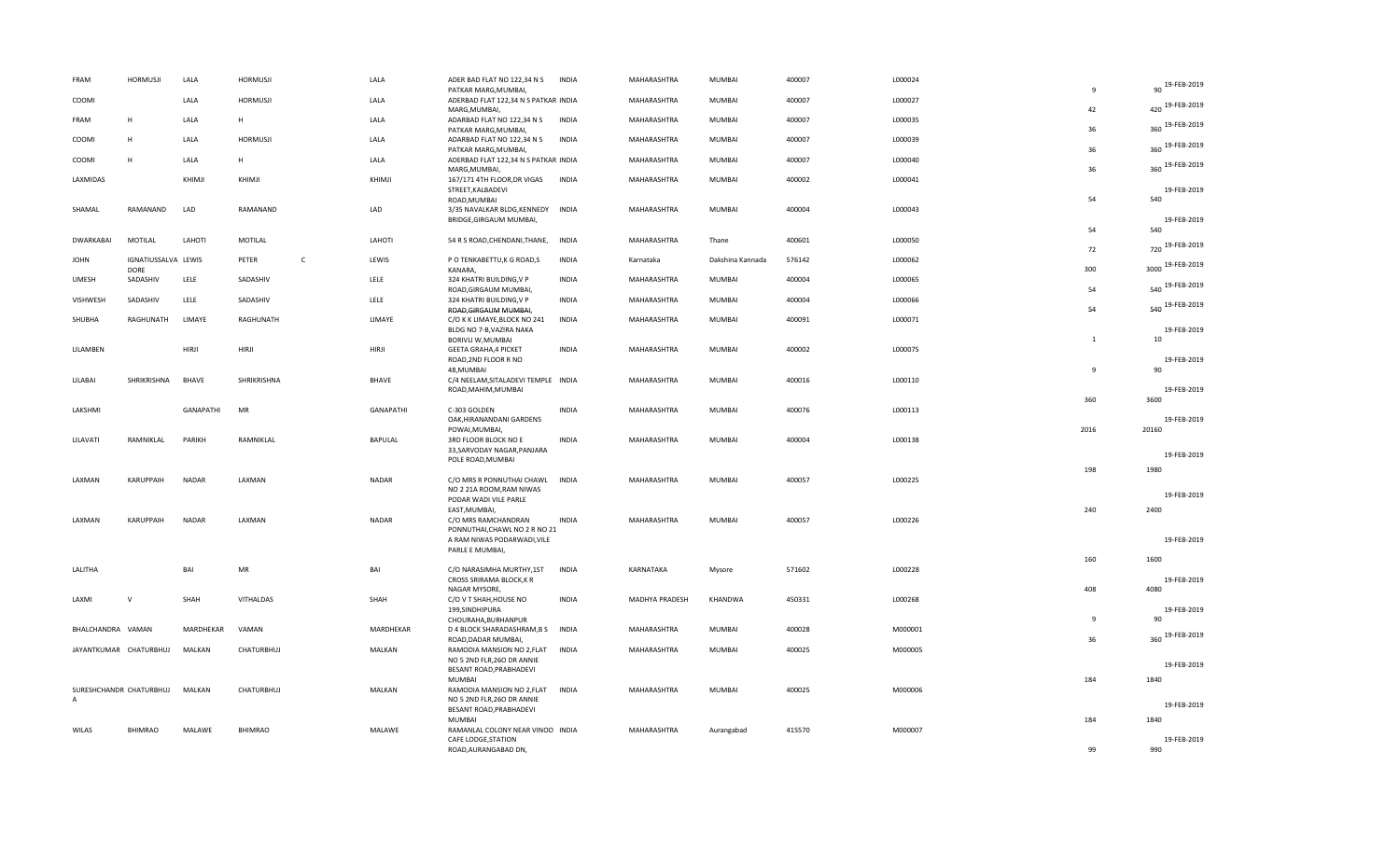| <b>BHARTI</b> | TAJ                 | MAJUMDAR           | TAJ              |           | MAJMUDAR      | C/O SHRI L A SHAH, VARSHA<br>CHURCH ROAD, VILE PARLE WEST                                        | <b>INDIA</b> | MAHARASHTRA    | MUMBAI        | 400056 | M000009 |                | 19-FEB-2019            |
|---------------|---------------------|--------------------|------------------|-----------|---------------|--------------------------------------------------------------------------------------------------|--------------|----------------|---------------|--------|---------|----------------|------------------------|
| MARIYAMBAI    |                     | FIDAHUSEN          | <b>FIDAHUSEN</b> |           | FIDAHUSEN     | MUMBAI,<br>271 MAHATMA GANDHI                                                                    | <b>INDIA</b> | MAHARASHTRA    | Pune          | 411001 | M000016 | 72<br>12       | 720<br>120 19-FEB-2019 |
| JAMSHED       | NOWROJI             | MARAWALA           | NOWROJI          |           | MARAWALA      | ROAD, POONA,<br>SHIRIN MANSURI 2ND<br>FLOOR, SLEATER ROAD, MUMBAI,                               | <b>INDIA</b> | MAHARASHTRA    | MUMBAI        | 400007 | M000019 |                | 19-FEB-2019            |
| PERIN         | <b>MINOO</b>        | MADAN              | <b>MINOO</b>     |           | MADAN         | C/O M/S SHANTILAL PUJABHAI<br>SHAH, 2352 RANI HAJIRA, MANIK<br>CHOWK, AHMEDABAD                  | <b>INDIA</b> | GUJARAT        | AHMEDABAD     | 380001 | M000024 | 168            | 1680<br>19-FEB-2019    |
| ATMARAM       | SHIVLAL             | MAHESHWARI SHIVLAL |                  | GUMANIRAM | MA            | DHARMA NIWAS HINDU COLONY INDIA<br>3RD LANE, DADAR MUMBAI,,                                      |              | MAHARASHTRA    | <b>MUMBAI</b> | 400014 | M000028 | 72             | 720<br>19-FEB-2019     |
| HARIHAR       |                     | <b>MATHUR</b>      | MR               |           | <b>MATHUR</b> | B-46 I IT CAMPUS, POWAI                                                                          | <b>INDIA</b> | MAHARASHTRA    | MUMBAI        | 400076 | M000035 | 72             | 720<br>180 19-FEB-2019 |
| RAMCHANDRA    | JAGANATH            | MAHAJAN            | JAGANATH         |           | MAHAJAN       | MUMBAI,<br>8 WADIA STREET, 2ND<br>FLOOR, MUMBAI,                                                 | <b>INDIA</b> | MAHARASHTRA    | <b>MUMBAI</b> | 400034 | M000044 | 18<br>78       | 780 19-FEB-2019        |
| MANIKRAO      | <b>ANANDRAO</b>     | MAHALLE            | ANANDRAO         |           | MAHALLE       | 702 GODAVARI BUILDING, WORLI<br>SAGAR CO OP HSG SOCIETY, SIR<br>POCHKHANWALA ROAD WORLI          | <b>INDIA</b> | MAHARASHTRA    | MUMBAI        | 400025 | M000052 |                | 19-FEB-2019            |
|               |                     |                    |                  |           |               | MUMBAI,                                                                                          |              |                |               |        |         | 36             | 360                    |
| MAHENDRA      |                     | RASIKLAL           | RASIKLAL         |           | RASIKLAL      | DHANJI MULJI DELAVALA BLDG,R INDIA<br>NO 48 4TH FLOOR, OLD<br>HANUMAN LANE, KALBADEVI            |              | MAHARASHTRA    | MUMBAI        | 400002 | M000054 |                | 19-FEB-2019            |
| MANJULA       |                     | VANECHAND          | VANECHAND        |           | VANECHAND     | ROAD, MUMBAI,<br>GOPIPURA, OSWAL                                                                 | <b>INDIA</b> | <b>GUJARAT</b> | SURAT         | 395003 | M000058 | 9              | 90<br>1080 19-FEB-2019 |
| <b>JIMMY</b>  | ARDESAR             | MAKUJINA           | ARDESAR          |           | MAKUJINA      | MOHOLLA, SURAT,<br>53 RANI LAXMI NAGAR, NAGPUR,,                                                 | <b>INDIA</b> | MAHARASHTRA    | BHANDARA      | 440010 | M000060 | 108<br>30      | 300 19-FEB-2019        |
| AHMED         | MOHAMED             | MAMSA              | MOHAMED          |           | MAMSA         | 302 HIMGIRI, ABOVE BANK OF<br>MAHARASHTRA, 105-A TAKANDAS                                        | <b>INDIA</b> | MAHARASHTRA    | MUMBAI        | 400016 | M000069 |                | 19-FEB-2019            |
|               |                     |                    |                  |           |               | KATARIA ROAD, MATUNGA WEST<br>MUMBAI                                                             |              |                |               |        |         | 882            | 8820                   |
| RAMESH        | GOKALDAS            | <b>MANIAR</b>      | GOKALDAS         |           | MANIAR        | DEVRAJ NIWAS FLAT NO 3,7TH<br>ROAD SANTA CRUZ<br>EAST, MUMBAI,                                   | INDIA        | MAHARASHTRA    | MUMBAI        | 400055 | M000072 | $\mathbf{q}$   | 19-FEB-2019<br>90      |
| HASMUKHLAL    | RATILAL             | MAGAJWALA          | RATILAL          |           | MAGAJWALA     | NAVPURA HOUSE NO<br>3/641, KURVA ROAD, SURAT,                                                    | <b>INDIA</b> | <b>GUJARAT</b> | SURAT         | 395003 | M000080 | 279            | 2790 19-FEB-2019       |
| SHARAYU       | MADHUSUDAN MARUDGAN |                    | MADHUSUDAN       |           | MARUDGAN      | THE MAHARASHTRA SUGAR MILLS INDIA<br>LTD,P O TILAKNAGAR,DIST<br>AHMEDNAGAR,                      |              | MAHARASHTRA    | Ahmednagar    | 413720 | M000091 |                | 19-FEB-2019            |
| NARAYAN       | YASHVANT            | MAHAJAN            | YASHVANT         |           | MAHAJAN       | SHNITA KUNJ, OPP MAKARAND<br>HOUS SOCY, RAJENDRA PRASAD                                          | <b>INDIA</b> | MAHARASHTRA    | Thane         | 421205 | M000105 | 225            | 2250                   |
| MANGALA       | NARAYAN             | MAHAJAN            | NARAYAN          |           | MAHAJAN       | ROAD, RAMNAGAR DOMBIVLI<br>EAST, DIST THANE,<br>SHNITA KUNJ, OPP MAKARAND                        | <b>INDIA</b> | MAHARASHTRA    | Thane         | 421205 | M000106 | $\overline{9}$ | 19-FEB-2019<br>90      |
|               |                     |                    |                  |           |               | HOUS SOCY, RAJENDRA PRASAD<br>ROAD, RAMNAGAR DOMBIVLI<br>EAST, DIST THANE,                       |              |                |               |        |         | 9              | 19-FEB-2019<br>90      |
| HASMUKH       | MAGANLAL            | MASARANI           | MAGANLAL         |           | MASARANI      | 6/6 GAJANAND BUILDING,110<br>JAWAHAR NAGAR, GOREGAON<br>WEST, MUMBAI                             | <b>INDIA</b> | MAHARASHTRA    | <b>MUMBAI</b> | 400062 | M000108 | $\mathbf{q}$   | 19-FEB-2019<br>90      |
| MAGANLAL      | GIRDHARLAL          | MASHARANI          | GIRDHARLAL       |           | MASHARANI     | 6/6 GAJANAND BUILDING,110<br>JAWAHAR NAGAR, GOREGAON<br>WEST, MUMBAI                             | <b>INDIA</b> | MAHARASHTRA    | <b>MUMBAI</b> | 400062 | M000109 | $\mathbf{q}$   | 19-FEB-2019<br>90      |
| <b>NALINI</b> | <b>HEMANT</b>       | MATANI             | HEMANT           |           | MATANI        | 320 KOREGAON PARK, RIVER VIEW INDIA<br>BLDG NO 4 FLAT NO 2, PUNE,                                |              | MAHARASHTRA    | Pune          | 411001 | M000117 | 18             | 19-FEB-2019<br>180     |
| ANANTRAI      | TRIKAMJI            | MANIAR             | TRIKAMJI         |           | MANIAR        | KANJI MISTRY CHAWL NO 2, 2ND INDIA<br>FLOOR, SANGHAVI ESTATE, NEAR<br>SHREYAS TALKIES, GHATKOPAR |              | MAHARASHTRA    | <b>MUMBAI</b> | 400086 | M000118 |                | 19-FEB-2019            |
|               |                     |                    |                  |           |               | WEST, MUMBAI,                                                                                    |              |                |               |        |         | 48             | 480                    |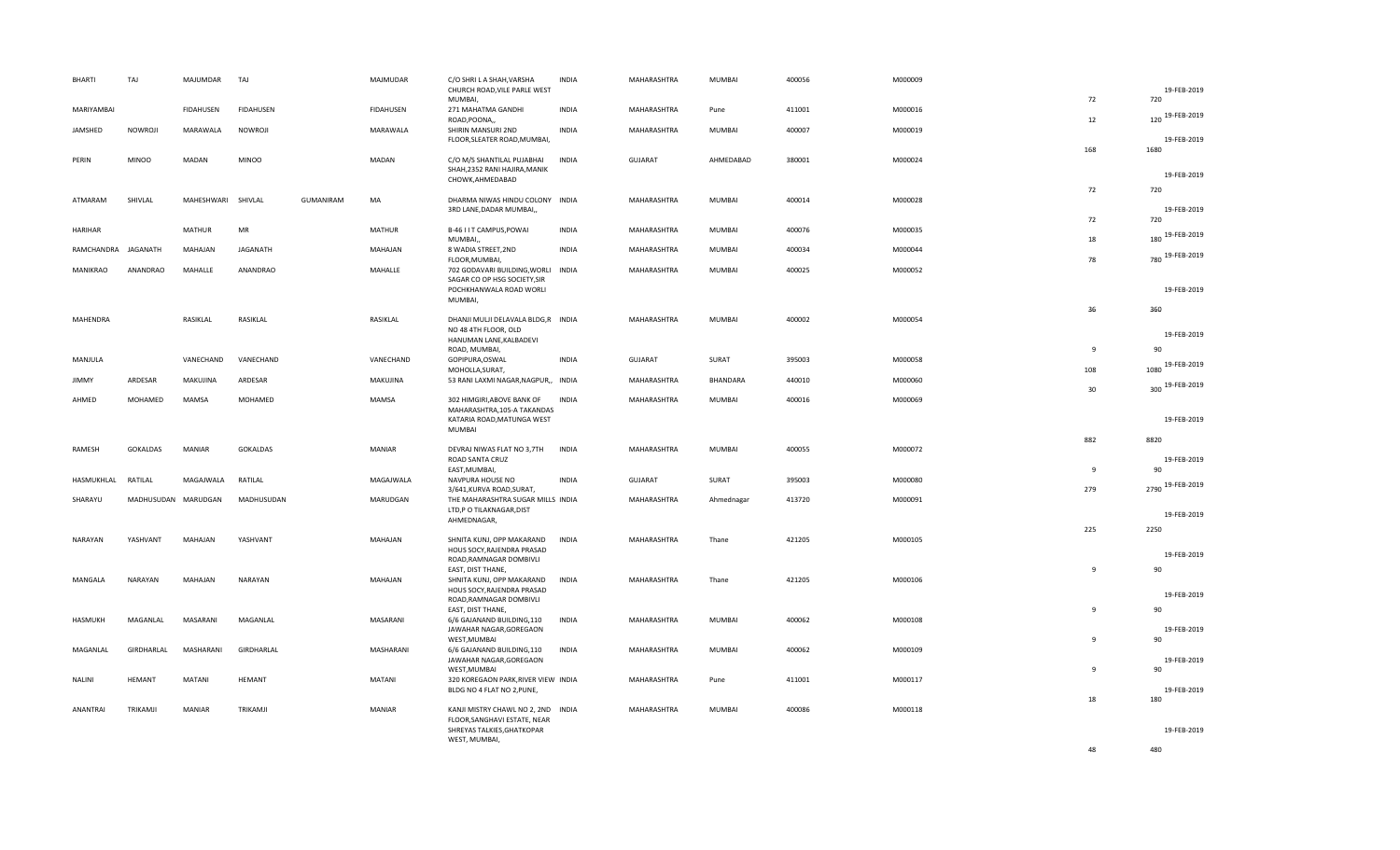| MADHURI            | MADHAV                 | MANJREKAR             | MADHAV            |              | MANJREKAR           | 3/73 OLD HANUMAN<br>BLDG, CHUNAM LANE LAMINGTON                                              | <b>INDIA</b>                 | MAHARASHTRA                   | MUMBAI          | 400007           | M000126            |                | 19-FEB-2019         |
|--------------------|------------------------|-----------------------|-------------------|--------------|---------------------|----------------------------------------------------------------------------------------------|------------------------------|-------------------------------|-----------------|------------------|--------------------|----------------|---------------------|
| SARALA             | VISHWANATH             | MARATHE               | VISHWANATH        |              | MARATHE             | ROAD, MUMBAI,<br>GULABI NIVAS, OPP BANK OF<br>BARODA, MANPADA ROAD,                          | <b>INDIA</b>                 | MAHARASHTRA                   | Thane           | 421201           | M000137            | 248            | 2480<br>19-FEB-2019 |
| JAYESH             | VIPINCHANDRA MARFATIA  |                       | VIPINCHANDRA      |              | MARFATIA            | DOMBIVLI EAST, DIST THANE,<br><b>B 7 PARVATI MANSION 1ST</b><br>FLOOR, OPP GRANT ROAD PARCEL | <b>INDIA</b>                 | MAHARASHTRA                   | MUMBAI          | 400007           | M000149            | 108            | 1080<br>19-FEB-2019 |
| MADHURI            |                        | LAXMIDAS              | MR                |              | LAXMIDAS            | OFFICE, TROAD, MUMBAI<br>C/O DR M SHRINIVAS BHAT, B-31 INDIA                                 |                              | ANDHRA PRADESH                | HYDERABAD       | 500017           | M000169            | 54             | 540                 |
|                    |                        |                       |                   |              |                     | USHODAYA APARTMENT, 12-13-<br>365 STREET NO 19<br>TARNAKA, SECUNDERABAD                      |                              |                               |                 |                  |                    | 54             | 19-FEB-2019<br>540  |
| MAHAJAN            | SULEKHA                | VASUDEO               | VASUDEO           |              | VASUDEO             | C/O S V MAHAJAN, 12/A9 GOVT<br>OFFICERS QUARTERS, HAJI<br>ALI, MUMBAI                        | INDIA                        | MAHARASHTRA                   | MUMBAI          | 400034           | M000171            | 54             | 19-FEB-2019<br>540  |
| <b>JOHN</b>        |                        | MATHEW                | $\vee$            | $\mathsf{v}$ | MATHEW              | E 50 JYOTI APTS, 7<br>BUNGLOWS, ANDHERI<br>WEST, MUMBAI                                      | <b>INDIA</b>                 | MAHARASHTRA                   | MUMBAI          | 400058           | M000183            | 54             | 19-FEB-2019<br>540  |
| MADHURI            |                        | LAXMIDAS              | LAXMIDAS          |              | LAXMIDAS            | 167/171 4TH FLOOR, DR VIEGAS<br>STREET, MUMBAI,                                              | <b>INDIA</b>                 | MAHARASHTRA                   | MUMBAI          | 400002           | M000188            | 54             | 540 19-FEB-2019     |
| MANHARLAL          | MATHURADAS             | MADHANI               | <b>MATHURADAS</b> |              | MADHANI             | B/302 MRUD KISHORE, DATTA<br>PADA PHATAK, B/H GOKUL<br>SHOPPING CENTRE, BORIVALI W           | <b>INDIA</b>                 | MAHARASHTRA                   | MUMBAI          | 400092           | M000206            |                | 19-FEB-2019         |
| ROHINI             | RAJA                   | MAHAJAN               | RAJA              |              | MAHAJAN             | <b>MUMBAI</b><br>AAKASH BLDG ROOM NO<br>17, NEHRU ROAD                                       | <b>INDIA</b>                 | MAHARASHTRA                   | MUMBAI          | 400055           | M000207            | 12             | 120                 |
| SUCHETA            | <b>MANOHAR</b>         | MAVALANKAR            | MANOHAR           |              | MAVALANKAR          | WAKOLA, SANTACRUZ<br>EAST, MUMBAI<br>27 WHITE LILY HSG                                       | <b>INDIA</b>                 | MAHARASHTRA                   | MUMBAI          | 400028           | M000218            | $\overline{9}$ | 19-FEB-2019<br>90   |
|                    |                        |                       |                   |              |                     | SOCIETY, BABREKAR MARG, DADAR<br>MUMBAI,                                                     |                              |                               |                 |                  |                    | 66             | 19-FEB-2019<br>660  |
| RAMAKANT           | SAKERLAL               | <b>MEHTA</b>          | SAKERLAL          |              | MEHTA               | KUSUM VILLA GHODBUNDER<br>ROAD, OPP PUPILS HIGH<br>SCHOOL, KHAR MUMBAI,                      | <b>INDIA</b>                 | MAHARASHTRA                   | MUMBAI          | 400052           | M000225            | 456            | 19-FEB-2019<br>4560 |
| RAMAKANT           | SAKARLAL               | MEHTA                 | SAKARLAL          |              | MEHTA               | KUSUM VILLA GHODBUNDER<br>ROAD, KHAR MUMBAI,                                                 | <b>INDIA</b>                 | MAHARASHTRA                   | MUMBAI          | 400052           | M000227            | 66             | 660 19-FEB-2019     |
| PILOO<br>PRITAMLAL | SAPAL<br>MANEKLAL      | MEHTA<br><b>MEHTA</b> | SAPAL<br>MANEKLAL |              | MEHTA<br>DULLABHRAM | SANJANA MANSION, 1 CARTER<br>RD, BANDRA MUMBAI,<br>SETAN FALIA, GOPIPURA SURAT,,             | <b>INDIA</b><br><b>INDIA</b> | MAHARASHTRA<br><b>GUJARAT</b> | MUMBAI<br>SURAT | 400050<br>395001 | M000235<br>M000251 | 12             | 120 19-FEB-2019     |
| RAMABEN            | CHIMANLAL              | <b>MEHTA</b>          | CHIMANLAL         |              | MEHTA               | 50 BALASINOR SOCIETY, S V ROAD INDIA                                                         |                              | MAHARASHTRA                   | MUMBAI          | 400067           | M000252            | 18             | 180 19-FEB-2019     |
|                    |                        |                       |                   |              |                     | KANDIVLI WEST, MUMBAI,                                                                       |                              |                               |                 |                  |                    | 522            | 19-FEB-2019<br>5220 |
| KANTABEN           | HARAKHCHAND MEHTA      |                       | HARAKHCHAND       |              | MEHTA               | KAKAD NIKETAN FLAT NO C<br>15, DERASAR<br>LANE, GHATKOPAR, MUMBAI                            | <b>INDIA</b>                 | MAHARASHTRA                   | MUMBAI          | 400077           | M000257            | 30             | 19-FEB-2019<br>300  |
| HARSHAD            | HARAKHACHAN MEHTA<br>D |                       | HARAKHCHAND       |              | MEHTA               | KAKAD NIKETAN FLAT NO<br>C/15, DERASAR LANE, GHATKOPAR<br>MUMBAI.                            | <b>INDIA</b>                 | MAHARASHTRA                   | MUMBAI          | 400077           | M000258            | 48             | 19-FEB-2019<br>480  |
| SUDHABEN           | BALUBHAI               | MEHTA                 | BALUBHAI          |              | MEHTA               | 31 CHOWPATY SEA FACE, 9 KAMLA INDIA<br>NIVAS, MORVI LANE, MUMBAI                             |                              | MAHARASHTRA                   | MUMBAI          | 400007           | M000270            | $\overline{9}$ | 19-FEB-2019<br>90   |
| KETKI              | AVANTILAL              | MEHTA                 | AVANTILAL         |              | MEHTA               | 31 CHOWPATY SEA FACE, 9 KAMLA INDIA<br>NIVAS MORVI LANE, MUMBAI,                             |                              | MAHARASHTRA                   | MUMBAI          | 400007           | M000271            | 9              | 19-FEB-2019<br>90   |
| KANTA              | KANCHANLAL             | MERCHANT              | KANCHANLAL        |              | MERCHANT            | A-12 ANAND BHAVAN, 45 BAJAJ<br>ROAD VILE PARLE W, MUMBAI,                                    | <b>INDIA</b>                 | MAHARASHTRA                   | MUMBAI          | 400056           | M000307            | 36             | 360 19-FEB-2019     |
| к                  |                        | MEENAKSHAM<br>MA      | K                 | SALYANARAYAN | <b>MURTH</b>        | C/O R SURYANIKETAN, 6 1 289/2 INDIA<br>PADMARAONAGAR, SECUNDERAB<br>AD AP,                   |                              | ANDHRA PRADESH                | SECUNDERABAD    | 500025           | M000322            | 102            | 19-FEB-2019<br>1020 |
| NARENDRA           | VANICHAND              | <b>MEHTA</b>          | VANICHAND         |              | MEHTA               | C/O HARVAN MOTOR HOUSE, 396 INDIA<br>SARDAR V PATEL ROAD, MUMBAI,                            |                              | MAHARASHTRA                   | MUMBAI          | 400004           | M000347            |                | 19-FEB-2019<br>90   |
| <b>BHARATI</b>     | NARENDRA               | <b>MEHTA</b>          | NARENDRA          |              | MEHTA               | C/O HARVAN MOTOR HOUSE, 396 INDIA<br>SARDAR V PATEL ROAD, MUMBAI,                            |                              | MAHARASHTRA                   | MUMBAI          | 400004           | M000348            | 9              | 19-FEB-2019         |
|                    |                        |                       |                   |              |                     |                                                                                              |                              |                               |                 |                  |                    | 9              | 90                  |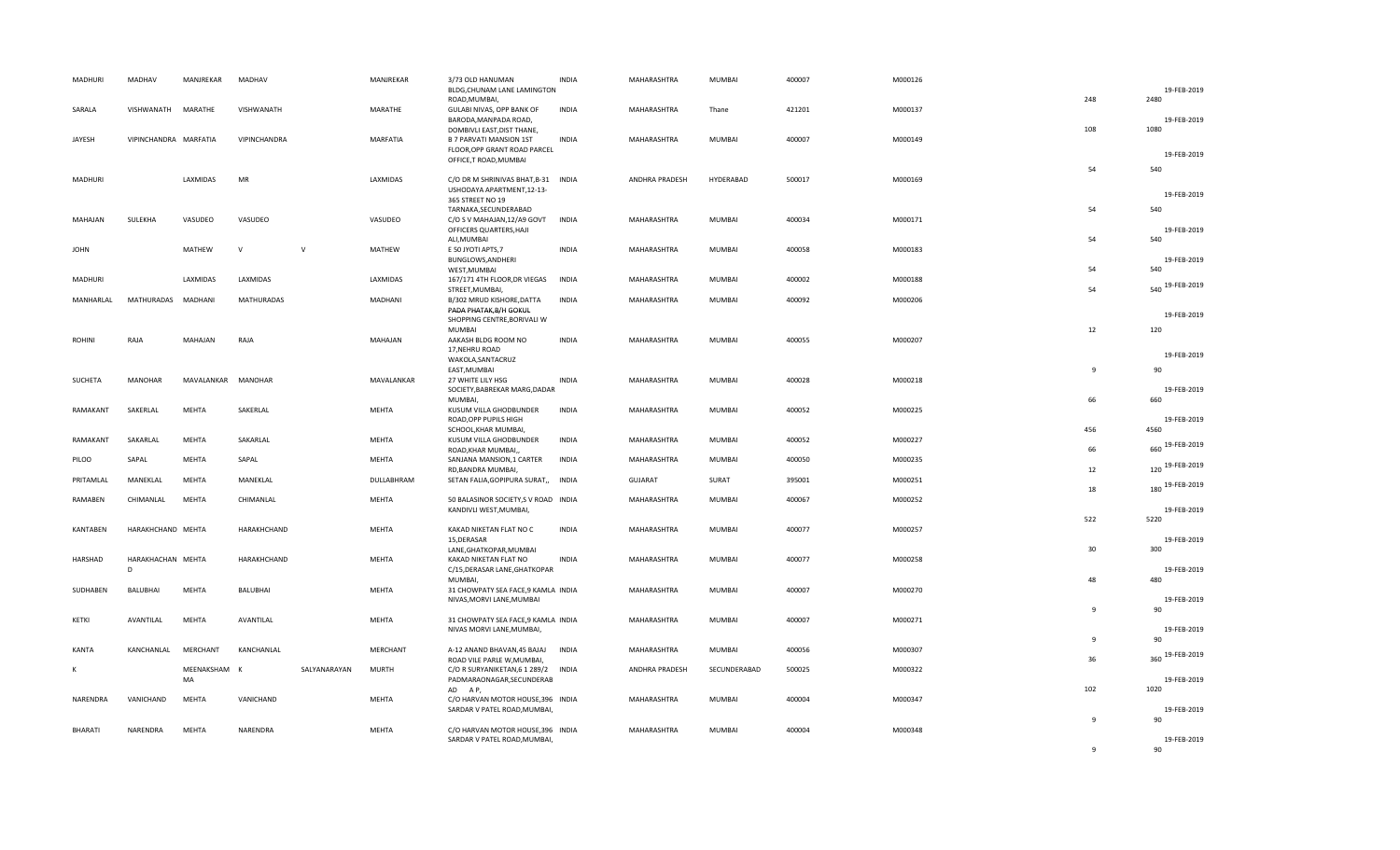| <b>JAWAHAR</b>         | SUMANT                            | MERCHANT        | SUMANT          | MERCHANT | 354 H CHOWKSI<br>BLDG, VITHALWADI RANADE                                                               | <b>INDIA</b> | MAHARASHTRA    | MUMBAI | 400028 | M000360 |                | 19-FEB-2019         |
|------------------------|-----------------------------------|-----------------|-----------------|----------|--------------------------------------------------------------------------------------------------------|--------------|----------------|--------|--------|---------|----------------|---------------------|
| <b>DILAARA</b>         | GUSTAD                            | MEHTA           | <b>GUSTAD</b>   | MEHTA    | ROAD, DADAR WEST, MUMBAI<br>A 3/3 CENTURY RAYON COLONY, P INDIA<br>O SHAHAD, DIST THANE,               |              | MAHARASHTRA    | Thane  | 421103 | M000366 | 36             | 360<br>19-FEB-2019  |
| SHAHRUKH               | GUSTAD                            | MEHTA           | GUSTAD          | MEHTA    | A 2/11 CENTURY RAYON<br>COLONY, P O SHAHAD, DIST THANE,                                                | <b>INDIA</b> | MAHARASHTRA    | Thane  | 421103 | M000367 | 96             | 960<br>19-FEB-2019  |
| PILOO                  | GUSTAD                            | MEHTA           | <b>GUSTAD</b>   | MEHTA    | A2/11 CENTURY RAYON COLONY, P INDIA<br>O SHAHAD, DIST THANE,                                           |              | MAHARASHTRA    | Thane  | 421103 | M000368 | 150            | 1500<br>19-FEB-2019 |
| GUSTAD                 | <b>BURJORJI</b>                   | MEHTA           | <b>BURJORJI</b> | MEHTA    | A2/11 CENTURY RAYON COLONY, P INDIA<br>O SHAHAD, DIST THANE,                                           |              | MAHARASHTRA    | Thane  | 421103 | M000447 | 144            | 1440<br>19-FEB-2019 |
| PILOO                  | GUSTAD                            | MEHTA           | GUSTAD          | MEHTA    | A2/11 CENTURY RAYON COLONY, P INDIA<br>O SHAHAD, DIST THANE,                                           |              | MAHARASHTRA    | Thane  | 421103 | M000448 | 96             | 960<br>19-FEB-2019  |
| PILOO                  | GUSTAD                            | MEHTA           | GUSTAD          | MEHTA    | A2/11 CENTURY RAYON COLONY, P INDIA<br>O SHAHAD, DIST THANE,                                           |              | MAHARASHTRA    | Thane  | 421103 | M000449 | 96             | 960<br>19-FEB-2019  |
| DILAARA                | GUSTAD                            | MEHTA           | GUSTAD          | MEHTA    | A2/11 CENTURY RAYON COLONY, P INDIA<br>O SHAHAD, DIST THANE,                                           |              | MAHARASHTRA    | Thane  | 421103 | M000450 | 96             | 960<br>19-FEB-2019  |
| SMITA                  | NAUTAMLAL                         | MEHTA           | NAUTAMLAL       | MEHTA    | 3RD FLOOR MADHU<br>KUNJ, NAOROJI CROSS                                                                 | <b>INDIA</b> | MAHARASHTRA    | MUMBAI | 400086 | M000464 | 96             | 960                 |
|                        |                                   |                 |                 |          | LANE, GHATKOPAR WEST, MUMBAI                                                                           |              |                |        |        |         | 40             | 19-FEB-2019<br>400  |
| BACHUBHAI              | <b>NAGINDAS</b>                   | MEVAWALA        | NAGINDAS        | MEVAWALA | , MAIN ROAD, SURAT,                                                                                    | <b>INDIA</b> | Gujarat        | Surat  | 395003 | M000470 | 36             | 360 19-FEB-2019     |
| <b>BACHUBHAI</b>       | <b>NAGINDAS</b>                   | MEVAWALA        | NAGINDAS        | MEVAWALA | 4/4013 ZAMPA BAZAR, MAIN<br>ROAD, SURAT,                                                               | <b>INDIA</b> | <b>GUJARAT</b> | SURAT  | 395003 | M000472 | 54             | 540 19-FEB-2019     |
| NAVNITLAL              | <b>JAMNADAS</b>                   | MEHTA           | JAMNADAS        | MEHTA    | 8TH MILL VIEWW, 1ST FLR K M<br>MUNSI MARG, MUMBAI,                                                     | <b>INDIA</b> | MAHARASHTRA    | MUMBAI | 400007 | M000477 | $\mathbf{1}$   | 10 19-FEB-2019      |
| ALOO                   | <b>MINOO</b>                      | <b>MERCHANT</b> | <b>MINOO</b>    | MERCHANT | G-2 N-3 CAMA PARK, CAMA ROAD INDIA<br>ANDHERI (W), MUMBAI,                                             |              | MAHARASHTRA    | MUMBAI | 400058 | M000484 | $\overline{9}$ | 90 19-FEB-2019      |
| COOMI                  | RUSTOM                            | MEHTA           | RUSTOM          | MEHTA    | C 8 BEN NEVIS, WARDEN<br>ROAD, MUMBAI,                                                                 | <b>INDIA</b> | MAHARASHTRA    | MUMBAI | 400036 | M000486 | 136            | 1360 19-FEB-2019    |
| <b>TUSHAR</b>          | VRUNDAVANDA MEHTA<br>$\mathsf{S}$ |                 | VRUNDAVANDAS    | MEHTA    | 79/11 JASANTI BHUVAN, ASHOK<br>NAGAR X ROAD NO 4, KANDIVLI<br>EAST, MUMBAI                             | <b>INDIA</b> | MAHARASHTRA    | MUMBAI | 400101 | M000490 | 90             | 19-FEB-2019<br>900  |
| RATU                   | <b>JMEHER</b>                     | HOMJI           | <b>JMEHER</b>   | HOMJI    | FLAT NO 1B SHREE VALLABH, 11/2 INDIA<br>BOAT CLUB ROAD, PUNE,                                          |              | MAHARASHTRA    | Pune   | 411001 | M000510 |                | 19-FEB-2019         |
| VAIKUNTHLAL            | MANSUKHLAL                        | MEHTA           | MANSUKHLAL      | MEHTA    | BLDG NO 25, 4TH FLOOR, 3RD<br>KHETWADI LANE, OPP                                                       | <b>INDIA</b> | MAHARASHTRA    | MUMBAI | 400004 | M000513 | 46             | 460<br>19-FEB-2019  |
|                        |                                   |                 |                 |          | RAMESHWAR LODGE, MUMBAI,,                                                                              |              |                |        |        |         | 18             | 180                 |
| <b>ROHIT</b>           | MANSUKHLAL MEHTA                  |                 | MANSUKHLAL      | MEHTA    | C/O K N P SHARE TRANSFER<br>SERVICE, R P BUSINESS SERVICE<br>CENTRE, STATE BANK ANNEXE                 | <b>INDIA</b> | MAHARASHTRA    | MUMBAI | 400023 | M000518 |                | 19-FEB-2019         |
|                        |                                   |                 |                 |          | BLDG 1ST FLOOR, CABIN 112, BANK<br>STREET FORT MUMBAI                                                  |              |                |        |        |         | 240            | 2400                |
| MADHAVI                | ASHVIN                            | MEHTA           | ASHVIN          | MEHTA    | C/O R K MOTISHAW, 32 MUMBAI INDIA<br>SAMACHAR MARG, MUMBAI,                                            |              | MAHARASHTRA    | MUMBAI | 400023 | M000521 | 27             | 19-FEB-2019         |
| PANDHARINATH PANDURANG |                                   | <b>MHATRE</b>   | PANDURANG       | MHATRE   | PANDURANG<br>ASHRAM, PANDURANG                                                                         | <b>INDIA</b> | MAHARASHTRA    | MUMBAI | 400063 | M000534 |                | 270<br>19-FEB-2019  |
| RAJAN                  | B                                 | MHAMBREY        | BALKRISHNA      | MHAMBREY | WADI, GOREGAON MUMBAI,<br>VASANT APT 2ND FLOOR BLOCK INDIA<br>NO 10, SHIMPOLI ROAD KASTUR              |              | MAHARASHTRA    | MUMBAI | 400092 | M000541 | 54             | 540<br>19-FEB-2019  |
|                        |                                   |                 |                 |          | PARK, BORIVALI W MUMBAI,                                                                               |              |                |        |        |         | 48             | 480                 |
| SORABJI                | RUSTOMJI                          | MIRZA           | RUSTOMJI        | MIRZA    | C/O MISS P S MIRZA, FLAT NO 14 INDIA<br>LOVEDALE, 30 831 THOMAS CROSS<br>LANE, OPP FARIYAS HOTEL, NEXT |              | MAHARASHTRA    | MUMBAI | 400005 | M000568 |                |                     |
|                        |                                   |                 |                 |          | ATTUR APARTMENTS, COLABA<br><b>MUMBAI</b>                                                              |              |                |        |        |         |                | 19-FEB-2019         |
|                        |                                   |                 |                 |          |                                                                                                        |              |                |        |        |         | 27             | 270                 |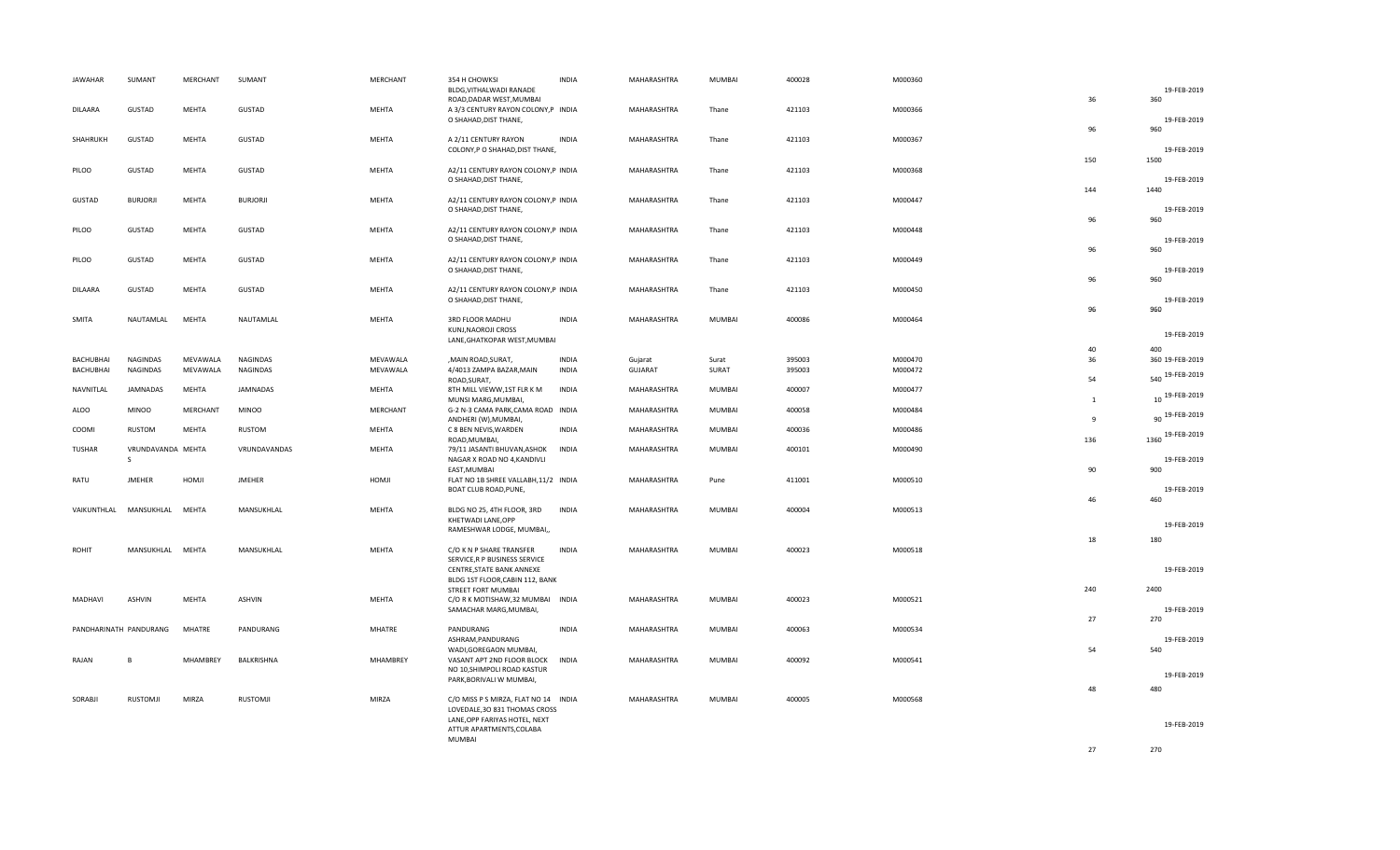| <b>JEHANGIR</b>   | JAMSHEDJI           | <b>MISTRY</b>  | JAMSHEDJI     |                 | <b>MISTRY</b> | KALUMAL ESTATE A 2ND FLOOR<br>FLAT NO 3, OPP JUHU POST                 | <b>INDIA</b> | MAHARASHTRA    | MUMBAI        | 400054 | M000571 |                | 19-FEB-2019         |
|-------------------|---------------------|----------------|---------------|-----------------|---------------|------------------------------------------------------------------------|--------------|----------------|---------------|--------|---------|----------------|---------------------|
| GANGADHAR         | GURUSIDDAPPA MIRJI  |                | GURUSIDDAPPA  |                 | <b>MIRJI</b>  | OFFICE, JUHU MUMBAI,<br>BLOCK 13 3RD FLOOR MODERN<br>FLATS, WODEHOUSE  | <b>INDIA</b> | MAHARASHTRA    | <b>MUMBAI</b> | 400005 | M000591 | 72             | 720<br>19-FEB-2019  |
| MANI              | BEHRAMJI            | MIRZA          | BEHRAMJI      |                 | MIRZA         | ROAD, COLABA MUMBAI,<br>AIDOON BUILDING TOP                            | <b>INDIA</b> | MAHARASHTRA    | MUMBAI        | 400002 | M000596 | 108            | 1080                |
| GHAVER            | DARA                | <b>MISTRY</b>  | DARA          |                 | <b>MISTRY</b> | FLOOR, DHOBI TALAO MUMBAI,<br>7C/7D MAPEL HOUSE, EDEN                  | <b>INDIA</b> | MAHARASHTRA    | Thane         | 400601 | M000618 | 660            | 19-FEB-2019<br>6600 |
|                   |                     |                |               |                 |               | WOODS OFF POKHARAN 2, THANE<br>W.                                      |              |                |               |        |         | 36             | 19-FEB-2019<br>360  |
| DARA              | RUSTOMJI            | <b>MISTRY</b>  | RUSTOMJI      |                 | <b>MISTRY</b> | 7C/7D MAPEL HOUSE, EDEN<br>WOODS OFF POKHARAN 2, THANE<br>W,           | <b>INDIA</b> | MAHARASHTRA    | Thane         | 400601 | M000619 | 36             | 19-FEB-2019<br>360  |
| <b>HORMAZ</b>     | DARA                | <b>MISTRY</b>  | DARA          |                 | <b>MISTRY</b> | 7C/7D MAPEL HOUSE, EDEN<br>WOODS OPP POKHARAN 2, THANE                 | <b>INDIA</b> | MAHARASHTRA    | Thane         | 400601 | M000620 |                | 19-FEB-2019         |
| DEEPAK            |                     | <b>MISHRA</b>  | MR            |                 | <b>MISHRA</b> | WEST,<br>CLOSE TO CANE DEV.COUNCIL, 172 INDIA<br>CIVIL LINES, BAREILLY |              | UTTAR PRADESH  | BAREILLY      | 243001 | M000647 | 36             | 360<br>19-FEB-2019  |
|                   |                     |                |               |                 |               |                                                                        |              |                |               |        |         | $\overline{2}$ | 20                  |
| G                 | $\mathbb{R}$        | MOKASHI        | RAMCHANDRA    |                 | MOKASHI       | MERCHANT, PO                                                           | <b>INDIA</b> | MAHARASHTRA    | Ahmednagar    | 413709 | M000650 |                |                     |
|                   |                     |                |               |                 |               | SHRIRAMPUR, DIST<br>AHMEDNAGAR,                                        |              |                |               |        |         | 459            | 19-FEB-2019<br>4590 |
| ZULEKHA           | EBRAHIM             | MOOLA          | EBRAHIM       |                 | <b>MOOLA</b>  | P O KHOLWAD, DIST SURAT,,                                              | <b>INDIA</b> | <b>GUJARAT</b> | SURAT         | 394190 | M000664 | 108            | 1080 19-FEB-2019    |
| AYUB              | AHMED               | MOTA           | AHMED         |                 | MOTA          | PARSIWAD, RANDER, DT SURAT,                                            | <b>INDIA</b> | <b>GUJARAT</b> | SURAT         | 395005 | M000673 | 135            | 1350 19-FEB-2019    |
| SHAKAR            | NARAYAN             | MORALWAR       | NARAYAN       |                 | MORALWAR      | 1 MANAS PALNAKAMAL CO OP                                               | <b>INDIA</b> | MAHARASHTRA    | MUMBAI        | 400089 | M000676 |                |                     |
|                   |                     |                |               |                 |               | HSG SOCIETY, M L C ROAD PESTAM<br>SAGAR, CHEMBUR MUMBAI,               |              |                |               |        |         |                | 19-FEB-2019         |
|                   |                     |                |               |                 |               |                                                                        |              |                |               |        |         | 252            | 2520                |
| DADY              | <b>DORAB</b>        | <b>MODY</b>    | <b>DORAB</b>  | <b>BOMANJEE</b> | MODY          | FLAT NO 6 2ND FLOOR, SAKINA                                            | <b>INDIA</b> | MAHARASHTRA    | MUMBAI        | 400004 | M000679 |                |                     |
|                   |                     |                |               |                 |               | MANZIL, NEAR ALLBLESS BAUG<br>QUEENS ROAD, CHARNI ROAD                 |              |                |               |        |         |                | 19-FEB-2019         |
|                   |                     |                |               |                 |               | <b>MUMBAI BR</b>                                                       |              |                |               |        |         | $\overline{9}$ | 90                  |
| MODI              | NARAYANDAS          | JAMNADAS       | NARAYANDAS    |                 | JAMNADAS      | C/O JAMNADAS HIMATLAL                                                  | <b>INDIA</b> | <b>GUJARAT</b> | VADODARA      | 391110 | M000681 |                |                     |
|                   |                     |                |               |                 |               | MODI, STATION ROAD, BARODA,                                            |              |                |               |        |         |                | 19-FEB-2019         |
|                   |                     |                |               |                 |               |                                                                        |              |                |               |        |         | 279            | 2790                |
| RAVINDRA          | MANHAR              | <b>MOHON</b>   | <b>MANHAR</b> |                 | MOHON         | NAV DOMBIVLI CO OP HOUS                                                | <b>INDIA</b> | MAHARASHTRA    | Thane         | 421201 | M000685 |                |                     |
|                   |                     |                |               |                 |               | SOCY, FLAT NO 40 BLDG 3, OPP RLY<br>STATION, DOMBIVLI EAST, DIST       |              |                |               |        |         |                | 19-FEB-2019         |
|                   |                     |                |               |                 |               | THANE,                                                                 |              |                |               |        |         | 5              | 50                  |
| HUKMATRAI         | KEVALRAM            | <b>MOTWANI</b> | KEVALRAM      |                 | MOTWANI       | C/O M/S HUKMATRAI                                                      | <b>INDIA</b> | MAHARASHTRA    | Pune          | 411002 | M000686 |                |                     |
|                   |                     |                |               |                 |               | KEVALRAM, 406/24 SUKHSAGAR                                             |              |                |               |        |         |                | 19-FEB-2019         |
|                   |                     |                |               |                 |               | BLDG, NEAR QUARTERGATE                                                 |              |                |               |        |         |                |                     |
| <b>JAYANTILAL</b> | MANILAL             | <b>MODI</b>    | MANILAL       |                 | MODI          | POONA,<br>A 9 GAUTAMNAGAR 2ND                                          | <b>INDIA</b> | MAHARASHTRA    | <b>MUMBAI</b> | 400092 | M000687 | 100            | 1000                |
|                   |                     |                |               |                 |               | FLOOR, TILAK ROAD BORIVLI                                              |              |                |               |        |         |                | 19-FEB-2019         |
|                   |                     |                |               |                 |               | WEST, MUMBAI,                                                          |              |                |               |        |         | $\overline{9}$ | 90                  |
| HUKMATRAI         | KEVALRAM            | MOTWANI        | KEVALRAM      |                 | MOTWANI       | C/O MESSRS HUKMATRAI                                                   | <b>INDIA</b> | MAHARASHTRA    | Pune          | 411002 | M000702 |                |                     |
|                   |                     |                |               |                 |               | KEVALRAM, 406/24 SUKHASAGAR                                            |              |                |               |        |         |                | 19-FEB-2019         |
|                   |                     |                |               |                 |               | BUILDING, NEAR QUARTER<br>GATE, POONA                                  |              |                |               |        |         | 744            | 7440                |
| REKHA             | CHANDRAKANT MOKASHI |                | CHANDRAKANT   |                 | MOKASHI       | 8 BARKHAND                                                             | <b>INDIA</b> | MAHARASHTRA    | MUMBAI        | 400016 | M000707 |                |                     |
|                   |                     |                |               |                 |               | NIVAS, TAIKALWADI, LJ ROAD                                             |              |                |               |        |         |                | 19-FEB-2019         |
|                   |                     |                |               |                 |               | MAHIM, MUMBAI                                                          |              |                |               |        |         | 186            | 1860                |
| AJIT              | JAYANTILAL          | <b>MODI</b>    | JAYANTILAL    |                 | MODI          | A 9 GAUTAM NAGAR 2ND                                                   | <b>INDIA</b> | MAHARASHTRA    | MUMBAI        | 400092 | M000713 |                |                     |
|                   |                     |                |               |                 |               | FLOOR, TILAK ROAD BORIVLI                                              |              |                |               |        |         |                | 19-FEB-2019         |
| <b>BHAVNA</b>     | AJIT                | <b>MODI</b>    | AJIT          |                 | MODI          | WEST, MUMBAI,<br>A 9 GAUTAM NAGAR 2ND                                  | <b>INDIA</b> | MAHARASHTRA    | MUMBAI        | 400092 | M000714 | 6              | 60                  |
|                   |                     |                |               |                 |               | FLOOR, TILAK ROAD BORIVLI                                              |              |                |               |        |         |                | 19-FEB-2019         |
|                   |                     |                |               |                 |               | WEST, MUMBAI,                                                          |              |                |               |        |         | 6              | 60                  |
| <b>GOMTIBEN</b>   | JAYANTILAL          | <b>MODI</b>    | JAYANTILAL    |                 | MODI          | A 9 GAUTAM NAGAR 2ND                                                   | <b>INDIA</b> | MAHARASHTRA    | MUMBAI        | 400092 | M000715 |                |                     |
|                   |                     |                |               |                 |               | FLOOR, TILAK ROAD BORIVLI                                              |              |                |               |        |         |                | 19-FEB-2019         |
| RAJENDRA          | JAYANTILAL          | <b>MODI</b>    | JAYANTILAL    |                 | MODI          | WEST, MUMBAI,<br>A 9 GAUTAM NAGAR 2ND                                  | <b>INDIA</b> | MAHARASHTRA    | MUMBAI        | 400092 | M000717 | 6              | 60                  |
|                   |                     |                |               |                 |               | FLOOR, TILAK ROAD BORIVLI                                              |              |                |               |        |         |                | 19-FEB-2019         |
|                   |                     |                |               |                 |               | WEST, MUMBAI,                                                          |              |                |               |        |         | $\mathbf{q}$   | 90                  |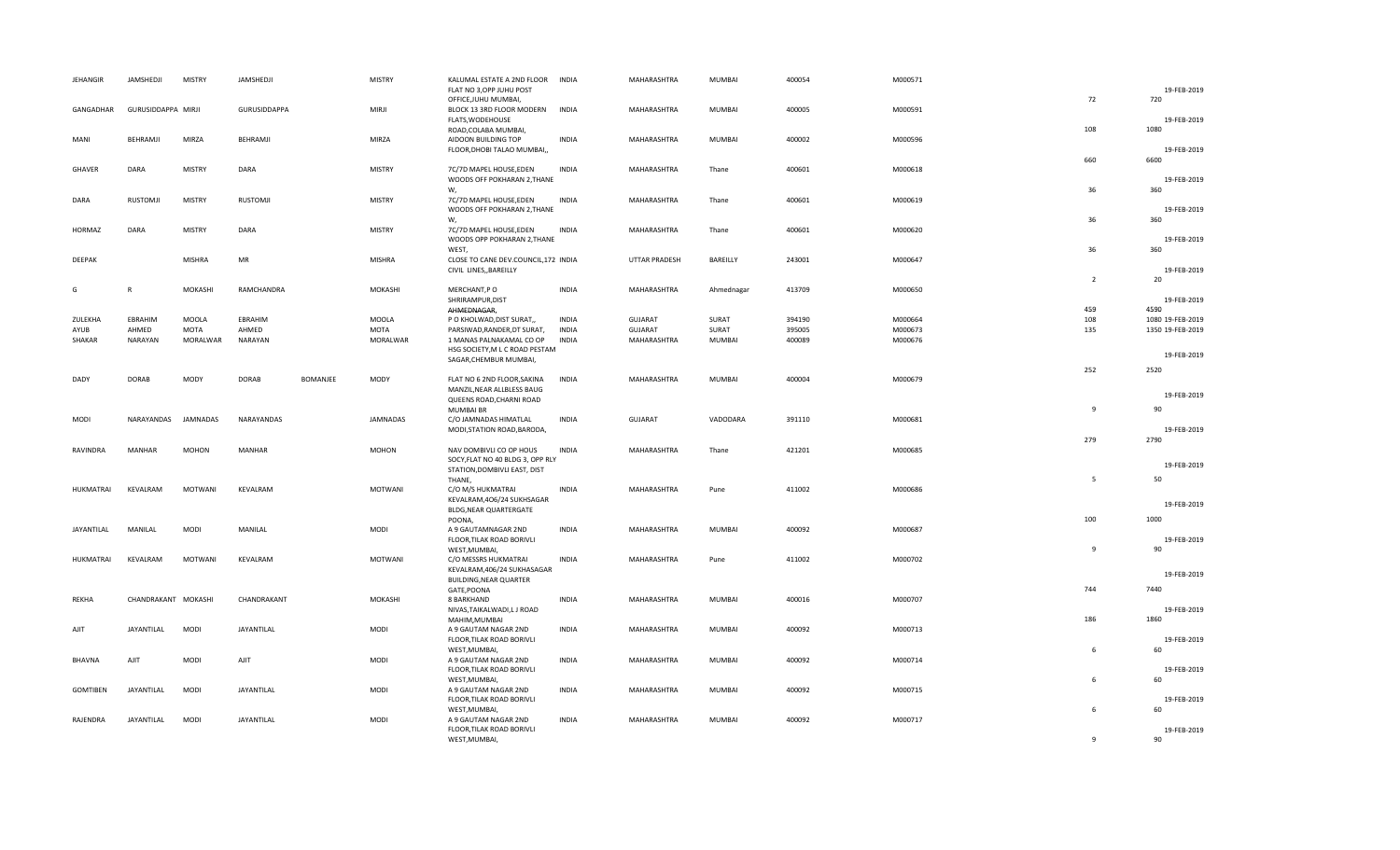| MADHUSUDAN RAJARAM |                      | MONDKAR       | RAJARAM                | <b>MONDKAR</b>    | 8/A 13 SHREE JAWAHAR CO OP<br>HSG SOCY, GOVIND NAGAR                               | INDIA        | MAHARASHTRA    | <b>MUMBAI</b> | 400092 | M000725 |      |                                    |
|--------------------|----------------------|---------------|------------------------|-------------------|------------------------------------------------------------------------------------|--------------|----------------|---------------|--------|---------|------|------------------------------------|
|                    |                      |               |                        |                   | SODAWALA<br>LANE, BORIVALI, MUMBAI                                                 |              |                |               |        |         | 108  | 19-FEB-2019<br>1080                |
| MALATI             | MADHUSUDAN MONDKAR   |               | MADHUSUDAN             | <b>MONDKAR</b>    | 8/A 13 SHREE JAWAHAR CO OP<br>HSG SOCY, GOVIND NAGAR<br>SODAWALA                   | <b>INDIA</b> | MAHARASHTRA    | <b>MUMBAI</b> | 400092 | M000726 |      | 19-FEB-2019                        |
| PADMAVATI          | CHANDRAKANT MOHOLKAR |               | CHANDRAKANT            | MOHOLKAR          | LANE, BORIVALI, MUMBAI<br>25/8 SAMATA HSG SOCY 1ST FLR B INDIA                     |              | MAHARASHTRA    | Thane         | 400604 | M000735 | 54   | 540                                |
|                    |                      |               |                        |                   | WING, WAGLE ESTATE POLICE<br>CHOWKEY & SHOPPING CENTRE,<br>SHRI NAGAR, THANE WEST, |              |                |               |        |         |      | 19-FEB-2019                        |
| SHILPESH           | CHAMPAKLAL           | <b>MODI</b>   | CHAMPAKLAL             | <b>MODI</b>       | 32 PARAM JEET NAGAR, AGASHI                                                        | <b>INDIA</b> | MAHARASHTRA    | Thane         | 401303 | M000742 | 36   | 360                                |
| CHAMPAKLAL         | NAGINDAS             | <b>MODI</b>   | NAGINDAS               | <b>MODI</b>       | ROAD, VIRAR WEST PIN,<br>32 PARAM JEET NAGAR, AGASHI                               | INDIA        | MAHARASHTRA    | Thane         | 401303 | M000744 | 36   | 360 19-FEB-2019<br>360 19-FEB-2019 |
| RATI               | <b>RUSTOMJI</b>      | MOTAFRAM      | RUSTOMJI               | MOTAFRAM          | ROAD, VIRAR WEST,<br>64 BELLE VIEW,85 WARDEN                                       | <b>INDIA</b> | MAHARASHTRA    | <b>MUMBAI</b> | 400036 | M000755 | 36   | 720 19-FEB-2019                    |
| <b>DAWOODI</b>     |                      |               | МОНОММЕДВН МОНОМЕДВНОҮ | МОНОММЕДВНОҮ      | ROAD, MUMBAI,<br>RIVER RETREAT, NANPURA, SURAT, INDIA                              |              | <b>GUJARAT</b> | SURAT         | 395001 | M000779 | 72   |                                    |
| <b>MINOO</b>       | <b>BURJORJEE</b>     | OY<br>MUKADUM | <b>BURJORJEE</b>       | MUKADUM           | 695 PARSEE COLONY, DR DINSHAW INDIA                                                |              | MAHARASHTRA    | <b>MUMBAI</b> | 400014 | M000796 | 153  | 1530 19-FEB-2019                   |
|                    |                      |               |                        |                   | MASTER ROAD, DADAR MUMBAI,                                                         |              |                |               |        |         | 184  | 19-FEB-2019<br>1840                |
| RATILAL            | CHHABILDAS           | MUKHTYAR      | CHHABILDAS             | MUKHTYAR          | 4TH FLOOR MOHAN NIWAS, 20                                                          | INDIA        | MAHARASHTRA    | <b>MUMBAI</b> | 400004 | M000807 | 3936 | 39360 19-FEB-2019                  |
| RADHABAI           | BALKRISHNA           | MULGAONKAR    | BALKRISHNA             | MULGAONKAR        | KUMBHAR TUKDA, MUMBAI,<br>20 DR KASHIBAI NAVRANGE                                  | <b>INDIA</b> | MAHARASHTRA    | <b>MUMBAI</b> | 400007 | M000842 |      | 1860 19-FEB-2019                   |
| MADHAVLAL          |                      | MAGANLAL      | MAGANLAL               | MAGANLAL          | ROAD, GAMDEVI, MUMBAI,<br>RAM NIVAS BLOCK NO 30,24                                 | <b>INDIA</b> | MAHARASHTRA    | <b>MUMBAI</b> | 400028 | M000889 | 186  |                                    |
|                    |                      |               |                        |                   | GOKHALE ROAD NORTH, DADAR<br>MUMBAI.                                               |              |                |               |        |         | 9    | 19-FEB-2019<br>90                  |
| MORARJI            |                      | VASANJI       | VASANJI                | VASANJI           | 105 GOKUL VIEW 1ST FLOOR B<br>WING, OPP GOKUL TOWER                                | <b>INDIA</b> | MAHARASHTRA    | <b>MUMBAI</b> | 400101 | M000895 |      |                                    |
|                    |                      |               |                        |                   | THAKUR COMPLEX, KANDIVALI E<br><b>MUMBAI</b>                                       |              |                |               |        |         | 96   | 19-FEB-2019<br>960                 |
| MURLIDHAR          | <b>DAMODAR</b>       | KULKARNI      | DAMODAR                | KULKARNI          | C/O M S MILLS LTD,P O                                                              | <b>INDIA</b> | MAHARASHTRA    | Ahmednagar    | 413720 | M000896 |      | 19-FEB-2019                        |
|                    |                      |               |                        |                   | TILAKNAGAR, DIST AHMEDNAGAR,                                                       |              |                |               |        |         | 27   | 270                                |
| MEHERA             | ARDESHIR             | NARIMAN       | ARDESHIR               | NARIMAN           | C/O MRS MARY S MAMA, MEHR<br>DAL FLAT NO 174, CUFF PARADE<br>COLABA, MUMBAI        | <b>INDIA</b> | MAHARASHTRA    | <b>MUMBAI</b> | 400005 | M000907 | 1056 | 19-FEB-2019<br>10560               |
| MATHURABAI         | RAMCHANDRA           | TAMHANKAR     | RAMCHANDRA             | TAMHANKAR         | 3/27 GOREGAONKAR<br>BLDG, GIRGAUM, MUMBAI,                                         | <b>INDIA</b> | MAHARASHTRA    | <b>MUMBAI</b> | 400004 | M000918 | 4794 | 47940 19-FEB-2019                  |
| MADHUSUDAN         |                      | PATEL         | MOHANLAL               | PATEL             | KAMLESH BHUVAN OPP MOTI<br>NAGAR, ST XAVIER'S SCHOOL                               | <b>INDIA</b> | <b>GUJARAT</b> | AHMEDABAD     | 380009 | M000936 |      | 19-FEB-2019                        |
| MAHENDRAKU         |                      | PATEL         | MANILAL                | PATEL             | ROAD, AHMEDABAD,<br>C/O J M PATEL 40 GANDHIVAS, AT INDIA                           |              | <b>GUJARAT</b> | KALOL         | 382825 | M000952 | 96   | 960                                |
| MAR                |                      |               |                        |                   | & POST KHARNA TAL VIJAPUR, DIST<br>MEHSANA N GUJARAT,                              |              |                |               |        |         |      | 19-FEB-2019                        |
|                    |                      |               |                        |                   |                                                                                    |              |                |               |        |         | 324  | 3240                               |
| MINA               | ISHVARLAL            | BRAHMBHATT    | ISHVARLAL              | <b>BRAHMBHATT</b> | AT & PO UWARSAD, TQ & DIST<br>GANDHINAGAR,,                                        | <b>INDIA</b> | GUJARAT        | GANDHINAGAR   | 382422 | M001020 | 450  | 4500 19-FEB-2019                   |
| MOHAN              |                      | CHANCHLANI    | SHANDAS                | CHANCHLANI        | 163/1 OM-NIVAS, SION<br>EAST, MUMBAI,                                              | <b>INDIA</b> | MAHARASHTRA    | <b>MUMBAI</b> | 400022 | M001026 | 432  | 4320 19-FEB-2019                   |
| MEHERA             | ARDESHIR             | NARIMAN       | ARDESHIR               | <b>NARIMAN</b>    | C/O MRS MARY S MAMA, MEHR<br>DAL FLAT NO 174, CUFF PARADE<br>COLABA, MUMBAI        | <b>INDIA</b> | MAHARASHTRA    | <b>MUMBAI</b> | 400005 | M001050 | 1488 | 19-FEB-2019<br>14880               |
| <b>MITHOO</b>      | <b>HOSHANG</b>       | DARUWALA      | <b>HOSHANG</b>         | DARUWALA          | C BLOCK NO 6 NESS BAUG, 3RD                                                        | <b>INDIA</b> | MAHARASHTRA    | MUMBAI        | 400007 | M001086 |      | 19-FEB-2019                        |
| MADANLAL           |                      | MANMAL        | ${\sf MR}$             | MANMAL            | FLOOR, NANA CHOWK, MUMBAI<br>MAANMANOHAR, D S LANE                                 | <b>INDIA</b> | KARNATAKA      | BANGALORE     | 560053 | M001118 | 90   | 900                                |
|                    |                      |               |                        |                   | CHICKPETH CROSS, BANGALORE,                                                        |              |                |               |        |         | 198  | 19-FEB-2019<br>1980                |
| MILIND             | К                    | PRIYADARSHI   | KACHARABHAI            | DALABHAI          | <b>BHARADIA</b><br>NIWAS, KHANPUR, AHMEDABAD,                                      | <b>INDIA</b> | <b>GUJARAT</b> | AHMEDABAD     | 380001 | M001127 |      | 19-FEB-2019                        |
| MADHAVI            | <b>ASHVIN</b>        | MEHTA         | <b>ASHVIN</b>          | MEHTA             | R K MOTISHAW, SHARE & STOCK                                                        | INDIA        | MAHARASHTRA    | <b>MUMBAI</b> | 400023 | M001143 | 99   | 990                                |
|                    |                      |               |                        |                   | BROKER, 32 MUMBAI SAMACHAR<br>MARG MUMBAI.                                         |              |                |               |        |         | 36   | 19-FEB-2019<br>360                 |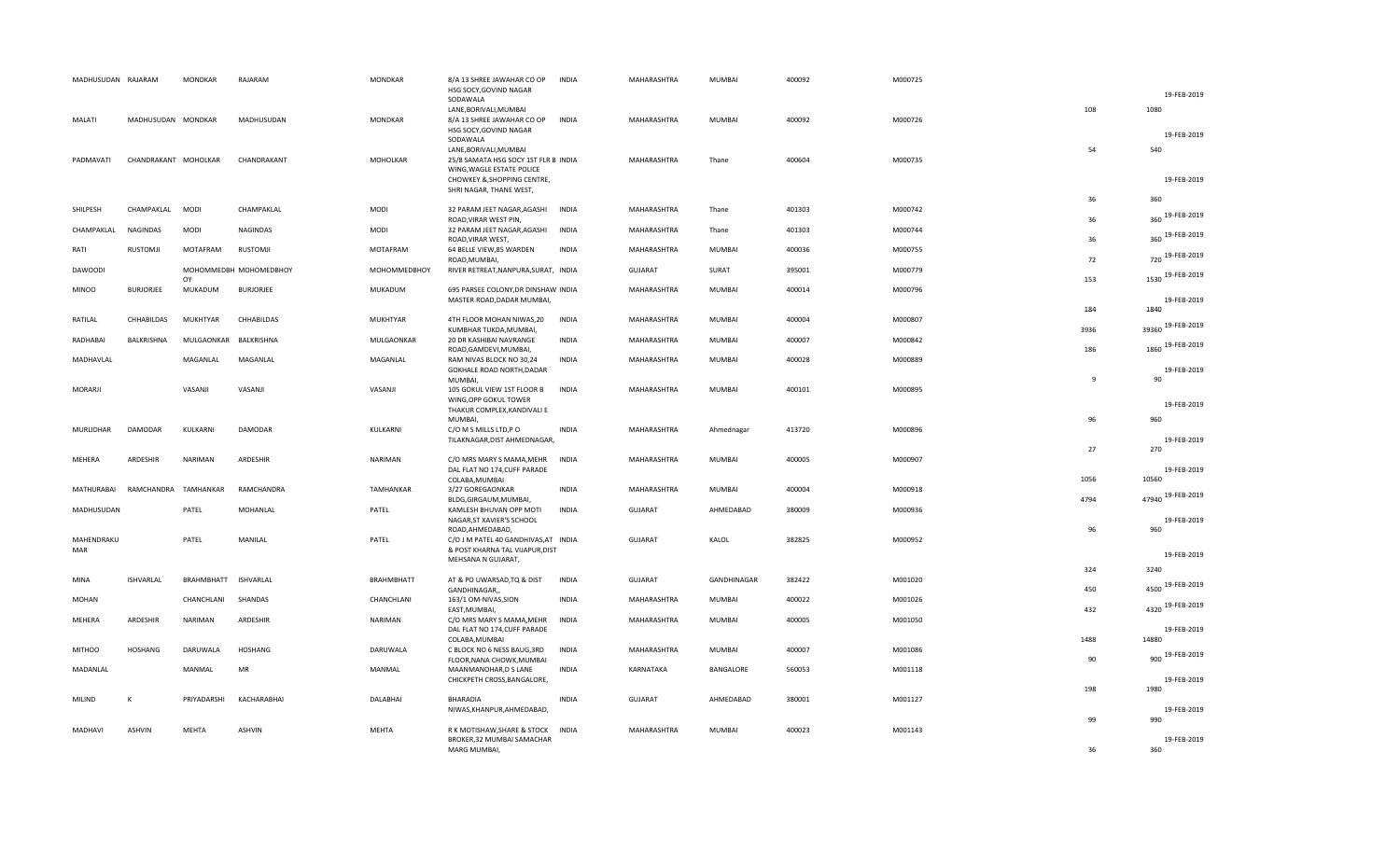|                     | G                    | SRIHARI        | M              | GURURAJA         | RAO          | FLAT NO 15 UTTARADHI MUTT                              | <b>INDIA</b> | KARNATAKA      | BANGALORE     | 560004 | M001155 |                |                     |
|---------------------|----------------------|----------------|----------------|------------------|--------------|--------------------------------------------------------|--------------|----------------|---------------|--------|---------|----------------|---------------------|
|                     |                      |                |                |                  |              | BLDGS, SHANKARA                                        |              |                |               |        |         |                | 19-FEB-2019         |
| MIRCHAMAL           |                      | ASHOK          | MR             |                  | ASHOK        | PURAM, BANGALORE,<br>EAST INDIA TRANSPORT              | <b>INDIA</b> | KARNATAKA      | BANGALORE     | 560002 | M001188 | 900            | 9000                |
|                     |                      |                |                |                  |              | AGENCY, 112 5TH CROSS                                  |              |                |               |        |         |                |                     |
|                     |                      |                |                |                  |              | KALASIPALYAM NEW                                       |              |                |               |        |         |                | 19-FEB-2019         |
| MILIND              | К                    | PRIYADARSHI    | K              |                  | PRIYADARSHI  | EXTN, BANGALORE,<br>BHARADIA                           | <b>INDIA</b> | <b>GUJARAT</b> | AHMEDABAD     | 380001 | M001189 | 900            | 9000                |
|                     |                      |                |                |                  |              | NIWAS, KHANPUR, AHMEDABAD,                             |              |                |               |        |         |                | 19-FEB-2019         |
|                     |                      |                |                |                  |              |                                                        |              |                |               |        |         | 225            | 2250                |
| <b>MANOHAR</b>      |                      | LAL            | AMAR           |                  | <b>NATH</b>  | C/O SAROJ S KUNCHH, B-407<br>VENKTESHWAR BLDG STATION  | <b>INDIA</b> | MAHARASHTRA    | Thane         | 401101 | M001200 |                |                     |
|                     |                      |                |                |                  |              | ROAD, BHAYANDAR WEST DIST                              |              |                |               |        |         |                | 19-FEB-2019         |
|                     | G                    |                |                |                  |              | THANE,                                                 |              |                |               |        | M001224 | 96             | 960                 |
| MALTI               |                      | LALA           | GOPALKRISHNA F |                  | LALA         | BLOCK NO 6/1 G-1, SECTOR NO<br>20, GANDHINAGAR, GUJRAT | <b>INDIA</b> | <b>GUJARAT</b> | AHMEDABAD     | 382020 |         | 222            | 2220 19-FEB-2019    |
| MAHENDRAKU JASHBHAI |                      | PATEL          | JASHBHAI       |                  | PATEL        | NANA ADADH, OPP KABRESHWAR INDIA                       |              | GUJARAT        | KHEDA         | 388001 | M001228 |                |                     |
| MAR                 |                      |                |                |                  |              | MHADEV, AT & P O ANAND, DIST<br>KAIRA (GUJRAT)         |              |                |               |        |         | 675            | 19-FEB-2019<br>6750 |
| <b>MANDAN</b>       | <b>ASHOK</b>         | AMDEKAR        | <b>ASHOK</b>   |                  | AMDEKAR      | 6 PRATIBHA COOP HSG SOC                                | <b>INDIA</b> | MAHARASHTRA    | Thane         | 421201 | M001263 |                |                     |
|                     |                      |                |                |                  |              | LTD, NEAR M S E B CONSUMER                             |              |                |               |        |         |                | 19-FEB-2019         |
|                     |                      |                |                |                  |              | SERVISING CENTRE, AGARKAR<br>ROAD, DOMBIVALI EAST      |              |                |               |        |         | 6              | 60                  |
| MAHALAXMI           | SHANLAL              | SHAH           | SHANLAL        |                  | SHAH         | C/O SHANLAL LALCHAND &                                 | INDIA        | MAHARASHTRA    | Thane         | 421302 | M001280 |                | 19-FEB-2019         |
|                     |                      |                |                |                  |              | CO, BHIWANDI, DIST THANA,                              |              |                |               |        |         | 450            | 4500                |
| MALLIKA             | PRAVIN               | SHETTY         | PRAVEEN        | <b>KUMAR</b>     | M            | 510 YOGI PRESTIGE, L 60 YOGI<br>NAGAR, BORIVALI W,     | <b>INDIA</b> | MAHARASHTRA    | <b>MUMBAI</b> | 400092 | M001425 | 252            | 2520 19-FEB-2019    |
| MAYUR               |                      | <b>KUMAR</b>   | ${\sf MR}$     |                  | KUMAR        | 7 CHIMANLAL PARK SOCIETY, OPP INDIA                    |              | GUJARAT        | AHMEDABAD     | 380050 | M001434 |                |                     |
|                     |                      |                |                |                  |              | CADZLA LABORATORIES<br>GHODASAR, AHMEDABAD,            |              |                |               |        |         |                | 19-FEB-2019         |
|                     |                      |                |                |                  |              |                                                        |              |                |               |        |         | 18             | 180                 |
| MADHUSUDAN .        |                      | VORA           | JAYANTILAL     |                  | VORA         | C/3/32 B M C COLONY, SAI NAGAR INDIA                   |              | MAHARASHTRA    | <b>MUMBAI</b> | 400067 | M001489 |                |                     |
|                     |                      |                |                |                  |              | M G CROSS ROAD NO<br>1, KANDIVLEE W MUMBAI,            |              |                |               |        |         | $\mathbf{q}$   | 19-FEB-2019<br>90   |
| MANDEEP             |                      | <b>VOHRA</b>   | G              | K                | <b>VOHRA</b> | 20 SEABELLE, NAPEANSEA                                 | <b>INDIA</b> | MAHARASHTRA    | <b>MUMBAI</b> | 400006 | M001535 |                |                     |
|                     |                      |                |                |                  |              | ROAD, MUMBAI,                                          |              |                |               |        |         | 600            | 6000 19-FEB-2019    |
| MADHUBALA           | DHANSUKHLAL BHANSALI |                | DHANSUKHLAL    |                  | GORDHAND     | DASHRATHLAL JOSI<br>MARG, KAMALNAYAN NEAR VILE         | <b>INDIA</b> | MAHARASHTRA    | MUMBAI        | 400056 | M001544 |                |                     |
|                     |                      |                |                |                  |              | PARLE STATION W, MUMBAI,                               |              |                |               |        |         |                | 19-FEB-2019         |
| <b>MANDVI</b>       | SHAILENDRA           | GANGWAR        | SHAILENDRA     | <b>KUMAR</b>     | GAN          | USHA COOP HSG SOCIETY, A-11                            | <b>INDIA</b> | MAHARASHTRA    | Thane         | 421304 | M001549 | 18             | 180                 |
|                     |                      |                |                |                  |              | IIIRD FLOOR RAMBAG LANE NO                             |              |                |               |        |         |                | 19-FEB-2019         |
|                     |                      |                |                |                  |              | 4, KALYAN W,                                           |              |                |               |        |         | 2400           | 24000               |
| VIMLABEN            | RASIKLAL             | NANAVATI       | RASIKLAL       |                  | NANAVATI     | C/O R M NANAVATI, 16 APPOLO<br>STREET, MUMBAI,         | <b>INDIA</b> | MAHARASHTRA    | MUMBAI        | 400001 | N000003 | 18             | 180 19-FEB-2019     |
| DILIP               | MAHADEO              | NADKARNI       | MAHADEO        |                  | VITHAL       | K K TOWER FLAT NO 406, PAREL                           | <b>INDIA</b> | MAHARASHTRA    | <b>MUMBAI</b> | 400012 | N000023 |                | 19-FEB-2019         |
|                     |                      |                |                |                  |              | TANK ROAD, PAREL MUMBAI,                               |              |                |               |        |         | 40             | 400                 |
| RANCHHODJI          | <b>JIWANJI</b>       | <b>NAIK</b>    | <b>JIWANJI</b> | <b>BHULABHAI</b> | <b>NAIK</b>  | DEV BHUVAN 3RD FLOOR, 1ST<br>CARPENTER STREET, MUMBAI, | <b>INDIA</b> | MAHARASHTRA    | <b>MUMBAI</b> | 400004 | N000035 | $\overline{9}$ | 90 19-FEB-2019      |
| SUNDARKANT          | MADHAV               | NAGARKAR       | MADHAV         |                  | NAGARKAR     | SHRIRAM NIWAS ROOM NO                                  | <b>INDIA</b> | MAHARASHTRA    | Thane         | 400603 | N000056 |                | 60 19-FEB-2019      |
| SHOBHANA            | GAJANAN              | NAMPURKAR      | GAJANAN        |                  | NAMPURKAR    | 2, KOPRI VILLAGE, THANE,<br>C/O G R MOKASHI, TRUPTI    | <b>INDIA</b> | MAHARASHTRA    | Ahmednagar    | 413709 | N000063 | 6              |                     |
|                     |                      |                |                |                  |              | SUBHASH COLONY, SHRIRAMPUR                             |              |                |               |        |         |                |                     |
|                     |                      |                |                |                  |              | DIST AHMEDNAGAR,                                       |              |                |               |        |         |                | 19-FEB-2019         |
| PRABHA              | SHRINIVAS            | <b>NADGIR</b>  | SHRINIVAS      |                  | NADGIR       | BL 12 1ST FLOOR, 173 RAJARAM                           | <b>INDIA</b> | MAHARASHTRA    | MUMBAI        | 400014 | N000064 | 1125           | 11250               |
|                     |                      |                |                |                  |              | BHUVAN, SIR BHALCHANDRA                                |              |                |               |        |         |                | 19-FEB-2019         |
|                     |                      |                |                |                  |              | ROAD HINDU COLONY, DADAR<br><b>MUMBAI</b>              |              |                |               |        |         | 54             | 540                 |
| SHAILESH            | NARANDAS             | NATHWANI       | NARANDAS       |                  | NATHWANI     | 5/19 BLUE GARDENIA, PEDDAR                             | <b>INDIA</b> | MAHARASHTRA    | MUMBAI        | 400026 | N000116 |                |                     |
|                     |                      |                |                |                  |              | ROAD, MUMBAI,                                          |              |                |               |        |         | 54             | 540 19-FEB-2019     |
| NARANDAS            | BHAGWANJI            | NATHWANI       | BHAGWANJI      |                  | NATHWANI     | 5/19 BLUE GARDENIA, PEDDAR<br>ROAD, MUMBAI             | <b>INDIA</b> | MAHARASHTRA    | <b>MUMBAI</b> | 400026 | N000117 | 54             | 540 19-FEB-2019     |
| MEHERA              | ARDESHIR             | <b>NARIMAN</b> | ARDESHIR       |                  | NARIMAN      | 174 MEHR DAD, CUFFE                                    | <b>INDIA</b> | MAHARASHTRA    | <b>MUMBAI</b> | 400005 | N000124 |                |                     |
|                     |                      |                |                |                  |              | PARADE, MUMBAI,                                        |              |                |               |        |         | 456            | 4560 19-FEB-2019    |
| SAROJ               | MANSUKHLAL           | <b>NAHAR</b>   | MANSUKHLAL     |                  | <b>NAHAR</b> | SHREE, STATION<br>ROAD, AHMEDNAGAR,                    | <b>INDIA</b> | Maharashtra    | Ahmednagar    | 414001 | N000128 | 9              | 90 19-FEB-2019      |
| SADHANA             | MANSUKHLAL NAHAR     |                | MANSUKHLAL     |                  | <b>NAHAR</b> | SHREE, STATION                                         | <b>INDIA</b> | MAHARASHTRA    | Ahmednagar    | 414001 | N000129 |                | 60 19-FEB-2019      |
|                     |                      |                |                |                  |              | ROAD.AHMEDNAGAR.                                       |              |                |               |        |         | 6              |                     |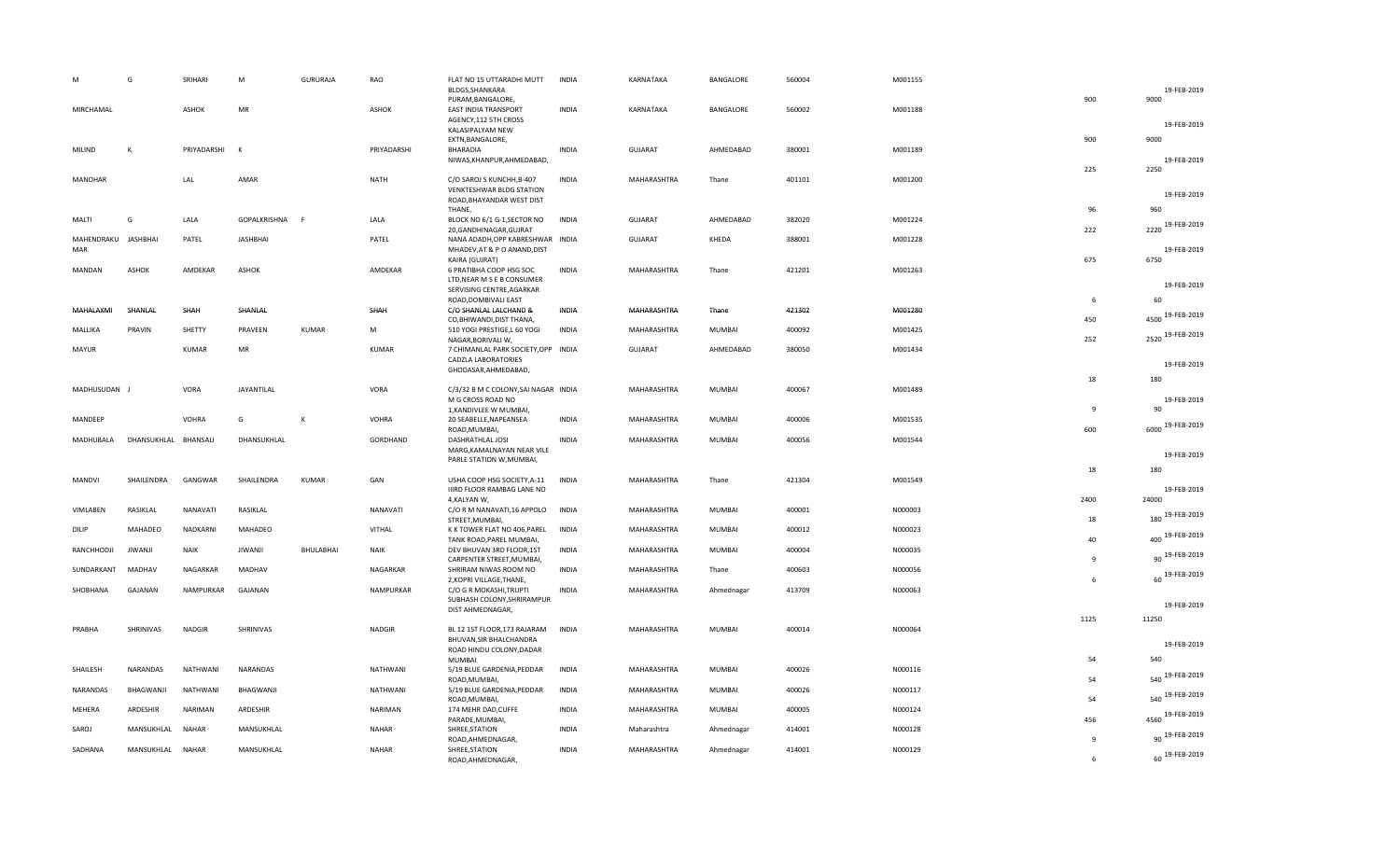| <b>DINESH</b>      | SHIVARAYA             | <b>NAYAK</b>          | SHIVARAYA               | <b>NAYAK</b>       | 3 YASHODHAM, MANPADA<br>ROAD, OPP PATANKAR WADI,              | <b>INDIA</b> | MAHARASHTRA    | Thane               | 421201 | N000138 |           | 19-FEB-2019         |
|--------------------|-----------------------|-----------------------|-------------------------|--------------------|---------------------------------------------------------------|--------------|----------------|---------------------|--------|---------|-----------|---------------------|
| A                  | N                     | NAMJOSHI              | NARAYAN                 | NAMJOSHI           | DOMBIVALI EAST,<br>A 19 NAVYUG MANSION, N                     | <b>INDIA</b> | MAHARASHTRA    | MUMBAI              | 400007 | N000151 | 36        | 360                 |
| DR                 | DILEEPMAHADE NADKARNI |                       | DILEEPMAHADEO           | NADKARNI           | BHARUCHA ROAD, MUMBAI,<br>B-406 K K TOWER, G D AMBEKAR INDIA  |              | MAHARASHTRA    | MUMBAI              | 400012 | N000155 | 36        | 360 19-FEB-2019     |
|                    | $\circ$               |                       |                         |                    | MARG PAREL, MUMBAI,                                           |              |                |                     |        |         | 597       | 19-FEB-2019<br>5970 |
| <b>MOHAN</b>       | <b>DATTA</b>          | <b>NAIK</b>           | <b>DATTA</b>            | <b>NAIK</b>        | MULUND NEW POLICE LINE, 2ND INDIA                             |              | MAHARASHTRA    | MUMBAI              | 400080 | N000156 |           |                     |
|                    |                       |                       |                         |                    | FLOOR ROOM NO 16, POLICE<br>STATION COMPOUND, MULUND          |              |                |                     |        |         |           | 19-FEB-2019         |
|                    |                       |                       |                         |                    | WEST, MUMBAI                                                  |              |                |                     |        |         | 36        | 360                 |
| PRATIBHA           | GIRIDHAR              | <b>NAIK</b>           | <b>GIRIDHAR</b>         | <b>NAIK</b>        | MULUND NEW POLICE LINE, ROOM INDIA<br>NO 16 2ND FLOOR, POLICE |              | MAHARASHTRA    | MUMBAI              | 400080 | N000158 |           |                     |
|                    |                       |                       |                         |                    | STATION COMPOUND, N S<br>ROAD, MULUND WEST MUMBAI             |              |                |                     |        |         |           | 19-FEB-2019         |
| <b>DEVIDAS</b>     | VITHAL                | <b>NAIK</b>           | VITHAL                  | <b>NAIK</b>        | POST & TELEGRAPH QUARTERS, A INDIA                            |              | MAHARASHTRA    | MUMBAI              | 400080 | N000159 | 36        | 360                 |
|                    |                       |                       |                         |                    | 1/15 2ND FLOOR, MULUND<br>WEST, MUMBAI                        |              |                |                     |        |         |           | 19-FEB-2019         |
|                    |                       |                       | DATTA                   |                    |                                                               |              |                |                     |        |         | 150       | 1500                |
| RAVINDRANATH DATTA |                       | <b>NAIK</b>           |                         | <b>NAIK</b>        | 45/1758 C G S COLONY, SECTOR<br>NO 7 S M PLOT, ANTOP          | <b>INDIA</b> | MAHARASHTRA    | MUMBAI              | 400037 | N000160 |           | 19-FEB-2019         |
| SUNANDA            | <b>KRISHNA</b>        | <b>NAIK</b>           | KRISHNA                 | <b>NAIK</b>        | HILL, MUMBAI<br>RAMJAS CHAWL ROOM NO                          | <b>INDIA</b> | MAHARASHTRA    | MUMBAI              | 400078 | N000162 | 36        | 360                 |
|                    |                       |                       |                         |                    | 14, FARID NAGAR, PRATAPNAGAR<br>ROAD, BHANDUP WEST MUMBAI     |              |                |                     |        |         |           | 19-FEB-2019         |
|                    |                       |                       |                         |                    |                                                               |              |                |                     |        |         | 186       | 1860                |
| <b>KRISHNA</b>     | BHIKU                 | <b>NAIK</b>           | BHIKU                   | <b>NAIK</b>        | RAMJAS CHAWL ROOM NO<br>14, FARID NAGAR, PRATAPNAGAR          | <b>INDIA</b> | MAHARASHTRA    | MUMBAI              | 400078 | N000163 |           |                     |
|                    |                       |                       |                         |                    | ROAD, BHANDUP WEST MUMBAI                                     |              |                |                     |        |         |           | 19-FEB-2019         |
| SUNANDA            | KRISHNA               | <b>NAIK</b>           | KRISHNA                 | <b>NAIK</b>        | RAMJAS CHAWL ROOM NO                                          | <b>INDIA</b> | MAHARASHTRA    | MUMBAI              | 400078 | N000164 | 96        | 960                 |
|                    |                       |                       |                         |                    | 14, FARID NAGAR, PRATAPNAGAR<br>ROAD, BHANDUP WEST MUMBAI     |              |                |                     |        |         |           | 19-FEB-2019         |
|                    |                       |                       |                         |                    |                                                               |              |                |                     |        |         |           |                     |
| KASHINATH          | <b>VISHNU</b>         | <b>NAIK</b>           | VISHNU                  | <b>NAIK</b>        | WORLI POLICE CAMP, HUDCO A                                    | <b>INDIA</b> | MAHARASHTRA    | MUMBAI              | 400025 | N000165 | 96        | 960                 |
|                    |                       |                       |                         |                    | BLOCK ROOM NO<br>3, POCHKHANWALLA ROAD                        |              |                |                     |        |         |           | 19-FEB-2019         |
| SANGITA            | KASHINATH             | <b>NAIK</b>           | KASHINATH               | <b>NAIK</b>        | WORLI, MUMBAI<br>WORLI POLICE CAMP, HUDCO A                   | <b>INDIA</b> | MAHARASHTRA    | MUMBAI              | 400025 | N000166 | 36        | 360                 |
|                    |                       |                       |                         |                    | BLOCK ROOM NO<br>3, POCHKHANWALLA ROAD                        |              |                |                     |        |         |           | 19-FEB-2019         |
| LAXMIDAS           | RAVAJIDAS             | NEGANDHI              | RAVAJIDAS               | NEGANDHI           | WORLI, MUMBAI<br>6TH BHANDARI X LANE, VAKIL                   | <b>INDIA</b> | MAHARASHTRA    | MUMBAI              | 400003 | N000201 | 36        | 360                 |
|                    |                       |                       |                         |                    | BUILDING, SAMUEL<br>STREET, MUMBAI                            |              |                |                     |        |         | 54        | 19-FEB-2019<br>540  |
| NEMCHAND           |                       | SAKERCHAND            | SAKERCHAND              | SAKERCHAND         | FLAT NO 9 VINOD, RAGHAVJI<br>ROAD, GOWALIA TANK, MUMBAI       | <b>INDIA</b> | MAHARASHTRA    | MUMBAI              | 400026 | N000242 |           | 19-FEB-2019         |
|                    |                       |                       |                         |                    |                                                               |              |                |                     |        |         | 18        | 180                 |
| NATVERLAL          | <b>THAKORDAS</b>      | SOPARIWALA            | <b>THAKORDAS</b>        | SOPARIWALA         | 9/1935 LIMBDA CHOWK, OPP<br>KABUTARKHANA, SURAT,              | <b>INDIA</b> | <b>GUJARAT</b> | SURAT               | 395003 | N000251 | 21        | 210 19-FEB-2019     |
| NARGIS             | JAMSHED               | VATCHA                | JAMSHED                 | VATCHA             | 5TH FLOOR PALLONJI HOUSE, 35<br>NEW CHARNI ROAD, MUMBAI,      | INDIA        | MAHARASHTRA    | MUMBAI              | 400004 | N000259 | 270       | 2700 19-FEB-2019    |
| NARAYAN            | YESHWANT              | GOLE                  | YESHWANT                | GOLE               | B NO 8 SHREE LAXMI, KESHAV CO INDIA<br>OP HSG SOC LTD, NIRAGI |              | MAHARASHTRA    | Thane               | 421201 | N000265 |           | 19-FEB-2019         |
|                    |                       |                       |                         |                    | BUILDING, PHADKE ROAD,<br>DOMBIVLI E,                         |              |                |                     |        |         | 144       | 1440                |
| NAROTTAM           |                       | PURSHOTTAM PURSHOTTAM |                         | PURSHOTTAM         | SACHIA FALIA, CUTCH MANDVI,,                                  | <b>INDIA</b> | GUJARAT        | <b>ВНИЈ КИСНСНН</b> | 370465 | N000269 | 348       | 3480 19-FEB-2019    |
| NEMCHAND           |                       |                       | JHAVERCHAND JHAVERCHAND | <b>JHAVERCHAND</b> | 191 205 MOTI DHARAMKANTA<br>BLDG, 5TH FLOOR ROOM NO           | <b>INDIA</b> | MAHARASHTRA    | MUMBAI              | 400002 | N000288 |           | 19-FEB-2019         |
|                    |                       | DESAI                 | NANABHAI                |                    | 26, MUMBAI,                                                   | <b>INDIA</b> | <b>GUJARAT</b> |                     | 396350 |         | 27<br>270 | 270                 |
| <b>NOSHIR</b>      | NANABHAI              |                       |                         | DESAI              | DESAI STREET, NAVSARI,,                                       |              |                | NAVSARI             |        | N000291 |           | 2700 19-FEB-2019    |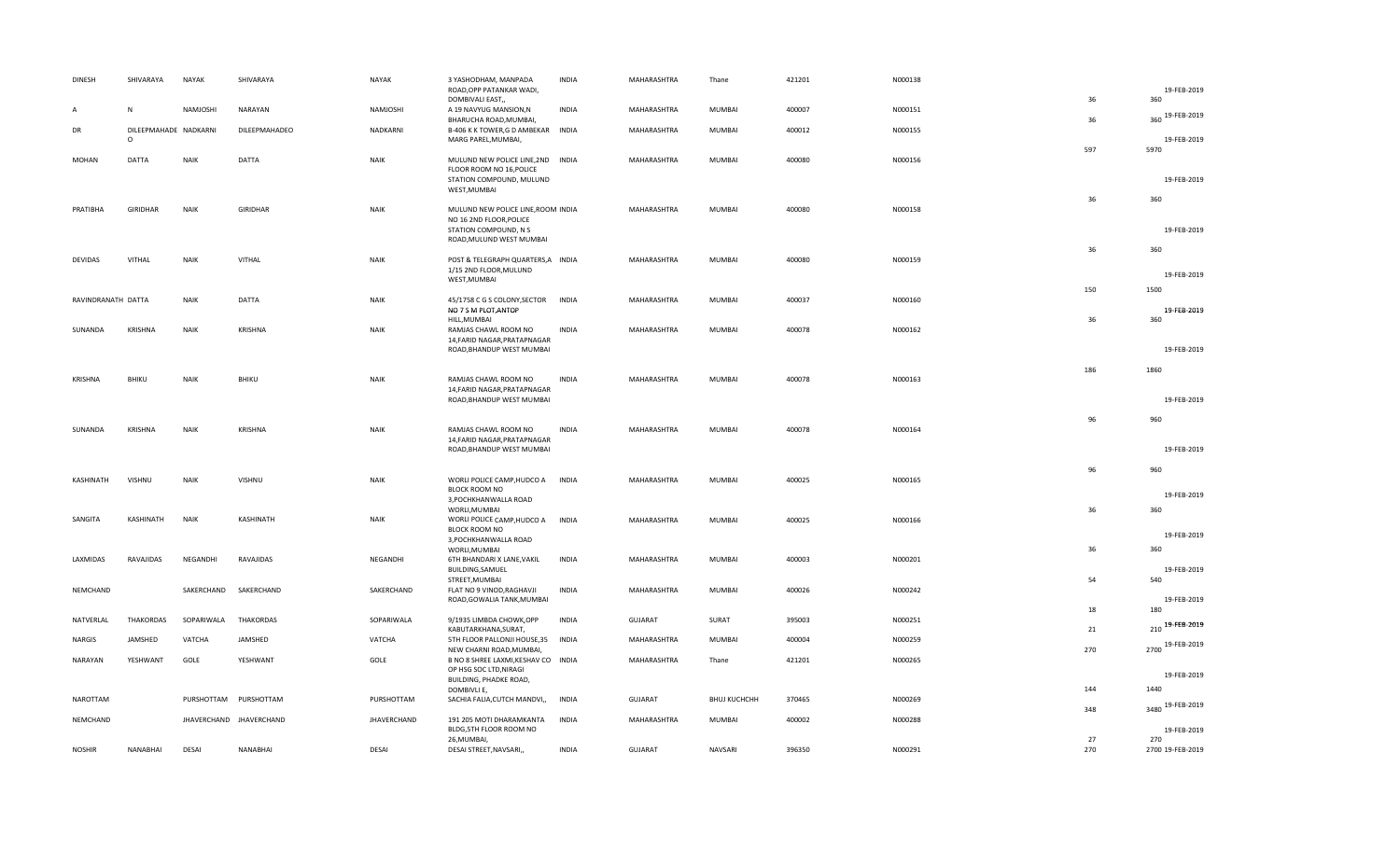| <b>NAGINDAS</b>      |                              | CHAVDA             | PRAVJIVAN          |              | CHAVDA          | A/26 RESERVE BANK<br>QTS, MARATHA MANDIR                                                     | <b>INDIA</b> | MAHARASHTRA    | <b>MUMBAI</b> | 400008 | N000299 |                | 19-FEB-2019            |
|----------------------|------------------------------|--------------------|--------------------|--------------|-----------------|----------------------------------------------------------------------------------------------|--------------|----------------|---------------|--------|---------|----------------|------------------------|
|                      |                              |                    |                    |              |                 | MARG, MUMBAI,                                                                                |              |                |               |        |         | 600            | 6000                   |
| PRITI                |                              | GARG               | MR                 |              | GARG            | 11 PRERANA TIRTH, SATELITE<br>ROAD, AHMEDABAD                                                | <b>INDIA</b> | Gujarat        | Ahmedabad     | 380015 | N000323 | 600            | 6000 19-FEB-2019       |
| NAROTTAMDAS LALUBHAI |                              | PATEL              | LALUBHAI           | BAJIBHAI     | PA              | 11 HARGAVAN PARK NEAR ANKUR INDIA<br>2, NARANPURA, AHMEDABAD,                                |              | <b>GUJARAT</b> | AHMEDABAD     | 380013 | N000328 | 774            | 19-FEB-2019<br>7740    |
| NIRMALABEN           | RAMNIKLAL                    | <b>MEHTA</b>       | RAMNIKLAL          |              | MEHTA           | 38A KACHHI SOCIETY, CHHAPARIA INDIA<br>ROAD HIMATNAGAR, DIST                                 |              | <b>GUJARAT</b> | SABARKANTHA   | 383001 | N000356 |                | 19-FEB-2019            |
|                      |                              |                    |                    |              |                 | SABARKANTHA,                                                                                 |              |                |               |        |         | 750            | 7500                   |
| NITINKUMAR           |                              | MANILAL            | MANILAL            |              | JAMNALAL        | 98/2 LOHAR CHAWL, HARHAR<br>WALA BUILDING NO 2 1ST<br>FLOOR, MUMBAI,                         | <b>INDIA</b> | MAHARASHTRA    | MUMBAI        | 400002 | N000403 | 900            | 19-FEB-2019<br>9000    |
| NITIN                | KUMAR                        | MANILAL            | MANILAL            |              | <b>JAMNADAS</b> | 98/2 LOHAR<br>CHAWL, HARHARWALA BLDG NO<br>4, MUMBAI,                                        | <b>INDIA</b> | MAHARASHTRA    | <b>MUMBAI</b> | 400002 | N000410 | 222            | 19-FEB-2019<br>2220    |
| NITIN                | <b>KUMAR</b>                 | MANILAL            | MANILAL            |              | <b>JAMNADAS</b> | 98/2 LOHAR<br>CHAWLS, HARHARWALA BLDG NO<br>4, MUMBAI,                                       | <b>INDIA</b> | MAHARASHTRA    | <b>MUMBAI</b> | 400002 | N000411 | 222            | 19-FEB-2019<br>2220    |
| NITIN                | <b>KUMAR</b>                 | MANILAL            | MANILAL            |              | <b>JAMNADAS</b> | 98/2 LOHAR<br>CHAWL, HARHARWALA BLDG NO<br>2, MUMBAI,                                        | <b>INDIA</b> | MAHARASHTRA    | <b>MUMBAI</b> | 400002 | N000412 | 900            | 19-FEB-2019<br>9000    |
| NITIN                | KUMAR                        | MANILAL            | MANILAL            |              | <b>JAMNADAS</b> | 98/2 LOHAR<br>CHAWLS, HARHARWALA BLDG NO<br>4, MUMBAI,                                       | <b>INDIA</b> | MAHARASHTRA    | MUMBAI        | 400002 | N000413 | 222            | 19-FEB-2019<br>2220    |
| NITINKUMAR           |                              | MANILAL            | MANILAL            |              | <b>JAMNADAS</b> | 98/2 LOHAR<br>CHAWL, HARHARWALA BLDG NO<br>4, MUMBAI,                                        | <b>INDIA</b> | MAHARASHTRA    | MUMBAI        | 400002 | N000414 | 222            | 19-FEB-2019<br>2220    |
| NAVEEN               |                              | <b>BANSAL</b>      | B                  | <b>L</b>     | <b>BANSAL</b>   | HOUSE NO 17, SECTOR 21-<br>C, CHANDERLOK COLONY, MANDI<br>GOBINDGARH, PUNJAB                 | <b>INDIA</b> | PUNJAB         | PATIALA       | 147301 | N000416 |                | 19-FEB-2019            |
| <b>NAJOO</b>         | <b>MINOO</b>                 | COMMISSARIAT MINOO |                    |              | COMMISSARIAT    | SOONA MAHAL, FLAT NO 9 4TH<br>FLOOR, MARINE DRIVE, MUMBAI                                    | <b>INDIA</b> | MAHARASHTRA    | <b>MUMBAI</b> | 400020 | N000466 | $\overline{9}$ | 90<br>19-FEB-2019      |
| <b>NAJOO</b>         | MUNCHERSHA AYRTON<br>W       |                    | MUNCHERSHAW        |              | AYRTON          | 302 SAMUDRA SETH, SAHER<br>AGIARY LANE, BHULABHAI DESAI                                      | <b>INDIA</b> | MAHARASHTRA    | MUMBAI        | 400026 | N000468 | 66             | 660<br>19-FEB-2019     |
| NARMADABEN           | NAGINLAL                     | <b>MISTRY</b>      | NAGINLAL           |              | <b>MISTRY</b>   | ROAD, MUMBAI<br>E/9-10 GODREJ HILL SIDE<br>QUARTERS, PHIROJSHA<br>NAGAR, GODREJ COLONY L B S | <b>INDIA</b> | MAHARASHTRA    | <b>MUMBAI</b> | 400079 | N000476 | 27             | 270<br>19-FEB-2019     |
| <b>NILAM</b>         | KISHNAPRASAD DESAI           |                    | KISHNAPRASAD       |              | DESAI           | MARG, VIKHROLI W MUMBAI<br>C/O ATUL M SETALVAD, NIRVANT INDIA<br>BUNGLOW, JUHU TARA ROAD     |              | MAHARASHTRA    | MUMBAI        | 400049 | N000486 | 150            | 1500                   |
|                      |                              |                    |                    |              |                 | MUMBAI,                                                                                      |              |                |               |        |         | 66             | 19-FEB-2019<br>660     |
| NARANAMMAL           | PURAMMAHADE SHANKARAN<br>VAN |                    | PURAMMAHADEV<br>AN |              | SHANKARAN       | 5 HASMUKH<br>VILLA, CHANDAVARKAR                                                             | <b>INDIA</b> | MAHARASHTRA    | <b>MUMBAI</b> | 400019 | N000654 | 180            | 19-FEB-2019<br>1800    |
| NARENDRA             | MADHUKAR                     | SALI               | MADHUKAR           | TOTARAM      | SAL             | ROAD, MATUNGA C R MUMBAI,<br>N-32/N-5/40/06,SV NAGAR NEW INDIA                               |              | MAHARASHTRA    | Nashik        | 422009 | N000664 | 600            | 6000 19-FEB-2019       |
| NATVARLAL            | SAKERCHAND                   | <b>DESAI</b>       | SAKERCHAND         | G            | DESAI           | CIDCO, NASIK,<br>403, SHREE BHUVAN, 4TH<br>FLOOR, 289, SARDAR VALLABBHAI                     | <b>INDIA</b> | MAHARASHTRA    | MUMBAI        | 400004 | N000720 |                | 19-FEB-2019            |
|                      |                              |                    |                    |              |                 | PATEL ROAD, MUMBAI,                                                                          |              |                |               |        |         | 108            | 1080                   |
| NEELA                | H                            | SHAH               | HARESHKUMAR        |              | SHAH            | D-10 SAIDHAM, SODAWALA<br>LANE, BORIVALI [W], MUMBAI                                         | <b>INDIA</b> | MAHARASHTRA    | MUMBAI        | 400092 | N000821 | 12             | 19-FEB-2019<br>120     |
| OM                   |                              | PARKASH            | MR                 |              | PARKASH         | 1 TODAR MAHAL LANE, BENGALI<br>MARKET, NEW DELHI,                                            | <b>INDIA</b> | DELHI          | DELHI         | 110001 | 0000016 | 18             | 19-FEB-2019<br>180     |
| <b>OM</b>            | PRAKASH                      | <b>GUPTA</b>       | $\mathsf{N}$       | $\mathsf{K}$ | <b>GUPTA</b>    | C/O MANOJ SHARMA, JOSHI<br>ELECTRICAL MANGO DIMNA                                            | <b>INDIA</b> | <b>BIHAR</b>   | SINGHBHUM     | 831012 | 0000103 |                | 19-FEB-2019            |
| MAHESHKANT           | JEKISONDAS                   | PARIKH             | JEKISONDAS         |              | PARIKH          | ROAD, JAMSHEDPUR,<br>D/80/785 GANDHI NAGAR, M I G INDIA<br>COLONY, BANDRA EAST MUMBAI,       |              | MAHARASHTRA    | MUMBAI        | 400051 | P000005 | 1200           | 12000<br>19-FEB-2019   |
| <b>BHOGILAL</b>      | GOPALJI                      | PATEL              | GOPALI             |              | PATEL           | VIJYA BHUVAN, BAJAJ ROAD, VILE INDIA<br>PARLE MUMBAI,                                        |              | MAHARASHTRA    | <b>MUMBAI</b> | 400057 | P000006 | 66<br>72       | 660<br>720 19-FEB-2019 |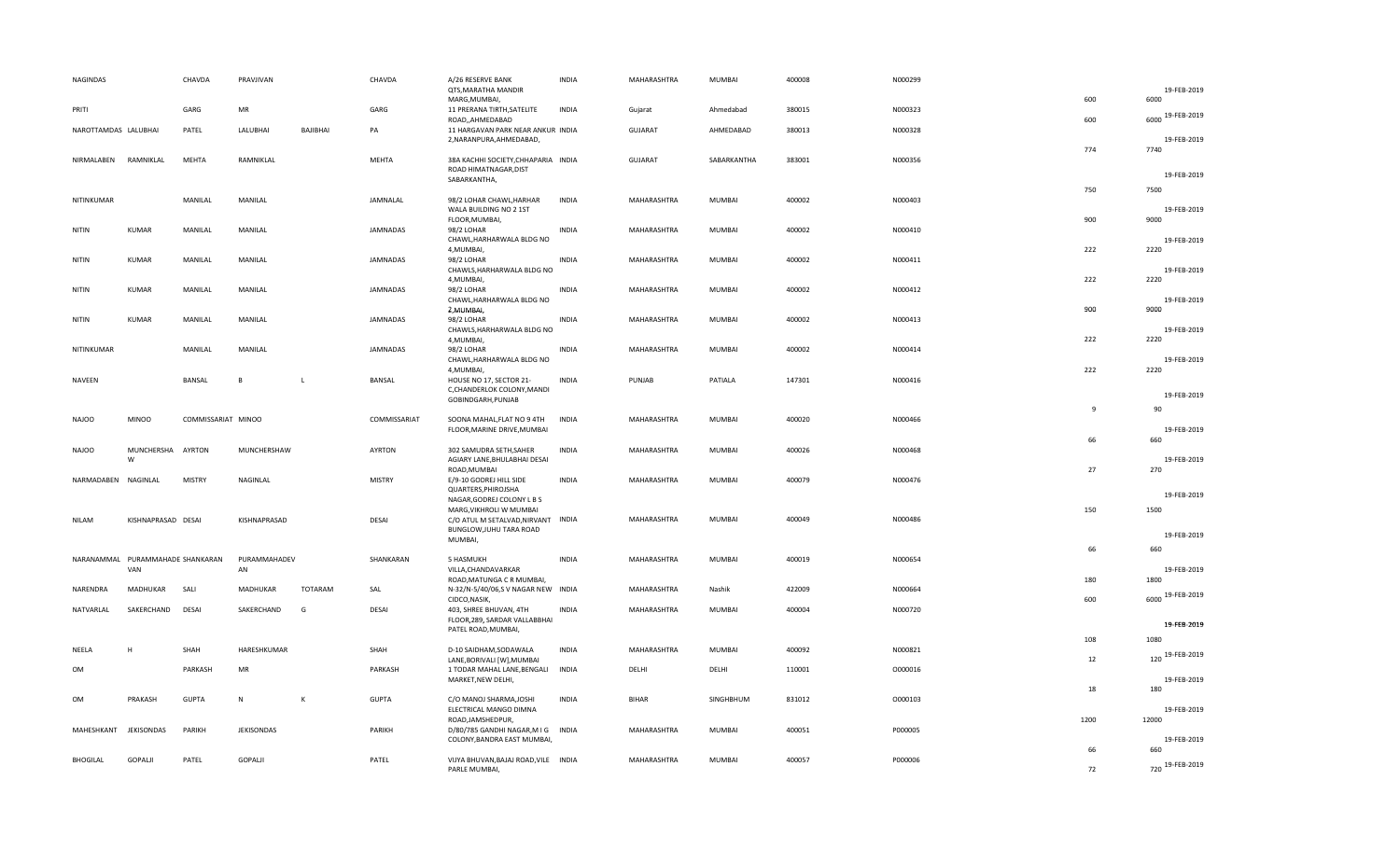| PADMAVANTI                     | MANILAL    | MANILAL          |              | MANILAL    | RANI TALAO MAIN ROAD, SURAT,, INDIA                           |              | GUJARAT        | SURAT            | 395003 | P000010 | 108          | 19-FEB-2019<br>1080 |
|--------------------------------|------------|------------------|--------------|------------|---------------------------------------------------------------|--------------|----------------|------------------|--------|---------|--------------|---------------------|
| NARAYAN<br>PANDURANG           | PATHAK     | NARAYAN          |              | PATHAK     | 310 SOMWAR PETH, LAXMI                                        | <b>INDIA</b> | MAHARASHTRA    | Pune             | 411002 | P000020 | 60           | 600 19-FEB-2019     |
| ANANTRAI<br>YESHOMATI          | PATTANI    | ANANTRAI         |              | PATTANI    | NIWAS, POONA,<br>ANANTWADI, BHAVNAGAR,,                       | <b>INDIA</b> | <b>GUJARAT</b> | <b>BHAVNAGAR</b> | 364002 | P000023 | -9           | 90 19-FEB-2019      |
| PATEL<br>BALDEVBHAI            | KEVALBHAI  | BALDEVBHAI       |              | KEVALBHAI  | CHHIPIWAD NARANI                                              | <b>INDIA</b> | <b>GUJARAT</b> | AHMEDABAD        | 382110 | P000025 |              |                     |
|                                |            |                  |              |            | BHAGOL, SANAND DIST                                           |              |                |                  |        |         |              | 19-FEB-2019         |
|                                |            |                  |              |            | AHMEDABAD,,                                                   |              |                |                  |        |         | 99           | 990                 |
| PATEL<br>PRADHYUMNA SHANTILAL  |            | SHANTILAL        |              | KUBERDAS   | 25 LAXMINAGAR                                                 | <b>INDIA</b> | GUJARAT        | AHMEDABAD        | 380013 | P000028 |              |                     |
|                                |            |                  |              |            | SOCIETY, NARANPURA                                            |              |                |                  |        |         | 72           | 19-FEB-2019<br>720  |
| GOVIND<br>VASUDEO              | PATIL      | VASUDEO          |              | PATIL      | ROAD, AHMEDABAD,<br>P O PADHEGAON, VILLAGE                    | <b>INDIA</b> | MAHARASHTRA    | Ahmednagar       | 413721 | P000030 |              |                     |
|                                |            |                  |              |            | <b>BODHEGAON TALUKA</b>                                       |              |                |                  |        |         |              | 19-FEB-2019         |
|                                |            |                  |              |            | RAHURI, DIST AHMEDNAGAR,                                      |              |                |                  |        |         | 72           | 720                 |
| BABOOKHAN<br><b>IJJATKHAN</b>  | PATHAN     | <b>IJJATKHAN</b> |              | PATHAN     | VILLAGE RANJANKHOL P O                                        | <b>INDIA</b> | MAHARASHTRA    | Ahmednagar       | 413720 | P000032 |              |                     |
|                                |            |                  |              |            | TILAKNAGAR, DIST AHMEDNAGAR,,                                 |              |                |                  |        |         |              | 19-FEB-2019         |
|                                |            |                  |              |            |                                                               |              |                |                  |        |         | 48           | 480                 |
| PARSURAM<br>MADHAV             | PANT       | MADHAV           |              | ABAJI      | <b>B 7 JASMINE</b><br>APARTMENTS, KHANPUR, AHMEDA             | <b>INDIA</b> | GUJARAT        | AHMEDABAD        | 380001 | P000034 |              | 19-FEB-2019         |
|                                |            |                  |              |            | BAD,                                                          |              |                |                  |        |         | 18           | 180                 |
| <b>VINUBHAI</b><br>DHANVANTA   | PATEL      | <b>VINUBHAI</b>  |              | PATEL      | LAXMI NIVAS, 194 GUJRAT                                       | <b>INDIA</b> | MAHARASHTRA    | MUMBAI           | 400022 | P000037 |              |                     |
|                                |            |                  |              |            | SOCIETY, SION MUMBAI DD,                                      |              |                |                  |        |         | 18           | 180 19-FEB-2019     |
| SHARAD<br>SHANKAR              | PARCHURE   | SHANKAR          | SITARAM      | PARC       | C/O S G PRABHUDESAI, 10/12                                    | <b>INDIA</b> | MAHARASHTRA    | Kolhapur         | 416115 | P000039 |              |                     |
|                                |            |                  |              |            | PRABHUDESAI                                                   |              |                |                  |        |         |              | 19-FEB-2019         |
|                                |            |                  |              |            | WADA, NAGARPALIKA                                             |              |                |                  |        |         |              | 120                 |
| KRISHNAKANT<br>AMBALAL         | PATEL      | AMBALAL          |              | PATEL      | LANE, ICHALKARNJI<br>LAXMI NIVAS, 194 GUJARAT                 | INDIA        | MAHARASHTRA    | MUMBAI           | 400022 | P000042 | 12           |                     |
|                                |            |                  |              |            | SOCIETY, SION MUMBAI DD,                                      |              |                |                  |        |         | 60           | 600 19-FEB-2019     |
| MANJULA<br>LALITCHANDRA PAHAD  |            | LALITCHANDRA     | HIRJI        | P          | DR PRABHUDAS                                                  | <b>INDIA</b> | MAHARASHTRA    | <b>MUMBAI</b>    | 400056 | P000045 |              |                     |
|                                |            |                  |              |            | BUNGALOW, 40/41 VALLABHBHAI                                   |              |                |                  |        |         |              |                     |
|                                |            |                  |              |            | PATEL ROAD, VILE PARLE WEST                                   |              |                |                  |        |         |              | 19-FEB-2019         |
|                                |            |                  |              |            | MUMBAI,                                                       |              |                |                  |        |         |              |                     |
|                                |            |                  |              |            |                                                               |              |                |                  |        |         | 64           | 640                 |
| DAISY<br>EDDIE                 | PAVRI      | EDDIE            |              | PAVRI      | WATERLOO MANSION, MAYO<br>ROAD, FORT MUMBAI,                  | <b>INDIA</b> | MAHARASHTRA    | MUMBAI           | 400001 | P000048 | 45           | 450 19-FEB-2019     |
| PALLASSANA<br>SUBRAMANIA       | RAMALINGAM | <b>D</b>         | $\mathsf{R}$ | SUBRAMANIA | 7/80 LAKSHMY                                                  | INDIA        | MAHARASHTRA    | MUMBAI           | 400019 | P000050 |              |                     |
|                                |            |                  |              |            | NIVAS, BRAHMINWADA, MATUNGA                                   |              |                |                  |        |         |              | 19-FEB-2019         |
|                                |            |                  |              |            | MUMBAI,                                                       |              |                |                  |        |         | 9            | 90                  |
| PARESHKUMAR PANACHANDBH PARIKH |            | PANACHANDBHAI H  |              | PARI       | HARI HARSHA, 3                                                | <b>INDIA</b> | <b>GUJARAT</b> | AHMEDABAD        | 380008 | P000057 |              |                     |
| AI                             |            |                  |              |            | PANCHAVATI, MANINAGAR                                         |              |                |                  |        |         |              | 19-FEB-2019         |
|                                |            |                  |              |            | AHMEDABAD,                                                    |              |                |                  |        |         | $\mathbf{q}$ | 90                  |
| SHAMRAO<br>SHANTARAM           | PATHARE    | SHANTARAM        |              | PATHARE    | SUGAT NIVAS, AKSHIKAR STREET<br>DADAR, MUMBAI,                | <b>INDIA</b> | MAHARASHTRA    | MUMBAI           | 400028 | P000073 | $\mathbf{1}$ | 10 19-FEB-2019      |
| RADHA<br>$\mathsf{V}$          | PAI        | <b>VITTAL</b>    |              | PAI        | XII/543/1 RAMANJIRA MADOM                                     | <b>INDIA</b> | KERALA         | TRICHUR          | 678671 | P000085 |              |                     |
|                                |            |                  |              |            | LANE, VELIYANNOOR, TRICHUR 1                                  |              |                |                  |        |         |              | 19-FEB-2019         |
|                                |            |                  |              |            | KERALA,                                                       |              |                |                  |        |         | 54           | 540                 |
| HARIPRASAD<br><b>KIRAN</b>     | PANDYA     | HARIPRASAD       |              | PANDYA     | B-106 D C PARK, NEAR VAISHALI                                 | <b>INDIA</b> | <b>GUJARAT</b> | KHEDA            | 387001 | P000088 |              |                     |
|                                |            |                  |              |            | CINEMA, NADIAD, DIST KHEDA                                    |              |                |                  |        |         |              |                     |
| CHARULATA<br><b>UPENDRA</b>    | PARIKH     |                  |              |            |                                                               |              |                |                  |        |         | 18           | 180 19-FEB-2019     |
|                                |            | <b>UPENDRA</b>   |              | PARIKH     | 302 SHALIMAR APARTMENTS, 571 INDIA                            |              | MAHARASHTRA    | MUMBAI           | 400036 | P000095 |              |                     |
|                                |            |                  |              |            | CUMBALLA HILL, MUMBAI,                                        |              |                |                  |        |         |              | 19-FEB-2019         |
| CHARULATA<br><b>UPENDRA</b>    | PARIKH     | <b>UPENDRA</b>   |              | PARIKH     |                                                               |              | MAHARASHTRA    | MUMBAI           | 400036 | P000096 | 150          | 1500                |
|                                |            |                  |              |            | 302 SHALIMAR APARTMENTS, 571 INDIA<br>CUMBALLA HILL, MUMBAI,  |              |                |                  |        |         |              | 19-FEB-2019         |
|                                |            |                  |              |            |                                                               |              |                |                  |        |         | 150          | 1500                |
| RAMESHCHAND ISHWARLAL          | PARIKH     | <b>ISHWARLAL</b> |              | PARIKH     | JAGMOHAN MANSION 3RD                                          | <b>INDIA</b> | MAHARASHTRA    | MUMBAI           | 400004 | P000098 |              |                     |
| RA                             |            |                  |              |            | FLOOR, AVANTIKABAI GOKHALE                                    |              |                |                  |        |         |              | 19-FEB-2019         |
|                                |            |                  |              |            | ROAD, OPERA HOUSE, MUMBAI                                     |              |                |                  |        |         | 54           | 540                 |
| <b>KOKILA</b><br>VINOD         | PATEL      | VINOD            |              | PATEL      | 43 JUN KALYAN SOCIETY, RAJKOT INDIA<br><b>GUJARAT STATE,,</b> |              | GUJARAT        | RAJKOT           | 360001 | P000102 |              | 19-FEB-2019         |
|                                |            |                  |              |            |                                                               |              |                |                  |        |         | 54           | 540                 |
| GOODY<br>BHIKHAJI              | PATEL      | BHIKHAJI         |              | PATEL      | TATA HOUSING COLONY 1                                         | <b>INDIA</b> | MAHARASHTRA    | MUMBAI           | 400074 | P000113 |              |                     |
|                                |            |                  |              |            | A/10B, CHEMBUR, MUMBAI,                                       |              |                |                  |        |         | $\mathbf{q}$ | 19-FEB-2019<br>90   |
| DINAZ<br>GOODY                 | PATEL      | GOODY            |              | PATEL      | TATA HOUSING COLONY 1 A/10                                    | <b>INDIA</b> | MAHARASHTRA    | MUMBAI           | 400074 | P000114 |              |                     |
|                                |            |                  |              |            | B,CHEMBUR, MUMBAI,                                            |              |                |                  |        |         | 9            | 90 19-FEB-2019      |
| SURESH<br>ACHRATLAL            | PAREKH     | <b>ACHRATLAL</b> |              | PAREKH     | C/O V D VYAS, STOCK EXCHANGE INDIA                            |              | MAHARASHTRA    | <b>MUMBAI</b>    | 400001 | P000116 |              | 19-FEB-2019         |
|                                |            |                  |              |            | OLD BLDG, DALAL STREET<br>FORT, MUMBAI                        |              |                |                  |        |         | 9            | 90                  |
| RAMESHCHAND ISHWARLAL          | PARIKH     | <b>ISHWARLAL</b> |              | PARIKH     | JAGMOHAN MANSION 3RD                                          | <b>INDIA</b> | MAHARASHTRA    | <b>MUMBAI</b>    | 400004 | P000131 |              |                     |
| <b>RA</b>                      |            |                  |              |            | FLOOR, AVANTIKABAI GOKHALE<br>ROAD, OPERA HOUSE MUMBAI,       |              |                |                  |        |         | 54           | 19-FEB-2019<br>540  |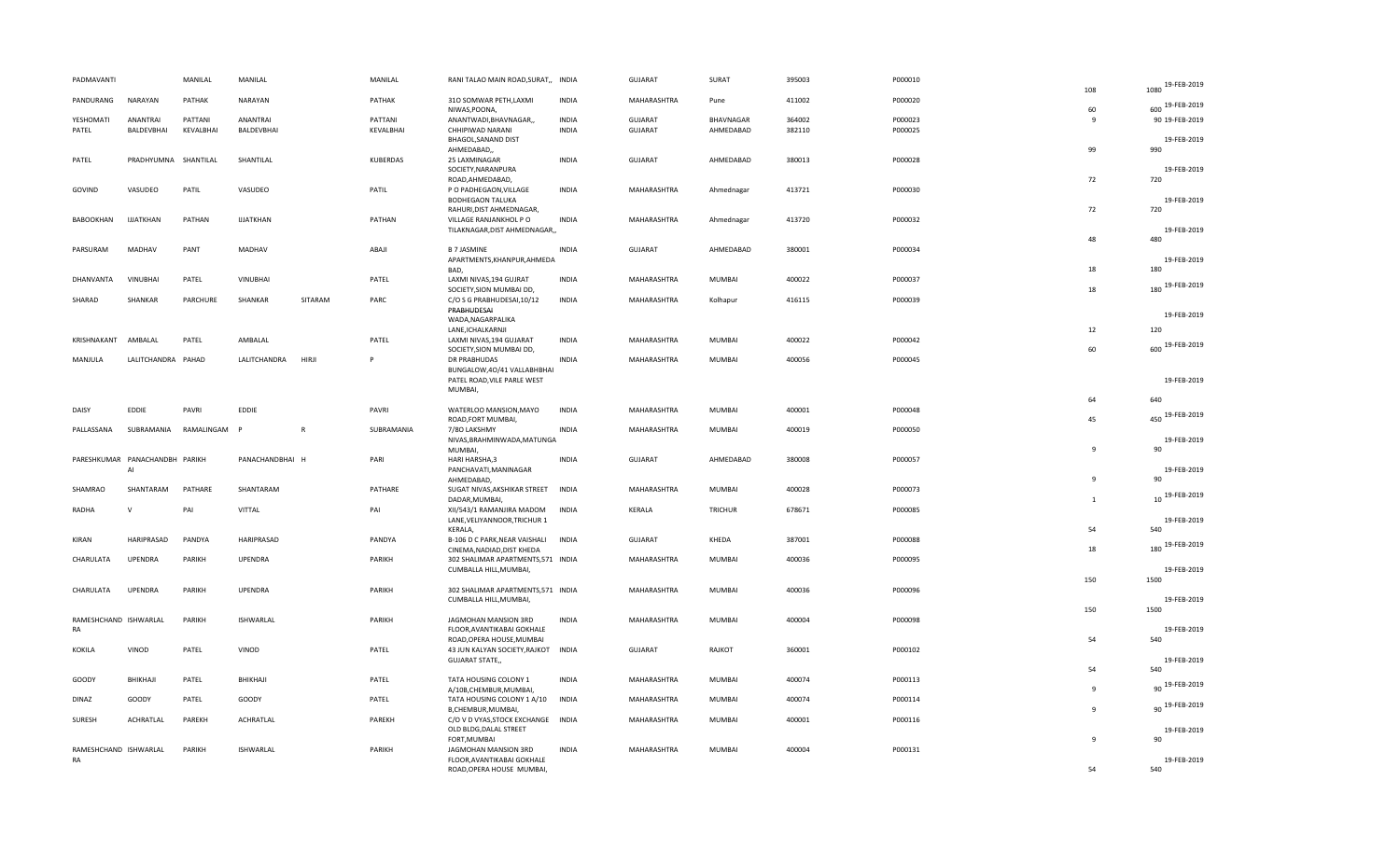| <b>KAUSHIK</b>  | THAKORBHAI                            | PATEL    | THAKORBHAI      | PATEL    | C/O PATEL & SHAH, ENGINEERS & INDIA<br>CONTRACTORS, OPP NAGRI EYE              |              | <b>GUJARAT</b> | AHMEDABAD     | 380006 | P000132 |              | 19-FEB-2019            |
|-----------------|---------------------------------------|----------|-----------------|----------|--------------------------------------------------------------------------------|--------------|----------------|---------------|--------|---------|--------------|------------------------|
|                 |                                       |          |                 |          | HOSPITAL, ELLIS                                                                |              |                |               |        |         |              | 990                    |
| RAMANBHAI       | <b>HIMABHAI</b>                       | PATEL    | <b>HIMABHAI</b> | PATEL    | BRIDGE, AHMEDABAD<br>VRAJ BHUMI, BEHIND KALPANA<br>SOCIETY, RACE COURSE CIRCLE | <b>INDIA</b> | <b>GUJARAT</b> | VADODARA      | 390007 | P000133 | 99           | 19-FEB-2019            |
| VIRBHAN         | MAYARAM                               | PATIL    | MAYARAM         | PATIL    | (NORTH), VADODARA<br>RAM ASHISH CO OP HOU SOCY                                 | <b>INDIA</b> | MAHARASHTRA    | MUMBAI        | 400081 | P000136 | 36           | 360                    |
|                 |                                       |          |                 |          | LTD, ROOM NO A 9 1ST<br>FLOOR, SANE GURUJI MARG                                |              |                |               |        |         |              | 19-FEB-2019            |
|                 |                                       |          |                 |          | NAVGHAR ROAD, MULUND<br><b>MUMBAI</b>                                          |              |                |               |        |         | 36           | 360                    |
| PUSHPA          | CHANDULAL                             | PARIKH   | CHANDULAL       | PARIKH   | K 4 SIKKA NAGAR, V P ROAD<br>MUMBAI,                                           | <b>INDIA</b> | MAHARASHTRA    | MUMBAI        | 400004 | P000141 | 45           | 450 19-FEB-2019        |
| <b>GOVINDJI</b> | NATHUBHAI                             | PATEL    | NATHUBHAI       | PATEL    | TANKEL POST TANKEL, DIST<br>BULSAR, VIA BILIMORA,                              | <b>INDIA</b> | <b>GUJARAT</b> | <b>BULSAR</b> | 396321 | P000142 | 600          | 6000 19-FEB-2019       |
| <b>GOVINDJI</b> | NATHUBHAI                             | PATEL    | NATHUBHAI       | PATEL    | AT & POST TANKEL, VIA<br>RANKUVA, TALUKA CHIKHLI, DIST<br><b>BULSAR</b>        | <b>INDIA</b> | <b>GUJARAT</b> | <b>BULSAR</b> | 396521 | P000143 | 600          | 19-FEB-2019<br>6000    |
| <b>NILAM</b>    | PRAFULCHANDR PAREKH<br>$\overline{A}$ |          | PRAFULCHANDRA   | PAREKH   | 17/19 KANTI BHUVAN 1ST<br>FLOOR, 1ST PARSI WADA V P<br>ROAD, MUMBAI,           | <b>INDIA</b> | MAHARASHTRA    | MUMBAI        | 400004 | P000164 | 41           | 19-FEB-2019<br>410     |
| $\overline{A}$  | PRAFULCHANDR KANAIYALAL               | PAREKH   | KANAIYALAL      | PAREKH   | 17/19 KANTI BHUVAN 1ST<br>FLOOR, 1ST PARSIWADA V P                             | <b>INDIA</b> | MAHARASHTRA    | MUMBAI        | 400004 | P000165 |              | 19-FEB-2019            |
| BHANUBHAI       | MULJIBHAI                             | PATEL    | MULJIBHAI       | PATEL    | ROAD, MUMBAI,<br>C/O MR C C PATEL, B-124 SHARIN INDIA                          |              | <b>GUJARAT</b> | VADODARA      | 390005 | P000167 | 41           | 410                    |
|                 |                                       |          |                 |          | PARK, OPP AKOTA STADIUM<br>PRODUCTIVITY ROAD, BARODA                           |              |                |               |        |         |              | 19-FEB-2019            |
| KANTABEN        | <b>DAHYABHAI</b>                      | PARMAR   | DAHYABHAI       | PARMAR   | C/O D R PARMAR, C 17 SUMAN                                                     | <b>INDIA</b> | MAHARASHTRA    | MUMBAI        | 400067 | P000168 | 300          | 3000                   |
|                 |                                       |          |                 |          | APARTMENT 4TH FLOOR, SHANKAR<br>LANE, KANDIVLI WEST, MUMBAI                    |              |                |               |        |         |              | 19-FEB-2019            |
| LAXMAN          | <b>MUKUND</b>                         | PATIL    | <b>MUKUND</b>   | PATIL    | AT NARINGI, POST VIRAR TAL                                                     | <b>INDIA</b> | MAHARASHTRA    | Thane         | 401303 | P000172 | 36           | 360<br>810 19-FEB-2019 |
| PUSHPASEN       | CHANDRAKANT PATEL                     |          | CHANDRAKANT     | PATEL    | WASAI, DIST THANE,<br>C/O JAYANTILAL S SHAH, UMA                               | <b>INDIA</b> | MAHARASHTRA    | MUMBAI        | 400002 | P000182 | 81           |                        |
|                 |                                       |          |                 |          | HOUSE 2ND FLOOR, 2ND<br>PHOPHALWADI OPP COTTON<br>EXCHANGE, OFF KALBADEVI ROAD |              |                |               |        |         |              | 19-FEB-2019            |
| RAGINI          | <sub>S</sub>                          | PANDIT   | SHANKAR         | PANDIT   | <b>MUMBAI</b><br>BLOCK NO 13 AMBE NEVAS CO OP INDIA                            |              | MAHARASHTRA    | MUMBAI        | 400016 | P000187 | 54           | 540                    |
|                 |                                       |          |                 |          | HSG SOCY, NEAR CITY LIGHT<br>CINEMA,L J ROAD<br>MAHIM, MUMBAI                  |              |                |               |        |         | 2000         | 19-FEB-2019<br>20000   |
| PERVIZ          | <b>JEHANGIR</b>                       | PASTAKIA | JEHANGIR        | PASTAKIA | KAVARANA BLDG, KITTRIDGE<br>ROAD, COLABA, MUMBAI                               | <b>INDIA</b> | MAHARASHTRA    | MUMBAI        | 400005 | P000196 | 36           | 360 19-FEB-2019        |
| JEHANGIR        | KHERSHEDJI                            | PASTAKIA | KHERSHEDJI      | PASTAKIA | KAVARANA BLDG, KITTRIDGE<br>ROAD, COLABA, MUMBAI                               | <b>INDIA</b> | MAHARASHTRA    | MUMBAI        | 400005 | P000197 | 36           | 360 19-FEB-2019        |
| RATTANBAI       | <b>JIJIBHOY</b>                       | PASTAKIA | <b>JIJIBHOY</b> | PASTAKIA | KAVARANA BUILDING, KITTRIDGE INDIA<br>ROAD, COLABA, MUMBAI                     |              | MAHARASHTRA    | MUMBAI        | 400005 | P000198 |              | 19-FEB-2019            |
| <b>BENEDICT</b> | SIMON                                 | PAIS     | SIMON           | PAIS     | ST PIUS X COLONY, 15 NIRMAL<br>NAHUR ROAD, MULUND                              | INDIA        | MAHARASHTRA    | MUMBAI        | 400080 | P000215 | 45           | 450<br>19-FEB-2019     |
| M               | DAMODAR                               | PAI      | DAMODAR         | PAI      | WEST, MUMBAI<br>NEAR SRI KALIKAMBA TEMPLE, CAR INDIA<br>STREET, MANGALORE,     |              | KARNATAKA      | MANGALORE     | 575001 | P000220 | 36           | 360<br>19-FEB-2019     |
|                 | PURUSHOTTAM SUKHRAMDAS                | PANDYA   | SUKHRAMDAS      | PANDYA   | PREMIER COLONY, LG QUARTERS INDIA                                              |              | MAHARASHTRA    | MUMBAI        | 400070 | P000233 | 222          | 2220                   |
| DAS             |                                       |          |                 |          | CHAWL NO 2 ROOM NO 6, KURLA<br>MUMBAI,                                         |              |                |               |        |         | 36           | 19-FEB-2019<br>360     |
| SULOCHANA       | DATTARAM                              | PANSARE  | DATTARAM        | PANSARE  | 1/19 CHAUGHADAWALA<br>CHAWL, 2ND FLOOR R NO                                    | <b>INDIA</b> | MAHARASHTRA    | MUMBAI        | 400004 | P000234 |              |                        |
|                 |                                       |          |                 |          | 33, MUGBHAT LANE                                                               |              |                |               |        |         |              | 19-FEB-2019            |
| GANGA           | YESHWANT                              | PATIL    | YESHWANT        | PATIL    | GIRGAUM, MUMBAI<br>124 PERSEPOLIS, CUFFE                                       | <b>INDIA</b> | MAHARASHTRA    | MUMBAI        | 400005 | P000258 | 54<br>9      | 540<br>90 19-FEB-2019  |
| YESHAWANT       | DEVANAGOVDA PATIL                     |          | DEVANGOVDA      | PATIL    | PARADE, MUMBAI,<br>124 PERSEPOLIS, CUFFE<br>PARADE, MUMBAI,                    | <b>INDIA</b> | MAHARASHTRA    | MUMBAI        | 400005 | P000259 | $\mathbf{q}$ | 90 19-FEB-2019         |
|                 |                                       |          |                 |          |                                                                                |              |                |               |        |         |              |                        |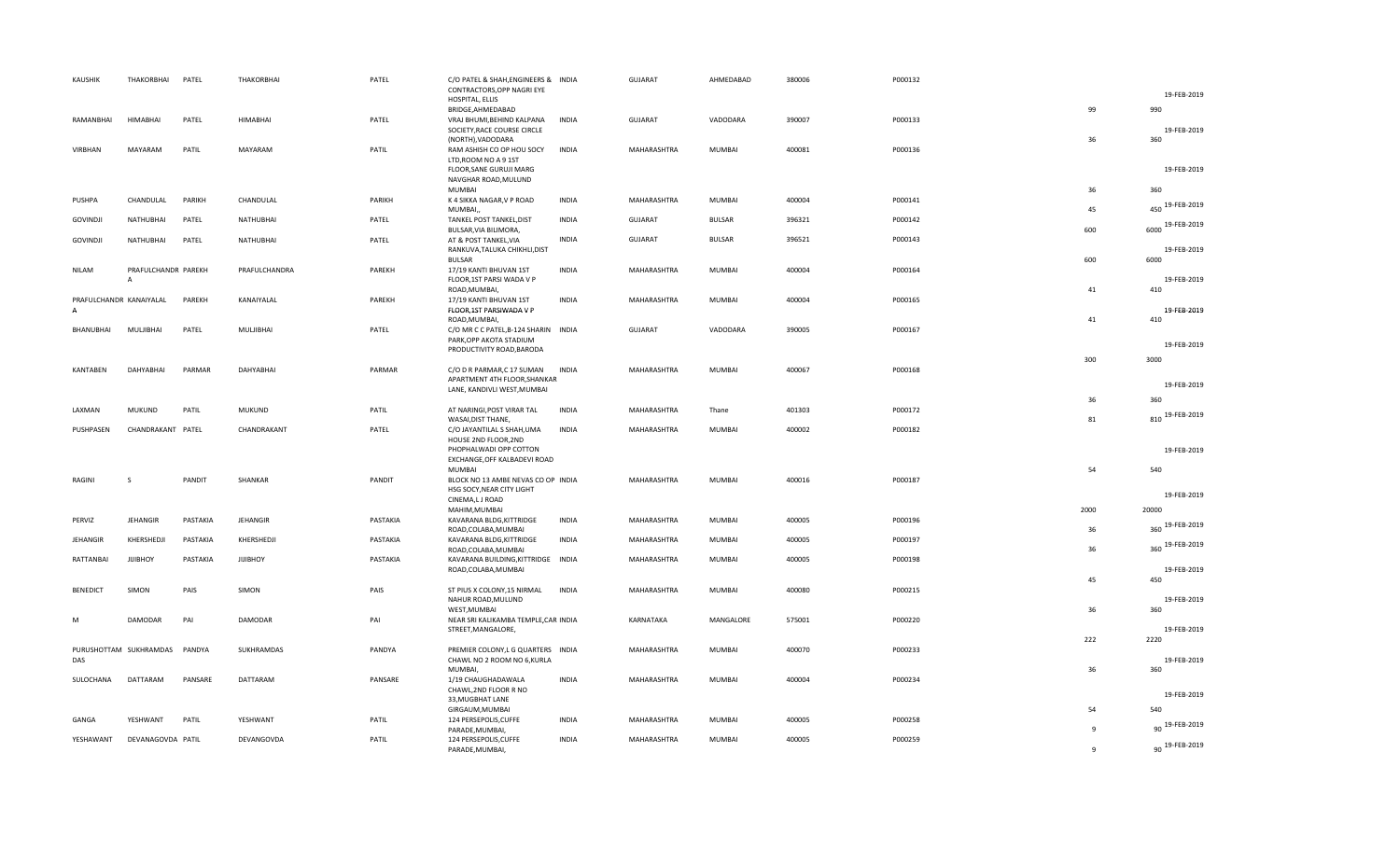| NEENA           | VASANTLAL           | PAREKH   | VASANTLAL      | PAREKH   | VISHWABHARATI CO OP HSG<br>SOCY, BINDU 2ND FLOOR BLOCK                                     | <b>INDIA</b> | MAHARASHTRA    | MUMBAI        | 400058 | P000262 |            | 19-FEB-2019              |
|-----------------|---------------------|----------|----------------|----------|--------------------------------------------------------------------------------------------|--------------|----------------|---------------|--------|---------|------------|--------------------------|
|                 |                     |          |                |          | NO 9,17TH JUHU LANE, ANDHERI<br><b>WEST MUMBAI</b>                                         |              |                |               |        |         | 36         | 360                      |
| <b>JOLIN</b>    | VASANTLAL           | PAREKH   | VASANTLAL      | PAREKH   | VISHWABHARATI CO OP HSG<br>SOCY, BINDU 2ND FLOOR BL NO 9,<br>17TH JUHU LANE, ANDHERI WEST, | <b>INDIA</b> | MAHARASHTRA    | <b>MUMBAI</b> | 400058 | P000263 |            | 19-FEB-2019              |
| PRAKASH         | C                   | PATIL    | CHAVGONDA<br>T | PATIL    | MUMBAI,                                                                                    | <b>INDIA</b> |                | MUMBAI        | 400025 | P000273 | 30         | 300                      |
|                 |                     |          |                |          | 104 SHIV COOP HSG SOC<br>LTD, PRABHADEVI ROAD, MUMBAI,                                     |              | MAHARASHTRA    |               |        |         |            | 19-FEB-2019              |
| PIROJA          | PHIROZE             | PANTHAKI | PHIROZE        | PANTHAKI | WADIA TRUST BUILDING, 2ND<br>FLOOR, PRINCESS STREET, OPP                                   | INDIA        | MAHARASHTRA    | MUMBAI        | 400002 | P000282 | 36         | 360<br>19-FEB-2019       |
| JAMNABEN        | BHIKHUBHAI          | PATEL    | BHIKHUBHAI     | PATEL    | PARSI DAIRY, MUMBAI,<br>1/11 BHARAT BUILDING, CHIRA                                        | INDIA        | MAHARASHTRA    | MUMBAI        | 400002 | P000287 | 54         | 540                      |
|                 |                     |          |                |          | BAZAR SONAPOR STREET, ROOM<br>NO 9 GR FLOOR, MUMBAI                                        |              |                |               |        |         |            | 19-FEB-2019              |
| <b>JAMANA</b>   | BHIKHUBHAI          | PATEL    | BHIKHUBHAI     | PATEL    | 1/11 BHARAT BUILDING, CHIRA                                                                | <b>INDIA</b> | MAHARASHTRA    | MUMBAI        | 400002 | P000288 | 54         | 540                      |
|                 |                     |          |                |          | BAZAR SONAPOR STREET, ROOM<br>NO 9 GR FLOOR, MUMBAI                                        |              |                |               |        |         |            | 19-FEB-2019              |
| SHAKUNTALA      | HARIBHAI            | PATEL    | HARIBHAI       | PATEL    | <b>MOTIRAM BHATT</b>                                                                       | <b>INDIA</b> | MAHARASHTRA    | MUMBAI        | 400062 | P000299 | 54         | 540                      |
|                 |                     |          |                |          | CHAWL, STATION<br>ROAD, GOREGAON WEST, MUMBAI                                              |              |                |               |        |         |            | 19-FEB-2019              |
| <b>DHARMESH</b> | P                   | PATEL    | P              | PATEL    | 801 SITA APARTMENT, SURAT,,                                                                | <b>INDIA</b> | <b>GUJARAT</b> | SURAT         | 395001 | P000301 | 279<br>108 | 2790<br>1080 19-FEB-2019 |
| KIRIT           | HARIPRASAD          | PANDYA   | HARIPRASAD     | PANDYA   | DAMODAR                                                                                    | <b>INDIA</b> | MAHARASHTRA    | MUMBAI        | 400057 | P000304 |            |                          |
|                 |                     |          |                |          | BHUVAN, CHITTARANJAN<br>ROAD, VILE PARLE EAST MUMBAI,                                      |              |                |               |        |         |            | 19-FEB-2019              |
| HARIPRASAD      | UMIASHANKER PANDYA  |          | UMIASHANKER    | PANDYA   | C/O PANDYA & CO, BLOCK NO 2                                                                | <b>INDIA</b> | MAHARASHTRA    | MUMBAI        | 400057 | P000305 | 72         | 720                      |
|                 |                     |          |                |          | DAMODAR BHUVAN, TILAK<br>MANDIR ROAD, VILE PARLE EAST                                      |              |                |               |        |         |            | 19-FEB-2019              |
|                 |                     |          |                |          | <b>MUMBAI</b>                                                                              | <b>INDIA</b> |                |               |        |         | 36         | 360                      |
| SHANTABAI       | KESHAVRAO           | PASALE   | BANDOJI        | PASALE   | A 8 LA SERENA ORLEM, MALAD<br>WEST MUMBAI,                                                 |              | MAHARASHTRA    | MUMBAI        | 400064 | P000306 | 60         | 600 19-FEB-2019          |
| SHANTABAI       | KESHAVRAO           | PASALE   | KESHAVRAO      | PASALE   | A 8 LA SERENA ORLEM, MALAD<br>WEST MUMBAI,,                                                | <b>INDIA</b> | MAHARASHTRA    | MUMBAI        | 400064 | P000307 | 60         | 600 19-FEB-2019          |
| PRAHLADBHAI     | SHAMALDAS           | PATEL    | SHAMALDAS      | PATEL    | 10-B ASHOK NAGAR CHS<br>LTD, DIVISION A OPP LIONS                                          | <b>INDIA</b> | <b>GUJARAT</b> | VADODARA      | 390007 | P000308 |            | 19-FEB-2019              |
|                 |                     |          |                |          | HALL, RACE COURSE<br>CIRCLE, BARODA                                                        |              |                |               |        |         | 279        | 2790                     |
| LILAVATI        | RAMNIKLAL           | PARIKH   | RAMNIKLAL      | PARIKH   | 3RD FLOOR BLOCK NO E<br>33, SARVODAYNAGAR, PANJRAPOL                                       | <b>INDIA</b> | MAHARASHTRA    | MUMBAI        | 400004 | P000309 |            | 19-FEB-2019              |
| <b>SURBHI</b>   | VIJAY               | PATEL    | VIJAY          | PATEL    | E ROAD, MUMBAI<br>264 SHANTI NIVAS, 8 12 ROAD                                              | <b>INDIA</b> | MAHARASHTRA    | MUMBAI        | 400052 | P000310 | 102        | 1020                     |
| HANSABEN        | MANUBHAI            | PATEL    | MANUBHAI       | PATEL    | KHAR WEST, MUMBAI,<br>D/30 PATEL PARK, 144 NEHRU                                           | <b>INDIA</b> | MAHARASHTRA    | MUMBAI        | 400029 | P000315 | 36         | 360 19-FEB-2019          |
|                 |                     |          |                |          | ROAD, SANTACRUZ EAST, MUMBAI                                                               |              |                |               |        |         | 36         | 19-FEB-2019<br>360       |
| GANESH          | SHANTILAL           | PATEL    | SHANTILAL      | PATEL    | SHOP NO.3 & 4, VAHEN VATI                                                                  | <b>INDIA</b> | <b>GUJARAT</b> | ANAND         | 388001 | P000320 |            |                          |
|                 |                     |          |                |          | COMPLEX, VAHEN VATI MATA<br>MANDIR, NANA BAZAR, VALLABH<br>VIDYANAGAR, ANAND, GUJARAT      |              |                |               |        |         |            | 19-FEB-2019              |
|                 |                     |          |                |          |                                                                                            |              |                |               |        |         |            |                          |
| MANGALA         | CHANDRAKANT PAREKAR |          | CHANDRAKANT    | PAREKAR  | 17 LATA KUNJ, ZAOBA S                                                                      | <b>INDIA</b> | MAHARASHTRA    | MUMBAI        | 400002 | P000324 | 54         | 540                      |
| MOHANLAL        | CHHAGANLAL PAREKH   |          | CHHAGANLAL     | PAREKH   | WADI, THAKURDWAR, MUMBAI<br>LAXMI SADAN, JAIN MANDIR                                       | <b>INDIA</b> | MAHARASHTRA    | MUMBAI        | 400066 | P000331 | 72         | 720 19-FEB-2019          |
|                 |                     |          |                |          | ROAD, DAULAT NAGAR, BORIVLI<br>EAST, MUMBAI,                                               |              |                |               |        |         | 54         | 19-FEB-2019<br>540       |
| KAMLA           | PARSHURAM           | PANT     | PARSHURAM      | PANT     | <b>B7</b><br>JASMINE, KHANPUR, AHMEDABAD,                                                  | <b>INDIA</b> | <b>GUJARAT</b> | AHMEDABAD     | 380001 | P000341 |            | 19-FEB-2019              |
| CHINTAMAN       | KEDARNATH           |          |                |          |                                                                                            |              |                |               |        |         | 18         | 180                      |
|                 |                     | PANDEY   | KEDARNATH      | PANDEY   | WESTER RAILWAY QUARTERS<br>183/11,S V ROAD, BANDRA<br>WEST, MUMBAI                         | <b>INDIA</b> | MAHARASHTRA    | MUMBAI        | 400050 | P000343 | 48         | 19-FEB-2019<br>480       |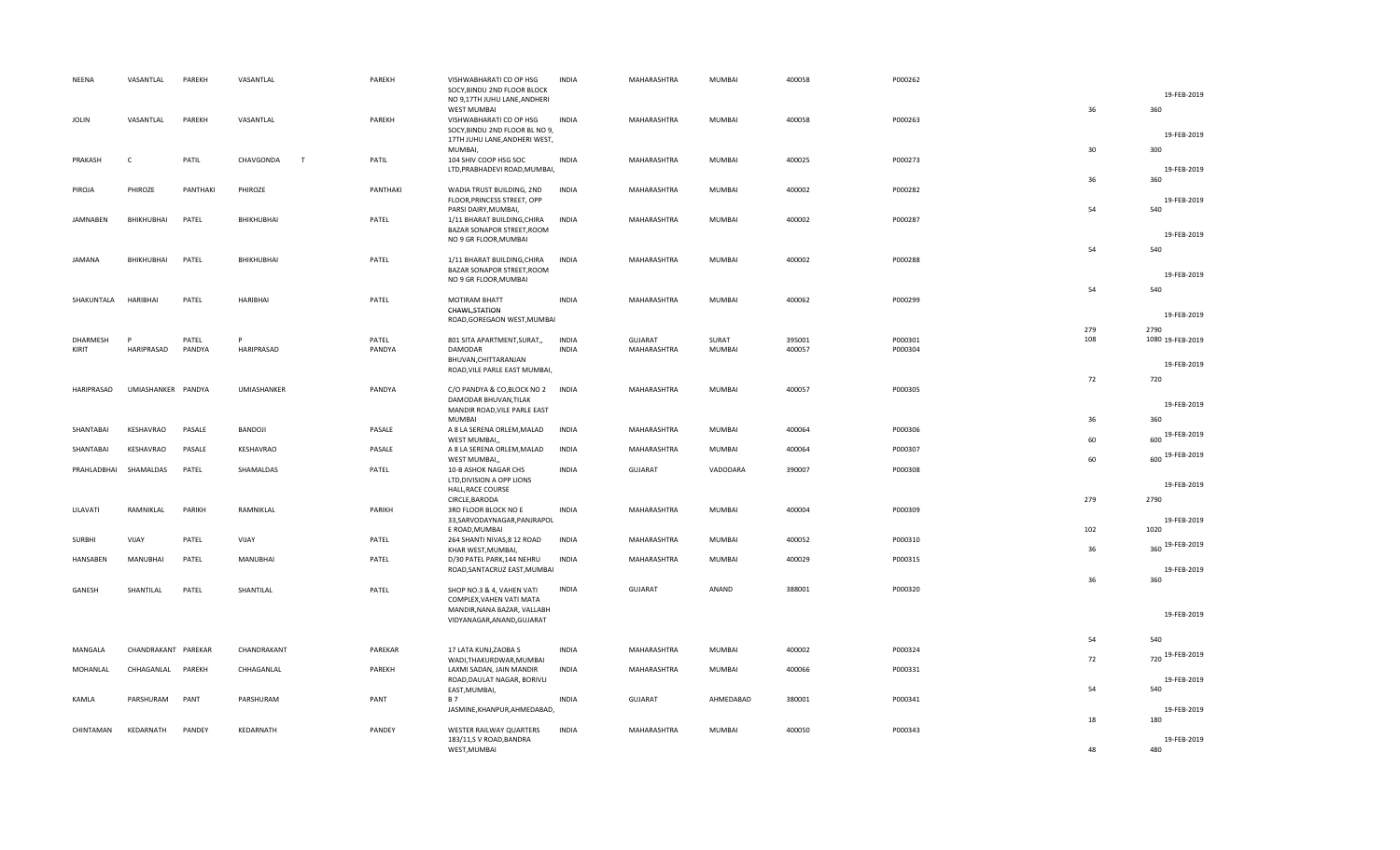| MANJULA             | NAVINBHAI            | PAREKH            | NAVINBHAI            | PAREKH       | 101 PRABHA SADAN, SANGITA<br>APARTMENT, DATTAMANDIR<br>ROAD, MALAD EAST, MUMBAI,                 | <b>INDIA</b>                 | MAHARASHTRA                | MUMBAI                 | 400064           | P000345            | 36             | 19-FEB-2019<br>360      |
|---------------------|----------------------|-------------------|----------------------|--------------|--------------------------------------------------------------------------------------------------|------------------------------|----------------------------|------------------------|------------------|--------------------|----------------|-------------------------|
| <b>NAVINBHAI</b>    | BHIKHALAL            | PAREKH            | BHIKHALAL            | PAREKH       | 101 PRABHA SADAN, SANGITA<br>APARTMENT, DATTAMANDIR<br>ROAD, MALAD EAST, MUMBAI,                 | <b>INDIA</b>                 | MAHARASHTRA                | <b>MUMBAI</b>          | 400064           | P000346            | 36             | 19-FEB-2019<br>360      |
| <b>NILA</b>         | KIRAN                | PANDYA            | KIRAN                | PANDYA       | B-106 D C PARK, NEAR VAISHALI<br>CINEMA, NADIAD, DIST KHEDA                                      | INDIA                        | <b>GUJARAT</b>             | KHEDA                  | 387001           | P000347            | $\overline{3}$ | 30 19-FEB-2019          |
| RAMANLAL            | TRIKAMLAL            | PARIKH            | TRIKAMLAL            | PARIKH       | 2ND FLOOR SEKSARIA BLDG, 2ND INDIA<br>KHATTARALI LANE, THAKURDWAR                                |                              | MAHARASHTRA                | <b>MUMBAI</b>          | 400002           | P000368            |                | 19-FEB-2019             |
|                     |                      |                   |                      |              | ROAD, MUMBAI                                                                                     |                              |                            |                        |                  |                    | 54             | 540                     |
| ADIL                | KAIKOBAD             | PATEL             | KAIKOBAD             | PATEL        | POORNIMA FLAT NO 24, 2ND<br>FLOOR, SHAHID BHAGATSINGH<br>ROAD, COLABA, MUMBAI,                   | <b>INDIA</b>                 | MAHARASHTRA                | <b>MUMBAI</b>          | 400005           | P000373            | 54             | 19-FEB-2019<br>540      |
| ADIL                | KAIKOBAD             | PATEL             | KAIKOBAD             | PATEL        | POORNIMA FLAT NO 24, 2ND<br>FLOOR, SHAHID BHAGATSINGH                                            | INDIA                        | MAHARASHTRA                | MUMBAI                 | 400005           | P000374            |                | 19-FEB-2019             |
| DAHIBEN             |                      | PATEL             | MR                   | PATEL        | ROAD, COLABA, MUMBAI,<br>187 PRINCESS STREET, MUMBAI,,                                           | <b>INDIA</b>                 | MAHARASHTRA                | MUMBAI                 | 400002           | P000401            | 54<br>9        | 540<br>90 19-FEB-2019   |
| ABHAY<br>YAZAD      | NAGAPPA<br>PIROJSHAW | PAI<br>PATEL      | NAGAPPA<br>PIROJSHAW | PAI<br>PATEL | 5 KENI BLDG, CHARAI, THANE,<br>51 CONTRACTOR BUILDING, 2ND                                       | <b>INDIA</b><br><b>INDIA</b> | MAHARASHTRA<br>MAHARASHTRA | Thane<br><b>MUMBAI</b> | 400601<br>400027 | P000405<br>P000411 | 60             | 600 19-FEB-2019         |
|                     |                      |                   |                      |              | FLOOR BLOCK NO 12, VICTORIA<br>GARDEN ROAD, BYCULLA MUMBAI                                       |                              |                            |                        |                  |                    |                | 19-FEB-2019             |
| <b>NISHA</b>        | ASHWINKUMAR PARIKH   |                   | ASHWINKUMAR          | PARIKH       | 49-51 LOHAR CHAWL, AHMED                                                                         | <b>INDIA</b>                 | MAHARASHTRA                | MUMBAI                 | 400002           | P000420            | 36             | 360<br>960 19-FEB-2019  |
| CHANDRASHEKH VITTAL |                      | PANDESHWAR VITTAL |                      | PANDESHWAR   | BUILDING 4TH FLOOR, MUMBAI,<br>VAIKUNTH DARSHAN, FLAT 202 A INDIA                                |                              | MAHARASHTRA                | Thane                  | 401202           | P000428            | 96             |                         |
| AR                  |                      |                   |                      |              | WING 2ND FLOOR, SAI NAGAR<br><b>BEHIND PARVATI</b><br>TALKIES, NAVGHAR VASAI WEST,               |                              |                            |                        |                  |                    |                | 19-FEB-2019             |
| HARSHAD             | $\overline{A}$       | PATEL             | APABHAI              | PATEL        | <b>DIST THANE</b><br>5A WELCOME PLAZA, GANESH<br>CROSSING, AMUL DAIRY                            | <b>INDIA</b>                 | <b>GUJARAT</b>             | KHEDA                  | 388001           | P000440            | 36             | 360<br>19-FEB-2019      |
| KAUSHIKBHAI         | THAKORBHAI           | PATEL             | THAKORBHAI           | PATEL        | ROAD, ANAND<br>45/1 ARUNODAY                                                                     | <b>INDIA</b>                 | <b>GUJARAT</b>             | VADODARA               | 390005           | P000466            | 6              | 60                      |
| N                   |                      | PATEL             | BHIKUBHAI            | PATEL        | SOCIETY, ALKAPURI, BARODA,<br>1/11 BHARAT BLDG ROOM NO                                           | <b>INDIA</b>                 | MAHARASHTRA                | MUMBAI                 | 400002           | P000467            | 78             | 780 19-FEB-2019         |
|                     |                      |                   |                      |              | 9, SONAPUR STREET, CHIRA<br>BAZAR, MUMBAI                                                        |                              |                            |                        |                  |                    | 54             | 19-FEB-2019<br>540      |
| GOVIND              | MAGANLAL             | PATEL             | MAGANLAL             | PATEL        | BHARAT BLDG R NO 24, SHRIKANT INDIA<br>PALEKAR MARG, CHIRA<br>BAZAR, MUMBAI                      |                              | MAHARASHTRA                | MUMBAI                 | 400002           | P000470            | 72             | 19-FEB-2019<br>720      |
| MADHU               | VASANT               | PATIL             | VASANT               | PATIL        | B 2/12 PANCHAVATI<br>APARTMENTS, JUHU LANE<br>ANDHERI WEST, MUMBAI,                              | INDIA                        | MAHARASHTRA                | MUMBAI                 | 400058           | P000489            | 48             | 19-FEB-2019<br>480      |
| MADHAVI             | MADHU                | PATIL             | MADHU                | PATIL        | B 2/12 PANCHAVATI<br>APARTMENTS, JUHU LANE                                                       | <b>INDIA</b>                 | MAHARASHTRA                | MUMBAI                 | 400058           | P000490            |                | 19-FEB-2019             |
| MANECK              | <b>RUSTOMJI</b>      | PARRY             | <b>RUSTOMJI</b>      | PARRY        | ANDHERI WEST, MUMBAI,<br>154 PERIN NARIMAN<br>STREET, BAZAR GATE                                 | <b>INDIA</b>                 | MAHARASHTRA                | <b>MUMBAI</b>          | 400001           | P000533            | 48             | 480<br>19-FEB-2019      |
| COOMI               | JAL                  | PARDIWALA         | JAL                  | PARDIWALA    | STREET, FORT, MUMBAI<br>REWORD HOUSE 4TH FLOOR, NEXT INDIA<br>TO GANGA JAMUNA, THEATRA           |                              | MAHARASHTRA                | <b>MUMBAI</b>          | 400007           | P000545            | 135            | 1350<br>19-FEB-2019     |
|                     |                      |                   |                      |              | TARDEO, MUMBAI                                                                                   |                              |                            |                        |                  |                    | 27             | 270                     |
| COOMI               | JAL                  | PARDIWALA         | JAL                  | PARDIWALA    | C/O RODA H KARA, MEENA BLDG INDIA<br>FLAT NO 61, NEAR APNA BAZAR<br>SHASTRI MARG, MIRA ROAD EAST |                              | MAHARASHTRA                | Thane                  | 401104           | P000547            |                | 19-FEB-2019             |
| PESI                | JAL                  | PADSHAH           | JAL                  | PADSHAH      | 16A ALTAMOUNT                                                                                    | <b>INDIA</b>                 | MAHARASHTRA                | <b>MUMBAI</b>          | 400026           | P000560            | 54             | 540<br>3840 19-FEB-2019 |
| KETTY               | RUSI                 | PASTAKIA          | RUSI                 | PASTAKIA     | ROAD, MUMBAI,<br>611 PATITI BLOCK, DADAR PARSI                                                   | <b>INDIA</b>                 | MAHARASHTRA                | <b>MUMBAI</b>          | 400014           | P000570            | 384            |                         |
| PRAKASH             | SHAMRAO              | PATHARE           | SHAMRAO              | PATHARE      | COLONY, DADAR, MUMBAI<br>SUGAT NIWAS CO OP                                                       | <b>INDIA</b>                 | MAHARASHTRA                | <b>MUMBAI</b>          | 400028           | P000576            | 216            | 19-FEB-2019<br>2160     |
|                     |                      |                   |                      |              | SOCIETY, AKSHIKAR STREET<br>DADAR, MUMBAI,                                                       |                              |                            |                        |                  |                    |                | 19-FEB-2019<br>10       |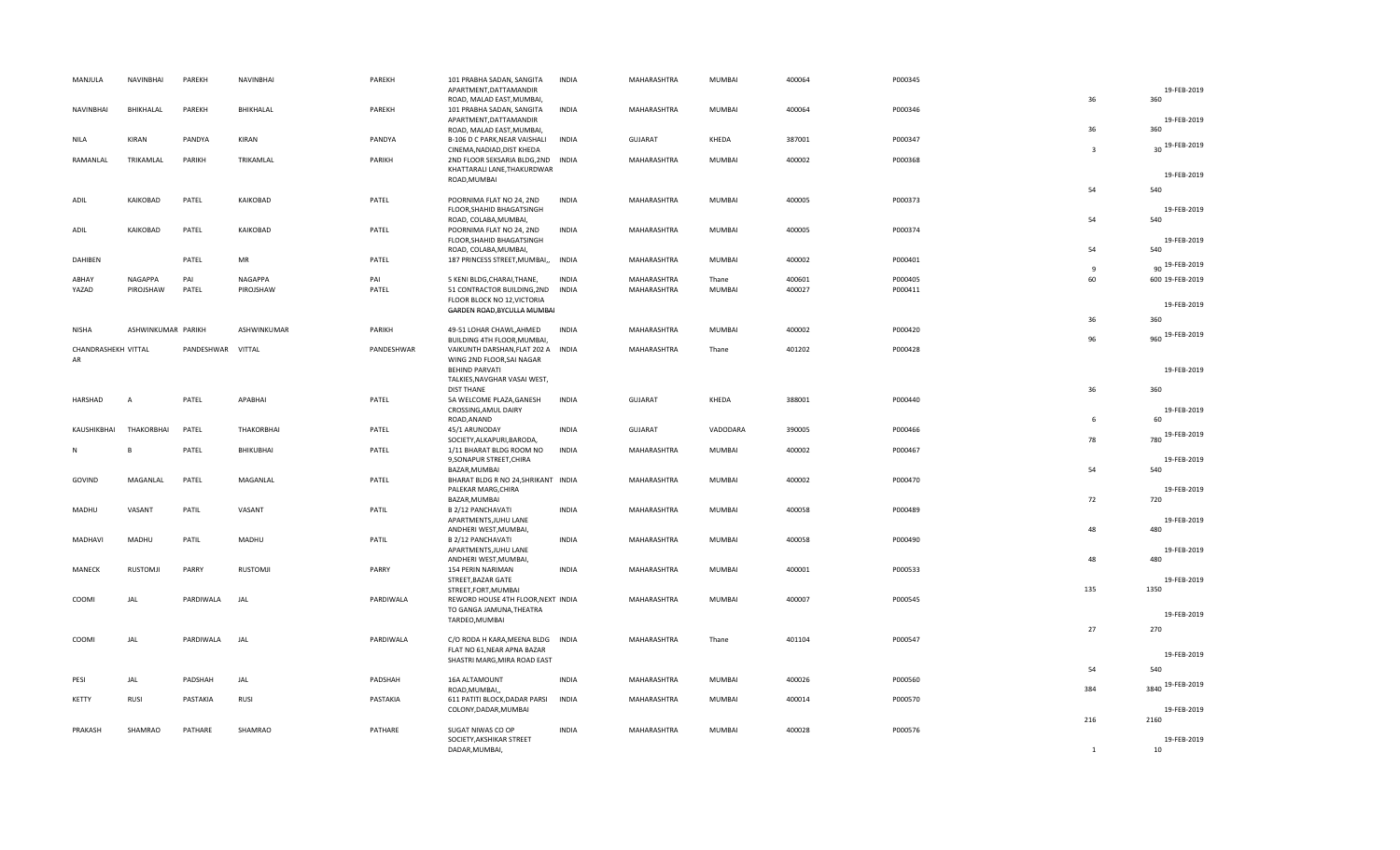| MOTAMAI              | <b>HIRJIBHOY</b>     | PESIKAKA    | <b>HIRJIBHOY</b> | PESIKAKA     | 695 PARSEE COLONY, DR DINSHAW INDIA<br>MASTER RD NO 3, DADAR<br><b>MUMBAI</b>                                          |              | MAHARASHTRA        | MUMBAI        | 400014 | P000581 |                | 19-FEB-2019<br>990           |
|----------------------|----------------------|-------------|------------------|--------------|------------------------------------------------------------------------------------------------------------------------|--------------|--------------------|---------------|--------|---------|----------------|------------------------------|
| MANISHA              | <b>MANOHAR</b>       | PEDNEKAR    | MANOHAR          | PEDNEKAR     | B I T BLOCK NO 1, ROOM NO 71<br>3RD FLOOR, BELLASIS                                                                    | <b>INDIA</b> | MAHARASHTRA        | MUMBAI        | 400008 | P000586 | 99             | 19-FEB-2019                  |
| KARTHIAYANI          | AMMA                 | PERINCHERY  | BALAKRISHNA      | <b>MENON</b> | ROAD, BYCULLA MUMBAI<br>A 14 MADHAVI PLOT NO 10,OPP INDIA<br>BANK OF RAJASTHAN, SWAMI                                  |              | MAHARASHTRA        | MUMBAI        | 400058 | P000590 | 18             | 180                          |
|                      |                      |             |                  |              | SAMARTHA NAGAR, ANDHERI<br>WEST, MUMBAI                                                                                |              |                    |               |        |         | 9              | 19-FEB-2019<br>90            |
| VIDYA                | VINAYAK              | PHADKE      | VINAYAK          | PHADKE       | C/O SHRI V A PHADKE, KRISHNA<br>MAHAL 4TH FLOOR, MARINE DRIVE<br>MUMBAI,                                               | <b>INDIA</b> | MAHARASHTRA        | MUMBAI        | 400020 | P000594 | 582            | 19-FEB-2019<br>5820          |
| PHOOLCHAND           |                      | GIRDHARILAL | GIRDHARILAL      | GIRDHARILAL  | C/O PHOOLCHAND BHAGAT<br>SINGH, 2ND FLOOR SWADESHI                                                                     | <b>INDIA</b> | MAHARASHTRA        | MUMBAI        | 400002 | P000603 |                | 19-FEB-2019                  |
| SUSHILA              | VAMAN                | PHADNIS     | VAMAN            | PHADNIS      | MARKET, KALBADEVI MUMBAI,<br>C/3/24 SAMRUDDHI<br>SOCIETY, BABURAO PARULEKAR                                            | <b>INDIA</b> | MAHARASHTRA        | MUMBAI        | 400028 | P000622 | 54             | 540<br>19-FEB-2019           |
| SORAB                | BYRAMJEE             | POSTWALLA   | <b>BYRAMJFF</b>  | POSTWALLA    | MARG DADAR, MUMBAI,<br>DALAL ESTATE, V BLOCK BUILDING INDIA<br>NO 4/12A, 1ST FLOOR FLAT NO 2,<br>LAMINGTON RD, BYCULLA |              | MAHARASHTRA        | <b>MUMBAI</b> | 400008 | P000641 | 36             | 360<br>19-FEB-2019           |
| <b>HOOSENI</b>       | ABDULTAYEB           | POONAWALA   | ABDULTAYEB       | POONAWALA    | MUMBAI,<br>KACHWALA BLDG 1ST FLOOR, 201 INDIA                                                                          |              | MAHARASHTRA        | MUMBAI        | 400003 | P000643 | 72             | 720                          |
|                      |                      |             |                  |              | NAGDEVI STREET, MUMBAI,                                                                                                |              |                    |               |        |         | 72             | 19-FEB-2019<br>720           |
| SUHASINI             | MADHUKAR             | POL         | <b>MADHUKAR</b>  | POL          | C/O G R MOKASHI, TRUPTI<br>SUBHASH COLONY, SHRIRAMPUR<br>DIST AHMEDNAGAR,                                              | <b>INDIA</b> | MAHARASHTRA        | Ahmednagar    | 413709 | P000648 |                | 19-FEB-2019                  |
| PRABHAVATI           |                      | RATILAL     | RATILAL          | LUKHMIDAS    | 10 ANAND DARSHAN A,13 DR<br>GOPALRAO DESHMUKH<br>MARG, MUMBAI,                                                         | <b>INDIA</b> | MAHARASHTRA        | MUMBAI        | 400026 | P000672 | 1125<br>138    | 11250<br>19-FEB-2019<br>1380 |
| PREM                 |                      | GROVER      | MADANLAL         | GROVER       | FLAT NO 12 III FLOOR, 56/2 A<br>GARIAHAT ROAD, CALCUTTA,                                                               | <b>INDIA</b> | <b>WEST BENGAL</b> | Kolkata       | 700019 | P000673 | 66             | 660 19-FEB-2019              |
| PRABHAVATIBE<br>N    |                      | JASHVANTLAL | JASHVANTLAL      | JASHVANTLAL  | NARIAPADA<br>STREET, PETLAD, GUJARAT,                                                                                  | <b>INDIA</b> | <b>GUJARAT</b>     | PETLAD        | 388450 | P000675 | 279            | 2790 19-FEB-2019             |
| <b>JAGDISH</b>       | GOPALRAO             | PRADHAN     | GOPALRAO         | PRADHAN      | KHARKAR S BUNGALOW, GOKHALE INDIA<br>ROAD NAUPADA, THANA,                                                              |              | MAHARASHTRA        | Thane         | 400601 | P000678 |                | 19-FEB-2019                  |
| MANGAL               | YESHWANT             | PRADHAN     | YESHWANT         | PRADHAN      | SHRI SAI PRASAD, NEAR S T DEPOT INDIA<br>KARJAT W, DIST RAIGAD,                                                        |              | MAHARASHTRA        | KARJAT        | 410201 | P000681 | 432<br>54      | 4320<br>540 19-FEB-2019      |
| RATNAKAR             | CHANDAN              | PRABHU      | CHANDAN          | PRABHU       | E 3/HUNS SOCIETY, DAWOOD<br><b>BAUG ROAD, ANDHERI</b><br>WEST, MUMBAI                                                  | INDIA        | MAHARASHTRA        | <b>MUMBAI</b> | 400058 | P000685 | $\overline{9}$ | 19-FEB-2019<br>90            |
| SHRIDHAR             | BALKRISHNA           | PRABHU      | BALKRISHNA       | PRABHU       | C/O 11/13 MANGALA BHUVAN, DR INDIA<br>DESHMUKH LANE V P<br>ROAD, MUMBAI,                                               |              | MAHARASHTRA        | <b>MUMBAI</b> | 400004 | P000691 | 108            | 19-FEB-2019<br>1080          |
| SACHIN               | VASUDEV              | PRABHU      | VASUDEV          | PRABHU       | 15/A/244 GREEN ACREES, OPP<br>VIDYA NIDHI HIGH SCHOOL, J V P D<br>ROAD NO 5, MUMBAI                                    | <b>INDIA</b> | MAHARASHTRA        | <b>MUMBAI</b> | 400049 | P000693 | 248            | 19-FEB-2019<br>2480          |
| VASUDEV              | LAXMAN               | PRABHU      | LAXMAN           | PRABHU       | B 68 659 M I G COLONY, BANDRA INDIA<br>EAST, MUMBAI,                                                                   |              | MAHARASHTRA        | MUMBAI        | 400051 | P000694 | 36             | 19-FEB-2019<br>360           |
| SUNIL                | VASUDEV              | PRABHU      | VASUDEV          | PRABHU       | B/68/659 M I G COLONY, OPP<br>PATRAKAR NAGAR, BANDRA EAST                                                              | <b>INDIA</b> | MAHARASHTRA        | MUMBAI        | 400051 | P000695 |                | 19-FEB-2019                  |
| NEEMA                | VASUDEV              | PRABHU      | VASUDEV          | PRABHU       | MUMBAI,<br>B/68/659 M I G COLONY, OPP<br>PATRAKAR NAGAR, BANDRA EAST                                                   | <b>INDIA</b> | MAHARASHTRA        | MUMBAI        | 400051 | P000696 | 248            | 2480<br>19-FEB-2019          |
| PRIYADARSHINI MADHAV |                      | PRANI       | MADHAV           | PRANI        | MUMBAI,<br>2 LAXMI NARAYAN BAUG, BAL<br>GOVINDDAS ROAD, MAHIM                                                          | <b>INDIA</b> | MAHARASHTRA        | MUMBAI        | 400016 | P000700 | 36             | 360<br>19-FEB-2019           |
| VIBHAVARI            | <b>VIVEK</b>         | PRANI       | <b>VIVEK</b>     | PRANI        | MUMBAI,<br>2 LAXMI NARAYAN BAUG, BAL                                                                                   | <b>INDIA</b> | MAHARASHTRA        | <b>MUMBAI</b> | 400016 | P000701 | 162            | 1620                         |
|                      |                      |             |                  |              | GOVINDDAS ROAD, MAHIM<br>MUMBAI,                                                                                       |              |                    |               |        |         | 72             | 19-FEB-2019<br>720           |
| PRANJIVAN            |                      | RAMCHAND    | RAMCHAND         | RAMCHAND     | 22/24 SHAK GALI, MUMBAI,,                                                                                              | <b>INDIA</b> | MAHARASHTRA        | <b>MUMBAI</b> | 400069 | P000702 | 387            | 3870 19-FEB-2019             |
| PRANJIVAN            |                      | RAMCHAND    | RAMCHAND         | RAMCHAND     | 22/24 SHAK GALI, MUMBAI,,                                                                                              | <b>INDIA</b> | MAHARASHTRA        | MUMBAI        | 400069 | P000703 | 344            | 3440 19-FEB-2019             |
| MADHAV               | RAGHWENDRA PURANDARE |             | RAGHWENDRA       | PURANDARE    | 1317/2 KASABA PETH, POONA,,                                                                                            | <b>INDIA</b> | MAHARASHTRA        | Pune          | 411011 | P000715 | 225            | 2250 19-FEB-2019             |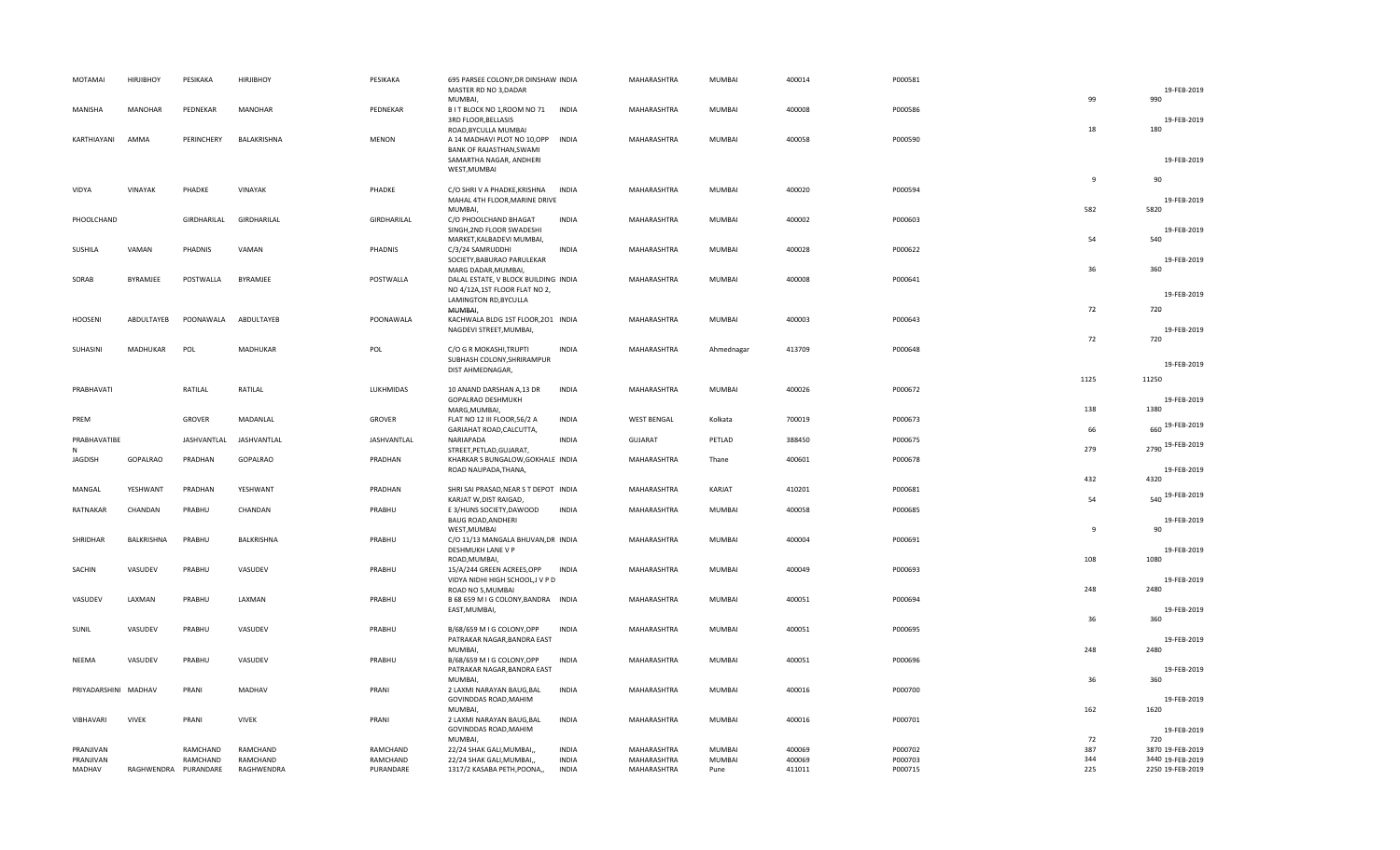|   | KAMAL               | VISHNU             | PURANIK          | VISHNU          | К       | <b>PURANIK</b>      | C/O V K PURANIK, 635/86 VIJAYA<br>NAGAR COLONY, OPP ELLORA<br>HOTEL, POONA        | <b>INDIA</b> | MAHARASHTRA          | Pune       | 411030 | P000717 | 288          | 19-FEB-2019<br>2880      |
|---|---------------------|--------------------|------------------|-----------------|---------|---------------------|-----------------------------------------------------------------------------------|--------------|----------------------|------------|--------|---------|--------------|--------------------------|
| К |                     |                    | <b>PUNDIR</b>    | RAMSWARUP       |         | <b>PUNDIR</b>       | 22/3 ADARSH<br>NAGAR, ROORKEE, DIST                                               | <b>INDIA</b> | UTTAR PRADESH        | SAHARANPUR | 247667 | P000719 |              | 19-FEB-2019              |
|   | PUSHPABEN           |                    | NARANLAL         | NANDLAL         |         | NARANLAL            | SAHARANPUR U P,<br>467/2 KANDOI S KHADKI, SANKADI INDIA<br>SHERI, OPP B D COLLEGE |              | GUJARAT              | AHMEDABAD  | 380001 | P000721 | 207          | 2070                     |
|   |                     |                    |                  |                 |         |                     | MANEKCHOWK, AHMEDABAD                                                             |              |                      |            |        |         |              | 19-FEB-2019<br>540       |
|   | VIJAY               | BALKRISHNA         | <b>PUROHIT</b>   | BALKRISHNA      |         | <b>PUROHIT</b>      | DATAR BLOCKS, BHIWANDI                                                            | <b>INDIA</b> | MAHARASHTRA          | Thane      | 421301 | P000722 | 54           | 19-FEB-2019              |
|   | <b>BALKRISHNA</b>   | GANGADHAR          | PUROHIT          | GANGADHAR       |         | <b>PUROHIT</b>      | ROAD, KALYAN CR,<br>DATAR BLOCKS, BHIWANDI                                        | <b>INDIA</b> | MAHARASHTRA          | Thane      | 421301 | P000723 | 36<br>36     | 360<br>360 19-FEB-2019   |
|   | PERIN               | ERUCH              | <b>DASTUR</b>    | ERUCH           |         | <b>DASTUR</b>       | ROAD, KALYAN CR,<br>23 NEPEAN SEA ROAD, MUMBAI,,                                  | INDIA        | MAHARASHTRA          | MUMBAI     | 400006 | P000754 |              | 42120 19-FEB-2019        |
|   | PREMALA             | MANIK              | REGE             | MANIK           |         | REGE                | DATTA SADAN, 404 V P<br>ROAD, KHAR, MUMBAI                                        | <b>INDIA</b> | MAHARASHTRA          | MUMBAI     | 400052 | P000760 | 4212<br>801  | 8010 19-FEB-2019         |
|   | PILOO               | SAPAL              | MEHTA            | SAPAL           |         | <b>MEHTA</b>        | SANJANA MANSION, 1 CARTER<br>ROAD, BANDRA, MUMBAI                                 | <b>INDIA</b> | MAHARASHTRA          | MUMBAI     | 400050 | P000777 | 80           | 800 19-FEB-2019          |
|   | PILOO               | SAPAL              | MEHTA            | SAPAL           |         | MEHTA               | SANJANA MANSION, 1 CARTER<br>ROAD, BANDRA MUMBAI,                                 | <b>INDIA</b> | MAHARASHTRA          | MUMBAI     | 400050 | P000778 | 272          | 2720 19-FEB-2019         |
|   | PILOO               | SAPAL              | MEHTA            | SAPAL           |         | MEHTA               | SANJANA MANSION, 1 CARTER<br>RD, BANDRA, MUMBAI                                   | <b>INDIA</b> | MAHARASHTRA          | MUMBAI     | 400050 | P000779 | 176          | 1760 19-FEB-2019         |
|   | PUNAMCHAND DIPCHAND |                    | KOTHARI          | <b>DIPCHAND</b> |         | KOTHARI             | YASHASHVI SANMITRA<br>COLONY, WARD NO                                             | <b>INDIA</b> | MAHARASHTRA          | Ahmednagar | 413709 | P000783 |              | 19-FEB-2019              |
|   |                     |                    |                  |                 |         |                     | 7, SHRIRAMPUR, DIST<br>AHMEDNAGAR                                                 |              |                      |            |        |         | 450          | 4500                     |
|   | PREMA               | RAMCHANDRA RAJWADE |                  | RAMCHANDRA      |         | RAJWADE             | C/O V G KANETKAR, 1/7<br>GOREGAONKAR LANE, MUMBAI,                                | <b>INDIA</b> | MAHARASHTRA          | MUMBAI     | 400004 | P000786 |              | 19-FEB-2019              |
|   |                     | К                  | KOTHARI          | К               |         | KOTHARI             | C/O SANDEEP P KOTHARI, A/13 OM INDIA<br>GAUTAM 4TH FLOOR, HAJI BAPU               |              | MAHARASHTRA          | MUMBAI     | 400097 | P000791 | 216          | 2160                     |
|   |                     |                    |                  |                 |         |                     | ROAD MALAD EAST, MUMBAI                                                           |              |                      |            |        |         | 600          | 19-FEB-2019<br>6000      |
|   | PRADEEP             |                    | KHANNA           | OM              | PRAKASH | <b>KHANNA</b>       | AMAR HILL SAKI VIHAR<br>ROAD, POWAI, MUMBAI,                                      | <b>INDIA</b> | MAHARASHTRA          | MUMBAI     | 400072 | P000851 | 222          | 2220 19-FEB-2019         |
|   | PRAKASHBEN          |                    | <b>MODI</b>      | NAVNITLAL       |         | <b>MODI</b>         | BAJWADA SETH SERI, KATWALAS<br>KHADKI, VADODARA,                                  | <b>INDIA</b> | <b>GUJARAT</b>       | VADODARA   | 390001 | P000869 |              | 19-FEB-2019              |
|   | PRAVIN              | HEMCHAND           | VORA             | HEMCHAND        |         | VORA                | 15 MANI RATNA JAIN NAGAR                                                          | <b>INDIA</b> | <b>GUJARAT</b>       | AHMEDABAD  | 380021 | P000880 | 1350         | 13500                    |
|   |                     |                    |                  |                 |         |                     | SOCIETY, GOMTIPUR, AHMEDABAD,                                                     |              |                      |            |        |         | 2700         | 19-FEB-2019<br>27000     |
|   | PUSHPA              |                    | NAGPAL           | LALCHAND        |         | NAGPAL              | 375 SHEETALA DARSHAN 43/4TH INDIA<br>FLOOR,L J ROAD MAHIM, MUMBAI,                |              | MAHARASHTRA          | MUMBAI     | 400016 | P000899 |              | 19-FEB-2019              |
|   | PRAKASH             | LALLUBHAI          | SHAH             | LALLUBHAI       |         | SHAH                | 503 INDRAPRASTH-I-A,OPP                                                           | <b>INDIA</b> | MAHARASHTRA          | MUMBAI     | 400097 | P000917 | 450          | 4500                     |
|   |                     |                    |                  |                 |         |                     | JITENDRA ROAD MALAD<br>EAST, MUMBAI,                                              |              |                      |            |        |         | 129          | 19-FEB-2019<br>1290      |
|   | <b>POKHAR</b>       | DAS                | ARORA            | DAS             |         | ARORA               | A 4 MALVIYA NAGAR, AISH<br>BAGH, LUCKNOW,                                         | <b>INDIA</b> | UTTAR PRADESH        | LUCKNOW    | 226004 | P000919 | 135          | 1350 19-FEB-2019         |
|   | PRAMOD              | GORDHANDAS JOSHI   |                  | GORDHANDAS      |         | <b>JOSHI</b>        | 31ST 2ND FOFALWADI 3RD<br>FLOOR, BHULESHWAR, MUMBAI,                              | <b>INDIA</b> | MAHARASHTRA          | MUMBAI     | 400002 | P000920 | 279          | 2790 19-FEB-2019         |
|   |                     |                    | ANILKUMAR        | PARASMULL       |         | ANILKUMAR           | C/O P PARASMULL BANTIA,I<br>CROSS ROAD, ROBERTSONPET, K G                         | <b>INDIA</b> | KARNATAKA            | KOLAR      | 563122 | P000926 |              | 19-FEB-2019              |
|   | PERUIZ              | PIROSHA            | PASTAKIA         | PIROSHA         |         | Þ                   | F KARNATAK<br>P.O.BOX 1469,G P O,MUMBAI,                                          | <b>INDIA</b> | MAHARASHTRA          | MUMBAI     | 400001 | P000934 | 900<br>594   | 9000<br>5940 19-FEB-2019 |
|   | PRAFULL             | NARAYAN            | <b>MODI</b>      | <b>NARAYAN</b>  |         | MODI                | BLOCK NO 249 G<br>TYPE,SECTOR19,GANDHINAGAR,G<br>ANDHINAGAR                       | <b>INDIA</b> | <b>GUJARAT</b>       | AHMEDABAD  | 382019 | P000941 | 700          | 19-FEB-2019<br>7000      |
|   | PAKYANATHAN         | SILAS              | <b>ISAAC</b>     | ABRAHAM         |         | PAKYANATHAN         | 10 STELLA HOUSE, PLOT 4                                                           | <b>INDIA</b> | MAHARASHTRA          | MUMBAI     | 400088 | P000977 |              | 720 19-FEB-2019          |
|   |                     |                    | <b>MISHRA</b>    | RAMESH          | CHANDRA | <b>MISHR</b>        | GOVANDI, MUMBAI,<br>C/O RAKESH CHANDRA                                            | <b>INDIA</b> | <b>UTTAR PRADESH</b> | BAREILLY   | 243001 | P001002 | 72           |                          |
|   | PRADEEP             |                    |                  |                 |         |                     |                                                                                   |              |                      |            |        |         |              |                          |
|   |                     |                    |                  |                 |         |                     | SHARMA, CLOSE TO CANE<br>DEVELOPMENT COUNCIL, 172 CIVIL                           |              |                      |            |        |         |              | 19-FEB-2019              |
|   | PUSHPA              | $\overline{A}$     | JHUNJHUNWAL ARUN |                 |         | <b>JHUNJHUNWALA</b> | LINES, BAREILLY<br>ROOM NO 5 KAIYA                                                | <b>INDIA</b> | MAHARASHTRA          | MUMBAI     | 400097 | P001005 | $\mathbf{1}$ | 10<br>19-FEB-2019        |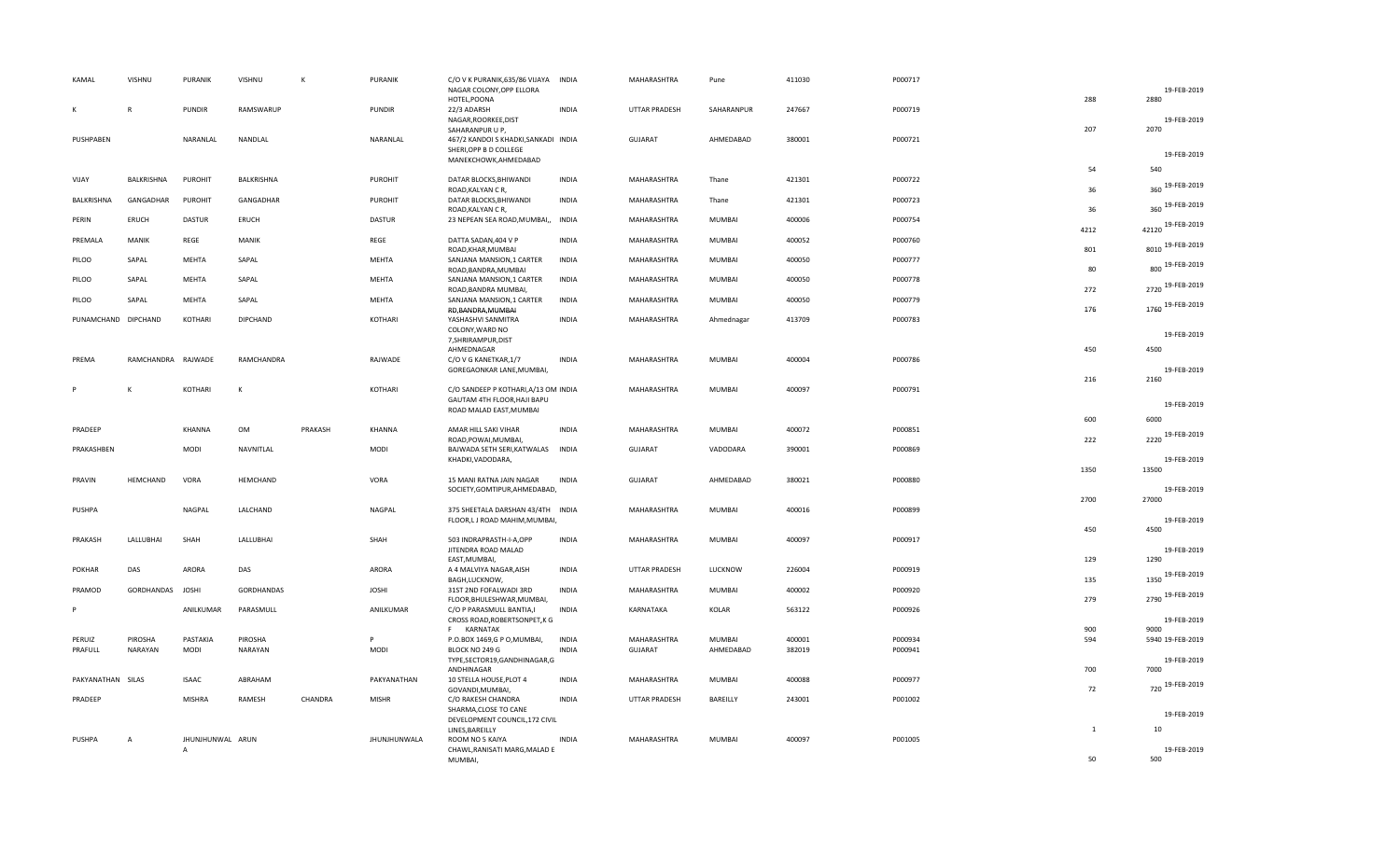| PINAKIN           | A                     | <b>BHATT</b>  | APUPRASAD        | M         | <b>BHATT</b> | 7/2 BUSINESS HOUSE, DELI GATE INDIA<br>UNAPANI ROAD, SURAT,                                                           |              | GUJARAT        | SURAT         | 395003 | P001014 | 333        | 3330 19-FEB-2019           |
|-------------------|-----------------------|---------------|------------------|-----------|--------------|-----------------------------------------------------------------------------------------------------------------------|--------------|----------------|---------------|--------|---------|------------|----------------------------|
|                   |                       | PUTTASWAMY S  |                  |           | PUTTASWAMY   | C/O SHARE DEAL, PROFESSIONAL<br>MANAGEMENT GROUP,115                                                                  | INDIA        | KARNATAKA      | Mysore        | 570001 | P001047 |            | 19-FEB-2019                |
|                   |                       |               |                  |           |              | SHIVARAMPET MYSORE,                                                                                                   |              |                |               |        |         | 30         | 300                        |
| PRABHA            | <b>NARAYAN</b>        | SHRIKHANDE    | <b>NARAYAN</b>   |           | SHRIKHANDE   | 3/57 HAJI ALI MUNIOS CO OP HSG INDIA<br>SOC LTD, 6TH FLOOR HAJI ALI<br>PARK, MUMBAI,                                  |              | MAHARASHTRA    | <b>MUMBAI</b> | 400034 | P001060 | 54         | 19-FEB-2019<br>540         |
| PERVEZ            | HOMI                  | LENTIN        | HOMI             | DARABSHAW | LENTI        | KANTA BLDG, BLOCK B NR SUPER INDIA<br>CINEMA, GRANT RD MUMBAI,                                                        |              | MAHARASHTRA    | <b>MUMBAI</b> | 400007 | P001089 |            | 19-FEB-2019                |
| PAKYANATHAN SILAS |                       | <b>ISAAC</b>  | ABRAHAM          |           | PAKYANATHAN  | MR PAKYANATHAN SILAS ISAAC, 10 INDIA<br>STELLA HOUSE PLOT 4, STATION                                                  |              | MAHARASHTRA    | <b>MUMBAI</b> | 400088 | P001314 | 510        | 5100<br>19-FEB-2019        |
| PRAMOD            | <b>BHASKAR</b>        | DATE          | BHASKAR          |           | DATE         | ROAD GOVANDI,<br>SHRI PRAMOD BHASKAR DATE, CO INDIA<br>D J MOGHE 119 121 KHADILKAR<br>ROAD, KHATRI BUILDING           |              | MAHARASHTRA    | MUMBAI        | 400004 | P001364 | 18         | 180<br>19-FEB-2019         |
| PROCHI            | $\overline{A}$        | TATA          | ASPI             | E         | TATA         | GIRGAON,<br>11-B HARBOUR HEIGHTS - A, 11TH INDIA                                                                      |              | MAHARASHTRA    | <b>MUMBAI</b> | 400005 | P001376 | 18         | 180                        |
|                   |                       |               |                  |           |              | FLOOR COLABA MUMBAI,,                                                                                                 |              |                |               |        |         | 104        | 19-FEB-2019<br>1040        |
| PINKY             | <b>HEMAL</b>          | SHAH          | HEMAL            |           | SHAH         | 312 RUSHIRAJ<br>APPT, DIWALIBAUG, ATHWALINES<br>SURAT,                                                                | INDIA        | GUJARAT        | SURAT         | 395001 | P001509 | 32         | 19-FEB-2019<br>320         |
| PAMELA            | $\mathsf{V}$          | ADVANI        | <b>VISHIN</b>    | D         | ADVANI       | 93, GEETANJALI, B/H RADIO                                                                                             | <b>INDIA</b> | MAHARASHTRA    | <b>MUMBAI</b> | 400005 | P001519 |            | 540 19-FEB-2019            |
| PERIN             | ERUCH                 | <b>DASTUR</b> | ERUCH            |           | DASTUR       | CLUB,, COLABA MUMBAI,<br>23, NEPEANSEA ROAD, MUMBAI,,                                                                 | INDIA        | MAHARASHTRA    | <b>MUMBAI</b> | 400036 | P001526 | 54<br>1125 | 11250 19-FEB-2019          |
| PARVEZ            | <b>BOMAN</b>          | WRITER        | <b>BOMAN</b>     |           | WRITER       | WRITER STORES, MAIN                                                                                                   | <b>INDIA</b> | GUJARAT        | VALSAD        | 396191 | P001548 | 18         | 180 19-FEB-2019            |
| PADMA             | MADHAVA               | RAU           | PEDDISETTI       | MADHAV    | RA           | BAZAAR, VAPI, DIST. VALSAD<br>SHANTI BHAVAN, 63 676,<br>PUNJAGUTTA, HYDERABAD,                                        | <b>INDIA</b> | ANDHRA PRADESH | HYDERABAD     | 500004 | R000002 | 108        | 1080 19-FEB-2019           |
| SUBBALAKSHMI S    |                       | RAO           | VAJAPEYAM        |           | SURYANARAY   | C/O DILIP S VAJAPEYAM,802 B<br>ANKUR HSG SOCY, BHANDARKAR                                                             | <b>INDIA</b> | MAHARASHTRA    | Pune          | 411004 | R000004 |            | 19-FEB-2019                |
|                   |                       |               |                  |           |              | ROAD SHIVAJINAGAR, PUNE                                                                                               |              |                |               |        |         | 150        | 1500                       |
| RAMANBEN          |                       | MOHANLAL      | MOHANLAL         |           | GORDHANDAS   | C/O NAVAPURA CONSUMERS<br>STORES, NAVAPURA LAD                                                                        | <b>INDIA</b> | GUJARAT        | SURAT         | 395003 | R000013 |            | 19-FEB-2019                |
| KERBANOO          | KAKHSHROO             | RANDERIA      | <b>KAKHSHROO</b> |           | RANDERIA     | SHERI, SURAT,<br>SIVNERI BLDG ROOM NOS 1 & 2, INDIA<br>PARSIVAD, NEAR GODFREY<br>TOBACCO CO, ANDHERI<br>EAST, MUMBAI, |              | MAHARASHTRA    | <b>MUMBAI</b> | 400093 | R000017 | 72<br>156  | 720<br>19-FEB-2019<br>1560 |
| VIJAYKUMAR        | RANCHHODLAL RAVAL     |               | RANCHHODLAL      |           | RAVAL        | C/O SHRI HARISH P MEHTA, 198,<br>PANJRAPOLE ROAD, ROOM<br>NO.40,3RD FLR, ABOVE MADHAV                                 | <b>INDIA</b> | MAHARASHTRA    | MUMBAI        | 400004 | R000020 |            | 19-FEB-2019                |
|                   |                       |               |                  |           |              | BAUG POST OFFICE, MUMBAI                                                                                              |              |                |               |        |         |            |                            |
| RABABBAI          |                       | EBRAHIM       | EBRAHIM          |           | EBRAHIM      | A1 HASANAT NO 2,ROOM NO 4<br>3RD FLOOR, CHAPEL LANE                                                                   | <b>INDIA</b> | MAHARASHTRA    | <b>MUMBAI</b> | 400054 | R000027 | 66         | 660<br>19-FEB-2019         |
| AKBARALLI         | <b>ESOOFALI</b>       | RAKLA         | ESOOFALI         |           | RAKLA        | SANTACRUZ WEST, MUMBAI<br>ROOM NO 7 2ND FLOOR AGA<br>BLDG,1 3 DHARAMSEY                                               | <b>INDIA</b> | MAHARASHTRA    | MUMBAI        | 400003 | R000031 | 48         | 480<br>19-FEB-2019         |
| RAMJIBHAI         |                       | KESURBHAI     | KESURBHAI        |           | KESURBHAI    | STREET, MUMBAI,<br>KOTHIGURA                                                                                          | <b>INDIA</b> | <b>GUJARAT</b> | SURAT         | 395005 | R000032 | 150        | 1500<br>1500 19-FEB-2019   |
| CUDDALORE         | SAMARAOLAXM RAO<br>AN |               | CUDDALORE        |           | RAMACHANDR   | MOHALLA, RANDER, SURAT,<br>B 2/7 JEEVAN SHANTI, LIC<br><b>QUARTERS, OPP BUS</b>                                       | <b>INDIA</b> | MAHARASHTRA    | <b>MUMBAI</b> | 400054 | R000034 | 150        | 19-FEB-2019                |
| SUCHETA           | YESHAVANT             | RAJE          | YESHAVANT        |           | RAJE         | DEPOT, SANTACRUZ MUMBAI<br>C 5 RATNADEEP HOUSING<br>SOCY, DEEN DAYAL<br>MARG, DOMBIVLI WEST DIST                      | <b>INDIA</b> | MAHARASHTRA    | Thane         | 421202 | R000036 | 108        | 1080<br>19-FEB-2019        |
| YESHAVANT         | RAGHUNATH             | RAJE          | RAGHUNATH        |           | RAJE         | THANA,<br>C 5 RATNADEEP HOUSING SOCY                                                                                  | <b>INDIA</b> | MAHARASHTRA    | Thane         | 421202 | R000037 | 54         | 540                        |
|                   |                       |               |                  |           |              | LTD, DEEN DAYAL MARG, DOMBIVLI<br>WEST DIST THANA,                                                                    |              |                |               |        |         |            | 19-FEB-2019                |
| GAJANAN           | BHASKAR               | RANADE        | <b>BHASKAR</b>   |           | RANADE       | 593 NEW SADASHIV PETH, LAXMI INDIA                                                                                    |              | MAHARASHTRA    | Pune          | 411030 | R000039 | 54         | 540                        |
|                   |                       |               |                  |           |              | ROAD, POONA,                                                                                                          |              |                |               |        |         | 72         | 720 19-FEB-2019            |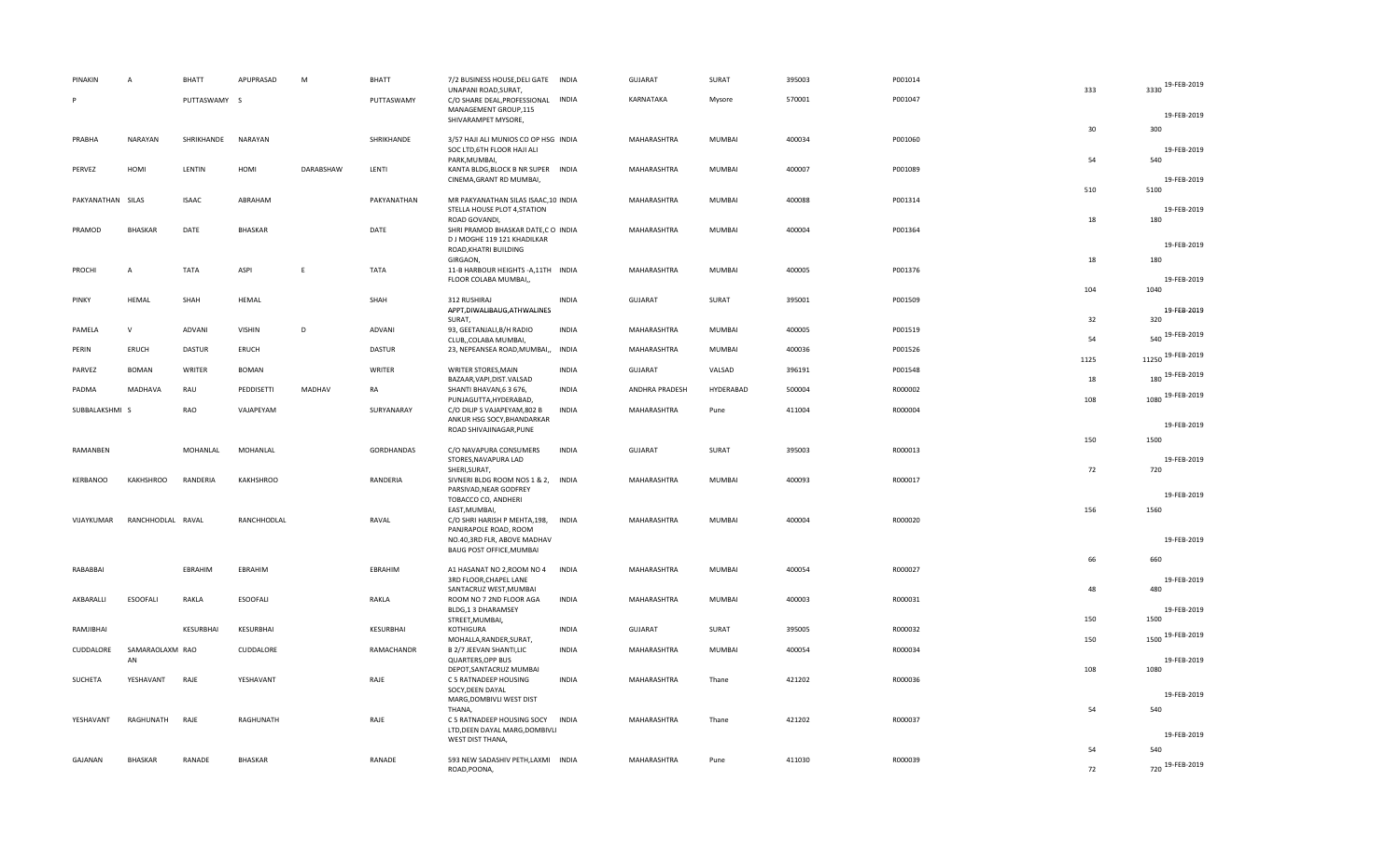|    | SANJAYA               | SUMANT           | RAUT              | SUMANT            |                   | RAUT              | RAUT HOUSE,8 FRENCH<br>BRIDGE, MUMBAI,                                                              | <b>INDIA</b> | MAHARASHTRA          | MUMBAI  | 400007 | R000048 | 66        | 660 19-FEB-2019        |
|----|-----------------------|------------------|-------------------|-------------------|-------------------|-------------------|-----------------------------------------------------------------------------------------------------|--------------|----------------------|---------|--------|---------|-----------|------------------------|
|    | <b>TAHERBHOY</b>      | <b>ESOOFALLY</b> | RANGWALLA         | ESOOFALLY         |                   | RANGWALLA         | JEEVAA TARA BUILDING BLOCK 27 INDIA<br>2ND FLOOR, AZAD ROAD, VILE                                   |              | MAHARASHTRA          | MUMBAI  | 400057 | R000050 |           | 19-FEB-2019            |
|    |                       |                  |                   |                   |                   |                   | PARLE EAST MUMBAI,                                                                                  |              |                      |         |        |         | 48        | 480                    |
|    | MANJU                 |                  | RANI              | DAVENDRAKUMAR     |                   | RANI              | 284 C 3 B SECTOR, PIPLANI BHEL<br>BHOPAL,                                                           | <b>INDIA</b> | MADHYA PRADESH       | Bhopal  | 462021 | R000054 | 279       | 2790 19-FEB-2019       |
|    | <b>BHARTI</b>         | RANJITSINGH      | RATHOD            | RANJITSINGH       |                   | RATHOD            | ROOM NO 97 CHAWL NO<br>26, REPAIRING BOARD TRANSIT<br>CAMP, ANTOP HILL MUMBAI,                      | <b>INDIA</b> | MAHARASHTRA          | MUMBAI  | 400037 | R000058 | 36        | 19-FEB-2019<br>360     |
|    | RAJNI                 |                  | <b>RASTOGI</b>    | PREM              |                   | PRAKASH           | 19 CHANDRALOK, HYDEL<br>COLONY, LUCKNOW,                                                            | <b>INDIA</b> | <b>UTTAR PRADESH</b> | LUCKNOW | 226006 | R000074 | 54        | 540 19-FEB-2019        |
|    | AARTI                 | PITAMBER         | RACHH             | PITAMBER          |                   | RACHH             | 2 C SURESH COLONY, SWAMI<br>VIVEKANAND ROAD, VILE PARLE                                             | <b>INDIA</b> | MAHARASHTRA          | MUMBAI  | 400056 | R000087 |           | 19-FEB-2019            |
|    | <b>DIPAK</b>          | KRISHNALAL       | RANDERY           | KRISHNALAL        |                   | RANDERY           | MUMBAI,<br>FLAT 22 5TH FLOOR, RACHANA<br>MANDIR, 142 WEST AVENUE,                                   | <b>INDIA</b> | MAHARASHTRA          | MUMBAI  | 400054 | R000094 | 36        | 360<br>19-FEB-2019     |
|    | THANMAL               |                  | RATHI             | HARIRAM           |                   | RATHI             | SANTACRUZ WEST, MUMBAI,<br>403 ARADHANA, A 14<br>GOKULDHAM, GOREGAON                                | <b>INDIA</b> | MAHARASHTRA          | MUMBAI  | 400063 | R000098 | 54        | 540<br>19-FEB-2019     |
|    | PITAMBERDAS           | NANJOMAL         | RATHI             | NANJOMAL          |                   | RATHI             | EAST, MUMBAI<br>10/165 B P T COLONY, RENOLD                                                         | <b>INDIA</b> | MAHARASHTRA          | MUMBAI  | 400031 | R000101 | 48        | 480<br>360 19-FEB-2019 |
|    | RAMANATHAN N          |                  | S.                | ${\sf N}$         | $\mathsf{R}$      | SUBRAMANIAN       | ROAD WADALA EAST, MUMBAI,<br>5/289 PARADISE HSG<br>SOCY, MUMBAI,,                                   | <b>INDIA</b> | MAHARASHTRA          | MUMBAI  | 400022 | R000102 | 36<br>248 | 2480 19-FEB-2019       |
|    |                       |                  | RATHINAVEL        | MR                |                   | RATHINAVEL        | C/O R SOMASUNDRA M, CHHEDA INDIA<br>BHAVAN, NEAR MASJID                                             |              | MAHARASHTRA          | MUMBAI  | 400009 | R000104 |           | 19-FEB-2019            |
|    | SUPRIYA               | S                | RANADIVE          | SHREEKANT         |                   | RANADIVE          | STN, MUMBAI<br>SBI EMPLOYEES PREETAM, CO OP INDIA<br>HSG SOCY, FLAT NO 27 2ND<br>FLOOR, SUBWAY ROAD |              | MAHARASHTRA          | MUMBAI  | 400054 | R000105 | 54        | 540<br>19-FEB-2019     |
|    | <b>SUDHA</b>          | DATTATRAY        | RANE              | DATTATRAY         |                   | RANE              | SANTACRUZ WEST, MUMBAI<br>A/5 MANOJ CO OP<br>SOCIETY, SHANKAR GHANEKAR                              | <b>INDIA</b> | MAHARASHTRA          | MUMBAI  | 400025 | R000109 | 36        | 360<br>19-FEB-2019     |
|    | CHANDRASHEKA LINGPP   |                  | RAJU              | LINGPP            |                   | RAJU              | MARG, PRABHADEVI, MUMBAI<br>C/O BABUBHAI P PARIKH, 2/7<br>AMBAR PARK SOCIETY, CD                    | <b>INDIA</b> | MAHARASHTRA          | MUMBAI  | 400058 | R000115 | 36        | 360<br>19-FEB-2019     |
|    | RAMAMANI              | VENKATARAMA RAO  |                   | $\mathsf{V}$      | GVENKATARAMANA RA |                   | BARFIWALA MARG, ANDHERI<br>WEST, MUMBAI<br>2 SRIPURAM 1ST                                           | <b>INDIA</b> | <b>TAMIL NADU</b>    | CHENNAI | 600014 | R000137 | 36        | 360                    |
|    | PREMALA               | NA<br>MANIK      | REGE              | MANIK             | D                 | REGE              | STREET, ROYERPETTAH, MADRAS,<br>DATTA SADAN, 404 VITHALBHAI                                         | <b>INDIA</b> | MAHARASHTRA          | MUMBAI  | 400021 | R000146 | 376       | 19-FEB-2019<br>3760    |
|    |                       |                  |                   |                   |                   |                   | PATEL ROAD, KHAR MUMBAI,                                                                            |              |                      |         |        |         | 144       | 19-FEB-2019<br>1440    |
|    | SATYAWAN              | BHIKAJI          | RELE              | BHIKAJI           |                   | RELE              | KSHATRIYA NIWAS NO 1,3RD<br>FLOOR, GIRGAUM MUMBAI,                                                  | <b>INDIA</b> | MAHARASHTRA          | MUMBAI  | 400004 | R000148 | 54        | 540 19-FEB-2019        |
|    | VIDYA                 | GAJANAN          | RELE              | GAJANAN           |                   | RELE              | 137 CHAMARBAG ROAD, PAREL<br>MUMBAI,,                                                               | <b>INDIA</b> | MAHARASHTRA          | MUMBAI  | 400012 | R000154 | 54        | 540 19-FEB-2019        |
|    | ELLEN                 |                  | REBELLO           | SEBASTIAN         |                   | REBELLO           | B 10 17 1ST FLOOR, SV<br>ROAD, SANTACRUZ WEST, MUMBAI                                               | <b>INDIA</b> | MAHARASHTRA          | MUMBAI  | 400054 | R000164 | 48        | 19-FEB-2019<br>480     |
|    | HAROLD                | <b>DOMINIC</b>   | <b>RODRIGUES</b>  | <b>DOMINIC</b>    |                   | <b>RODRIGUES</b>  | GREEN VILLA 1ST FLOOR,72<br>BHAWANI SHANKAR ROAD, DADAR<br>MUMBAI,                                  | <b>INDIA</b> | MAHARASHTRA          | MUMBAI  | 400028 | R000168 | 36        | 19-FEB-2019<br>360     |
|    | RUBABBAI              |                  | FIDAHUSAIN        | <b>FIDAHUSAIN</b> | M                 | WAHEDAL           | 271 M G ROAD, POONA,,                                                                               | <b>INDIA</b> | MAHARASHTRA          | Pune    | 411001 | R000176 | 12        | 120 19-FEB-2019        |
|    | MATHURADAS MANGALJI   |                  | RUPANI            | MANGALJI          |                   | RUPANI            | 2/19 DASHA<br>SHRIMALINGAR, NARSING LANE S<br>V ROAD, MALAD W, MUMBAI                               | <b>INDIA</b> | MAHARASHTRA          | MUMBAI  | 400064 | R000177 | -9        | 19-FEB-2019<br>90      |
|    | RUKHANBAI             |                  | <b>FIDAHUSEIN</b> | <b>FIDAHUSEIN</b> |                   | <b>FIDAHUSEIN</b> | 122/24 PAKMODIA<br>STREET, MUMBAI,,                                                                 | <b>INDIA</b> | MAHARASHTRA          | MUMBAI  | 400003 | R000180 | 54        | 540 19-FEB-2019        |
|    | TARLIKA               | PRANVALLABH      | <b>PUROHIT</b>    | PRANVALLABH       |                   | PUROHIT           | CHIMANBHAI PATEL<br>COMPOUND, KASTURBA                                                              | <b>INDIA</b> | MAHARASHTRA          | MUMBAI  | 400066 | R000189 |           | 19-FEB-2019            |
| RA | RAMESHCHAND ISHWARLAL |                  | PARIKH            | <b>ISHWARLAL</b>  |                   | PARIKH            | ROAD, BORIVALI E, MUMBAI<br>JAGMOHAN MANSION 3RD<br>FLOOR, AVANTIKABAI GOKHALE                      | <b>INDIA</b> | MAHARASHTRA          | MUMBAI  | 400004 | R000202 | -9        | 90<br>19-FEB-2019      |
|    |                       |                  |                   |                   |                   |                   | RD, OPERA HOUSE, MUMBAI                                                                             |              |                      |         |        |         | 108       | 1080                   |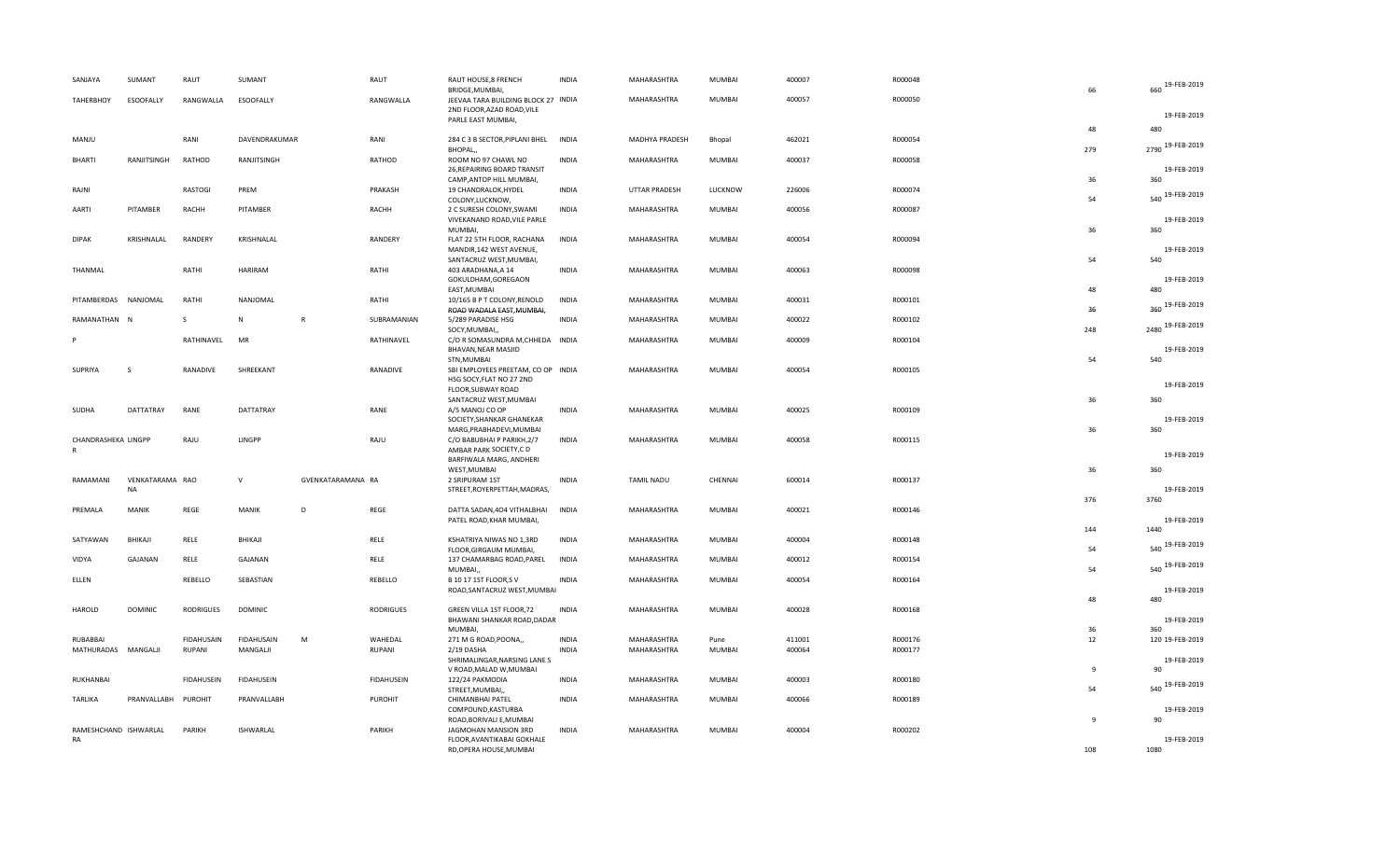| RAMBHAI       | SHAMBHUBHAI PATEL  |              | SHAMBHUBHAI    |          | PATEL              | C/O P RAMBHAI & CO,78/82<br>NAGDEVI CROSS LANE, MUMBAI,            | <b>INDIA</b> | MAHARASHTRA       | MUMBAI        | 400003 | R000204 |      | 19-FEB-2019          |
|---------------|--------------------|--------------|----------------|----------|--------------------|--------------------------------------------------------------------|--------------|-------------------|---------------|--------|---------|------|----------------------|
|               | <b>BHASKAR</b>     |              |                |          | KULKARNI           |                                                                    | <b>INDIA</b> |                   | MUMBAI        |        | R000211 | 800  | 8000                 |
| RAMABAI       |                    | KULKARNI     | BHASKAR        |          |                    | 94 LOKMANYA NAGAR, LADY<br>HARDINGE                                |              | MAHARASHTRA       |               | 400016 |         |      | 19-FEB-2019          |
| RAYAPPA       | RAMKRISHNA         | SHANBHAG     | RAMKRISHNA     |          | SHANBHAG           | ROAD, MATUNGA, MUMBAI<br>26-B KUBER BUILDING PLOT NO               | <b>INDIA</b> | MAHARASHTRA       | Thane         | 400703 | R000237 | 144  | 1440                 |
|               |                    |              |                |          |                    | 43, SECTOR 17 VASHI, NEW<br>MUMBAI,                                |              |                   |               |        |         | 150  | 19-FEB-2019<br>1500  |
| RAVINDRA      | MANHAR             | <b>MOHAN</b> | <b>MANHAR</b>  |          | MOHAN              | NAV DOMBIVLI CO OP HSG                                             | <b>INDIA</b> | MAHARASHTRA       | Thane         | 421201 | R000240 |      |                      |
|               |                    |              |                |          |                    | SOCIETY, FLAT NO 40 BUILDING NO<br>3, OPP RLY STATION, DOMBIVLI    |              |                   |               |        |         |      | 19-FEB-2019          |
|               |                    |              |                |          |                    | EAST, DIST THANE, PIN CODE                                         |              |                   |               |        |         | 16   | 160                  |
| RAGINI        | SHANKAR            | PANDIT       | SHANKAR        |          | PANDIT             | BLOCK NO 13 3RD FLOOR, AMBE INDIA<br>NIWAS CO-OP HSG SCTY, LJ ROAD |              | MAHARASHTRA       | MUMBAI        | 400016 | R000276 |      | 19-FEB-2019          |
| RAMAKANT      | SHANTARAM          | <b>DONDE</b> | SHANTARAM      |          | BALKRISHNA         | MAHIM MUMBAI,                                                      |              | MAHARASHTRA       | Thane         | 400602 | R000320 | 1200 | 12000                |
|               |                    |              |                |          |                    | CAPTAIN BUNGALOW, KHARKAR INDIA<br>ALI, THANE,                     |              |                   |               |        |         |      | 19-FEB-2019          |
| RAMANBHAI     | SOMABHAI           | PATEL        | SOMABHAI       |          | <b>JESHIHGBHHA</b> | NAVI KHADKI                                                        | <b>INDIA</b> | <b>GUJARAT</b>    | AHMEDABAD     | 382325 | R000323 | 225  | 2250                 |
| <b>REMA</b>   |                    | RAMESH       | $\mathsf{N}$   |          | RAMESHAN           | NARODA, AHMEDABAD,<br>B-52, OAKYARD APT, 38TH                      | <b>INDIA</b> | KARNATAKA         | BANGALORE     | 560069 | R000378 | 1600 | 16000 19-FEB-2019    |
|               |                    |              |                |          |                    | CROSS, EAST END `C'MAIN<br>ROAD, JAYANAGAR 9TH                     |              |                   |               |        |         |      | 19-FEB-2019          |
|               |                    |              |                |          |                    | BLOCK, BANGALORE                                                   |              |                   |               |        |         | 600  | 6000                 |
| <b>RUSTOM</b> | <b>DINSHAW</b>     | PATEL        | <b>DINSHAW</b> |          | PATEL              | OVAL VIEW 1ST FLOOR FLAT NO INDIA<br>3, CHURCHGATE                 |              | MAHARASHTRA       | MUMBAI        | 400020 | R000399 |      | 19-FEB-2019          |
|               |                    |              |                |          |                    | RECLAMATION, MUMBAI, MUMBAI<br>400020                              |              |                   |               |        |         | 702  | 7020                 |
| RATI          | <b>RUSTOMJI</b>    | MOTAFRAM     | RUSTOMJI       | -F       | MOTAFRAM           | 64 BELLE VIEW,85 WARDEN<br>ROAD, MUMBAI,                           | <b>INDIA</b> | MAHARASHTRA       | MUMBAI        | 400036 | R000419 | 222  | 2220 19-FEB-2019     |
| RANCHHODLAL   |                    | PITAMBERDAS  | MR             |          | PITAMBERDAS        | SARDARBHUVAN S LANE, JUNA                                          | <b>INDIA</b> | <b>GUJARAT</b>    | VADODARA      | 390002 | R000421 |      |                      |
|               |                    |              |                |          |                    | MODIKHANA,C E NO RA<br>7/227, BARODA                               |              |                   |               |        |         | 450  | 19-FEB-2019<br>4500  |
| RAMDASBHAI    | AMBALAL            | PATEL        | AMBALAL        |          | PATEL              | 62-B UMA SOCIETY, WAGHODIA<br>ROAD, BARODA,                        | <b>INDIA</b> | <b>GUJARAT</b>    | VADODARA      | 390019 | R000425 | 222  | 2220 19-FEB-2019     |
| RAJENDRA      | PRAMANIK           | PURANIK      | PRAMANIK       | G        | PURANIK            | PRABHA COLONY, MISSION<br>ROAD, GODHRA GUJ,                        | <b>INDIA</b> | GUJARAT           | PANCHMAHAL    | 389001 | R000531 | 450  | 4500 19-FEB-2019     |
| RAMNIWAS      |                    | MAHESHWARI   | BANSIDAR       |          | MAHESWARI          | C/O C L AGARWAL, 6/5 AMAR                                          | <b>INDIA</b> | MAHARASHTRA       | Thane         | 400602 | R000547 |      |                      |
|               |                    |              |                |          |                    | JYOTI HSG COOP<br>SOCIETY, NAUPADA THANA,                          |              |                   |               |        |         | 1125 | 19-FEB-2019<br>11250 |
| REVTIKANT     | PURUSHOTTAM DHEBRI |              | PURUSHOTTAM    |          | DHEBRI             | 281 JAGANNATH SHANKAR SHETH INDIA<br>ROAD, BHIMRAO HOUSE, 4TH      |              | MAHARASHTRA       | <b>MUMBAI</b> | 400004 | R000580 |      |                      |
|               |                    |              |                |          |                    | FLOOR BLOCK NO 20, MUMBAI                                          |              |                   |               |        |         | 400  | 19-FEB-2019<br>4000  |
| R             |                    | RAJU         | P              | PRAMA    | <b>IYER</b>        | A/5 PLOT NO 26 SREENIVASS                                          | <b>INDIA</b> | <b>TAMIL NADU</b> | CHENNAI       | 600028 | R000609 |      |                      |
|               |                    |              |                |          |                    | AVEUNE ROAD, R A<br>PURAM, MADRAS,                                 |              |                   |               |        |         | 150  | 19-FEB-2019<br>1500  |
| RASHMI        | LILADHAR           | MEHTA        | LILADHAR       | ARJUNLAL | ME                 | NIRMAL BHUVAN, ANSARI ROAD<br>VILE PARLE W, MUMBAI,                | <b>INDIA</b> | MAHARASHTRA       | <b>MUMBAI</b> | 400056 | R000620 | 654  | 6540 19-FEB-2019     |
| RAGHUNATH     | ANANT              | PRABHUDESAI  | ANANT          |          | PRABHUDESAI        | LILAM BUILDING 1ST<br>FLOOR, BLOCK B-9 DATTAPADA                   | <b>INDIA</b> | MAHARASHTRA       | MUMBAI        | 400066 | R000626 |      | 19-FEB-2019          |
|               | $\mathsf{v}$       |              |                |          |                    | ROAD, BORIVLI E MUMBAI,                                            |              |                   |               |        |         | 300  | 3000                 |
| RAJESH        |                    | CHORASIA     | VISHWAKANT     |          | CHORASIA           | B-10 DWARKADHAM B D<br>ROAD, NEAR POST OFFICE                      | <b>INDIA</b> | MAHARASHTRA       | Thane         | 401105 | R000814 |      | 19-FEB-2019          |
| REVA          | M                  | SHAH         | MANGALDAS      | D        | SHAH               | BHAYANDER, EAST,<br>8, DARSHAN PARK SOC.2, VIP                     | <b>INDIA</b> | <b>GUJARAT</b>    | VADODARA      | 390018 | R000877 | 27   | 270                  |
|               |                    |              |                |          |                    | ROAD, KARELI BAUG, VADODARA                                        |              |                   |               |        |         | 108  | 19-FEB-2019<br>1080  |
| RISHI         | SHARAD             | GAUTAM       | SHARAD         |          | GAUTAM             | 4 JAI SHREE<br>BHAWAN, GIRDHERNAGAR, AHME                          | <b>INDIA</b> | <b>GUJARAT</b>    | AHMEDABAD     | 380004 | R000880 |      | 19-FEB-2019          |
|               |                    |              |                |          |                    | DABAD,                                                             |              |                   |               |        |         | 81   | 810                  |
| REVA          | M                  | SHAH         | MANGALDAS      | D        | SHAH               | NO 85 II FLOOR 7TH CROSS 1ST<br>MAIN, SUDHAMA                      | <b>INDIA</b> | KARNATAKA         | BANGALORE     | 560027 | R000881 |      | 19-FEB-2019          |
| <b>RUCHIR</b> |                    | SHAH         | PRAKASH        |          | SHAH               | NAGAR, BANGALORE,<br>4 BANK OF INDIA                               | <b>INDIA</b> | GUJARAT           | AHMEDABAD     | 380007 | R000896 | 120  | 1200                 |
|               |                    |              |                |          |                    | SOCIETY, VASANTKUNJ NEW<br>SHARDA MANDIR, PALDI                    |              |                   |               |        |         |      | 19-FEB-2019          |
|               |                    |              |                |          |                    | AHMEDABAD,                                                         |              |                   |               |        |         | 18   | 180                  |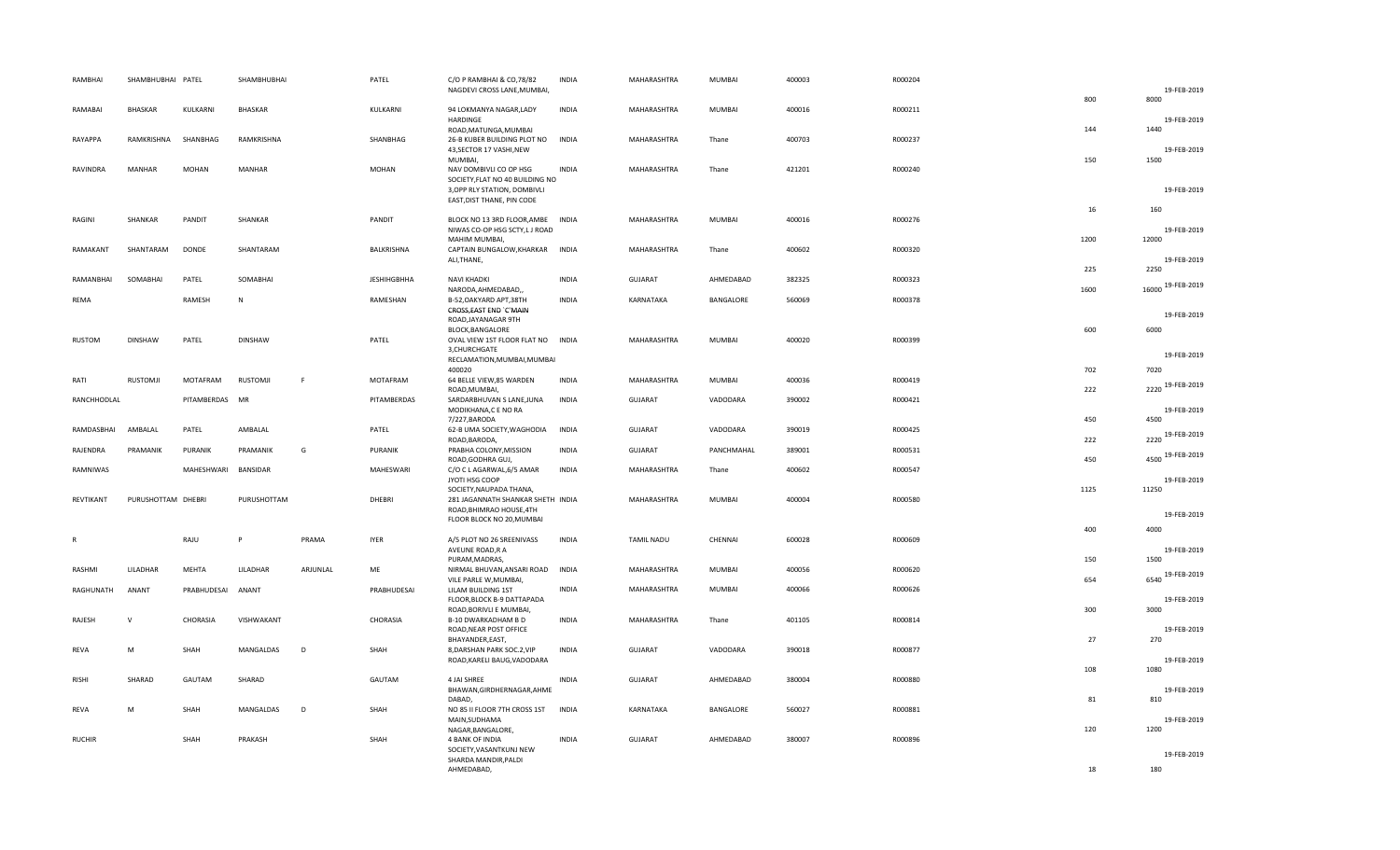| RAGHUNATH            | SHANKERRAO         | DALVIE                               | SHANKERRAO                    |              | DALVIE                     | 2 SARASWATI NILIYAM GROUND INDIA<br>FLOOR, 37-A CHITARANJAN<br>ROAD, VILE PARLE EAST MUMBAI,                                                        |                              | MAHARASHTRA                | MUMBAI         | 400057           | R000928            |              | 19-FEB-2019               |
|----------------------|--------------------|--------------------------------------|-------------------------------|--------------|----------------------------|-----------------------------------------------------------------------------------------------------------------------------------------------------|------------------------------|----------------------------|----------------|------------------|--------------------|--------------|---------------------------|
| RAMANLAL             | <b>R</b>           | SHAH                                 | <b>BABALDAS</b>               |              | SHAH                       | 112-A D-WING 1ST FLOOR GIRIRAJ INDIA<br>APARTMENT, GIRIRAJ MANDIR<br>PREMISES COOP SOCIETY LTD,S V P<br>ROAD MANDPESHWAR<br>RD, BORIVLI WEST MUMBAI |                              | MAHARASHTRA                | MUMBAI         | 400092           | R000955            | 18           | 180<br>19-FEB-2019        |
| RATHINAM             |                    | SUBRAMANIEN RATHINAM                 |                               |              | SUBRAMANIEN                | 110 NIDARAJAPYER                                                                                                                                    | <b>INDIA</b>                 | TAMIL NADU                 | PONDICHERRY    | 605001           | R000977            | 186          | 1860<br>18000 19-FEB-2019 |
| RAJANI               | CHANDRAKANT GUPTE  |                                      | CHANDRAKANT                   |              | <b>GUPTE</b>               | STREET, PONDICHERRY STATE,<br>B/7 NATARAJ                                                                                                           | <b>INDIA</b>                 | MAHARASHTRA                | MUMBAI         | 400089           | R001013            | 1800         |                           |
|                      |                    |                                      |                               |              |                            | APARTMENTS, PESTOM SAGAR<br>ROAD NO 6, CHEMBUR MUMBAI,                                                                                              |                              |                            |                |                  |                    |              | 19-FEB-2019               |
| RATAN                | RUSTOMJI           | MARSHALL                             | RUSTOMJI                      |              | MARSHALL                   | SAROSH YAZAD APARTMENTS, 8TH INDIA<br>FLOOR, BHAVNAGRI<br>STREET, VANKI, BORDI, SURAT,                                                              |                              | GUJARAT                    | SURAT          | 395003           | R001038            | 36           | 360<br>19-FEB-2019        |
| RAJALAKSHMI          |                    | NARAYANAN                            | P                             | <sub>S</sub> | NARAYANAN                  | B-404 GOKUL PARADISE, THAKUR INDIA                                                                                                                  |                              | MAHARASHTRA                | MUMBAI         | 400101           | R001463            | 138          | 1380                      |
|                      |                    |                                      |                               |              |                            | COMPLEX, KANDIVLI<br>EAST, MUMBAI                                                                                                                   |                              |                            |                |                  |                    |              | 19-FEB-2019               |
| PRABHAKAR            | PANDURANG          | SARNAIK                              | PANDURANG                     |              | SARNAIK                    | SHRI SAI ASHIRWAD 1ST FLOOR, 10 INDIA                                                                                                               |                              | MAHARASHTRA                | MUMBAI         | 400050           | S000010            | 102          | 1020                      |
|                      |                    |                                      |                               |              |                            | SWAMI VIVEKANAND<br>ROAD, BANDRA WEST, MUMBAI                                                                                                       |                              |                            |                |                  |                    |              | 19-FEB-2019               |
| YOGENDRALAL          | KESHAVLAL          | SANGHVI                              | KESHAVLAL                     |              | SANGHVI                    | SANAND, AHMEDABAD DIST,,                                                                                                                            | <b>INDIA</b>                 | GUJARAT                    | AHMEDABAD      | 382110           | S000012            | 27<br>108    | 270<br>1080 19-FEB-2019   |
| SANGHAVI             | <b>BHARGAVI</b>    |                                      | MADHUPRASAD MADHUPRASAD       |              | AMBAPRAS                   | FLAT NO 568 BLOCK<br>95, VIJAYNAGAR NAVA                                                                                                            | <b>INDIA</b>                 | GUJARAT                    | AHMEDABAD      | 380013           | S000016            |              | 19-FEB-2019               |
| DHUN                 | KHURSHED           | SANGA                                | KHURSHED                      |              | SANGA                      | VADAJ, AHMEDABAD,<br>NOSHIRWAN MANSION 2ND<br>FLOOR, HENRY ROAD OPP                                                                                 | <b>INDIA</b>                 | MAHARASHTRA                | MUMBAI         | 400039           | S000017            | 108          | 1080<br>19-FEB-2019       |
|                      |                    | SAMUEL                               | SAMUEL                        |              |                            | ELECTRIC HOUSE, MUMBAI,<br>AMINA MANZIL 1ST FLOOR, 148 A INDIA                                                                                      |                              | MAHARASHTRA                | MUMBAI         | 400016           | S000019            | 153          | 1530                      |
| DAVID                |                    |                                      |                               |              | <b>ISSAC</b>               | CADELL ROAD, MAHIM MUMBAI,                                                                                                                          |                              |                            |                |                  |                    | 72           | 19-FEB-2019<br>720        |
| SAKINABAI<br>SAROJ   |                    | <b>FIDAHUSAIN</b><br><b>JIVANLAL</b> | <b>FIDAHUSAIN</b><br>JIVANLAL | M            | WAHEDAL<br><b>JIVANLAL</b> | 271 M G ROAD, POONA,<br>C/O C T KAPADIA, 5/38 MORARJI                                                                                               | <b>INDIA</b><br><b>INDIA</b> | MAHARASHTRA<br>MAHARASHTRA | Pune<br>MUMBAI | 411001<br>400004 | S000020<br>S000021 | 12           | 120 19-FEB-2019           |
|                      |                    |                                      |                               |              |                            | GOKULDAS CHAWL, KHETWADI<br>MAIN RD MUMBAI,                                                                                                         |                              |                            |                |                  |                    |              | 19-FEB-2019               |
| MALATI               | PRABHAKAR          | SARNAIK                              | PRABHAKAR                     |              | SARNAIK                    | SHRI SAI ASHIRWAD 1ST FLOOR, 10 INDIA                                                                                                               |                              | MAHARASHTRA                | MUMBAI         | 400050           | S000022            | 48           | 480                       |
|                      |                    |                                      |                               |              |                            | SWAMI VIVEKANAND<br>ROAD, BANDRA MUMBAI,                                                                                                            |                              |                            |                |                  |                    |              | 19-FEB-2019               |
| SHARDABEN            | SHAMALDAS          | SAMPAT                               | SHAMALDAS                     |              | SAMPAT                     | KHENDER WADI ROOM NO                                                                                                                                | <b>INDIA</b>                 | MAHARASHTRA                | <b>MUMBAI</b>  | 400066           | S000023            | 64           | 640                       |
| BHALCHANDRA YESHWANT |                    | SAMEL                                | YESHWANT                      |              | VISHWANATH                 | 37, BORIVLI MUMBAI,<br>C/O MRS A C KALUSKAR, 303 RAJ INDIA                                                                                          |                              | MAHARASHTRA                | MUMBAI         | 400068           | S000026            | 102          | 1020 19-FEB-2019          |
|                      |                    |                                      |                               |              |                            | TOWER WESTERN EXPRESS<br>HIGHWAY, GHARTANPADA NO 2                                                                                                  |                              |                            |                |                  |                    |              | 19-FEB-2019               |
| SHANTABAI            | LAXMIDAS           | SANGHVI                              | LAXMIDAS                      |              | SANGHVI                    | DAHISAR EAST MUMBAI,<br>B N KAPOL NIVAS ROOM NO                                                                                                     | <b>INDIA</b>                 | MAHARASHTRA                | MUMBAI         | 400019           | S000032            | 18           | 180                       |
|                      |                    |                                      |                               |              |                            | 58, RAFI AHMED KIDWAI<br>ROAD, MATUNGA MUMBAI,                                                                                                      |                              |                            |                |                  |                    | 136          | 19-FEB-2019<br>1360       |
| <b>RAJKUMAR</b>      | GOVINDPRASAD SARAF |                                      | GOVINDPRASAD                  |              | SARAF                      | 102 VITHALWADI 4TH<br>FLOOR, KALBADEVI                                                                                                              | <b>INDIA</b>                 | MAHARASHTRA                | MUMBAI         | 400002           | S000036            |              | 19-FEB-2019               |
| NATVARLAL            | NYALCHAND          | SANGHRAJKA                           | NYALCHAND                     |              | SANGHRAJKA                 | ROAD, MUMBAI,<br>C/O N P SANGHRAJKA 17 ANIL                                                                                                         | <b>INDIA</b>                 | MAHARASHTRA                | MUMBAI         | 400086           | S000040            | 72           | 720                       |
|                      |                    |                                      |                               |              |                            | APARTMENTS, 18/20 JAGDUSHA<br>NAGAR, GOLIBAR ROAD                                                                                                   |                              |                            |                |                  |                    |              | 19-FEB-2019               |
| NITINKUMAR           | NYALCHAND          | SANGHRAJKA                           | NYALCHAND                     |              | SANGHRAJKA                 | GHATKOPAR, MUMBAI<br>C/O N P SANGHRAJKA 17 ANIL                                                                                                     | <b>INDIA</b>                 | MAHARASHTRA                | MUMBAI         | 400086           | S000041            | 6            | 60                        |
|                      |                    |                                      |                               |              |                            | APARTMENTS, 18/20 JAGDUSHA<br>NAGAR, GOLIBAR ROAD                                                                                                   |                              |                            |                |                  |                    |              | 19-FEB-2019               |
| MANHARLAL            | HARILAL            | SANGHANI                             | HARILAL                       |              | SANGHANI                   | GHATKOPAR, MUMBAI<br>57 SHANTINATH BHUVAN, 427 DR INDIA                                                                                             |                              | MAHARASHTRA                | MUMBAI         | 400019           | S000045            | 6            | 60                        |
|                      |                    |                                      |                               |              |                            | AMBEDKAR ROAD<br>MATUNGA, MUMBAI,                                                                                                                   |                              |                            |                |                  |                    | $\mathbf{q}$ | 19-FEB-2019<br>90         |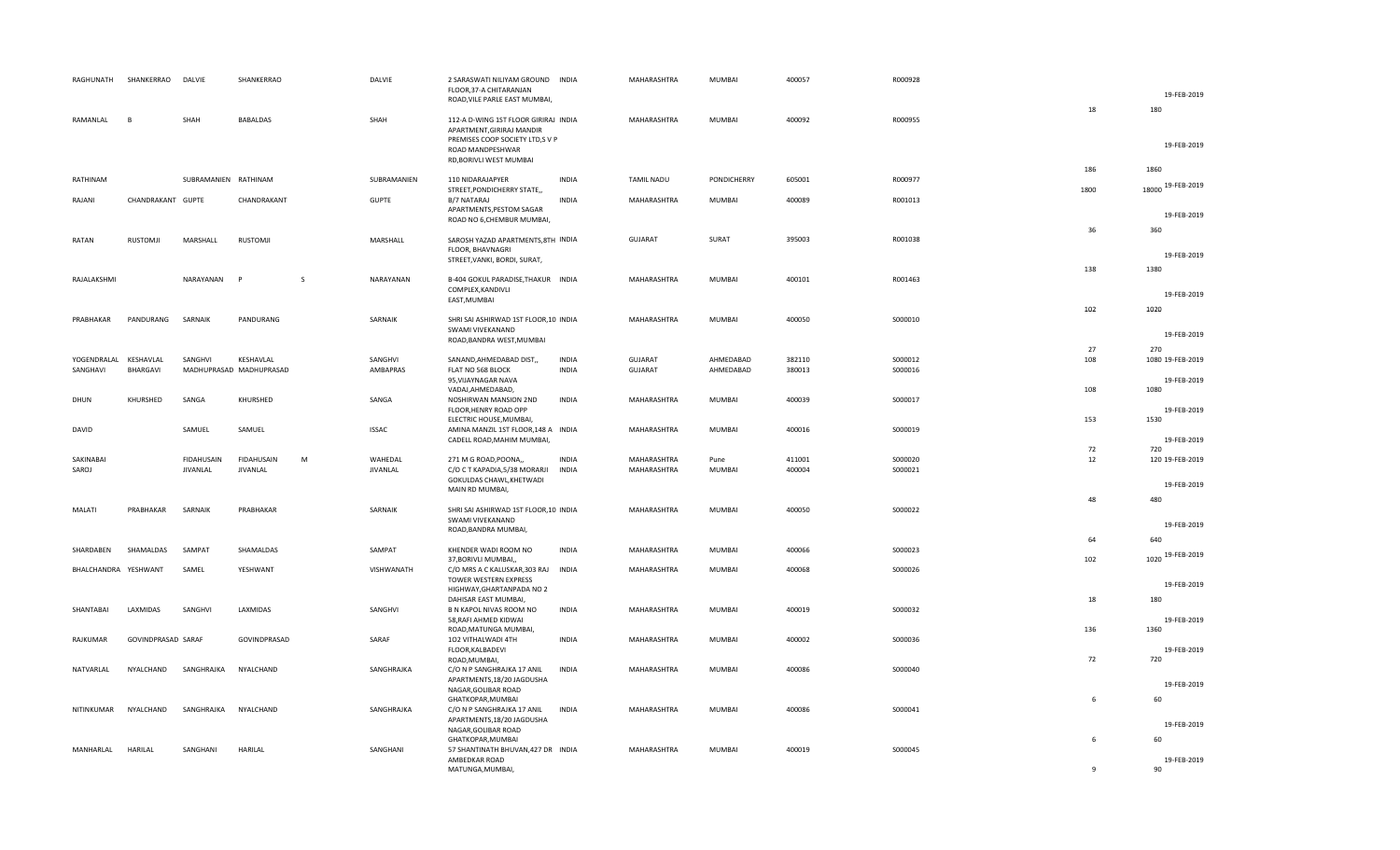|           | VITHAL               | DATTARAM             | SAWANT    | DATTARAM       | SAWANT    | 76/78 B SWAMI SADAN, 5TH<br>FLOOR R NO 510, SITARAM                | <b>INDIA</b> | MAHARASHTRA    | MUMBAI        | 400013 | S000048 |                | 19-FEB-2019                 |
|-----------|----------------------|----------------------|-----------|----------------|-----------|--------------------------------------------------------------------|--------------|----------------|---------------|--------|---------|----------------|-----------------------------|
|           |                      |                      |           |                |           | JADHAV MARG, LOWER                                                 |              |                |               |        |         |                |                             |
|           | SAEEDUN              |                      | NISSAN    | MR             | NISSAN    | PAREL, MUMBAI                                                      | <b>INDIA</b> | UTTAR PRADESH  | LUCKNOW       | 226001 | S000062 | 9<br>9         | <b>QO</b><br>90 19-FEB-2019 |
|           | ARUNDHATI            | VASANT               | SARPOTDAR | VASANT         | SARPOTDAR | 6 WAY LANE, LUCKNOW,,<br>25 NEW VAISHALI CO OP HSG                 | <b>INDIA</b> | MAHARASHTRA    | Thane         | 421201 | S000091 |                |                             |
|           |                      |                      |           |                |           | SOCY LTD, OPP KAILASDHAM                                           |              |                |               |        |         |                |                             |
|           |                      |                      |           |                |           | SOCY, GOPALNAGAR MARG NO                                           |              |                |               |        |         |                | 19-FEB-2019                 |
|           |                      |                      |           |                |           | 1, DOMBIVLI EAST DIST DHANE                                        |              |                |               |        |         | 150            | 1500                        |
|           | NARAINDAS            | SUGNAMAL             | SAHAJWANI | SUGANMAL       | SAHAJWANI | A 14 VAIBHAV APARTMENTS, NEAR INDIA                                |              | <b>GUJARAT</b> | SURAT         | 395001 | S000112 |                |                             |
|           |                      |                      |           |                |           | PRIYA HOTEL, ATHWA LINES, SURAT                                    |              |                |               |        |         |                | 19-FEB-2019                 |
|           |                      |                      |           |                |           |                                                                    |              |                |               |        |         | 186            | 1860                        |
|           | JAYSHREE             | HARESH               | SAMPAT    | HARESH         | SAMPAT    | C/O SHAMIBAI BHAGWANDAS,39 INDIA                                   |              | MAHARASHTRA    | MUMBAI        | 400002 | S000116 |                |                             |
|           |                      |                      |           |                |           | POPAT WADI,1ST FLOOR R NO                                          |              |                |               |        |         |                | 19-FEB-2019                 |
|           |                      |                      |           |                |           | 10, MUMBAI                                                         |              |                |               |        |         |                |                             |
|           |                      |                      |           |                |           |                                                                    |              |                |               |        |         | 54             | 540                         |
|           | BHANUBEN             | NANJI                | SANBHIYA  | NANJI          | SANBHIYA  | C/O JETHALAL DEVSI, 214                                            | <b>INDIA</b> | MAHARASHTRA    | MUMBAI        | 400004 | S000119 |                |                             |
|           |                      |                      |           |                |           | KHADILKAR ROAD, RADHABAI<br>BLDG, MUMBAI                           |              |                |               |        |         | 72             | 19-FEB-2019<br>720          |
|           | <b>HIMANSHU</b>      | KARSANDAS            | SAMPAT    | KARSANDAS      | SAMPAT    | KHAJURIA BUNGALOW,155                                              | <b>INDIA</b> | MAHARASHTRA    | <b>MUMBAI</b> | 400067 | S000122 |                |                             |
|           |                      |                      |           |                |           | KHAJURIA ROAD, KANDIVALI                                           |              |                |               |        |         |                | 19-FEB-2019                 |
|           |                      |                      |           |                |           | WEST, MUMBAI                                                       |              |                |               |        |         | 9              | 90                          |
|           | SHANTIBAI            | LAXMIDAS             | SAMPAT    | LAXMIDAS       | SAMPAT    | LAXMIDAS MULJI                                                     | <b>INDIA</b> | MAHARASHTRA    | MUMBAI        | 400066 | S000125 |                |                             |
|           |                      |                      |           |                |           | BUNGALOW,535/40 DATTA                                              |              |                |               |        |         |                | 19-FEB-2019                 |
|           |                      |                      |           |                |           | PADA, BORIVLI EAST, MUMBAI                                         |              |                |               |        |         | 36             | 360                         |
| <b>OM</b> |                      | PRAKASH              | SACHDEV   | PURSAMRAM      | SACHDEV   | 12 TULSI BHAVAN II                                                 | <b>INDIA</b> | MAHARASHTRA    | <b>MUMBAI</b> | 400080 | S000134 |                |                             |
|           |                      |                      |           |                |           | FLOOR, SAROJINI NAIDU                                              |              |                |               |        |         |                | 19-FEB-2019                 |
|           |                      |                      |           |                |           | ROAD, MULUND WEST, MUMBAI                                          |              |                |               |        |         | 96             | 960                         |
|           | ZARINE               | <b>NOSHIR</b>        | SAGAR     | <b>NOSHIR</b>  | SAGAR     | MANCHHARAM BLDG 3RD                                                | <b>INDIA</b> | MAHARASHTRA    | MUMBAI        | 400007 | S000153 |                |                             |
|           |                      |                      |           |                |           | FLOOR, 394 MAULANA                                                 |              |                |               |        |         |                | 19-FEB-2019                 |
|           |                      |                      |           |                |           | SHAUKATALI ROAD, GRANT                                             |              |                |               |        |         |                |                             |
|           | <b>NOSHIR</b>        | JAMSHEDJI            | SAGAR     | JAMSHEDJI      | SAGAR     | ROAD, MUMBAI<br>MANCHHARAM BLDG 3RD                                | <b>INDIA</b> | MAHARASHTRA    | MUMBAI        | 400007 | S000154 | 36             | 360                         |
|           |                      |                      |           |                |           | FLOOR, 394 MAULANA                                                 |              |                |               |        |         |                |                             |
|           |                      |                      |           |                |           | SHAUKATALI ROAD, GRANT                                             |              |                |               |        |         |                | 19-FEB-2019                 |
|           |                      |                      |           |                |           | ROAD, MUMBAI                                                       |              |                |               |        |         | 54             | 540                         |
|           | NIKETANA             | SATYAPRASAD SANGHAVI |           | SATYAPRASAD    | SANGHAVI  | <b>68 B SWASTIK</b>                                                | <b>INDIA</b> | <b>GUJARAT</b> | AHMEDABAD     | 380009 | S000157 |                |                             |
|           |                      |                      |           |                |           | SOCIETY, NAVRANGPURA, AHMEDA                                       |              |                |               |        |         |                | 19-FEB-2019                 |
|           |                      |                      |           |                |           | BAD,                                                               |              |                |               |        |         | $\overline{9}$ | 90                          |
|           | <b>BABURAO</b>       | <b>DHONDOO</b>       | SAKPAL    | <b>DHONDOO</b> | SAKPAL    | K BLOCK NEW                                                        | <b>INDIA</b> | MAHARASHTRA    | MUMBAI        | 400007 | S000165 |                |                             |
|           |                      |                      |           |                |           | CHIKHALWADI, NAUSHIR                                               |              |                |               |        |         |                | 19-FEB-2019                 |
|           |                      |                      |           |                |           | BHARUCHA ROAD, MUMBAI,                                             |              |                |               |        |         | $\mathbf{q}$   | 90                          |
|           | SUHASINI             | SATYAPRASAD SANGHAVI |           | SATYAPRASAD    | SANGHAVI  | 701 BAPASHASTRI S                                                  | <b>INDIA</b> | <b>GUJARAT</b> | AHMEDABAD     | 380001 | S000168 |                |                             |
|           |                      |                      |           |                |           | POLE, SANKDISHERI, AHMEDABAD,                                      |              |                |               |        |         | $\mathbf{q}$   | 19-FEB-2019                 |
|           |                      | EBRAHIM              | SADAK     | EBRAHIM        | SADAK     | MASTER BLDG 2ND FLOOR,15                                           | <b>INDIA</b> | MAHARASHTRA    | MUMBAI        | 400009 | S000175 |                | 90                          |
|           | <b>ESOOF</b>         |                      |           |                |           | TANDEL STREET SOUTH, MUMBAI,                                       |              |                |               |        |         |                | 19-FEB-2019                 |
|           |                      |                      |           |                |           |                                                                    |              |                |               |        |         | $\mathbf{q}$   | 90                          |
|           | BHARATKUMAR MOHANLAL |                      | SANGHVI   | MOHANLAL       | SANGHVI   | C 2/A STAR GALAXY, OPP ST ANNIE INDIA                              |              | MAHARASHTRA    | MUMBAI        | 400092 | S000182 |                |                             |
|           |                      |                      |           |                |           | GIRLS SCHOOL, L T ROAD BORIVALI                                    |              |                |               |        |         |                | 19-FEB-2019                 |
|           |                      |                      |           |                |           | WEST, MUMBAI                                                       |              |                |               |        |         | 36             | 360                         |
|           | SARABAI              | HAIDER               | ALI       | HAIDER         | ALI       | 113/115 EVEREADY HOUSE 3RD                                         | <b>INDIA</b> | MAHARASHTRA    | MUMBAI        | 400011 | S000183 |                |                             |
|           |                      |                      |           |                |           | FLOOR, M AZAD ROAD, MUMBAI,                                        |              |                |               |        |         |                | 19-FEB-2019                 |
|           |                      |                      |           |                |           |                                                                    |              |                |               |        |         | 300            | 3000                        |
|           | <b>SHABBIR</b>       | <b>ESOOF</b>         | SADAK     | ESOOF          | SADAK     | MASTER BLDG 2ND FLOOR,15                                           | <b>INDIA</b> | MAHARASHTRA    | <b>MUMBAI</b> | 400009 | S000188 |                |                             |
|           |                      |                      |           |                |           | TANDEL STREET SOUTH, MUMBAI,                                       |              |                |               |        |         |                | 19-FEB-2019                 |
|           |                      |                      |           |                |           |                                                                    |              |                |               |        |         | 9              | 90                          |
|           | <b>ESOOF</b>         | EBRAHIM              | SADAK     | EBRAHIM        | SADAK     | MASTER BUILDING 2ND FLOOR,15 INDIA<br>TANDEL STREET SOUTH, MUMBAI, |              | MAHARASHTRA    | MUMBAI        | 400009 | S000192 |                | 19-FEB-2019                 |
|           |                      |                      |           |                |           |                                                                    |              |                |               |        |         | 6              | 60                          |
|           | <b>NAMDAR</b>        | <b>DARASHAH</b>      | SANJANA   | DARASHAH       | SANJANA   | JAI CO OP HSG SOCIETY.384                                          | <b>INDIA</b> | MAHARASHTRA    | Pune          | 411002 | S000193 |                |                             |
|           |                      |                      |           |                |           | BHAVANI PETH, POONA,                                               |              |                |               |        |         | 64             | 19-FEB-2019<br>640          |
|           | KATIE                | <b>NAMDAR</b>        | SANJANA   | <b>NAMDAR</b>  | SANJANA   | JAI CO OP HSG SOCIETY, 384                                         | <b>INDIA</b> | MAHARASHTRA    | Pune          | 411002 | S000194 |                |                             |
|           |                      |                      |           |                |           | BHAVANI PETH, POONA,                                               |              |                |               |        |         | 64             | 640 19-FEB-2019             |
|           | HARESH               | MATHURADAS SAMPAT    |           | MATHURADAS     | SAMPAT    | 203 MATRU ASHISH, 2ND FLOOR C INDIA                                |              | MAHARASHTRA    | MUMBAI        | 400068 | S000212 |                |                             |
|           |                      |                      |           |                |           | S ROAD, DAHISAR EAST, MUMBAI                                       |              |                |               |        |         |                | 19-FEB-2019                 |
|           |                      |                      |           |                |           |                                                                    |              |                |               |        |         | 42             | 420                         |
|           | MAHENDRAKU           |                      | SETHI     | MITHALALJI     | SETHI     | AHOORA MAHAL,93 MARIN                                              | <b>INDIA</b> | MAHARASHTRA    | <b>MUMBAI</b> | 400002 | S000229 |                | 540 19-FEB-2019             |
|           | MAR                  |                      |           |                |           | DRIVE, MUMBAI,                                                     |              |                |               |        |         | 54             |                             |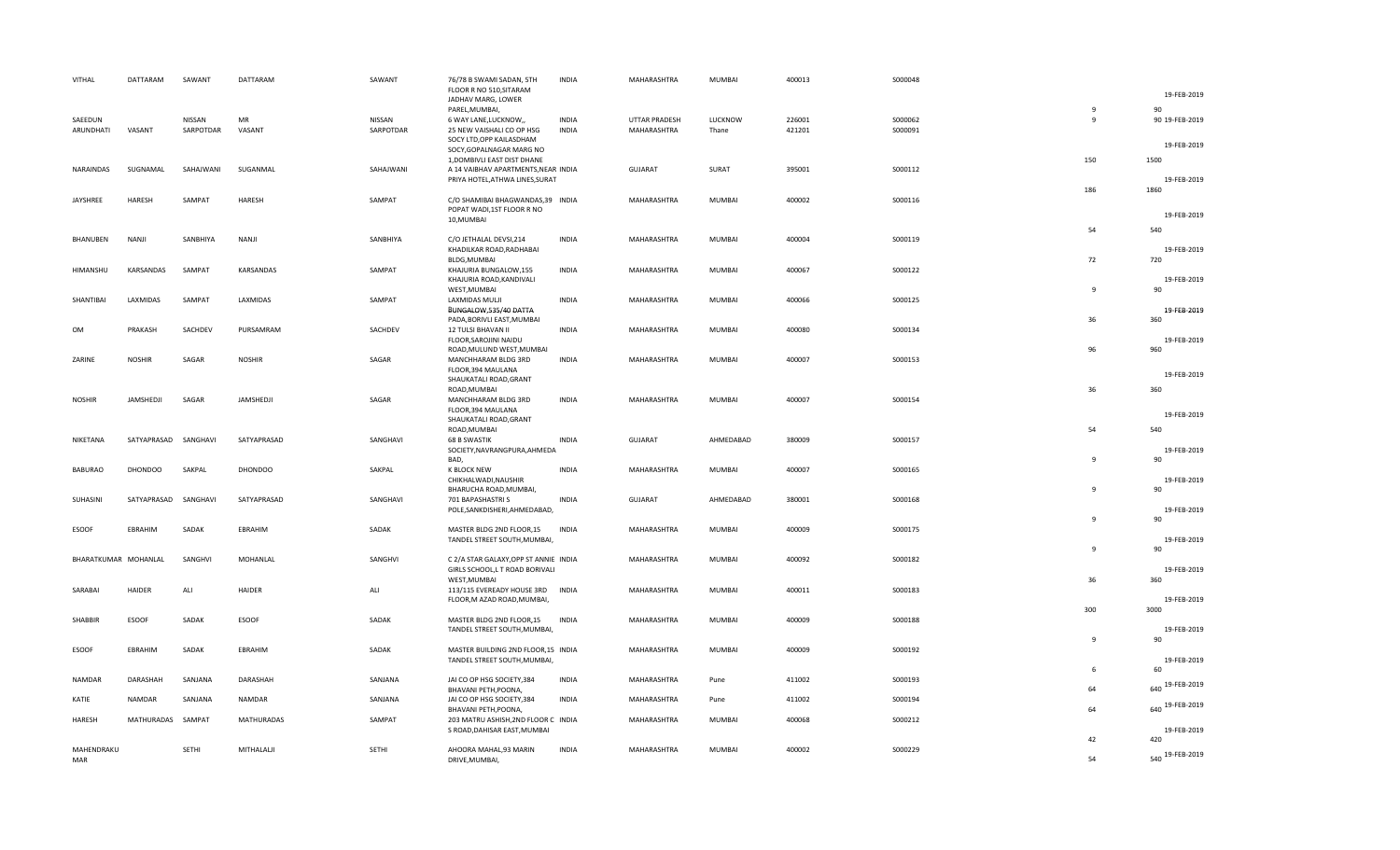| <b>INDRANI</b>        |                      | SENGUPTA        | SAMIR                      | SENGUPTA               | <b>5A-B SILVER OAKE</b><br>ESTATE, BHULABHAI DESAI            | <b>INDIA</b>                 | MAHARASHTRA                   | MUMBAI             | 400026           | S000232            |                | 19-FEB-2019         |
|-----------------------|----------------------|-----------------|----------------------------|------------------------|---------------------------------------------------------------|------------------------------|-------------------------------|--------------------|------------------|--------------------|----------------|---------------------|
|                       |                      |                 |                            |                        | ROAD, MUMBAI,                                                 |                              |                               |                    |                  |                    | 54             | 540                 |
| KERSI                 | SAVAKSHAW            | SETHNA          | SAVAKSHAW                  | SETHNA                 | SETHNA MANSION, 7/54 PARSEE<br>STREET, KALYAN,                | <b>INDIA</b>                 | MAHARASHTRA                   | Thane              | 401701           | S000233            | 54             | 540 19-FEB-2019     |
| <b>ROSHAN</b>         | JAL                  | SETHNA          | JAL                        | SETHNA                 | C/O GIRISH S TRIVEDI, RAMDAS<br>MHATRE BLDG, ROOM NO.7,IST    | <b>INDIA</b>                 | MAHARASHTRA                   | Thane              | 421202           | S000236            |                |                     |
|                       |                      |                 |                            |                        | FLR, COPER RD, OPP. AMBAMATA                                  |                              |                               |                    |                  |                    |                | 19-FEB-2019         |
|                       |                      |                 |                            |                        | MANDIR, DOMBIVALI (W), DIST<br>THANE                          |                              |                               |                    |                  |                    |                |                     |
| JAYESH                | ARVIND               | SEVAK           | ARVIND                     | SEVAK                  | 120 JAYPRAKASH                                                | <b>INDIA</b>                 | MAHARASHTRA                   | MUMBAI             | 400058           | S000239            | $\overline{9}$ | 90                  |
|                       |                      |                 |                            |                        | ROAD, DHOBIGHAT LANE, ANDHERI                                 |                              |                               |                    |                  |                    |                | 19-FEB-2019         |
| <b>JYOTIBEN</b>       | AMRITLAL             | SHAH            | AMRITLAL                   | SHAH                   | WEST, MUMBAI<br>INDIRA GANDHI INSTITUTE OF DEV INDIA          |                              | MAHARASHTRA                   | MUMBAI             | 400065           | S000248            | 54             | 540                 |
|                       |                      |                 |                            |                        | RESEARCH, GEN VAIDYA MARG<br>GOREGAON EAST, MUMBAI,           |                              |                               |                    |                  |                    |                | 19-FEB-2019         |
| CHHOTALAL             | LALLUBHAI            | SHAH            | LALLUBHAI                  | SHAH                   | AMBAJI MATAS                                                  | <b>INDIA</b>                 | <b>GUJARAT</b>                | AHMEDABAD          | 387810           | S000253            | 66             | 660                 |
|                       |                      |                 |                            |                        | STREET, DHOLKA, VIA AHMEDABAD,                                |                              |                               |                    |                  |                    |                | 19-FEB-2019         |
| <b>BALCHAND</b>       | MANGALIEE            | SHAH            | MANGALIEE                  | SHAH                   | 52 53A PAREKHWADI 2ND                                         | <b>INDIA</b>                 | MAHARASHTRA                   | MUMBAI             | 400004           | S000260            | 324            | 3240                |
|                       |                      |                 |                            |                        | FLOOR, VITHALBHAI PATEL                                       |                              |                               |                    |                  |                    |                | 19-FEB-2019         |
| JAYESHKUMAR NATVERLAL |                      | SHAH            | NATVERLAL                  | SHAH                   | ROAD, MUMBAI,<br>C/O NATVERLAL TULASIDAS                      | <b>INDIA</b>                 | <b>GUJARAT</b>                | SABARKANTHA        | 383320           | S000264            | 138            | 1380                |
|                       |                      |                 |                            |                        | SHAH, AT & POST SARDOI VIA<br>TALOD A P RLY, DIST             |                              |                               |                    |                  |                    |                | 19-FEB-2019         |
| SHANTILAL             |                      | SHAH            | SAKARLAL                   | SHAH                   | SABARKANTHA,                                                  |                              | MAHARASHTRA                   | MUMBAI             | 400002           |                    | 198            | 1980                |
|                       | SAKARLAL             |                 |                            |                        | 43 JAWAHAR MANSION<br>FANASWADI, THAKURDWAR                   | <b>INDIA</b>                 |                               |                    |                  | S000267            |                | 19-FEB-2019         |
| SHEILA                |                      | DHAR            | PRITINATH                  | DHAR                   | ROAD, MUMBAI,<br>C/O PROF P N DHAR, ADVISER TO                | INDIA                        | DELHI                         | DELHI              | 110011           | S000270            | 78             | 780                 |
|                       |                      |                 |                            |                        | THE PRIME MINISTER, 8 TUGHLAK<br>LANE NEW DELHI,              |                              |                               |                    |                  |                    | 45             | 19-FEB-2019<br>450  |
| SHAH                  | CHANDULAL            | NATHALAL        | CHANDULAL                  | NATHALAL               | C/O KESHAVLAL                                                 | <b>INDIA</b>                 | <b>GUJARAT</b>                | VADODARA           | 391110           | S000272            |                |                     |
|                       |                      |                 |                            |                        | RANCHHODDAS, KANSARA<br>BAZAR, DABHOI BARODA,                 |                              |                               |                    |                  |                    | 72             | 19-FEB-2019<br>720  |
| KHERAJ                | DEVJI                | SHAH            | DEVJI                      | SHAH                   | HAPPY HOUSE SONAPUR<br>LANE, OPP G T S PRABHADEVI             | <b>INDIA</b>                 | MAHARASHTRA                   | MUMBAI             | 400028           | S000275            |                | 19-FEB-2019         |
|                       |                      |                 |                            |                        | MUMBAI,                                                       |                              |                               |                    |                  |                    | $\mathbf{q}$   | 90                  |
| KRISHNAKANT           | VARJIVANDAS          | <b>SHROFF</b>   | VRAJIVANDAS                | <b>SHROFF</b>          | BUSSA APARTMENTS, STATE<br>TRANSPORT ROAD OFF SV              | <b>INDIA</b>                 | MAHARASHTRA                   | MUMBAI             | 400056           | S000277            |                |                     |
|                       |                      |                 |                            |                        | ROAD, SANTACRUZ WEST, MUMBAI                                  |                              |                               |                    |                  |                    | 66             | 19-FEB-2019<br>660  |
| HARSHABEN             | THAKORBHAI           | SHAH            | THAKORBHAI                 | SHAH                   | C/O DR THAKORBHAI B                                           | <b>INDIA</b>                 | GUJARAT                       | SURAT              | 395002           | S000278            |                |                     |
|                       |                      |                 |                            |                        | SHAH, DAUJI S CORNER<br>SANGHADIAWAD, SURAT,                  |                              |                               |                    |                  |                    | 72             | 19-FEB-2019<br>720  |
| <b>HEMLATA</b>        | KANTILAL             | SHAH            | KANTILAL                   | SHAH                   | C/O DAMODARDAS KANJI & CO,54 INDIA<br>NAGDEVI STREET, MUMBAI, |                              | MAHARASHTRA                   | MUMBAI             | 400003           | S000283            |                | 19-FEB-2019         |
|                       |                      |                 |                            |                        |                                                               |                              |                               |                    |                  |                    | 99             | 990                 |
| <b>BAHADUR</b>        | ARDESHIR             | SHROFF          | ARDESHIR                   | ERACHSHAW              | NO 9 BATLIWALA S<br>BLDG, KHARAGHAT                           | <b>INDIA</b>                 | MAHARASHTRA                   | MUMBAI             | 400007           | S000284            |                | 19-FEB-2019         |
| SHAH                  | MOHANLAL             | JAVERCHAND      | JAVERCHAND                 | JAVERCHAND             | COLONY, HUGHES RD MUMBAI,<br>C/O SHAH JAVERCHAND              | <b>INDIA</b>                 | KARNATAKA                     | <b>BIJAPUR</b>     | 586101           | S000296            | 18             | 180                 |
|                       |                      |                 |                            |                        | DALICHAND, CLOTH MERCHANT                                     |                              |                               |                    |                  |                    |                | 19-FEB-2019         |
|                       |                      |                 |                            |                        | BASHVESHWAR ROAD, BIJAPUR S<br>RLY.                           |                              |                               |                    |                  |                    | 72             | 720                 |
| RAYAPPA               | RAMKRISHNA           | SHANBHAG        | RAMKRISHNA<br>$\mathsf{N}$ | SHANBHA                | 501, TIRYPATI, PLOT 32, SECTOR<br>19, NERUL,,, NAVI MUMBAI    | <b>INDIA</b>                 | MAHARASHTRA                   | <b>NAVI MUMBAI</b> | 400706           | S000299            | 48             | 480 19-FEB-2019     |
| KARIMMOHAM SHERUBHAI  |                      | SHAIKH          | SHERUBHAI                  | SHAIKH                 | 4534 KALUPUR PANCHPATI, NEAR INDIA                            |                              | <b>GUJARAT</b>                | AHMEDABAD          | 380001           | \$000300           |                |                     |
| MED                   |                      |                 |                            |                        | KARODA S POLE, AHMEDABAD 1,                                   |                              |                               |                    |                  |                    | 153            | 19-FEB-2019<br>1530 |
| BATUKLAL              | <b>OGHADBHAI</b>     | SHAH            | <b>OGHADBHAI</b>           | SHAH                   | 206 D ZALAWAD NAGAR, JUHU<br>LANE S V ROAD, ANDHERI WEST      | <b>INDIA</b>                 | MAHARASHTRA                   | <b>MUMBAI</b>      | 400056           | \$000308           |                | 19-FEB-2019         |
| SHAH                  |                      |                 |                            |                        | MUMBAI 58 AS,                                                 |                              |                               |                    |                  |                    | 36<br>63       | 360                 |
| CHAMPAKLAL            | SHANTILAL<br>RATILAL | MOTILAL<br>SHAH | SHANTILAL<br>RATILAL       | <b>MOTILAL</b><br>SHAH | VADNO KUVO, NADIAD,<br>C/O MANEKLAL & CO,35 37                | <b>INDIA</b><br><b>INDIA</b> | <b>GUJARAT</b><br>MAHARASHTRA | Kheda<br>MUMBAI    | 387001<br>400003 | S000314<br>S000318 |                | 630 19-FEB-2019     |
|                       |                      |                 |                            |                        | DHANJI ST, CHANDRA BHUWAN<br>3RD FLOOR, MUMBAI                |                              |                               |                    |                  |                    | 102            | 19-FEB-2019<br>1020 |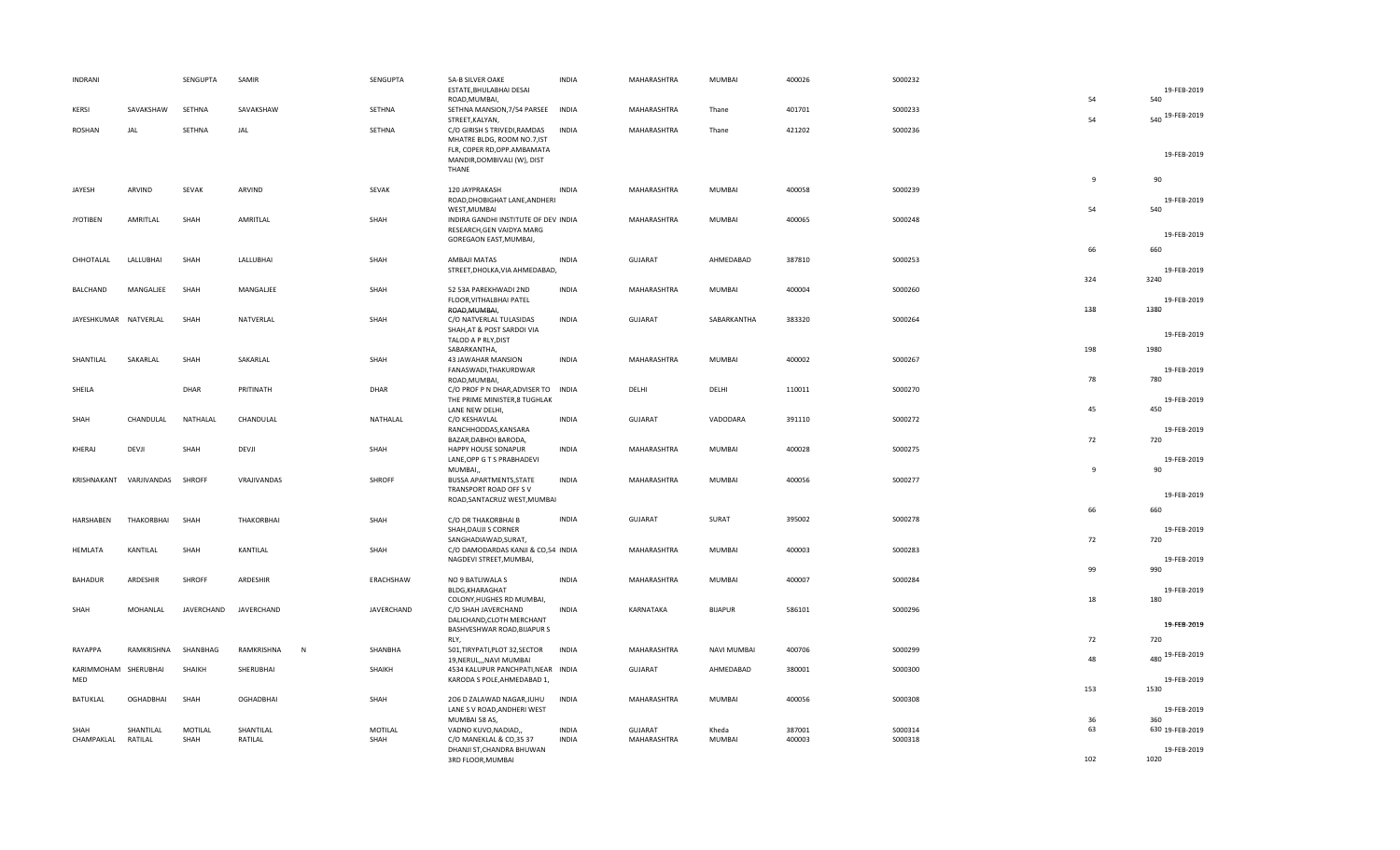| RAJEN                                  | CHANDRAKANT SHETH |           | CHANDRAKANT      | <b>JAGABHAI</b> | C/O AMRATLAL MOHANLAL, 199- INDIA<br>201 SHAIKH MEMON                  |              | MAHARASHTRA    | MUMBAI        | 400002 | S000319 |                |                     |
|----------------------------------------|-------------------|-----------|------------------|-----------------|------------------------------------------------------------------------|--------------|----------------|---------------|--------|---------|----------------|---------------------|
|                                        |                   |           |                  |                 | STREET, ZAVERI BAZAR, MUMBAI                                           |              |                |               |        |         |                | 19-FEB-2019         |
| SHAH                                   | MAFATLAL          | KESHAVLAL | MAFATLAL         | KESHAVLAL       | KESHAV BHUVAN, RAOPURA KOTHI INDIA                                     |              | <b>GUJARAT</b> | VADODARA      | 390001 | S000326 | 72             | 720                 |
| VRAJLAL                                | LAXMICHAND        | SHAH      | LAXMICHAND       | SHAH            | POLE, BARODA,<br>36 SHAKUNTAL BUNGLOW, SOLA INDIA                      |              | <b>GUJARAT</b> | AHMEDABAD     | 380061 | S000333 | 72             | 720 19-FEB-2019     |
|                                        |                   |           |                  |                 | ROAD<br>BHUYANGDEV, AHMEDABAD,                                         |              |                |               |        |         | 288            | 19-FEB-2019<br>2880 |
| RAMANLAL                               | PUNJIRAM          | SHAH      | PUNJIRAM         | SHAH            | NAGAR NIVAS, 1ST FLOOR R NO<br>14,6/8 ANANTWADI, MUMBAI                | INDIA        | MAHARASHTRA    | MUMBAI        | 400002 | S000348 | 9              | 90 19-FEB-2019      |
| SHAH                                   | <b>VIPIN</b>      | RAMANLAL  | RAMANLAL         | RAMANLAL        | KATKIWAD S POLE H NO<br>2049, NEAR NAVAGAJAPIR                         | <b>INDIA</b> | <b>GUJARAT</b> | AHMEDABAD     | 380001 | S000354 |                | 19-FEB-2019         |
| SUMANCHANDR JAGABHAI<br>$\overline{A}$ |                   | SHETH     | JAGABHAI         | SHETH           | KALUPUR, AHMEDABAD,<br>C/O AMRATLAL<br>MOHANLAL, SHARE & STOCK         | <b>INDIA</b> | MAHARASHTRA    | MUMBAI        | 400002 | S000368 | 258            | 2580<br>19-FEB-2019 |
|                                        |                   |           |                  |                 | BROKER, 199 SHEIKH MEMON<br>STREET JAVERI BAZAR, MUMBAI                |              |                |               |        |         | 9              | 90                  |
| SHANTABEN                              | KANTILAL          | SHAH      | KANTILAL         | SHAH            | A 14 TARABAUG ESTATE, NEW<br>CHARNI ROAD, MUMBAI,                      | <b>INDIA</b> | MAHARASHTRA    | MUMBAI        | 400004 | S000370 | 18             | 180 19-FEB-2019     |
| RAVINDRA                               | CHIMANBHAI        | SHETH     | CHIMANBHAI       | SHETH           | C/O AMRATLAL MOHANLAL, 199                                             | <b>INDIA</b> | MAHARASHTRA    | MUMBAI        | 400002 | S000375 |                | 19-FEB-2019         |
|                                        |                   |           |                  |                 | SHAIKH MEMON STREET, MUMBAI,                                           |              |                |               |        |         | $\overline{9}$ | 90                  |
| SHARADABEN                             | RATILAL           | SHAH      | RATILAL          | SHAH            | 360 BHATIA<br>SHERI, BAJWADA, BARODA,                                  | <b>INDIA</b> | GUJARAT        | VADODARA      | 391310 | S000384 | 1350           | 13500 19-FEB-2019   |
| ARVINDKUMAR OCHHAVLAL                  |                   | SHAH      | OCHHAVLAL        | SHAH            | C/O KHUSHALDAS BHANABHAI<br>SHAH, CLOTH MERCHANT TOWN<br>ROAD, DABHOI, | <b>INDIA</b> | <b>GUJARAT</b> | <b>DABHOI</b> | 384328 | S000385 | 99             | 19-FEB-2019<br>990  |
| BABULAL                                | VADILAL           | SHAH      | VADILAL          | SHAH            | A/3 OM SHYAM SARJIT CO OP                                              | <b>INDIA</b> | MAHARASHTRA    | MUMBAI        | 400067 | S000388 |                |                     |
|                                        |                   |           |                  |                 | HOU SOCY, H S MATHURADAS<br>ROAD, KANDIVLI WEST, MUMBAI                |              |                |               |        |         | 36             | 19-FEB-2019<br>360  |
| SAVITAGAURI                            | BALDEVDAS         | SHAH      | <b>BALDEVDAS</b> | SHAH            | SAVITA SADAN 2ND FLOOR BL<br>5, NR VAIBHAV HOTEL, ANDHERI              | <b>INDIA</b> | MAHARASHTRA    | MUMBAI        | 400069 | S000395 |                |                     |
|                                        |                   |           |                  |                 | SAHAR ROAD, ANDHERI EAST,<br>MUMBAI,                                   |              |                |               |        |         |                | 19-FEB-2019         |
|                                        |                   |           |                  |                 |                                                                        |              |                |               |        |         | 48             | 480                 |
| KUNDAPUR                               | NARENDRA          | SHENOY    | NARENDRA         | SHENOY          | 1/26 VASUDEO NAGAR, PARSI<br>PUNCHAYET ROAD, ANDHERI EAST<br>MUMBAI,   | <b>INDIA</b> | MAHARASHTRA    | MUMBAI        | 400069 | S000397 | 48             | 19-FEB-2019<br>480  |
| RASHMIBEN                              | MAHENDRA          | SHAH      | MAHINDRA         | SHAH            | C/O R M PAREKH, 17 RAM NIVAS INDIA<br>DATTAPADA ROAD, BORIVLI          |              | MAHARASHTRA    | MUMBAI        | 400066 | S000405 |                | 19-FEB-2019         |
| MAHENDRA                               | NAGINDAS          | SHAH      | NAGINDAS         | SHAH            | EAST, MUMBAI<br>C/O R M PAREKH, 17 RAM NIVAS INDIA                     |              | MAHARASHTRA    | MUMBAI        | 400066 | S000413 | 36             | 360                 |
|                                        |                   |           |                  |                 | DATTAPADA ROAD, BORIVLI<br>EAST, MUMBAI                                |              |                |               |        |         | 36             | 19-FEB-2019<br>360  |
| ANNAPURNA                              | NARENDRA          | SHENOY    | NARENDRA         | SHENOY          | 1/26 VASUDEO NAGAR, PARSI<br>PUNCHAYET ROAD, ANDHERI                   | <b>INDIA</b> | MAHARASHTRA    | MUMBAI        | 400069 | S000414 |                | 19-FEB-2019         |
| ILA                                    | ARVINDKUMAR SHAH  |           | ARVINDKUMAR      | SHAH            | EAST, MUMBAI<br>49 JAWAHAR NAGAR, 6TH                                  | <b>INDIA</b> | MAHARASHTRA    | <b>MUMBAI</b> | 400062 | S000416 | 48             | 480                 |
|                                        |                   |           |                  |                 | FLOOR, GOREGAON<br>WEST, MUMBAI                                        |              |                |               |        |         | 9              | 19-FEB-2019<br>90   |
| ARVINDKUMAR CHANDULAL                  |                   | SHAH      | CHANDULAL        | SHAH            | 49 JAWAHAR NAGAR, 6TH ROAD                                             | <b>INDIA</b> | MAHARASHTRA    | MUMBAI        | 400062 | S000419 |                | 90 19-FEB-2019      |
| SURESHCHANDR CHIMANLAL<br>A            |                   | SHETH     | CHMIMANLAL       | SHETH           | GOREGAON, MUMBAI,<br>VASANT 9TH ROAD, KHAR<br>MUMBAI,                  | <b>INDIA</b> | MAHARASHTRA    | MUMBAI        | 400052 | S000423 | 9<br>18        | 180 19-FEB-2019     |
| PADMA                                  | MAHENDRA          | SHAH      | MAHENDRA         | SHAH            | MAHENDRA                                                               | <b>INDIA</b> | MAHARASHTRA    | MUMBAI        | 400056 | S000425 |                |                     |
|                                        |                   |           |                  |                 | MANSION, DASHARATHLAL JOSHI<br>ROAD, VILE PARLE EAST, MUMBAI           |              |                |               |        |         |                | 19-FEB-2019         |
| SHANTA                                 | VINUBHAI          | SHETH     | VINUBHAI         | SHETH           | B 5 UTKARSH, TILAKNAGAR V P                                            | <b>INDIA</b> | MAHARASHTRA    | MUMBAI        | 400004 | S000456 | 72             | 720                 |
| BHARAT                                 | BABULAL           | SHAH      | BABULAL          | SHAH            | ROAD, MUMBAI,<br>388 A MAJESTIC MANSION, SIR V P INDIA                 |              | MAHARASHTRA    | MUMBAI        | 400004 | S000465 | 54             | 540 19-FEB-2019     |
| NAGINDAS                               | VANDRAVAN         | SHAH      | VANDRAVAN        | SHAH            | ROAD, 2ND FLOOR, MUMBAI                                                |              | MAHARASHTRA    | MUMBAI        | 400092 |         | 36             | 360 19-FEB-2019     |
|                                        |                   |           |                  |                 | C/3 NIMESH APARTMENTS, SVP INDIA<br>ROAD BORIVLI WEST, MUMBAI,         |              |                |               |        | S000470 |                | 19-FEB-2019         |
| NAVINCHANDRA SHANALAL                  |                   | SHETH     | SHANALAL         | SHETH           | B/16 VISHVA VILLA, RAMCHANDRA INDIA                                    |              | MAHARASHTRA    | <b>MUMBAI</b> | 400064 | S000473 | 45             | 450                 |
|                                        |                   |           |                  |                 | LANE S V ROAD, MALAD WEST<br>MUMBAI,                                   |              |                |               |        |         | $\mathbf{q}$   | 19-FEB-2019<br>90   |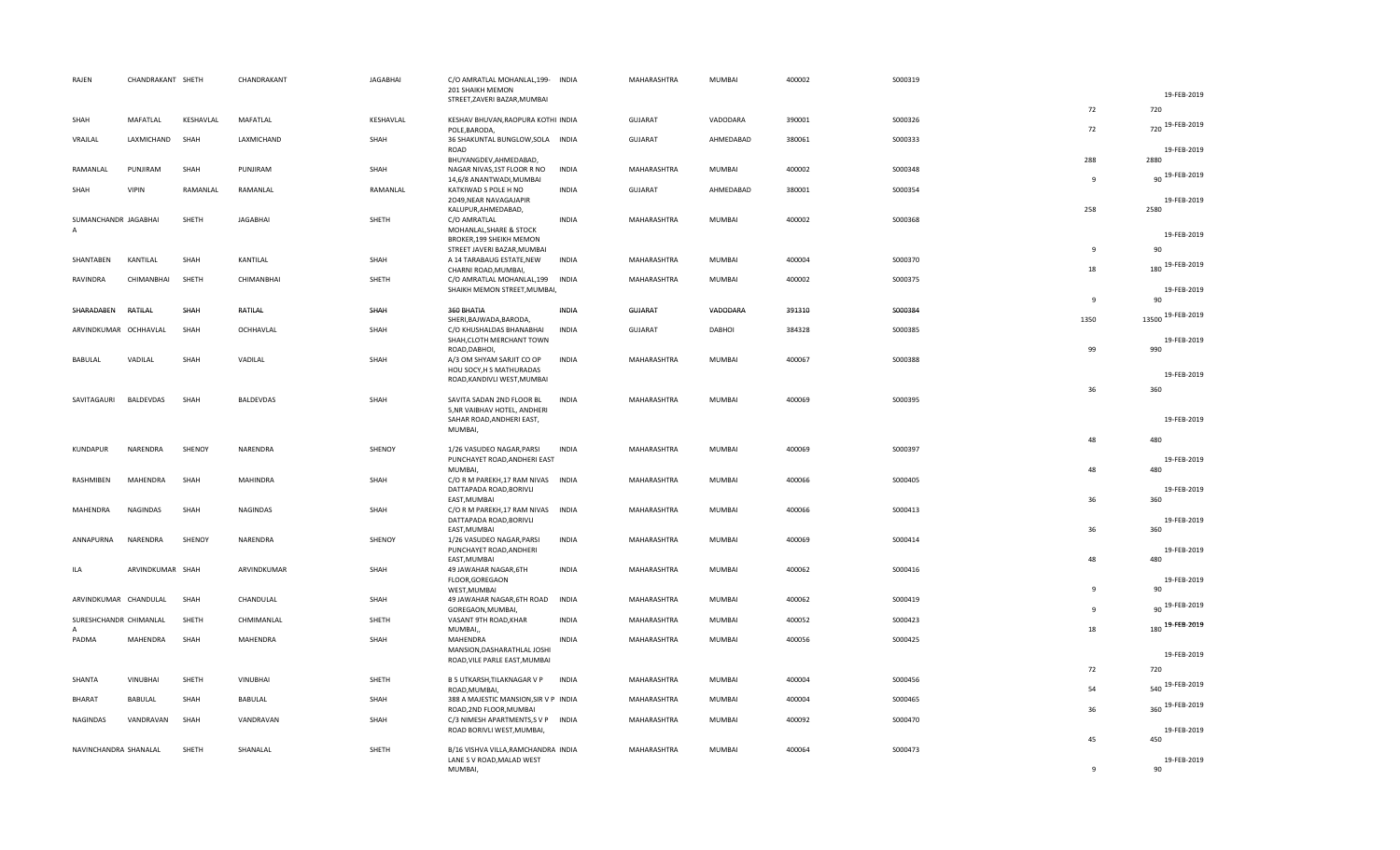| ILABEN                    | ARVINDKUMAR SHAH            |       | ARVINDKUMAR             |       | SHAH        | 49 JAWAHAR NAGAR, 6TH ROAD<br>GOREGAON, MUMBAI,                                    | <b>INDIA</b> | MAHARASHTRA | <b>MUMBAI</b> | 400062 | S000482  | $\mathbf{q}$        | 90 19-FEB-2019         |
|---------------------------|-----------------------------|-------|-------------------------|-------|-------------|------------------------------------------------------------------------------------|--------------|-------------|---------------|--------|----------|---------------------|------------------------|
| NATVARLAL                 | MATHURDAS                   | SHAH  | <b>MATHURADAS</b>       |       | SHAH        | 273/D DHARMA NIVAS 3RD FLOOR INDIA<br><b>BLOCK NO 7, TARDEO</b>                    |              | MAHARASHTRA | MUMBAI        | 400007 | S000484  | 18                  | 19-FEB-2019<br>180     |
| ILABEN                    | ARVINDKUMAR SHAH            |       | ARVINDKUMAR             |       | SHAH        | ROAD, MUMBAI,<br>49 JAWAHAR NAGAR 6TH                                              | <b>INDIA</b> | MAHARASHTRA | MUMBAI        | 400062 | S000486  | $\mathbf{q}$        | 19-FEB-2019<br>90      |
| ARVINDKUMAR CHANDULAL     |                             | SHAH  | CHANDULAL               |       | SHAH        | ROAD, GOREGAON, MUMBAI,<br>49 JAWAHAR NAGAR 6TH<br>ROAD, GOREGAON, MUMBAI,         | <b>INDIA</b> | MAHARASHTRA | MUMBAI        | 400062 | S000487  | $\mathbf{q}$        | 90 19-FEB-2019         |
| RAJENDRAKUM BABULAL<br>AR |                             | SHAH  | <b>BABULAL</b>          |       | SHAH        | 85 SWAMI VIVEKANAND<br>ROAD, ERLA BRIDGE ANDHERI                                   | <b>INDIA</b> | MAHARASHTRA | MUMBAI        | 400058 | S000492  | 9                   | 19-FEB-2019            |
| NAVINCHANDRA SHANALAL     |                             | SHETH | SHANALAL                |       | SHETH       | WEST, MUMBAI,<br>5 JYOTI KUNJ APARTMENTS 3RD<br>FLOOR, LIBERTY GARDEN ROAD NO      | <b>INDIA</b> | MAHARASHTRA | MUMBAI        | 400064 | S000502  |                     | 90<br>19-FEB-2019      |
| ARVINDKUMAR CHANDULAL     |                             | SHAH  | CHANDULAL               |       | SHAH        | 1, MALAD WEST, MUMBAI<br>49 JAWAHAR NAGAR 6TH<br>ROAD, GOREGAON, MUMBAI,           | <b>INDIA</b> | MAHARASHTRA | <b>MUMBAI</b> | 400062 | S000532  | 186<br>$\mathbf{q}$ | 1860<br>90 19-FEB-2019 |
| <b>BINDU</b>              | SHASHIKANT                  | SHAH  | SHASHIKANT              |       | SHAH        | C/O S M SHAH, 91 STOCK<br>EXCHANGE BLDG, MUMBAI                                    | <b>INDIA</b> | MAHARASHTRA | MUMBAI        | 400023 | S000551  |                     | 19-FEB-2019            |
| KSHITIJ                   | SHASHIKANT                  | SHAH  | SHASHIKANT              |       | SHAH        | SAMACHAR MARG, MUMBAI<br>C/O S M SHAH, 91 STOCK<br>EXCHANGE BLDG, MUMBAI           | <b>INDIA</b> | MAHARASHTRA | MUMBAI        | 400023 | S000552  | $\mathbf{q}$        | 90<br>19-FEB-2019      |
| <b>INDULAL</b>            | PRANLAL                     | SHAH  | PRANLAL                 |       | SHAH        | SAMACHAR MARG, MUMBAI<br>501-A, RAJUMANG I, NERA                                   | <b>INDIA</b> | MAHARASHTRA | MUMBAI        | 400068 | \$000560 | 30                  | 300                    |
|                           |                             |       |                         |       |             | MARUTI NAGAR, ASHOK VAN, SHIV<br>VALLABH ROAD, DAHISAR                             |              |             |               |        |          |                     | 19-FEB-2019            |
| SHARIFA                   |                             |       | VALIMAHOMED VALIMAHOMED |       | VALIMAHOMED | EAST, MUMBAI<br>NOORANI MANZIL 2ND FLOOR R INDIA<br>NO 35,2ND NAOROJI HILL ROAD    |              | MAHARASHTRA | <b>MUMBAI</b> | 400009 | S000567  | $\mathbf{q}$        | 90<br>19-FEB-2019      |
| MEENABEN                  | PRANLAL                     | SHETH | PRANLAL                 |       | SHETH       | DONGRI, MUMBAI,<br>301, KUSH APARTMENT, VEERA<br>DESAI ROAD, JAIN MANDIR LANE      | <b>INDIA</b> | MAHARASHTRA | MUMBAI        | 400053 | \$000569 | 592                 | 5920<br>19-FEB-2019    |
| <b>MUKESH</b>             | CHANDULAL                   | SHAH  | CHANDULAL               |       | SHAH        | ANDHERI WEST, MUMBAI<br>NAVRANG CO OP HOUS                                         | <b>INDIA</b> | MAHARASHTRA | <b>MUMBAI</b> | 400067 | S000573  | 54                  | 540                    |
|                           |                             |       |                         |       |             | SOCY, BLOCK 7 A 1ST<br>FLOOR, PAREKH LANE KANDIVLI                                 |              |             |               |        |          |                     | 19-FEB-2019            |
| BHANUMATI                 | DHIRAJLAL                   | SHAH  | DHIRAJLAL               |       | SHAH        | WEST, MUMBAI<br>PAREKH BLDG PLOT 228/3, SION                                       | INDIA        | MAHARASHTRA | MUMBAI        | 400022 | S000581  | $\mathbf{q}$        | 90                     |
| AMRATLAL                  | REVACHAND                   | SHAH  | REVACHAND               |       | SHAH        | EAST, MUMBAI,<br>4TH AMRIKUNJ, DATTAPADA                                           | <b>INDIA</b> | MAHARASHTRA | MUMBAI        | 400066 | S000603  | 36                  | 360 19-FEB-2019        |
| PANACHAND                 | CHATRABHUJ                  | SHAH  | CHATRABHUJ              |       | SHAH        | ROAD, BORIVLI EAST, MUMBAI<br>23C DIPTI CO OP HSG SOCY LTD, INDIA                  |              | MAHARASHTRA | MUMBAI        | 400101 | \$000605 | 36                  | 360 19-FEB-2019        |
|                           |                             |       |                         |       |             | 3RD FLOOR, AKURLI ROAD,<br>KANDIVALI EAST, MUMBAI,                                 |              |             |               |        |          | 36                  | 19-FEB-2019<br>360     |
| DHIRAJLAL                 | CHATRABHUJ                  | SHAH  | CHATRABHUJ              |       | SHAH        | JALARAM NAGAR, 1ST FLOOR R<br>NO 19, GANJAWALA LANE, BORIVLI<br>WEST, MUMBAI,      | INDIA        | MAHARASHTRA | MUMBAI        | 400092 | S000606  | 36                  | 19-FEB-2019<br>360     |
| MANJULA                   | PANACHAND                   | SHAH  | PANACHAND               |       | SHAH        | 23 C DIPTI CO OP HSG SOCY LTD, INDIA<br>3RD FLOOR, AKURLI ROAD,                    |              | MAHARASHTRA | MUMBAI        | 400101 | S000607  |                     | 19-FEB-2019            |
| KUMARPAL                  | VADILAL                     | SHAH  | VADILAL                 |       | SHAH        | KANDIVALI EAST, MUMBAI,<br>B-403 BHIMA COOP HSG SOC<br>LTD, SHANTIVAN COMPLEX NR   | <b>INDIA</b> | MAHARASHTRA | MUMBAI        | 400066 | S000612  | 54                  | 540<br>19-FEB-2019     |
| MOHAMMED                  |                             |       | AYOOB                   |       | LATIF       | NATIONAL PARK, BORIVALI EAST<br>MUMBAI,                                            |              |             | MUMBAI        | 400003 |          | 186                 | 1860                   |
|                           | AYOOBABDULLA SHAIKH<br>TIF  |       |                         | ABDUL |             | 293 PATKA MANSION 2ND FLOOR INDIA<br>R NO 53, IBRAHIM RAHIMTULLAH<br>ROAD, MUMBAI, |              | MAHARASHTRA |               |        | S000614  | 36                  | 19-FEB-2019<br>360     |
| KANEEZ                    | FATIMAABDULL SHAIKH<br>ATIF |       | FATIMA                  | ABDUL | LATIF       | 293 PATKA MANSION 2ND FLOOR INDIA<br>R NO 53, IBRAHIM RAHIMTULLA<br>ROAD, MUMBAI,  |              | MAHARASHTRA | MUMBAI        | 400003 | S000615  | 36                  | 19-FEB-2019<br>360     |
| <b>NUTAN</b>              | SURYAKANT                   | SHAH  | SURYAKANT               |       | SHAH        | CLOVER VILLAGE, WANOWERI, 163, INDIA<br>DELAMAR TOWER, PUNE                        |              | MAHARASHTRA | Pune          | 411048 | S000634  |                     | 19-FEB-2019            |
| KESHAVLAL                 | GOKALDAS                    | SHAH  | <b>GOKALDAS</b>         |       | SHAH        | VITHALWADI NAVINCHANDRA                                                            | <b>INDIA</b> | MAHARASHTRA | <b>MUMBAI</b> | 400002 | S000640  | 36                  | 360                    |
| MRUDULA                   | <b>BHAILAL</b>              | SHAH  | BHAILAL                 |       | SHAH        | BLDG, 2ND FLOOR ROOM NO<br>19, MUMBAI,<br>DEVJI PREMJI BUILDING, 4TH               | <b>INDIA</b> | MAHARASHTRA | MUMBAI        | 400003 | S000653  | 72                  | 19-FEB-2019<br>720     |
|                           |                             |       |                         |       |             | FLOOR ROOM NO 50,16/18<br>DARYASTHAN STREET, MUMBAI                                |              |             |               |        |          | 54                  | 19-FEB-2019<br>540     |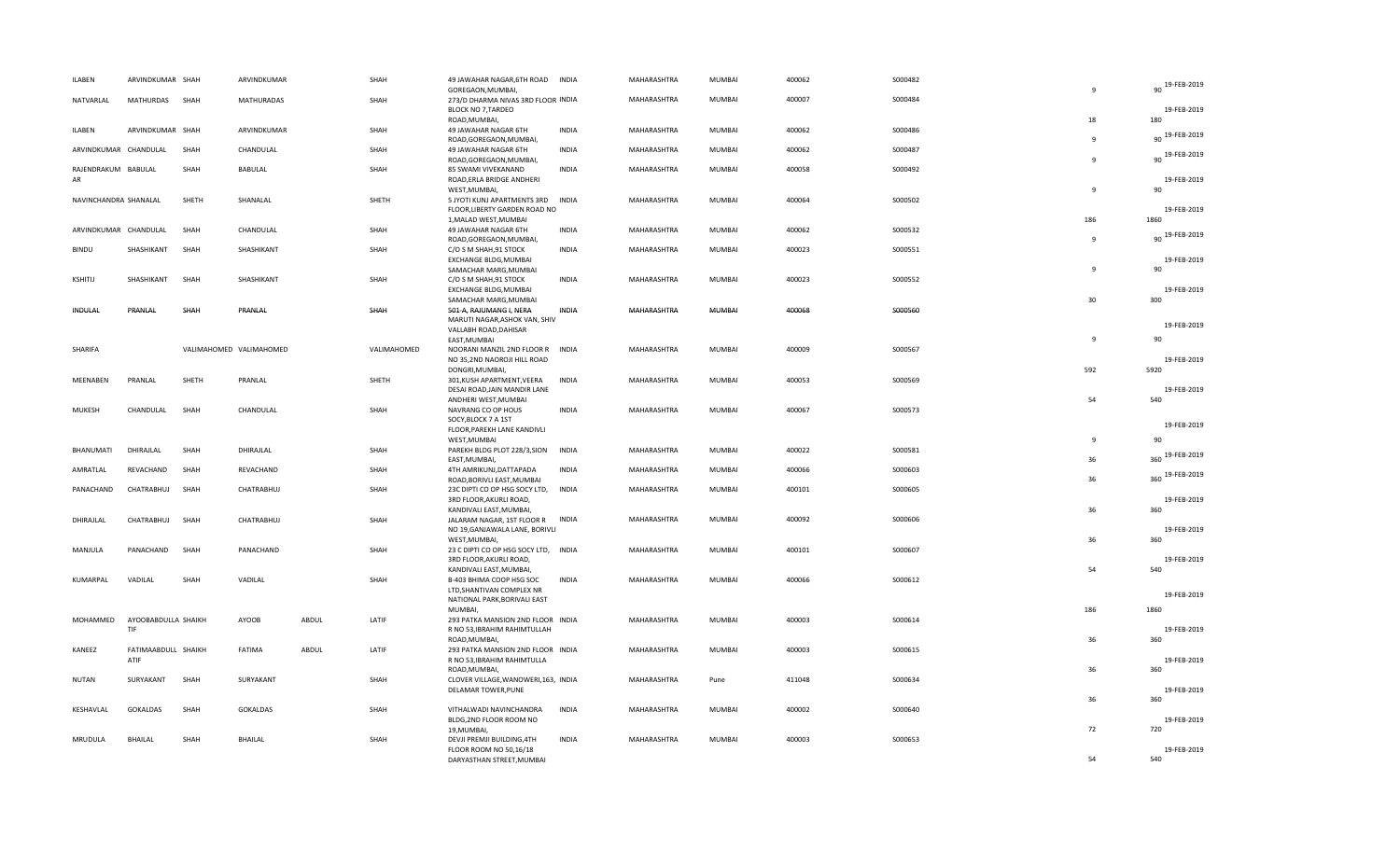| PRABODH         | AMRITLAL                   | SHAH      | AMRITLAL                                        | SHAH        | PRASANNA BLDG BL 4,11TH ROAD INDIA<br>SANTACRUZ EAST, MUMBAI,                           |              | MAHARASHTRA | MUMBAI | 400055 | S000655  |              | 19-FEB-2019        |
|-----------------|----------------------------|-----------|-------------------------------------------------|-------------|-----------------------------------------------------------------------------------------|--------------|-------------|--------|--------|----------|--------------|--------------------|
| KANTILAL        | CHANDULAL                  | SHAH      | CHANDULAL                                       | SHAH        | C/O JAYANTILAL DHARAMDATT<br>OZA, VIRJI PATEL CHAWL ROOM                                | <b>INDIA</b> | MAHARASHTRA | MUMBAI | 400064 | \$000656 | 9            | 90                 |
|                 |                            |           |                                                 |             | NO 3, DHANJI WADI QUARRY<br>ROAD, MALAD EAST MUMBAI                                     |              |             |        |        |          | 36           | 19-FEB-2019<br>360 |
| NIRUBEN         | <b>BHOGILAL</b>            | SHAH      | <b>BHOGILAL</b>                                 | SHAH        | C-2 MATRUASHISH 12TH<br>FLOOR, NEPEANSEA<br>ROAD, MUMBAI,                               | <b>INDIA</b> | MAHARASHTRA | MUMBAI | 400036 | S000658  | 18           | 19-FEB-2019<br>180 |
| <b>KANTA</b>    | <b>KISHOR</b>              | SHAH      | KISHOR                                          | SHAH        | 12 LAXMI ABISHEK APTS,43/44<br>NAVI PETH RAJENDRA                                       | <b>INDIA</b> | MAHARASHTRA | Pune   | 411030 | \$000666 |              | 19-FEB-2019        |
|                 |                            |           |                                                 |             | NAGAR, RAJENDRA NAGAR PUNE,                                                             |              |             |        |        |          | 54           | 540                |
| ARCHANA         | ANANT                      | SHIRODKAR | ANANT                                           | SHIRODKAR   | 1/26 VASUDEV NAGAR, P P<br>ROAD, ANDHERI EAST, MUMBAI                                   | <b>INDIA</b> | MAHARASHTRA | MUMBAI | 400069 | S000667  | 48           | 480 19-FEB-2019    |
| ARUNA           | ASHVIN                     | SHAH      | ASHVIN                                          | SHAH        | NO 11 2ND FLOOR, BHAVESWAR<br>NIKETAN, GOVALIA TANK, MUMBAI                             | <b>INDIA</b> | MAHARASHTRA | MUMBAI | 400036 | S000675  |              | 19-FEB-2019        |
|                 |                            |           |                                                 |             |                                                                                         |              |             |        |        |          | 36           | 360                |
| TUSHAR          | ASHVIN                     | SHAH      | ASHVIN                                          | SHAH        | NO 11 2ND FLOOR, BHAVESWAR INDIA<br>NIKETAN, GOVALIA TANK, MUMBAI                       |              | MAHARASHTRA | MUMBAI | 400036 | S000676  |              | 19-FEB-2019        |
|                 |                            |           |                                                 |             |                                                                                         |              |             |        |        |          | 54           | 540                |
| TUSHAR          | ASHVIN                     | SHAH      | <b>ASHVIN</b>                                   | SHAH        | NO 11 2ND FLOOR, BHAVESWAR INDIA<br>NIKETAN, GOVALIA TANK, MUMBAI                       |              | MAHARASHTRA | MUMBAI | 400036 | S000677  |              | 19-FEB-2019        |
|                 |                            |           |                                                 |             |                                                                                         |              |             |        |        |          |              |                    |
| INDULAL         | HIRALAL                    | SHAH      | HIRALAL                                         | SHAH        | VIVEK HOUSE B NO 1,                                                                     | <b>INDIA</b> | MAHARASHTRA | MUMBAI | 400064 | S000692  | 54           | 540                |
|                 |                            |           |                                                 |             | MAMLATDARWADI ROAD, OPP<br>MUNICIPAL OFFICE, MALAD                                      |              |             |        |        |          |              | 19-FEB-2019        |
| ILESHKUMAR      | NAUTAMLAL                  | SHAH      | NAUTAMLAL                                       | SHAH        | WEST, MUMBAI,<br>7/4 SHIV HIND CO OP HOUS SOCY INDIA                                    |              | MAHARASHTRA | MUMBAI | 400022 | S000704  | 36           | 360                |
|                 |                            |           |                                                 |             | LTD,23 DUNCAN CAUSEWAY<br>ROAD, SION MUMBAI,                                            |              |             |        |        |          |              | 19-FEB-2019        |
|                 |                            |           |                                                 |             |                                                                                         |              |             |        |        |          | 108          | 1080               |
| PADMAJA         |                            |           | PARSHWANATH SHIRDHANKAR PARSHWANATH             | SHIRDHANKAR | A B/9 RANGWALLA BUILDING, DR E INDIA<br>MOSES ROAD, SANT GADGE<br>MAHARAJ CHOWK, MUMBAI |              | MAHARASHTRA | MUMBAI | 400011 | S000737  |              | 19-FEB-2019        |
|                 |                            |           |                                                 |             |                                                                                         |              |             |        |        |          | 72           | 720                |
|                 |                            |           | KANCHANBALA PARSHWANATH SHIRDHANKAR PARSHWANATH | SHIRDHANKAR | AB/9 RANGWALLA BLDG, DR E<br>MOSES ROAD, SANT GADGE<br>MAHARAJ CHOWK, MUMBAI            | <b>INDIA</b> | MAHARASHTRA | MUMBAI | 400011 | S000738  | 36           | 19-FEB-2019<br>360 |
| LINA            | MANISH                     | SHAH      | MANISH                                          | SHAH        | 2 WILSON STREET, V P                                                                    | <b>INDIA</b> | MAHARASHTRA | MUMBAI | 400004 | S000739  |              | 960 19-FEB-2019    |
| SUNIL           | CHINUBHAI                  | SHAH      | CHINUBHAI                                       | SHAH        | ROAD, MUMBAI,<br>2 WILSON STREET, V P<br>ROAD, MUMBAI,                                  | INDIA        | MAHARASHTRA | MUMBAI | 400004 | S000740  | 96<br>96     | 960 19-FEB-2019    |
| MADHAV          | GOVIND                     | SHIRODKAR | GOVIND                                          | SHIRODKAR   | 31A MALHOTRA BHUWAN 3RD                                                                 | <b>INDIA</b> | MAHARASHTRA | MUMBAI | 400016 | S000750  |              |                    |
|                 |                            |           |                                                 |             | FLOOR, BALGOVINDDAS<br>ROAD, MAHIM MUMBAI,                                              |              |             |        |        |          | 54           | 19-FEB-2019<br>540 |
| <b>JAYAMATI</b> | VADILAL                    | SHAH      | VADILAL                                         | SHAH        | H 13 RISHIKESH BLDG 3RD<br>FLOOR, EVERSHINE NAGAR, OFF                                  | <b>INDIA</b> | MAHARASHTRA | MUMBAI | 400064 | S000751  |              |                    |
|                 |                            |           |                                                 |             | MARVE ROAD, MALAD WEST,                                                                 |              |             |        |        |          |              | 19-FEB-2019        |
|                 |                            |           |                                                 |             | MUMBAI,                                                                                 |              |             |        |        |          | 9            | 90                 |
| NIRUBEN         | <b>BHOGILAL</b>            | SHAH      | BHOGILAL                                        | SHAH        | C-2 MATRUASHISH 12TH<br>FLOOR, NEPEANSEA<br>ROAD, MUMBAI,                               | INDIA        | MAHARASHTRA | MUMBAI | 400036 | S000752  | $\mathbf{q}$ | 19-FEB-2019<br>90  |
| ARUNA           | MAHESHWAR                  | SHARMA    | MAHESHKUMAR                                     | SHARMA      | 3/7 SARASWAT SUBURBAN CO OP INDIA                                                       |              | MAHARASHTRA | MUMBAI | 400054 | S000754  |              |                    |
|                 |                            |           |                                                 |             | HSG SOC LTD, TALMIKI<br>ROAD, SANTACRUZ WEST, MUMBAI                                    |              |             |        |        |          |              | 19-FEB-2019        |
|                 |                            |           |                                                 |             |                                                                                         |              |             |        |        |          | 48           | 480                |
| MAHESHWAR       | <b>DIWAKER</b>             | SHARMA    | <b>DIWAKAR</b>                                  | SHARMA      | 3/7 SARASWAT SUBURBAN CO OP INDIA<br>HSG SOCY LTD, TALMIKI                              |              | MAHARASHTRA | MUMBAI | 400054 | S000755  |              |                    |
|                 |                            |           |                                                 |             | ROAD, SANTACRUZ WEST, MUMBAI                                                            |              |             |        |        |          |              | 19-FEB-2019        |
|                 |                            |           |                                                 |             |                                                                                         |              |             |        |        |          | 48           | 480                |
| PREMJI          | HANSRAJ                    | SHAH      | <b>HANSRAJ</b>                                  | SHAH        | C/O ALWIN STORES, KHADILKAR<br>ROAD, MUMBAI,                                            | INDIA        | MAHARASHTRA | MUMBAI | 400004 | S000770  | 36           | 360 19-FEB-2019    |
| SUNILDATT       | BHAWANISHAN SHIRALI<br>KAR |           | BHAWANISHANKA                                   | SHIRALI     | RADHAKRISHNA KUNJ, PLOT NO INDIA<br>377/A, 9TH ROAD, CHEMBUR                            |              | MAHARASHTRA | MUMBAI | 400071 | S000789  | 36           | 19-FEB-2019        |
|                 |                            |           |                                                 |             | <b>MUMBAI</b>                                                                           |              |             |        |        |          |              | 360                |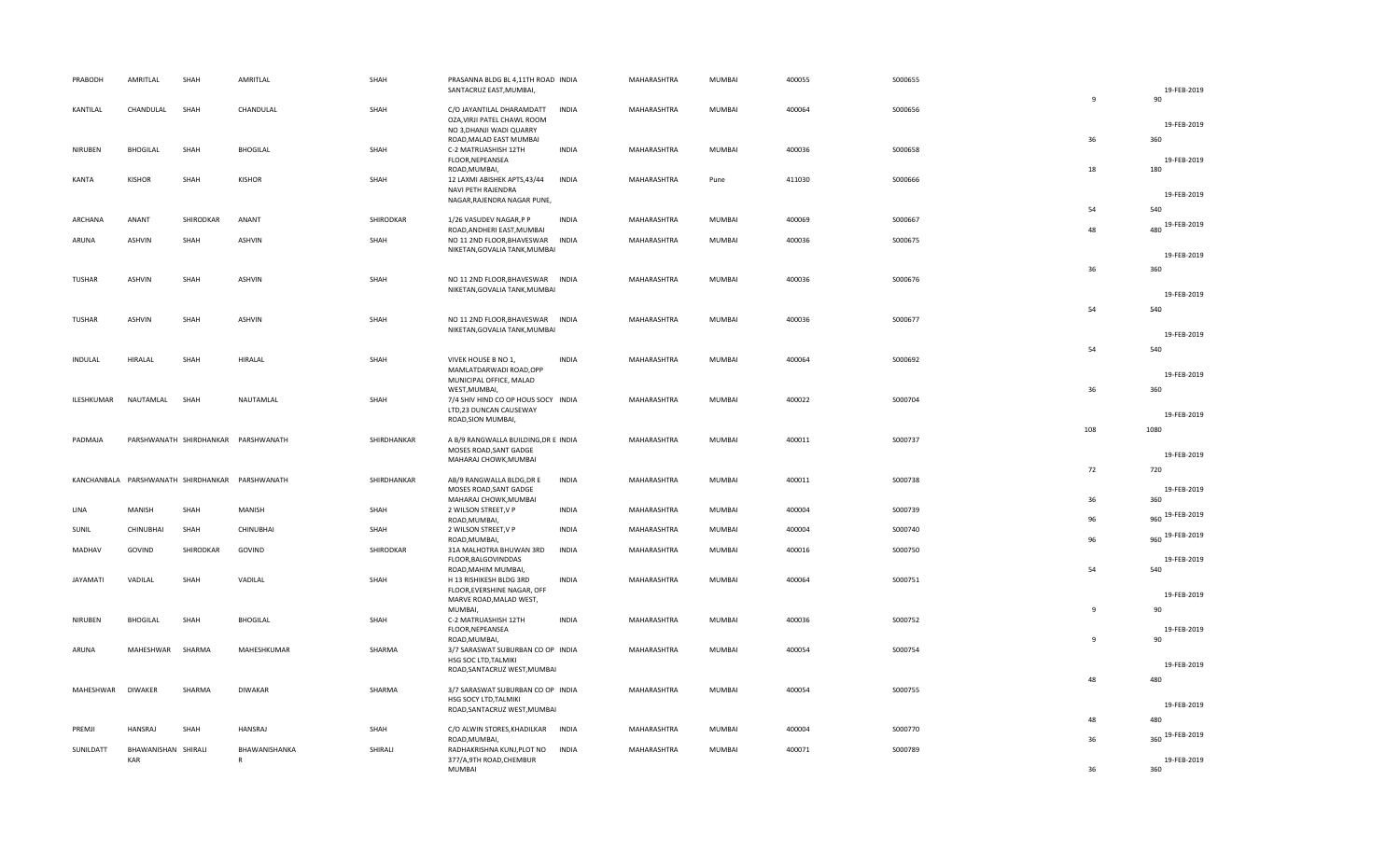| MANHERLAL       | SOMALAL                            | SHAH          | SOMALAL                | SHAH          | 15 KHANDWALA<br>CHAWL, KHANDWALA<br>LANE, MALAD EAST MUMBAI,                                                       | <b>INDIA</b>                 | MAHARASHTRA                | MUMBAI           | 400097           | S000794            | 18             | 19-FEB-2019<br>180        |
|-----------------|------------------------------------|---------------|------------------------|---------------|--------------------------------------------------------------------------------------------------------------------|------------------------------|----------------------------|------------------|------------------|--------------------|----------------|---------------------------|
| LAKSHMAN        | G                                  | SHIRWATKAR    | <b>GANPATRAO</b>       | SHIRWATKAR    | 13 PARIJAT, THE DADAR<br>MAKARAND CO OP HSG<br>SOCIETY, SENAPATI BAPAT<br>MARG, DADAR WEST MUMBAI                  | <b>INDIA</b>                 | MAHARASHTRA                | MUMBAI           | 400028           | S000796            | 54             | 19-FEB-2019<br>540        |
| LAKSHMAN        | G                                  | SHIRWATKAR    | <b>GANPATRAO</b>       | SHIRWATKAR    | 13 PARIJAT, THE DADAR<br>MAKARAND CO OP HSG<br>SOCY, DADAR WEST MUMBAI,                                            | <b>INDIA</b>                 | MAHARASHTRA                | MUMBAI           | 400028           | S000797            | 54             | 19-FEB-2019<br>540        |
| PRABHA          | ${\sf N}$                          | SHRIKHANDE    | NARAYAN                | SHRIKHANDE    | 13 PARIJAT, THE DADAR<br>MAKARAND CO OP HSG<br>SOCY, DADAR WEST MUMBAI,                                            | <b>INDIA</b>                 | MAHARASHTRA                | MUMBAI           | 400028           | S000799            | 54             | 19-FEB-2019<br>540        |
| JAVAL           | MANEKLAL                           | SHAH          | MANEKLAL               | SHAH          | 32/8 CHINAR, RAFI AHMED KIDWAI INDIA<br>ROAD WADALA, MUMBAI,                                                       |                              | MAHARASHTRA                | MUMBAI           | 400031           | S000802            | 54             | 19-FEB-2019<br>540        |
| JAVAL           | MANEKLAL                           | SHAH          | MANEKLAL               | SHAH          | 32/B CHINAR, 506 RAFI AHMED<br>KIDWAI ROAD, WADALA MUMBAI,                                                         | <b>INDIA</b>                 | MAHARASHTRA                | MUMBAI           | 400031           | S000803            | 54             | 19-FEB-2019<br>540        |
| <b>NAYNA</b>    | ASHWIN                             | SHAH          | ASHWIN                 | SHAH          | MAHIMWALLA BUILDING 4TH<br>FLOOR, 12TH KHETWADI<br>LANE, MUMBAI,                                                   | <b>INDIA</b>                 | MAHARASHTRA                | MUMBAI           | 400004           | S000809            | 36             | 19-FEB-2019<br>360        |
| SHANTABEN       | ARVINDKUMAR CHANDULAL<br>JAWANTRAJ | SHAH<br>SHETH | CHANDULAL<br>JAWANTRAJ | SHAH<br>SHETH | 49 JAWAHAR NAGAR, 6TH ROAD<br>GOREGAON, MUMBAI,<br>122 C GORAGANDHI BLDG,1ST                                       | <b>INDIA</b><br><b>INDIA</b> | MAHARASHTRA<br>MAHARASHTRA | MUMBAI<br>MUMBAI | 400062<br>400004 | S000810<br>S000819 | $\overline{9}$ | 90 19-FEB-2019            |
|                 |                                    |               |                        |               | FLOOR ROOM NO 37, KHETWADI<br>BACK ROAD, MUMBAI                                                                    |                              |                            |                  |                  |                    | 36             | 19-FEB-2019<br>360        |
| JASWANTLAL      | MAFATLAL                           | SHAH          | MAFATLAL               | SHAH          | PARSI PANCHAYAT<br>ROAD, VASUDEV NAGAR<br>1/25, ANDHERI EAST, MUMBAI                                               | <b>INDIA</b>                 | MAHARASHTRA                | <b>MUMBAI</b>    | 400059           | S000841            | 54             | 19-FEB-2019<br>540        |
| VINAY           | RAMANIKLAL                         | SHAH          | RAMANIKLAL             | SHAH          | 137 DADISHETH AGIARY LANE, 3RD INDIA<br>FLOOR ROOM NO 30, MUMBAI,                                                  |                              | MAHARASHTRA                | MUMBAI           | 400002           | S000843            | 54             | 19-FEB-2019<br>540        |
| <b>NUTAN</b>    | VINAY                              | SHAH          | VINAY                  | SHAH          | 137 DADISHETH AGIARY LANE, 3RD INDIA<br>FLOOR R NO 30, MUMBAI,                                                     |                              | MAHARASHTRA                | MUMBAI           | 400002           | S000844            | 54             | 19-FEB-2019<br>540        |
| <b>USHA</b>     | CHANDRAKANT SHAH                   |               | CHANDRAKANT            | SHAH          | C/O PANACHAND CHATRABHUJ<br>SHAH, 23 DIPTI CO OP HSG SOCY<br>LTD, 3RD FLOOR, AKURLI ROAD,<br>KANDIVLI EAST, MUMBAI | INDIA                        | MAHARASHTRA                | MUMBAI           | 400101           | S000849            | 54             | 19-FEB-2019<br>540        |
| ARUN            | SUNDERLAL                          | SHAH          | SUNDERLAL              | SHAH          | C/O KANTILAL AMTHALAL<br>SHAH, 8TH FLOOR R NO 813, STOCK<br>EXCHANGE TOWERS, DALAL<br>STREET, MUMBAI               | <b>INDIA</b>                 | MAHARASHTRA                | MUMBAI           | 400023           | S000850            |                | 19-FEB-2019               |
| MANJULA         | PANACHAND SHAH                     |               | PANACHAND              | SHAH          | C/O PANACHAND CHATRABHUJ<br>SHAH, 23 DIPTI CO OP HSG SOCY<br>LTD, 3RD FLOOR, AKURLI ROAD,                          | <b>INDIA</b>                 | MAHARASHTRA                | MUMBAI           | 400101           | S000854            | 54<br>54       | 540<br>19-FEB-2019<br>540 |
| <b>JITENDRA</b> | ARVINDKUMAR SHAH                   |               | ARVINDKUMAR            | SHAH          | KANDIVALI EAST, MUMBAI<br>49 JAWAHAR NAGAR 6TH<br>ROAD, GOREGAON<br>WEST, MUMBAI,                                  | <b>INDIA</b>                 | MAHARASHTRA                | MUMBAI           | 400062           | S000855            | $\overline{9}$ | 19-FEB-2019<br>90         |
| <b>JITENDRA</b> | ARVINDKUMAR SHAH                   |               | ARVINDKUMAR            | SHAH          | 49 JAWAHAR NAGAR 6TH<br>ROAD, GOREGAON<br>WEST, MUMBAI,                                                            | <b>INDIA</b>                 | MAHARASHTRA                | MUMBAI           | 400062           | \$000856           | $\mathbf{q}$   | 19-FEB-2019<br>90         |
| PIYUSHA         | VINODCHANDRA SHAH                  |               | VINODCHANDRA           | SHAH          | CHURCHGATE B ROAD, SADHNA<br>1ST FLOOR FLAT NO 13, MUMBAI,                                                         | <b>INDIA</b>                 | MAHARASHTRA                | MUMBAI           | 400020           | S000864            | 36             | 19-FEB-2019<br>360        |
| PRAFUL          | <b>BUTALAL</b>                     | SHAH          | BUTALAL                | SHAH          | C/O VADILAL RAJPAL<br>MEHTA, SHARE & STOCK BROKER<br>TABLE NO 3 5TH FLR, EAST WING<br>STOCK EXCHANGE               | <b>INDIA</b>                 | MAHARASHTRA                | MUMBAI           | 400023           | S000886            |                | 19-FEB-2019               |
| <b>JITENDRA</b> | ARVINDKUMAR SHAH                   |               | ARVINDKUMAR            | SHAH          | TOWERS, DALAL STREET MUMBAI<br>49 JAWAHAR NAGAR, 6TH                                                               | <b>INDIA</b>                 | MAHARASHTRA                | MUMBAI           | 400062           | \$000888           | 36             | 360                       |
|                 |                                    |               |                        |               | ROAD, GOREGAON WEST, MUMBAI                                                                                        |                              |                            |                  |                  |                    | 9              | 19-FEB-2019<br>90         |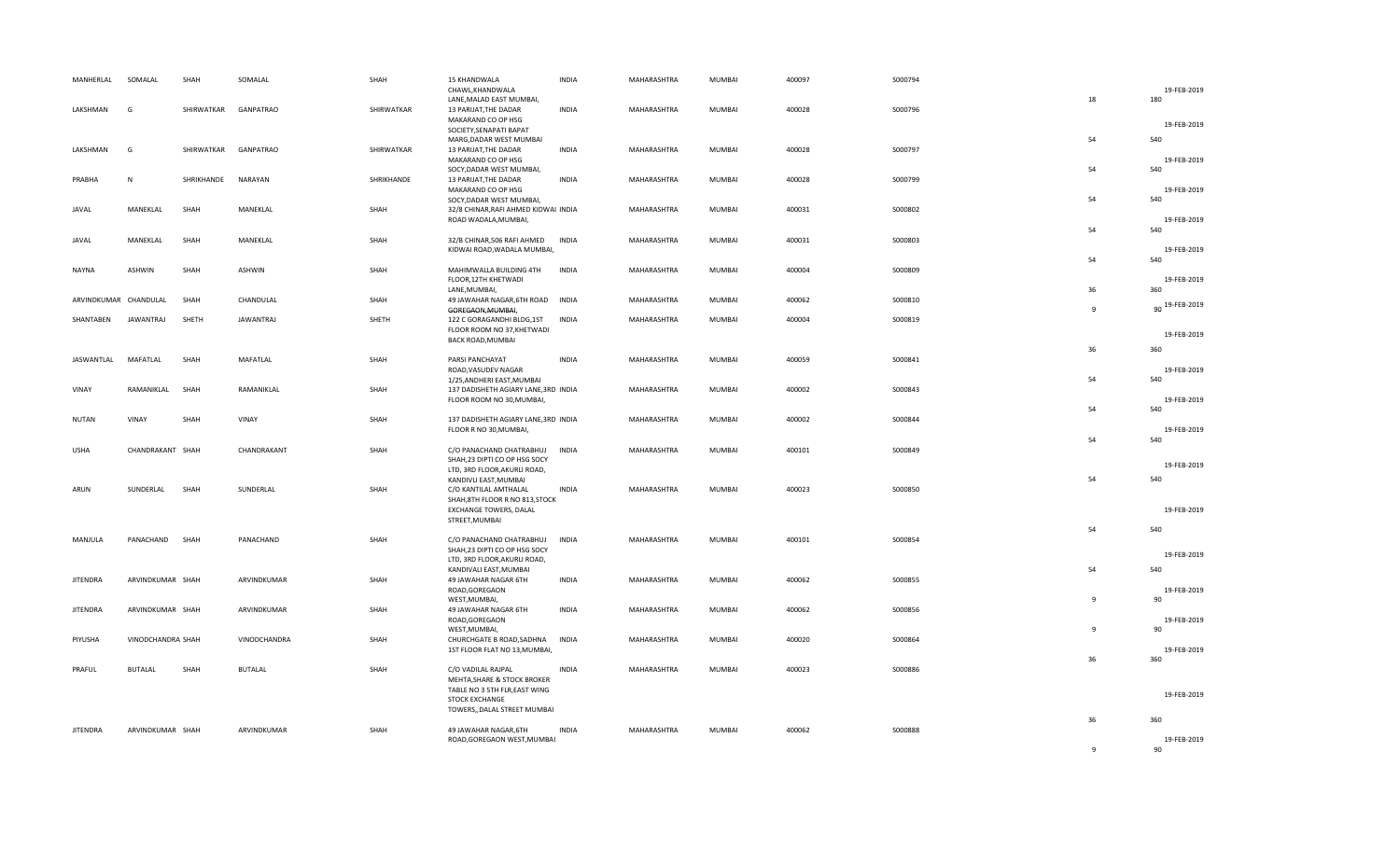| <b>JITENDRA</b>                        | ARVINDKUMAR SHAH                  |           | ARVINDKUMAR     | SHAH      | 49 JAWAHAR NAGAR, 6TH ROAD<br>GOREGAON WEST, MUMBAI,                                               | <b>INDIA</b> | MAHARASHTRA | MUMBAI        | 400062 | S000889 |                         | 19-FEB-2019           |
|----------------------------------------|-----------------------------------|-----------|-----------------|-----------|----------------------------------------------------------------------------------------------------|--------------|-------------|---------------|--------|---------|-------------------------|-----------------------|
| ATUL                                   | <b>BABULAL</b>                    | SHAH      | BABULAL         | SHAH      | C/O PRAKASH K SHAH, 01/549<br>1013 STOCK EXCHANGE, MUMBAI,                                         | <b>INDIA</b> | MAHARASHTRA | MUMBAI        | 400023 | S000895 | $\overline{9}$          | 90<br>19-FEB-2019     |
| MUKESH                                 | BABULAL                           | SHAH      | BABULAL         | SHAH      | C/O PRAKASH K SHAH, 01/549                                                                         | <b>INDIA</b> | MAHARASHTRA | MUMBAI        | 400023 | S000897 | 6                       | 60                    |
| <b>UMESH</b>                           | BABULAL                           | SHAH      | BABULAL         | SHAH      | 1013 STOCK EXCHANGE, MUMBAI,<br>C/O PRAKASH K SHAH, 01/549                                         | <b>INDIA</b> | MAHARASHTRA | MUMBAI        | 400023 | S000898 | 6                       | 19-FEB-2019<br>60     |
|                                        |                                   |           |                 |           | 1013 STOCK EXCHANGE, MUMBAI,                                                                       |              |             |               |        |         | 36                      | 19-FEB-2019<br>360    |
| <b>BABULAL</b>                         | CHHOTALAL                         | SHAH      | CHHOTALAL       | SHAH      | C/O PRAKASH K SHAH, 01/549<br>1013 STOCK EXCHANGE, MUMBAI,                                         | <b>INDIA</b> | MAHARASHTRA | MUMBAI        | 400023 | S000899 | 6                       | 19-FEB-2019<br>60     |
| SHANTILAL                              | SAKARLAL                          | SHAH      | SAKARLAL        | SHAH      | 43 JAWAHAR<br>MANSION, FANASWADI, THAKURD<br>WAR ROAD, MUMBAI                                      | <b>INDIA</b> | MAHARASHTRA | MUMBAI        | 400002 | S000904 | 84                      | 19-FEB-2019<br>840    |
| VIRBALA                                | MANILAL                           | SHAH      | MANILAL         | SHAH      | 109 ARDESAR DADI STREET, PATEL INDIA<br>BUILDING 4TH FLOOR,S P                                     |              | MAHARASHTRA | MUMBAI        | 400004 | S000915 |                         | 19-FEB-2019           |
| NITA                                   | HASHMUKHLAL SHAH                  |           | HASMUKHLAL      | SHAH      | TANK, MUMBAI<br>11/170 SAI DARSHAN, ROAD NO INDIA<br>2, JAWAHAR NAGAR, GOREGAON                    |              | MAHARASHTRA | MUMBAI        | 400104 | S000930 | 72                      | 720<br>19-FEB-2019    |
| NAYNA                                  |                                   | SHAH      | MR              | SHAH      | WEST, MUMBAI,<br>C 15 SIDDHA<br>KSHETRA, CHAKRAVARTI ASHOK                                         | <b>INDIA</b> | MAHARASHTRA | MUMBAI        | 400101 | S000934 | 150                     | 1500                  |
|                                        |                                   |           |                 |           | ROAD, KANDIVLI EAST, MUMBAI                                                                        |              |             |               |        |         | 36                      | 19-FEB-2019<br>360    |
| <b>NAYNA</b>                           |                                   | SHAH      | <b>JAYENDRA</b> | SHAH      | C 15 SIDDHA<br>KSHETRA, CHAKRAVARTI ASHOK<br>ROAD, KANDIVLI EAST, MUMBAI                           | <b>INDIA</b> | MAHARASHTRA | MUMBAI        | 400101 | S000935 |                         | 19-FEB-2019           |
| JAYENDRA                               |                                   | SHAH      | SHANTILAL       | SHAH      | C 15 SIDDHA<br>KSHETRA, CHAKRAVARTI ASHOK                                                          | <b>INDIA</b> | MAHARASHTRA | <b>MUMBAI</b> | 400101 | S000936 | 36                      | 360                   |
|                                        |                                   |           |                 |           | ROAD, KANDIVLI EAST, MUMBAI                                                                        |              |             |               |        |         |                         | 19-FEB-2019           |
| NAREN                                  | VALLABHDAS                        | SHETH     | VALLABHDAS      | SHETH     | 51 SHAM SHETH STREET, 2ND<br>FLOOR, ZAVERI BAZAR, MUMBAI                                           | <b>INDIA</b> | MAHARASHTRA | MUMBAI        | 400002 | S000947 | 36<br>9                 | 360<br>90 19-FEB-2019 |
| KANCHANGAURI PARMANAND                 |                                   | SHAH      | PARMANAND       | SHAH      | 36 AMARWADI, KHATTERGALI, CP INDIA<br>TANK, MUMBAI                                                 |              | MAHARASHTRA | MUMBAI        | 400004 | S000961 | $\mathbf{q}$            | 90 19-FEB-2019        |
| PARESH                                 | PARMANAND                         | SHAH      | PARMANAND       | SHAH      | 36 AMARWADI, KHATTERGALI, CP INDIA<br>TANK, MUMBAI                                                 |              | MAHARASHTRA | MUMBAI        | 400004 | S000962 | $\overline{\mathbf{3}}$ | 30 19-FEB-2019        |
| DEVANG                                 | PARMANAND                         | SHAH      | PARMANAND       | SHAH      | 36 AMARWADI, KHATTERGALI, CP INDIA<br>TANK, MUMBAI                                                 |              | MAHARASHTRA | MUMBAI        | 400004 | S000963 | 9                       | 90 19-FEB-2019        |
| ROSHINI                                | SOLI                              | SHROFF    | SOLI            | SHROFF    | QUEST END, 47 CUFFE<br>PARADE, COLABA, MUMBAI                                                      | INDIA        | MAHARASHTRA | MUMBAI        | 400005 | S000987 | 400                     | 4000 19-FEB-2019      |
| ANSUYA                                 | PRAVINCHANDR SHAH<br>$\mathsf{A}$ |           | PRAVINCHANDRA   | SHAH      | 10 ALKA, 40 MARINE DRIVE, B<br>ROAD CHURCHGATE, MUMBAI                                             | <b>INDIA</b> | MAHARASHTRA | MUMBAI        | 400020 | S000988 | 300                     | 3000 19-FEB-2019      |
| SURESHCHANDR CHIMANLAL<br>$\mathsf{A}$ |                                   | SHAH      | CHIMANLAL       | SHAH      | ARTI 7 A,OLD NAGARDAS<br>ROAD, ANDHERI EAST, MUMBAI                                                | <b>INDIA</b> | MAHARASHTRA | MUMBAI        | 400069 | S000992 | 48                      | 480 19-FEB-2019       |
| RATILAL                                | CHHAGANLAL                        | SHAH      | CHHAGANLAL      | SHAH      | TIMLIYAVAD NANPURA, 4 C<br>RISHIKESH APARTMENT 4TH<br>FLOOR, SURAT GUJARAT,                        | <b>INDIA</b> | GUJARAT     | SURAT         | 395001 | S001005 | $\overline{9}$          | 19-FEB-2019<br>90     |
| YASHWANT                               | TUKARAM                           | SHIRODKAR | TUKARAM         | SHIRODKAR | 47/52 SAFIA MANZIL 2ND<br>FLOOR, DR MAHESHWARI                                                     | <b>INDIA</b> | MAHARASHTRA | MUMBAI        | 400009 | S001011 |                         | 19-FEB-2019           |
| SONAL                                  | <b>JATIN</b>                      | SHAH      | <b>JATIN</b>    | SHAH      | ROAD, DONGRI, MUMBAI<br>11/30 RADHA KRISHNA<br>MAHAJANWADI, 2ND FLOOR R NO<br>30, DUBHASH LANE V P | <b>INDIA</b> | MAHARASHTRA | MUMBAI        | 400004 | S001014 | $\overline{9}$          | 90<br>19-FEB-2019     |
| DEEPAK                                 | DHIRAJLAL                         | SHETH     | DHIRAJLAL       | SHETH     | ROAD, MUMBAI<br>C/O DHIRAJLAL H SHETH, CHAWL INDIA<br>315 ROOM 3891, GROUP 3 TAGORE                |              | MAHARASHTRA | <b>MUMBAI</b> | 400083 | S001019 | 186                     | 1860                  |
|                                        |                                   |           |                 |           | NAGAR, VIKHROLI, MUMBAI                                                                            |              |             |               |        |         |                         | 19-FEB-2019<br>360    |
|                                        | RAMESHKUMAR POONAMCHAN SHAH<br>D  |           | POONAMCHAND     | SHAH      | C/O SHAH BROS, 3RD FLOOR R NO INDIA<br>38,145 NARAYAN DHURU<br>STREET, MUMBAI                      |              | MAHARASHTRA | MUMBAI        | 400003 | S001020 | 36<br>18                | 19-FEB-2019<br>180    |
|                                        |                                   |           |                 |           |                                                                                                    |              |             |               |        |         |                         |                       |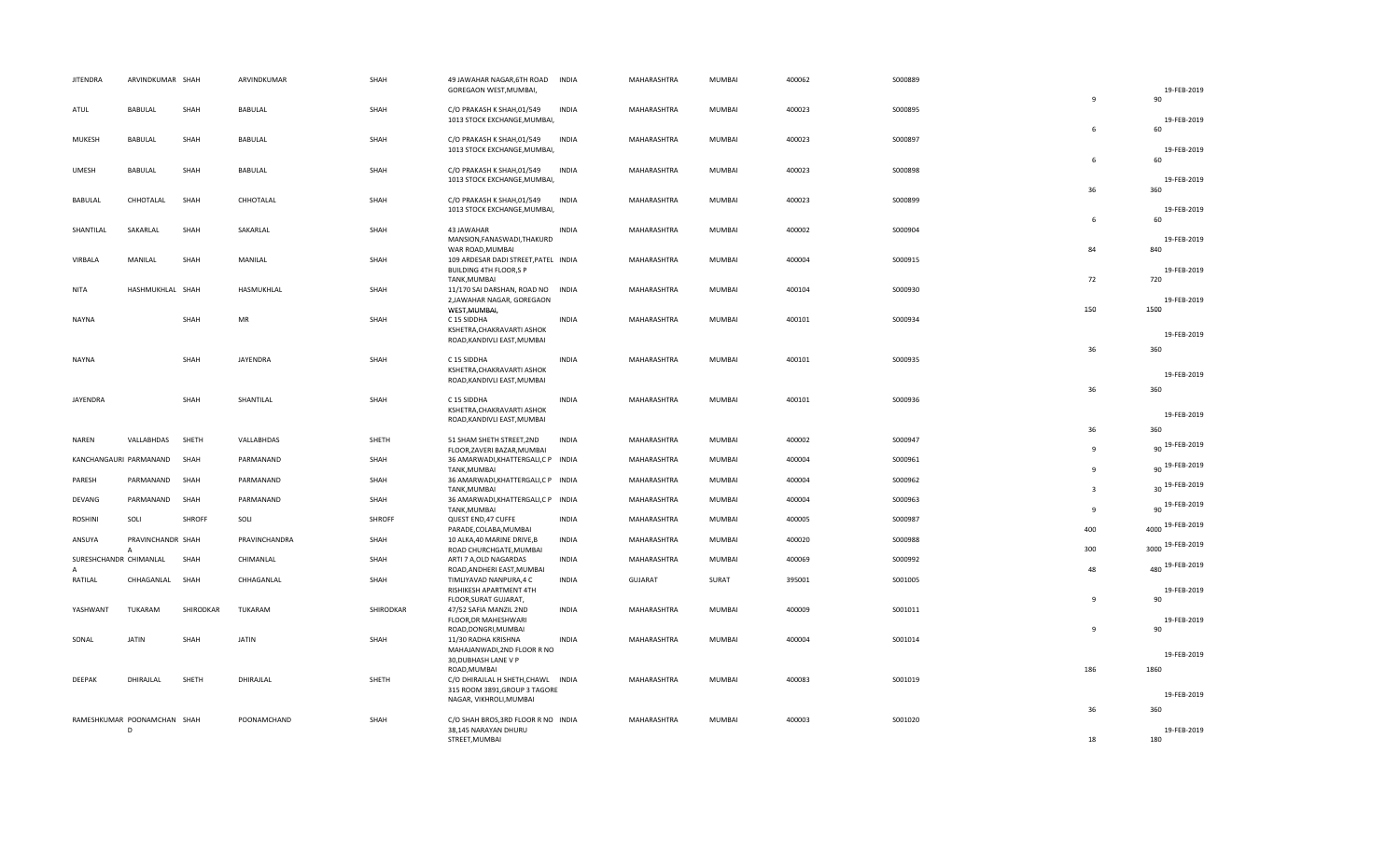| KANTA                 | DALPATRAI       | SHAH   | DALPATRAI       | SHAH   | 9/40 GAJANAN BUILDING 1ST<br>FLOOR, JAWAHAR<br>NAGAR, GOREGAON                   | <b>INDIA</b> | MAHARASHTRA    | <b>MUMBAI</b> | 400062 | S001021 |              | 19-FEB-2019         |
|-----------------------|-----------------|--------|-----------------|--------|----------------------------------------------------------------------------------|--------------|----------------|---------------|--------|---------|--------------|---------------------|
| <b>BHARATI</b>        | R               | SHAH   | RAMESH          | SHAH   | WEST, MUMBAI<br>K 1 PRATHAMESH CO OP HSG                                         | <b>INDIA</b> | MAHARASHTRA    | <b>MUMBAI</b> | 400025 | S001023 | 18           | 180                 |
|                       |                 |        |                 |        | SOCY, OFF VEER SAVARKAR<br>MARG, PRABHADEVI, MUMBAI                              |              |                |               |        |         | 108          | 19-FEB-2019<br>1080 |
| <b>MONIKA</b>         | RAMESH          | SHAH   | RAMESH          | SHAH   | K 1 PRATHAMESH CO OP HSG<br>SOCY, OFF VEER SAVARKAR                              | <b>INDIA</b> | MAHARASHTRA    | MUMBAI        | 400025 | S001024 |              | 19-FEB-2019         |
| SAJAL                 | $\overline{A}$  | SHAH   | ARVINDKUMAR     | SHAH   | MARG, PRABHADEVI, MUMBAI<br>C/O ARVINDKUMAR C SHAH,49                            | <b>INDIA</b> | MAHARASHTRA    | <b>MUMBAI</b> | 400062 | S001050 | 54           | 540                 |
|                       |                 |        |                 |        | JAWAHAR NAGAR 6TH<br>ROAD, GOREGAON WEST, MUMBAI                                 |              |                |               |        |         | $\mathbf{q}$ | 19-FEB-2019<br>90   |
| MAHENDRA              | M               | SHAH   | MEGHJIBHAI      | SHAH   | C/O JUTHALAL PUNJABHAI<br>GUDKA, 1ST FLOOR FLAT NO 4,                            | <b>INDIA</b> | MAHARASHTRA    | <b>MUMBAI</b> | 400026 | S001054 |              | 19-FEB-2019         |
| RATTI                 | KHUSHROW        | SHROFF | KHUSHROW        | SHROFF | MAHESHWAR NIKETAN,5 B<br>PEDDER ROAD, MUMBAI,                                    | <b>INDIA</b> | MAHARASHTRA    | <b>MUMBAI</b> | 400039 | S001061 | 54           | 540                 |
|                       |                 |        |                 |        | S 16 CUSROW BAUG, COLABA<br>MUMBAI,                                              |              |                |               |        |         | 36           | 360 19-FEB-2019     |
| VIMALA                | SOMCHAND        | SHAH   | SOMCHAND        | SHAH   | VORA HOUSE 1ST FLOOR ROOM<br>NO 2, OPP RLY STATION<br>GOREGAON WEST, MUMBAI,     | INDIA        | MAHARASHTRA    | <b>MUMBAI</b> | 400062 | S001071 | 420          | 19-FEB-2019<br>4200 |
| <b>RUPA</b>           | VIJAY           | SHAH   | VIJAY           | SHAH   | 16 RIDDHI SIDDHI BLDG 2ND<br>FLOOR, 22 A TILAK                                   | INDIA        | MAHARASHTRA    | <b>MUMBAI</b> | 400054 | S001097 |              |                     |
|                       |                 |        |                 |        | ROAD, SANTACRUZ WEST, MUMBAI                                                     |              |                |               |        |         | 96           | 19-FEB-2019<br>960  |
| VIJAY                 | RATILAL         | SHAH   | RATILAL         | SHAH   | 16 RIDDHI SIDDHI BLDG 2ND<br>FLOOR, 22 A TILAK                                   | <b>INDIA</b> | MAHARASHTRA    | <b>MUMBAI</b> | 400054 | S001100 |              | 19-FEB-2019         |
|                       |                 |        |                 |        | ROAD, SANTACRUZ WEST, MUMBAI                                                     |              |                |               |        |         | 96           | 960                 |
| VIJAY                 | RATILAL         | SHAH   | RATILAL         | SHAH   | 16 RIDDHI SIDDHI BLDG 2ND<br>FLOOR, 22 A TILAK<br>ROAD, SANTACRUZ WEST, MUMBAI   | <b>INDIA</b> | MAHARASHTRA    | MUMBAI        | 400054 | S001101 |              | 19-FEB-2019         |
| SHARAD                | T               | SHAH   | TULSIDAS        | SHAH   | C/O JAMNADAS TULSHIDAS<br>SHAH, SHARE & STOCK                                    | <b>INDIA</b> | MAHARASHTRA    | MUMBAI        | 400023 | S001109 | 96           | 960                 |
|                       |                 |        |                 |        | BROKER, 4TH FLOOR TABLE NO<br>31, STOCK EXCHANGE TOWER,                          |              |                |               |        |         |              | 19-FEB-2019         |
| KIRIT                 | PRANLAL         | SHAH   | PRANLAL         | SHAH   | <b>FORT MUMBAI</b><br>C/O N P SHAH, 206 GULSAN I, JUHU INDIA                     |              | MAHARASHTRA    | <b>MUMBAI</b> | 400058 | S001110 | 162          | 1620                |
|                       |                 |        |                 |        | CROSS LANE ANDHERI W, MUMBAI                                                     |              |                |               |        |         | 36           | 19-FEB-2019<br>360  |
| м                     | U               | SHAH   | UTTAMCHAND      | SHAH   | 20 RASHMI VIHAR 3RD FLOOR, K A INDIA<br>S ROAD, MATUNGA, MUMBAI                  |              | MAHARASHTRA    | MUMBAI        | 400019 | S001126 | 54           | 540 19-FEB-2019     |
| ASHISHKUMAR MANHARLAL |                 | SHAH   | MANHARLAL       | SHAH   | BLOCK NO G 40 3RD<br>FLOOR, SARVODAYA<br>NAGAR, PANJRAPOLE                       | <b>INDIA</b> | MAHARASHTRA    | MUMBAI        | 400004 | S001128 |              | 19-FEB-2019         |
| RAJENDRA              |                 | SHAH   | <b>JAMNADAS</b> | SHAH   | ROAD, MUMBAI<br>SANTOSH SHARE TRANSFER                                           | <b>INDIA</b> | MAHARASHTRA    | <b>MUMBAI</b> | 400023 | S001142 | 18           | 180                 |
|                       |                 |        |                 |        | SERVICE, BIANI BLDG 2ND<br>FLOOR, NANABHAI LANE, FORT                            |              |                |               |        |         |              | 19-FEB-2019         |
| BIPIN                 | <b>BHOGILAL</b> | SHAH   | <b>BHOGILAL</b> | SHAH   | MUMBAI<br>C/O M/S ANIL HIMATLAL<br>SHAH, 1008 10TH FLOOR, STOCK                  | <b>INDIA</b> | MAHARASHTRA    | <b>MUMBAI</b> | 400023 | S001173 | 54           | 540                 |
|                       |                 |        |                 |        | EXCHANGE TOWERS, DALAL<br>STREET FORT, MUMBAI,                                   |              |                |               |        |         | 6            | 19-FEB-2019<br>60   |
| ILABEN                | Α               | SHAH   | $\overline{A}$  | SHAH   | 49 JAWAHAR NAGAR, 6TH ROAD, INDIA<br>MADHUKUNJ,2ND FLOOR<br>GOREGAON W, MUMBAI,, |              | MAHARASHTRA    | MUMBAI        | 400062 | S001195 |              | 19-FEB-2019         |
| BHANUMATI             | KANTILAL        | SHAH   | KANTILAL        | SHAH   | GANGA VIHAR, 1ST FLOOR ROOM INDIA                                                |              | MAHARASHTRA    | <b>MUMBAI</b> | 400092 | S001197 | 186          | 1860                |
|                       |                 |        |                 |        | 11, ROKADIA LANE, BORIVLI W                                                      |              |                |               |        |         | 20           | 19-FEB-2019<br>200  |
| KAVITA                | A               | SHAH   | A               | SHAH   | 49 JAWAHAR NAGA, 6TH ROAD<br>MADHUKUNJ, 2ND FLOOR<br>GOREGAON W, MUMBAI          | <b>INDIA</b> | MAHARASHTRA    | <b>MUMBAI</b> | 400067 | S001200 | 186          | 19-FEB-2019<br>1860 |
| <b>JUSTINA</b>        | ARJUN           | SINGH  | ARJUN           | SINGH  | 15 HARINAGAR SOCIETY, JOTRI<br>ROAD, BARODA,                                     | <b>INDIA</b> | <b>GUJARAT</b> | VADODARA      | 390002 | S001243 | 99           | 990 19-FEB-2019     |
|                       |                 |        |                 |        |                                                                                  |              |                |               |        |         |              |                     |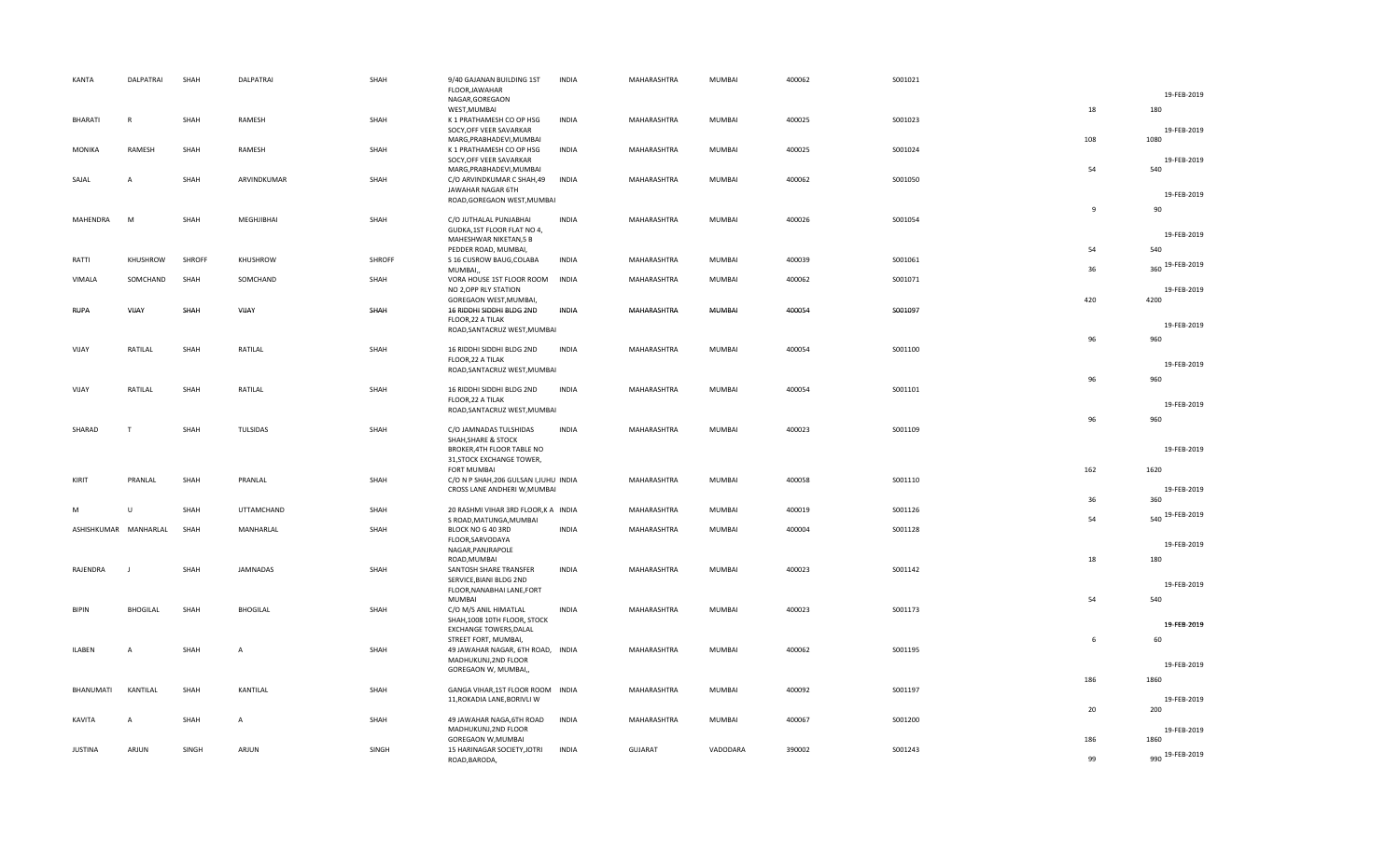| T                             | SIVARAMAN             | MR                      |              | SIVARAMAN   | 46/179 SRINIVAS, GARODIA<br>NAGAR, MUMBAI,                                                                                                        | <b>INDIA</b> | MAHARASHTRA    | <b>MUMBAI</b> | 400077 | S001245 | 96        | 960 19-FEB-2019            |
|-------------------------------|-----------------------|-------------------------|--------------|-------------|---------------------------------------------------------------------------------------------------------------------------------------------------|--------------|----------------|---------------|--------|---------|-----------|----------------------------|
| NATVERLAL<br><b>THAKORDAS</b> | SOPARIWALA            | <b>THAKORDAS</b>        |              | SOPARIWALA  | 9/1935 LIMBDA CHAWK, OPP<br>KABUTARKHANA, SURAT,                                                                                                  | <b>INDIA</b> | <b>GUJARAT</b> | SURAT         | 395003 | S001264 | 11        | 110 19-FEB-2019            |
| DHANSUKHLAL NAGINDAS          | SOLANKI               | <b>NAGINDAS</b>         |              | SOLANKI     | LA BELLA CO OP HOUSING SOCIETY INDIA<br>LTD, PLOT NO 75/1 AZAD<br>ROAD, ANDHERI EAST MUMBAI,                                                      |              | MAHARASHTRA    | MUMBAI        | 400069 | S001265 |           | 19-FEB-2019                |
| PRAVIN                        | SOMANI                | HARIRAMJI               |              | SOMANI      | E 1 H I G COLONY, RAVISHANKAR INDIA<br>SHUKLA NAGAR, INDORE,                                                                                      |              | MADHYA PRADESH | <b>INDORE</b> | 452008 | S001276 | 96        | 960<br>19-FEB-2019         |
| SUBRAMANIAN                   | G                     | G                       | <sub>S</sub> | GANPATI     | B-204 ADARSH APTS ADARSH<br>MAIN ROAD, OFF MALAD MARVE<br>ROAD MALAD WEST, MUMBAI,                                                                | <b>INDIA</b> | MAHARASHTRA    | <b>MUMBAI</b> | 400064 | S001286 | 36        | 360<br>19-FEB-2019         |
| SURESH                        | GOKALDAS              | <b>GOKALDAS</b>         |              | HANSRAJ     | MANGAL FLAT 6/7 2ND FLOOR, 76C INDIA<br>RAFI AHMED KIDWAI ROAD, KING S<br>CIRCLE, MUMBAI                                                          |              | MAHARASHTRA    | MUMBAI        | 400019 | S001289 | 222       | 2220<br>19-FEB-2019        |
| SUKANRAJ                      | HIRACHANDJI           | HIRACHANDJI             |              | MANAJI      | SHEOGANJ PO                                                                                                                                       | <b>INDIA</b> | RAJASTHAN      | ERINPURA      | 307027 | S001290 | 68        | 680<br>180 19-FEB-2019     |
| BHAGWANDAS KESHAVJI           | <b>SUCHDE</b>         | KESHAVJI                |              | SUCHDE      | ERINPURA, RAJASTHAN,<br>C 2 CLOVER GARDEN, 4 NAYLORE INDIA<br>ROAD, OFF MANGALDAS                                                                 |              | MAHARASHTRA    | Pune          | 411001 | S001294 | 18        | 19-FEB-2019                |
| RATAN<br>BEJONJI              | SUTARIA               | BEJONJI                 | ADERJI       | SUTAR       | ROAD, PUNE<br>DHAN VILLA OPP JAIL, LUNSIQUI<br>NAVSARI W RLY,,                                                                                    | <b>INDIA</b> | <b>GUJARAT</b> | NAVSARI       | 396445 | S001296 | 60        | 600<br>19-FEB-2019         |
| SUBARAMANIA<br>M              |                       | NAGARATHNAM SUBRAMANIAM |              | NAGARATHNAM | 5 KRISHNA KUNJ GR<br>FLOOR, TAMBE NAGAR SAROJINI<br>ROAD, MULUND WEST, MUMBAI                                                                     | <b>INDIA</b> | MAHARASHTRA    | MUMBAI        | 400080 | S001311 | 72        | 720<br>19-FEB-2019         |
| SUPREME<br>INVESTMENTS LTD    |                       | <b>INVESTMENTS</b>      |              | <b>LTD</b>  | 402-B POONAM CHAMBERS, DR<br>ANNIE BESANT ROAD, WORLI<br>MUMBAI,                                                                                  | <b>INDIA</b> | MAHARASHTRA    | MUMBAI        | 400018 | S001314 | 18<br>36  | 180<br>19-FEB-2019<br>360  |
| SADANAND                      | RAMCHANDRA SUKTHANKAR | RAMCHANDRA              |              | SUKTHANKAR  | SARASWAT VIDYARTHI SAHAYAK INDIA<br>MANDAL, V S KUWADEKAR<br>KARYALAYA, CHIKITSAKA SAMUHA<br>BUILDING 1ST FLOOR, SADASHIV<br>CROSS STREET, MUMBAI |              | MAHARASHTRA    | MUMBAI        | 400004 | S001319 |           | 19-FEB-2019                |
| SUGNA                         | BAPULAL               | BAPULAL                 |              | BAPULAL     | 3 DEVI KRUPA, NEAR S K PATIL<br>HOSPITAL, DAFTARY ROAD MALAD                                                                                      | INDIA        | MAHARASHTRA    | MUMBAI        | 400064 | S001331 | 45        | 450<br>19-FEB-2019         |
| SUMATHI                       | SUNDER                | S                       | $\mathsf{K}$ | KARMARAN    | EAST, MUMBAI<br>60 CLARE ROAD<br>BYCULLA, MUMBAI,,                                                                                                | <b>INDIA</b> | MAHARASHTRA    | <b>MUMBAI</b> | 400008 | S001334 | 60<br>54  | 600<br>540 19-FEB-2019     |
| RUKSAMABAI                    | MOHAMADBHAI SURATWALA | MOHAMADBHAI             |              | SURATWALA   | 5TH FLOOR TOPIWALA<br>MANSION, 95 MOHAMEDALI<br>ROAD, MUMBAI,                                                                                     | <b>INDIA</b> | MAHARASHTRA    | MUMBAI        | 400003 | S001339 | 54        | 19-FEB-2019<br>540         |
| MANEK<br>DAULAT               | SUTARIA               | MANEK                   |              | SUTARIA     | <b>BAZAR GATE</b><br>STREET, FORT, MUMBAI,                                                                                                        | <b>INDIA</b> | MAHARASHTRA    | MUMBAI        | 400001 | S001348 | 72        | 720 19-FEB-2019            |
| SHANKAR<br>NARAYAN            | MORALWAR              | NARAYAN                 |              | MORALWAR    | 1 MANAS PALNAKAMAL CO OP<br>HSG SOCIETY, M L C ROAD PESTAM<br>SAGAR, CHEMBUR MUMBAI,                                                              | <b>INDIA</b> | MAHARASHTRA    | MUMBAI        | 400089 | S001382 |           | 19-FEB-2019                |
| SURYAKANT<br>HARILAL          | <b>MANIAR</b>         | HARILAL                 |              | MANIAR      | C/O M/S HARILAL B MANIAR, S & S INDIA<br>BROKERS, 9 DALAL STREET, FORT                                                                            |              | MAHARASHTRA    | MUMBAI        | 400001 | S001385 | 750       | 7500<br>19-FEB-2019        |
| G                             | SUBRAMANIAN MR        |                         |              | SUBRAMANIAN | <b>MUMBAI</b><br>B-204 ADARSH APTS ADARSH<br>MAIN ROAD, OFF MALAD MARVE<br>ROAD MALAD WEST, MUMBAI,                                               | <b>INDIA</b> | MAHARASHTRA    | MUMBAI        | 400064 | S001386 | 216       | 2160<br>19-FEB-2019        |
| SHARAD<br>SHANKAR             | PARCHURE              | SHANKAR                 |              | PARCHURE    | C/O S G PRABHUDESAI, 10/12<br>PRABHUDESAI                                                                                                         | <b>INDIA</b> | MAHARASHTRA    | Kolhapur      | 416115 | S001388 | 432       | 4320<br>19-FEB-2019        |
| SHANTABAI<br>LAXMIDAS         | SANGHVI               | LAXMIDAS                |              | SANGHVI     | WADA, NAGARPALIKA<br>LANE, ICHALKARNJI<br>B N KAPOL NIVAS R NO 58, RAFI<br>AHMED KIDWAI<br>RD, MATUNGA, MUMBAI                                    | <b>INDIA</b> | MAHARASHTRA    | MUMBAI        | 400019 | S001400 | 90<br>264 | 900<br>19-FEB-2019<br>2640 |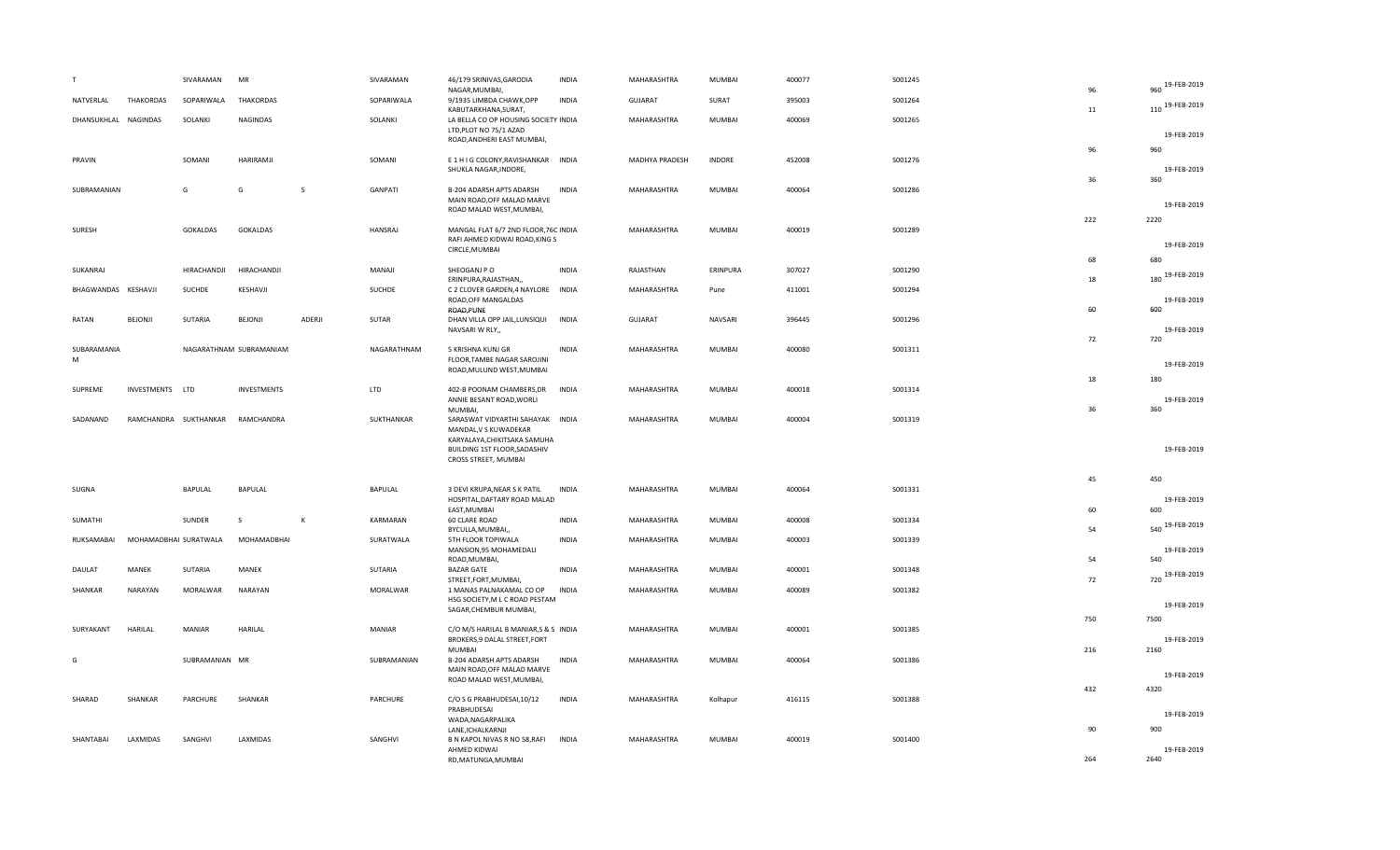| SHRINIVAS     | HANMANTRAO JOSHI                 |                 | HANMANTRAO   |             | <b>JOSHI</b>   | 30 DALMIA BLDG 3RD FLOOR,T A<br>KATARIA ROAD, MAHIM, MUMBAI        | <b>INDIA</b> | MAHARASHTRA    | MUMBAI     | 400016 | S001402 |                         | 19-FEB-2019              |
|---------------|----------------------------------|-----------------|--------------|-------------|----------------|--------------------------------------------------------------------|--------------|----------------|------------|--------|---------|-------------------------|--------------------------|
| SHAMRAO       | SHANTARAM                        | PATHARE         | SHANTARAM    |             | PATHARE        | SUGAT NIVAS, AKSHIKAR                                              | <b>INDIA</b> | MAHARASHTRA    | MUMBAI     | 400028 | S001407 | 72                      | 720                      |
| SHAMRAO       | SHATARAM                         | PATHARE         | SHANTARAM    |             | PATHARE        | STREET, DADAR MUMBAI,<br>SUGAT NIVAS, AKSHIKAR                     | <b>INDIA</b> | MAHARASHTRA    | MUMBAI     | 400028 | S001408 | $\overline{\mathbf{3}}$ | 19-FEB-2019<br>30        |
| SHAILABEN     | KRISHNALAL                       | SHAH            | KRISHNALAL   |             | SHAH           | STREET, DADAR MUMBAI,<br>22 PUSHPA MILAN                           | <b>INDIA</b> | MAHARASHTRA    | MUMBAI     | 400026 | S001410 | $\mathbf{a}$            | 30 19-FEB-2019           |
|               |                                  |                 |              |             |                | SOPHIA, COLLEGE LANE<br><b>BHULABHAI DESAI</b>                     |              |                |            |        |         |                         | 19-FEB-2019              |
| SAVITRI       | GAJANAN                          | HEGDE           | GAJANAN      |             | HEGDE          | ROAD, MUMBAI,<br>SAVITRI NO 322, WEST OF CHORD INDIA               |              | KARNATAKA      | BANGALORE  | 560040 | S001414 | 792                     | 7920                     |
|               |                                  |                 |              |             |                | ROAD EXTENSION, III STAGE IV<br>BLOCK, HOSAHALLY P                 |              |                |            |        |         |                         | 19-FEB-2019              |
| SUSHILA       | SHANKERLAL                       | <b>TRIVEDI</b>  | SHANKERLAL   |             | <b>TRIVEDI</b> | O, BANGALORE<br>A-7 VASANT KUNJ CO-OP HSG                          | <b>INDIA</b> | MAHARASHTRA    | MUMBAI     | 400054 | S001417 | 360                     | 3600                     |
|               |                                  |                 |              |             |                | SOCIETY, NORTH<br>AVENUE, MUMBAI,                                  |              |                |            |        |         | 300                     | 19-FEB-2019<br>3000      |
| RA            | SUBHODCHAND TRIBHUVANDAS THAKKAR |                 | TRIBHUVANDAS |             | THAKKAR        | SARDAR PATEL CO OP HSG<br>SOCIETY, PATEL BAUG BK 11                | <b>INDIA</b> | MAHARASHTRA    | MUMBAI     | 400057 | S001436 |                         | 19-FEB-2019              |
|               |                                  |                 |              |             |                | 12, NEHRU ROAD VILE PARLE<br>E.MUMBAI                              |              |                |            |        |         | 216                     | 2160                     |
| RA            | SUBODHCHAND TRIBHUVANDAS THAKKER |                 | TRIBHUVANDAS |             | THAKKER        | SARDAR PATEL CO OP HSG<br>SOCIETY, PATEL BAUG BK NO 11             | <b>INDIA</b> | MAHARASHTRA    | MUMBAI     | 400057 | S001437 |                         | 19-FEB-2019              |
|               |                                  |                 |              |             |                | 12, NEHRU ROAD VILE PARLE<br>E, MUMBAI                             |              |                |            |        |         | 81                      | 810                      |
| SHAH          | MAFATLAL                         | KESHAVLAL       | KESHAVLAL    |             | KESHAVLAL      | C-17 NATIONAL FLATS, KOCHARAB INDIA<br>KAGDIWAD, AHMEDABAD,        |              | <b>GUJARAT</b> | AHMEDABAD  | 380006 | S001449 |                         | 19-FEB-2019              |
| SHANKAR       | LAXMAN                           | BHADE           | LAXMAN       |             | <b>BHADE</b>   | AT NANDUR POST KHANDALA, TAL INDIA                                 |              | MAHARASHTRA    | Ahmednagar | 422605 | S001455 | 135                     | 1350                     |
|               |                                  |                 |              |             |                | SHRIRAMPUR, DIST<br>AHMEDNAGAR,                                    |              |                |            |        |         |                         | 19-FEB-2019              |
| SUDARKANT     | MADHAV                           | NAGARKAR        | MADHAV       |             | NAGARKAR       | SHRI RAM NIVAS, KOPRI                                              | <b>INDIA</b> | MAHARASHTRA    | Thane      | 400603 | S001481 | 27                      | 270<br>270 19-FEB-2019   |
| SHOBHANA      | GAJANAN                          | NAMPURKAR       | GAJANAN      |             | NAMPURKAR      | VILLAGE, THANE,<br>C/O G R MOKASHI, TRUPTI                         | <b>INDIA</b> | MAHARASHTRA    | Ahmednagar | 413709 | S001485 | 27                      |                          |
|               |                                  |                 |              |             |                | SUBHASH<br>COLONY, SHRIRAMPUR, DIST                                |              |                |            |        |         |                         | 19-FEB-2019              |
| SUHASINI      | MADHUKAR                         | POL             | MADHUKAR     |             | POL            | AHMEDNAGAR<br>C/O G R MOKASHI, TRUPTI                              | <b>INDIA</b> | MAHARASHTRA    | Ahmednagar | 413709 | S001486 | 1350                    | 13500                    |
|               |                                  |                 |              |             |                | SUBHASH<br>COLONY, SHRIRAMPUR, DIST                                |              |                |            |        |         |                         | 19-FEB-2019              |
| SURESH        | M                                | <b>JHAVERI</b>  | MANCHHUBHAI  |             | <b>JHAVERI</b> | AHMEDNAGAR<br>SHANKAR MANSION DR BHAJEKAR INDIA                    |              | MAHARASHTRA    | MUMBAI     | 400004 | S001493 | 1350                    | 13500                    |
|               |                                  |                 |              |             |                | STREET, SARDAR VALLABHBHAI<br>PATEL ROAD, MUMBAI,                  |              |                |            |        |         |                         | 19-FEB-2019              |
| SARDAR        | DALJITSINGH                      | TUTEJA          | CHUNILALJI   |             | TUTEJA         | 12 GEETA COLONY                                                    | <b>INDIA</b> | MADHYA PRADESH | UJJAIN     | 456001 | S001516 | 144<br>546              | 1440<br>5460 19-FEB-2019 |
| SATI          | GOBINDRAM                        | <b>HIRA</b>     | GOBINDRAM    | PESSUMAL    | H              | BUDHWARIA, UJJAIN MP,,<br>33 BELLE VIEW 85 WARDEN<br>ROAD, MUMBAI, | <b>INDIA</b> | MAHARASHTRA    | MUMBAI     | 400036 | S001526 | 896                     | 8960 19-FEB-2019         |
| SAURABH       | MOHANLAL                         | <b>TANNA</b>    | MOHANLAL     | <b>NEST</b> | <b>TANNA</b>   | 18/3 AVANTI APARTMENTS A<br>WING, FLANK ROAD SION                  | <b>INDIA</b> | MAHARASHTRA    | MUMBAI     | 400022 | S001534 |                         | 19-FEB-2019              |
| SHAKUNTLA     |                                  | SAPRA           | CHANDER      | PRAKASH     | SAPR           | EAST, MUMBAI,<br>C-40 RAJ GARH COLONY, GALI NO 6 INDIA             |              | DELHI          | DELHI      | 110031 | S001550 | 600                     | 6000                     |
| SHEEBA        |                                  | THOMAS          | P            | M           | <b>THOMAS</b>  | GANDHI NAGAR, DELHI,<br>HONEE DEN 39/79                            | <b>INDIA</b> | KERALA         | ERNAKULAM  | 682011 | S001576 | 675                     | 6750 19-FEB-2019         |
|               |                                  |                 |              |             |                | KRISHNA, SWAMY CROSS<br>ROAD, ERNAKULAM,                           |              |                |            |        |         | 972                     | 19-FEB-2019<br>9720      |
| <b>SHIRIN</b> | CHANDRU                          | <b>HIRA</b>     | CHANDRU      | GOBINDRAM   | HI             | 33 BELLE VIEW,85 WARDEN<br>ROAD, MUMBAI                            | <b>INDIA</b> | MAHARASHTRA    | MUMBAI     | 400036 | S001584 | 600                     | 6000 19-FEB-2019         |
| SOHAN         | SINGH                            | SARAI           | <b>TEHAL</b> |             | SINGH          | 95 NAIGAUM CROSS ROAD, OPP<br>VISANJI PARK, DADAR (EAST)           | <b>INDIA</b> | MAHARASHTRA    | MUMBAI     | 400014 | S001612 |                         | 19-FEB-2019              |
| SURESH        |                                  | CHAVDA          | NAGINDAS     |             | CHAVDA         | MUMBAI,<br>A/26 RESERVE BANK                                       | <b>INDIA</b> | MAHARASHTRA    | MUMBAI     | 400008 | S001655 | 2232                    | 22320                    |
|               |                                  |                 |              |             |                | QTS, MARATHA MANDIR<br>MARG, MUMBAI,                               |              |                |            |        |         | 600                     | 19-FEB-2019<br>6000      |
| SURESH        |                                  | <b>DUDHEDIA</b> | AMOLAKCHAND  |             | DUDHEDIA       | AT & PO HARIGAON, TAL<br>SHRIRAMPUR, DIST & NAGAR M S,             | <b>INDIA</b> | MAHARASHTRA    | Ahmednagar | 413718 | S001657 |                         | 19-FEB-2019              |
|               |                                  |                 |              |             |                |                                                                    |              |                |            |        |         | 450                     | 4500                     |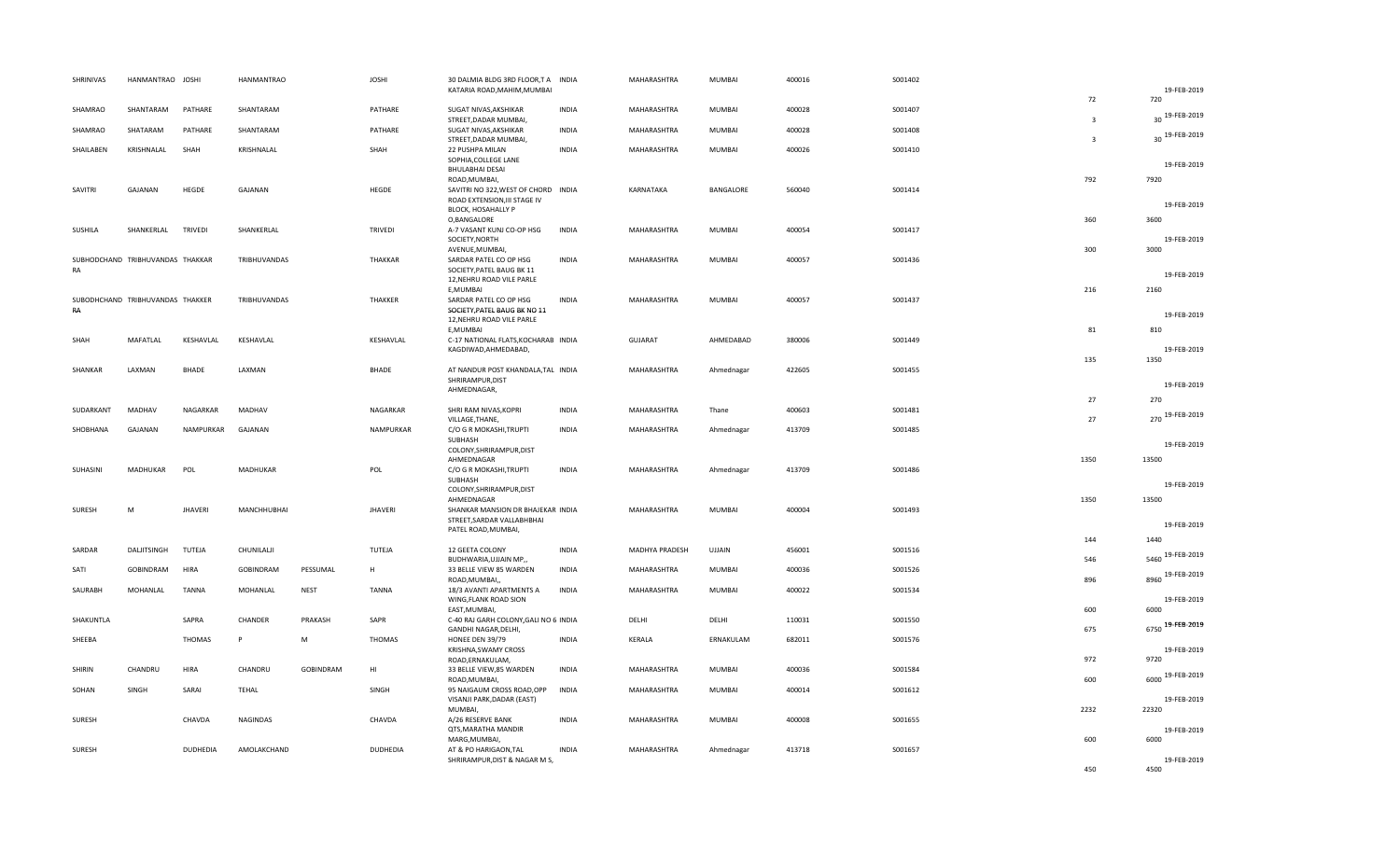| SUSHILA           | <b>KRISHNA</b>   | SHARMA            | SHRIKRISHNA             |              | <b>JAIGOPAL</b> | 6 MADHAV KUNJ DIXIT ROAD, VILE INDIA<br>PARLE EAST, MUMBAI,                         |              | MAHARASHTRA       | MUMBAI        | 400057 | S001669 |              | 19-FEB-2019             |
|-------------------|------------------|-------------------|-------------------------|--------------|-----------------|-------------------------------------------------------------------------------------|--------------|-------------------|---------------|--------|---------|--------------|-------------------------|
| SAVITRI           | DEVI             | <b>GUPTA</b>      | YUDHISHTHIR             | PRASAD       | G               | C/O M/S SANJAY TEXTILES, 51/10 K INDIA<br>K GARG MARKET, RAMGANJ                    |              | UTTAR PRADESH     | KANPUR        | 208001 | S001677 | 450          | 4500                    |
|                   |                  |                   |                         |              |                 | NAUGHARA, KANPUR U P                                                                |              |                   |               |        |         | 672          | 19-FEB-2019<br>6720     |
| SHABIRHUSEN       | ANAVERALI        | KATHIWALA         | ANAVARALI               |              | KATHIWALA       | 10/36 PARASI STREET, SAFMDDIN INDIA<br>BULE BLDG, GHAS BAZAR, KALYAN<br>THANA       |              | MAHARASHTRA       | Thane         | 401701 | S001689 |              | 19-FEB-2019             |
| SNEHALATA         | ARUN             | DESAI             | ARUN                    |              | DESAI           | C/O DR TUSHAR A DESAI, A 4 NEW INDIA<br>ARPANA FLATS, BEHIND PALDI BUS              |              | <b>GUJARAT</b>    | AHMEDABAD     | 380007 | S001719 | 216          | 2160<br>19-FEB-2019     |
|                   |                  |                   |                         |              |                 | TERMINUS, AHMEDABAD                                                                 |              |                   |               |        |         | 108          | 1080                    |
| SURENDRA          | H                | PARMAR            | HIMMATMAL               |              | PARMAR          | C/O RAJESH INDUSTRIES, 2ND<br>PANJARAPOLE LANE, 164 LAXMI<br>NIVAS, MUMBAI          | <b>INDIA</b> | MAHARASHTRA       | MUMBAI        | 400004 | S001727 | 27           | 19-FEB-2019<br>270      |
| SHAILAJA          | <b>DEVIDAS</b>   | KULKARNI          | <b>DEVIDAS</b>          |              | KULKARNI        | 518 DARSHANA APTS,90 FEET<br>ROAD SANE GURUJI<br>NAGAR, MULUND EAST, MUMBAI         | <b>INDIA</b> | MAHARASHTRA       | MUMBAI        | 400081 | S001737 |              | 19-FEB-2019             |
| SHANKAR           | TRIMBAK          | KARMARKAR         | TRIMBAK                 |              | KARMARKAR       | 45                                                                                  | <b>INDIA</b> | MAHARASHTRA       | MUMBAI        | 400019 | S001738 | 18           | 180                     |
|                   |                  |                   |                         |              |                 | BRAHMINWADI, MATUNGA, MUM<br>BAI,                                                   |              |                   |               |        |         | 72           | 19-FEB-2019<br>720      |
| SNEHLATA          | ARUN             | DESAI             | ARUN                    | M            | DESAI           | A-4 NEW ARPANA FLATS, BEHIND INDIA<br>PALDI BUS STAND, AHMEDABAD,                   |              | GUJARAT           | AHMEDABAD     | 380007 | S001787 |              | 19-FEB-2019             |
| SHEELA            | MADHAV           | APTE              | MADHAV                  | LAXMAN       | APTE            | C/O APTE AMALGAMATIONS<br>LTD, UNIT NO.4, SUMER                                     | <b>INDIA</b> | MAHARASHTRA       | <b>MUMBAI</b> | 400018 | S001795 | 108          | 1080                    |
|                   |                  |                   |                         |              |                 | KENDRA, PANDURANG BUDHKAR<br>MARG, WORLI, MUMBAI                                    |              |                   |               |        |         |              | 19-FEB-2019             |
| SUDESH            | KUMAR            | <b>BHAGAT</b>     | RAJKISHORE              |              | <b>BHAGAT</b>   | C/O DR SUMAN KANT<br>JHA, RAJENDRA PATH NORTH SK                                    | <b>INDIA</b> | <b>BIHAR</b>      | PATNA         | 800013 | S001800 | 3820<br>6    | 38200<br>19-FEB-2019    |
| SURESH            |                  |                   | AMOLAKCHAND AMOLAKCHAND |              | AMOLAKCHAND     | PURI, PATNA,<br>C/O DR S A DUDHEDIA, AT & POST INDIA<br>HARIGAON,,                  |              | MAHARASHTRA       | Ahmednagar    | 413718 | S001850 | 222          | 60<br>2220 19-FEB-2019  |
| SURESH            | <b>KUMAR</b>     | BHAIYA            | $\mathsf{R}$            | $\mathsf{R}$ | BHAIYA          | NO 74 MARSHALLA<br>ROAD, EGNORE, MADRAS,                                            | <b>INDIA</b> | <b>TAMIL NADU</b> | CHENNAI       | 600008 | S001861 | $\mathbf{g}$ | 80 19-FEB-2019          |
| SUMANBEN          | SHANTILAL        | DARJI             | SHANTILAL               | G            | DARJI           | 39/457 RAGHUKUL APART, SOLA INDIA<br>ROAD NARANPURA, AHMEDABAD,                     |              | <b>GUJARAT</b>    | AHMEDABAD     | 380013 | S001888 | 54           | 19-FEB-2019<br>540      |
| SOHAN             |                  | LAL               | GAJADHAR                |              | PRASAD          | B-91 ROSHAN VIHAR, OPP B D M<br>OFFICE NAJAFGARH, NEW DELHI,                        | <b>INDIA</b> | DELHI             | DELHI         | 110043 | S001912 | 18           | 19-FEB-2019<br>180      |
| SAROS             | NARIMAN          | KOTHAWALA         | NARIMAN                 |              | KOTHAWALA       | NO 18 KAHUN RD, PUNE,                                                               | <b>INDIA</b> | MAHARASHTRA       | Pune          | 411001 | S001915 | 300          | 3000 19-FEB-2019        |
| SUSHILA           |                  | PATEKAR           | MADHUKAR                |              | PATEKAR         | PLOT NO 24, VRIDAVAG<br>SOCIETY, SAYEDI RD, AHMEDABAD                               | <b>INDIA</b> | <b>GUJARAT</b>    | AHMEDABAD     | 380054 | S001916 | 600          | 19-FEB-2019<br>6000     |
| SUSHILA           | RAMCHANDRA BODHE |                   | RAMCHANDRA              |              | <b>BODHE</b>    | 2 DAMODAR APARTMENT,7<br>ERANDWANA, PUNE,                                           | <b>INDIA</b> | MAHARASHTRA       | Pune          | 411004 | S001917 | 774          | 7740 19-FEB-2019        |
| SHARFUDHEEN       |                  | ALI               | MAYAN                   |              | ALI             | MUDHUVANA HOUSE, PO<br>ALIYUR, KERALA,                                              | <b>INDIA</b> | Kerala            | Kozhikode     | 673309 | S001962 | 1200         | 12000 19-FEB-2019       |
| SOUDAMINI         | <b>V</b>         | <b>CHITNIS</b>    | VIJAY                   |              | <b>CHITNIS</b>  | C/O MAHARASHTRA INDL DEV<br>CORP, MAHAKALI CAVES<br>ROAD, ANDHERI EAST MUMBAI,      | <b>INDIA</b> | MAHARASHTRA       | MUMBAI        | 400093 | S001974 | 87           | 19-FEB-2019<br>870      |
| SENTHILVELAN      |                  | K                 | $\mathsf{N}$            | RKUMARA      | GURU            | 8 PONNAPPA CHETTY<br>STREET, PARK TOWN, MADRAS,                                     | <b>INDIA</b> | <b>TAMIL NADU</b> | CHENNAI       | 600003 | S001982 | 6            | 60 19-FEB-2019          |
| SEJAL             | $\overline{A}$   | SHAH              | ARVINDKUMAR             |              | SHAH            | 49 JAWAHAR NAGAR ROAD NO<br>6, VIPUL NIVAS 2ND FLOOR                                | <b>INDIA</b> | MAHARASHTRA       | MUMBAI        | 400062 | S001995 |              | 19-FEB-2019             |
| SANJIV            | SURESH           | MEHTA             | SURESH                  |              | MEHTA           | GORGAON W, MUMBAI,<br>C/O RASHMI ZAVERI & CO,P N B<br>HOUSE 4TH FLOOR, SIR P M ROAD | <b>INDIA</b> | MAHARASHTRA       | MUMBAI        | 400001 | S002015 | 72           | 720<br>19-FEB-2019      |
| SAM               | PHIROZE          | <b>DRIVER</b>     | PHIROZE                 |              | DRIVER          | FORT, MUMBAI<br>BANOO MANSION A BLOCK, 4TH<br>FLOOR, CUMBALLA HILL, MUMBAI          | <b>INDIA</b> | MAHARASHTRA       | MUMBAI        | 400036 | S002045 | 864          | 8640<br>19-FEB-2019     |
| SHAKUNTALABE<br>N |                  | <b>JASVANTLAL</b> | MR                      |              | JASVANTLAL      | NARIAPADA STREET, PETLAD DIST INDIA<br>KAIRA, GUJARAT STATE,                        |              | <b>GUJARAT</b>    | KAIRA         | 388450 | S002046 | 192<br>72    | 1920<br>720 19-FEB-2019 |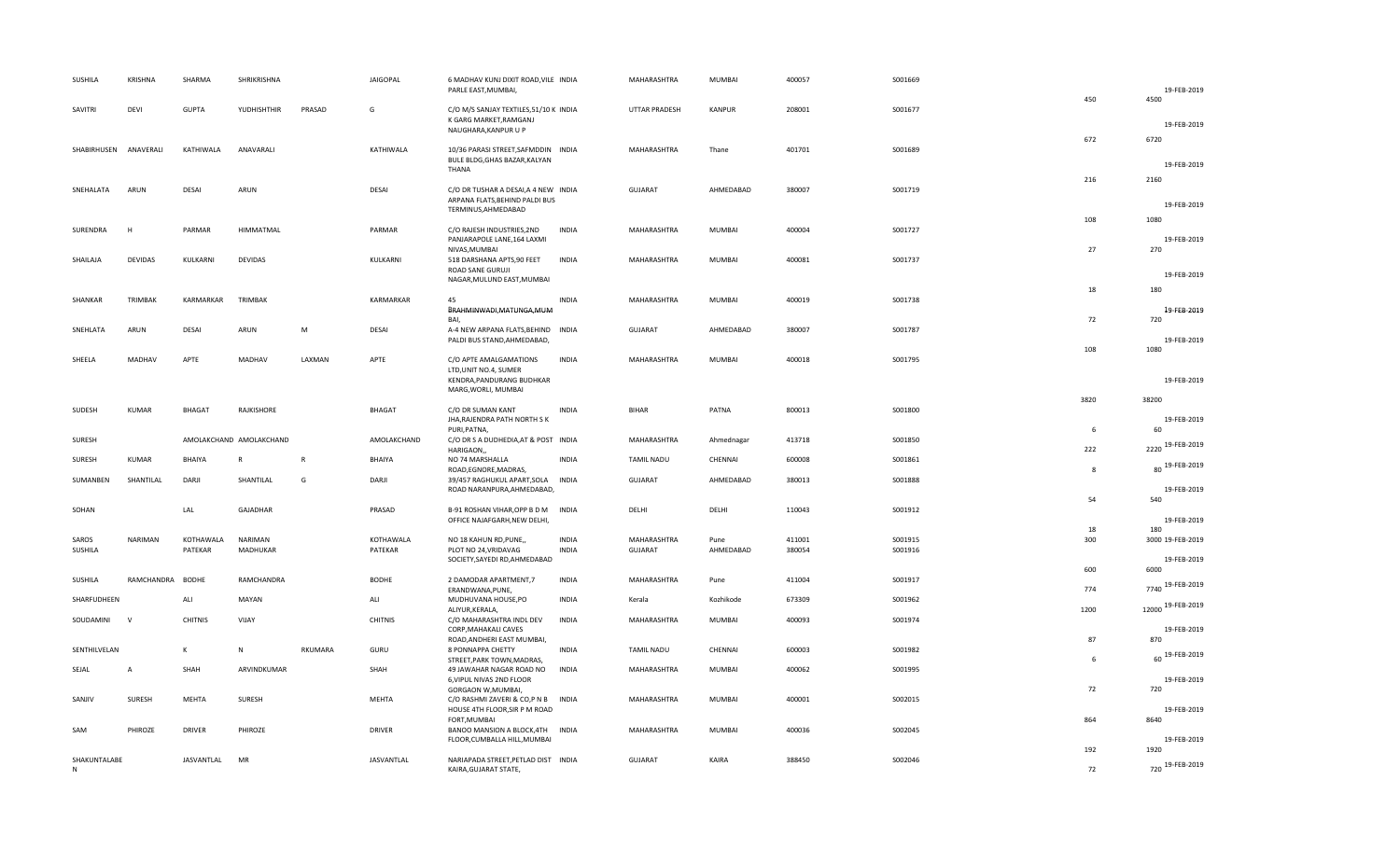| SAM        | PHIROZE      | <b>DRIVER</b>        | PHIROZE        |              | <b>DRIVER</b> | BANOO MANSION A BLOCK, 4TH                                    | <b>INDIA</b> | MAHARASHTRA        | MUMBAI        | 400036 | S002053 |              |                     |
|------------|--------------|----------------------|----------------|--------------|---------------|---------------------------------------------------------------|--------------|--------------------|---------------|--------|---------|--------------|---------------------|
|            |              |                      |                |              |               | FLOOR, CUMBALLA HILL, MUMBAI                                  |              |                    |               |        |         | 96           | 19-FEB-2019<br>960  |
| SANJAY     | <b>KUMAR</b> | AGARWAL              | К              | М            | AGARWAL       | AE-55, PRAFULLA KANAN                                         | <b>INDIA</b> | <b>WEST BENGAL</b> | Kolkata       | 700101 | S002071 |              |                     |
|            |              |                      |                |              |               | (EAST), NEAR BANK OF                                          |              |                    |               |        |         |              | 19-FEB-2019         |
|            |              |                      |                |              |               | BARODA,, GROUND FLOOR,<br>KESTOPUR,, KOLKATA.                 |              |                    |               |        |         | 6            | 60                  |
| SANJAY     | <b>KUMAR</b> | AGARWAL              | K              | М            | AGARWAL       | AE-55, PRAFULLA KANAN                                         | <b>INDIA</b> | <b>WEST BENGAL</b> | Kolkata       | 700101 | S002075 |              |                     |
|            |              |                      |                |              |               | (EAST),, NEAR BANK OF<br>BARODA,, GROUND FLOOR,               |              |                    |               |        |         |              | 19-FEB-2019         |
|            |              |                      |                |              |               | KESTOPUR,, KOLKATA.                                           |              |                    |               |        |         | 6            | 60                  |
| SAROJ      | ARVIND       | <b>CHOKSI</b>        | ARVIND         | C            | CHOKSI        | 7 GAWANDS CHAWL, KHEMAS<br>LANE, JAMBLI NAKA,                 | <b>INDIA</b> | MAHARASHTRA        | Thane         | 400601 | S002224 | 450          | 4500 19-FEB-2019    |
| SAUMIL     |              | SHAH                 | PRAKASH        |              | SHAH          | 4 BANK OF INDIA                                               | <b>INDIA</b> | GUJARAT            | AHMEDABAD     | 380007 | S002233 |              |                     |
|            |              |                      |                |              |               | SOCIETY, VASANTKUNJ NEW                                       |              |                    |               |        |         |              | 19-FEB-2019         |
|            |              |                      |                |              |               | SHARDA MANDIR ROAD, PALDI<br>AHMEDABAD-7,                     |              |                    |               |        |         | 50           | 500                 |
| SHIRISH    |              | SATHAYE              | DILIP          |              | SATHAYE       | MRS SHIRISH SATHAYE, 4 SUSHILA INDIA                          |              | MAHARASHTRA        | MUMBAI        | 400016 | S002257 |              |                     |
|            |              |                      |                |              |               | SADAN, MOGUL LANE MAHIM,                                      |              |                    |               |        |         | 800          | 19-FEB-2019<br>8000 |
| SHIV       | SHANKER      | <b>GUPTA</b>         | S              | $\mathsf{R}$ | <b>GUPTA</b>  | NATIONAL INSTITUTE OF                                         | <b>INDIA</b> | HARYANA            | FARIDABAD     | 121001 | S002261 |              |                     |
|            |              |                      |                |              |               | FINANCIAL, MANAGEMENT                                         |              |                    |               |        |         | $\mathbf{q}$ | 19-FEB-2019<br>90   |
| SOHAN      |              | LAL                  | GAJADHARPRASAD |              | LAL           | SECTOR 48, FARIDABAD,<br>B-91 ROSHAN VIHAR, NAJAF             | <b>INDIA</b> | DELHI              | DELHI         | 110043 | S002274 |              |                     |
|            |              |                      |                |              |               | GARH, NEW DELHI,                                              |              |                    |               |        |         | 18           | 180 19-FEB-2019     |
| SUSHILA    | RAMANLAL     | SHAH                 | RAMANLAL       | G            | SHAH          | C/3 WOODLAND APARTMENTS, NR INDIA<br>PALDI BUSSTAND           |              | <b>GUJARAT</b>     | AHMEDABAD     | 380007 | S002296 |              |                     |
|            |              |                      |                |              |               | ELLISBRIDGE, AHMEDABAD-7,                                     |              |                    |               |        |         |              | 19-FEB-2019         |
| SHALENDRA  | MAHENDRA     | <b>MEHRA</b>         | MAHENDRA       |              | MEHRA         | MEHRA HOUSE, SHASTRI                                          | <b>INDIA</b> | MAHARASHTRA        | Jalgaon       | 431203 | S002305 | 153          | 1530                |
|            |              |                      |                |              |               | STREET, OLD JALNA JALNA MS,                                   |              |                    |               |        |         | 1512         | 15120 19-FEB-2019   |
| SUSHIL     | KR           | PATRA                | PANCHANAN      |              | PATRA         | STATE BANK OF INDIA, AGARPARA INDIA                           |              | <b>WEST BENGAL</b> | Kolkata       | 700056 | S002326 |              |                     |
|            |              |                      |                |              |               | <b>TEXMECO AREA</b><br>BRANCH, BELGHARIA CALCUTTA,            |              |                    |               |        |         |              | 19-FEB-2019         |
|            |              |                      |                |              |               |                                                               |              |                    |               |        |         | 6            | 60                  |
| SUNIL      |              | SHYAMSUNDER HARLALKA | SHYAM          |              | SUNDER        | A/20, KALPITA ENCLAVE, SAHAR INDIA<br>ROAD, KOLDONGRI ANDHERI |              | MAHARASHTRA        | <b>MUMBAI</b> | 400069 | S002328 |              |                     |
|            |              |                      |                |              |               | EAST, MUMBAI                                                  |              |                    |               |        |         |              | 19-FEB-2019         |
| SANDEEP    |              | AGARWAL              | К              | М            | AGARWAL       | AE-55, PRAFULLA                                               | <b>INDIA</b> | <b>WEST BENGAL</b> | Kolkata       | 700101 | S002337 | 30           | 300                 |
|            |              |                      |                |              |               | KANAN(EAST),, NEAR BANK OF                                    |              |                    |               |        |         |              | 19-FEB-2019         |
|            |              |                      |                |              |               | BARODA,, GROUND FLOOR,<br>KESTOPUR,, KOLKATA.                 |              |                    |               |        |         | 6            | 60                  |
| SHAMA      | SHARAD       | PRADHAN              | SHARAD         |              | PRADHAN       | P & T COLONY C-37, R/12 SAHAR                                 | INDIA        | MAHARASHTRA        | MUMBAI        | 400057 | S002345 |              |                     |
|            |              |                      |                |              |               | ANDHERI E, MUMBAI,                                            |              |                    |               |        |         | 45           | 450 19-FEB-2019     |
| SULOCHANA  | <b>V</b>     | <b>BAGADIA</b>       | VIJAY          |              | BAGADIA       | SECTOR NO 2-B-4 FLAT NO<br>42, SHANTI NAGAR P O MIRA          | <b>INDIA</b> | MAHARASHTRA        | Thane         | 401107 | S002362 |              | 19-FEB-2019         |
|            |              |                      |                |              |               | EAST, MUMBAI,                                                 |              |                    |               |        |         | 6            | 60                  |
| SANJAY     | U            | BAFNA                | UTTAM          | CHAND        | BAFNA         | C/O U C BAFNA, RLY BUNGALOW INDIA<br>536E, WEST YARD VALSAD,  |              | <b>GUJARAT</b>     | VALSAD        | 396001 | S002369 |              | 19-FEB-2019         |
|            |              |                      |                |              |               |                                                               |              |                    |               |        |         | $\mathbf{q}$ | 90                  |
| S          |              | MEENAKSHI            | $\mathsf{R}$   |              |               | SIVARAMAKRISHNAN B-7 RANJIT,S N ROAD MULUND                   | <b>INDIA</b> | MAHARASHTRA        | MUMBAI        | 400080 | S002427 |              | 6000 19-FEB-2019    |
| SAROJ      |              | AMBANI               | <b>GIRISH</b>  | CHANDRA      | AMBAN         | WEST, MUMBAI,<br>PARAM COLLECTION,,9                          | <b>INDIA</b> | MAHARASHTRA        | BHANDARA      | 442402 | S002441 | 600          |                     |
|            |              |                      |                |              |               | CHANDUBHAI COMPLEX, GOKUL                                     |              |                    |               |        |         |              | 19-FEB-2019         |
|            |              |                      |                |              |               | GALLI,, CHANDRAPUR M S                                        |              |                    |               |        |         | 6            | 60                  |
| SULBHA     | BALKRISHNA   | PRABHU               | BALKRISHNA     |              | PRABHU        | R NO 3 GROUND                                                 | <b>INDIA</b> | MAHARASHTRA        | MUMBAI        | 400012 | S002474 |              |                     |
|            |              |                      |                |              |               | FLOOR, BATATAWALA<br>MANSION, LALBAUG MUMBAI,                 |              |                    |               |        |         | 36           | 19-FEB-2019<br>360  |
| SILLOO     | DADY         | BAXTER               | DADY           | C            | BAXTER        | 52 PALI HILL, BANDRA, MUMBAI,                                 | <b>INDIA</b> | MAHARASHTRA        | MUMBAI        | 400050 | S002478 | 8            | 80 19-FEB-2019      |
| SHAILENDAR | <b>KUMAR</b> | SRIVASTAVA           | H              | К            | SRIVASTAVA    | S/O H K SRIVASTAVA, C-22, GAIL                                | <b>INDIA</b> | ASSAM              | SIBSAGAR      | 785640 | S002489 |              |                     |
|            |              |                      |                |              |               | TOWNSHIP,,LAXMINARAYAN,<br>SIVSAGAR, ASSAM                    |              |                    |               |        |         |              | 19-FEB-2019         |
|            |              |                      |                |              |               |                                                               |              |                    |               |        |         | 200          | 2000                |
| SRI        | <b>KUMAR</b> | RAJAN                | M              | S            | RAJAN         | A 6 KAILASH NAGAR NO<br>1.NIMBAHERA.RAJASTHAN.                | <b>INDIA</b> | RAJASTHAN          | NIMBAHERA     | 312601 | S002531 | 1800         | 18000 19-FEB-2019   |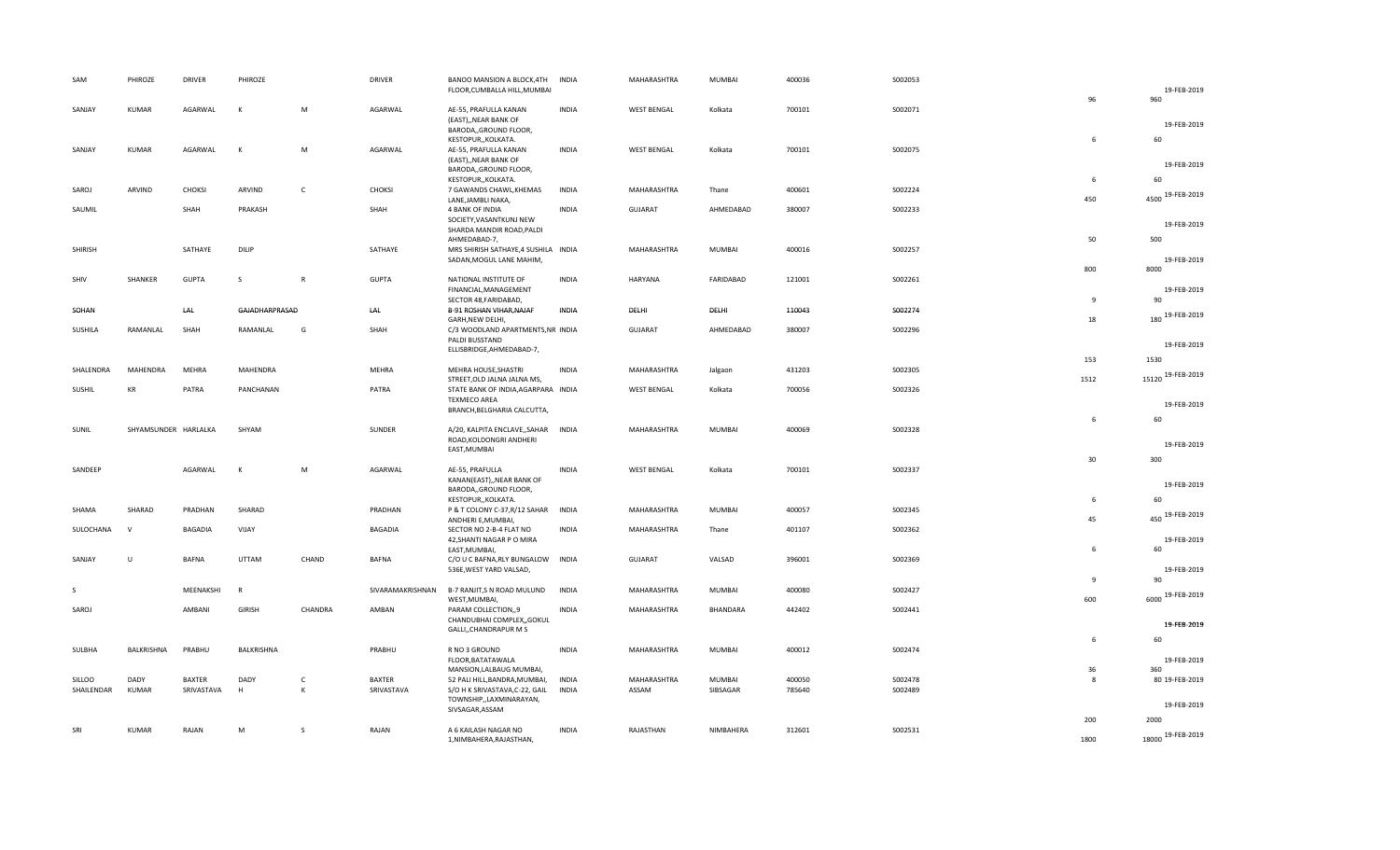| SARASWATI       | SHANTILAL                | SHAH           | SHANTILAL         |              | SHAH           | VISHAL APARTMENT, B-<br>BLDG, 401A, 4TH FLOOR,                                                                                     | <b>INDIA</b> | MAHARASHTRA        | Pune          | 411042 | S002556 |                     |                         |
|-----------------|--------------------------|----------------|-------------------|--------------|----------------|------------------------------------------------------------------------------------------------------------------------------------|--------------|--------------------|---------------|--------|---------|---------------------|-------------------------|
|                 |                          |                |                   |              |                | 805, BHAVANI<br>PETH, NR.CHUDAMAN TALIM,<br>PUNE,                                                                                  |              |                    |               |        |         | 450                 | 19-FEB-2019<br>4500     |
| SANJAY          | SHRIDHAR                 | <b>JOSHI</b>   | SHRIDHAR          |              | <b>JOSHI</b>   | 120, EAST TRINITY<br>WOODS, SARJAPURE                                                                                              | INDIA        | KARNATAKA          | BANGALORE     | 560034 | S002580 |                     | 19-FEB-2019             |
| SAKINA          | KHUZEMA                  | QUTBUDDIN      | KHUZEMA           |              | QUTBUDDIN      | ROAD, BANGALORE,<br>C/O A T HAJI, 182 SAIFI JUBILEE<br>ST,2ND FLOOR, MUMBAI                                                        | INDIA        | MAHARASHTRA        | <b>MUMBAI</b> | 400003 | S002596 | 282<br>45           | 2820<br>450 19-FEB-2019 |
| SHRINIVAS       | RAGHUNATH                | <b>DIVEKAR</b> | RAGHUNATH         |              | <b>DIVEKAR</b> | 8 DATTA PRASAD, MUKUND<br>NAGAR, PUNE,                                                                                             | <b>INDIA</b> | MAHARASHTRA        | Pune          | 411001 | S002606 | 252                 | 2520 19-FEB-2019        |
| BABUBHAI        | JEKISANDAS               | <b>TAMBOLI</b> | JEKISANDAS        |              | <b>TAMBOLI</b> | SYEDPURA BORDI SHERI, SURAT,,                                                                                                      | <b>INDIA</b> | GUJARAT            | SURAT         | 395003 | T000001 | 108                 | 1080 19-FEB-2019        |
| FRENY           | KEKI                     | <b>TATA</b>    | KEKI              | SHAPURJI     | <b>TATA</b>    | ASHOK APARTMENTS A, FLAT NO INDIA<br>2B OPP ARTHUR, BUNDER ROAD                                                                    |              | MAHARASHTRA        | <b>MUMBAI</b> | 400005 | T000010 |                     | 19-FEB-2019             |
| CHANDANBEN      | NAVNITRAY                | TALATI         | <b>NAVNITRAY</b>  |              | <b>TALATI</b>  | COLABA, MUMBAI<br>S 32 SICCANAGAR, NANUBHAI<br>DESAI ROAD, MUMBAI,                                                                 | <b>INDIA</b> | MAHARASHTRA        | <b>MUMBAI</b> | 400004 | T000013 | 432<br>$\mathbf{q}$ | 4320<br>90 19-FEB-2019  |
| SMITA           | AMBALAL                  | TALSANIA       | AMBALAL           |              | TALSANIA       | B-14 PARAS DARSHAN, M G ROAD INDIA<br>GHATKOPAR, MUMBAI,                                                                           |              | MAHARASHTRA        | <b>MUMBAI</b> | 400077 | T000020 | 252                 | 2520 19-FEB-2019        |
| MATHURABAI      | RAMCHANDRA TAMHANKAR     |                | RAMCHANDRA        |              | TAMHANKAR      | 27 GOREGAONKAR S THIRD<br>BLDG,2ND                                                                                                 | <b>INDIA</b> | MAHARASHTRA        | MUMBAI        | 400004 | T000033 |                     | 19-FEB-2019             |
| MATHURABAI      | RAMCHANDRA TAMHANKAR     |                | RAMCHANDRA        |              | TAMHANKAR      | FLOOR, GIRGAON, MUMBAI<br>27 GOREGAONKAR S THIRD<br>BUILDING, 2ND                                                                  | <b>INDIA</b> | MAHARASHTRA        | MUMBAI        | 400004 | T000034 | 162                 | 1620<br>19-FEB-2019     |
| SHEETAL         | NAGENDRANAT TALPADE<br>H |                | NAGENDRANATH      |              | TALPADE        | FLOOR, GIRGAON, MUMBAI<br>YASHODHAN C 7, 4TH ROAD, 3 T P INDIA<br>S, SANTACRUZ EAST, MUMBAI,,                                      |              | MAHARASHTRA        | MUMBAI        | 400055 | T000042 | 162                 | 1620<br>19-FEB-2019     |
| ARUN            | <b>KUMAR</b>             | <b>TANDON</b>  | BISHANCHAND       |              | <b>TANDON</b>  | 28 KHYALIGANJ, HUMAUN                                                                                                              | <b>INDIA</b> | UTTAR PRADESH      | LUCKNOW       | 226001 | T000043 | 9                   | 90<br>180 19-FEB-2019   |
| ANIL            | <b>BHASKAR</b>           | TADKE          | <b>BHASKAR</b>    |              | <b>TADKE</b>   | MANZIL, LUCKNOW,<br>3 MUMBAI HOUSE, VADAVALI<br>SECTION, AMBARNATH DIST                                                            | <b>INDIA</b> | MAHARASHTRA        | Thane         | 421501 | T000058 | 18                  | 19-FEB-2019             |
| VAZIRA          |                          | <b>TAHER</b>   | MR                |              | <b>TAHER</b>   | THANE,<br><b>GIRDHAR NIWAS 2ND</b><br>FLOOR, 15/17 COLABA                                                                          | <b>INDIA</b> | MAHARASHTRA        | <b>MUMBAI</b> | 400005 | T000065 | 36                  | 360<br>19-FEB-2019      |
| KUSUM           | KANTILAL                 | THANAWALA      | KANTILAL          |              | THANAWALA      | CAUSEWAY, MUMBAI,<br>C/O SHRIKK<br>THANAWALA, SANYOG 2ND<br>FLOOR, GHANTALI ROAD, THANA C                                          | INDIA        | MAHARASHTRA        | Thane         | 401701 | T000079 | 52                  | 520<br>19-FEB-2019      |
| RUKMINIBAI      | N                        | THITE          | $\mathsf{N}$      | $\mathsf{L}$ | THITE          | <b>RLY</b><br>1187/35<br>SHRIKRIPA, SHIVAJINAGAR, POONA                                                                            | <b>INDIA</b> | MAHARASHTRA        | Pune          | 411005 | T000082 | 351                 | 3510<br>19-FEB-2019     |
| JAYA            | MATHURADAS THAKKER       |                | <b>MATHURADAS</b> |              | THAKKER        | A 6 204 ANAND NAGAR 2ND                                                                                                            | <b>INDIA</b> | MAHARASHTRA        | MUMBAI        | 400068 | T000110 | 66                  | 660                     |
|                 |                          |                |                   |              |                | FLOOR, CHHATRAPATI SHIVAJI<br>ROAD, DAHISAR EAST, MUMBAI                                                                           |              |                    |               |        |         | 36                  | 19-FEB-2019<br>360      |
| <b>JAWHAR</b>   | <b>BHOJRAJ</b>           | <b>THAKUR</b>  | BHOJRAJ           |              | THAKUR         | 66 SUTAR CHAWL, MUMBAI,,                                                                                                           | <b>INDIA</b> | MAHARASHTRA        | MUMBAI        | 400002 | T000112 | 54                  | 540 19-FEB-2019         |
| BAKUL           | BABUBHAI                 | THACKER        | BABUBHAI          |              | THACKER        | C/O C P THACKER, SHARE & STOCK INDIA<br><b>BROKERS, STOCK EXCHANGE</b><br>TOWERS, 4TH FLOOR W WING T<br>NO 30, DALAL STREET MUMBAI |              | MAHARASHTRA        | MUMBAI        | 400023 | T000119 |                     | 19-FEB-2019             |
| SAROJ           | <b>BABUBHAI</b>          | THACKER        | <b>BABUBHAI</b>   |              | THACKER        | C/O C P THACKER, SHARE & STOCK INDIA<br>BROKERS, STOCK EXCHANGE<br>TOWERS, 4TH FLOOR W WING T<br>NO 30, DALAL STREET MUMBAI        |              | MAHARASHTRA        | MUMBAI        | 400023 | T000122 | 36                  | 360<br>19-FEB-2019      |
| <b>HARISINH</b> | ANOPSINH                 | <b>THAKOR</b>  | ANOPSINH          |              | <b>THAKOR</b>  | THAKORNIVAS ZANDA                                                                                                                  | INDIA        | GUJARAT            | SURAT         | 394120 | T000125 | 36                  | 360                     |
|                 |                          |                |                   |              |                | CHOWK, TARSADI ROAD<br>TARSADI, KOSAMBA R S DIST                                                                                   |              |                    |               |        |         |                     | 19-FEB-2019             |
| GOOL            | <b>RUSTOMJI</b>          | THANAVALA      | RUSTOMJI          |              | THANAVALA      | SURAT GUJARAT,<br>114 MARINE MANSIONS, 2ND                                                                                         | <b>INDIA</b> | MAHARASHTRA        | MUMBAI        | 400002 | T000133 | 9                   | 90                      |
|                 |                          |                |                   |              |                | FLOOR MARINE LINES, MUMBAI,                                                                                                        |              |                    |               |        |         | 180                 | 19-FEB-2019<br>1800     |
| SHANTABAI       | SADASHIV                 | <b>TORNE</b>   | SADASHIV          |              | <b>TORNE</b>   | KUBAL NIWAS BLOCK NO<br>3, GOKHALE ROAD NORTH<br>DADAR, MUMBAI,                                                                    | <b>INDIA</b> | <b>MAHARASHTRA</b> | <b>MUMBAI</b> | 400028 | T000216 | 30                  | 19-FEB-2019<br>300      |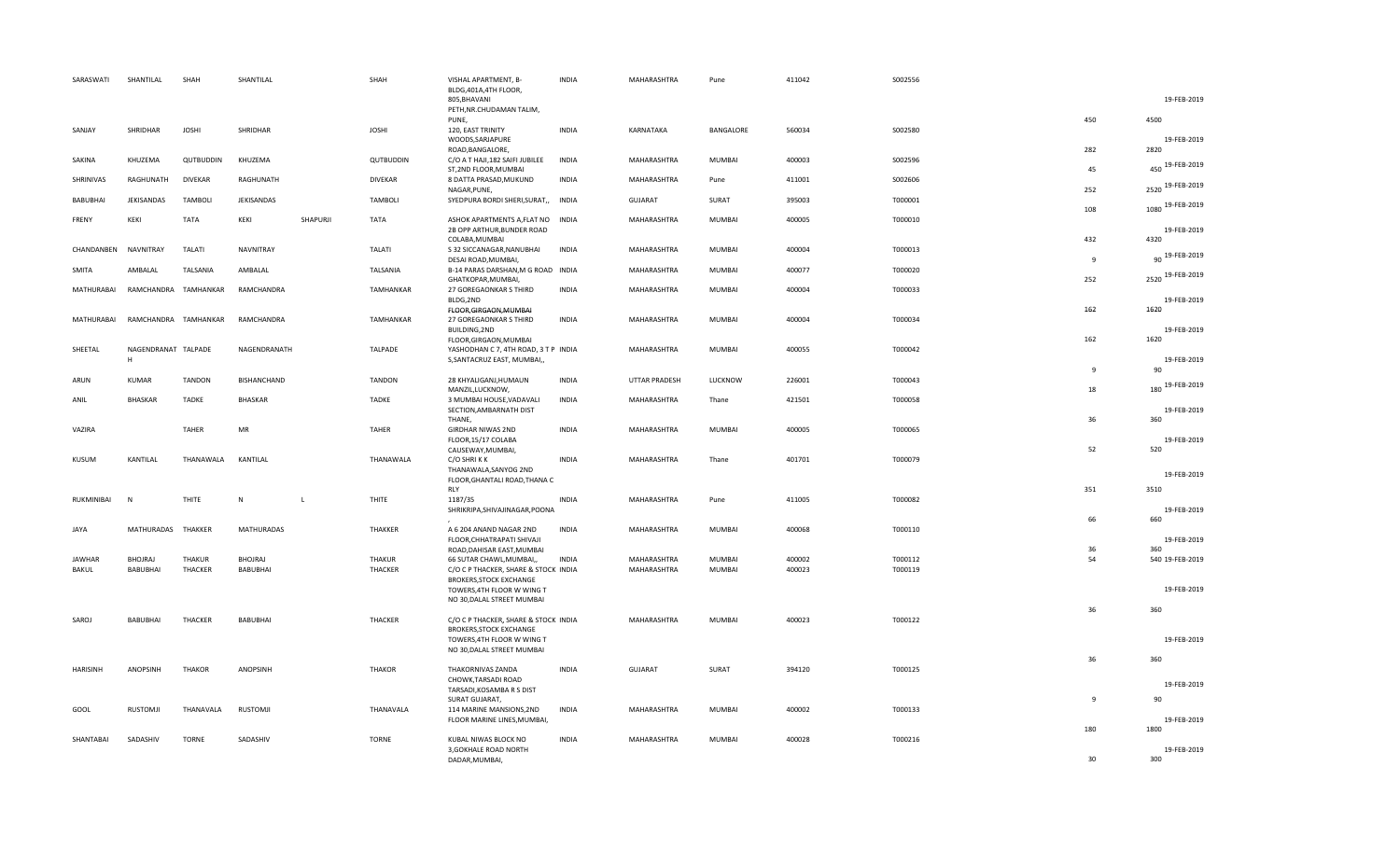| SMITA            | ANAND                | <b>TOTADE</b>        | ANAND            |                | <b>TOTADE</b>   | ANANDI CHHAYA, PANDURANG                                    | <b>INDIA</b> | MAHARASHTRA       | <b>MUMBAI</b> | 400063 | T000226 |                | 19-FEB-2019          |
|------------------|----------------------|----------------------|------------------|----------------|-----------------|-------------------------------------------------------------|--------------|-------------------|---------------|--------|---------|----------------|----------------------|
|                  |                      |                      |                  |                |                 | WADI ROAD NO 2,GOREGAON<br>EAST, MUMBAI                     |              |                   |               |        |         | 36             | 360                  |
| ANAND            | <b>WAMAN</b>         | <b>TOTADE</b>        | WAMAN            |                | <b>TOTADE</b>   | ANANDEE<br>CHHAYA, PANDURANGWADI ROAD                       | <b>INDIA</b> | MAHARASHTRA       | <b>MUMBAI</b> | 400063 | T000227 |                |                      |
|                  |                      |                      |                  |                |                 | NO 2, GOREGAON EAST, MUMBAI                                 |              |                   |               |        |         |                | 19-FEB-2019          |
| <b>BHARAT</b>    | p                    | <b>TODANKAR</b>      | P                |                | <b>TODANKAR</b> | 1/11 BTRA STAFF QUARTERS, L B S INDIA                       |              | MAHARASHTRA       | <b>MUMBAI</b> | 400086 | T000232 | 36             | 360                  |
|                  |                      |                      |                  |                |                 | MARG, GHATKOPAR<br>WEST, MUMBAI                             |              |                   |               |        |         | 36             | 19-FEB-2019<br>360   |
| SHANTILAL        | VISHARM              | <b>TRIVEDY</b>       | VISHRAM          |                | TRIVEDY         | MAHATMA GANDHI                                              | <b>INDIA</b> | MAHARASHTRA       | <b>MUMBAI</b> | 400077 | T000236 |                |                      |
|                  |                      |                      |                  |                |                 | ROAD, VALLABH BAUG<br>GHATKOPAR, MUMBAI,                    |              |                   |               |        |         | 210            | 19-FEB-2019<br>2100  |
| URMILA           | MADHUSUDAN TRIVEDI   |                      | MADHUSUDAN       |                | <b>TRIVEDI</b>  | B/6 SAMARPAN CO OP<br>SOCIETY, SHIMPOLI ROAD NR             | <b>INDIA</b> | MAHARASHTRA       | <b>MUMBAI</b> | 400092 | T000240 |                |                      |
|                  |                      |                      |                  |                |                 | GOKHALE HIGH SCHOOL, RAIYANI                                |              |                   |               |        |         |                | 19-FEB-2019          |
|                  |                      |                      |                  |                |                 | GRAM BORIVLI W, MUMBAI                                      |              |                   |               |        |         | 6              | 60                   |
| TRICHUR          | KRISHNAN             | SUBRAMANIAM KRISHNAN |                  |                | SUBRAMANIAM     | SUKH SHANTI 1ST FLOOR,65/6<br>NUTAN LAXMI SOCIETY, N S ROAD | <b>INDIA</b> | MAHARASHTRA       | <b>MUMBAI</b> | 400049 | T000250 |                |                      |
|                  |                      |                      |                  |                |                 | NO 8 JUHU SCHEME, MUMBAI                                    |              |                   |               |        |         |                | 19-FEB-2019          |
| VIJAY            | DAMODAR              | <b>TRIVEDI</b>       | DAMODAR          |                | <b>TRIVEDI</b>  | 15 GAUTAM, V M ROAD, VILE                                   | <b>INDIA</b> | MAHARASHTRA       | <b>MUMBAI</b> | 400056 | T000257 | 48             | 480                  |
| DAMODAR          | GOURISHANKER TRIVEDI |                      | GOURISHANKAR     |                | TRIVEDI         | PARLE WEST, MUMBAI<br>15 GAUTAM, V M ROAD, VILE             | <b>INDIA</b> | MAHARASHTRA       | <b>MUMBAI</b> | 400056 | T000258 | 48             | 480 19-FEB-2019      |
|                  |                      |                      |                  |                |                 | PARLE WEST, MUMBAI                                          |              |                   |               |        |         | 36             | 360 19-FEB-2019      |
| KIRTIDA          | BHALCHANDRA TRIVEDI  |                      | BHALCHANDRA      |                | <b>TRIVEDI</b>  | D 7 RAJNI KUNJ, M G<br>ROAD, KANDIVLI WEST, MUMBAI          | <b>INDIA</b> | MAHARASHTRA       | <b>MUMBAI</b> | 400067 | T000262 |                | 19-FEB-2019          |
| PUSHPA           | VIRENDRA             | <b>TRIVEDI</b>       | VIRENDRA         |                | TRIVEDI         | NEW LIG BUILDING NO 6/122,D N INDIA                         |              | MAHARASHTRA       | MUMBAI        | 400058 | T000263 | 36             | 360                  |
|                  |                      |                      |                  |                |                 | NAGAR J P ROAD, ANDHERI                                     |              |                   |               |        |         |                | 19-FEB-2019          |
| TARA             | <b>ESSABHOY</b>      | VAHANVATI            | ESSABHOY         |                | VAHANVATI       | WEST, MUMBAI<br>11 MOTLIBAI STREET, JACOB                   | <b>INDIA</b> | MAHARASHTRA       | <b>MUMBAI</b> | 400011 | T000306 | $\mathbf{q}$   | 90                   |
|                  |                      |                      |                  |                |                 | CIRCLE, MUMBAI,                                             |              |                   |               |        |         | 192            | 1920 19-FEB-2019     |
| TEJAPAL          | KRISHNAJI            | VERLEKAR             | KRISHNAJI        |                | VERKEKAR        | 1787 SADASHIV PETH, NEAR PUNE INDIA<br>VIDYARTHI GRIHA, 20  |              | MAHARASHTRA       | Pune          | 411030 | T000324 |                | 19-FEB-2019          |
| <b>TIRLO</b>     | CHANSINGH            | KHALSA               | ASARSINGH        |                | SA              | BHAGYASHREE APTS PUNE,<br>26 PUNITNAGAR 3, B/H              | <b>INDIA</b> | <b>GUJARAT</b>    | AHMEDABAD     | 380015 | T000327 | 1422           | 14220                |
|                  |                      |                      |                  |                |                 | PARASKUNJ POST                                              |              |                   |               |        |         |                | 19-FEB-2019          |
|                  |                      |                      |                  |                |                 | POLYTECHNIC, SATELLITE ROAD<br>AHMEDABAD,                   |              |                   |               |        |         | 198            | 1980                 |
| <b>TUSHAR</b>    | HIRALAL              | SHAH                 | HIRALAL          | VIRCHAND       | SHA             | 1080 KIKABHAT'S<br>POLE, DARIAPUR, AHMEDABAD,               | <b>INDIA</b> | GUJARAT           | AHMEDABAD     | 380001 | T000333 | 774            | 7740 19-FEB-2019     |
| <b>THOMAS</b>    | <b>HENDRIK</b>       | PINTO                | HENDRIK          |                | PINTO           | 12 RAJSI MANSION, 4TH PASTA                                 | <b>INDIA</b> | MAHARASHTRA       | <b>MUMBAI</b> | 400005 | T000347 |                | 3720 19-FEB-2019     |
| T                | L.                   | RANGAVITTAL          | $\mathbf{T}$     | <b>L</b>       | NARASIMMAIAH    | LANE COLABA, MUMBAI,<br>41 IST CROSS STREET, EAST C IT      | <b>INDIA</b> | <b>TAMIL NADU</b> | CHENNAI       | 600035 | T000353 | 372            | 30 19-FEB-2019       |
| T                |                      | SEETHARAM            | T                | $\mathsf{L}$   | NARASIMMIAH     | NAGAR, MADRAS,<br>54/4 PALWELS ROAD SRIPURAM                | INDIA        | <b>TAMIL NADU</b> | CHENNAI       | 600016 | T000413 | $\overline{3}$ |                      |
|                  |                      |                      |                  |                |                 | COLONY, SAINT THOMAS                                        |              |                   |               |        |         |                | 19-FEB-2019          |
| TEJINDER         | SINGH                | SAINI                | -S               | <b>BALWANT</b> | SINGH           | MOUNT, MADRAS,<br>KOTHI NO 142, PHASE                       | <b>INDIA</b> | PUNJAB            | CHANDIGARH    | 160055 | T000414 | 6              | 60<br>10 19-FEB-2019 |
| <b>TUSHAR</b>    | ISHWARLAL            | DALAL                | <b>ISHWARLAL</b> |                | RANCHHODDA      | 2ND, MOHALI ROPAR PB,<br>103, PATEL CO-OP HSG SOC           | <b>INDIA</b> | MAHARASHTRA       | MUMBAI        | 400064 | T000418 | $\overline{1}$ |                      |
|                  |                      |                      |                  |                |                 | LTD, SAINATH ROAD, MALAD                                    |              |                   |               |        |         |                | 19-FEB-2019          |
| <b>TRUPTI</b>    | VIJAY                | SARDESAI             | VIJAY            |                | SARDESAI        | WEST, MUMBAI<br>505'A' WING COSMIC                          | <b>INDIA</b> | MAHARASHTRA       | MUMBAI        | 400037 | T000419 | 300            | 3000                 |
|                  |                      |                      |                  |                |                 | HEIGHTS, BHAKTI PARK, WADALA<br>EAST,, MUMBAI               |              |                   |               |        |         | 48             | 19-FEB-2019<br>480   |
| <b>THAKORDAS</b> | RANCHHODDAS SHAH     |                      | RANCHHODDAS      |                | SHAH            | B 204 SIDDHI AVENUE, CHIKUADI,, INDIA                       |              | Maharashtra       | Mumbai City   | 400069 | T000450 |                | 90 19-FEB-2019       |
| <b>NERGISH</b>   | BEHRAM               | UNWALA               | BEHRAM           |                | <b>UNWALA</b>   | GAZDAR HOUSE, 45 BHULABHAI                                  | <b>INDIA</b> | MAHARASHTRA       | MUMBAI        | 400026 | U000032 | $\mathbf{q}$   |                      |
| NERGISH          | <b>BEHRAM</b>        | UNWALA               | BEHRAM           |                | <b>UNWALA</b>   | DESAI ROAD, MUMBAI,<br>GAZDAR HOUSE, 45 BHULABHAI           | <b>INDIA</b> | MAHARASHTRA       | <b>MUMBAI</b> | 400026 | U000033 | 36             | 360 19-FEB-2019      |
|                  |                      |                      |                  |                |                 | DESAI ROAD, MUMBAI,                                         |              |                   |               |        |         | 36             | 360 19-FEB-2019      |
| BEHRAM           | <b>BURJORJI</b>      | UNWALA               | <b>BURJORJI</b>  |                | <b>UNWALA</b>   | GAZDAR HOUSE, 45 BHULABHAI<br>DESAI ROAD, MUMBAI,           | <b>INDIA</b> | MAHARASHTRA       | <b>MUMBAI</b> | 400026 | U000034 | 36             | 360 19-FEB-2019      |
| BEHRAM           | <b>BURJORJI</b>      | UNWALA               | <b>BURJORJI</b>  |                | <b>UNWALA</b>   | GAZDAR HOUSE, 45 BHULABHAI<br>DESAI ROAD, MUMBAI,           | <b>INDIA</b> | MAHARASHTRA       | <b>MUMBAI</b> | 400026 | U000035 | 36             | 360 19-FEB-2019      |
| MANECK           | <b>BEHRAM</b>        | UNWALA               | BEHRAM           |                | UNWALA          | GAZDAR HOUSE, 45 BHULABHAI                                  | <b>INDIA</b> | MAHARASHTRA       | MUMBAI        | 400026 | U000036 |                | 360 19-FEB-2019      |
|                  |                      |                      |                  |                |                 | DESAI ROAD, MUMBAI,                                         |              |                   |               |        |         | 36             |                      |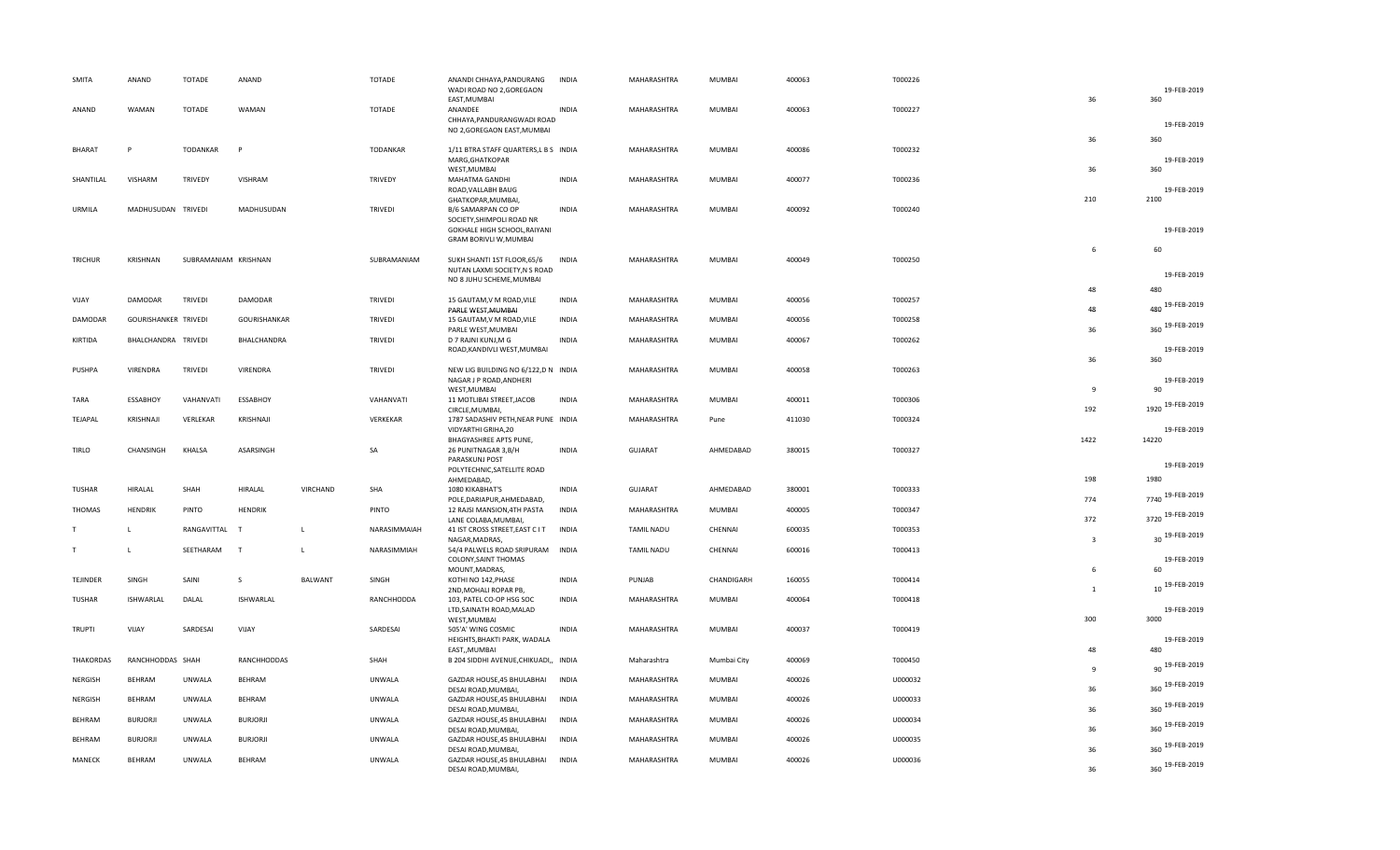| MANECK         | <b>BEHRAM</b>                       | <b>UNWALA</b> | BEHRAM                  |                  | UNWALA        | GAZDAR HOUSE, 45 BHULABHAI<br>DESAI ROAD, MUMBAI,                                               | <b>INDIA</b> | MAHARASHTRA    | MUMBAI        | 400026 | U000037 | 36           | 19-FEB-2019<br>360     |
|----------------|-------------------------------------|---------------|-------------------------|------------------|---------------|-------------------------------------------------------------------------------------------------|--------------|----------------|---------------|--------|---------|--------------|------------------------|
| MANECK         | <b>BEHRAM</b>                       | <b>UNWALA</b> | BEHRAM                  |                  | UNWALA        | GAZDAR HOUSE, 45 BHULABHAI<br>DESAI ROAD, MUMBAI,                                               | <b>INDIA</b> | MAHARASHTRA    | MUMBAI        | 400026 | U000038 | 36           | 360 19-FEB-2019        |
| ABID           | EBRAHIM                             | <b>UNWALA</b> | <b>FBRAHIM</b>          |                  | UNWALA        | 38 NOMAN MANZIL IIND FLOOR R INDIA<br>NO 10, SAIFEE JUBILEE                                     |              | MAHARASHTRA    | MUMBAI        | 400003 | U000042 |              | 19-FEB-2019            |
| MANECK         | <b>BEHRAM</b>                       | UNWALA        | BEHRAM                  |                  | UNWALA        | STREET, MUMBAI,<br>CARLTON TERRACE, 35 C<br><b>BHULABHAI DESAI</b>                              | INDIA        | MAHARASHTRA    | MUMBAI        | 400026 | U000047 | $\mathbf{q}$ | 90<br>19-FEB-2019      |
| MANECK         | <b>BEHRAM</b>                       | <b>UNWALA</b> | BEHRAM                  |                  | UNWALA        | ROAD, MUMBAI,<br>CARLTON TERRACE, 35 C<br><b>BHULABHAI DESAI</b>                                | <b>INDIA</b> | MAHARASHTRA    | MUMBAI        | 400026 | U000048 | 36           | 360<br>19-FEB-2019     |
| <b>NERGISH</b> | <b>BEHRAM</b>                       | <b>UNWALA</b> | BEHRAM                  |                  | <b>UNWALA</b> | ROAD, MUMBAI,<br>CARLTON TERRACE, 35 C<br><b>BHULABHAI DESAI</b>                                | <b>INDIA</b> | MAHARASHTRA    | MUMBAI        | 400026 | U000049 | 36           | 360<br>19-FEB-2019     |
| MANECK         | <b>BEHRAM</b>                       | <b>UNWALA</b> | BEHRAM                  |                  | UNWALA        | ROAD, MUMBAI,<br>CARLTON TERRACE, 35 C<br><b>BHULABHAI DESAI</b>                                | <b>INDIA</b> | MAHARASHTRA    | MUMBAI        | 400026 | U000050 | 36           | 360<br>19-FEB-2019     |
| BEHRAM         | <b>BURJORJI</b>                     | UNWALA        | <b>BURJORJI</b>         |                  | UNWALA        | ROAD, MUMBAI,<br>CARLTON TERRACE, 35 C<br><b>BHULABHAI DESAI</b>                                | <b>INDIA</b> | MAHARASHTRA    | MUMBAI        | 400026 | U000051 | 36<br>36     | 360<br>19-FEB-2019     |
| NERGISH        | <b>BEHRAM</b>                       | <b>UNWALA</b> | BEHRAM                  |                  | <b>UNWALA</b> | ROAD, MUMBAI,<br>CARLTON TERRACE, 35 C B DESAI INDIA<br>ROAD, MUMBAI,                           |              | MAHARASHTRA    | MUMBAI        | 400026 | U000052 | 36           | 360<br>360 19-FEB-2019 |
| <b>BEHRAM</b>  | <b>BURJORJI</b>                     | <b>UNWALA</b> | <b>BURJORJI</b>         |                  | UNWALA        | CARLTON TERRACE, 35 C<br><b>BHULABHAI DESAI</b>                                                 | INDIA        | MAHARASHTRA    | MUMBAI        | 400026 | U000055 | 36           | 19-FEB-2019<br>360     |
| <b>BANOO</b>   | <b>MINOO</b>                        | UNVALA        | <b>MINOO</b>            |                  | UNVALA        | ROAD, MUMBAI,<br>A 20 CUSROW BAUG, COLABA<br>CAUSEWAY, MUMBAI,                                  | <b>INDIA</b> | MAHARASHTRA    | MUMBAI        | 400039 | U000056 | 12           | 120 19-FEB-2019        |
| <b>USHA</b>    | KRISHNALAL                          | DALAL         | KRISHNALAL              |                  | DALAL         | VIRESHWAR DARSHAN, BLDG NO 5 INDIA<br>1ST FLR, GANGARAM BHAVAN,<br>INDULKAR MARG, VILE PARLE E, |              | MAHARASHTRA    | MUMBAI        | 400057 | U000096 |              | 19-FEB-2019            |
| U              | SRINIVAS                            | RAO           | $\sf U$                 | NARSINGH         | RAO           | MUMBAI,<br>23-6-868, SHA-ALI-                                                                   | <b>INDIA</b> | ANDHRA PRADESH | HYDERABAD     | 500265 | U000138 | 48           | 480                    |
| USHA           | <b>VIKAS</b>                        | <b>WADIA</b>  | <b>VIKAS</b>            | $\mathsf{R}$     | WADIA         | BANDA, HYDERABAD,<br>FLAT NO 5 'C' WING, BLDG NO A2 INDIA                                       |              | MAHARASHTRA    | MUMBAI        | 400068 | U000206 | 6            | 60 19-FEB-2019         |
|                |                                     |               |                         |                  |               | AVADHOOT NAGAR SHIVAJI<br>ROAD, DAHISAR (W),                                                    |              |                |               |        |         | 36           | 19-FEB-2019<br>360     |
| <b>USHABEN</b> |                                     | CHAUHAN       | MAHENDRA                |                  | CHAUHAN       | BLOCK 171/1 CATAGORY<br>III, SECTOR NO 30, GANDHINAGAR<br>GUJARAT,                              | <b>INDIA</b> | GUJARAT        | AHMEDABAD     | 382030 | U000218 | $\mathbf{q}$ | 19-FEB-2019<br>90      |
| <b>UTTAM</b>   | DADA                                | GORE          | DADA                    | P                | GORE          | RAJ PRAKASH CHEMICALS<br>LTD,1104 MITTAL<br>CHAMBERS, NARIMAN POINT                             | <b>INDIA</b> | MAHARASHTRA    | MUMBAI        | 400021 | U000226 |              | 19-FEB-2019            |
| <b>USHAH</b>   |                                     | NIRANJAN      | MR                      |                  | NIRANJAN      | MUMBAI,<br>9 HARIHAR LOVEBAUG<br>SOCIETY, NEW GIRDHAR PARK                                      | INDIA        | GUJARAT        | AHMEDABAD     | 380006 | U000256 | $\mathbf{q}$ | 90<br>19-FEB-2019      |
|                |                                     |               |                         |                  |               | KHANCHO, AMBAWADI, AHMEDAB<br>AD.                                                               |              |                |               |        |         | 72           | 720                    |
| VASUMATI       |                                     |               | DHARAMCHAND DHARAMCHAND |                  | DHARAMCHAND   | C/O DHARAMCHAND<br>BALUBHAI, SOLANKIBHUVAN<br>ROOM NO 10, DAULAT NAGAR                          | <b>INDIA</b> | MAHARASHTRA    | MUMBAI        | 400066 | V000003 |              | 19-FEB-2019            |
| GOVINDLAL      | <b>TULSIDAS</b>                     | VAKHARIA      | <b>TULSIDAS</b>         | GANGARAM         | VA            | ROAD NO 1, BORIVLI E MUMBAI<br>29 C DONGERSEY ROAD, MALABAR INDIA                               |              | MAHARASHTRA    | MUMBAI        | 400006 | V000006 | 45<br>18     | 450<br>180 19-FEB-2019 |
| <b>NARGIS</b>  | JAMSHED                             | VATCHA        | JAMSHED                 |                  | VATCHA        | HILL, MUMBAI,<br>5TH FLOOR PALLONJI HOUSE, 35<br>NEW CHARNI ROAD, MUMBAI,                       | INDIA        | MAHARASHTRA    | MUMBAI        | 400004 | V000007 | 138          | 1380 19-FEB-2019       |
| ABDULHUSAIN    | AKBARBHAISAH VAJIHUDDIN<br>EB       |               | AKBARBHAISAHEB          |                  | VAJIHUDDIN    | C/O INDIA HARDWARE &<br>CHEMICAL CO,11 BANK STREET<br>FORT, MUMBAI,                             | <b>INDIA</b> | MAHARASHTRA    | MUMBAI        | 400001 | V000013 | 18           | 19-FEB-2019<br>180     |
|                | BOMANSHAW RUSTAMBAMAN VAKIL<br>SHAW |               | RUSTOM                  | <b>BOMANSHAW</b> | <b>VAK</b>    | ROXANA 2ND FLOOR, 109 QUEENS INDIA<br>ROAD, MUMBAI,                                             |              | MAHARASHTRA    | MUMBAI        | 400001 | V000014 | 99           | 990 19-FEB-2019        |
| NANALAL        | THACKERSEY                          | VADGAMA       | THACKERSEY              |                  | VADGAMA       | 211, MASTER MILIND IV, ROYAL<br>PALMS ESTATE, AREY MILK                                         | <b>INDIA</b> | MAHARASHTRA    | <b>MUMBAI</b> | 400065 | V000017 |              | 19-FEB-2019            |
|                |                                     |               |                         |                  |               | COLONY GOREGAON<br>EAST, MUMBAI                                                                 |              |                |               |        |         | 96           | 960                    |
| NARIMAN        | <b>BOMANJI</b>                      | VATCHA        | <b>BOMANJI</b>          |                  | VATCHA        | TAFTI BLDG, BELOW FRERE<br>BRIDGE, GRANT ROAD MUMBAI,                                           | <b>INDIA</b> | MAHARASHTRA    | MUMBAI        | 400007 | V000019 | 416          | 4160 19-FEB-2019       |
| PIROZ          | FRAMROZ                             | VATCHA        | FRAMROZ                 |                  | VATCHA        | 13 3RD MARINE LINES, DHOBI<br>TALAO, MUMBAI,                                                    | <b>INDIA</b> | MAHARASHTRA    | MUMBAI        | 400002 | V000023 | 102          | 1020 19-FEB-2019       |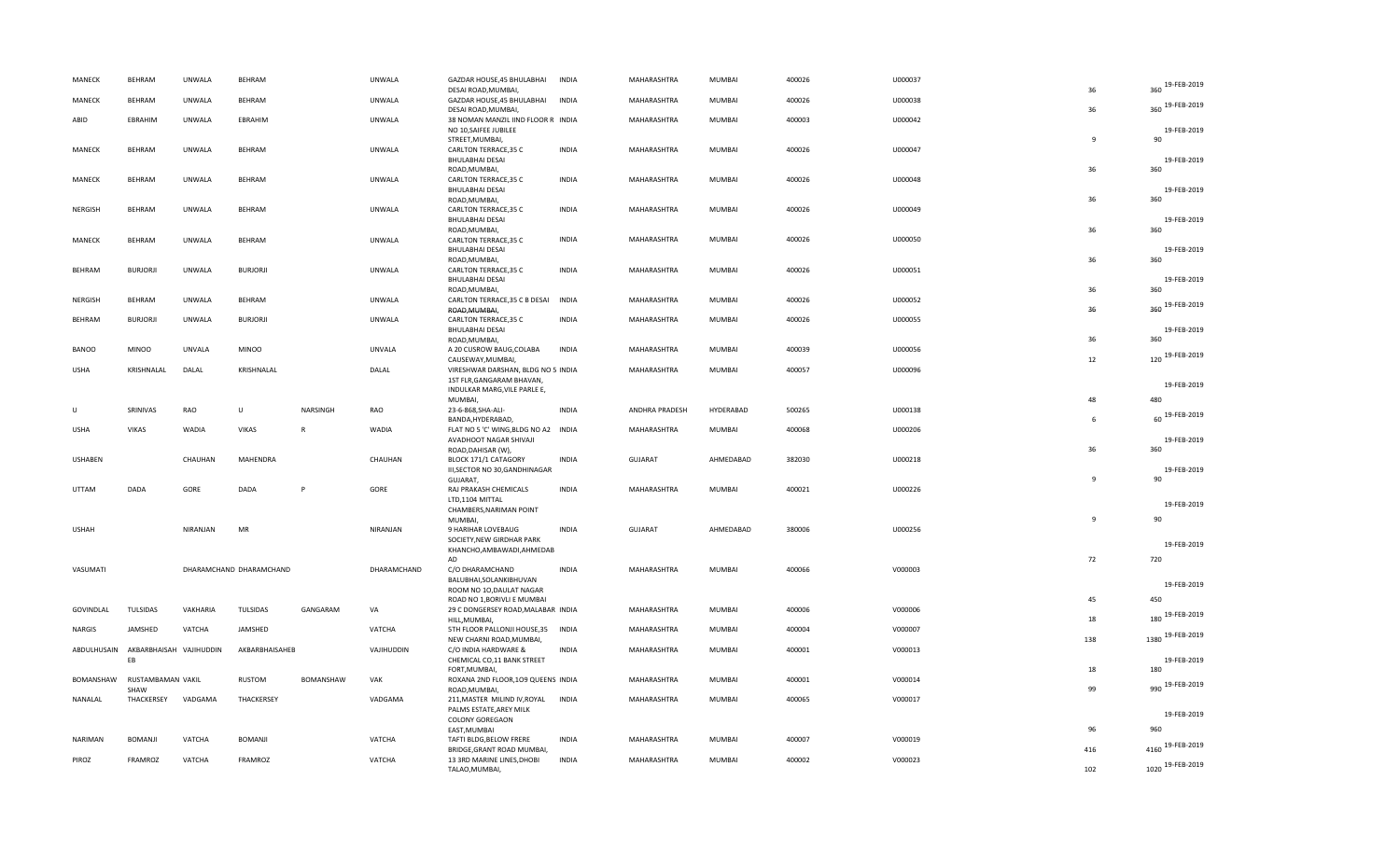| MANUBHAI   | JAYANTILAL                          | VAKHARIA        | JAYANTILAL              | VAKHARIA        | 1588 VINCHHINI POLE, MANDAVI                                     | <b>INDIA</b> | GUJARAT     | AHMEDABAD     | 370465 | V000026 |              |                     |
|------------|-------------------------------------|-----------------|-------------------------|-----------------|------------------------------------------------------------------|--------------|-------------|---------------|--------|---------|--------------|---------------------|
|            |                                     |                 |                         |                 | STREET, AHMEDABAD,                                               |              |             |               |        |         | 72           | 19-FEB-2019<br>720  |
| VALIBHOY   |                                     | <b>ESMAILII</b> | <b>ESMAILII</b>         | <b>ESMAILII</b> | LEHERI HOUSE C BLOCK 2ND                                         | <b>INDIA</b> | MAHARASHTRA | MUMBAI        | 400003 | V000030 |              |                     |
|            |                                     |                 |                         |                 | FLOOR,81 MOHAMEDALI<br>ROAD, MUMBAI 3,                           |              |             |               |        |         | 72           | 19-FEB-2019<br>720  |
| ZELAM      | PRABHAT                             | VAIDYA          | PRABHAT                 | VAIDYA          | 34 JAYASHREE, 75 ABDUL GAFFAR INDIA                              |              | MAHARASHTRA | MUMBAI        | 400030 | V000051 |              |                     |
|            |                                     |                 |                         |                 | KHAN ROAD, WORLI SEA<br>FACE, MUMBAI                             |              |             |               |        |         | 42           | 19-FEB-2019<br>420  |
| SHASHIKANT | VASANT                              | VAIDYA          | VASANT                  | VAIDYA          | 1/53 ANGREWADI, V P                                              | <b>INDIA</b> | MAHARASHTRA | MUMBAI        | 400004 | V000054 |              |                     |
|            |                                     | VAKIL           |                         |                 | ROAD, MUMBAI,                                                    |              | MAHARASHTRA |               |        |         | 36           | 360 19-FEB-2019     |
| SHIRISH    | NATWARLAL                           |                 | NATWARLAL               | VAKIL           | SCINDIA COLONY FLAT NO F/49-<br>50,2ND FLOOR SIR N V             | <b>INDIA</b> |             | <b>MUMBAI</b> | 400069 | V000062 |              | 19-FEB-2019         |
|            |                                     |                 |                         |                 | ROAD, ANDHERI E, MUMBAI                                          |              |             |               |        |         | 18           | 180                 |
| MANISHA    | SHASHIKANT                          | VAIDYA          | SHASHIKANT              | VAIDYA          | 1/53 ANGREWADI, V P<br>ROAD, GIRGAUM, MUMBAI                     | <b>INDIA</b> | MAHARASHTRA | <b>MUMBAI</b> | 400004 | V000065 | $\mathbf{q}$ | 90 19-FEB-2019      |
| YASMIN     |                                     |                 | VALIMAHOMED VALIMAHOMED | VALIMAHOMED     | 2ND NOWROJI HILL ROAD,5                                          | <b>INDIA</b> | MAHARASHTRA | MUMBAI        | 400009 | V000066 |              |                     |
|            |                                     |                 |                         |                 | NOORANI MANZIL, 2ND FLOOR<br>ROOM NO 35, DONGRI MUMBAI           |              |             |               |        |         | 272          | 19-FEB-2019<br>2720 |
| TILAKRAJ   |                                     | VARMA           | RAMLAL                  | VARMA           | DHARMARAJ BLDG 3RD                                               | <b>INDIA</b> | MAHARASHTRA | <b>MUMBAI</b> | 400064 | V000067 |              |                     |
|            |                                     |                 |                         |                 | FLOOR, FLAT NO 306 VISHAL<br>NAGAR, MARVE ROAD MALAD             |              |             |               |        |         |              | 19-FEB-2019         |
|            |                                     |                 |                         |                 | W, MUMBAI                                                        |              |             |               |        |         | 36           | 360                 |
| ASHA       |                                     | VARMA           | TILAKRAJ                | VARMA           | FLAT N 33, NHAVA<br>APARTMENTS, SECTOR 6 C B                     | INDIA        | MAHARASHTRA | Thane         | 400614 | V000068 |              | 19-FEB-2019         |
|            |                                     |                 |                         |                 | <b>D,NEW MUMBAI</b>                                              |              |             |               |        |         | 36           | 360                 |
| R          | VASANTHA                            | DEVI            | P                       | RATHINAVEL      | C/O R SOMASUNDRAM, CHHEDA<br>BHAVAN, NEAR MASJID                 | <b>INDIA</b> | MAHARASHTRA | <b>MUMBAI</b> | 400009 | V000076 |              |                     |
|            |                                     |                 |                         |                 | STN, MUMBAI                                                      |              |             |               |        |         |              | 19-FEB-2019         |
|            |                                     |                 |                         |                 |                                                                  |              |             |               |        |         | 54           | 540                 |
| PRAVINA    | GAJENDRAPRAS VAISHANAV<br>AD        |                 | GAJENDRAPRASAD          | VAISHANAV       | 5 MANGLYAM SOCIETY, SURENDRA INDIA<br>MANGALDAS ROAD, AHMEDABAD, |              | GUJARAT     | AHMEDABAD     | 380015 | V000082 |              |                     |
|            |                                     |                 |                         |                 |                                                                  |              |             |               |        |         |              | 19-FEB-2019         |
| TARINI     |                                     | VAIDYA          | S<br>A                  | VAIDYA          | C/O GENL A S VAIDYA, AROHI, 47/3 INDIA                           |              | MAHARASHTRA | Pune          | 411001 | V000088 | 18           | 180                 |
|            |                                     |                 |                         |                 | KOREGAON PARK, PUNE                                              |              |             |               |        |         |              | 19-FEB-2019         |
| PHEROZ     | BYRAMJI                             | VACHHA          | BYRAMJI                 | VACHHA          | 24 B HAMAM STREET, FORT                                          | <b>INDIA</b> | MAHARASHTRA | <b>MUMBAI</b> | 400001 | V000093 | 150          | 1500                |
|            |                                     |                 |                         |                 | MUMBAI,                                                          |              |             |               |        |         | 234          | 2340 19-FEB-2019    |
| SARLA      | R                                   | VAKIL           | RAJAN                   | VAKIL           | 34 GURUCHHAYA CO OP SOCY, 5TH INDIA<br>FLOOR FLAT NO 58, MANISH  |              | MAHARASHTRA | <b>MUMBAI</b> | 400058 | V000098 |              |                     |
|            |                                     |                 |                         |                 | NAGAR ANDHERI WEST, MUMBAI                                       |              |             |               |        |         |              | 19-FEB-2019         |
| KUNAL      | ${\sf R}$                           | VAKIL           | RAJEN                   | VAKIL           | 34 GURUCHHAYA CO OP SOCY, 5TH INDIA                              |              | MAHARASHTRA | <b>MUMBAI</b> | 400058 | V000099 | 48           | 480                 |
|            |                                     |                 |                         |                 | FLOOR FLAT NO 58, MANISH                                         |              |             |               |        |         |              | 19-FEB-2019         |
|            |                                     |                 |                         |                 | NAGAR ANDHERI WEST, MUMBAI                                       |              |             |               |        |         | 48           | 480                 |
| KUNAL      | $\mathsf{R}$                        | VAKIL           | RAJEN                   | VAKIL           | 34 GURUCHHAYA CO OP SOCY, 5TH INDIA                              |              | MAHARASHTRA | <b>MUMBAI</b> | 400058 | V000100 |              |                     |
|            |                                     |                 |                         |                 | FLOOR FLAT NO 58, MANISH<br>NAGAR ANDHERI WEST, MUMBAI           |              |             |               |        |         |              | 19-FEB-2019         |
|            |                                     |                 |                         |                 |                                                                  |              |             |               |        |         | 48           | 480                 |
| RAJEN      | $\mathsf{C}$                        | VAKIL           | CHANDRAKANT             | VAKIL           | 34 GURUCHHAYA CO OP SOCY, 5TH INDIA<br>FLOOR FLAT NO 58, MANISH  |              | MAHARASHTRA | <b>MUMBAI</b> | 400058 | V000101 |              |                     |
|            |                                     |                 |                         |                 | NAGAR ANDHERI WEST, MUMBAI                                       |              |             |               |        |         |              | 19-FEB-2019         |
| SARLA      | $\mathsf{R}$                        | VAKIL           | RAJEN                   | VAKIL           | B-28 FIRST FLOOR, GALI NO. 5                                     | <b>INDIA</b> | DELHI       | DELHI         | 110051 | V000102 | 48           | 480                 |
|            |                                     |                 |                         |                 | (POST OFFICE WALI GALI), SOUTH                                   |              |             |               |        |         |              | 19-FEB-2019         |
| SOHINI     | SHIRISH                             | VAKIL           | SHIRISH                 | VAKIL           | ANARKALI, DELHI<br>SCINDIA COLONY FLAT NO F/49-                  | <b>INDIA</b> | MAHARASHTRA | <b>MUMBAI</b> | 400069 | V000103 | 54           | 540                 |
|            |                                     |                 |                         |                 | 50,2ND FLOOR SIR N V                                             |              |             |               |        |         |              | 19-FEB-2019         |
|            |                                     |                 |                         |                 | ROAD, ANDHERI E, MUMBAI                                          |              |             |               |        |         | 48           | 480                 |
| SHIRISH    | NATWARLAL                           | VAKIL           | NATWARLAL               | VAKIL           | DHARMARAJ BLDG 3RD<br>FLOOR, FLAT NO 306 VISHAL                  | <b>INDIA</b> | MAHARASHTRA | <b>MUMBAI</b> | 400064 | V000105 |              |                     |
|            |                                     |                 |                         |                 | NAGAR, MARVE ROAD MALAD                                          |              |             |               |        |         |              | 19-FEB-2019         |
| SARLA      |                                     | VASUDEVA        | MR                      | VASUDEVA        | W,MUMBAI<br>11 U F TANSEN MARG, BENGALI                          | <b>INDIA</b> | DELHI       | DELHI         | 110001 | V000106 | 36           | 360                 |
|            |                                     |                 |                         |                 | MARKET, NEW DELHI,                                               |              |             |               |        |         | 99           | 990 19-FEB-2019     |
|            | BAMANSHAW RUSTOMBAMAN VAKIL<br>SHAW |                 | <b>RUSTOM</b>           | VAKIL           | ROXANA, 2ND FLOOR, MAHARISHI INDIA<br>KARVE ROAD, FORT, MUMBAI,, |              | MAHARASHTRA | MUMBAI        | 400020 | V000108 |              | 19-FEB-2019         |
|            |                                     |                 |                         |                 |                                                                  |              |             |               |        |         | $\mathbf{q}$ | 90                  |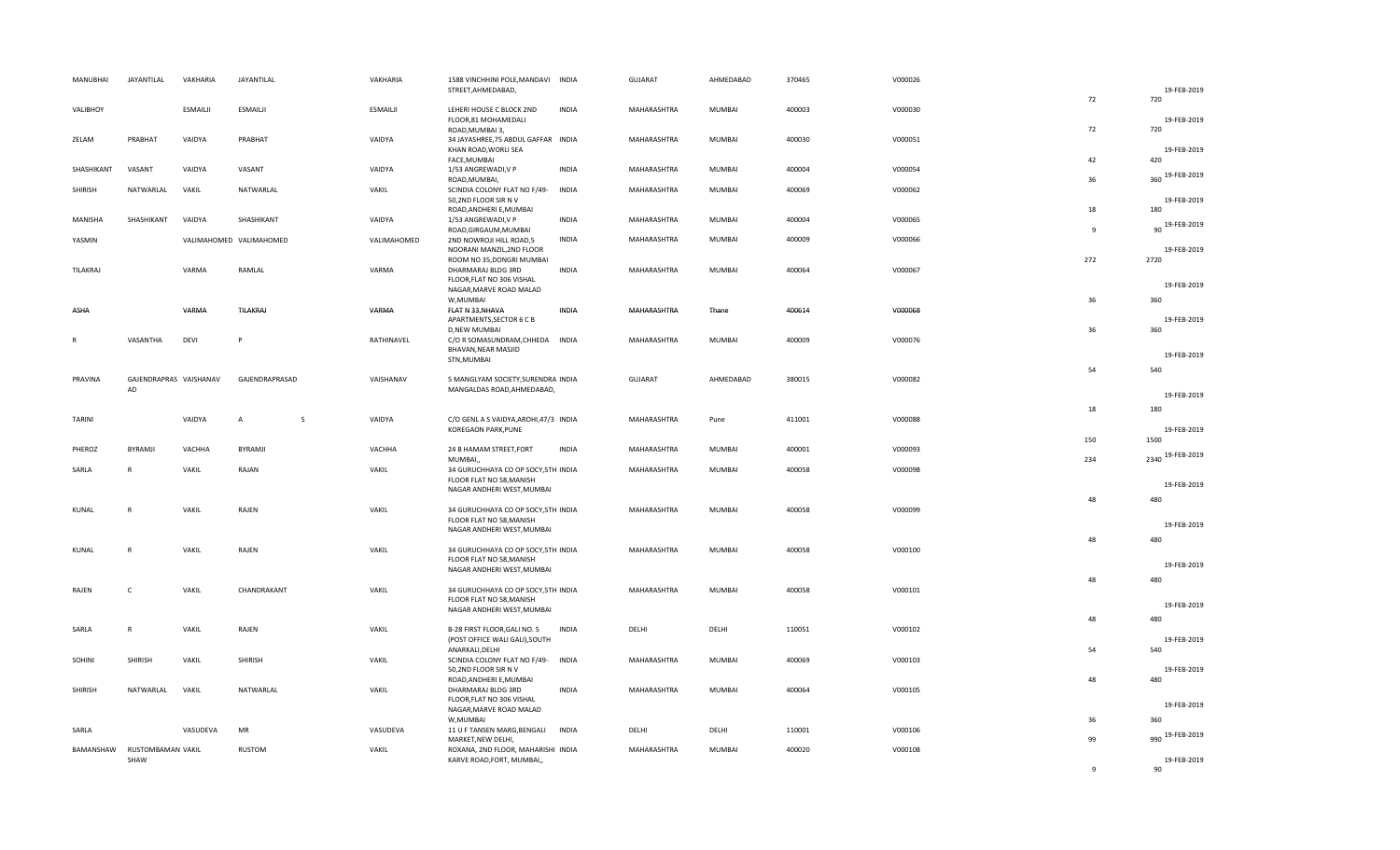| SHAKUNTALA   | LALJI                         | VED          | LALJI                   |               | VED             | ANAND MANGAL HOUS<br>SOCY, BLOCK NO 52 5TH                                    | <b>INDIA</b> | MAHARASHTRA        | MUMBAI        | 400092 | V000132 |              | 19-FEB-2019         |
|--------------|-------------------------------|--------------|-------------------------|---------------|-----------------|-------------------------------------------------------------------------------|--------------|--------------------|---------------|--------|---------|--------------|---------------------|
| SHRIPAD      | KRISHNAJI                     | VELANKAR     | KRISHNAJI               |               | VELANKAR        | FLOOR, JAMBLI GULLY BORIVLI<br>WEST, MUMBAI<br>RAGHUKUL 2ND FLOOR, DR         | INDIA        | MAHARASHTRA        | Thane         | 421201 | V000135 | 8            | 80                  |
|              |                               |              |                         |               |                 | RAJENDRA PRASAD ROAD,<br>RAMNAGAR, DOMBIVLI EAST, DIST                        |              |                    |               |        |         |              | 19-FEB-2019         |
| JAYASHREE    | SHRIPAD                       | VELANKAR     | SHRIPAD                 |               | VELANKAR        | THANA,<br>RAGHUKUL 2ND FLOOR, DR<br>RAJENDRA PRASAD ROAD,                     | <b>INDIA</b> | MAHARASHTRA        | Thane         | 421201 | V000136 | 45           | 450                 |
|              |                               |              |                         |               |                 | RAMNAGAR, DOMBIVLI EAST, DIST<br><b>THANA</b>                                 |              |                    |               |        |         | 45           | 19-FEB-2019<br>450  |
| VIRBALA      |                               |              | CHANDRAKANT CHANDRAKANT |               | CHANDRAKANT     | FLAT NO 59 B WING 6TH<br>FLOOR, GITA PANDITA RAMABAI<br>ROAD, GAMDEVI MUMBAI, | <b>INDIA</b> | MAHARASHTRA        | MUMBAI        | 400007 | V000150 |              | 19-FEB-2019         |
| ASHUTOSH     | SATYAPRASAD VORA              |              | SATYAPRASAD             |               | VORA            | 701 BAPA SHASTRI S POLE, SANKDI INDIA<br>S SHERI, AHMEDABAD,                  |              | <b>GUJARAT</b>     | AHMEDABAD     | 380001 | V000192 | 296          | 2960<br>19-FEB-2019 |
|              |                               |              |                         |               |                 |                                                                               |              |                    |               |        |         | $\mathbf{q}$ | 90                  |
| VYAS         | NIRANJAN                      | ANUPRAM      | ANUPRAM                 |               | ANUPRAM         | 102 B MEENA<br>APARTMENTS, KASTURBA ROAD<br>MALAD, MUMBAI,                    | <b>INDIA</b> | MAHARASHTRA        | <b>MUMBAI</b> | 400064 | V000203 | 248          | 19-FEB-2019<br>2480 |
| JAGANATH     | KISANLAL                      | VYAS         | KISANLAL                |               | VYAS            | PANNALAL TERRACE ROOM NO<br>12,64 KUARI ROAD, MALAD                           | <b>INDIA</b> | MAHARASHTRA        | MUMBAI        | 400064 | V000207 |              | 19-FEB-2019         |
| VASUDEO      | VISHNU                        | AKHAVE       | VISHNU                  |               | AKHAVE          | EAST, MUMBAI<br>33/19 PRABHAT ROAD, POONA,,                                   | <b>INDIA</b> | MAHARASHTRA        | Pune          | 411004 | V000244 | 18           | 180                 |
|              |                               |              |                         |               |                 |                                                                               |              |                    |               |        |         | 60           | 600 19-FEB-2019     |
| VASUDEO      | VISHNU                        | AKHAVE       | VISHNU                  |               | AKHAVE          | 33/19 PRABHAT ROAD, POONA,,                                                   | <b>INDIA</b> | MAHARASHTRA        | Pune          | 411004 | V000245 | 330          | 3300 19-FEB-2019    |
| VYAS         | NIRANJAN                      | ANUPRAM      | NIRANJAN                |               | ANUPRAM         | 102-B MEENA<br>APARTMENTS, KASTURBA<br>ROAD, MALAD W, MUMBAI                  | INDIA        | MAHARASHTRA        | MUMBAI        | 400064 | V000246 | 792          | 19-FEB-2019<br>7920 |
| VISHNU       | <b>BHARAT</b>                 | PRABHU       | BHARAT                  |               | PRABHU          | ATITHI CO-OP HSG SOC, BEHIND<br><b>BORAWKE COLLEGE</b>                        | <b>INDIA</b> | MAHARASHTRA        | Ahmednagar    | 413709 | V000248 |              |                     |
|              |                               |              |                         |               |                 | SHRIRAMPUR, DIST<br>AHMEDNAGAR,                                               |              |                    |               |        |         | 18           | 19-FEB-2019<br>180  |
| VEENA        | JASHWANTLAL JOLIA             |              | JASHWANTLAL             |               | JOLIA           | 502 KIRTI MANAR PLOT 3, SWAMI INDIA<br>VIVEKANAND ROAD, NEAR                  |              | MAHARASHTRA        | <b>MUMBAI</b> | 400054 | V000252 |              |                     |
|              |                               |              |                         |               |                 | AKBARALLY S STORES, SANTACRUZ<br>WEST, MUMBAI                                 |              |                    |               |        |         | 750          | 19-FEB-2019<br>7500 |
| VINAYAK      | VANMALI                       | <b>BHATT</b> | VANMALI                 |               | <b>BHATT</b>    | 5 JAI MANGAL, RAFI AHMED<br>KIDWAI ROAD, KINGS                                | INDIA        | MAHARASHTRA        | MUMBAI        | 400019 | V000264 |              | 19-FEB-2019         |
| VIJAYSINGH   | HANAMANTSIN RAJPUT<br>GH      |              | JANAMANTSINGH N         |               | RAJP            | CIRCLE, MUMBAI<br>PIRAMITAR ROAD DANDIA<br>BAZAR, BARODA, GUJARAT STATE,      | <b>INDIA</b> | <b>GUJARAT</b>     | VADODARA      | 390001 | V000302 | 60           | 600<br>19-FEB-2019  |
| VINEET       | SHRIKRISHNA                   | SHARMA       | SHRIKRISHNA             |               | <b>JAIGOPAL</b> | 6 MADHAV KUNJ DIXIT ROAD, VILE INDIA<br>PARLE EAST, MUMBAI,                   |              | MAHARASHTRA        | MUMBAI        | 400057 | V000307 | 450          | 4500<br>19-FEB-2019 |
|              |                               |              |                         |               |                 |                                                                               |              |                    |               |        |         | 450          | 4500                |
| VINAY        | KUMARDEVCHA SHAH<br><b>ND</b> |              | KUMARDEVCHAND           |               | SHAH            | 59/1 BAZARGATE<br>STREET, FORT, MUMBAI,                                       | <b>INDIA</b> | MAHARASHTRA        | MUMBAI        | 400001 | V000338 | 300          | 3000 19-FEB-2019    |
| VIRAMATI     | KANTILAL                      | DALAL        | KANTILAL                | $\mathsf{R}$  | DALAL           | D-1/4 KHIRA NAGAR,S V ROAD<br>SANTACRUZ W, MUMBAI,                            | <b>INDIA</b> | MAHARASHTRA        | MUMBAI        | 400054 | V000445 | 99           | 990 19-FEB-2019     |
| v            | <b>D</b>                      | CHOUDHRY     | P                       |               | CHOUDHRY        | A-3/68, PASCHIM VIHAR, NEW<br>DELHI,                                          | <b>INDIA</b> | DELHI              | DELHI         | 110063 | V000448 | 99           | 990 19-FEB-2019     |
| <b>VIPUL</b> | D                             | KOTAK        | DUNGARSHI               | P             | KOTAK           | VIPUL D KOTAK, B 15<br>RAJNIGANDHA, RAM KUWAR<br>THAKUR RD,                   | <b>INDIA</b> | MAHARASHTRA        | MUMBAI        | 400068 | V000529 | 48           | 19-FEB-2019<br>480  |
| VIJAY        | <b>KUMAR</b>                  | AGARWALA     | <b>DWARKA</b>           | PRASAD        | <b>AGARWA</b>   | 114/1 S C M ROAD, PO SHEDRA                                                   | <b>INDIA</b> | <b>WEST BENGAL</b> | HOOGHLY       | 712223 | V000547 |              | 60 19-FEB-2019      |
| ER           | <b>VIVEKS</b>                 | KULKARNI     | SUDHAKAR                | RAO           | KULKARN         | PHULY, DIST HOOGHLY WB,<br>3/A, RAMA KRISHNA<br>SOCIETY, VEJALPUR             | <b>INDIA</b> | <b>GUJARAT</b>     | AHMEDABAD     | 380051 | V000570 | 6            | 19-FEB-2019         |
| VINOD        | $\vee$                        | PAI          | $\mathsf{V}$            | VENKATESHWARA | PAI             | ROAD, AHMEDABAD,<br>C/401 ATLANTA, EVERSHINE                                  | <b>INDIA</b> | MAHARASHTRA        | <b>MUMBAI</b> | 400064 | V000592 | 45           | 450                 |
|              | SHARAD                        |              |                         |               |                 | NAGAR, MALAD W MUMBAI,                                                        |              |                    |               |        |         | 300          | 3000 19-FEB-2019    |
| VANDANA      |                               | CHAUDHARI    | SHARAD                  |               | CHAUDHARI       | 2/10 VAISHALI SOCIETY, BHD<br>SHANKARSETH ROAD MIRA<br>389, GULTEKDI PUNE,    | INDIA        | MAHARASHTRA        | Pune          | 411037 | V000601 | 36           | 19-FEB-2019<br>360  |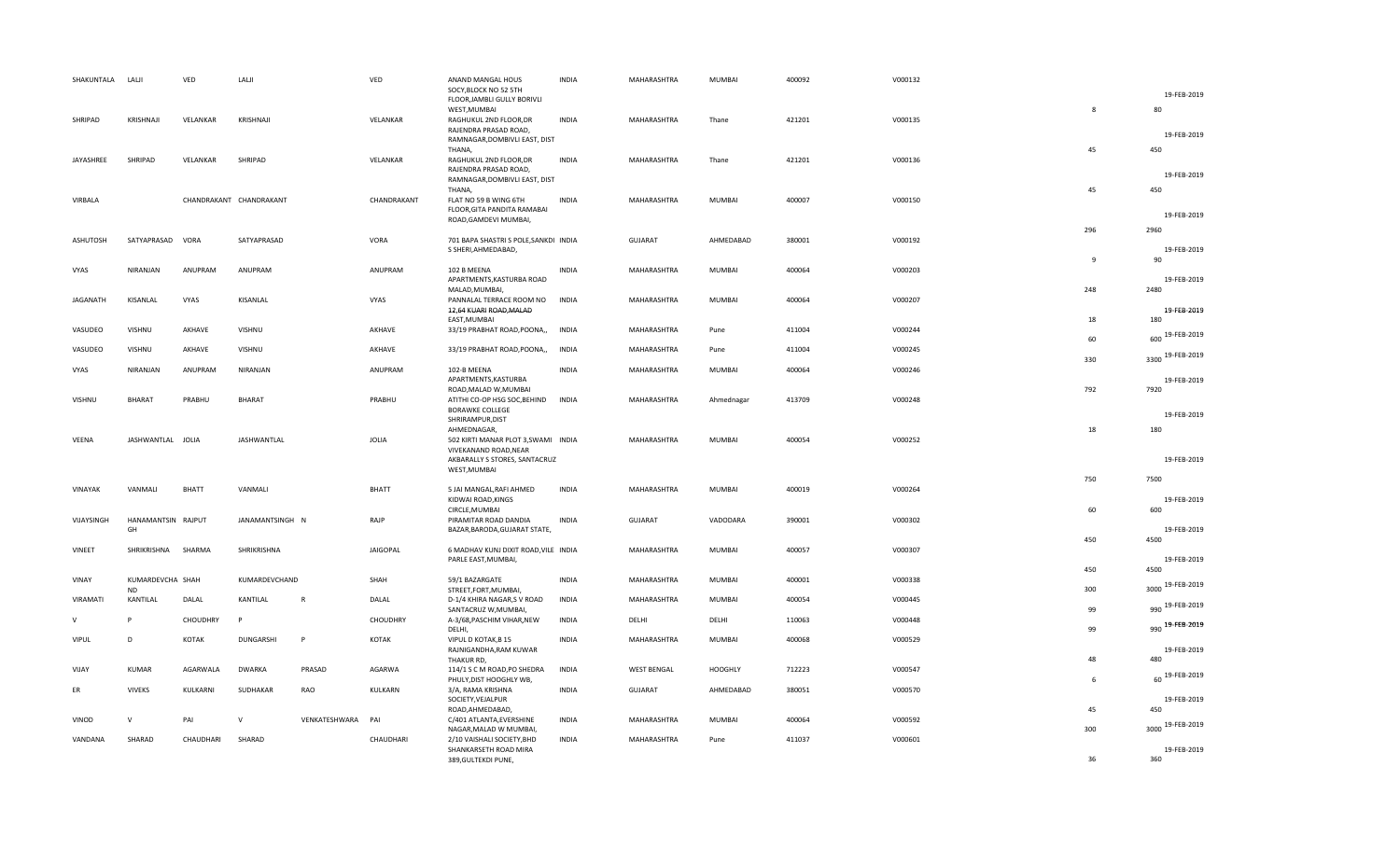| <b>HORMUSJI</b> | MOTASHAW               | <b>WADIA</b>   | MOTASHAW        | <sub>S</sub> | WADIA          | SHEROO VILLA, 87 VARSOVA<br>ROAD, ANDHERI MUMBAI,                | <b>INDIA</b> | MAHARASHTRA | MUMBAI        | 400058 | W000004 | 315            | 3150 19-FEB-2019   |
|-----------------|------------------------|----------------|-----------------|--------------|----------------|------------------------------------------------------------------|--------------|-------------|---------------|--------|---------|----------------|--------------------|
| SUMANT          | HARISHCHANDR WANDREKAR |                | HARISHCHANDRA   |              | WANDREKAR      | 110 MEDOWS STREET, MUMBAI 1,, INDIA                              |              | MAHARASHTRA | <b>MUMBAI</b> | 400001 | W000005 | 522            | 5220 19-FEB-2019   |
| <b>JAGDISH</b>  | <b>MITTRA</b>          | WADHWA         | MUL             | CHAND        | WADHWA         | J 144 PASCHIM VIHAR, RESERVE<br>BANK ENCLAVE, NEW DELHI,         | INDIA        | DELHI       | DELHI         | 110063 | W000010 | 9              | 90 19-FEB-2019     |
| MADHAV          | <b>NARHAR</b>          | WAGLE          | NARHAR          |              | WAGLE          | SHRI NIKETAN PLOT NO 217, SION INDIA                             |              | MAHARASHTRA | MUMBAI        | 400022 | W000011 |                | 3660 19-FEB-2019   |
| RAJNI           | RAMKRISHNA             | WADIA          | RAMKRISHNA      |              | WADIA          | EAST MUMBAI,<br>102 DURGA                                        | <b>INDIA</b> | MAHARASHTRA | MUMBAI        | 400068 | W000025 | 366            |                    |
|                 |                        |                |                 |              |                | APARTMENT, RAMKUNVAR<br>THAKUR ROAD, NEAR RAJASHREE              |              |             |               |        |         |                | 19-FEB-2019        |
|                 |                        |                |                 |              |                | THEATRE, DAHISAR EAST, MUMBAI                                    |              |             |               |        |         | 36             | 360                |
| PILLOO          | JAL                    | WADIA          | JAL             |              | WADIA          | 701 CUMBALLA CREST, PEDDER<br>ROAD, MUMBAI,                      | <b>INDIA</b> | MAHARASHTRA | MUMBAI        | 400036 | W000034 | 48             | 19-FEB-2019<br>480 |
| VYANKATESH      | GOPAL                  | AGARKHED       | GOPAL           |              | AGARKHED       | 4795 MUNCIPAL PARK,PO                                            | <b>INDIA</b> | MAHARASHTRA | Jalgaon       | 425201 | W000043 | $\mathbf{q}$   | 90 19-FEB-2019     |
| SUSHILABAI      |                        | <b>AROOR</b>   | T               |              | AROOR          | BHUSAVAL, DIST JALGAON E K,<br>C/O RAVINDRA TARANATH             | <b>INDIA</b> | KARNATAKA   | BANGALORE     | 560038 | W000044 |                |                    |
|                 |                        |                |                 |              |                | ARUR, PURCHASE MANAGER, 934 H<br>A L 3RD STAGE, BANGALORE CITY   |              |             |               |        |         |                | 19-FEB-2019        |
| RAMRAO          | <b>DHONDIBA</b>        | <b>BABAR</b>   | <b>DHONDIBA</b> |              | <b>BABAR</b>   | M S MILLS LTD, PO                                                | <b>INDIA</b> | MAHARASHTRA | Ahmednagar    | 413720 | W000045 | 72             | 720                |
|                 |                        |                |                 |              |                | TILAKNAGAR, SUBHASHWADI DIST<br>AHMEDNAGAR,                      |              |             |               |        |         | $\mathbf{q}$   | 19-FEB-2019<br>90  |
| SHANKAR         | LAXMAN                 | BHADE          | LAXMAN          |              | <b>BHADE</b>   | AT NANDUR BK, POST                                               | <b>INDIA</b> | MAHARASHTRA | Ahmednagar    | 422605 | W000046 |                |                    |
|                 |                        |                |                 |              |                | KHANDALA, TALUKA<br>SHRIRAMPUR, DIST AHMEDNAGAR                  |              |             |               |        |         |                | 19-FEB-2019        |
| PUNA            | KASHIRAM               | <b>BHOIR</b>   | KASHIRAM        |              | <b>BHOIR</b>   | CHITTARANJANWADI, PO                                             | <b>INDIA</b> | MAHARASHTRA | Ahmednagar    | 413720 | W000047 | $\mathbf{q}$   | 90                 |
|                 |                        |                |                 |              |                | TILAKNAGAR, DIST AHMEDNAGAR,                                     |              |             |               |        |         | $\mathbf{q}$   | 19-FEB-2019<br>90  |
| RADHAKISAN      | GHANSHYAM              | BHANDARI       | GHANSHYAM       |              | BHANDARI       | M S MILLS LTD, PO<br>TILAKNAGAR, PATELWADI DIST                  | <b>INDIA</b> | MAHARASHTRA | Ahmednagar    | 413720 | W000048 |                | 19-FEB-2019        |
|                 | SHIVRAM                |                | SHIVRAM         |              |                | AHMEDNAGAR,                                                      | <b>INDIA</b> |             |               |        |         | $\mathbf{q}$   | 90                 |
| POPAT           |                        | <b>BODHAK</b>  |                 |              | <b>BODHAK</b>  | OPP ST LUKE S<br>HOSPITAL, SHRIRAMPUR, DIST                      |              | MAHARASHTRA | Ahmednagar    | 413709 | W000049 |                | 19-FEB-2019        |
| KACHARU         | <b>MARUTI</b>          | CHINDHE        | <b>MARUTI</b>   |              | CHINDHE        | AHMEDNAGAR, MAHARASHTRA<br>KRISHNA WADI M S MILLS LTD, P O INDIA |              | MAHARASHTRA | Ahmednagar    | 413720 | W000050 | $\mathbf{q}$   | 90                 |
|                 |                        |                |                 |              |                | TILAKNAGAR, DIST AHMEDNAGAR,                                     |              |             |               |        |         | $\mathbf{q}$   | 19-FEB-2019<br>90  |
| JAGANNATH       | MAHADEO                | <b>CHITTE</b>  | MAHADEO         |              | <b>CHITTE</b>  | M S MILLS LTD, P O<br>TILAKNAGAR, DIST AHMEDNAGAR,               | <b>INDIA</b> | MAHARASHTRA | Ahmednagar    | 413720 | W000053 |                | 19-FEB-2019        |
| GANGADHAR       | <b>NARHAR</b>          | <b>CHITNIS</b> | NARHAR          |              | <b>CHITNIS</b> | AT BORGAON POST                                                  | <b>INDIA</b> | MAHARASHTRA | Sangli        | 413511 | W000054 | $\mathbf{q}$   | 90                 |
|                 |                        |                |                 |              |                | BORGAON, TALUKA VALVE DIST                                       |              |             |               |        |         |                | 19-FEB-2019        |
| BABU            | WADJU                  | DETHE          | WADJU           |              | DETHE          | SANGLI, VIA URAN ISLAMPUR,<br><b>M.S.MILLS</b>                   | <b>INDIA</b> | MAHARASHTRA | Ahmednagar    | 413720 | W000056 | $\mathbf{q}$   | 90                 |
|                 |                        |                |                 |              |                | LTD, CHITTARANJANWADI, PO<br>TILAKNAGAR DIST AHMEDNAGAR,         |              |             |               |        |         |                | 19-FEB-2019        |
| SHIVRAM         | JAYARAM                | DEKHALE        | JAYARAM         |              | DEKHALE        | M S MILLS LTD, PO                                                | <b>INDIA</b> | MAHARASHTRA | Ahmednagar    | 413720 | W000057 | $\overline{9}$ | 90                 |
|                 |                        |                |                 |              |                | TILAKNAGAR, KRISHNAWADI DIST<br>AHMEDNAGAR,                      |              |             |               |        |         | $\mathbf{q}$   | 19-FEB-2019<br>90  |
| SHANKAR         | RAGHUNATH              | <b>GHOGRE</b>  | RAGHUNATH       |              | <b>GHOGRE</b>  | M S MILLS LTD, KRISHNAWADI, PO INDIA                             |              | MAHARASHTRA | Ahmednagar    | 413720 | W000058 |                |                    |
|                 |                        |                |                 |              |                | TILAKNAGAR DIST AHMEDNAGAR,                                      |              |             |               |        |         | $\mathbf{q}$   | 19-FEB-2019<br>90  |
| NARAYAN         | YESHWANT               | GOLE           | YESHWANT        |              | GOLE           | GOLE BLDG NAWARE PURANIK<br>ROAD, SARASWAT COLONY PO             | <b>INDIA</b> | MAHARASHTRA | Thane         | 421202 | W000059 |                | 19-FEB-2019        |
| BALA            | MAHADU                 | GUNJAL         | MAHADU          |              | GUNJAL         | DOMBIVLI, DIST THANA,<br>M S MILLS LTD, P O                      | <b>INDIA</b> | MAHARASHTRA | Ahmednagar    | 413720 | W000060 | $\mathbf{q}$   | 90                 |
|                 |                        |                |                 |              |                | TILAKNAGAR, DIST AHMEDNAGAR,                                     |              |             |               |        |         | $\mathbf{q}$   | 19-FEB-2019<br>90  |
| SHRIDHAR        | APPA                   | <b>HARDAS</b>  | APPA            |              | <b>HARDAS</b>  | MURLIDHAR BHAVAN, HOUSE NO INDIA                                 |              | MAHARASHTRA | Nashik        | 422003 | W000061 |                | 120 19-FEB-2019    |
| <b>DIGAMBAR</b> | YESHWANT               | HONMODE        | YESHWANT        |              | HONMODE        | 4445 PANCHAVATI, NASIK,<br>M S MILLS LTD, PO                     | <b>INDIA</b> | MAHARASHTRA | Ahmednagar    | 413720 | W000062 | 12             |                    |
|                 |                        |                |                 |              |                | TILAKNAGAR, DIST AHMEDNAGAR,                                     |              |             |               |        |         | 18             | 19-FEB-2019<br>180 |
| YADAV           | <b>BAJIRAO</b>         | <b>JANRAO</b>  | <b>BAJIRAO</b>  |              | <b>JANRAO</b>  | MAHADAPURWADI AT<br>LASURGAON, POST LASUR DIST                   | <b>INDIA</b> | MAHARASHTRA | Aurangabad    | 423702 | W000063 |                | 19-FEB-2019        |
|                 |                        |                |                 |              |                | AURANGABAD,,                                                     |              |             |               |        |         | $\alpha$       | 90                 |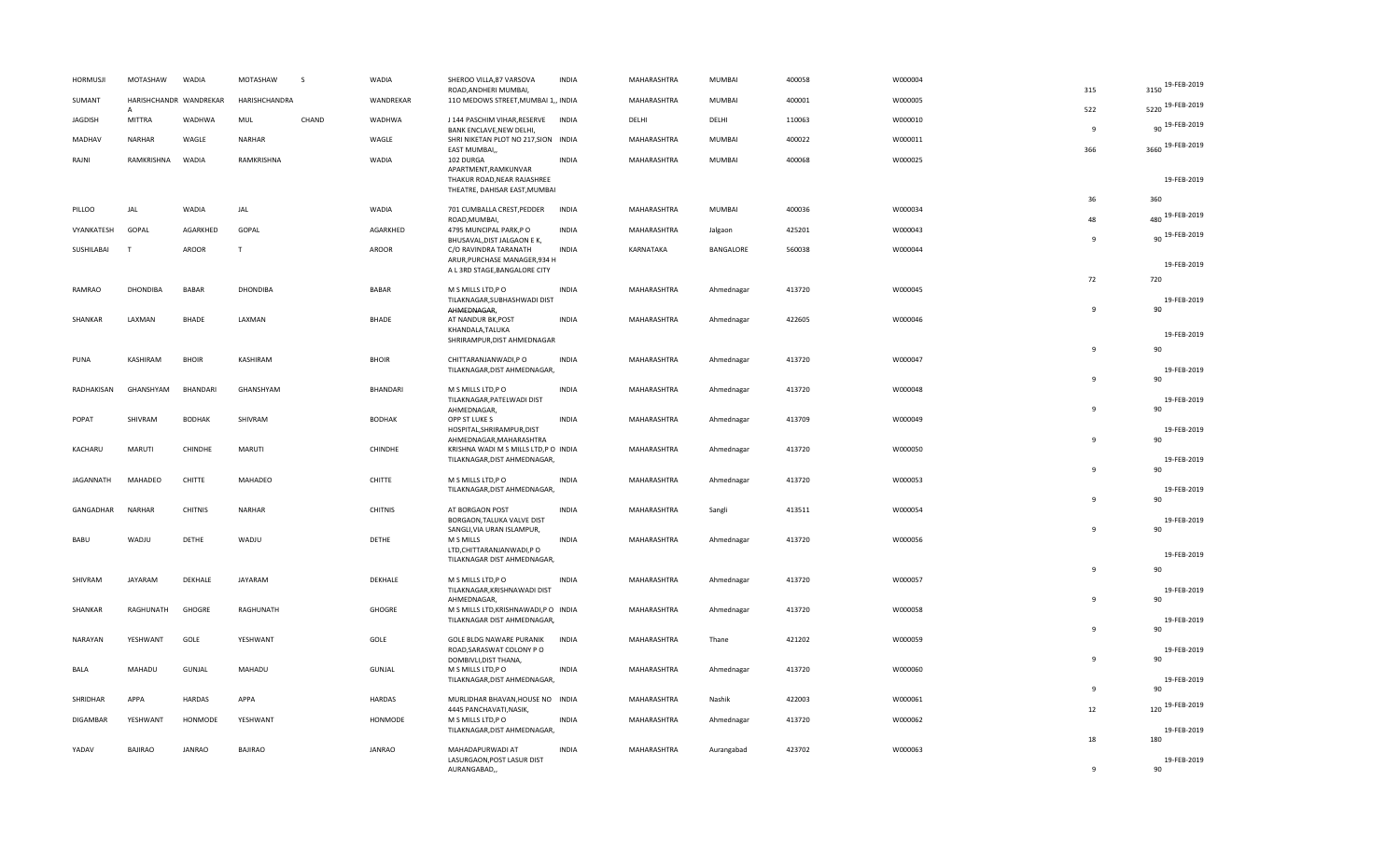| DAGADU               | GOVIND        | <b>JADHAV</b> | GOVIND         | JADHAV   | AT SONEWADI, POST SAWALI<br>VIHIR, TAL KOPARGAON DIST                                                 | <b>INDIA</b> | MAHARASHTRA | Ahmednagar | 423601 | W000064 |                                | 19-FEB-2019             |
|----------------------|---------------|---------------|----------------|----------|-------------------------------------------------------------------------------------------------------|--------------|-------------|------------|--------|---------|--------------------------------|-------------------------|
| RAMKRISHNA           | TANHIRAM      | JADE          | TANHIRAM       | JADE     | AHMEDNAGAR,<br>AT & POST BHADGAON, DIST                                                               | <b>INDIA</b> | MAHARASHTRA | Jalgaon    | 424105 | W000065 | 9<br>$\mathbf{q}$              | 90<br>90 19-FEB-2019    |
| RANU                 | RABHAJI       | KALAMKAR      | RABHAJI        | KALAMKAR | JALGAON EAST KHANDESH,,<br>C/O SUNIL AUTOMOBILES, NEAR<br>CENTRAL GODOWN BAJAR                        | INDIA        | MAHARASHTRA | Ahmednagar | 414401 | W000067 |                                |                         |
|                      |               |               |                |          | TAL, TALUKA SHRIRAMPUR, DIST<br>AHMEDNAGAR                                                            |              |             |            |        |         |                                | 19-FEB-2019             |
| SANTU                | RANU          | KALE          | RANU           | KALE     | M S MILLS LTD, PO<br>TILAKNAGAR, MALVIYAWADI<br>AHMEDNAGAR,                                           | <b>INDIA</b> | MAHARASHTRA | Ahmednagar | 413720 | W000068 | $\overline{9}$<br>$\mathbf{q}$ | 90<br>19-FEB-2019<br>90 |
| DEOJI                | RAWJI         | KARPE         | RAWJI          | KARPE    | M S MILLS LTD, PO<br>TILAKNAGAR, SUBHASHWADI DIST<br>AHMEDNAGAR,                                      | <b>INDIA</b> | MAHARASHTRA | Ahmednagar | 413720 | W000069 | $\mathbf{q}$                   | 19-FEB-2019<br>90       |
| <b>NATHOO</b>        | RABHAJI       | KALAMKAR      | RABHAJI        | KALAMKAR | WARD NO 7 SHRIRAMPUR, NEAR<br>JANATA HIGH SCHOOL, AT POST<br>AHRIRAMPUR, DIST AHMEDNAGAR              | <b>INDIA</b> | MAHARASHTRA | Ahmednagar | 413709 | W000070 |                                | 19-FEB-2019             |
|                      |               |               |                |          |                                                                                                       |              |             |            |        |         | 18                             | 180                     |
| SHAHU                | <b>BHAU</b>   | KARAT         | BHAU           | KARAT    | M S MILLS LTD, P O<br>TILAKNAGAR, KRISHNAWADI DIST<br>AHMEDNAGAR,                                     | <b>INDIA</b> | MAHARASHTRA | Ahmednagar | 413720 | W000071 | 9                              | 19-FEB-2019<br>90       |
| <b>GOPINATH</b>      | SAKHARAM      | KAWRE         | SAKHARAM       | KAWRE    | M S MILLS LTD, PO<br>TILAKNAGAR, DIST AHMEDNAGAR,                                                     | <b>INDIA</b> | MAHARASHTRA | Ahmednagar | 413720 | W000072 | $\mathbf{q}$                   | 19-FEB-2019<br>90       |
| EKNATH               | GANGARAM      | KHILARI       | GANGARAM       | KHILARI  | M S MILLS LTD, P O<br>TILAKNAGAR, DIST AHMEDNAGAR,                                                    | <b>INDIA</b> | MAHARASHTRA | Ahmednagar | 413720 | W000073 | 9                              | 19-FEB-2019<br>90       |
| ANNA                 | SAGAJI        | KHELE         | SAGAJI         | KHELE    | C/O NARAYANRAO ANNA<br>KHELE, MOTOR SPARE PARTS<br>SHOP, NEAR SENGADA TALAO<br>POONA ROAD, NASIK CITY | <b>INDIA</b> | MAHARASHTRA | Nashik     | 422004 | W000074 | 9                              | 19-FEB-2019<br>90       |
| DEORAM               | BHAU          | KHARAT        | BHAU           | KHARAT   | M S MILLS LTD, P O<br>TILAKNAGAR, KRISHNAWADI DIST<br>AHMEDNAGAR,                                     | <b>INDIA</b> | MAHARASHTRA | Ahmednagar | 413720 | W000075 | 9                              | 19-FEB-2019<br>90       |
| BHIMABAI             | MAHIPAT       | KHARAT        | MAHIPAT        | KHARAT   | AT KANHEGAON, POST<br>PADHEGAON TAL<br>SHRIRAMPUR, DIST<br>AHMEDNAGAR,                                | <b>INDIA</b> | MAHARASHTRA | Ahmednagar | 413721 | W000076 | $\mathbf{q}$                   | 19-FEB-2019<br>90       |
| DAULAT               | JAYANT        | KOLI          | JAYANT         | KOLI     | M S MILLS LTD W/WARD,P O<br>TILAKNAGAR, DIST AHMEDNAGAR,                                              | <b>INDIA</b> | MAHARASHTRA | Ahmednagar | 413720 | W000077 |                                | 19-FEB-2019             |
| JANARDHAN            | SITARAM       | KULKARNI      | SITARAM        | KULKARNI | M S MILLS LTD, PO<br>TILAKNAGAR, MALVIYAWADI DIST                                                     | <b>INDIA</b> | MAHARASHTRA | Ahmednagar | 413720 | W000079 | $\mathbf{q}$                   | 90<br>19-FEB-2019       |
| NARAYAN              | VISHNU        | KULKARNI      | VISHNU         | KULKARNI | AHMEDNAGAR,<br>M S MILLS LTD, PO<br>TILAKNAGAR, DIST AHMEDNAGAR,                                      | <b>INDIA</b> | MAHARASHTRA | Ahmednagar | 413720 | W000080 | 9                              | 90<br>19-FEB-2019       |
| <b>MURLIDHAR</b>     | DAMODAR       | KULKARNI      | <b>DAMODAR</b> | KULKARNI | M S MILLS LTD, P O<br>TILAKNAGAR, DIST AHMEDNAGAR,                                                    | <b>INDIA</b> | MAHARASHTRA | Ahmednagar | 413720 | W000081 | 9                              | 90<br>19-FEB-2019       |
| VYANKATESH           | BALKRISHNA    | KULKARNI      | BALKRISHNA     | KULKARNI | ND2-IE-317 CIDCO, NANDED,,                                                                            | <b>INDIA</b> | MAHARASHTRA | Nanded     | 431531 | W000082 | 18<br>18                       | 180<br>180 19-FEB-2019  |
| GANPAT               | <b>DINKAR</b> | KULKARNI      | <b>DINKAR</b>  | KULKARNI | AT & POST MALINAGAR, TAL<br>MALSHIRAS, DIST SHOLAPUR,                                                 | <b>INDIA</b> | MAHARASHTRA | Solapur    | 413108 | W000083 | $\mathbf{q}$                   | 90 19-FEB-2019          |
| MADHAV               | TRIMBAK       | KULKARNI      | TRIMBAK        | KULKARNI | C/O TRILOKCHAND<br>SETHI, MAHARASHTRA WINE<br>CENTRE, SANGAMNER<br>ROAD, SHRIRAMPUR, DIST             | <b>INDIA</b> | MAHARASHTRA | Ahmednagar | 422605 | W000084 |                                | 19-FEB-2019             |
| RAMCHANDRA MOHANIRAJ |               | MANDLIK       | MOHANIRAJ      | MANDLIK  | AHMEDNAGAR,<br>M S MILLS LTD, P O<br>TILAKNAGAR, JAWAHARWADI DIST                                     | <b>INDIA</b> | MAHARASHTRA | Ahmednagar | 413720 | W000086 | 9                              | 90<br>19-FEB-2019       |
| <b>DHANA</b>         | GANPAT        | MAKASARE      | GANPAT         | MAKASARE | AHMEDNAGAR,<br>M S MILLS LTD, PO                                                                      | <b>INDIA</b> | MAHARASHTRA | Ahmednagar | 413720 | W000087 | $\mathsf{q}$                   | 90                      |
| VASANT               | PRALHAD       | MAHAPURE      | PRALHAD        | MAHAPURE | TILAKNAGAR, DIST AHMEDNAGAR,                                                                          | <b>INDIA</b> | MAHARASHTRA |            | 413709 |         | $\mathbf{q}$                   | 19-FEB-2019<br>90       |
|                      |               |               |                |          | SARASWATI COLONY WARD NO<br>7, SHRIRAMPUR, DIST<br>AHMEDNAGAR,                                        |              |             | Ahmednagar |        | W000088 | 6                              | 19-FEB-2019<br>60       |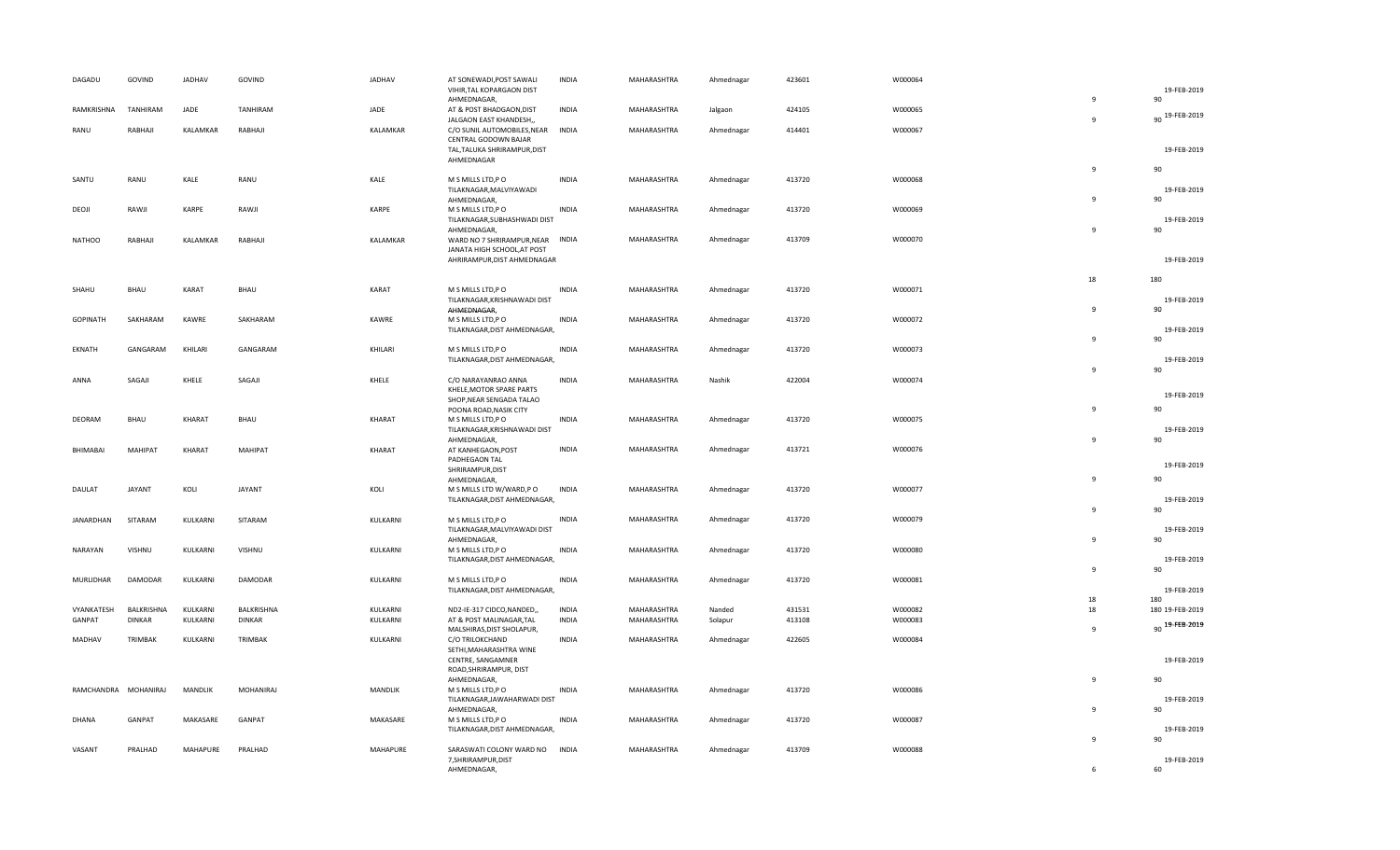| SHANKAR         | GOPAL          | MANEY        | GOPAL          |       | MANEY         | M S MILLS LTD, MECH DEPT PO<br>TILAKNAGAR, DIST AHMEDNAGAR,                        | <b>INDIA</b> | MAHARASHTRA | Ahmednagar | 413720 | W000089 |                          | 19-FEB-2019             |
|-----------------|----------------|--------------|----------------|-------|---------------|------------------------------------------------------------------------------------|--------------|-------------|------------|--------|---------|--------------------------|-------------------------|
| PUNJA           | BAPU           | MURTADKAR    | BAPU           |       | MURTADKAR     | M S MILLS LTD, P O<br>TILAKNAGAR, DIST AHMEDNAGAR,                                 | <b>INDIA</b> | MAHARASHTRA | Ahmednagar | 413720 | W000090 | $\mathbf{q}$             | 90<br>19-FEB-2019       |
| PUNJA           | GENU           | MUNGSHE      | GENU           |       | MUNGSHE       | M S MILLS LTD, P O<br>TILAKNAGAR, JAWAHARWADI DIST                                 | <b>INDIA</b> | MAHARASHTRA | Ahmednagar | 413720 | W000091 | $\mathbf{q}$             | 90<br>19-FEB-2019       |
| RABHAJI         | TUKARAM        | <b>NEHE</b>  | TUKARAM        |       | <b>NEHE</b>   | AHMEDNAGAR,<br>KRISHNAWADI M S MILLS LTD, PO INDIA<br>TILAKNAGAR, DIST AHMEDNAGAR, |              | MAHARASHTRA | Ahmednagar | 413720 | W000092 | $\mathbf{q}$             | 90<br>19-FEB-2019       |
| GANPAT          | BAPU           | NIKRAD       | BAPU           |       | <b>NIKRAD</b> | KRISHNAWADI M S MILLS LTD, P O INDIA<br>TILAKNAGAR, DIST AHMEDNAGAR,               |              | MAHARASHTRA | Ahmednagar | 413720 | W000093 | $\mathbf{q}$             | 90<br>19-FEB-2019       |
| SAKHARAM        | SHAMJI         | <b>NIKAM</b> | SHAMJI         |       | <b>NIKAM</b>  | TRACTOR DEPT, SHREEPUR FARM, P INDIA<br>O SHREEPUR, DIST SHOLAPUR                  |              | MAHARASHTRA | Solapur    | 413112 | W000094 | 9                        | 90<br>19-FEB-2019       |
| KASHINATH       | PARAJI         | PAWAR        | PARAJI         |       | PAWAR         | M S MILLS LTD, PO<br>TILAKNAGAR, MALVIYAWADI DIST                                  | <b>INDIA</b> | MAHARASHTRA | Ahmednagar | 413720 | W000095 | 6                        | 60<br>19-FEB-2019       |
| BALIRAM         | LAXMAN         | PATHARE      | LAXMAN         |       | PATHARE       | AHMEDNAGAR,<br>M S MILLS LTD, PO<br>TILAKNAGAR, MACHANICAL DEPT                    | <b>INDIA</b> | MAHARASHTRA | Ahmednagar | 413720 | W000096 | $\mathbf{q}$             | 90<br>19-FEB-2019       |
| <b>NANA</b>     | SHAMA          | PAWAR        | SHAMA          |       | PAWAR         | DIST AHMEDNAGAR,<br>M S MILLS LTD,P O<br>TILAKNAGAR, SUBHASHWADI DIST              | <b>INDIA</b> | MAHARASHTRA | Ahmednagar | 413720 | W000097 | $\mathbf{q}$             | 90<br>19-FEB-2019       |
| RANGNATH        | HANMANT        | PRADHAN      | HANMANT        |       | PRADHAN       | AHMEDNAGAR,<br>C/O SHINDE SPORTS, MANIK<br>CHOWK, AHMEDNAGAR,                      | <b>INDIA</b> | MAHARASHTRA | Ahmednagar | 414001 | W000099 | $\alpha$<br>$\mathbf{q}$ | 90<br>90 19-FEB-2019    |
| DATTATREYA      | GAJANAN        | PRADHAN      | GAJANAN        |       | PRADHAN       | SHRIRAMPUR TALUKA, SAHAKARI<br><b>SOOT GIRNI</b><br>LTD, SHRIRAMPUR, DIST          | <b>INDIA</b> | MAHARASHTRA | Ahmednagar | 413709 | W000100 |                          | 19-FEB-2019             |
| RAMNARAYAN      | GAJUSING       | RAJPUT       | GAJUSING       |       | RAJPUT        | AHMEDNAGAR<br>SUBHASHWADI M S MILLS LTD,P O INDIA<br>TILAKNAGAR, DIST AHMEDNAGAR,  |              | MAHARASHTRA | Ahmednagar | 413720 | W000101 | 9                        | 90<br>19-FEB-2019       |
| YESHWANT        | <b>GENUJI</b>  | RANVILE      | GENUJI         |       | RANVILE       | AT DHAMORI KHURD, POST LASUR INDIA<br>STATION, TAL GANGAPUR DIST                   |              | MAHARASHTRA | Aurangabad | 423702 | W000102 | $\mathbf{q}$             | 90                      |
|                 |                |              |                |       |               | AURANGABAD,                                                                        |              |             |            |        |         | 12                       | 19-FEB-2019<br>120      |
| SADASHIV        | <b>NATHOBA</b> | RANPISE      | <b>NATHOBA</b> |       | RANPISE       | DR AMBEDKAR HOUSING<br>SOCIETY, HOUSE NO 212<br>YERWADA, POONA,                    | <b>INDIA</b> | MAHARASHTRA | Pune       | 411003 | W000103 | 6                        | 19-FEB-2019<br>60       |
| CAJETAN         | <b>FRANCIS</b> | SEMOES       | <b>FRANCIS</b> |       | SEMOES        | M S MILLS LTD TRACTOR DEPT, P O INDIA<br>TILAKNAGAR, DIST AHMEDNAGAR,              |              | MAHARASHTRA | Ahmednagar | 413720 | W000105 | 9                        | 19-FEB-2019<br>90       |
| DHONDIRAM       | BHAGAJI        | SHELAR       | BHAGAJI        |       | SHELAR        | M S MILLS LTD, PO<br>TILAKNAGAR, DIST AHMEDNAGAR,                                  | <b>INDIA</b> | MAHARASHTRA | Ahmednagar | 413720 | W000106 | $\mathbf{q}$             | 19-FEB-2019<br>90       |
| PEERMOHMED DAUD |                | SHAIKH       | DAUD           |       | SHAIKH        | KHATIK LANE KARIMKHAN S<br>WADA, RAHURI DT                                         | <b>INDIA</b> | MAHARASHTRA | Ahmednagar | 413705 | W000107 | $\mathbf{q}$             | 19-FEB-2019             |
| MOHMED          | <b>GAMBHIR</b> | SHAIKH       | <b>GAMBHIR</b> | ROHAM | SHAIKH        | AHMEDNAGAR,,<br>M S MILLS LTD NEHRUWADI, P O<br>TILAKNAGAR, DIST AHMEDNAGAR,       | <b>INDIA</b> | MAHARASHTRA | Ahmednagar | 413720 | W000108 | $\mathbf{q}$             | 90<br>19-FEB-2019<br>90 |
| <b>BHASKAR</b>  | KHANDU         | SHINDE       | KHANDU         |       | SHINDE        | M S MILLS LTD MALVIYAWADI, P O INDIA<br>TILAKNAGAR, DIST AHMEDNAGAR,               |              | MAHARASHTRA | Ahmednagar | 413720 | W000109 | $\mathbf{q}$             | 19-FEB-2019<br>90       |
| <b>DINKAR</b>   | KHANDU         | SHINDE       | KHANDU         |       | SHINDE        | M S MILLS LTD SUBHASHWADI,P O INDIA<br>TILAKNAGAR, DIST AHMEDNAGAR,                |              | MAHARASHTRA | Ahmednagar | 413720 | W000110 |                          | 19-FEB-2019             |
|                 |                |              |                |       |               |                                                                                    |              |             |            |        |         | 18                       | 180                     |
| BANSILAL        | MOHANLAL       | SIKACHI      | MOHANLAL       |       | SIKACHI       | AT POST BELAPUR, DIST<br>AHMEDNAGAR MAHARASHTRA,,                                  | <b>INDIA</b> | MAHARASHTRA | Ahmednagar | 413715 | W000111 | 9                        | 19-FEB-2019<br>90       |
| SADA            | RAJARAM        | SONAWNE      | RAJARAM        |       | SONAWNE       | M S MILLS LTD, P O<br>TILAKNAGAR, DIST AHMEDNAGAR,                                 | <b>INDIA</b> | MAHARASHTRA | Ahmednagar | 413720 | W000112 | $\alpha$                 | 19-FEB-2019<br>90       |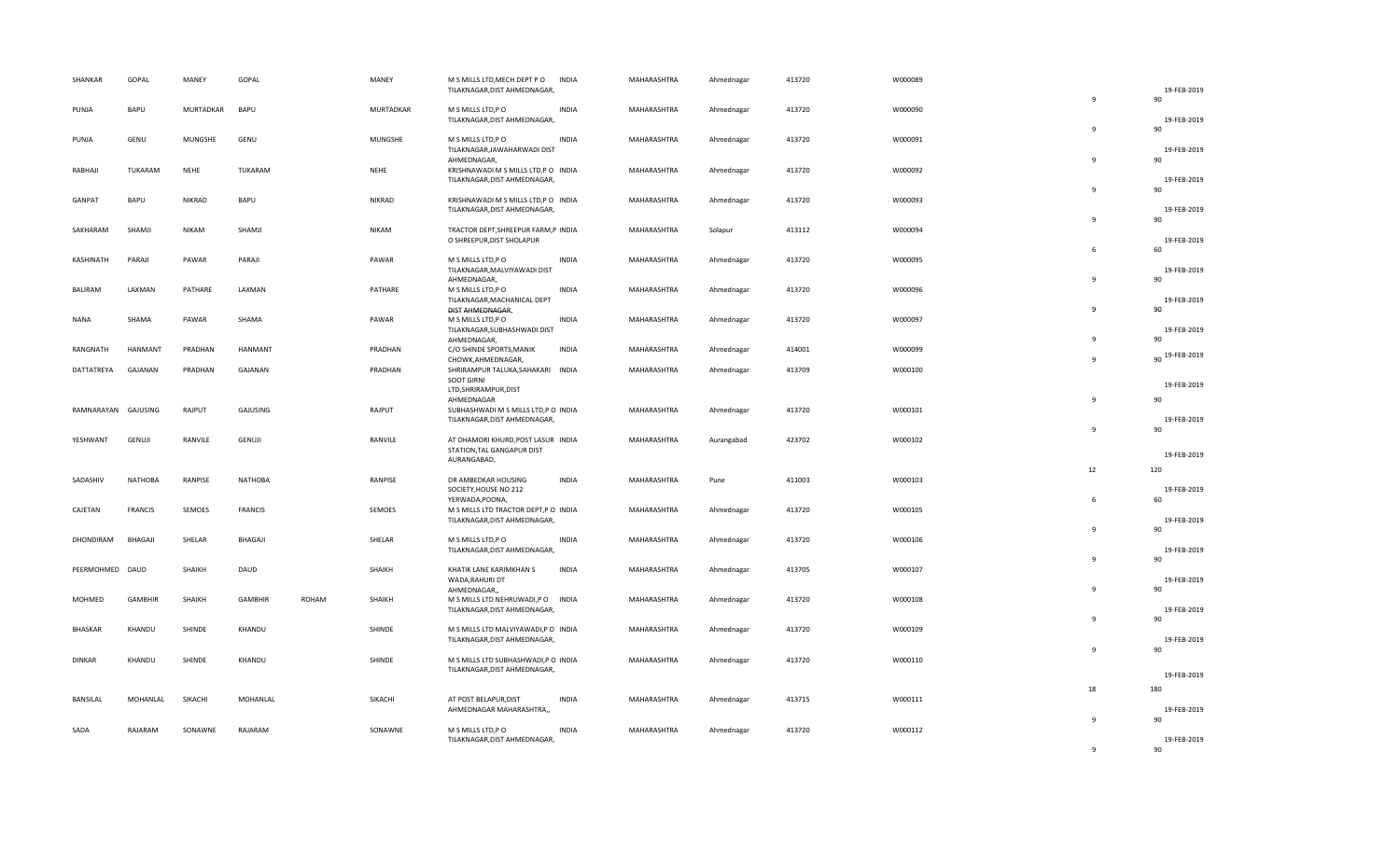| AVINASH                  | <b>BHAGWAN</b>  | SUTAWANE       | <b>BHAGWAN</b> |                    | SUTAWANE                       | SANDOZ INDIA LTD, SANDOZ<br>HOUSE, DYES & CHEMICAL | <b>INDIA</b>                 | MAHARASHTRA                                  | MUMBAI             | 400018           | W000113            |                   | 19-FEB-2019                      |
|--------------------------|-----------------|----------------|----------------|--------------------|--------------------------------|----------------------------------------------------|------------------------------|----------------------------------------------|--------------------|------------------|--------------------|-------------------|----------------------------------|
|                          |                 |                |                |                    |                                | DIVISION WORLI, MUMBAI                             |                              |                                              |                    |                  |                    | 18                | 180                              |
| NAMDEO                   | <b>DHONDIBA</b> | <b>THORAT</b>  | DHONDIBA       |                    | <b>THORAT</b>                  | NEHRUWADI M S MILLS LTD, PO INDIA                  |                              | MAHARASHTRA                                  | Ahmednagar         | 413720           | W000114            |                   |                                  |
|                          |                 |                |                |                    |                                | TILAKNAGAR, DIST AHMEDNAGAR,                       |                              |                                              |                    |                  |                    |                   | 19-FEB-2019                      |
|                          |                 |                |                |                    |                                |                                                    |                              |                                              |                    |                  |                    | $\mathbf{q}$      | 90                               |
| RABHA                    | SAKHARAM        | <b>TORNE</b>   | SAKHARAM       |                    | <b>TORNE</b>                   | M S MILLS LTD, PO                                  | <b>INDIA</b>                 | MAHARASHTRA                                  | Ahmednagar         | 413720           | W000115            |                   |                                  |
|                          |                 |                |                |                    |                                | TILAKNAGAR, KRISHNAWADI DIST<br>AHMEDNAGAR,        |                              |                                              |                    |                  |                    | 9                 | 19-FEB-2019<br>90                |
| GAJANAN                  | SAKHARAM        | UNAWANE        | SAKHARAM       |                    | UNAWANE                        | M S MILLS LTD, PO                                  | <b>INDIA</b>                 | MAHARASHTRA                                  | Ahmednagar         | 413720           | W000116            |                   |                                  |
|                          |                 |                |                |                    |                                | TILAKNAGAR, DIST AHMEDNAGAR,                       |                              |                                              |                    |                  |                    |                   | 19-FEB-2019                      |
|                          |                 |                |                |                    |                                |                                                    |                              |                                              |                    |                  |                    | -9                | 90                               |
| RAOSAHIB                 | <b>BHAURAO</b>  | VADITKE        | <b>BHAURAO</b> |                    | VADITKE                        | AT KUDIT KHURD, POST KOLHAR                        | <b>INDIA</b>                 | MAHARASHTRA                                  | Ahmednagar         | 413710           | W000117            |                   |                                  |
|                          |                 |                |                |                    |                                | TAL SHRIRAMPUR, DIST                               |                              |                                              |                    |                  |                    |                   | 19-FEB-2019                      |
|                          |                 |                |                |                    |                                | AHMEDNAGAR,                                        |                              |                                              |                    |                  |                    | $\mathbf{q}$      | 90                               |
| KARBHARI                 | DAGDU           | WAGH           | DAGDU          |                    | WAGH                           | M S MILLS LTD, PO                                  | <b>INDIA</b>                 | MAHARASHTRA                                  | Ahmednagar         | 413720           | W000118            |                   |                                  |
|                          |                 |                |                |                    |                                | TILAKNAGAR, DIST AHMEDNAGAR,                       |                              |                                              |                    |                  |                    |                   | 19-FEB-2019                      |
| NANA                     | BALAJI          | YADAV          | BALAJI         |                    | YADAV                          | AT & POST NATEPUTE, TAL                            | <b>INDIA</b>                 | MAHARASHTRA                                  | Solapur            | 413109           | W000119            | 18                | 180                              |
|                          |                 |                |                |                    |                                | MALSHIRAS, DIST SHOLAPUR,                          |                              |                                              |                    |                  |                    | $\mathbf{q}$      | 90 19-FEB-2019                   |
| BHAUSAHEB                | RANUJI          | BHADE          | RANUJI         |                    | <b>BHADE</b>                   | AT NANDUR, POST KHANDALE, DIST INDIA               |                              | MAHARASHTRA                                  | Ahmednagar         | 422605           | W000120            |                   |                                  |
|                          |                 |                |                |                    |                                | AHMEDNAGAR,                                        |                              |                                              |                    |                  |                    |                   | 19-FEB-2019                      |
|                          |                 |                |                |                    |                                |                                                    |                              |                                              |                    |                  |                    | 9                 | 90                               |
| DATTATRAY                |                 | YANDE          | $\mathbf{I}$   |                    | YANDE                          | SWABHIMAN, 64/18                                   | <b>INDIA</b>                 | MAHARASHTRA                                  | Pune               | 411004           | Y000001            |                   | 1320 19-FEB-2019                 |
|                          |                 |                |                |                    |                                | ERANDWANE, PUNE,                                   |                              |                                              |                    |                  |                    | 132               |                                  |
| KAMLA                    | GIRDHAR         | YAJNIK         | GIRDHAR        |                    | YAJNIK                         | C/O A G YAJNIK, CONGRESS                           | <b>INDIA</b>                 | MAHARASHTRA                                  | MUMBAI             | 400004           | Y000006            |                   |                                  |
|                          |                 |                |                |                    |                                | HOUSE, VITHAL SADAN V P<br>ROAD, MUMBAI            |                              |                                              |                    |                  |                    | 72                | 19-FEB-2019<br>720               |
| YESHOMATI                | ANANTRAI        | PATTANI        | ANANTRAI       |                    | PATTANI                        | ANANT WADI, BHAVNAGAR,                             | <b>INDIA</b>                 | GUJARAT                                      | BHAVNAGAR          | 364002           | Y000026            | 216               | 2160 19-FEB-2019                 |
| YESHWANT                 | GENUJI          | RANVILE        | GENUJI         |                    | RANVILE                        | AT DHAMORI KHURD,P O LASUR                         | <b>INDIA</b>                 | MAHARASHTRA                                  | Aurangabad         | 423702           | Y000028            |                   |                                  |
|                          |                 |                |                |                    |                                | STATION, TAL GANGAPUR, DIST                        |                              |                                              |                    |                  |                    |                   |                                  |
|                          |                 |                |                |                    |                                | AURANGABAD MAH                                     |                              |                                              |                    |                  |                    |                   | 19-FEB-2019                      |
|                          |                 |                |                |                    |                                |                                                    |                              |                                              |                    |                  |                    | 27                | 270                              |
| YUDHISHTHIR              | PRASAD          | <b>GUPTA</b>   | LATE           |                    | JAGNANDHLAL                    | C/O M/S SANJAY TEXTILES, 51/10 K INDIA             |                              | <b>UTTAR PRADESH</b>                         | <b>KANPUR</b>      | 208001           | Y000041            |                   |                                  |
|                          |                 |                |                |                    |                                | K GARG MARKET, RAMGANJ                             |                              |                                              |                    |                  |                    |                   | 19-FEB-2019                      |
|                          |                 |                |                |                    |                                | NAUGHARA, KANPUR U P                               |                              |                                              |                    |                  |                    |                   |                                  |
| YOGESH                   | SINGH           | <b>MOHTA</b>   | P              | <sub>S</sub>       | <b>MOHTA</b>                   | 268 SYDENHAMS ROAD, IV                             | <b>INDIA</b>                 | <b>TAMIL NADU</b>                            | CHENNAI            | 600112           | Y000047            | 672               | 6720                             |
|                          |                 |                |                |                    |                                | FLOOR, MADRAS,                                     |                              |                                              |                    |                  |                    | 9                 | 90 19-FEB-2019                   |
| YAZDI                    | PHIROZE         | ΚΑΤΡΙΤΙΑ       | PHIROZE        |                    | KATPITIA                       | 16 B SLEATER ROAD, MUMBAI,,                        | <b>INDIA</b>                 | MAHARASHTRA                                  | MUMBAI             | 400007           | Y000052            | 216               | 2160 19-FEB-2019                 |
| YAMUNA                   | YESHWANT        | RANE           | YESHWANT       |                    | RANE                           | KESHAR COTTAGE 78 H WARD, OLD INDIA                |                              | MAHARASHTRA                                  | Pune               | 410301           | Y000058            |                   |                                  |
|                          |                 |                |                |                    |                                | KHANDALA ROAD, LONAVLA, DIST                       |                              |                                              |                    |                  |                    |                   | 19-FEB-2019                      |
|                          |                 |                |                |                    |                                | PUNE C RLY                                         |                              |                                              |                    |                  |                    |                   |                                  |
|                          |                 |                |                |                    |                                |                                                    |                              |                                              |                    |                  |                    | 99                | 990                              |
| GESH                     | <b>KUMAR</b>    | AMBANI         | <b>KUMAR</b>   |                    | AMBANI                         | C/O TRIVEDI TRADERS, 9 CHANDU INDIA                |                              | MAHARASHTRA                                  | <b>BHANDARA</b>    | 442402           | Y000117            |                   |                                  |
|                          |                 |                |                |                    |                                | BHAI COMPLEX, GOPAL<br>GALLI, CHANDRAPUR           |                              |                                              |                    |                  |                    |                   | 19-FEB-2019                      |
|                          |                 |                |                |                    |                                |                                                    |                              |                                              |                    |                  |                    | 6                 | 60                               |
| YOGESH                   | К               | SHUKLA         | К              |                    | SHUKLA                         | 24/A S B I OFFICER'S                               | <b>INDIA</b>                 | <b>GUJARAT</b>                               | AHMEDABAD          | 380007           | Y000124            |                   |                                  |
|                          |                 |                |                |                    |                                | SOCIETY, NARAYAN                                   |                              |                                              |                    |                  |                    |                   | 19-FEB-2019                      |
|                          |                 |                |                |                    |                                | NAGAR, AHMEDABAD,                                  |                              |                                              |                    |                  |                    | 450               | 4500                             |
| VARUGHESE                |                 | ZACHARIAH      | VARUGHESE      |                    | ZACHARIAH                      | PARAMPIL JOY BUILDING, PO                          | INDIA                        | KERALA                                       | CHENGANNUR         | 689121           | Z000001            |                   |                                  |
|                          |                 |                |                |                    |                                | MULAKAZHA VIA                                      |                              |                                              |                    |                  |                    |                   | 19-FEB-2019                      |
|                          |                 |                |                |                    |                                | CHENGANNUR, KERALA STATE,                          |                              |                                              |                    |                  |                    | 432               | 4320                             |
| MOHD<br><b>MAHMOODUZ</b> | SAEEDUZ         | ZAFER<br>ZAFER | MOHD<br>MOHD   | ZAFERUL<br>ZAFURAL | <b>HASSAN</b><br><b>HUSAIN</b> | 6 WAY LANE, LUCKNOW,<br>6 WAY LANE, LUCKNOW,,      | <b>INDIA</b><br><b>INDIA</b> | <b>UTTAR PRADESH</b><br><b>UTTAR PRADESH</b> | LUCKNOW<br>LUCKNOW | 226001<br>226001 | Z000004<br>Z000005 | $\mathbf{q}$<br>9 | 90 19-FEB-2019<br>90 19-FEB-2019 |
| RASHIDUZ                 |                 | ZAFER          | MOHD           | ZAFURAL            | <b>HUSAIN</b>                  | 6 WAY LANE, LUCKNOW,                               | <b>INDIA</b>                 | <b>UTTAR PRADESH</b>                         | LUCKNOW            | 226001           | Z000006            | 9                 | 90 19-FEB-2019                   |
| WAHEEDUZ                 |                 | ZAFER          | <b>MOHD</b>    | ZAFUREL            | <b>HUSEIN</b>                  | 6 WAY LANE, LUCKNOW,                               | <b>INDIA</b>                 | <b>UTTAR PRADESH</b>                         | LUCKNOW            | 226001           | Z000007            | $\mathbf{q}$      | 90 19-FEB-2019                   |
| NAYANBALA                | VAJECHAND       | ZAVERI         | VAJECHAND      |                    | ZAVERI                         | C/O PUSHPASEN VAJECHAND                            | <b>INDIA</b>                 | MAHARASHTRA                                  | MUMBAI             | 400067           | Z000012            |                   |                                  |
|                          |                 |                |                |                    |                                | JHAVERI,C 13 NEW KANDIVALI CO                      |                              |                                              |                    |                  |                    |                   |                                  |
|                          |                 |                |                |                    |                                | OP HSG SOCY, 61 SHANKAR LANE,                      |                              |                                              |                    |                  |                    |                   | 19-FEB-2019                      |
|                          |                 |                |                |                    |                                | KANDIVALI WEST, MUMBAI                             |                              |                                              |                    |                  |                    |                   |                                  |
| PRAVIN                   | M               | ZAVERI         | M              |                    | ZAVERI                         | 50/5 VENUS APTS, WORLI SEA                         | <b>INDIA</b>                 | MAHARASHTRA                                  | <b>MUMBAI</b>      | 400018           | Z000019            | 138               | 1380                             |
|                          |                 |                |                |                    |                                | FACE, MUMBAI,                                      |                              |                                              |                    |                  |                    | 72                | 720 19-FEB-2019                  |
| BHARATEE                 | KISMATPVT       | <b>LTD</b>     | KISMATPVT      |                    | <b>LTD</b>                     | 37/10-15 PRABHAT CROSS                             | <b>INDIA</b>                 | MAHARASHTRA                                  | Pune               | 411004           | Z000029            |                   |                                  |
|                          |                 |                |                |                    |                                | ROAD.POONA                                         |                              |                                              |                    |                  |                    | 66                | 660 19-FEB-2019                  |